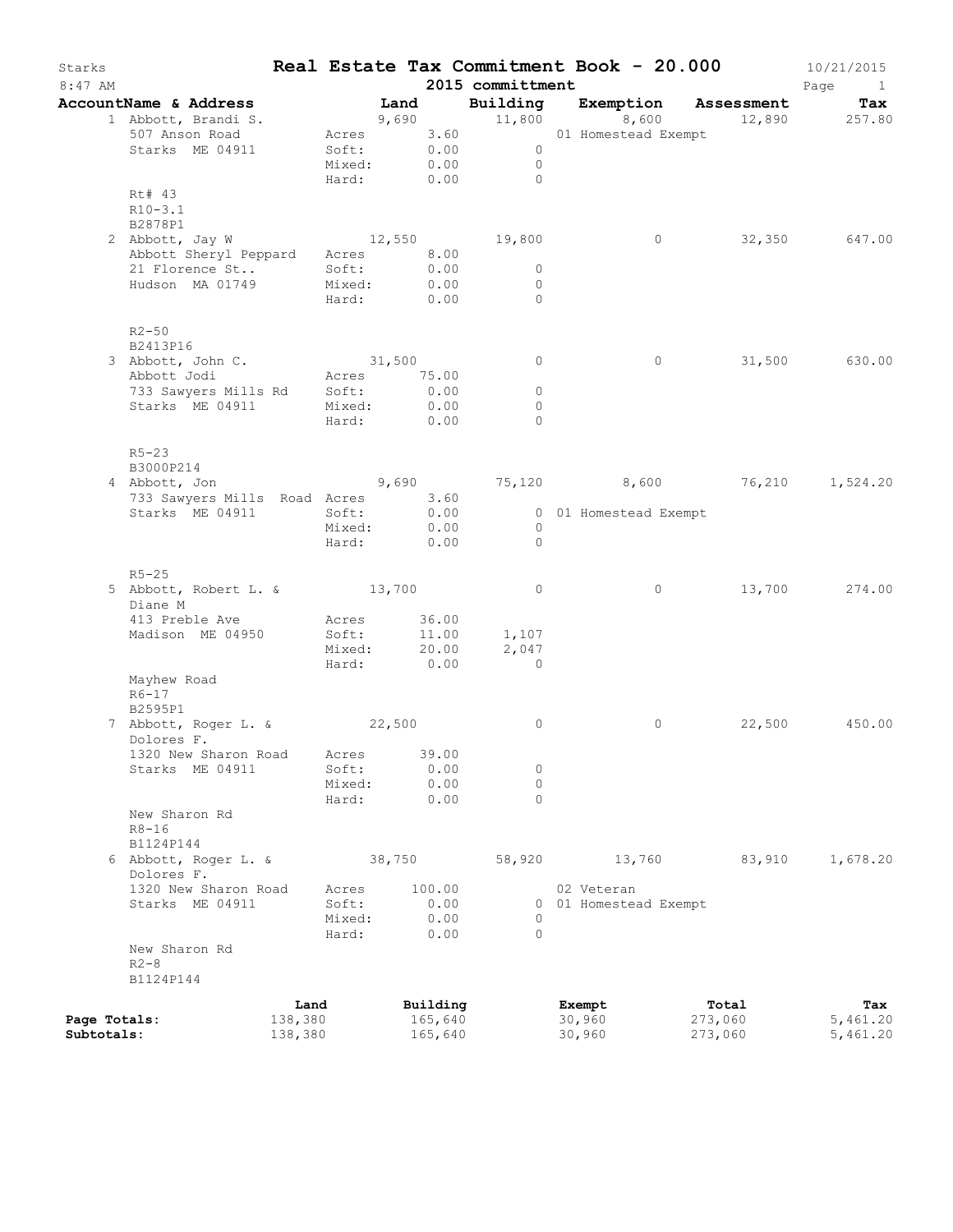| Starks<br>$8:47$ AM |                                           |        |              | 2015 committment             | Real Estate Tax Commitment Book - 20.000  |       | 10/21/2015<br>Page<br>$\overline{\phantom{a}}$ |
|---------------------|-------------------------------------------|--------|--------------|------------------------------|-------------------------------------------|-------|------------------------------------------------|
|                     | AccountName & Address                     |        |              |                              | Land Building Exemption Assessment        |       | Tax                                            |
|                     | 8 Abbott, Ryan                            |        |              |                              | $10,600$ $43,850$ $8,600$                 |       | 45,850 917.00                                  |
|                     | 1379 New Sharon Road                      |        | Acres 5.00   |                              |                                           |       |                                                |
|                     | Starks ME 04911                           | Soft:  | 0.00         |                              | 0 01 Homestead Exempt                     |       |                                                |
|                     |                                           | Mixed: | 0.00         | $\overline{0}$               |                                           |       |                                                |
|                     |                                           | Hard:  | 0.00         | $\overline{0}$               |                                           |       |                                                |
|                     | New Sharon Road                           |        |              |                              |                                           |       |                                                |
|                     | $R8 - 16.1$                               |        |              |                              |                                           |       |                                                |
|                     | B2325P21                                  |        |              |                              |                                           |       |                                                |
|                     | 72 Adams, Christine M.                    |        |              |                              | 53,000 $124,320$ 8,600 $168,720$ 3,374.40 |       |                                                |
|                     | Adams, Scot L.                            |        | Acres 157.00 |                              |                                           |       |                                                |
|                     | 544 Anson Road                            | Soft:  | 0.00         |                              | 0 01 Homestead Exempt                     |       |                                                |
|                     | Starks ME 04911                           | Mixed: | 0.00         | $\overline{0}$<br>$\bigcirc$ |                                           |       |                                                |
|                     |                                           | Hard:  | 0.00         |                              |                                           |       |                                                |
|                     | $R11-5$                                   |        |              |                              |                                           |       |                                                |
|                     | B4347P133 12/06/2010 B1724P254            |        |              |                              |                                           |       |                                                |
|                     | 10 Adams, Fayelene J. 4,080               |        |              | $\overline{0}$               | $\circ$                                   | 4,080 | 81.60                                          |
|                     | 226 Beans Corner Road Acres 0.34          |        |              |                              |                                           |       |                                                |
|                     | New Sharon ME 04955                       | Soft:  | 0.00         | $\circ$                      |                                           |       |                                                |
|                     |                                           | Mixed: | 0.00         | $\Omega$                     |                                           |       |                                                |
|                     |                                           | Hard:  | 0.00         | $\Omega$                     |                                           |       |                                                |
|                     | Beans Corner Rd<br>$R1 - 12$<br>B2769P63  |        |              |                              |                                           |       |                                                |
|                     | 12 Adams, Robert W. & 4,670               |        |              | $\overline{0}$               | $\circ$                                   | 4,670 | 93.40                                          |
|                     | Jeanette G.                               |        |              |                              |                                           |       |                                                |
|                     | 312 Starks Road                           | Acres  | 35.00        |                              |                                           |       |                                                |
|                     | New Sharon ME 04955                       | Soft:  | 0.00         | $\mathbf{0}$                 |                                           |       |                                                |
|                     |                                           | Mixed: | 0.00         | $\circ$                      |                                           |       |                                                |
|                     |                                           | Hard:  | 35.00        | 3,763                        |                                           |       |                                                |
|                     | Between 134 & Brann<br>Mills<br>$R1 - 15$ |        |              |                              |                                           |       |                                                |
|                     | B868P410                                  |        |              |                              |                                           |       |                                                |
|                     | 13 Adams, Robert W. &                     | 12,850 |              | $\circ$                      | $\circ$                                   |       | 12,850 257.00                                  |
|                     | Jeanette G.                               |        |              |                              |                                           |       |                                                |
|                     | 312 Starks Road                           | Acres  | 10.00        |                              |                                           |       |                                                |
|                     | New Sharon ME 04955                       | Soft:  | 0.00         | $\circ$                      |                                           |       |                                                |
|                     |                                           | Mixed: | 0.00         | $\circ$                      |                                           |       |                                                |
|                     |                                           | Hard:  | 0.00         | $\Omega$                     |                                           |       |                                                |
|                     | Young Road<br>$R1 - 15.1$<br>B2055P89     |        |              |                              |                                           |       |                                                |
|                     | 401 Ainslie, Debra                        |        | 7,160        | $\circ$                      | $\circ$                                   |       | 7,160 143.20                                   |
|                     | 44 Pond Road                              | Acres  | 0.80         |                              |                                           |       |                                                |
|                     | Sidney ME 04330                           | Soft:  | 0.00         | $\circ$                      |                                           |       |                                                |
|                     |                                           | Mixed: | 0.00         | $\circ$                      |                                           |       |                                                |
|                     |                                           | Hard:  | 0.00         | $\circ$                      |                                           |       |                                                |
|                     | $R8 - 24$                                 |        |              |                              |                                           |       |                                                |

B4481P265 01/09/2012 B3870P88 06/21/2007 B802P683

|              | Land    | Building | Exempt | Total   | Tax       |
|--------------|---------|----------|--------|---------|-----------|
| Page Totals: | 92,360  | 168.170  | 17,200 | 243,330 | 4,866.60  |
| Subtotals:   | 230,740 | 333,810  | 48,160 | 516,390 | 10,327.80 |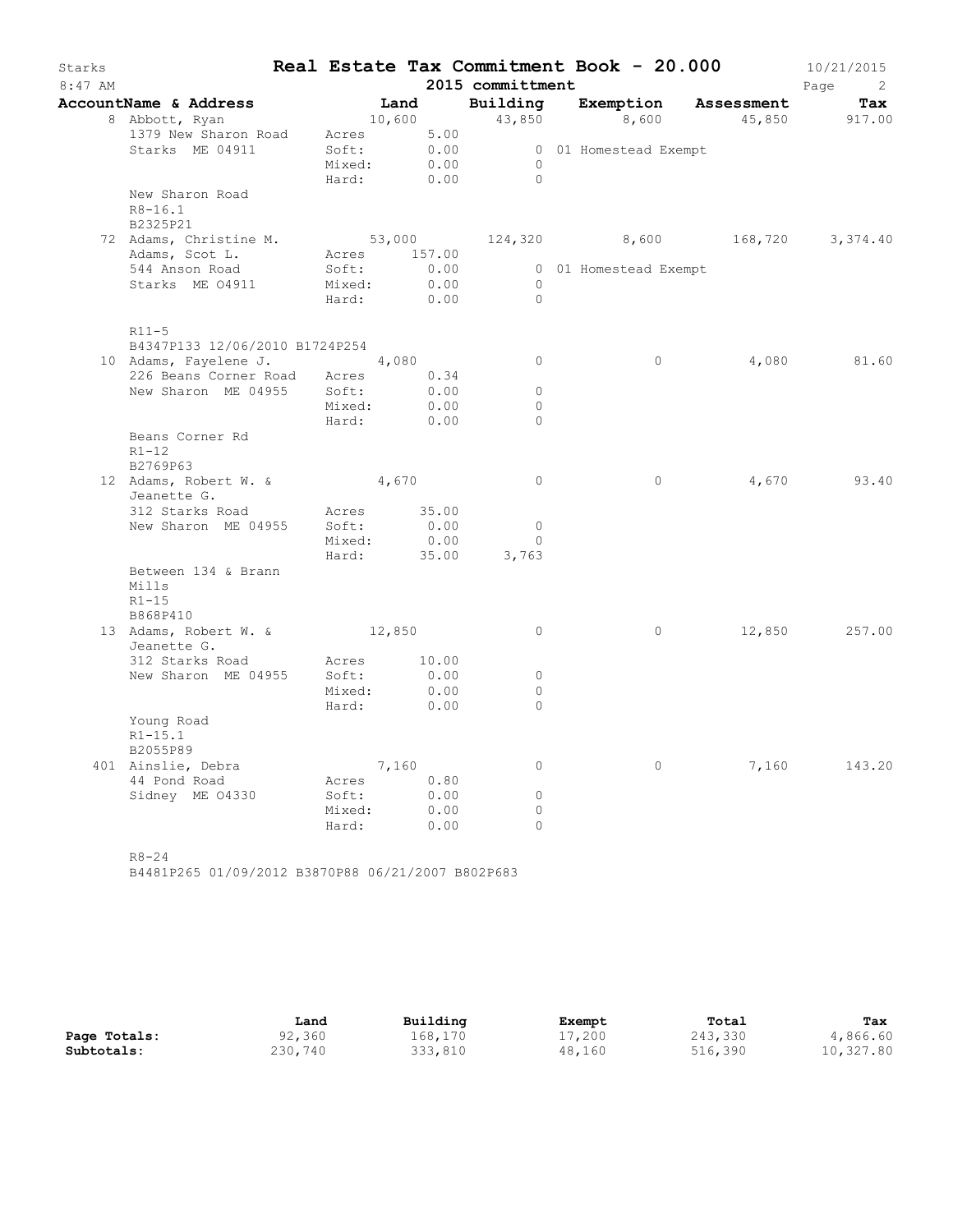| Starks<br>$8:47$ AM |                                                                            |                           |       | 2015 committment                 | Real Estate Tax Commitment Book - 20.000 |               | 10/21/2015<br>Page 3 |
|---------------------|----------------------------------------------------------------------------|---------------------------|-------|----------------------------------|------------------------------------------|---------------|----------------------|
|                     | AccountName & Address                                                      |                           |       | Land Building                    | Exemption Assessment Tax                 |               |                      |
|                     | 655 Ainslie, Debra                                                         | 8,650                     |       |                                  | 2,400<br>$\Omega$                        | 11,050 221.00 |                      |
|                     | 44 Pond Road                                                               | Acres 2.00                |       |                                  |                                          |               |                      |
|                     | Sidney ME 04330                                                            | Soft: 0.00<br>Mixed: 0.00 |       | $\overline{0}$                   |                                          |               |                      |
|                     |                                                                            |                           |       | $\overline{0}$<br>Hard: 0.00 0   |                                          |               |                      |
|                     | River Rd<br>$R8 - 26$                                                      |                           |       |                                  |                                          |               |                      |
|                     | B4621P70 01/22/2013 B4364P339 01/31/2011 B3789P336<br>11/07/2006 B2035P239 |                           |       |                                  |                                          |               |                      |
|                     | 18 Ames, Peter E.                                                          | 11,310                    |       | 6,920                            | $\overline{0}$                           | 18,230 364.60 |                      |
|                     | Ames Roxanne M. Acres 6.09                                                 |                           |       |                                  |                                          |               |                      |
|                     | 1326 Main St.                                                              | Soft:                     | 0.00  | $\overline{0}$                   |                                          |               |                      |
|                     | Readfield ME 04355 Mixed: 0.00<br>Hard: 0.00                               |                           | 0.00  | $\overline{0}$<br>$\overline{0}$ |                                          |               |                      |
|                     | West Mills Rd<br>$R7 - 11.3$<br>B2456P349                                  |                           |       |                                  |                                          |               |                      |
|                     |                                                                            |                           |       |                                  | $\overline{0}$                           |               | 41,781 835.62        |
|                     | 19 Anger Jr., Robert K. 25,500 16,281<br>Anger Sr. Robert K. Acres 47.00   |                           |       |                                  |                                          |               |                      |
|                     | 249 Boston Post Rd. Soft: 0.00                                             |                           |       | $\overline{0}$                   |                                          |               |                      |
|                     | East Lyme CT 06333                                                         | Mixed:                    | 0.00  | $\overline{0}$                   |                                          |               |                      |
|                     | Locke Hill Rd<br>$R2 - 24.15$                                              | Hard: 0.00                |       | $\bigcirc$                       |                                          |               |                      |
|                     | B2778P86                                                                   |                           |       |                                  |                                          |               |                      |
|                     | 22 Armstrong, Kenneth                                                      | 23,500                    |       | $\overline{0}$                   | $\circ$                                  |               | 23,500 470.00        |
|                     | 711 Lakewood Road                                                          | Acres 43.00               |       |                                  |                                          |               |                      |
|                     | Madison ME 04950                                                           | Soft: 0.00                |       | $\circ$                          |                                          |               |                      |
|                     |                                                                            | Mixed:                    | 0.00  | $\circ$                          |                                          |               |                      |
|                     |                                                                            | Hard: 0.00                |       | $\bigcirc$                       |                                          |               |                      |
|                     | $R11 - 22$                                                                 |                           |       |                                  |                                          |               |                      |
|                     | 23 Armstrong, Kenneth R 7,380 13,200                                       |                           |       |                                  | $\overline{0}$                           |               | 20,580 411.60        |
|                     | 711 Lakewood Road                                                          | Acres 0.85<br>Soft: 0.00  |       |                                  |                                          |               |                      |
|                     | Madison ME 04950                                                           |                           |       | $\overline{0}$                   |                                          |               |                      |
|                     |                                                                            | Mixed:                    | 0.00  | $\overline{0}$                   |                                          |               |                      |
|                     |                                                                            | Hard:                     | 0.00  | $\bigcirc$                       |                                          |               |                      |
|                     | R11-21<br>B2741P205                                                        |                           |       |                                  |                                          |               |                      |
|                     | 711 Ashby, Deborah                                                         |                           |       |                                  | $8,000$ 19,500 $8,600$                   | 18,900 378.00 |                      |
|                     | P.O. Box 443                                                               |                           |       |                                  | Acres 1.00 01 Homestead Exempt           |               |                      |
|                     | Anson ME 04911                                                             |                           |       | Soft: 0.00 0                     |                                          |               |                      |
|                     |                                                                            | Mixed: 0.00               |       | $\mathbf{0}$                     |                                          |               |                      |
|                     |                                                                            | Hard:                     | 0.00  | $\Omega$                         |                                          |               |                      |
|                     | $R7-1.2A$                                                                  |                           |       |                                  |                                          |               |                      |
|                     | 24 Athearn, James A. &<br>Deborah F.                                       |                           |       | 19,750 11,880                    | $\circ$                                  | 31,630        | 632.60               |
|                     | Box 39                                                                     | Acres                     | 24.00 |                                  |                                          |               |                      |
|                     | Edgartown MA 02539                                                         | Soft:                     | 0.00  | $\circ$                          |                                          |               |                      |
|                     |                                                                            | Mixed:                    | 0.00  | $\circ$                          |                                          |               |                      |
|                     | West Mills Rd.                                                             | Hard:                     | 0.00  | $\Omega$                         |                                          |               |                      |
|                     | $R3 - 12$<br>B812P665                                                      |                           |       |                                  |                                          |               |                      |
|                     |                                                                            |                           |       |                                  |                                          |               |                      |

|              | Land    | Building | Exempt | Total   | Tax       |
|--------------|---------|----------|--------|---------|-----------|
| Page Totals: | 104,090 | 70,181   | 8,600  | 165,671 | 3, 313.42 |
| Subtotals:   | 334,830 | 403,991  | 56,760 | 682,061 | 13,641.22 |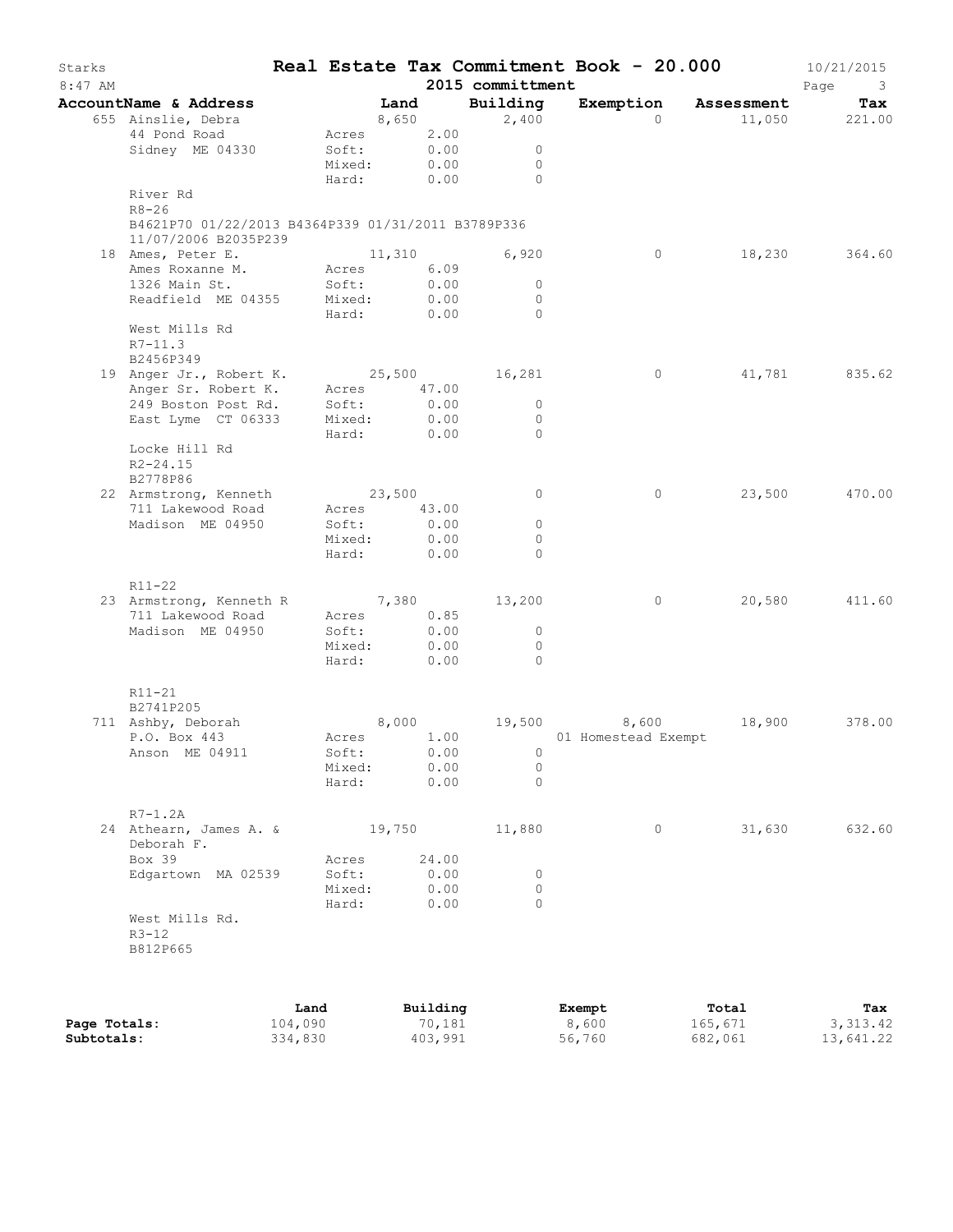| Starks<br>$8:47$ AM |                                           |                      |       |              | 2015 committment    | Real Estate Tax Commitment Book - 20.000    |        | 10/21/2015<br>Page<br>$4\overline{4}$ |
|---------------------|-------------------------------------------|----------------------|-------|--------------|---------------------|---------------------------------------------|--------|---------------------------------------|
|                     | AccountName & Address                     |                      | Land  |              | Building            | Exemption Assessment                        |        | Tax                                   |
|                     | 25 Athenian, Gary                         |                      |       |              |                     | $17,750$ $13,320$ $8,600$ $22,470$ $449.40$ |        |                                       |
|                     | 164 Dill Road                             | Acres 16.00          |       |              |                     |                                             |        |                                       |
|                     | Starks ME 04911                           | Soft: 0.00           |       |              |                     | 0 01 Homestead Exempt                       |        |                                       |
|                     |                                           | Mixed:               |       | 0.00         | $\overline{0}$      |                                             |        |                                       |
|                     |                                           | Hard:                |       | 0.00         | $\bigcirc$          |                                             |        |                                       |
|                     | Dill Rd.                                  |                      |       |              |                     |                                             |        |                                       |
|                     | $R12-6$<br>B1992P161                      |                      |       |              |                     |                                             |        |                                       |
|                     | 26 Atwood, John T. and                    |                      |       |              |                     | 3,840 13,320 8,600                          | 8,560  | 171.20                                |
|                     | Meader, Twilight G.                       |                      |       |              |                     |                                             |        |                                       |
|                     | 33 Chicken Street                         | Acres                |       | 0.23         |                     |                                             |        |                                       |
|                     | Starks ME 04911                           | Soft:                |       | 0.00         |                     | 0 01 Homestead Exempt                       |        |                                       |
|                     |                                           | Mixed:               |       | 0.00         | $\circ$             |                                             |        |                                       |
|                     |                                           | Hard:                |       | 0.00         | $\Omega$            |                                             |        |                                       |
|                     | Chicken St.                               |                      |       |              |                     |                                             |        |                                       |
|                     | $U2-20$                                   |                      |       |              |                     |                                             |        |                                       |
|                     | B1163P27                                  |                      |       |              |                     |                                             |        |                                       |
|                     | 27 Aube, Edwin L. &                       | 25,750               |       |              | 0                   | $\circ$                                     | 25,750 | 515.00                                |
|                     | Lorraine M.                               |                      |       |              |                     |                                             |        |                                       |
|                     | 52 Lynds Road<br>Starks ME 04911          | Acres 52.00<br>Soft: |       | 0.00         | $\circ$             |                                             |        |                                       |
|                     |                                           | Mixed:               |       | 0.00         | $\circ$             |                                             |        |                                       |
|                     |                                           | Hard: 0.00           |       |              | $\Omega$            |                                             |        |                                       |
|                     | Rt.43 Madison Rd.                         |                      |       |              |                     |                                             |        |                                       |
|                     | R11-14<br>B987P290                        |                      |       |              |                     |                                             |        |                                       |
|                     | 28 Aube, Edwin L. &<br>Lorraine M.        | 27,250               |       |              |                     | 50,040 8,600 68,690                         |        | 1,373.80                              |
|                     | 52 Lynds Road                             | Acres 54.00          |       |              |                     |                                             |        |                                       |
|                     | Starks ME 04911                           | Soft:                |       | 0.00         |                     | 0 01 Homestead Exempt                       |        |                                       |
|                     |                                           | Mixed:<br>Hard:      |       | 0.00<br>0.00 | $\circ$<br>$\Omega$ |                                             |        |                                       |
|                     | Rt.43 Madison Rd.<br>R11-13               |                      |       |              |                     |                                             |        |                                       |
|                     | B987P290                                  |                      |       |              |                     |                                             |        |                                       |
|                     | 14 Ayotte, Pierre                         | 11,830               |       |              | $\circ$             | $\circ$                                     |        | 11,830 236.60                         |
|                     | 286 Blackwell Hill Rd<br>Madison Me 04950 | Acres 8.43<br>Soft:  |       | 0.00         | $\circ$             |                                             |        |                                       |
|                     |                                           | Mixed:               |       | 0.00         | $\circ$             |                                             |        |                                       |
|                     |                                           | Hard:                |       | 0.00         | $\circ$             |                                             |        |                                       |
|                     |                                           |                      |       |              |                     |                                             |        |                                       |
|                     | $R3 - 41.3$                               |                      |       |              |                     |                                             |        |                                       |
|                     | B4242P223 09/28/2009 B3344P81             |                      |       |              |                     |                                             |        |                                       |
|                     | 496 Ayotte, Pierre                        |                      | 9,300 |              | 0                   | $\circ$                                     | 9,300  | 186.00                                |
|                     | 286 Blackwell Hill Rd<br>Madison Me 04950 | Acres<br>Soft:       |       | 3.00<br>0.00 | 0                   |                                             |        |                                       |
|                     |                                           | Mixed:               |       | 0.00         | 0                   |                                             |        |                                       |
|                     |                                           | Hard:                |       | 0.00         | 0                   |                                             |        |                                       |
|                     | Doyen Road                                |                      |       |              |                     |                                             |        |                                       |
|                     | $R2 - 44$                                 |                      |       |              |                     |                                             |        |                                       |
|                     | B4242P222 11/30/2009 B2166P156            |                      |       |              |                     |                                             |        |                                       |

|              | Land    | Building | Exempt | Total   | Tax       |
|--------------|---------|----------|--------|---------|-----------|
| Page Totals: | 95,720  | 76,680   | 25,800 | 146,600 | 2,932.00  |
| Subtotals:   | 430,550 | 480,671  | 82,560 | 828,661 | 16,573.22 |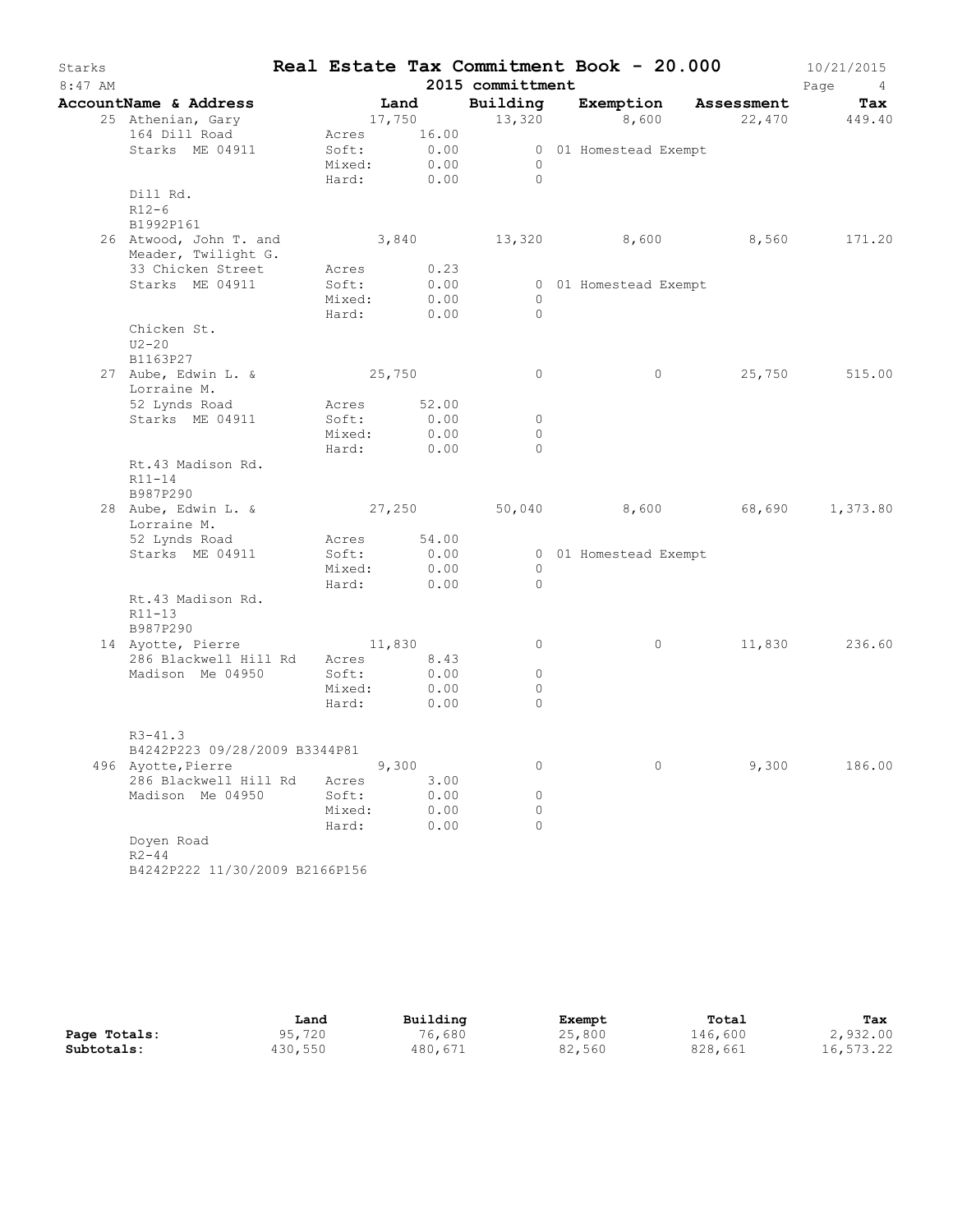| Land<br>Building<br>Exemption Assessment<br>AccountName & Address<br>30 Baker, Michael L<br>3,740<br>$\Omega$<br>3,740<br>$\Omega$<br>Baker Carol A.<br>Acres 34.30<br>899 New Vineyard Rd. Soft: 0.00<br>$\overline{0}$<br>34.30<br>New Vineyard Me 04956 Mixed:<br>3,510<br>Hard:<br>0.00<br>$\overline{a}$<br>Ind Line & Chick. St.<br>$R4 - 12$<br>B2692P346<br>8,500<br>8,500<br>36 Bastarche, Marie<br>$\circ$<br>0<br>170.00<br>26 Woodbridge Ave<br>3.30<br>Acres<br>E. Hartford CT 06108<br>0.00<br>Soft:<br>$\circ$<br>0.00<br>Mixed:<br>$\circ$<br>Hard:<br>0.00<br>$\Omega$<br>Madison Rd & Rt 43<br>$R8 - 30$<br>B787P17<br>577 Bavolar, James R. 13, 530 13, 225<br>$\circ$<br>26,755<br>1966 7th Avenue, #8 Acres 9.50<br>New York City NY 10026 Soft:<br>0.00<br>$\overline{0}$<br>0.00<br>Mixed:<br>$\Omega$<br>0.00<br>Hard:<br>$\Omega$<br>$R5 - 31$<br>B4282P220 05/21/2010 B3754P304 10/04/2006 B1033P170<br>$\circ$<br>38,750<br>775.00<br>40 Beach, John G. & 38,750<br>$\Omega$<br>Sabrina P.<br>130 Anson St.<br>104.00<br>Acres<br>Farmington ME 04938 Soft:<br>0.00<br>$\circ$<br>0.00<br>Mixed:<br>$\circ$<br>0.00<br>Hard:<br>$\Omega$<br>Beans Corner Road<br>$R1-13$<br>B1917P219<br>41 Beal, Barbara A.<br>10,450<br>10,450<br>$\circ$<br>$\circ$<br>Acres 6.30<br>PO Box 295<br>0.00<br>Dexter ME 04930<br>Soft:<br>$\circ$<br>0.00<br>Mixed:<br>0<br>Hard:<br>0.00<br>$\Omega$<br>$R2 - 51$<br>B2244P219<br>4,310<br>9,000 8,600<br>42 Beaulieu, Scott H.<br>4,710<br>94.20<br>45 Locke Hill Road Acres 0.29 01 Homestead Exempt<br>Starks ME 04911<br>Soft:<br>0.00<br>0<br>0.00<br>$\circ$<br>Mixed:<br>0.00<br>$\circ$<br>Hard:<br>Locke Hill Road<br>$U2-1$<br>B4792P89 06/06/2014 B1919P342<br>44 Beliveau, George B &<br>12,140<br>0<br>0<br>12,140<br>Pat H<br>PO Box 1227<br>8.90<br>Acres<br>Rockwell NC 28138<br>Soft:<br>0.00<br>0<br>Mixed:<br>0.00<br>0<br>0.00<br>$\Omega$<br>Hard:<br>West Mills Rd<br>$R4 - 23.1$<br>B846P1075<br>Building<br>Exempt<br>Total<br>Land<br>Tax<br>91,420<br>22,225<br>Page Totals:<br>8,600<br>105,045<br>2,100.90<br>521,970<br>Subtotals:<br>502,896<br>91,160<br>933,706<br>18,674.12 | Starks<br>$8:47$ AM |  |  | 2015 committment | Real Estate Tax Commitment Book - 20.000 |  | 10/21/2015<br>Page<br>5 |
|--------------------------------------------------------------------------------------------------------------------------------------------------------------------------------------------------------------------------------------------------------------------------------------------------------------------------------------------------------------------------------------------------------------------------------------------------------------------------------------------------------------------------------------------------------------------------------------------------------------------------------------------------------------------------------------------------------------------------------------------------------------------------------------------------------------------------------------------------------------------------------------------------------------------------------------------------------------------------------------------------------------------------------------------------------------------------------------------------------------------------------------------------------------------------------------------------------------------------------------------------------------------------------------------------------------------------------------------------------------------------------------------------------------------------------------------------------------------------------------------------------------------------------------------------------------------------------------------------------------------------------------------------------------------------------------------------------------------------------------------------------------------------------------------------------------------------------------------------------------------------------------------------------------------------------------------------------------------------------------------------------------------------------------------------------------------------------------------------------------------------------------------------------------------------|---------------------|--|--|------------------|------------------------------------------|--|-------------------------|
| 74.80                                                                                                                                                                                                                                                                                                                                                                                                                                                                                                                                                                                                                                                                                                                                                                                                                                                                                                                                                                                                                                                                                                                                                                                                                                                                                                                                                                                                                                                                                                                                                                                                                                                                                                                                                                                                                                                                                                                                                                                                                                                                                                                                                                    |                     |  |  |                  |                                          |  | Tax                     |
|                                                                                                                                                                                                                                                                                                                                                                                                                                                                                                                                                                                                                                                                                                                                                                                                                                                                                                                                                                                                                                                                                                                                                                                                                                                                                                                                                                                                                                                                                                                                                                                                                                                                                                                                                                                                                                                                                                                                                                                                                                                                                                                                                                          |                     |  |  |                  |                                          |  |                         |
| 535.10<br>209.00<br>242.80                                                                                                                                                                                                                                                                                                                                                                                                                                                                                                                                                                                                                                                                                                                                                                                                                                                                                                                                                                                                                                                                                                                                                                                                                                                                                                                                                                                                                                                                                                                                                                                                                                                                                                                                                                                                                                                                                                                                                                                                                                                                                                                                               |                     |  |  |                  |                                          |  |                         |
|                                                                                                                                                                                                                                                                                                                                                                                                                                                                                                                                                                                                                                                                                                                                                                                                                                                                                                                                                                                                                                                                                                                                                                                                                                                                                                                                                                                                                                                                                                                                                                                                                                                                                                                                                                                                                                                                                                                                                                                                                                                                                                                                                                          |                     |  |  |                  |                                          |  |                         |
|                                                                                                                                                                                                                                                                                                                                                                                                                                                                                                                                                                                                                                                                                                                                                                                                                                                                                                                                                                                                                                                                                                                                                                                                                                                                                                                                                                                                                                                                                                                                                                                                                                                                                                                                                                                                                                                                                                                                                                                                                                                                                                                                                                          |                     |  |  |                  |                                          |  |                         |
|                                                                                                                                                                                                                                                                                                                                                                                                                                                                                                                                                                                                                                                                                                                                                                                                                                                                                                                                                                                                                                                                                                                                                                                                                                                                                                                                                                                                                                                                                                                                                                                                                                                                                                                                                                                                                                                                                                                                                                                                                                                                                                                                                                          |                     |  |  |                  |                                          |  |                         |
|                                                                                                                                                                                                                                                                                                                                                                                                                                                                                                                                                                                                                                                                                                                                                                                                                                                                                                                                                                                                                                                                                                                                                                                                                                                                                                                                                                                                                                                                                                                                                                                                                                                                                                                                                                                                                                                                                                                                                                                                                                                                                                                                                                          |                     |  |  |                  |                                          |  |                         |
|                                                                                                                                                                                                                                                                                                                                                                                                                                                                                                                                                                                                                                                                                                                                                                                                                                                                                                                                                                                                                                                                                                                                                                                                                                                                                                                                                                                                                                                                                                                                                                                                                                                                                                                                                                                                                                                                                                                                                                                                                                                                                                                                                                          |                     |  |  |                  |                                          |  |                         |
|                                                                                                                                                                                                                                                                                                                                                                                                                                                                                                                                                                                                                                                                                                                                                                                                                                                                                                                                                                                                                                                                                                                                                                                                                                                                                                                                                                                                                                                                                                                                                                                                                                                                                                                                                                                                                                                                                                                                                                                                                                                                                                                                                                          |                     |  |  |                  |                                          |  |                         |
|                                                                                                                                                                                                                                                                                                                                                                                                                                                                                                                                                                                                                                                                                                                                                                                                                                                                                                                                                                                                                                                                                                                                                                                                                                                                                                                                                                                                                                                                                                                                                                                                                                                                                                                                                                                                                                                                                                                                                                                                                                                                                                                                                                          |                     |  |  |                  |                                          |  |                         |
|                                                                                                                                                                                                                                                                                                                                                                                                                                                                                                                                                                                                                                                                                                                                                                                                                                                                                                                                                                                                                                                                                                                                                                                                                                                                                                                                                                                                                                                                                                                                                                                                                                                                                                                                                                                                                                                                                                                                                                                                                                                                                                                                                                          |                     |  |  |                  |                                          |  |                         |
|                                                                                                                                                                                                                                                                                                                                                                                                                                                                                                                                                                                                                                                                                                                                                                                                                                                                                                                                                                                                                                                                                                                                                                                                                                                                                                                                                                                                                                                                                                                                                                                                                                                                                                                                                                                                                                                                                                                                                                                                                                                                                                                                                                          |                     |  |  |                  |                                          |  |                         |
|                                                                                                                                                                                                                                                                                                                                                                                                                                                                                                                                                                                                                                                                                                                                                                                                                                                                                                                                                                                                                                                                                                                                                                                                                                                                                                                                                                                                                                                                                                                                                                                                                                                                                                                                                                                                                                                                                                                                                                                                                                                                                                                                                                          |                     |  |  |                  |                                          |  |                         |
|                                                                                                                                                                                                                                                                                                                                                                                                                                                                                                                                                                                                                                                                                                                                                                                                                                                                                                                                                                                                                                                                                                                                                                                                                                                                                                                                                                                                                                                                                                                                                                                                                                                                                                                                                                                                                                                                                                                                                                                                                                                                                                                                                                          |                     |  |  |                  |                                          |  |                         |
|                                                                                                                                                                                                                                                                                                                                                                                                                                                                                                                                                                                                                                                                                                                                                                                                                                                                                                                                                                                                                                                                                                                                                                                                                                                                                                                                                                                                                                                                                                                                                                                                                                                                                                                                                                                                                                                                                                                                                                                                                                                                                                                                                                          |                     |  |  |                  |                                          |  |                         |
|                                                                                                                                                                                                                                                                                                                                                                                                                                                                                                                                                                                                                                                                                                                                                                                                                                                                                                                                                                                                                                                                                                                                                                                                                                                                                                                                                                                                                                                                                                                                                                                                                                                                                                                                                                                                                                                                                                                                                                                                                                                                                                                                                                          |                     |  |  |                  |                                          |  |                         |
|                                                                                                                                                                                                                                                                                                                                                                                                                                                                                                                                                                                                                                                                                                                                                                                                                                                                                                                                                                                                                                                                                                                                                                                                                                                                                                                                                                                                                                                                                                                                                                                                                                                                                                                                                                                                                                                                                                                                                                                                                                                                                                                                                                          |                     |  |  |                  |                                          |  |                         |
|                                                                                                                                                                                                                                                                                                                                                                                                                                                                                                                                                                                                                                                                                                                                                                                                                                                                                                                                                                                                                                                                                                                                                                                                                                                                                                                                                                                                                                                                                                                                                                                                                                                                                                                                                                                                                                                                                                                                                                                                                                                                                                                                                                          |                     |  |  |                  |                                          |  |                         |
|                                                                                                                                                                                                                                                                                                                                                                                                                                                                                                                                                                                                                                                                                                                                                                                                                                                                                                                                                                                                                                                                                                                                                                                                                                                                                                                                                                                                                                                                                                                                                                                                                                                                                                                                                                                                                                                                                                                                                                                                                                                                                                                                                                          |                     |  |  |                  |                                          |  |                         |
|                                                                                                                                                                                                                                                                                                                                                                                                                                                                                                                                                                                                                                                                                                                                                                                                                                                                                                                                                                                                                                                                                                                                                                                                                                                                                                                                                                                                                                                                                                                                                                                                                                                                                                                                                                                                                                                                                                                                                                                                                                                                                                                                                                          |                     |  |  |                  |                                          |  |                         |
|                                                                                                                                                                                                                                                                                                                                                                                                                                                                                                                                                                                                                                                                                                                                                                                                                                                                                                                                                                                                                                                                                                                                                                                                                                                                                                                                                                                                                                                                                                                                                                                                                                                                                                                                                                                                                                                                                                                                                                                                                                                                                                                                                                          |                     |  |  |                  |                                          |  |                         |
|                                                                                                                                                                                                                                                                                                                                                                                                                                                                                                                                                                                                                                                                                                                                                                                                                                                                                                                                                                                                                                                                                                                                                                                                                                                                                                                                                                                                                                                                                                                                                                                                                                                                                                                                                                                                                                                                                                                                                                                                                                                                                                                                                                          |                     |  |  |                  |                                          |  |                         |
|                                                                                                                                                                                                                                                                                                                                                                                                                                                                                                                                                                                                                                                                                                                                                                                                                                                                                                                                                                                                                                                                                                                                                                                                                                                                                                                                                                                                                                                                                                                                                                                                                                                                                                                                                                                                                                                                                                                                                                                                                                                                                                                                                                          |                     |  |  |                  |                                          |  |                         |
|                                                                                                                                                                                                                                                                                                                                                                                                                                                                                                                                                                                                                                                                                                                                                                                                                                                                                                                                                                                                                                                                                                                                                                                                                                                                                                                                                                                                                                                                                                                                                                                                                                                                                                                                                                                                                                                                                                                                                                                                                                                                                                                                                                          |                     |  |  |                  |                                          |  |                         |
|                                                                                                                                                                                                                                                                                                                                                                                                                                                                                                                                                                                                                                                                                                                                                                                                                                                                                                                                                                                                                                                                                                                                                                                                                                                                                                                                                                                                                                                                                                                                                                                                                                                                                                                                                                                                                                                                                                                                                                                                                                                                                                                                                                          |                     |  |  |                  |                                          |  |                         |
|                                                                                                                                                                                                                                                                                                                                                                                                                                                                                                                                                                                                                                                                                                                                                                                                                                                                                                                                                                                                                                                                                                                                                                                                                                                                                                                                                                                                                                                                                                                                                                                                                                                                                                                                                                                                                                                                                                                                                                                                                                                                                                                                                                          |                     |  |  |                  |                                          |  |                         |
|                                                                                                                                                                                                                                                                                                                                                                                                                                                                                                                                                                                                                                                                                                                                                                                                                                                                                                                                                                                                                                                                                                                                                                                                                                                                                                                                                                                                                                                                                                                                                                                                                                                                                                                                                                                                                                                                                                                                                                                                                                                                                                                                                                          |                     |  |  |                  |                                          |  |                         |
|                                                                                                                                                                                                                                                                                                                                                                                                                                                                                                                                                                                                                                                                                                                                                                                                                                                                                                                                                                                                                                                                                                                                                                                                                                                                                                                                                                                                                                                                                                                                                                                                                                                                                                                                                                                                                                                                                                                                                                                                                                                                                                                                                                          |                     |  |  |                  |                                          |  |                         |
|                                                                                                                                                                                                                                                                                                                                                                                                                                                                                                                                                                                                                                                                                                                                                                                                                                                                                                                                                                                                                                                                                                                                                                                                                                                                                                                                                                                                                                                                                                                                                                                                                                                                                                                                                                                                                                                                                                                                                                                                                                                                                                                                                                          |                     |  |  |                  |                                          |  |                         |
|                                                                                                                                                                                                                                                                                                                                                                                                                                                                                                                                                                                                                                                                                                                                                                                                                                                                                                                                                                                                                                                                                                                                                                                                                                                                                                                                                                                                                                                                                                                                                                                                                                                                                                                                                                                                                                                                                                                                                                                                                                                                                                                                                                          |                     |  |  |                  |                                          |  |                         |
|                                                                                                                                                                                                                                                                                                                                                                                                                                                                                                                                                                                                                                                                                                                                                                                                                                                                                                                                                                                                                                                                                                                                                                                                                                                                                                                                                                                                                                                                                                                                                                                                                                                                                                                                                                                                                                                                                                                                                                                                                                                                                                                                                                          |                     |  |  |                  |                                          |  |                         |
|                                                                                                                                                                                                                                                                                                                                                                                                                                                                                                                                                                                                                                                                                                                                                                                                                                                                                                                                                                                                                                                                                                                                                                                                                                                                                                                                                                                                                                                                                                                                                                                                                                                                                                                                                                                                                                                                                                                                                                                                                                                                                                                                                                          |                     |  |  |                  |                                          |  |                         |
|                                                                                                                                                                                                                                                                                                                                                                                                                                                                                                                                                                                                                                                                                                                                                                                                                                                                                                                                                                                                                                                                                                                                                                                                                                                                                                                                                                                                                                                                                                                                                                                                                                                                                                                                                                                                                                                                                                                                                                                                                                                                                                                                                                          |                     |  |  |                  |                                          |  |                         |
|                                                                                                                                                                                                                                                                                                                                                                                                                                                                                                                                                                                                                                                                                                                                                                                                                                                                                                                                                                                                                                                                                                                                                                                                                                                                                                                                                                                                                                                                                                                                                                                                                                                                                                                                                                                                                                                                                                                                                                                                                                                                                                                                                                          |                     |  |  |                  |                                          |  |                         |
|                                                                                                                                                                                                                                                                                                                                                                                                                                                                                                                                                                                                                                                                                                                                                                                                                                                                                                                                                                                                                                                                                                                                                                                                                                                                                                                                                                                                                                                                                                                                                                                                                                                                                                                                                                                                                                                                                                                                                                                                                                                                                                                                                                          |                     |  |  |                  |                                          |  |                         |
|                                                                                                                                                                                                                                                                                                                                                                                                                                                                                                                                                                                                                                                                                                                                                                                                                                                                                                                                                                                                                                                                                                                                                                                                                                                                                                                                                                                                                                                                                                                                                                                                                                                                                                                                                                                                                                                                                                                                                                                                                                                                                                                                                                          |                     |  |  |                  |                                          |  |                         |
|                                                                                                                                                                                                                                                                                                                                                                                                                                                                                                                                                                                                                                                                                                                                                                                                                                                                                                                                                                                                                                                                                                                                                                                                                                                                                                                                                                                                                                                                                                                                                                                                                                                                                                                                                                                                                                                                                                                                                                                                                                                                                                                                                                          |                     |  |  |                  |                                          |  |                         |
|                                                                                                                                                                                                                                                                                                                                                                                                                                                                                                                                                                                                                                                                                                                                                                                                                                                                                                                                                                                                                                                                                                                                                                                                                                                                                                                                                                                                                                                                                                                                                                                                                                                                                                                                                                                                                                                                                                                                                                                                                                                                                                                                                                          |                     |  |  |                  |                                          |  |                         |
|                                                                                                                                                                                                                                                                                                                                                                                                                                                                                                                                                                                                                                                                                                                                                                                                                                                                                                                                                                                                                                                                                                                                                                                                                                                                                                                                                                                                                                                                                                                                                                                                                                                                                                                                                                                                                                                                                                                                                                                                                                                                                                                                                                          |                     |  |  |                  |                                          |  |                         |
|                                                                                                                                                                                                                                                                                                                                                                                                                                                                                                                                                                                                                                                                                                                                                                                                                                                                                                                                                                                                                                                                                                                                                                                                                                                                                                                                                                                                                                                                                                                                                                                                                                                                                                                                                                                                                                                                                                                                                                                                                                                                                                                                                                          |                     |  |  |                  |                                          |  |                         |
|                                                                                                                                                                                                                                                                                                                                                                                                                                                                                                                                                                                                                                                                                                                                                                                                                                                                                                                                                                                                                                                                                                                                                                                                                                                                                                                                                                                                                                                                                                                                                                                                                                                                                                                                                                                                                                                                                                                                                                                                                                                                                                                                                                          |                     |  |  |                  |                                          |  |                         |
|                                                                                                                                                                                                                                                                                                                                                                                                                                                                                                                                                                                                                                                                                                                                                                                                                                                                                                                                                                                                                                                                                                                                                                                                                                                                                                                                                                                                                                                                                                                                                                                                                                                                                                                                                                                                                                                                                                                                                                                                                                                                                                                                                                          |                     |  |  |                  |                                          |  |                         |
|                                                                                                                                                                                                                                                                                                                                                                                                                                                                                                                                                                                                                                                                                                                                                                                                                                                                                                                                                                                                                                                                                                                                                                                                                                                                                                                                                                                                                                                                                                                                                                                                                                                                                                                                                                                                                                                                                                                                                                                                                                                                                                                                                                          |                     |  |  |                  |                                          |  |                         |
|                                                                                                                                                                                                                                                                                                                                                                                                                                                                                                                                                                                                                                                                                                                                                                                                                                                                                                                                                                                                                                                                                                                                                                                                                                                                                                                                                                                                                                                                                                                                                                                                                                                                                                                                                                                                                                                                                                                                                                                                                                                                                                                                                                          |                     |  |  |                  |                                          |  |                         |
|                                                                                                                                                                                                                                                                                                                                                                                                                                                                                                                                                                                                                                                                                                                                                                                                                                                                                                                                                                                                                                                                                                                                                                                                                                                                                                                                                                                                                                                                                                                                                                                                                                                                                                                                                                                                                                                                                                                                                                                                                                                                                                                                                                          |                     |  |  |                  |                                          |  |                         |
|                                                                                                                                                                                                                                                                                                                                                                                                                                                                                                                                                                                                                                                                                                                                                                                                                                                                                                                                                                                                                                                                                                                                                                                                                                                                                                                                                                                                                                                                                                                                                                                                                                                                                                                                                                                                                                                                                                                                                                                                                                                                                                                                                                          |                     |  |  |                  |                                          |  |                         |
|                                                                                                                                                                                                                                                                                                                                                                                                                                                                                                                                                                                                                                                                                                                                                                                                                                                                                                                                                                                                                                                                                                                                                                                                                                                                                                                                                                                                                                                                                                                                                                                                                                                                                                                                                                                                                                                                                                                                                                                                                                                                                                                                                                          |                     |  |  |                  |                                          |  |                         |
|                                                                                                                                                                                                                                                                                                                                                                                                                                                                                                                                                                                                                                                                                                                                                                                                                                                                                                                                                                                                                                                                                                                                                                                                                                                                                                                                                                                                                                                                                                                                                                                                                                                                                                                                                                                                                                                                                                                                                                                                                                                                                                                                                                          |                     |  |  |                  |                                          |  |                         |
|                                                                                                                                                                                                                                                                                                                                                                                                                                                                                                                                                                                                                                                                                                                                                                                                                                                                                                                                                                                                                                                                                                                                                                                                                                                                                                                                                                                                                                                                                                                                                                                                                                                                                                                                                                                                                                                                                                                                                                                                                                                                                                                                                                          |                     |  |  |                  |                                          |  |                         |
|                                                                                                                                                                                                                                                                                                                                                                                                                                                                                                                                                                                                                                                                                                                                                                                                                                                                                                                                                                                                                                                                                                                                                                                                                                                                                                                                                                                                                                                                                                                                                                                                                                                                                                                                                                                                                                                                                                                                                                                                                                                                                                                                                                          |                     |  |  |                  |                                          |  |                         |
|                                                                                                                                                                                                                                                                                                                                                                                                                                                                                                                                                                                                                                                                                                                                                                                                                                                                                                                                                                                                                                                                                                                                                                                                                                                                                                                                                                                                                                                                                                                                                                                                                                                                                                                                                                                                                                                                                                                                                                                                                                                                                                                                                                          |                     |  |  |                  |                                          |  |                         |
|                                                                                                                                                                                                                                                                                                                                                                                                                                                                                                                                                                                                                                                                                                                                                                                                                                                                                                                                                                                                                                                                                                                                                                                                                                                                                                                                                                                                                                                                                                                                                                                                                                                                                                                                                                                                                                                                                                                                                                                                                                                                                                                                                                          |                     |  |  |                  |                                          |  |                         |
|                                                                                                                                                                                                                                                                                                                                                                                                                                                                                                                                                                                                                                                                                                                                                                                                                                                                                                                                                                                                                                                                                                                                                                                                                                                                                                                                                                                                                                                                                                                                                                                                                                                                                                                                                                                                                                                                                                                                                                                                                                                                                                                                                                          |                     |  |  |                  |                                          |  |                         |
|                                                                                                                                                                                                                                                                                                                                                                                                                                                                                                                                                                                                                                                                                                                                                                                                                                                                                                                                                                                                                                                                                                                                                                                                                                                                                                                                                                                                                                                                                                                                                                                                                                                                                                                                                                                                                                                                                                                                                                                                                                                                                                                                                                          |                     |  |  |                  |                                          |  |                         |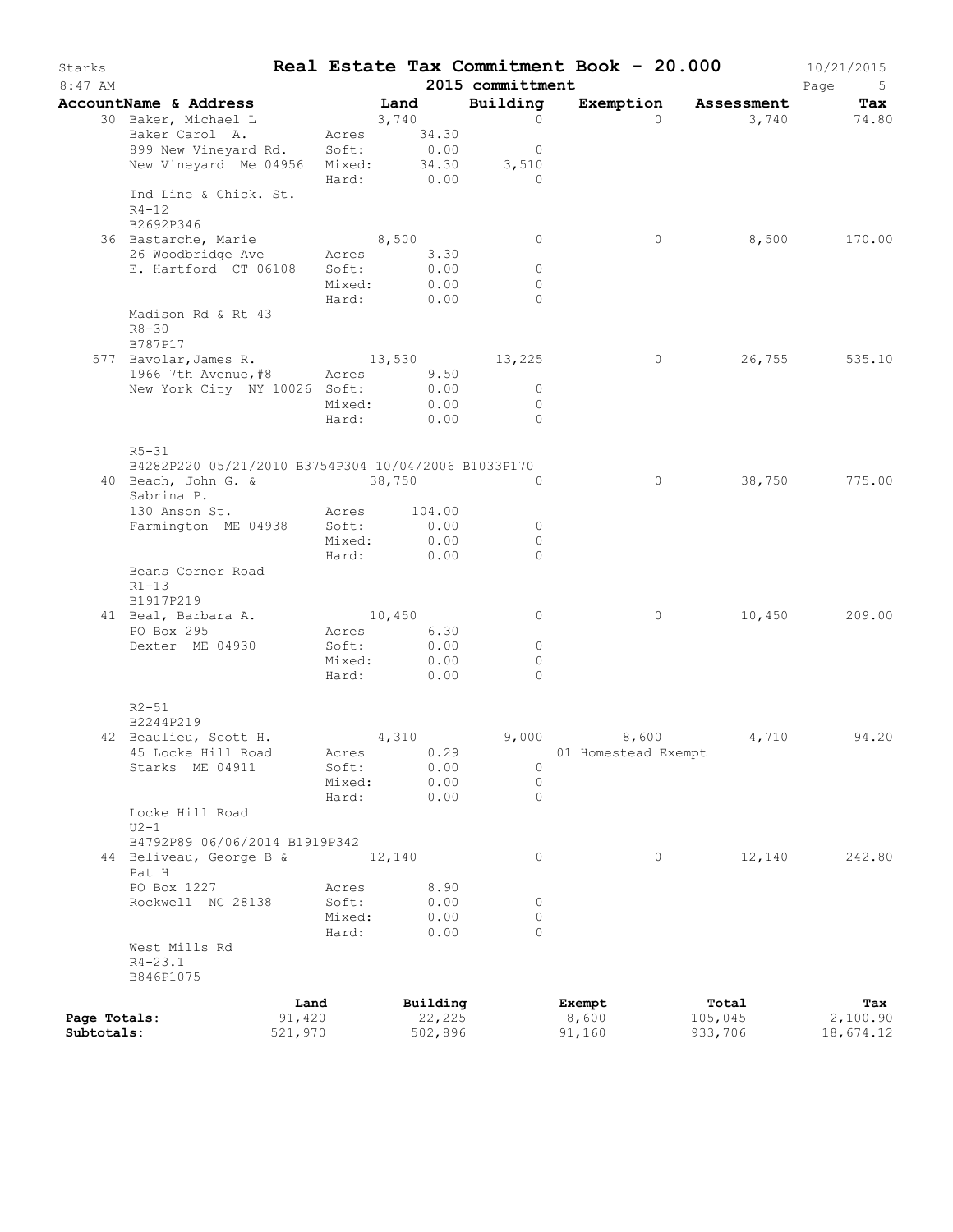| Starks<br>$8:47$ AM        |                                                                                         |                    |                                   |                                | 2015 committment                | Real Estate Tax Commitment Book - 20.000 |                      | 10/21/2015<br>Page<br>- 6 |
|----------------------------|-----------------------------------------------------------------------------------------|--------------------|-----------------------------------|--------------------------------|---------------------------------|------------------------------------------|----------------------|---------------------------|
|                            | AccountName & Address                                                                   |                    |                                   | Land                           | Building                        | Exemption                                | Assessment           | Tax                       |
|                            | 43 Beliveau, George B &<br>Pat H                                                        |                    | 41,200                            |                                | $\Omega$                        | $\Omega$                                 | 41,200               | 824.00                    |
|                            | PO Box 1227<br>Rockwell NC 28138                                                        |                    | Acres<br>Soft:<br>Mixed:<br>Hard: | 113.80<br>0.00<br>0.00<br>0.00 | $\circ$<br>$\Omega$<br>$\Omega$ |                                          |                      |                           |
|                            | West Mills Rd<br>$R5 - 22$<br>B846P1074                                                 |                    |                                   |                                |                                 |                                          |                      |                           |
|                            | 45 Bell, Jack L.<br>Bell Elizabeth D.                                                   |                    | Acres                             | 16,390<br>13.90                | 7,200                           | $\circ$                                  | 23,590               | 471.80                    |
|                            | 868 Main St.<br>Dennistown ME 04945                                                     |                    | Soft:<br>Mixed:<br>Hard:          | 0.00<br>0.00<br>0.00           | $\circ$<br>$\circ$<br>$\circ$   |                                          |                      |                           |
|                            | Mayhew Rd<br>$R6-9$<br>B2508P189                                                        |                    |                                   |                                |                                 |                                          |                      |                           |
|                            | 767 Bellefleur, Brad<br>1633 New Sharon Road<br>Starks ME 04911                         |                    |                                   | $\circ$                        |                                 | 15,000 8,600<br>01 Homestead Exempt      | 6,400                | 128.00                    |
|                            |                                                                                         |                    |                                   |                                |                                 |                                          |                      |                           |
|                            | R8 80N<br>629 Bellefleur, Eileen M. 17,200<br>Bellefleur, Craig A. Acres 17             |                    |                                   |                                | $\circ$                         | $\circ$                                  | 17,200               | 344.00                    |
|                            |                                                                                         |                    |                                   | 17.80                          |                                 |                                          |                      |                           |
|                            | 2745 Hollow Lane<br>Leesburg FL 34748                                                   |                    | Soft:<br>Mixed:                   | 0.00<br>0.00                   | $\circ$<br>$\circ$              |                                          |                      |                           |
|                            |                                                                                         |                    | Hard:                             | 0.00                           | $\Omega$                        |                                          |                      |                           |
|                            | Newsharon Road<br>$R8 - 8$                                                              |                    |                                   |                                |                                 |                                          |                      |                           |
|                            | B3917P197 09/10/2007 B2516P329                                                          |                    |                                   |                                |                                 |                                          |                      |                           |
|                            | 324 Bellefleur, Sarah                                                                   |                    | 18,250                            |                                | $\circ$                         | $\circ$                                  | 18,250               | 365.00                    |
|                            | Bellefleur, Brad<br>33 Nichols Street                                                   |                    | Acres<br>Soft:                    | 22.00<br>0.00                  | $\circ$                         |                                          |                      |                           |
|                            | Madison ME 04950                                                                        |                    | Mixed:                            | 0.00                           | $\circ$                         |                                          |                      |                           |
|                            |                                                                                         |                    | Hard:                             | 0.00                           | $\Omega$                        |                                          |                      |                           |
|                            | $R8 - 7$<br>B4495P121 02/21/2012 B4416P118 07/20/2011 B4312P360<br>09/02/2010 B2294P343 |                    |                                   |                                |                                 |                                          |                      |                           |
|                            | 46 Belmore, Thomas G.                                                                   |                    |                                   | 14,220                         | $\circ$                         | 0                                        | 14,220               | 284.40                    |
|                            | Belmore Tracy L.                                                                        |                    | Acres                             | 12.10                          |                                 |                                          |                      |                           |
|                            | 23 Plain Street                                                                         |                    | Soft:                             | 0.00                           | 0                               |                                          |                      |                           |
|                            | West Bridgewater MA<br>02379                                                            |                    | Mixed:                            | 0.00                           | $\Omega$                        |                                          |                      |                           |
|                            |                                                                                         |                    | Hard:                             | 0.00                           | $\circ$                         |                                          |                      |                           |
|                            | $R1 - 42.2$<br>B3418P224                                                                |                    |                                   |                                |                                 |                                          |                      |                           |
|                            | 564 Belyea, Charles L.                                                                  |                    |                                   | 5,930                          | 4,000                           | $\circ$                                  | 9,930                | 198.60                    |
|                            | 11 Anson Road                                                                           |                    | Acres                             | 0.55                           |                                 |                                          |                      |                           |
|                            | Starks ME 04911                                                                         |                    | Soft:<br>Mixed:                   | 0.00<br>0.00                   | $\circ$<br>$\circ$              |                                          |                      |                           |
|                            |                                                                                         |                    | Hard:                             | 0.00                           | $\Omega$                        |                                          |                      |                           |
|                            | $U1-9$<br>B4236P69 01/29/2010 B2023P251                                                 |                    |                                   |                                |                                 |                                          |                      |                           |
|                            |                                                                                         | Land               |                                   | Building                       |                                 | Exempt                                   | Total                | Tax                       |
| Page Totals:<br>Subtotals: |                                                                                         | 113,190<br>635,160 |                                   | 26,200<br>529,096              |                                 | 8,600<br>99,760                          | 130,790<br>1,064,496 | 2,615.80<br>21,289.92     |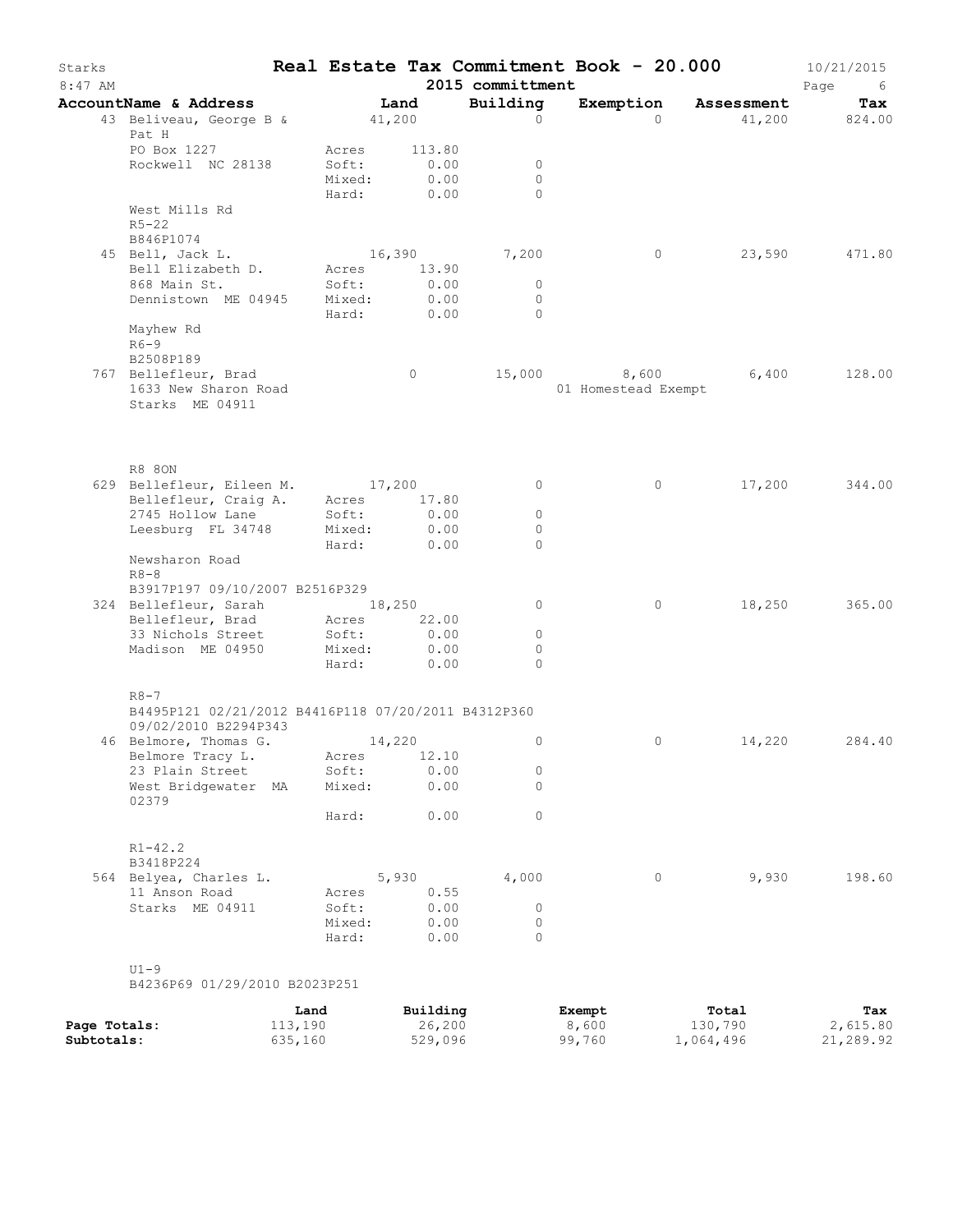| Starks    |                                          |              |       |               |                          | Real Estate Tax Commitment Book - 20.000 |       | 10/21/2015      |
|-----------|------------------------------------------|--------------|-------|---------------|--------------------------|------------------------------------------|-------|-----------------|
| $8:47$ AM |                                          |              |       |               | 2015 committment         |                                          |       | Page<br>7       |
|           | AccountName & Address                    |              | Land  |               | Building                 | Exemption Assessment                     |       | Tax             |
|           | 533 Belyea, Charles L.                   |              | 8,000 |               | 58,540                   | $\Omega$                                 |       | 66,540 1,330.80 |
|           | Belyea, Sandra L.                        | Acres 1.00   |       |               |                          |                                          |       |                 |
|           | Anson Road                               | Soft:        |       | 0.00          | $\circ$                  |                                          |       |                 |
|           | Starks ME 04911                          | Mixed:       |       | 0.00          | $\mathbf{0}$<br>$\Omega$ |                                          |       |                 |
|           | Anson Rd.                                | Hard:        |       | 0.00          |                          |                                          |       |                 |
|           | $R7 - 7.1$                               |              |       |               |                          |                                          |       |                 |
|           | B4727P304 10/31/2013 B2815P225           |              |       |               |                          |                                          |       |                 |
|           | 47 Belyea, Charles L.                    | 5,310        |       |               |                          | 28,080 8,600 24,790                      |       | 495.80          |
|           | 11 Anson Road                            | Acres        |       | 0.44          |                          |                                          |       |                 |
|           | Starks ME 04911                          | Soft:        |       | 0.00          |                          | 0 01 Homestead Exempt                    |       |                 |
|           |                                          | Mixed:       |       | 0.00          | $\circ$                  |                                          |       |                 |
|           |                                          | Hard:        |       | 0.00          | $\Omega$                 |                                          |       |                 |
|           | Rt. 43-Village                           |              |       |               |                          |                                          |       |                 |
|           | $UI-6, UI-7$                             |              |       |               |                          |                                          |       |                 |
|           | B889P339                                 |              |       |               |                          |                                          |       |                 |
|           | 423 Benoit Lucien E.                     |              | 7,850 |               | $\circ$                  | $\circ$                                  | 7,850 | 157.00          |
|           | Revocable Trust                          |              |       |               |                          |                                          |       |                 |
|           | 28 Ridge Hill Rd.                        | Acres        |       | 55.00         |                          |                                          |       |                 |
|           | No. Smithfield RI<br>02896               | Soft:        |       | 0.00          | $\mathbf{0}$             |                                          |       |                 |
|           |                                          | Mixed: 44.00 |       |               | 4,503                    |                                          |       |                 |
|           |                                          | Hard:        |       | 0.00          | $\Omega$                 |                                          |       |                 |
|           | Young Road                               |              |       |               |                          |                                          |       |                 |
|           | $R1-17$                                  |              |       |               |                          |                                          |       |                 |
|           | B4369P23 02/08/2011 B2524P228 02/08/2010 |              |       |               |                          |                                          |       |                 |
|           | 51 Benoit Revocable Trust, 8,900         |              |       |               | $\circ$                  | $\circ$                                  | 8,900 | 178.00          |
|           | Maureen                                  |              |       |               |                          |                                          |       |                 |
|           | 28 Ridge Hill Rd. Acres                  |              |       | 67.00         |                          |                                          |       |                 |
|           | N. Smithfield RI 02896 Soft:             |              |       | 11.00         | 1,107                    |                                          |       |                 |
|           |                                          | Mixed:       |       | 42.00         | 4,298                    |                                          |       |                 |
|           |                                          | Hard:        |       | 14.00         | 1,505                    |                                          |       |                 |
|           | Brann's Mills Rd                         |              |       |               |                          |                                          |       |                 |
|           | $R2 - 15$<br>B2746P169                   |              |       |               |                          |                                          |       |                 |
|           | 48 Benoit, Lucien                        |              | 7,970 |               | $\overline{0}$           | $\circ$                                  | 7,970 | 159.40          |
|           | Benoit, Maureen                          | Acres        |       | 60.00         |                          |                                          |       |                 |
|           | 28 Ridge Hill Rd                         | Soft:        |       | 11.00         | 1,107                    |                                          |       |                 |
|           | N. Smithfield RI 02896 Mixed:            |              |       | 34.00         | 3,480                    |                                          |       |                 |
|           |                                          | Hard:        |       | 15.00         | 1,613                    |                                          |       |                 |
|           | Brann Mills Rd                           |              |       |               |                          |                                          |       |                 |
|           | $R2 - 13$                                |              |       |               |                          |                                          |       |                 |
|           | B797P1032                                |              |       |               |                          |                                          |       |                 |
|           | 49 Benoit, Lucien E &                    |              | 2,670 |               | $\circ$                  | $\circ$                                  | 2,670 | 53.40           |
|           | Maureen                                  |              |       |               |                          |                                          |       |                 |
|           | 28 Ridge Hill Rd.                        | Acres        |       | 20.00         |                          |                                          |       |                 |
|           | N.Smithfield RI 02896                    | Soft:        |       | 0.00          | 0                        |                                          |       |                 |
|           |                                          | Mixed:       |       | 20.00<br>0.00 | 2,047<br>$\Omega$        |                                          |       |                 |
|           | Brann Mills Road                         | Hard:        |       |               |                          |                                          |       |                 |
|           | $R2 - 11$                                |              |       |               |                          |                                          |       |                 |
|           | B2180P182                                |              |       |               |                          |                                          |       |                 |
|           |                                          |              |       |               |                          |                                          |       |                 |

|              | Land    | Building | Exempt  | Total     | Tax       |
|--------------|---------|----------|---------|-----------|-----------|
| Page Totals: | 40,700  | 86,620   | 8,600   | 118,720   | 2,374.40  |
| Subtotals:   | 675,860 | 615,716  | 108,360 | 1,183,216 | 23,664.32 |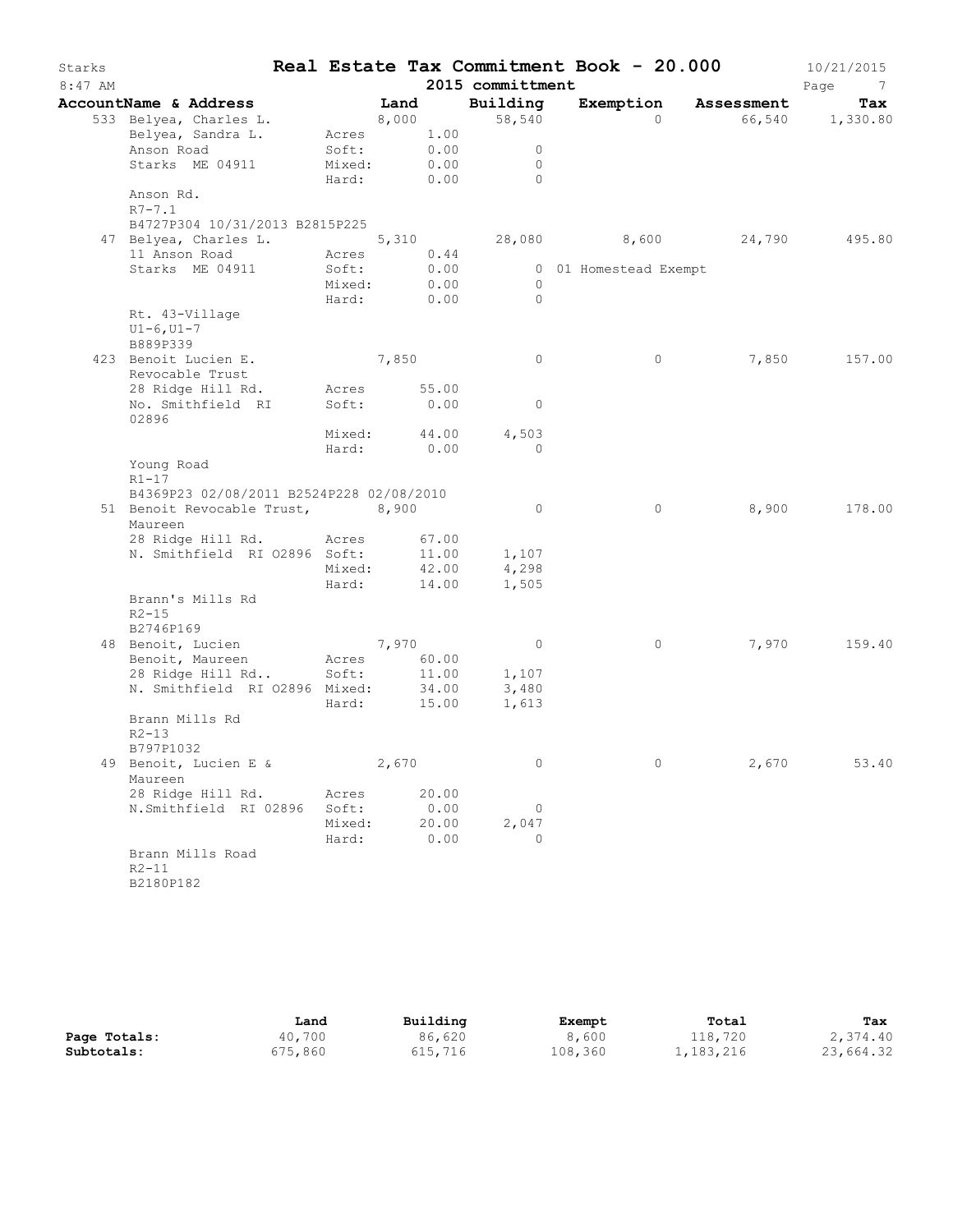| Starks<br>$8:47$ AM |                                                                 |                 |               | 2015 committment        | Real Estate Tax Commitment Book - 20.000 |            | 10/21/2015<br>Page<br>- 8 |
|---------------------|-----------------------------------------------------------------|-----------------|---------------|-------------------------|------------------------------------------|------------|---------------------------|
|                     | AccountName & Address                                           |                 | Land          | Building                | Exemption                                | Assessment | Tax                       |
|                     | 50 Benoit, Lucien E. &<br>Maureen                               |                 | 11,800        | 40,623                  | $\Omega$                                 |            | 52,423 1,048.46           |
|                     | 28 Ridge Hill Rd.                                               | Acres           | 14.00         |                         |                                          |            |                           |
|                     | N. Smithfield RI 02896 Soft:                                    | Mixed:          | 0.00<br>0.00  | $\mathbf 0$<br>$\Omega$ |                                          |            |                           |
|                     |                                                                 | Hard:           | 9.00          | 968                     |                                          |            |                           |
|                     | Brann Mills Rd                                                  |                 |               |                         |                                          |            |                           |
|                     | $R2 - 12$                                                       |                 |               |                         |                                          |            |                           |
|                     | B797P1031                                                       |                 |               |                         |                                          |            |                           |
|                     | 68 Benson, Eric R                                               |                 | 7,390 64,073  |                         | $\circ$                                  | 71,463     | 1,429.26                  |
|                     | Benson, Catherine M                                             | Acres           | 1.60<br>0.00  | $\circ$                 |                                          |            |                           |
|                     | 1202 Poplar Hill Rd.<br>Baltimore MD 21210                      | Soft:<br>Mixed: | 0.00          | $\mathbf{0}$            |                                          |            |                           |
|                     |                                                                 | Hard:           | 0.00          | $\Omega$                |                                          |            |                           |
|                     | West Mills Rd.<br>$R4 - 28$                                     |                 |               |                         |                                          |            |                           |
|                     | B4147P141 06/11/2009 B3881P46 07/17/2007 B1358P242              |                 |               |                         |                                          |            |                           |
|                     | 52 Benton, Jonathon A.                                          |                 | 8,140         | 40,590                  | $\circ$                                  | 48,730     | 974.60                    |
|                     | Benton Shelia M.                                                | Acres           | 2.75          | $\circ$                 |                                          |            |                           |
|                     | 19 Sheridan Ave.<br>Rochester NH 03867                          | Soft:<br>Mixed: | 0.00<br>0.00  | $\mathbf{0}$            |                                          |            |                           |
|                     |                                                                 | Hard:           | 0.00          | $\Omega$                |                                          |            |                           |
|                     |                                                                 |                 |               |                         |                                          |            |                           |
|                     | $R8 - 39.3$                                                     |                 |               |                         |                                          |            |                           |
|                     | 218 Berry, Frank                                                |                 | 6,260         | $\circ$                 | 0                                        | 6,260      | 125.20                    |
|                     | 19 Free Street                                                  | Acres           | 0.80          |                         |                                          |            |                           |
|                     | Skowhegan ME 04976                                              | Soft:           | 0.00          | $\circ$                 |                                          |            |                           |
|                     |                                                                 | Mixed:<br>Hard: | 0.00<br>0.00  | $\circ$<br>$\Omega$     |                                          |            |                           |
|                     |                                                                 |                 |               |                         |                                          |            |                           |
|                     | $R8 - 23$                                                       |                 |               |                         |                                          |            |                           |
|                     | B4458P351 10/19/2011 B1655P328                                  |                 |               |                         |                                          |            |                           |
|                     | 74 Berto, Daniel A.                                             |                 | 8,590         | 39,400                  | $\circ$                                  | 47,990     | 959.80                    |
|                     | Berto, Sandy B.                                                 | Acres           | 1.90<br>0.00  | $\circ$                 |                                          |            |                           |
|                     | 87 Rock Ave<br>Pawtucket RI 02861                               | Soft:<br>Mixed: | 0.00          | $\mathbf 0$             |                                          |            |                           |
|                     |                                                                 | Hard:           | 0.00          | $\Omega$                |                                          |            |                           |
|                     |                                                                 |                 |               |                         |                                          |            |                           |
|                     | $R4 - 3.1$<br>B3385P43                                          |                 |               |                         |                                          |            |                           |
|                     | 611 Bessey, Craig J.                                            |                 | 14,500        | 36,780                  | 0                                        | 51,280     | 1,025.60                  |
|                     | 1101 New Sharon Rd<br>Starks ME 04911                           | Acres<br>Soft:  | 11.00<br>0.00 | $\overline{0}$          |                                          |            |                           |
|                     |                                                                 | Mixed:          | 0.00          | 0                       |                                          |            |                           |
|                     |                                                                 | Hard:           | 0.00          | $\Omega$                |                                          |            |                           |
|                     |                                                                 |                 |               |                         |                                          |            |                           |
|                     | $R1 - 40$<br>B4807P338 07/16/2014 B3736P55 08/03/0200 B1119P195 |                 |               |                         |                                          |            |                           |
|                     | 54 Bessey, Patty D.                                             |                 | 5,660         | 19,680                  | 8,600                                    | 16,740     | 334.80                    |
|                     | PO Box 101                                                      | Acres           | 0.50          |                         |                                          |            |                           |
|                     | Kingfield ME 04947                                              | Soft:           | 0.00          |                         | 0 01 Homestead Exempt                    |            |                           |
|                     |                                                                 | Mixed:          | 0.00          | 0                       |                                          |            |                           |
|                     |                                                                 | Hard:           | 0.00          | $\Omega$                |                                          |            |                           |
|                     | Chicken St.<br>$U2 - 8$                                         |                 |               |                         |                                          |            |                           |
|                     | B1408P341                                                       |                 |               |                         |                                          |            |                           |
|                     |                                                                 |                 |               |                         |                                          |            |                           |
|                     |                                                                 |                 |               |                         |                                          |            |                           |
|                     |                                                                 | Land            | Building      |                         | Exempt                                   | Total      | Tax                       |

|              | Land    | Building | Exempt  | Total     | Tax       |
|--------------|---------|----------|---------|-----------|-----------|
| Page Totals: | 62,340  | 241,146  | 8,600   | 294,886   | 5,897.72  |
| Subtotals:   | 738,200 | 856,862  | 116,960 | 1,478,102 | 29,562.04 |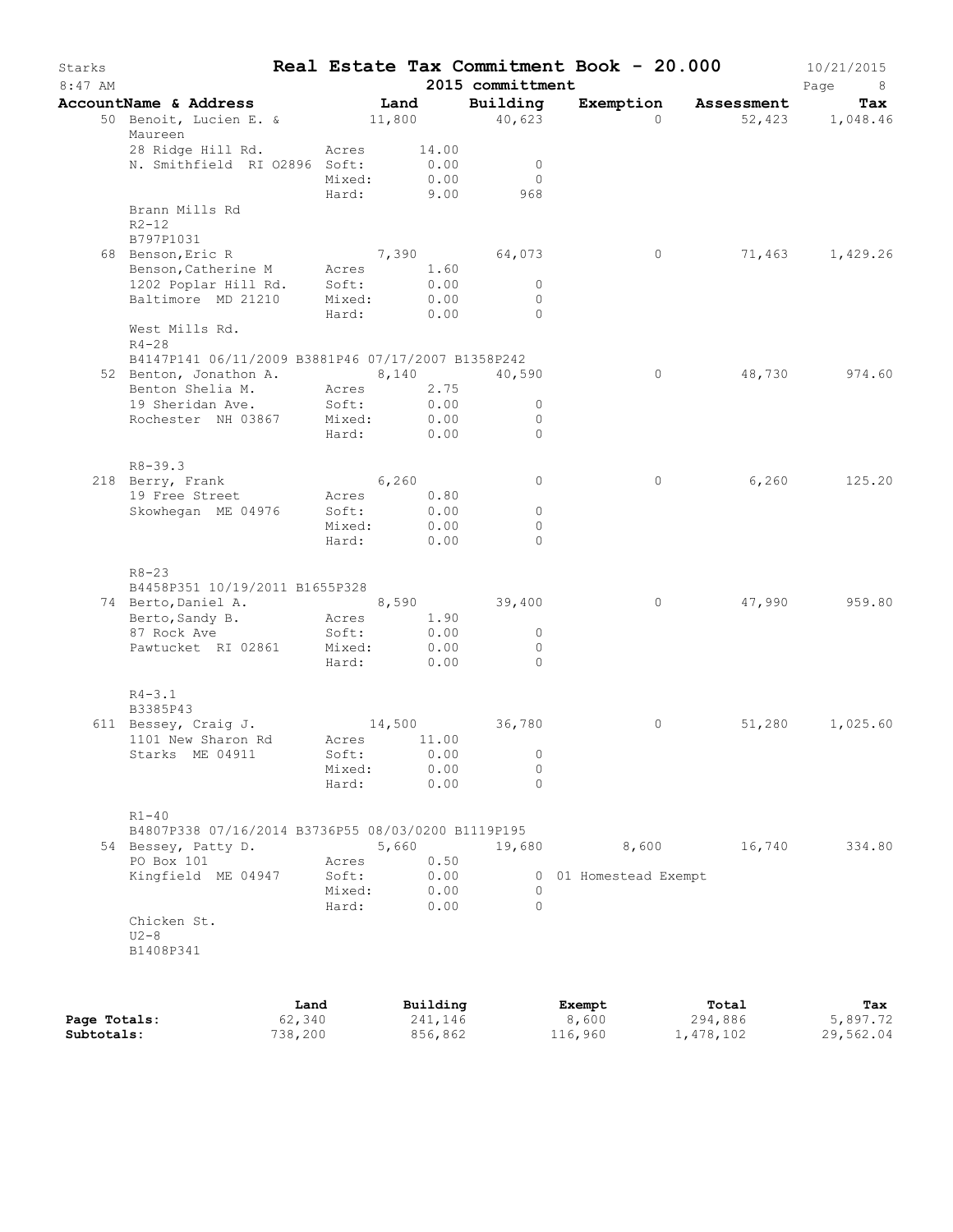| Starks<br>$8:47$ AM |                                                                                                                |                 |                           | 2015 committment    | Real Estate Tax Commitment Book - 20.000 |                |                      | 10/21/2015<br>Page<br>- 9 |
|---------------------|----------------------------------------------------------------------------------------------------------------|-----------------|---------------------------|---------------------|------------------------------------------|----------------|----------------------|---------------------------|
|                     | AccountName & Address                                                                                          |                 | Land                      | Building            |                                          |                | Exemption Assessment | Tax                       |
|                     | 55 Bishop, John H. Jr.<br>476 Washington St<br>Gloucester MA 01930                                             | 18,380<br>Soft: | Acres 22.50<br>0.00       | $\circ$<br>$\circ$  |                                          | $\bigcap$      |                      | 18,380 367.60             |
|                     | Locke Hill Rd.                                                                                                 |                 | Mixed: 0.00<br>Hard: 0.00 | $\circ$<br>$\Omega$ |                                          |                |                      |                           |
|                     | $R2 - 58.1$<br>B929P276<br>589 Bivans, David A.                                                                |                 | 21,610                    | 2,160               |                                          | $\overline{0}$ |                      | 23,770 475.40             |
|                     | Bivans, Karen F. Acres 35.45<br>110 Faulkner Hill Road Soft:                                                   | Mixed:          | 0.00<br>0.00              | $\circ$<br>$\circ$  |                                          |                |                      |                           |
|                     | Starks ME 04911                                                                                                | Hard:           | 0.00                      | $\bigcirc$          |                                          |                |                      |                           |
|                     | $R8 - 38.2$<br>B4544P337 07/02/2012 B2866P284                                                                  |                 |                           |                     |                                          |                |                      |                           |
|                     | 591 Bivans, David A. 25,860 108,642 8,600 125,902 2,518.04<br>Bivans, Karen F. Acres 48.42 01 Homestead Exempt |                 |                           |                     |                                          |                |                      |                           |
|                     | 110 Faulkner Hill Road Soft:                                                                                   |                 | 0.00                      | $\overline{0}$      |                                          |                |                      |                           |
|                     | Starks ME 04911                                                                                                |                 | Mixed: 0.00               | $\overline{0}$      |                                          |                |                      |                           |
|                     | Felker Hill Road<br>$R8 - 38.1$                                                                                |                 | Hard: 0.00                | $\bigcirc$          |                                          |                |                      |                           |
|                     | B4544P337 07/02/2012 B3836P317 04/18/2007 B1303P344                                                            |                 |                           |                     |                                          |                |                      |                           |
|                     | 56 Bliss, Christine 17,250<br>1412 Main St., Apt 3 Acres 18.00                                                 |                 |                           | $\Omega$            |                                          | $\circ$        |                      | 17,250 345.00             |
|                     | West Warwick RI 02893 Soft:                                                                                    |                 | 0.00                      | $\circ$             |                                          |                |                      |                           |
|                     |                                                                                                                |                 | Mixed: 0.00               | $\circ$             |                                          |                |                      |                           |
|                     |                                                                                                                | Hard:           | 0.00                      | $\Omega$            |                                          |                |                      |                           |
|                     | $R1 - 29.2$<br>B1551P244                                                                                       |                 | 19,700                    |                     |                                          |                |                      |                           |
|                     | 57 Born, Robyn<br>168 West Auburn Road Acres 27.80                                                             |                 |                           | 0                   |                                          | $\circ$        | 19,700               | 394.00                    |
|                     | Auburn ME 04210                                                                                                | Soft:           | 0.00                      | $\circ$             |                                          |                |                      |                           |
|                     |                                                                                                                |                 | Mixed: 0.00               | 0                   |                                          |                |                      |                           |
|                     |                                                                                                                |                 | Hard: 0.00                | $\Omega$            |                                          |                |                      |                           |
|                     | $R6 - 7, R6 - 8$<br>B2705P9                                                                                    |                 |                           |                     |                                          | $\circ$        |                      | 249.20                    |
|                     | 58 Botelho, Chester & Anna 12,460<br>С.<br>52 Elm Lane Macres 9.40                                             |                 |                           | 0                   |                                          |                | 12,460               |                           |
|                     | Wales MA 01081                                                                                                 | Soft:           | 0.00                      | 0                   |                                          |                |                      |                           |
|                     |                                                                                                                | Mixed:          | 0.00                      | 0                   |                                          |                |                      |                           |
|                     | Brann Mills Rd.                                                                                                | Hard:           | 0.00                      | 0                   |                                          |                |                      |                           |
|                     | $R1 - 20$<br>59 Bouchard, Michael                                                                              |                 | 16,262                    | 7,680               |                                          | $\circ$        | 23,942               | 478.84                    |
|                     | Bouchard Colette                                                                                               | Acres           | 51.00                     |                     |                                          |                |                      |                           |
|                     | 8 Pare St.                                                                                                     | Soft:           | 0.00                      | $\circ$             |                                          |                |                      |                           |
|                     | Waterville Me 04901                                                                                            | Mixed:<br>Hard: | 45.00<br>0.00             | 4,605<br>$\Omega$   |                                          |                |                      |                           |
|                     | Dill Road<br>$R6 - 20$                                                                                         |                 |                           |                     |                                          |                |                      |                           |
|                     | B3280P261                                                                                                      |                 |                           |                     |                                          |                |                      |                           |
|                     |                                                                                                                |                 | Land Building             |                     | <b>Exempt</b>                            |                | Total                | Tax                       |

|              | Land    | Building | Exempt  | Total     | Tax       |
|--------------|---------|----------|---------|-----------|-----------|
| Page Totals: | 131,522 | 118,482  | 8,600   | 241,404   | 4,828.08  |
| Subtotals:   | 869,722 | 975,344  | 125,560 | 1,719,506 | 34,390.12 |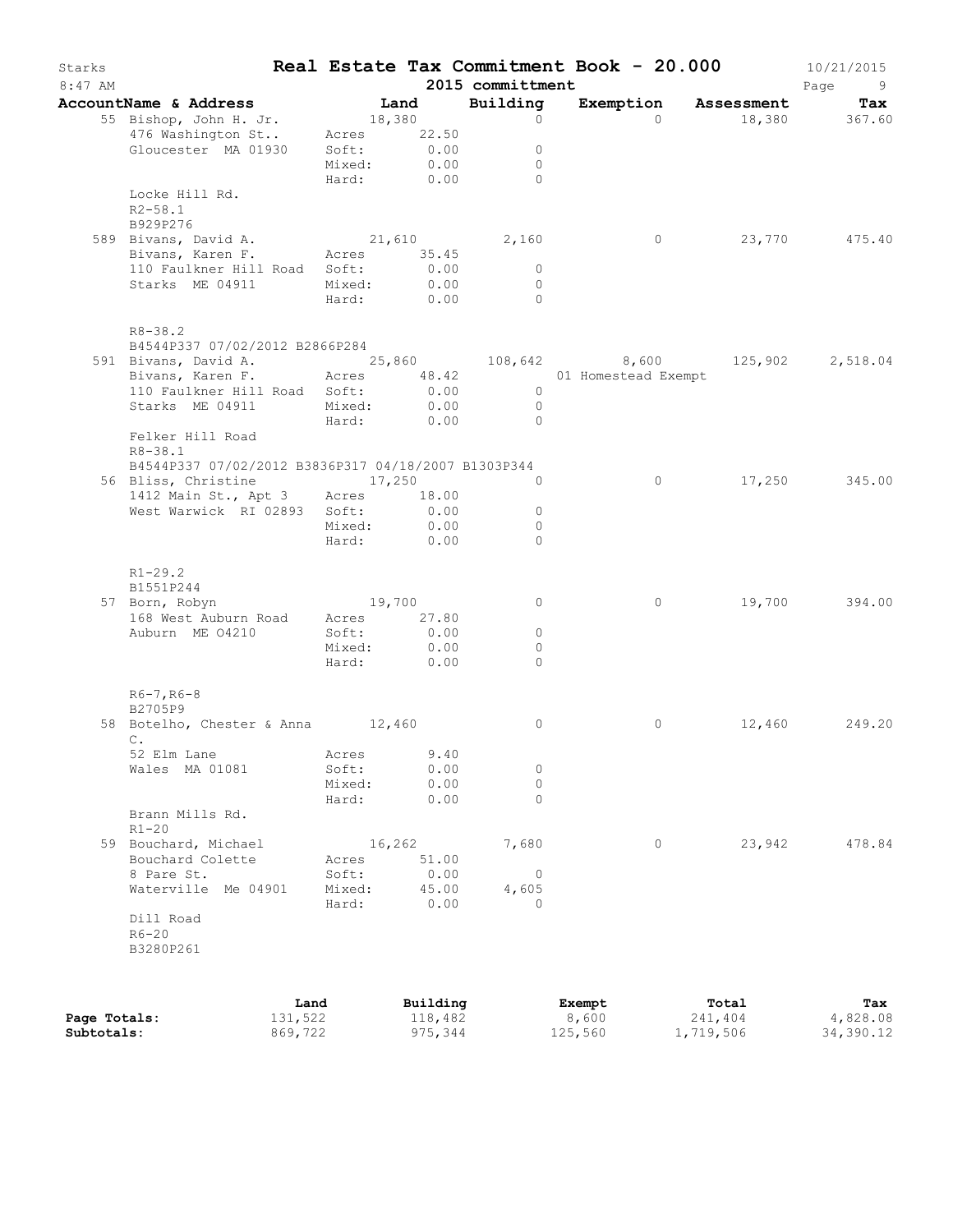| Starks<br>$8:47$ AM |                                                                           |         |        |             | 2015 committment | Real Estate Tax Commitment Book - 20.000 |           | 10/21/2015<br>Page<br>10 |
|---------------------|---------------------------------------------------------------------------|---------|--------|-------------|------------------|------------------------------------------|-----------|--------------------------|
|                     | AccountName & Address                                                     |         |        | Land        | Building         | Exemption Assessment                     |           | Tax                      |
|                     | 60 Boucher, Douglas A.                                                    |         |        |             | 20,330 12,600    | $\Omega$                                 |           | 32,930 658.60            |
|                     | 28 Champa Rd                                                              |         |        | Acres 26.30 |                  |                                          |           |                          |
|                     | Billerica MA 01821                                                        |         | Soft:  | 0.00        | $\circ$          |                                          |           |                          |
|                     |                                                                           |         | Mixed: | 0.00        | $\Omega$         |                                          |           |                          |
|                     |                                                                           |         | Hard:  | 0.00        | $\bigcap$        |                                          |           |                          |
|                     | West Mills Rd.                                                            |         |        |             |                  |                                          |           |                          |
|                     | $R4 - 36$                                                                 |         |        |             |                  |                                          |           |                          |
|                     | B3838P176 03/21/2007 B995P252                                             |         |        |             |                  |                                          |           |                          |
|                     | 61 Boyle, John D.                                                         |         | 12,850 |             | $\circ$          | $\circ$                                  | 12,850    | 257.00                   |
|                     | P0 Box 127                                                                |         | Acres  | 10.00       |                  |                                          |           |                          |
|                     | Farmington ME 04938                                                       |         | Soft:  | 0.00        | $\circ$          |                                          |           |                          |
|                     |                                                                           |         | Mixed: | 0.00        | $\circ$          |                                          |           |                          |
|                     |                                                                           |         | Hard:  | 0.00        | $\Omega$         |                                          |           |                          |
|                     | West Mills Rd. Rt. 148<br>$R5 - 34$                                       |         |        |             |                  |                                          |           |                          |
|                     | B31280P640                                                                |         |        |             |                  |                                          |           |                          |
|                     | 62 Brackett, Jerry & Jane 18,860 36,360 18,060 37,160                     |         |        |             |                  |                                          |           | 743.20                   |
|                     | 487 Anson Road                                                            |         | Acres  | 36.00       |                  | 02 Veteran                               |           |                          |
|                     | Starks ME 04911                                                           |         | Soft:  | 3.00        |                  | 302 01 Homestead Exempt                  |           |                          |
|                     |                                                                           |         | Mixed: | 0.00        | 0 30 Blind       |                                          |           |                          |
|                     |                                                                           |         | Hard:  | 20.00       | 2,150            |                                          |           |                          |
|                     | Rt. 43 Madison Rd.                                                        |         |        |             |                  |                                          |           |                          |
|                     | $R10-3$                                                                   |         |        |             |                  |                                          |           |                          |
|                     | B2243P335                                                                 |         |        |             |                  |                                          |           |                          |
|                     | 471 Brann Jr., David A.                                                   |         |        |             |                  | $9,560$ $13,260$ $8,600$ $14,220$        |           | 284.40                   |
|                     | 23 Emery Road                                                             |         | Acres  | 3.40        |                  |                                          |           |                          |
|                     | Starks ME 04911                                                           |         | Soft:  | 0.00        |                  | 0 01 Homestead Exempt                    |           |                          |
|                     |                                                                           |         | Mixed: | 0.00        | $\overline{0}$   |                                          |           |                          |
|                     |                                                                           |         | Hard:  | 0.00        | $\bigcirc$       |                                          |           |                          |
|                     | Emery Rd                                                                  |         |        |             |                  |                                          |           |                          |
|                     | $R3 - 30$                                                                 |         |        |             |                  |                                          |           |                          |
|                     | B4729P315 11/08/2013 B3670P149 05/04/2006 B3634P79                        |         |        |             |                  |                                          |           |                          |
|                     | 02/16/2006 B2656P7                                                        |         |        |             |                  |                                          |           |                          |
|                     | 140 Brawn, Stanley L.                                                     |         | 14,220 |             | $\circ$          | $\circ$                                  | 14,220    | 284.40                   |
|                     | 28 Durham Road                                                            |         |        | Acres 12.10 |                  |                                          |           |                          |
|                     | Brunswick Me 04011                                                        |         | Soft:  | 0.00        | $\circ$          |                                          |           |                          |
|                     |                                                                           |         | Mixed: | 0.00        | $\mathbf{0}$     |                                          |           |                          |
|                     |                                                                           |         | Hard:  | 0.00        | $\Omega$         |                                          |           |                          |
|                     |                                                                           |         |        |             |                  |                                          |           |                          |
|                     | $R6 - 2.12$                                                               |         |        |             |                  |                                          |           |                          |
|                     | B4880P172 02/20/2015 B4756P257 01/10/2014 B883P1018<br>63 Brown, Harry H. |         | 21,200 |             | 30,560           | 8,600                                    | 43,160    | 863.20                   |
|                     | 45 Abijah Hill Road Acres 69.00                                           |         |        |             |                  |                                          |           |                          |
|                     | Starks ME 04911                                                           |         | Soft:  | 2.00        |                  | 201 01 Homestead Exempt                  |           |                          |
|                     |                                                                           |         | Mixed: | 0.00        | $\circ$          |                                          |           |                          |
|                     |                                                                           |         | Hard:  | 58.00       | 6,235            |                                          |           |                          |
|                     | Bijah Hill Rd.                                                            |         |        |             |                  |                                          |           |                          |
|                     | $R2 - 41$                                                                 |         |        |             |                  |                                          |           |                          |
|                     | B904P358                                                                  |         |        |             |                  |                                          |           |                          |
|                     | 184 Brusila, Sara                                                         |         |        | 1,600       | 0                | 0                                        | 1,600     | 32.00                    |
|                     | 44 Emery Road                                                             |         | Acres  | 12.00       |                  |                                          |           |                          |
|                     | Starks ME 04911                                                           |         | Soft:  | 0.00        | 0                |                                          |           |                          |
|                     |                                                                           |         | Mixed: | 12.00       | 1,228            |                                          |           |                          |
|                     |                                                                           |         | Hard:  | 0.00        | $\Omega$         |                                          |           |                          |
|                     |                                                                           |         |        |             |                  |                                          |           |                          |
|                     | $R4 - 10$                                                                 |         |        |             |                  |                                          |           |                          |
|                     | B1783P272                                                                 |         |        |             |                  |                                          |           |                          |
|                     |                                                                           |         |        |             |                  |                                          |           |                          |
|                     |                                                                           | Land    |        | Building    |                  | Exempt                                   | Total     | Tax                      |
| Page Totals:        |                                                                           | 98,620  |        | 92,780      |                  | 35,260                                   | 156,140   | 3,122.80                 |
| Subtotals:          |                                                                           | 968,342 |        | 1,068,124   |                  | 160,820                                  | 1,875,646 | 37,512.92                |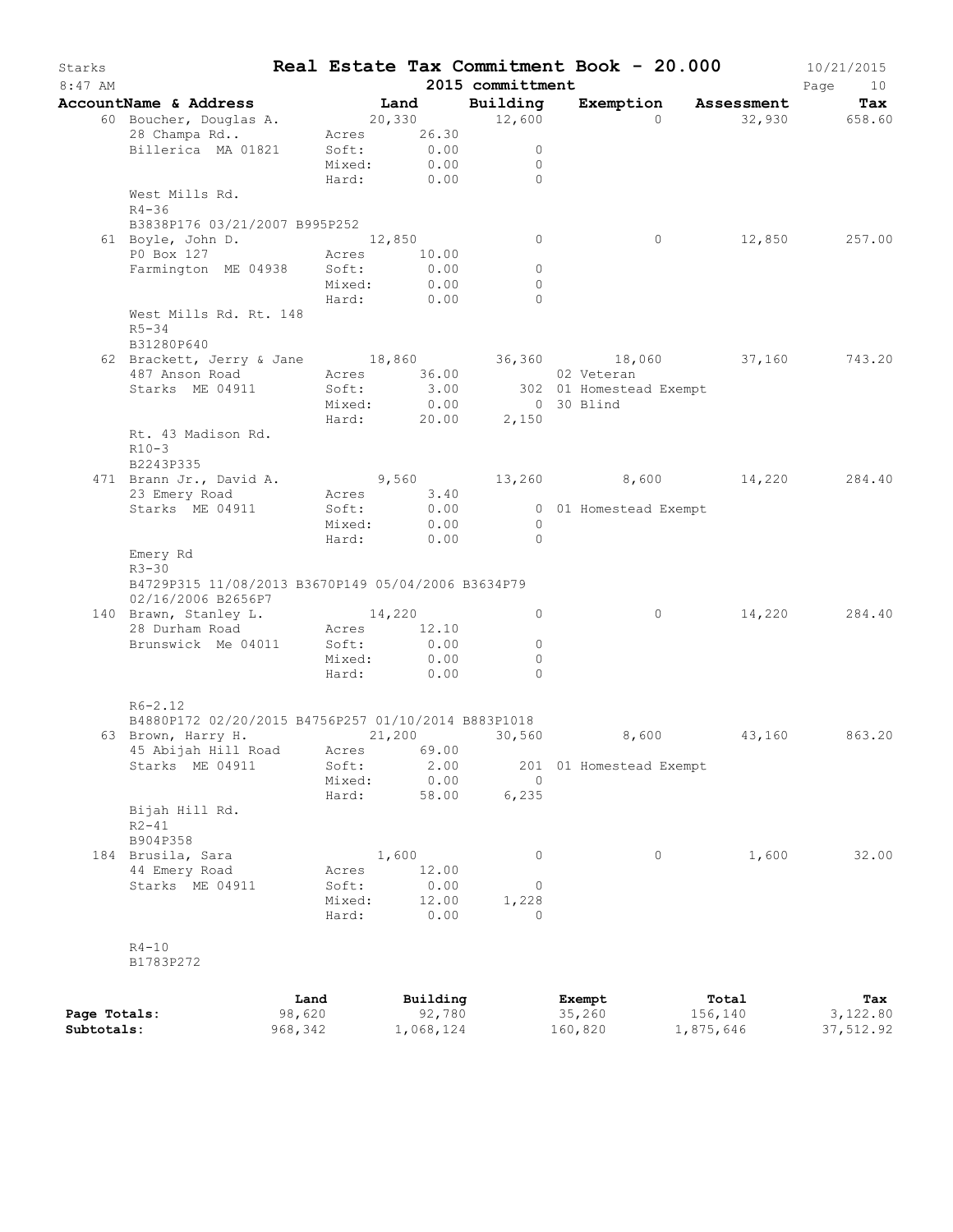| Starks<br>$8:47$ AM |                                                                                                            |      |                 |                           | 2015 committment                 | Real Estate Tax Commitment Book - $20.000$ 10/21/2015   |        | Page<br>11    |
|---------------------|------------------------------------------------------------------------------------------------------------|------|-----------------|---------------------------|----------------------------------|---------------------------------------------------------|--------|---------------|
|                     | AccountName & Address                                                                                      |      |                 | <b>Land</b><br>$19,000$   |                                  | Building Exemption Assessment Tax $0$ 0 $19,000$ 380.00 |        |               |
|                     | 183 Brusila, Sara                                                                                          |      |                 |                           | $\overline{0}$                   |                                                         |        |               |
|                     | 44 Emery Road                                                                                              |      |                 | Acres 25.00               |                                  |                                                         |        |               |
|                     | Starks ME 04911                                                                                            |      |                 | Soft: 0.00<br>Mixed: 0.00 | $\overline{0}$<br>$\overline{0}$ |                                                         |        |               |
|                     |                                                                                                            |      |                 |                           | Hard: 0.00 0                     |                                                         |        |               |
|                     | $R3 - 34$<br>B1783P272                                                                                     |      |                 |                           |                                  |                                                         |        |               |
|                     | 16 Brusila, Sara L.                                                                                        |      |                 |                           | 20,300 26,280                    | $\overline{0}$                                          |        | 46,580 931.60 |
|                     | 44 Emery Road                                                                                              |      |                 | Acres 26.20               |                                  |                                                         |        |               |
|                     | Starks ME 04911                                                                                            |      | Soft:<br>Mixed: | $0.00$<br>$0.00$          | $\overline{0}$<br>$\overline{0}$ |                                                         |        |               |
|                     |                                                                                                            |      |                 | Hard: 0.00                | $\bigcap$                        |                                                         |        |               |
|                     | $R3 - 33$                                                                                                  |      |                 |                           |                                  |                                                         |        |               |
|                     | B4598P152 11/15/2012 B1783P272                                                                             |      |                 |                           |                                  |                                                         |        |               |
|                     | 65 Brusila, Sara L. 47,650 83,400 8,600 122,450 2,449.00<br>44 Emery Road Acres 135.60 01 Homestead Exempt |      |                 |                           |                                  |                                                         |        |               |
|                     | Starks ME 04911                                                                                            |      | Soft:           |                           | $\overline{0}$                   |                                                         |        |               |
|                     |                                                                                                            |      |                 | Soft: 0.00<br>Mixed: 0.00 | $\overline{0}$                   |                                                         |        |               |
|                     |                                                                                                            |      |                 | Hard: 0.00 0              |                                  |                                                         |        |               |
|                     | $R3 - 33.1$<br>B3179P109                                                                                   |      |                 |                           |                                  |                                                         |        |               |
|                     | 479 Bucciano Daniel 14,830 10,000 8,600 16,230 324.60                                                      |      |                 |                           |                                  |                                                         |        |               |
|                     |                                                                                                            |      |                 |                           |                                  |                                                         |        |               |
|                     | Starks ME 04911                                                                                            |      | Soft:<br>Mixed: | 0.00<br>0.00              | $\overline{0}$<br>$\overline{0}$ |                                                         |        |               |
|                     |                                                                                                            |      |                 | Hard: 0.00                | $\Omega$                         |                                                         |        |               |
|                     | West Mills Road<br>$R4 - 33.2$                                                                             |      |                 |                           |                                  |                                                         |        |               |
|                     | B4324P123 09/30/2010 B2168P341                                                                             |      |                 |                           |                                  |                                                         |        |               |
|                     | 753 Burnell, Ruth Joy 9,210                                                                                |      |                 |                           | $\overline{0}$                   | 0                                                       |        | 9,210 184.20  |
|                     | P.O. Box 347                                                                                               |      |                 | Acres 4.40                |                                  |                                                         |        |               |
|                     | Comptche CA 95427                                                                                          |      | Soft:           | 0.00<br>Mixed: 0.00       | $\circ$<br>$\circ$               |                                                         |        |               |
|                     |                                                                                                            |      |                 | Hard: 0.00                | $\Omega$                         |                                                         |        |               |
|                     | R1 4.2                                                                                                     |      |                 |                           |                                  |                                                         |        |               |
|                     | 67 Caffyn, Thomas E. & 11,830<br>Diane                                                                     |      |                 |                           | $\circ$                          | 0                                                       | 11,830 | 236.60        |
|                     | 200 Sand Rd<br>Canaan ME 04924                                                                             |      | Soft:           | Acres 8.43<br>0.00        | $\circ$                          |                                                         |        |               |
|                     |                                                                                                            |      | Mixed:          | 0.00                      | $\circ$                          |                                                         |        |               |
|                     |                                                                                                            |      | Hard:           | 0.00                      | $\Omega$                         |                                                         |        |               |
|                     | Chicken St.<br>$R3 - 24$                                                                                   |      |                 |                           |                                  |                                                         |        |               |
|                     | B2473P148                                                                                                  |      |                 |                           |                                  |                                                         |        |               |
|                     | 534 Caissie, Janice<br>751 Lowell Road                                                                     |      | Acres           | 17,170<br>15.10           | 60,240                           | $\circ$                                                 | 77,410 | 1,548.20      |
|                     | Groton MA 01450                                                                                            |      | Soft:           | 0.00                      | $\circ$                          |                                                         |        |               |
|                     |                                                                                                            |      | Mixed:          | 0.00                      | $\circ$                          |                                                         |        |               |
|                     |                                                                                                            |      | Hard:           | 0.00                      | $\Omega$                         |                                                         |        |               |
|                     | $R9 - 7.3$<br>B4283P236 06/18/2010 B1444P259                                                               |      |                 |                           |                                  |                                                         |        |               |
|                     |                                                                                                            |      |                 |                           |                                  |                                                         |        |               |
|                     |                                                                                                            | Land |                 | Building                  |                                  | Exempt                                                  | Total  | Tax           |

|              | Land      | Building  | Exempt  | Total     | Tax       |
|--------------|-----------|-----------|---------|-----------|-----------|
| Page Totals: | 139,990   | 179,920   | 17,200  | 302,710   | 6,054.20  |
| Subtotals:   | 1,108,332 | 1,248,044 | 178,020 | 2,178,356 | 43,567.12 |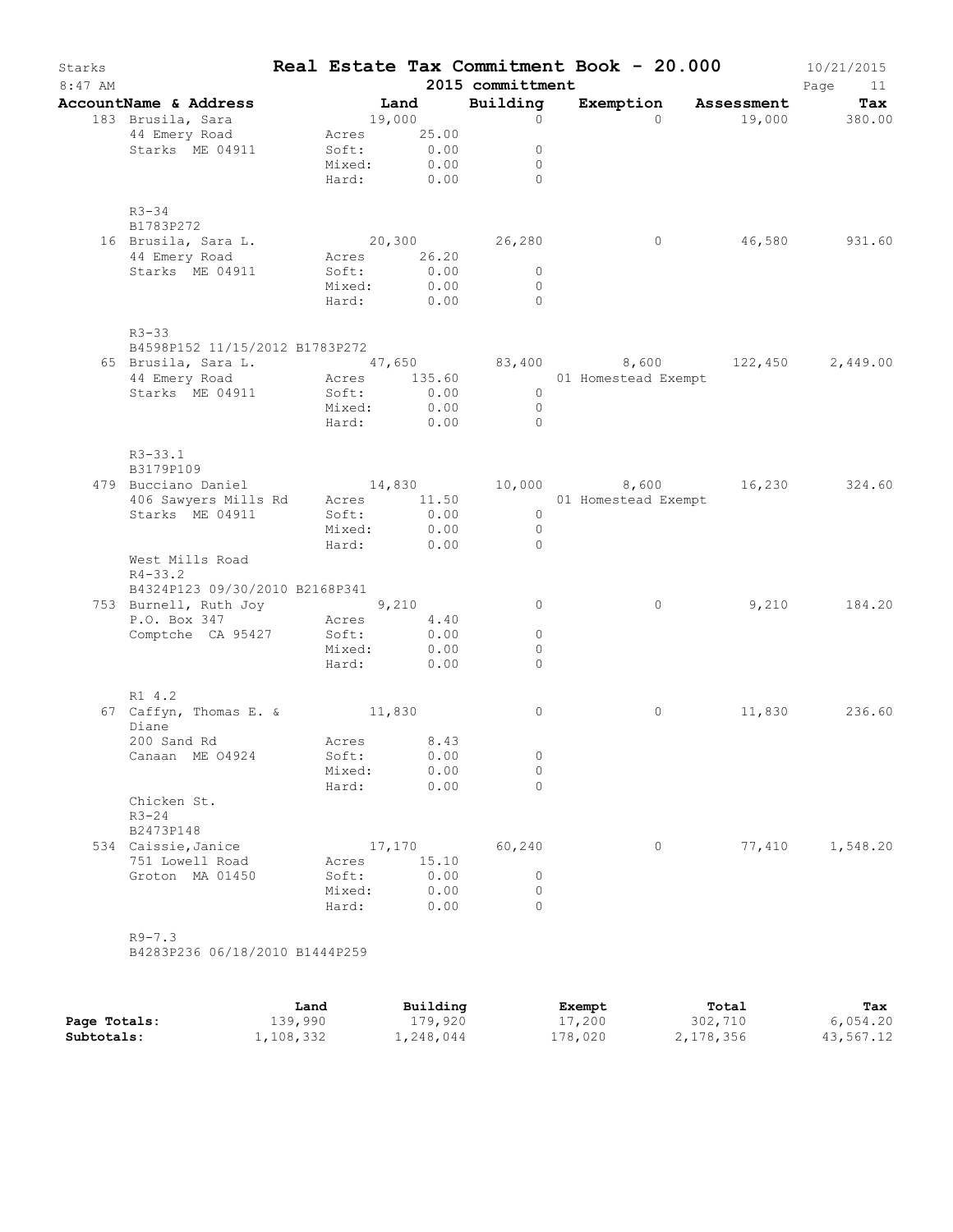| Starks<br>$8:47$ AM |                                                                           |              |        | 2015 committment     | Real Estate Tax Commitment Book - 20.000 |                      | 10/21/2015<br>Page<br>12 |
|---------------------|---------------------------------------------------------------------------|--------------|--------|----------------------|------------------------------------------|----------------------|--------------------------|
|                     | AccountName & Address                                                     | Land         |        | Building             |                                          | Exemption Assessment | Tax                      |
|                     | 69 Callon, Ross                                                           | 23,500       |        | $\circ$              | $\Omega$                                 |                      | 23,500 470.00            |
|                     | 11 Applewood Drive                                                        | Acres 43.00  |        |                      |                                          |                      |                          |
|                     | Westford MA 01886                                                         | Soft:        | 0.00   | $\circ$              |                                          |                      |                          |
|                     |                                                                           | Mixed:       | 0.00   | $\circ$              |                                          |                      |                          |
|                     |                                                                           | Hard: 0.00   |        | $\Omega$             |                                          |                      |                          |
|                     | West Mills Rd.<br>$R4 - 26$<br>B1037P151                                  |              |        |                      |                                          |                      |                          |
|                     | 644 Carle, Matthew F.                                                     | 16,560       |        | $\circ$              | $\circ$                                  |                      | 16,560 331.20            |
|                     | P.O. Box 15834                                                            | Acres 15.70  |        |                      |                                          |                      |                          |
|                     | Rio Rancho NM 87174 Soft:                                                 |              | 0.00   | 0                    |                                          |                      |                          |
|                     |                                                                           | Mixed:       | 0.00   | $\circ$              |                                          |                      |                          |
|                     |                                                                           | Hard: 0.00   |        | $\Omega$             |                                          |                      |                          |
|                     | $R9 - 7.5$<br>B3545P99 08/08/2005 B1444P263                               |              |        |                      |                                          |                      |                          |
|                     | 75 Carpenter Charles, J 19,220                                            |              |        | $\circ$              | $\circ$                                  |                      | 19,220 384.40            |
|                     | Jr.                                                                       |              |        |                      |                                          |                      |                          |
|                     | P.O. Box 2233                                                             | Acres 154.00 |        |                      |                                          |                      |                          |
|                     | Skowhegan ME 04967                                                        | Soft:        | 0.00   | $\circ$              |                                          |                      |                          |
|                     |                                                                           |              |        | Mixed: 144.00 14,737 |                                          |                      |                          |
|                     |                                                                           | Hard: 0.00   |        | $\overline{0}$       |                                          |                      |                          |
|                     | Mt. Hunger Rd.<br>$R5-13, R5-14$                                          |              |        |                      |                                          |                      |                          |
|                     | B3821P78 03/08/2007 B2538P124                                             |              |        |                      |                                          |                      |                          |
|                     | 76 Carrol, Robert N.& June 23,250 54,000 8,600 68,650 1,373.00<br>M. Nash |              |        |                      |                                          |                      |                          |
|                     | P.O. Box 161<br>New Sharon ME 04955 Soft:                                 | Acres 38.00  | 0.00   | $\overline{0}$       | 01 Homestead Exempt                      |                      |                          |
|                     |                                                                           | Mixed:       | 0.00   | $\overline{0}$       |                                          |                      |                          |
|                     |                                                                           | Hard: 0.00   |        | $\Omega$             |                                          |                      |                          |
|                     | 129 Fred Young Road<br>$R1-3$                                             |              |        |                      |                                          |                      |                          |
|                     | B2514P246<br>77 Cassidy, Christine M 13,070 41,670                        |              |        |                      | $\overline{0}$                           |                      | 54,740 1,094.80          |
|                     | 305 Shaq Bark Rd.                                                         | Acres 8.80   |        |                      |                                          |                      |                          |
|                     | Taunton MA 02780                                                          | Soft:        | 0.00   | $\overline{0}$       |                                          |                      |                          |
|                     |                                                                           | Mixed:       | 0.00   | $\overline{0}$       |                                          |                      |                          |
|                     |                                                                           | Hard:        | 0.00   | $\Omega$             |                                          |                      |                          |
|                     | West Mills Rd<br>$R7 - 11.5$<br>B2580P89                                  |              |        |                      |                                          |                      |                          |
|                     | 78 Central Maine Power                                                    |              |        | 495,000 11,035,721   |                                          | 0 $11,530,721$       | 230,614.42               |
|                     | Att:Eric Roach<br>R.E.Dept.                                               | Acres        | 293.00 |                      |                                          |                      |                          |
|                     | C/O Utility Shared<br>Services Local Tax Dept                             | Soft:        | 0.00   | 0                    |                                          |                      |                          |
|                     | 70 Farm View Drive<br>Freeport Bldg.                                      | Mixed:       | 0.00   | 0                    |                                          |                      |                          |
|                     | New Gloucester, ME<br>04260                                               | Hard:        | 0.00   | $\circ$              |                                          |                      |                          |
|                     | Distrib, Trans, & Land<br>$R4-26A$                                        |              |        |                      |                                          |                      |                          |

|              | Land      | Building   | Exempt  | Total      | Tax        |
|--------------|-----------|------------|---------|------------|------------|
| Page Totals: | 590,600   | 11,131,391 | 8,600   | 11,713,391 | 234,267.82 |
| Subtotals:   | 1,698,932 | 12,379,435 | 186,620 | 13,891,747 | 277,834.94 |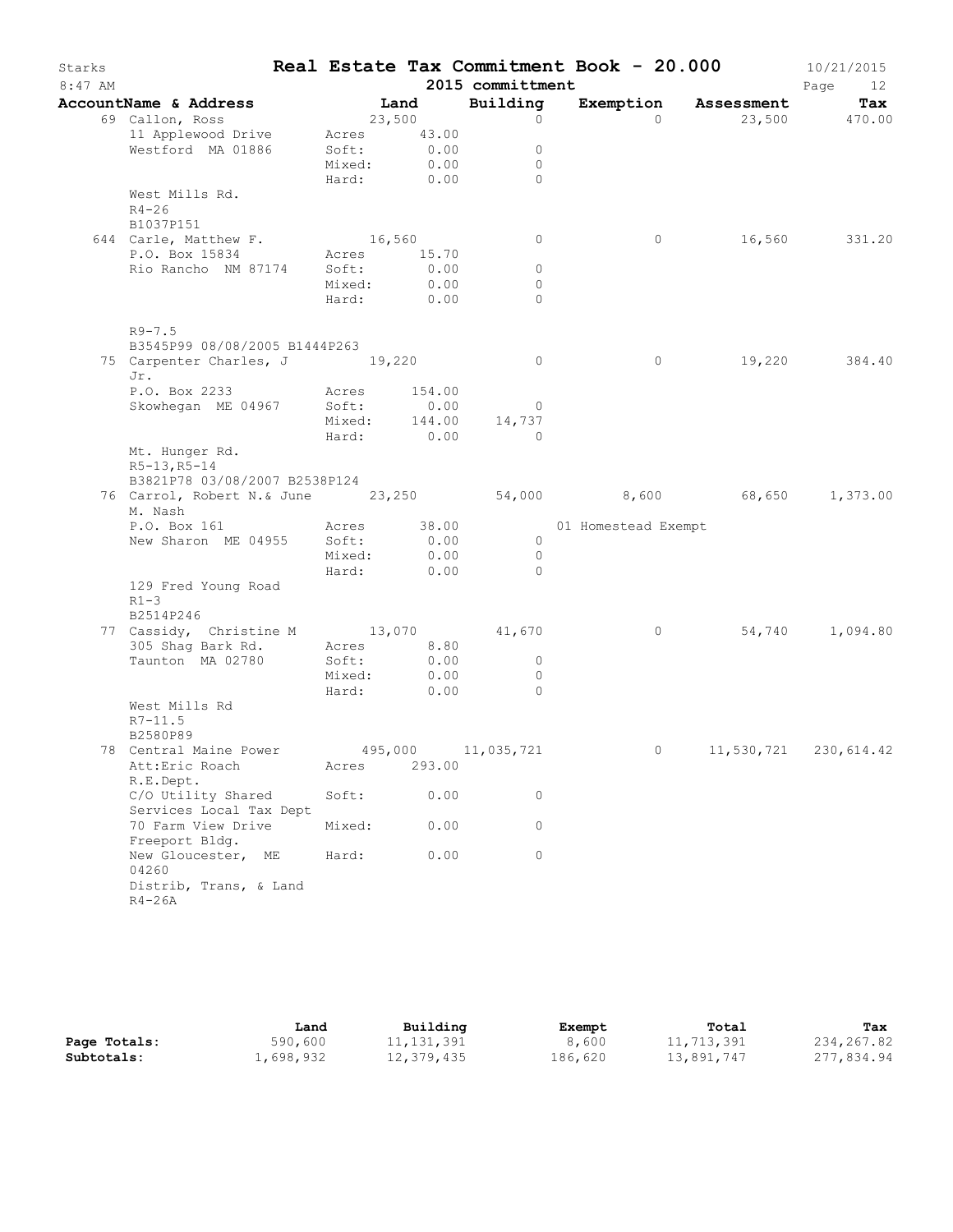| Starks<br>$8:47$ AM        |                                                 |                      |                      |        |                       | 2015 committment    | Real Estate Tax Commitment Book - 20.000 |                       | 10/21/2015<br>Page<br>13 |
|----------------------------|-------------------------------------------------|----------------------|----------------------|--------|-----------------------|---------------------|------------------------------------------|-----------------------|--------------------------|
|                            | AccountName & Address                           |                      |                      | Land   |                       | Building            | Exemption                                | Assessment            | Tax                      |
|                            | 293 Cesario, Sonja                              |                      |                      | 15,450 |                       | $\circ$             | $\Omega$                                 |                       | 15,450 309.00            |
|                            | P.O. Box 55<br>West Farmington ME<br>04992      |                      | Acres<br>Soft: 0.00  |        | 14.00                 | $\circ$             |                                          |                       |                          |
|                            |                                                 |                      | Mixed:<br>Hard:      |        | 0.00<br>0.00          | $\circ$<br>$\Omega$ |                                          |                       |                          |
|                            | Thompson Bridge Road<br>$R3 - 1.1$<br>B1055P303 |                      |                      |        |                       |                     |                                          |                       |                          |
|                            | 79 Cesario, Sonja P                             |                      |                      |        | 9,300                 | 59,000              | 8,600                                    | 59,700                | 1,194.00                 |
|                            | P.O. Box 55                                     |                      | Acres                |        | 3.00                  |                     |                                          |                       |                          |
|                            | West Farmington ME<br>04992                     |                      | Soft:                |        | 0.00                  |                     | 0 01 Homestead Exempt                    |                       |                          |
|                            |                                                 |                      | Mixed:               |        | 0.00                  | $\circ$<br>$\Omega$ |                                          |                       |                          |
|                            | Norton Corner Rt. 43<br>$R3-1$                  |                      | Hard:                |        | 0.00                  |                     |                                          |                       |                          |
|                            | B2424P312                                       |                      |                      |        |                       |                     |                                          |                       |                          |
|                            | 80 Chambers, James S.<br>Chambers Louise R.     |                      |                      |        | 21,500                | 20,400              | $\circ$                                  | 41,900                | 838.00                   |
|                            | 1781 North Brookfield                           |                      | Acres 31.00<br>Soft: |        | 0.00                  | $\circ$             |                                          |                       |                          |
|                            | Rd.                                             |                      |                      |        |                       |                     |                                          |                       |                          |
|                            | Oakham, MA 01068                                |                      | Mixed:               |        | 0.00                  | $\circ$             |                                          |                       |                          |
|                            |                                                 |                      | Hard:                |        | 0.00                  | $\Omega$            |                                          |                       |                          |
|                            | $R3 - 37$                                       |                      |                      |        |                       |                     |                                          |                       |                          |
|                            | B3398P254                                       |                      |                      |        |                       |                     |                                          |                       |                          |
|                            | 124 Chapman, David                              |                      | 18,500               |        |                       | 30,960              | 8,600                                    | 40,860                | 817.20                   |
|                            | Chapman, Linda                                  |                      | Acres                |        | 19.00                 |                     |                                          |                       |                          |
|                            | 1034 New Sharon Road<br>Starks ME 04911         |                      | Soft:<br>Mixed:      |        | 0.00<br>0.00          | $\mathbf{0}$        | 0 01 Homestead Exempt                    |                       |                          |
|                            |                                                 |                      | Hard:                |        | 0.00                  | $\Omega$            |                                          |                       |                          |
|                            | $R1 - 41.2$                                     |                      |                      |        |                       |                     |                                          |                       |                          |
|                            | B1497P11                                        |                      |                      |        |                       | $\circ$             | 0                                        | 54,890                |                          |
|                            | 84 Chick, Freeman<br>97 Chick Rd                |                      | Acres                | 54,890 | 288.00                |                     |                                          |                       | 1,097.80                 |
|                            | Industry ME 04938                               |                      | Soft:                |        | 8.00                  | 805                 |                                          |                       |                          |
|                            |                                                 |                      | Mixed:               |        | 114.00                | 11,667              |                                          |                       |                          |
|                            |                                                 |                      | Hard:                |        | 134.00                | 14,405              |                                          |                       |                          |
|                            | Upper Chicken St.<br>R4-1516<br>B1021P252       |                      |                      |        |                       |                     |                                          |                       |                          |
|                            | 83 Chick, Freeman                               |                      |                      | 9,150  |                       | $\mathbf 0$         | $\circ$                                  | 9,150                 | 183.00                   |
|                            | 97 Chick Rd                                     |                      | Acres                |        | 4.30                  |                     |                                          |                       |                          |
|                            | Industry ME 04938                               |                      | Soft:                |        | 0.00                  | 0                   |                                          |                       |                          |
|                            |                                                 |                      | Mixed:<br>Hard:      |        | 0.00<br>0.00          | $\circ$<br>0        |                                          |                       |                          |
|                            | Upper Chicken St.<br>$R4 - 17$                  |                      |                      |        |                       |                     |                                          |                       |                          |
|                            | 82 Chick, Freeman                               |                      |                      | 6,540  |                       | 0                   | $\circ$                                  | 6,540                 | 130.80                   |
|                            | 97 Chick Rd                                     |                      | Acres                |        | 49.00                 |                     |                                          |                       |                          |
|                            | Industry ME 04938                               |                      | Soft:                |        | 0.00                  | 0                   |                                          |                       |                          |
|                            |                                                 |                      | Mixed:<br>Hard:      |        | 0.00<br>49.00         | $\Omega$<br>5,268   |                                          |                       |                          |
|                            | Upper Chicken St.                               |                      |                      |        |                       |                     |                                          |                       |                          |
|                            | $R4 - 18$<br>B680P207                           |                      |                      |        |                       |                     |                                          |                       |                          |
|                            |                                                 | Land                 |                      |        | Building              |                     | Exempt                                   | Total                 | Tax                      |
| Page Totals:<br>Subtotals: |                                                 | 135,330<br>1,834,262 |                      |        | 110,360<br>12,489,795 |                     | 17,200<br>203,820                        | 228,490<br>14,120,237 | 4,569.80<br>282, 404.74  |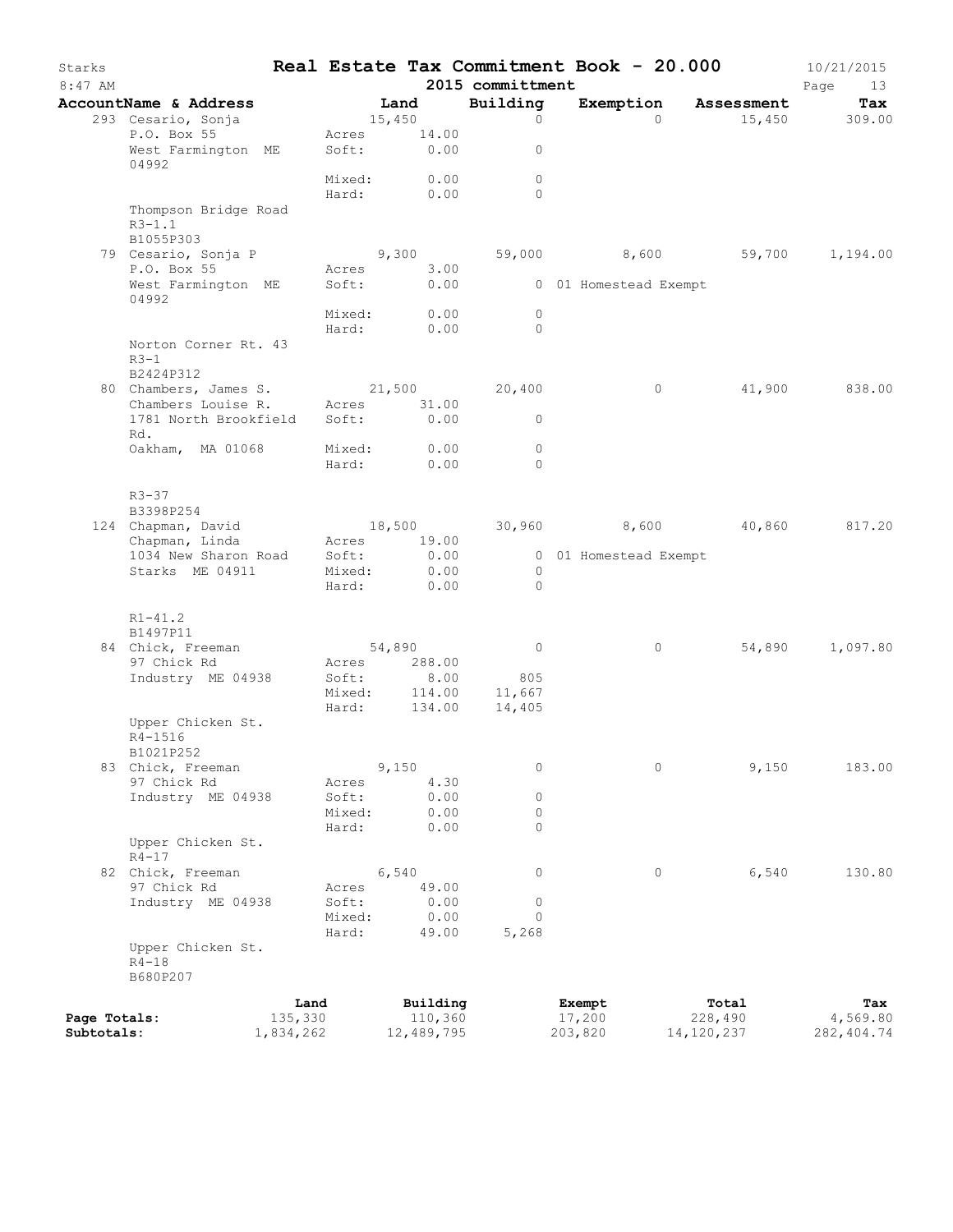| Starks<br>$8:47$ AM |                                                                                 |           |             |        |              | 2015 committment | Real Estate Tax Commitment Book - 20.000 |            | 10/21/2015<br>Page<br>14 |
|---------------------|---------------------------------------------------------------------------------|-----------|-------------|--------|--------------|------------------|------------------------------------------|------------|--------------------------|
|                     | AccountName & Address                                                           |           | <b>Land</b> |        |              | Building         | Exemption                                | Assessment | Tax                      |
|                     | 85 Chick, Freeman L.                                                            |           | 15,800      |        |              | 13,200           | $\Omega$                                 |            | 29,000 580.00            |
|                     | 97 Chick Rd                                                                     |           | Acres 13.00 |        |              |                  |                                          |            |                          |
|                     | Industry ME 04938                                                               |           | Soft:       |        | 0.00         | $\mathbf{0}$     |                                          |            |                          |
|                     |                                                                                 |           | Mixed:      |        | 0.00         | $\circ$          |                                          |            |                          |
|                     |                                                                                 |           | Hard:       |        | 0.00         | $\bigcap$        |                                          |            |                          |
|                     | Rt. 148                                                                         |           |             |        |              |                  |                                          |            |                          |
|                     | $R5 - 27$                                                                       |           |             |        |              |                  |                                          |            |                          |
|                     | B2427P45                                                                        |           |             |        |              |                  |                                          |            |                          |
|                     | 39 Chick, Freeman L.                                                            |           | 7,000       |        |              | 22,320           | $\circ$                                  | 29,320     | 586.40                   |
|                     | Chick, Freeman T.                                                               |           | Acres 1.00  |        |              |                  |                                          |            |                          |
|                     | 97 Chick Road                                                                   |           | Soft:       |        | 0.00         | $\mathbf{0}$     |                                          |            |                          |
|                     | Industry ME 04938                                                               |           | Mixed:      |        | 0.00         | $\circ$          |                                          |            |                          |
|                     |                                                                                 |           | Hard:       |        | 0.00         | $\Omega$         |                                          |            |                          |
|                     | Industry Line & W.M. Rd                                                         |           |             |        |              |                  |                                          |            |                          |
|                     | $R5 - 26$                                                                       |           |             |        |              |                  |                                          |            |                          |
|                     | B3786P191 12/12/2006 B1416P72                                                   |           |             |        |              |                  |                                          |            |                          |
|                     | 17 Chretien, Gary L. 17,000                                                     |           |             |        |              | $\overline{0}$   | 0                                        | 17,000     | 340.00                   |
|                     | Chretien, Betty D. Acres                                                        |           |             |        | 17.00        | $\circ$          |                                          |            |                          |
|                     | 272 Glen Harris Road Soft:<br>New Sharon ME 04955 Mixed:<br>New Sharon ME 04955 |           | Mixed:      |        | 0.00<br>0.00 | $\circ$          |                                          |            |                          |
|                     |                                                                                 |           | Hard:       |        | 0.00         | $\Omega$         |                                          |            |                          |
|                     |                                                                                 |           |             |        |              |                  |                                          |            |                          |
|                     | $R1-9$                                                                          |           |             |        |              |                  |                                          |            |                          |
|                     | B3479P70 05/27/2005 B1869P1                                                     |           |             |        |              |                  |                                          |            |                          |
|                     |                                                                                 |           |             |        |              | 72,080           | $\circ$                                  |            | 97,430 1,948.60          |
|                     | 86 Christen, Pamela 25,350<br>47 Freedom Way Lane Acres 167.00                  |           |             |        |              |                  |                                          |            |                          |
|                     | Starks ME 04911                                                                 |           | Soft:       |        | 0.00         | $\overline{0}$   |                                          |            |                          |
|                     |                                                                                 |           | Mixed:      |        | 44.00        | 4,503            |                                          |            |                          |
|                     |                                                                                 |           | Hard:       |        | 89.00        | 9,568            |                                          |            |                          |
|                     | Chicken St.                                                                     |           |             |        |              |                  |                                          |            |                          |
|                     | R3-25, R3-26, R3-27                                                             |           |             |        |              |                  |                                          |            |                          |
|                     | B2132P223                                                                       |           |             |        |              |                  |                                          |            |                          |
|                     | 87 Churchill, Caleb                                                             |           | 25,750      |        |              | 0                | 0                                        | 25,750     | 515.00                   |
|                     | 5 Hisler Mnt. Rd                                                                |           | Acres       |        | 52.00        |                  |                                          |            |                          |
|                     | Somerville ME 04348                                                             |           | Soft:       |        | 0.00         | $\circ$          |                                          |            |                          |
|                     |                                                                                 |           | Mixed:      |        | 0.00         | $\Omega$         |                                          |            |                          |
|                     |                                                                                 |           | Hard:       |        | 0.00         | $\circ$          |                                          |            |                          |
|                     | Brann Mills Road                                                                |           |             |        |              |                  |                                          |            |                          |
|                     | $R2 - 18$                                                                       |           |             |        |              |                  |                                          |            |                          |
|                     | B2035P100                                                                       |           |             |        |              |                  |                                          |            |                          |
|                     | 88 Churchill, David N. &                                                        |           | 7,000       |        |              | 0                | 0                                        | 7,000      | 140.00                   |
|                     | Craig A                                                                         |           |             |        |              |                  |                                          |            |                          |
|                     | 23 Forest St. Acres 1.00                                                        |           |             |        |              |                  |                                          |            |                          |
|                     | Rutland VT 05701                                                                |           | Soft:       |        | 0.00         | 0                |                                          |            |                          |
|                     |                                                                                 |           | Mixed:      |        | 0.00         | $\circ$          |                                          |            |                          |
|                     |                                                                                 |           | Hard:       |        | 0.00         | $\Omega$         |                                          |            |                          |
|                     | Brann Mills Road                                                                |           |             |        |              |                  |                                          |            |                          |
|                     | $R2 - 17.1$                                                                     |           |             |        |              |                  |                                          |            |                          |
|                     | B1866P25<br>89 Churchill, William                                               |           |             | 20,250 |              | 84,280           | 8,600                                    | 95,930     | 1,918.60                 |
|                     | C.Sr.                                                                           |           |             |        |              |                  |                                          |            |                          |
|                     | 59 Branns Mills Road                                                            |           | Acres       |        | 26.00        |                  |                                          |            |                          |
|                     | Anson ME 04911                                                                  |           | Soft:       |        | 0.00         |                  | 0 01 Homestead Exempt                    |            |                          |
|                     |                                                                                 |           | Mixed:      |        | 0.00         | $\Omega$         |                                          |            |                          |
|                     |                                                                                 |           | Hard:       |        | 0.00         | $\Omega$         |                                          |            |                          |
|                     | Brann Mills Rd.                                                                 |           |             |        |              |                  |                                          |            |                          |
|                     | $R2 - 17$                                                                       |           |             |        |              |                  |                                          |            |                          |
|                     | B1760P52                                                                        |           |             |        |              |                  |                                          |            |                          |
|                     |                                                                                 |           |             |        |              |                  |                                          |            |                          |
|                     |                                                                                 | Land      |             |        | Building     |                  | Exempt                                   | Total      | Tax                      |
| Page Totals:        |                                                                                 | 118,150   |             |        | 191,880      |                  | 8,600                                    | 301,430    | 6,028.60                 |
| Subtotals:          |                                                                                 | 1,952,412 |             |        | 12,681,675   |                  | 212,420                                  | 14,421,667 | 288, 433.34              |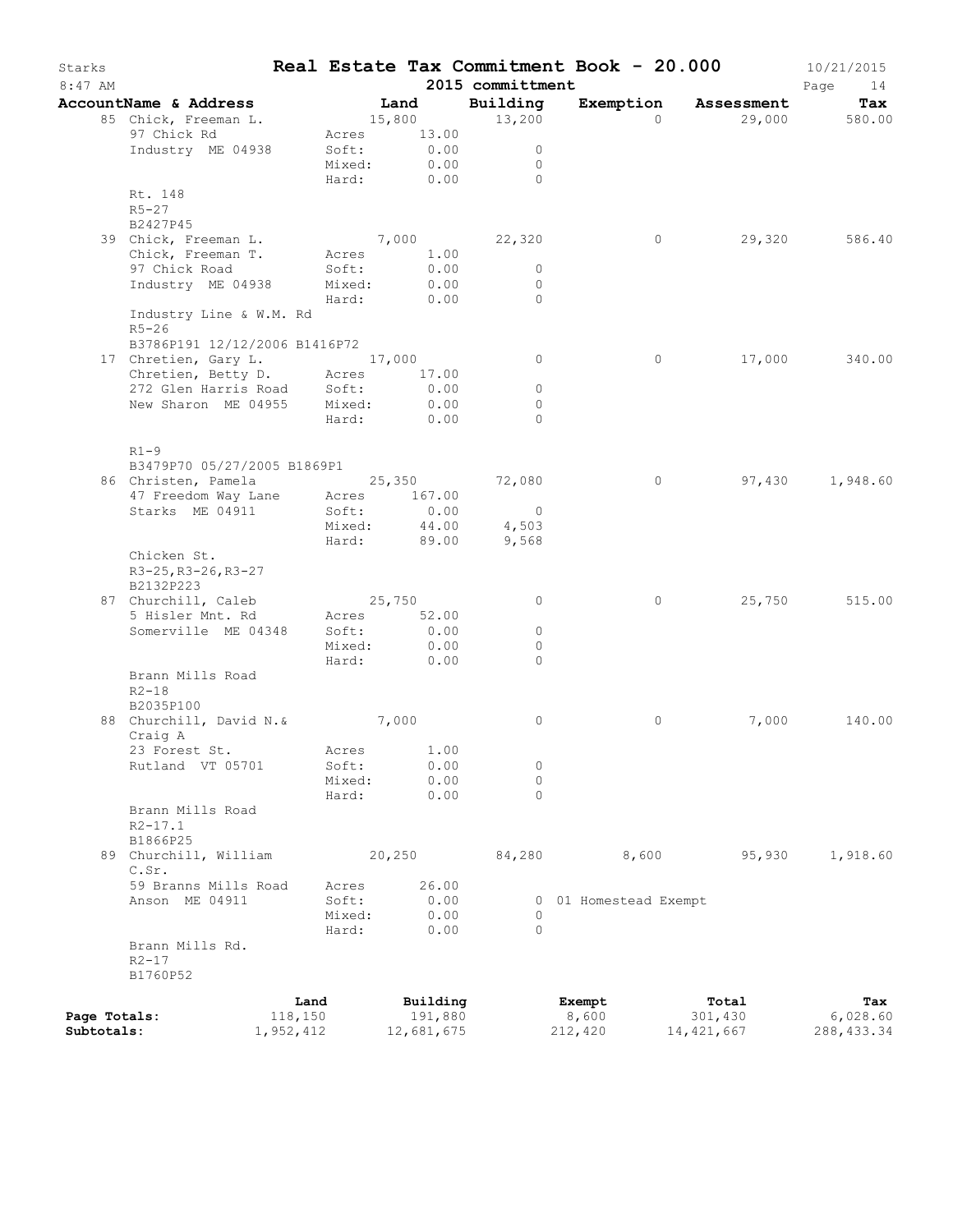| Starks    |                                                                     |                                         |                               |                                      | Real Estate Tax Commitment Book - 20.000 |         | 10/21/2015           |
|-----------|---------------------------------------------------------------------|-----------------------------------------|-------------------------------|--------------------------------------|------------------------------------------|---------|----------------------|
| $8:47$ AM |                                                                     |                                         |                               | 2015 committment                     |                                          |         | Page<br>15           |
|           | AccountName & Address<br>91 Clancy, Barbara M. & 16,750<br>Janet M. | Land                                    |                               | Building<br>$\circ$                  | Exemption Assessment<br>$\Omega$         |         | Tax<br>16,750 335.00 |
|           | 201 Barton Rd<br>Stow MA 01775                                      | Acres<br>Soft:<br>Mixed:<br>Hard:       | 16.00<br>0.00<br>0.00<br>0.00 | 0<br>$\Omega$<br>$\Omega$            |                                          |         |                      |
|           | Riverroad<br>$R10 - 21$<br>B1272P185                                |                                         |                               |                                      |                                          |         |                      |
|           | 92 Clark, Carlton<br>P.O. Box 306                                   | Acres 59.00                             |                               | 28,500 21,300                        | $\circ$                                  | 49,800  | 996.00               |
|           | Anson ME 04911                                                      | Soft:<br>Mixed:<br>Hard:                | 0.00<br>0.00<br>0.00          | $\overline{0}$<br>$\circ$<br>$\circ$ |                                          |         |                      |
|           | Sterry Hill Rd.<br>$R7 - 25$<br>B839P702                            |                                         |                               |                                      |                                          |         |                      |
|           | 93 Clark, James L<br>Clark Michael R.                               | Acres 21.00                             |                               |                                      | $19,000$ $49,280$ $8,600$ $59,680$       |         | 1,193.60             |
|           | 332 Anson Road<br>Starks ME 04911                                   | Soft:<br>Mixed:<br>Hard:                | 0.00<br>0.00<br>0.00          | $\overline{0}$<br>$\Omega$           | 0 01 Homestead Exempt                    |         |                      |
|           | Rt. 43 Madison Rd.<br>$R11 - 4.1$<br>B1260P16                       |                                         |                               |                                      |                                          |         |                      |
|           | 94 Clark, James L. &<br>Danyel M                                    |                                         |                               |                                      | $9,300$ $43,260$ $8,600$ $43,960$        |         | 879.20               |
|           | 332 Anson Road<br>Starks ME 04911                                   | Acres<br>Soft:<br>Mixed:<br>Hard:       | 3.00<br>0.00<br>0.00<br>0.00  | $\Omega$<br>$\circ$                  | 0 01 Homestead Exempt                    |         |                      |
|           | Route 43<br>$R11 - 4.3$<br>B2120P167                                |                                         |                               |                                      |                                          |         |                      |
|           | 95 Clark, Robert L. & 15,800 109,840<br>Donna L.                    |                                         |                               |                                      | 8,600                                    | 117,040 | 2,340.80             |
|           | 634 Sandy River Road<br>Starks ME 04911                             | Acres 13.00<br>Soft:<br>Mixed:<br>Hard: | 0.00<br>0.00<br>0.00          | $\circ$<br>$\circ$                   | 0 01 Homestead Exempt                    |         |                      |
|           | Riverroad<br>$R10-13.1$<br>B1419P289                                |                                         |                               |                                      |                                          |         |                      |
|           | 96 Clark, Russell<br>12 Dill Road                                   | Acres                                   | 8,650<br>2.00                 | 51,000                               | 13,760                                   | 45,890  | 917.80               |
|           | Starks ME 04911                                                     | Soft:<br>Mixed:<br>Hard:                | 0.00<br>0.00<br>0.00          | $\Omega$                             | 0 01 Homestead Exempt<br>0 02 Veteran    |         |                      |
|           | Rt. 43 Madison Road<br>$R12-4$<br>B827P431                          |                                         |                               |                                      |                                          |         |                      |

|              | Land      | Building   | Exempt  | Total      | Tax        |
|--------------|-----------|------------|---------|------------|------------|
| Page Totals: | 98,000    | 274,680    | 39,560  | 333,120    | 6,662.40   |
| Subtotals:   | 2,050,412 | 12,956,355 | 251,980 | 14,754,787 | 295,095.74 |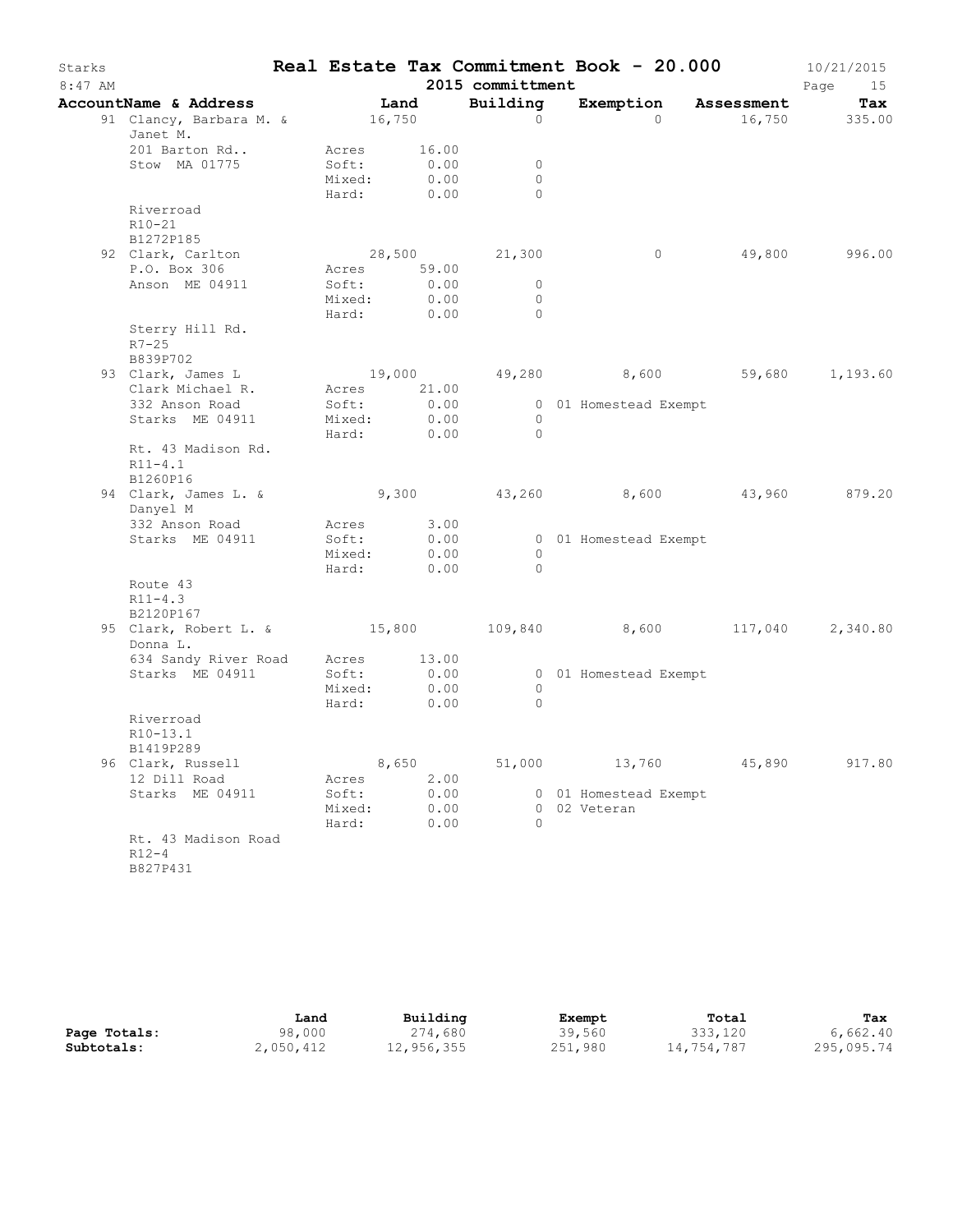| Starks<br>$8:47$ AM |                                                                                             |            |       |              | Real Estate Tax Commitment Book - 20.000<br>2015 committment |         |                       |                      | 10/21/2015<br>Page<br>16 |
|---------------------|---------------------------------------------------------------------------------------------|------------|-------|--------------|--------------------------------------------------------------|---------|-----------------------|----------------------|--------------------------|
|                     | AccountName & Address                                                                       |            | Land  |              | Building                                                     |         |                       | Exemption Assessment | Tax                      |
|                     | 416 Clark, Kelly D                                                                          |            |       | 3,750        | 25,800                                                       |         | $\Omega$              |                      | 29,550 591.00            |
|                     | 42 Chicken Street                                                                           | Acres 0.22 |       |              |                                                              |         |                       |                      |                          |
|                     | Starks ME 04911                                                                             | Soft:      |       | 0.00         | $\circ$                                                      |         |                       |                      |                          |
|                     |                                                                                             | Mixed:     |       | 0.00         | $\circ$                                                      |         |                       |                      |                          |
|                     |                                                                                             | Hard:      |       | 0.00         | $\Omega$                                                     |         |                       |                      |                          |
|                     | Chicken Street<br>$U2-13$                                                                   |            |       |              |                                                              |         |                       |                      |                          |
|                     | B4242P16 02/22/2010 B2159P134                                                               |            |       |              |                                                              |         |                       |                      |                          |
|                     | 97 Clarrage, Gerald W. Sr. 9,600<br>& Janet A                                               |            |       |              | $\circ$                                                      |         | $\circ$               | 9,600                | 192.00                   |
|                     | 126 Mildram Rd.                                                                             | Acres      |       | 5.00         |                                                              |         |                       |                      |                          |
|                     | Wells ME 04090                                                                              | Soft:      |       | 0.00         | $\circ$                                                      |         |                       |                      |                          |
|                     |                                                                                             | Mixed:     |       | 0.00         | $\circ$                                                      |         |                       |                      |                          |
|                     |                                                                                             | Hard:      |       | 0.00         | $\Omega$                                                     |         |                       |                      |                          |
|                     | West Mills Rd.                                                                              |            |       |              |                                                              |         |                       |                      |                          |
|                     | $R4 - 35.2$                                                                                 |            |       |              |                                                              |         |                       |                      |                          |
|                     | B1322P152                                                                                   |            |       |              |                                                              |         |                       |                      |                          |
|                     | 380 Clement, Reginald A.<br>$\frac{1}{2}$ , $\frac{10,580}{2}$<br>Clement, Kathryn L. Acres |            |       |              |                                                              |         | 112,147 8,600         |                      | 114, 127 2, 282.54       |
|                     |                                                                                             |            |       |              |                                                              |         | 01 Homestead Exempt   |                      |                          |
|                     | PO Box 81                                                                                   | Soft:      |       | 0.00         | $\circ$                                                      |         |                       |                      |                          |
|                     | Anson ME 04911                                                                              | Mixed:     |       | 0.00         | $\circ$                                                      |         |                       |                      |                          |
|                     |                                                                                             | Hard:      |       | 0.00         | $\Omega$                                                     |         |                       |                      |                          |
|                     |                                                                                             |            |       |              |                                                              |         |                       |                      |                          |
|                     | R10-10                                                                                      |            |       |              |                                                              |         |                       |                      |                          |
|                     | 337 Coconis, Michael 12,940                                                                 |            |       |              |                                                              |         | 55,968 8,600          |                      | 60,308 1,206.16          |
|                     | 379 Sawyers Mills Road Acres 8.60                                                           |            |       |              |                                                              |         | 01 Homestead Exempt   |                      |                          |
|                     | Starks ME 04911                                                                             | Soft:      |       | 0.00         | $\overline{0}$                                               |         |                       |                      |                          |
|                     |                                                                                             | Mixed:     |       | 0.00         | $\overline{0}$                                               |         |                       |                      |                          |
|                     |                                                                                             | Hard:      |       | 0.00         | $\Omega$                                                     |         |                       |                      |                          |
|                     | Sawyers Mills Rd<br>$R4 - 37$                                                               |            |       |              |                                                              |         |                       |                      |                          |
|                     | B4833P141 09/19/2014 B4730P95 B4185P16 06/16/2009<br>B2791P24 11/12/2013                    |            |       |              |                                                              |         |                       |                      |                          |
|                     | 98 Colburn, Gary                                                                            |            |       |              | 11,250 43,270                                                |         | $\circ$               | 54,520               | 1,090.40                 |
|                     | 904 New Sharon Road                                                                         | Acres 6.00 |       |              |                                                              |         |                       |                      |                          |
|                     | Starks ME 04911                                                                             | Soft:      |       | 0.00         | $\circ$                                                      |         |                       |                      |                          |
|                     |                                                                                             | Mixed:     |       | 0.00         | $\circ$                                                      |         |                       |                      |                          |
|                     |                                                                                             | Hard:      |       | 0.00         | $\Omega$                                                     |         |                       |                      |                          |
|                     | Rt.134 New Sharon Rd.<br>$R1 - 47$<br>B1589P147                                             |            |       |              |                                                              |         |                       |                      |                          |
|                     | 99 Cole, Norman F. &                                                                        | 5,710      |       |              | 27,660                                                       |         | 8,600                 | 24,770               | 495.40                   |
|                     | Catherine L.<br>2694 Industry Road                                                          | Acres      |       | 0.51         |                                                              |         |                       |                      |                          |
|                     | Starks ME 04911                                                                             | Soft:      |       | 0.00         |                                                              |         | 0 01 Homestead Exempt |                      |                          |
|                     |                                                                                             | Mixed:     |       | 0.00         | $\circ$                                                      |         |                       |                      |                          |
|                     |                                                                                             | Hard:      |       | 0.00         | $\circ$                                                      |         |                       |                      |                          |
|                     |                                                                                             |            |       |              |                                                              |         |                       |                      |                          |
|                     | $U1-15$                                                                                     |            |       |              |                                                              |         |                       |                      |                          |
|                     | B1171P328                                                                                   |            |       |              |                                                              |         |                       |                      |                          |
|                     | 101 Cole, Robert W                                                                          |            | 8,560 |              | 0                                                            |         | 0                     | 8,560                | 171.20                   |
|                     | 41 Chase St                                                                                 | Acres      |       | 3.40         |                                                              |         |                       |                      |                          |
|                     | Beverly MA 01915                                                                            | Soft:      |       | 0.00         | 0                                                            |         |                       |                      |                          |
|                     |                                                                                             | Mixed:     |       | 0.00         | 0                                                            |         |                       |                      |                          |
|                     |                                                                                             | Hard:      |       | 0.00         | $\Omega$                                                     |         |                       |                      |                          |
|                     |                                                                                             |            |       |              |                                                              |         |                       |                      |                          |
|                     | $R5 - 30$                                                                                   |            |       |              |                                                              |         |                       |                      |                          |
|                     | B1895P264                                                                                   |            |       |              |                                                              |         |                       |                      |                          |
|                     |                                                                                             |            |       |              |                                                              |         |                       |                      |                          |
|                     |                                                                                             | Land       |       | Building     |                                                              | Exempt  |                       | Total                | Tax                      |
| Page Totals:        | 62,390                                                                                      |            |       | 264,845      |                                                              | 25,800  |                       | 301,435              | 6,028.70                 |
| Subtotals:          | 2, 112, 802                                                                                 |            |       | 13, 221, 200 |                                                              | 277,780 |                       | 15,056,222           | 301, 124.44              |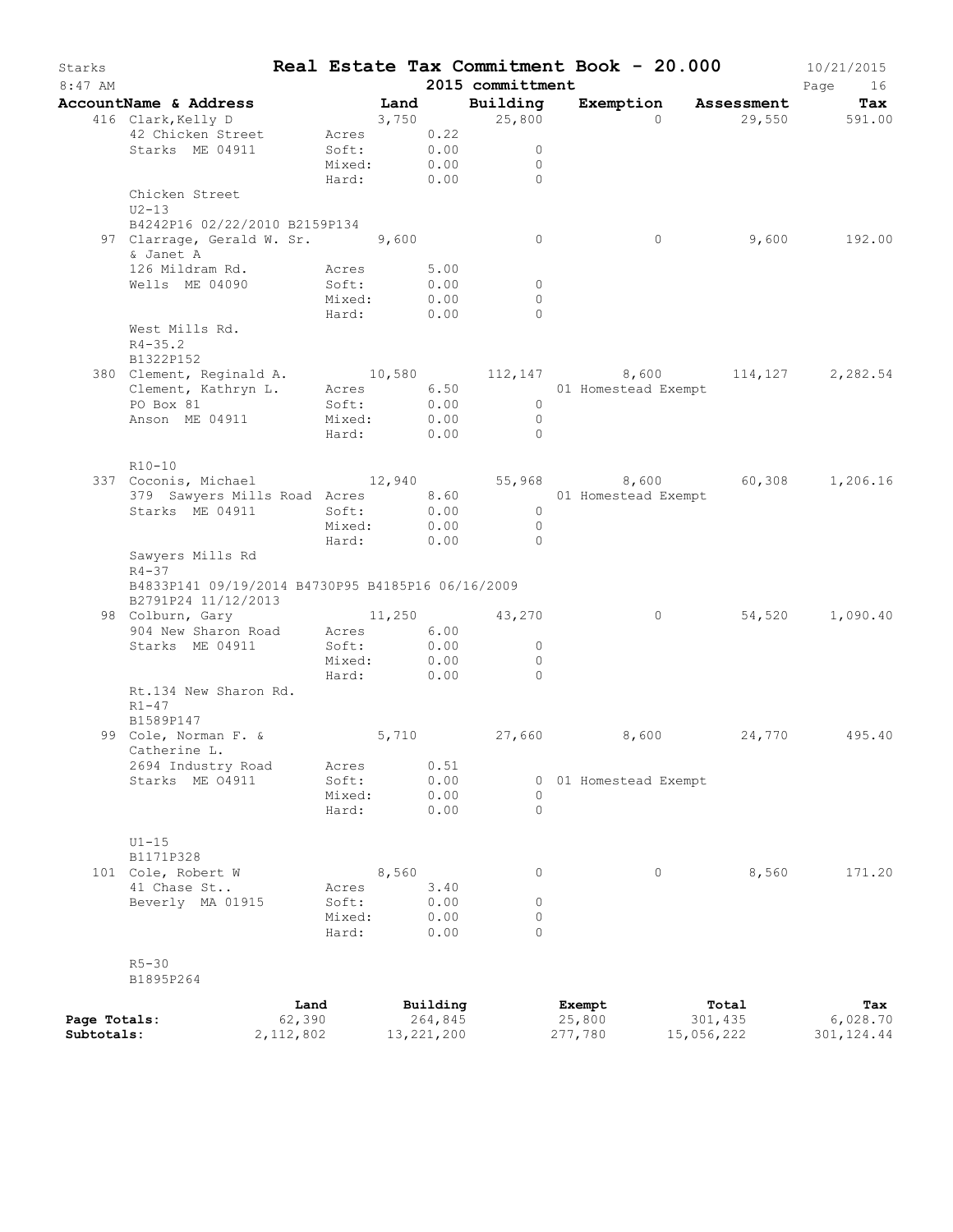| Starks<br>$8:47$ AM |                                   |           |             |        |            | 2015 committment | Real Estate Tax Commitment Book - 20.000 |            | 10/21/2015<br>Page<br>17 |
|---------------------|-----------------------------------|-----------|-------------|--------|------------|------------------|------------------------------------------|------------|--------------------------|
|                     | AccountName & Address             |           |             | Land   |            | Building         | Exemption Assessment                     |            | Tax                      |
|                     | 100 Cole, Robert W                |           |             |        | 11,190     | 1,200            | $\Omega$                                 |            | 12,390 247.80            |
|                     | 41 Chase St                       |           | Acres 5.90  |        |            |                  |                                          |            |                          |
|                     | Beverly MA 01915                  |           | Soft:       |        | 0.00       | $\circ$          |                                          |            |                          |
|                     |                                   |           | Mixed:      |        | 0.00       | $\circ$          |                                          |            |                          |
|                     |                                   |           | Hard:       |        | 0.00       | $\Omega$         |                                          |            |                          |
|                     | Rt. 148 West Mills Rd.            |           |             |        |            |                  |                                          |            |                          |
|                     | $R5 - 29$                         |           |             |        |            |                  |                                          |            |                          |
|                     | B1895P264                         |           |             |        |            |                  |                                          |            |                          |
|                     | 103 Comstock, Craig               |           | 25,080      |        |            |                  | 53,740 8,600 70,220 1,404.40             |            |                          |
|                     | 58 Comstock Road                  |           | Acres 67.00 |        |            |                  |                                          |            |                          |
|                     | Starks ME 04911                   |           | Soft:       |        | 15.00      |                  | 1,509 01 Homestead Exempt                |            |                          |
|                     |                                   |           | Mixed:      |        | 8.00       | 819              |                                          |            |                          |
|                     |                                   |           | Hard:       |        | 23.00      | 2,473            |                                          |            |                          |
|                     | 19 & 26                           |           |             |        |            |                  |                                          |            |                          |
|                     | $R2 - 19$                         |           |             |        |            |                  |                                          |            |                          |
|                     | B809P728                          |           |             |        |            |                  |                                          |            |                          |
|                     | 491 Comstock, Craig               |           | 5,670       |        |            | $\overline{0}$   | $\circ$                                  | 5,670      | 113.40                   |
|                     | Comstock, Valerie Acres 48.00     |           |             |        |            |                  |                                          |            |                          |
|                     | 58 Comstock Road                  |           | Soft:       |        | 10.00      | 1,006            |                                          |            |                          |
|                     | Starks ME 04911                   |           | Mixed:      |        | 0.00       | $\overline{0}$   |                                          |            |                          |
|                     |                                   |           | Hard:       |        | 9.00       | 968              |                                          |            |                          |
|                     | Industry Road                     |           |             |        |            |                  |                                          |            |                          |
|                     | $R2 - 28$                         |           |             |        |            |                  |                                          |            |                          |
|                     | B3902P339 08/20/2007 B849P84      |           |             |        |            |                  |                                          |            |                          |
|                     | 104 Comstock, Craig &             |           | 2,470       |        |            | $\overline{0}$   | $\circ$                                  | 2,470      | 49.40                    |
|                     | Valerie L.                        |           |             |        |            |                  |                                          |            |                          |
|                     | 58 Comstock Road                  |           | Acres       |        | 19.00      |                  |                                          |            |                          |
|                     | Starks ME 04911                   |           | Soft:       |        | 19.00      | 1,912            |                                          |            |                          |
|                     |                                   |           | Mixed:      |        | 0.00       | $\circ$          |                                          |            |                          |
|                     |                                   |           | Hard:       |        | 0.00       | $\Omega$         |                                          |            |                          |
|                     | Branns Mill Rd.                   |           |             |        |            |                  |                                          |            |                          |
|                     | $R1 - 31.2$                       |           |             |        |            |                  |                                          |            |                          |
|                     | B877P954                          |           |             |        |            |                  |                                          |            |                          |
|                     | 105 Comstock, Craig &             |           | 1,340       |        |            | $\overline{0}$   | 0                                        | 1,340      | 26.80                    |
|                     | Valerie L.                        |           |             |        |            |                  |                                          |            |                          |
|                     | 58 Comstock Road                  |           | Acres       |        | 10.00      |                  |                                          |            |                          |
|                     | Starks ME 04911                   |           | Soft:       |        | 0.00       | $\overline{0}$   |                                          |            |                          |
|                     |                                   |           | Mixed:      |        | 10.00      | 1,023            |                                          |            |                          |
|                     |                                   |           | Hard:       |        | 0.00       | $\Omega$         |                                          |            |                          |
|                     | Branns Mill Rd.                   |           |             |        |            |                  |                                          |            |                          |
|                     | $R1 - 31.1$                       |           |             |        |            |                  |                                          |            |                          |
|                     | B877P954                          |           |             |        |            |                  |                                          |            |                          |
|                     | 106 Connell, James                |           |             | 23,750 |            | 17,860           | $\mathbf{0}$                             | 41,610     | 832.20                   |
|                     | Connell Sandra                    |           | Acres       |        | 40.00      |                  |                                          |            |                          |
|                     | 292 County Rd.                    |           | Soft:       |        | 0.00       | 0                |                                          |            |                          |
|                     | Buzzards Bay MA 02532             |           | Mixed:      |        | 0.00       | $\circ$          |                                          |            |                          |
|                     |                                   |           | Hard:       |        | 0.00       | $\circ$          |                                          |            |                          |
|                     |                                   |           |             |        |            |                  |                                          |            |                          |
|                     | $R1 - 29.3$                       |           |             |        |            |                  |                                          |            |                          |
|                     | B1315P35                          |           |             |        |            |                  |                                          |            |                          |
|                     |                                   |           |             | 16,100 |            | 45,240           | 8,600                                    | 52,740     | 1,054.80                 |
|                     | 108 Cook, Peter<br>272 Anson Road |           |             |        |            |                  |                                          |            |                          |
|                     |                                   |           | Acres       |        | 31.00      |                  |                                          |            |                          |
|                     | Starks ME 04911                   |           | Soft:       |        | 11.00      | $\Omega$         | 1,107 01 Homestead Exempt                |            |                          |
|                     |                                   |           | Mixed:      |        | 0.00       |                  |                                          |            |                          |
|                     |                                   |           | Hard:       |        | 11.00      | 1,183            |                                          |            |                          |
|                     | Madison Rd                        |           |             |        |            |                  |                                          |            |                          |
|                     | $R7-2$                            |           |             |        |            |                  |                                          |            |                          |
|                     | B1793P287                         |           |             |        |            |                  |                                          |            |                          |
|                     |                                   | Land      |             |        | Building   |                  | Exempt                                   | Total      | Tax                      |
| Page Totals:        |                                   | 85,600    |             |        | 118,040    |                  | 17,200                                   | 186,440    | 3,728.80                 |
| Subtotals:          |                                   | 2,198,402 |             |        | 13,339,240 |                  | 294,980                                  | 15,242,662 | 304,853.24               |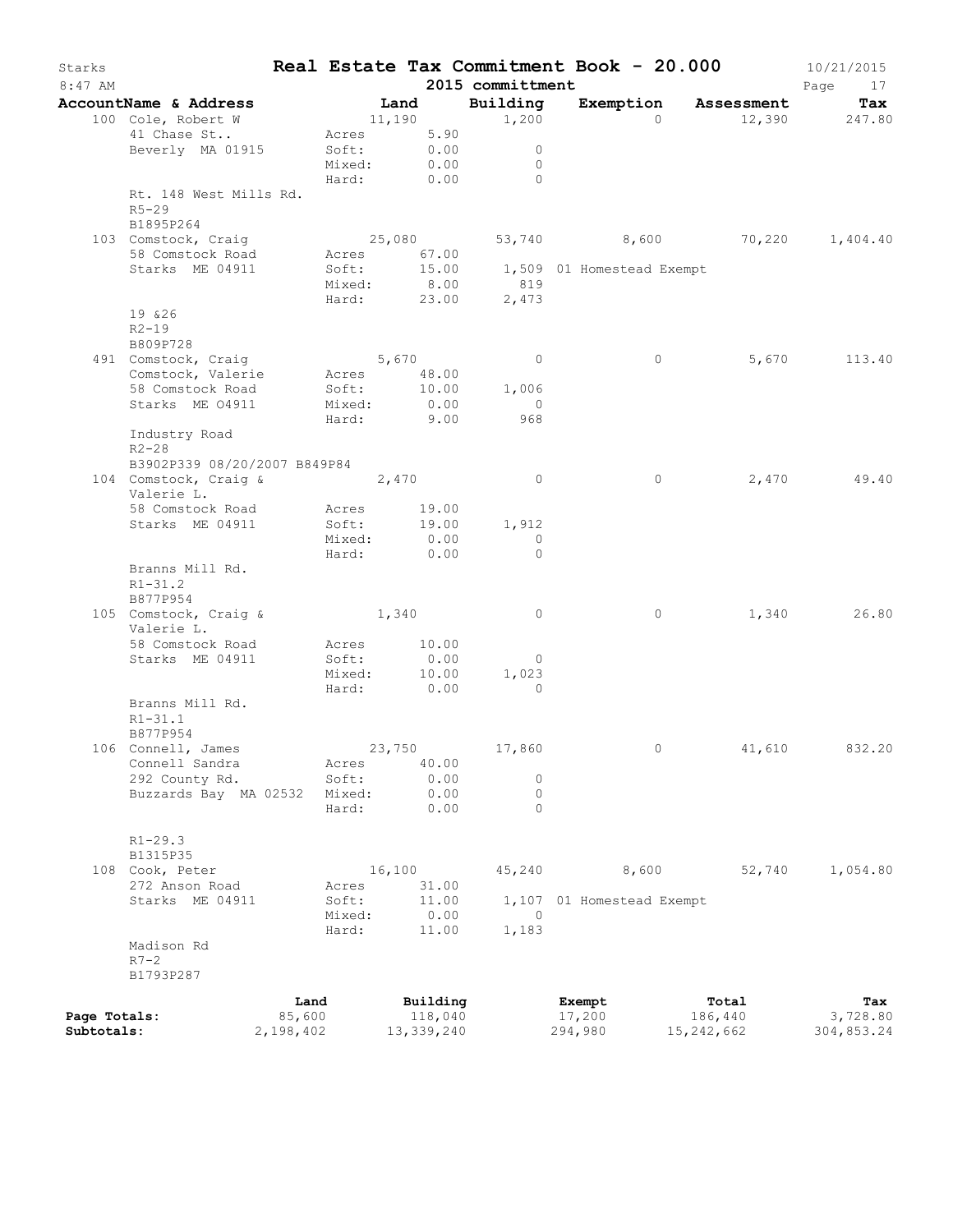| Starks<br>$8:47$ AM |                                                                                                     |                                                  |         |                      | 2015 committment                                   | Real Estate Tax Commitment Book - 20.000 |            | 10/21/2015<br>Page<br>18 |
|---------------------|-----------------------------------------------------------------------------------------------------|--------------------------------------------------|---------|----------------------|----------------------------------------------------|------------------------------------------|------------|--------------------------|
|                     | AccountName & Address Tand                                                                          |                                                  |         |                      | Building                                           | Exemption                                | Assessment | Tax                      |
|                     | 107 Cook, Peter<br>272 Anson Road<br>Starks ME 04911                                                | Acres 4.00<br>Soft: 0.00<br>Mixed:<br>Hard: 0.00 | 530     | 4.00                 | $\circ$<br>$\overline{0}$<br>409<br>$\overline{0}$ | $\Omega$                                 |            | 530 000<br>10.60         |
|                     | Madison Rd<br>$R7-3$                                                                                |                                                  |         |                      |                                                    |                                          |            |                          |
|                     | 317 Coombs Walter, E and 21, 280 11, 760<br>Phyllis E<br>28 Growling Bear Dr.<br>Brunswick ME 04011 | Acres<br>Soft:<br>Mixed:<br>Hard:                |         | 79.80<br>40.30       | 14.50   1,459<br>16.00   1,637<br>4,332            | $\circ$                                  | 33,040     | 660.80                   |
|                     | $R4 - 4, R4 - 6$                                                                                    |                                                  |         |                      |                                                    |                                          |            |                          |
|                     | B3820P63 B1582P258<br>111 Costigan, Julie L.<br>14 Anson Road                                       | Acres 2.20                                       |         |                      |                                                    | 8,780 32,120 8,600 32,300 646.00         |            |                          |
|                     | Starks ME 04911                                                                                     | Soft: 0.00<br>Mixed:<br>Hard: 0.00               |         | 0.00                 | $\overline{0}$<br>$\bigcirc$                       | 0 01 Homestead Exempt                    |            |                          |
|                     | $U2-28$<br>B1627P300                                                                                |                                                  |         |                      |                                                    |                                          |            |                          |
|                     | 756 Cothen, Joshua<br>44 Mayhew Road<br>Starks ME 04911                                             |                                                  | $\circ$ |                      |                                                    | $9,000$ 8,600<br>01 Homestead Exempt     | 400        | 8.00                     |
|                     | R7 11.10N<br>112 Cotton, Dennis L. (11,250 39,820 8,600 42,470 849.40                               |                                                  |         |                      |                                                    |                                          |            |                          |
|                     | 215 Sawyers Mills Road Acres<br>Starks ME 04911                                                     | Soft:<br>Mixed:<br>Hard:                         | 0.00    | 6.00<br>0.00<br>0.00 | $\overline{0}$<br>$\overline{0}$<br>$\bigcirc$     | 01 Homestead Exempt                      |            |                          |
|                     | West Mills Rd<br>$R7 - 11.4$                                                                        |                                                  |         |                      |                                                    |                                          |            |                          |
|                     | B5043P146 09/17/2008 B2519P271<br>113 Couto, Francisco R. & 13,170<br>Celestina F                   |                                                  |         |                      | 6,020                                              | $\circ$                                  | 19,190     | 383.80                   |
|                     | 36 Rogers Drive<br>Stoughton MA 02072                                                               | Acres 8.95<br>Soft:<br>Mixed:<br>Hard:           |         | 0.00<br>0.00<br>0.00 | 0<br>$\circ$<br>$\Omega$                           |                                          |            |                          |
|                     | $R5 - 5$<br>B1560P104                                                                               |                                                  |         |                      |                                                    |                                          |            |                          |
|                     | 133 Couture, Melissa M.<br>Couture, Adam J.<br>320 Porter Hill Road                                 | Acres<br>Soft:                                   | 10,280  | 4.50<br>0.00         | 52,996<br>$\circ$                                  | 0                                        | 63,276     | 1,265.52                 |
|                     | Farmington ME 04938                                                                                 | Mixed:<br>Hard:                                  |         | 0.00<br>0.00         | 0<br>$\Omega$                                      |                                          |            |                          |
|                     | $R1 - 39.1$<br>B4868P25 01/09/2015 B3247P1                                                          |                                                  |         |                      |                                                    |                                          |            |                          |
|                     |                                                                                                     |                                                  |         |                      |                                                    |                                          |            |                          |

|              | Land      | Building   | Exempt  | Total      | Tax        |
|--------------|-----------|------------|---------|------------|------------|
| Page Totals: | 65,290    | 151,716    | 25,800  | 191,206    | 3,824.12   |
| Subtotals:   | 2,263,692 | 13,490,956 | 320,780 | 15,433,868 | 308,677.36 |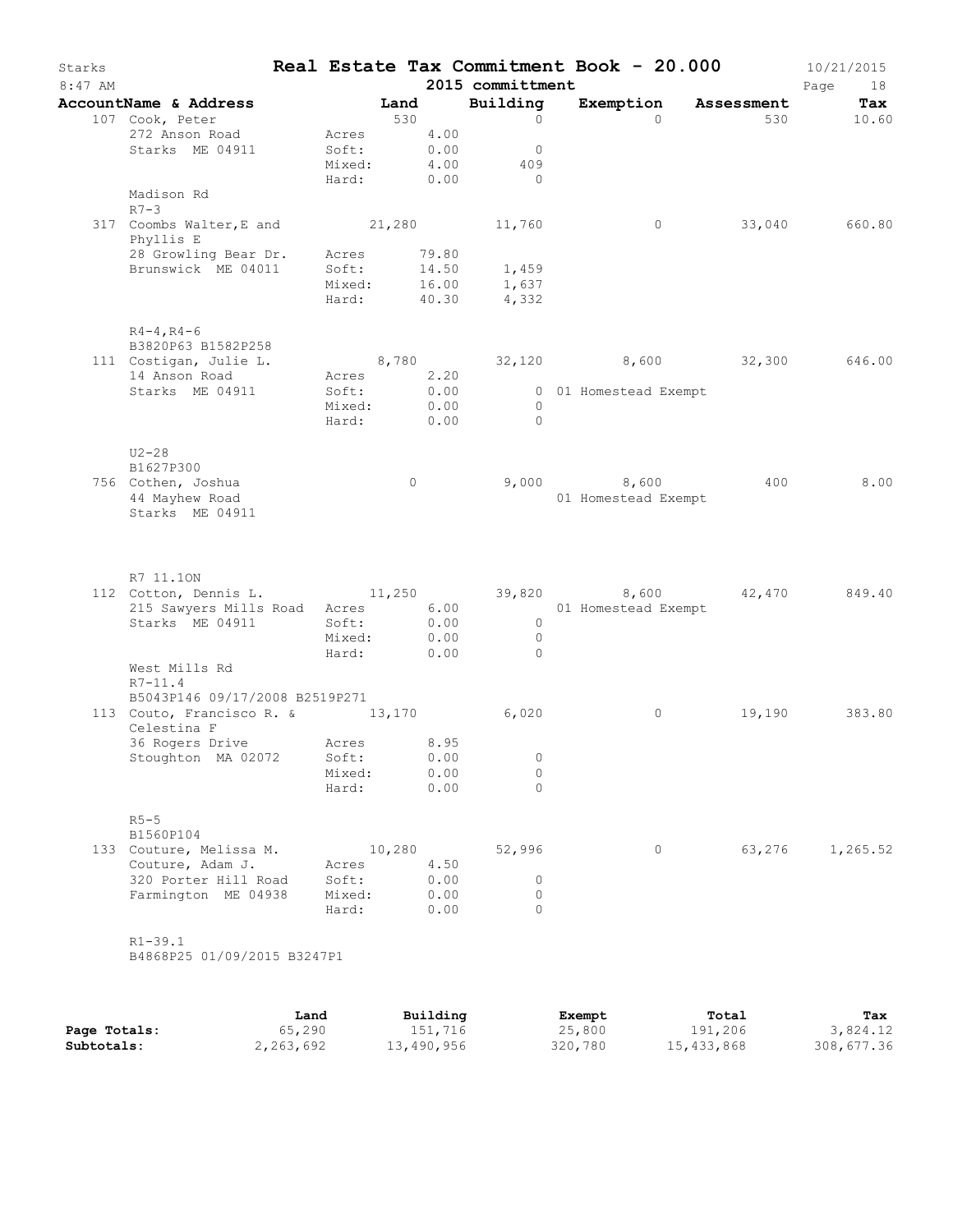| Starks<br>$8:47$ AM |                                                                                           |        |                            |          |              | 2015 committment         |                                                    | Real Estate Tax Commitment Book - $20.000$ 10/21/2015 | Page<br>19    |
|---------------------|-------------------------------------------------------------------------------------------|--------|----------------------------|----------|--------------|--------------------------|----------------------------------------------------|-------------------------------------------------------|---------------|
|                     | AccountName & Address                                                                     |        |                            |          |              |                          |                                                    | Land Building Exemption Assessment                    | Tax           |
|                     | 115 Cowan, Edward                                                                         |        |                            |          |              |                          |                                                    | $12,710$ $43,080$ $8,600$ $47,190$ $943.80$           |               |
|                     | PO Box 132<br>Anson ME 04911                                                              |        | Acres 8.24                 |          |              |                          |                                                    |                                                       |               |
|                     |                                                                                           |        |                            |          |              |                          | Soft: 0.00 000 1 Homestead Exempt<br>Mixed: 0.00 0 |                                                       |               |
|                     |                                                                                           |        |                            |          |              | Hard: 0.00 0             |                                                    |                                                       |               |
|                     | $R9-8$                                                                                    |        |                            |          |              |                          |                                                    |                                                       |               |
|                     | B1469P206                                                                                 |        |                            |          |              |                          |                                                    |                                                       |               |
|                     | 117 Cram, Robert & Norma<br>1054 New Sharon Road Acres 14.00 52,800 1,600 60,650 1,213.00 |        |                            |          |              |                          |                                                    |                                                       |               |
|                     | Starks ME 04911                                                                           |        | Soft:                      |          |              |                          | 0.00 0 01 Homestead Exempt                         |                                                       |               |
|                     |                                                                                           |        | Mixed:                     |          | 0.00         | $\overline{0}$           |                                                    |                                                       |               |
|                     |                                                                                           |        | Hard: 0.00                 |          |              | $\bigcap$                |                                                    |                                                       |               |
|                     | New Sharon Rd                                                                             |        |                            |          |              |                          |                                                    |                                                       |               |
|                     | $R1 - 41.1$                                                                               |        |                            |          |              |                          |                                                    |                                                       |               |
|                     | B1830P88<br>343 Cremer, Judy Carol                                                        |        |                            |          |              |                          |                                                    | $4,450$ $21,000$ $8,600$ $16,850$ $337.00$            |               |
|                     | 18 Anson Road                                                                             |        |                            |          |              |                          | Acres 0.31 01 Homestead Exempt                     |                                                       |               |
|                     | Starks ME 04911                                                                           |        |                            |          |              | $\overline{\phantom{a}}$ |                                                    |                                                       |               |
|                     |                                                                                           |        | Soft: 0.00<br>Mixed: 0.00  |          |              | $\overline{0}$           |                                                    |                                                       |               |
|                     |                                                                                           |        |                            |          |              | Hard: 0.00 0             |                                                    |                                                       |               |
|                     | villate                                                                                   |        |                            |          |              |                          |                                                    |                                                       |               |
|                     | $U2-29$<br>B4819P358 08/20/2014 B4060P53 10/01/2008 B1779P53                              |        |                            |          |              |                          |                                                    |                                                       |               |
|                     | 118 Crockett, Stephen & 23,500 18,960 8,600 33,860 677.20                                 |        |                            |          |              |                          |                                                    |                                                       |               |
|                     | Diane                                                                                     |        |                            |          |              |                          |                                                    |                                                       |               |
|                     | P.O.Box 467                                                                               |        | Acres 39.00                |          |              |                          |                                                    |                                                       |               |
|                     | Anson ME 04911                                                                            |        | Soft: 0.00                 |          |              |                          | 0 01 Homestead Exempt                              |                                                       |               |
|                     |                                                                                           |        | Mixed:                     | 0.00     |              | $\overline{0}$           |                                                    |                                                       |               |
|                     |                                                                                           |        | Hard:                      |          | 0.00         | $\bigcirc$               |                                                    |                                                       |               |
|                     | $R3 - 6.1$                                                                                |        |                            |          |              |                          |                                                    |                                                       |               |
|                     | B1443P326                                                                                 |        |                            |          |              |                          |                                                    |                                                       |               |
|                     | 195 Cromwell, Gary R. 5,679                                                               |        | Acres 43.00                |          |              | $\overline{0}$           | $\circ$                                            | 5,679                                                 | 113.58        |
|                     | P.O. Box 314<br>Anson ME 04911                                                            |        | Soft:                      |          | 0.00         | $\overline{0}$           |                                                    |                                                       |               |
|                     |                                                                                           |        |                            |          |              | 4,401                    |                                                    |                                                       |               |
|                     |                                                                                           |        | Mixed: 43.00<br>Hard: 0.00 |          |              | $\overline{0}$           |                                                    |                                                       |               |
|                     | R5-18, R5-19.4                                                                            |        |                            |          |              |                          |                                                    |                                                       |               |
|                     | B4149P12 06/09/2009 B4095P172 02/02/2009 B1299P75                                         |        |                            |          |              |                          |                                                    |                                                       |               |
|                     | 254 Crouss II, Frederick R.                                                               |        |                            | 22,750   |              | $\circ$                  | $\circ$                                            |                                                       | 22,750 455.00 |
|                     | 135 Packardville Road Acres 40.00                                                         |        |                            |          |              |                          |                                                    |                                                       |               |
|                     | Pelham MA 01002                                                                           |        | Soft:                      |          | 0.00<br>0.00 | $\circ$<br>$\circ$       |                                                    |                                                       |               |
|                     |                                                                                           |        | Mixed:<br>Hard:            |          | 0.00         | $\Omega$                 |                                                    |                                                       |               |
|                     |                                                                                           |        |                            |          |              |                          |                                                    |                                                       |               |
|                     | $R2 - 24.13$                                                                              |        |                            |          |              |                          |                                                    |                                                       |               |
|                     | B4837P304 10/03/2014 B4098P325 01/15/2009 B1785P43                                        |        |                            |          |              |                          |                                                    |                                                       |               |
|                     | 120 Curran, Thomas &<br>Jennifer                                                          |        | 13,050                     |          |              | $\Omega$                 | $\circ$                                            | 13,050                                                | 261.00        |
|                     | 3 Cobbler'S Lane                                                                          |        | Acres                      |          | 10.30        |                          |                                                    |                                                       |               |
|                     | Beverly MA 01915                                                                          |        | Soft:                      |          | 0.00         | 0                        |                                                    |                                                       |               |
|                     |                                                                                           |        | Mixed:                     |          | 0.00         | $\circ$                  |                                                    |                                                       |               |
|                     |                                                                                           |        | Hard:                      |          | 0.00         | $\Omega$                 |                                                    |                                                       |               |
|                     | $R6 - 2.4$                                                                                |        |                            |          |              |                          |                                                    |                                                       |               |
|                     | B1786P253                                                                                 |        |                            |          |              |                          |                                                    |                                                       |               |
|                     |                                                                                           | Land   |                            | Building |              |                          | Exempt                                             | Total                                                 | Tax           |
| Page Totals:        |                                                                                           | 98,589 |                            |          | 135,840      |                          | 34,400                                             | 200,029                                               | 4,000.58      |

**Subtotals:** 2,362,281 13,626,796 355,180 15,633,897 312,677.94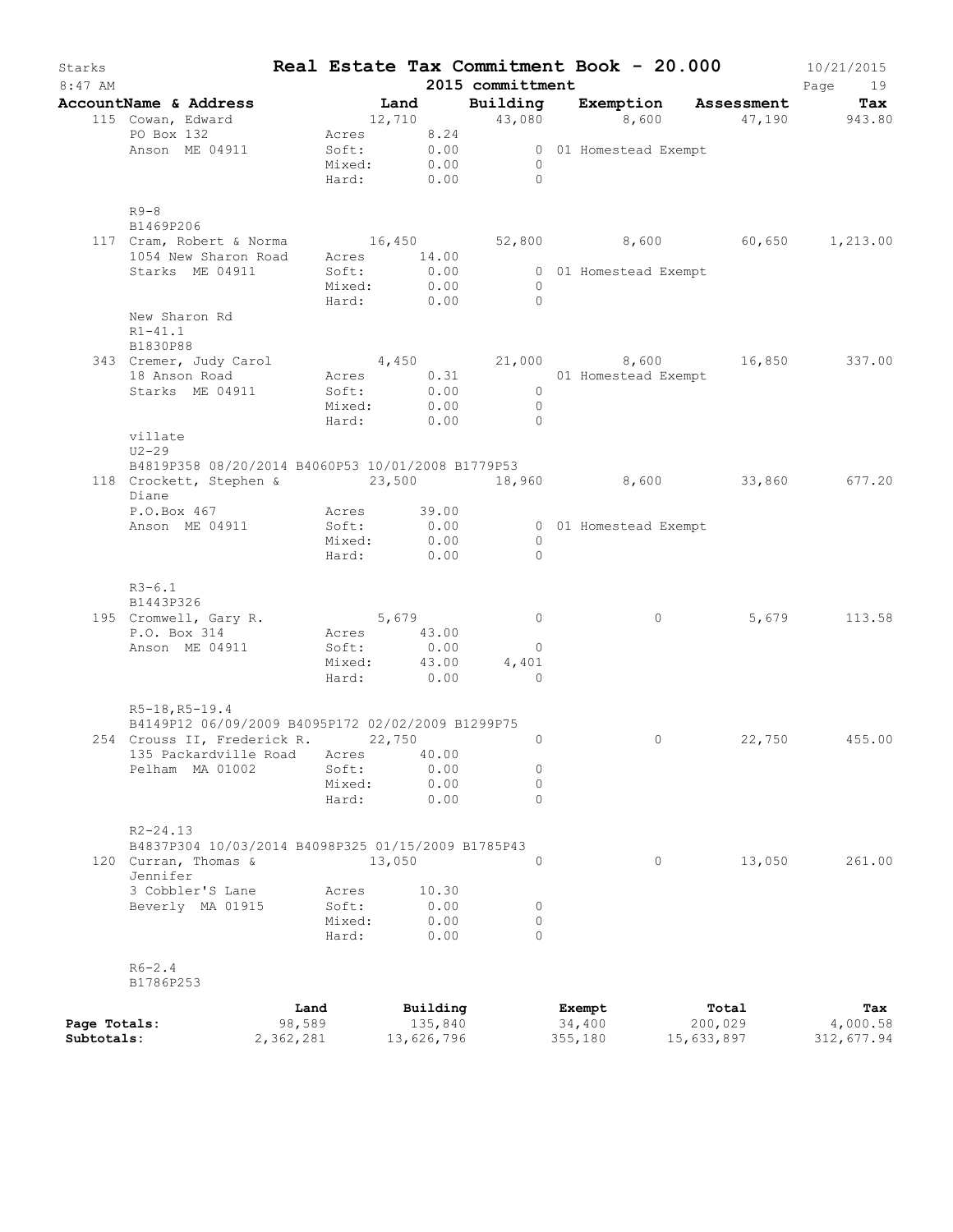| Starks<br>$8:47$ AM |                                                                         |                           |       |              | 2015 committment       | Real Estate Tax Commitment Book - 20.000 |                      | 10/21/2015<br>Page<br>20 |
|---------------------|-------------------------------------------------------------------------|---------------------------|-------|--------------|------------------------|------------------------------------------|----------------------|--------------------------|
|                     | AccountName & Address                                                   | Land                      |       |              | Building               |                                          | Exemption Assessment | Tax                      |
|                     | 121 Curtis, Kevin C.                                                    | 5,060                     |       |              | $\circ$                | $\Omega$                                 |                      | 5,060 101.20             |
|                     | 226 Fairbanks Road, Acres 0.40<br>Apt. B                                |                           |       |              |                        |                                          |                      |                          |
|                     | Farmington ME 04938 Soft: 0.00                                          |                           |       |              | $\overline{0}$         |                                          |                      |                          |
|                     |                                                                         | Mixed: 0.00<br>Hard: 0.00 |       |              | $\bigcirc$<br>$\Omega$ |                                          |                      |                          |
|                     | Route #43<br>$U2-2$                                                     |                           |       |              |                        |                                          |                      |                          |
|                     | B2845P229                                                               |                           |       |              |                        |                                          |                      |                          |
|                     | 122 Cushman, Steven J. & 8,070 61,320 8,600 60,790 1,215.80<br>Tabbatha |                           |       |              |                        |                                          |                      |                          |
|                     | 237 Beans Corner Rd Acres 1.10                                          |                           |       |              |                        |                                          |                      |                          |
|                     | New Sharon ME 04955                                                     | Soft:                     |       | 0.00         |                        | 0 01 Homestead Exempt                    |                      |                          |
|                     |                                                                         | Mixed:                    |       | 0.00         | $\overline{0}$         |                                          |                      |                          |
|                     | Beans Corner Road<br>$R1-11$                                            | Hard: 0.00                |       |              | $\bigcirc$             |                                          |                      |                          |
|                     | B2610P207<br>134 Davis et Al., George 8,950<br>Τ.                       |                           |       |              | $\circ$                | $\circ$                                  |                      | 8,950 179.00             |
|                     | %Russell Schleich Macres 4.00                                           |                           |       |              |                        |                                          |                      |                          |
|                     | 87 North Rd                                                             | Soft:                     |       | 0.00         | $\overline{0}$         |                                          |                      |                          |
|                     | Harwinton CT 06791 Mixed:                                               |                           |       | 0.00         | $\circ$                |                                          |                      |                          |
|                     |                                                                         | Hard:                     |       | 0.00         | $\Omega$               |                                          |                      |                          |
|                     | $R3-40.1$<br>B2203P195                                                  |                           |       |              |                        |                                          |                      |                          |
|                     | 127 Davis, Lawny                                                        | 12,850                    |       |              | $\circ$                | $\circ$                                  |                      | 12,850 257.00            |
|                     | PO Box 518                                                              | Acres                     |       | 10.00        |                        |                                          |                      |                          |
|                     | Anson ME 04911                                                          | Soft:                     |       | 0.00         | $\overline{0}$         |                                          |                      |                          |
|                     |                                                                         | Mixed: 0.00               |       |              | $\circ$                |                                          |                      |                          |
|                     |                                                                         | Hard:                     |       | 0.00         | $\Omega$               |                                          |                      |                          |
|                     | $R12-10.3$                                                              |                           |       |              |                        |                                          |                      |                          |
|                     | 129 Davis, Mark T & Annette 18,050 36,510 8,600 45,960 919.20<br>Н.     |                           |       |              |                        |                                          |                      |                          |
|                     | 1618 New Sharon Road Acres 17.20                                        |                           |       |              |                        |                                          |                      |                          |
|                     | Starks ME 04911                                                         | Soft:                     |       | 0.00         |                        | 0 01 Homestead Exempt                    |                      |                          |
|                     |                                                                         | Mixed: 0.00               |       |              | $\circ$                |                                          |                      |                          |
|                     | New Sharon Road<br>$R2-6$                                               | Hard:                     |       | 0.00         | $\Omega$               |                                          |                      |                          |
|                     | B2569P319                                                               |                           |       |              |                        |                                          |                      |                          |
|                     | 131 Davis, Sammy E. &<br>Angelina G                                     |                           | 9,040 |              | 55,742                 | 8,600                                    | 56,182               | 1,123.64                 |
|                     | 545 Anson Road<br>Starks ME 04911                                       | Acres                     |       | 2.60         |                        |                                          |                      |                          |
|                     |                                                                         | Soft:<br>Mixed:           |       | 0.00<br>0.00 | 0                      | 0 01 Homestead Exempt                    |                      |                          |
|                     |                                                                         | Hard:                     |       | 0.00         | 0                      |                                          |                      |                          |
|                     | Rt 43 Anson Rd<br>$R10-5$<br>B965P281                                   |                           |       |              |                        |                                          |                      |                          |

|              | Land      | Building   | Exempt  | Total      | Tax          |
|--------------|-----------|------------|---------|------------|--------------|
| Page Totals: | 62,020    | 153,572    | 25,800  | 189,792    | 3,795.84     |
| Subtotals:   | 2,424,301 | 13,780,368 | 380,980 | 15,823,689 | 316, 473. 78 |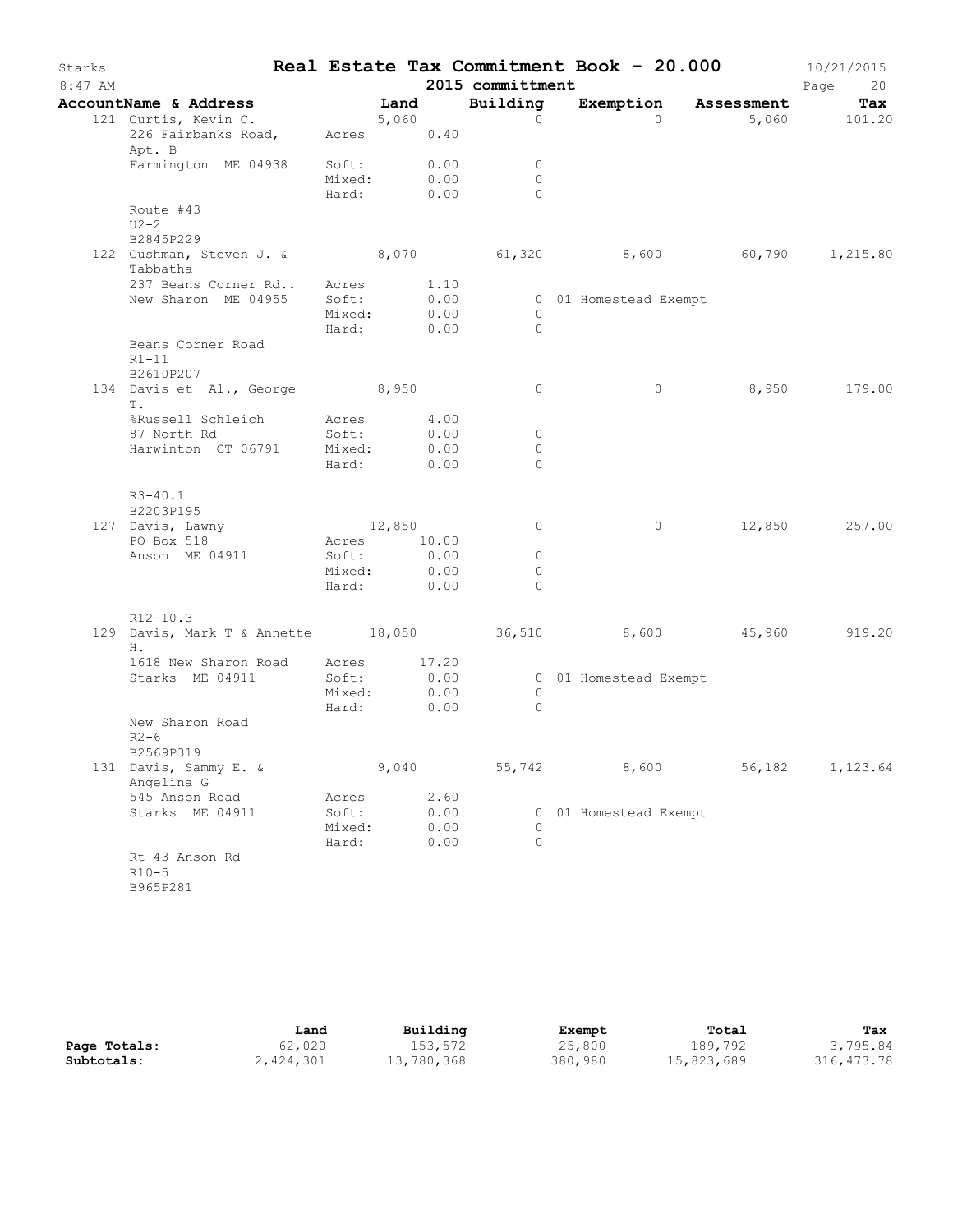| Starks<br>8:47 AM |                                                                                                                       |        |                           |                  |        | 2015 committment | Real Estate Tax Commitment Book - 20.000 |         | 10/21/2015<br>Page<br>21 |
|-------------------|-----------------------------------------------------------------------------------------------------------------------|--------|---------------------------|------------------|--------|------------------|------------------------------------------|---------|--------------------------|
|                   | AccountName & Address [187] Land [18] Building [18] Exemption Assessment                                              |        |                           |                  |        |                  |                                          |         | Tax                      |
|                   |                                                                                                                       |        |                           |                  |        |                  |                                          |         |                          |
|                   | 132 Davis, Terry And Euna 22,500 38,352 8,600 52,252 1,045.04<br>1636 New Sharon Road Acres 35.00 01 Homestead Exempt |        |                           |                  |        |                  |                                          |         |                          |
|                   | Starks ME 04911                                                                                                       |        | Soft: 0.00<br>Mixed: 0.00 |                  |        | $\overline{0}$   |                                          |         |                          |
|                   |                                                                                                                       |        |                           |                  |        | $\overline{0}$   |                                          |         |                          |
|                   |                                                                                                                       |        |                           |                  |        | Hard: 0.00 0     |                                          |         |                          |
|                   | New Sharon Road<br>$R2 - 6.2$<br>B2514P1                                                                              |        |                           |                  |        |                  |                                          |         |                          |
|                   | 135 De Celle, James                                                                                                   |        | 9,670                     |                  |        | $\overline{0}$   | $\overline{0}$                           |         | 9,670 193.40             |
|                   | 525 Cedar St.                                                                                                         |        | Acres 5.10                |                  |        |                  |                                          |         |                          |
|                   | Walpole MA 02081                                                                                                      |        | Soft:                     |                  | 0.00   | $\circ$          |                                          |         |                          |
|                   |                                                                                                                       |        | Mixed:                    | 0.00             |        | $\overline{0}$   |                                          |         |                          |
|                   |                                                                                                                       |        | Hard: 0.00                |                  |        | $\Omega$         |                                          |         |                          |
|                   | $R2 - 24.9.1$<br>B1717P56<br>136 Deming, Roi A. 12,100 24,720 8,600 28,220 564.40                                     |        |                           |                  |        |                  |                                          |         |                          |
|                   |                                                                                                                       |        |                           |                  |        |                  |                                          |         |                          |
|                   | 1195 New Sharon Road Acres 7.30                                                                                       |        |                           |                  |        |                  |                                          |         |                          |
|                   | Starks ME 04911                                                                                                       |        | Soft:<br>Mixed: 0.00      |                  | 0.00   |                  | 0 01 Homestead Exempt                    |         |                          |
|                   |                                                                                                                       |        |                           |                  |        | $\overline{0}$   |                                          |         |                          |
|                   |                                                                                                                       |        | Hard: 0.00                |                  |        | $\overline{0}$   |                                          |         |                          |
|                   | $R1 - 34.4$<br>B2209P236                                                                                              |        |                           |                  |        |                  |                                          |         |                          |
|                   | 138 Denis, Emanuel                                                                                                    |        | 13,630                    |                  |        | $\overline{0}$   | $\circ$                                  |         | 13,630 272.60            |
|                   | % Howard Brower                                                                                                       |        | Acres 11.20               |                  |        |                  |                                          |         |                          |
|                   | PO Box 242                                                                                                            |        | Soft:                     | $0.00$<br>$0.00$ |        | $\circ$          |                                          |         |                          |
|                   | Lincoln MA 01773                                                                                                      |        | Mixed:                    |                  |        | $\circ$          |                                          |         |                          |
|                   |                                                                                                                       |        | Hard: 0.00                |                  |        | $\Omega$         |                                          |         |                          |
|                   | 80 Fletcher Rd Belmont<br>Ma<br>$R6 - 2.17$                                                                           |        |                           |                  |        |                  |                                          |         |                          |
|                   | B883P1018                                                                                                             |        |                           |                  |        |                  |                                          |         |                          |
|                   | 149 Denis, Emanuel T.                                                                                                 |        | 12,850                    |                  |        | $\circ$          | $\circ$                                  | 12,850  | 257.00                   |
|                   | % Howard Brower                                                                                                       |        | Acres 10.00               |                  |        |                  |                                          |         |                          |
|                   | PO Box 242                                                                                                            |        | Soft:                     |                  | 0.00   | $\circ$          |                                          |         |                          |
|                   | Lincoln MA 01773                                                                                                      |        | Mixed:                    | 0.00             |        | $\circ$          |                                          |         |                          |
|                   |                                                                                                                       |        | Hard:                     | 0.00             |        | $\Omega$         |                                          |         |                          |
|                   | Mayhew Rd                                                                                                             |        |                           |                  |        |                  |                                          |         |                          |
|                   | $R6 - 2.5$                                                                                                            |        |                           |                  |        |                  |                                          |         |                          |
|                   | B883P1018                                                                                                             |        |                           |                  |        |                  |                                          |         |                          |
|                   | 139 Denis, Emanuel T.                                                                                                 |        | 1,600                     |                  |        | $\circ$          | $\circ$                                  |         | 1,600 32.00              |
|                   | P.O. Box 242                                                                                                          |        | Acres 12.00               |                  |        |                  |                                          |         |                          |
|                   | Lincoln MA 01773                                                                                                      |        | Soft:                     |                  | 0.00   | 0                |                                          |         |                          |
|                   |                                                                                                                       |        | Mixed:                    |                  | 12.00  | 1,228            |                                          |         |                          |
|                   |                                                                                                                       |        | Hard:                     |                  | 0.00   | $\circ$          |                                          |         |                          |
|                   | $R6 - 2.10$                                                                                                           |        |                           |                  |        |                  |                                          |         |                          |
|                   | 145 Denis, Emanuel T.                                                                                                 |        | 13,310                    |                  |        | 0                | 0                                        | 13,310  | 266.20                   |
|                   | % Howard Brower                                                                                                       |        | Acres                     |                  | 10.70  |                  |                                          |         |                          |
|                   | PO Box 242                                                                                                            |        | Soft:                     |                  | 0.00   | 0                |                                          |         |                          |
|                   | Lincoln MA 01773                                                                                                      |        | Mixed:                    |                  | 0.00   | 0                |                                          |         |                          |
|                   |                                                                                                                       |        | Hard:                     |                  | 0.00   | $\circ$          |                                          |         |                          |
|                   | $R6 - 2.15$                                                                                                           |        |                           |                  |        |                  |                                          |         |                          |
|                   | B883P1018                                                                                                             |        |                           |                  |        |                  |                                          |         |                          |
|                   |                                                                                                                       |        |                           |                  |        |                  |                                          |         |                          |
|                   |                                                                                                                       | Land   |                           | Building         |        |                  | Exempt                                   | Total   | Tax                      |
| Page Totals:      |                                                                                                                       | 85,660 |                           |                  | 63,072 |                  | 17,200                                   | 131,532 | 2,630.64                 |

**Subtotals:** 2,509,961 13,843,440 398,180 15,955,221 319,104.42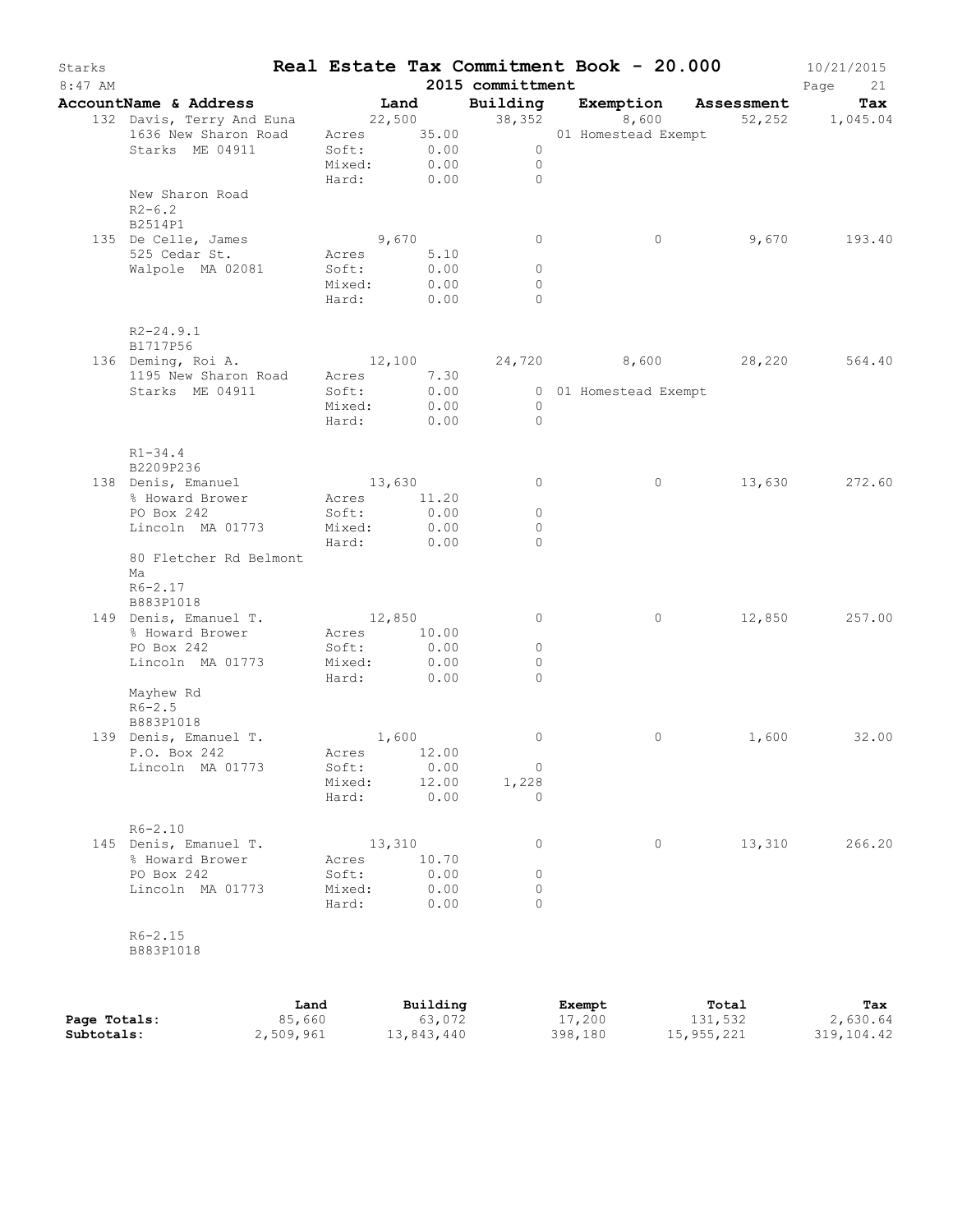| Exemption Assessment<br>Building<br>AccountName & Address<br>Land<br>Tax<br>146 Denis, Emanuel T.<br>10,020 11,407<br>$\Omega$<br>21,427 428.54<br>% Howard Brower<br>Acres 11.00<br>PO Box 242<br>Soft:<br>0.00<br>$\overline{0}$<br>10.00<br>Lincoln MA 01773<br>Mixed:<br>1,023<br>Hard: 0.00<br>$\overline{0}$<br>$R6 - 2.14$<br>B883P1018<br>141 Denis, Emanuel T.<br>13,050<br>$\circ$<br>0<br>% Howard Brower<br>Acres 10.30<br>0.00<br>PO Box 242<br>Soft:<br>$\circ$<br>Lincoln MA 01773<br>Mixed:<br>0.00<br>$\mathbf{0}$<br>Hard: 0.00<br>$\Omega$<br>$R6-2.9$<br>B883P1018<br>150 Denis, Emanuel T.<br>13,240<br>$\overline{0}$<br>$\circ$<br>% Howard Brower<br>Acres 10.60<br>PO Box 242<br>0.00<br>Soft:<br>$\circ$<br>Lincoln MA 01773<br>Mixed:<br>0.00<br>$\circ$<br>Hard: 0.00<br>$\bigcap$<br>$R6 - 2.7$<br>B883P1018<br>14,850 59,020<br>151 Dennison, Linda E.<br>$\circ$<br>122 Thomas Road<br>Acres 11.53<br>0.00<br>Gansevoort NY 12831<br>Soft:<br>$\overline{0}$<br>Mixed:<br>0.00<br>$\circ$<br>Hard: 0.00<br>$\bigcap$<br>$R8 - 38 - 8$<br>B2740P56<br>PO Box 365<br>Acres 5.00<br>Soft: 0.00<br>Anson ME 04911<br>0 01 Homestead Exempt<br>0.00<br>Mixed:<br>$\overline{0}$<br>Hard: 0.00<br>$\overline{0}$<br>$R5 - 3.3$<br>B953P1<br>153 Derian Jr., Joseph A. 17,040 13,200<br>Derian Eileen M. Acres 14.90<br>30,240<br>0<br>59 Algonquin Street<br>Soft:<br>0.00<br>0<br>$\mathbf 0$<br>Buzzards Bay MA 02532<br>Mixed:<br>0.00<br>0.00<br>$\Omega$<br>Hard:<br>$R8 - 38 - 13$<br>B2839P317<br>920<br>16,070<br>266 DeRosa, Christopher<br>15,150<br>0<br>12.00<br>DeRosa, Doreen<br>Acres<br>0.00<br>793 Lakewood Road<br>Soft:<br>0<br>Madison ME 04950<br>0.00<br>$\circ$<br>Mixed:<br>Hard:<br>0.00<br>$\Omega$<br>Faulkner Hill Rd<br>$R8 - 38 - 12$<br>B3546P262 08/26/2005 B1782P71<br>Building<br>Land<br>Exempt<br>Total<br>Tax<br>93,950<br>103,027<br>8,600<br>188,377<br>Page Totals:<br>Subtotals:<br>2,603,911<br>13,946,467<br>406,780<br>16, 143, 598 | Starks<br>$8:47$ AM |  |  | 2015 committment | Real Estate Tax Commitment Book - 20.000 | 10/21/2015<br>Page<br>22 |
|----------------------------------------------------------------------------------------------------------------------------------------------------------------------------------------------------------------------------------------------------------------------------------------------------------------------------------------------------------------------------------------------------------------------------------------------------------------------------------------------------------------------------------------------------------------------------------------------------------------------------------------------------------------------------------------------------------------------------------------------------------------------------------------------------------------------------------------------------------------------------------------------------------------------------------------------------------------------------------------------------------------------------------------------------------------------------------------------------------------------------------------------------------------------------------------------------------------------------------------------------------------------------------------------------------------------------------------------------------------------------------------------------------------------------------------------------------------------------------------------------------------------------------------------------------------------------------------------------------------------------------------------------------------------------------------------------------------------------------------------------------------------------------------------------------------------------------------------------------------------------------------------------------------------------------------------------------------------------------------------------------|---------------------|--|--|------------------|------------------------------------------|--------------------------|
|                                                                                                                                                                                                                                                                                                                                                                                                                                                                                                                                                                                                                                                                                                                                                                                                                                                                                                                                                                                                                                                                                                                                                                                                                                                                                                                                                                                                                                                                                                                                                                                                                                                                                                                                                                                                                                                                                                                                                                                                          |                     |  |  |                  |                                          |                          |
| 13,050 261.00<br>13,240 264.80<br>73,870 1,477.40<br>152 Depetrillo III, Angelo 10,600 18,480 8,600 20,480 409.60<br>604.80<br>321.40<br>3,767.54<br>322,871.96                                                                                                                                                                                                                                                                                                                                                                                                                                                                                                                                                                                                                                                                                                                                                                                                                                                                                                                                                                                                                                                                                                                                                                                                                                                                                                                                                                                                                                                                                                                                                                                                                                                                                                                                                                                                                                          |                     |  |  |                  |                                          |                          |
|                                                                                                                                                                                                                                                                                                                                                                                                                                                                                                                                                                                                                                                                                                                                                                                                                                                                                                                                                                                                                                                                                                                                                                                                                                                                                                                                                                                                                                                                                                                                                                                                                                                                                                                                                                                                                                                                                                                                                                                                          |                     |  |  |                  |                                          |                          |
|                                                                                                                                                                                                                                                                                                                                                                                                                                                                                                                                                                                                                                                                                                                                                                                                                                                                                                                                                                                                                                                                                                                                                                                                                                                                                                                                                                                                                                                                                                                                                                                                                                                                                                                                                                                                                                                                                                                                                                                                          |                     |  |  |                  |                                          |                          |
|                                                                                                                                                                                                                                                                                                                                                                                                                                                                                                                                                                                                                                                                                                                                                                                                                                                                                                                                                                                                                                                                                                                                                                                                                                                                                                                                                                                                                                                                                                                                                                                                                                                                                                                                                                                                                                                                                                                                                                                                          |                     |  |  |                  |                                          |                          |
|                                                                                                                                                                                                                                                                                                                                                                                                                                                                                                                                                                                                                                                                                                                                                                                                                                                                                                                                                                                                                                                                                                                                                                                                                                                                                                                                                                                                                                                                                                                                                                                                                                                                                                                                                                                                                                                                                                                                                                                                          |                     |  |  |                  |                                          |                          |
|                                                                                                                                                                                                                                                                                                                                                                                                                                                                                                                                                                                                                                                                                                                                                                                                                                                                                                                                                                                                                                                                                                                                                                                                                                                                                                                                                                                                                                                                                                                                                                                                                                                                                                                                                                                                                                                                                                                                                                                                          |                     |  |  |                  |                                          |                          |
|                                                                                                                                                                                                                                                                                                                                                                                                                                                                                                                                                                                                                                                                                                                                                                                                                                                                                                                                                                                                                                                                                                                                                                                                                                                                                                                                                                                                                                                                                                                                                                                                                                                                                                                                                                                                                                                                                                                                                                                                          |                     |  |  |                  |                                          |                          |
|                                                                                                                                                                                                                                                                                                                                                                                                                                                                                                                                                                                                                                                                                                                                                                                                                                                                                                                                                                                                                                                                                                                                                                                                                                                                                                                                                                                                                                                                                                                                                                                                                                                                                                                                                                                                                                                                                                                                                                                                          |                     |  |  |                  |                                          |                          |
|                                                                                                                                                                                                                                                                                                                                                                                                                                                                                                                                                                                                                                                                                                                                                                                                                                                                                                                                                                                                                                                                                                                                                                                                                                                                                                                                                                                                                                                                                                                                                                                                                                                                                                                                                                                                                                                                                                                                                                                                          |                     |  |  |                  |                                          |                          |
|                                                                                                                                                                                                                                                                                                                                                                                                                                                                                                                                                                                                                                                                                                                                                                                                                                                                                                                                                                                                                                                                                                                                                                                                                                                                                                                                                                                                                                                                                                                                                                                                                                                                                                                                                                                                                                                                                                                                                                                                          |                     |  |  |                  |                                          |                          |
|                                                                                                                                                                                                                                                                                                                                                                                                                                                                                                                                                                                                                                                                                                                                                                                                                                                                                                                                                                                                                                                                                                                                                                                                                                                                                                                                                                                                                                                                                                                                                                                                                                                                                                                                                                                                                                                                                                                                                                                                          |                     |  |  |                  |                                          |                          |
|                                                                                                                                                                                                                                                                                                                                                                                                                                                                                                                                                                                                                                                                                                                                                                                                                                                                                                                                                                                                                                                                                                                                                                                                                                                                                                                                                                                                                                                                                                                                                                                                                                                                                                                                                                                                                                                                                                                                                                                                          |                     |  |  |                  |                                          |                          |
|                                                                                                                                                                                                                                                                                                                                                                                                                                                                                                                                                                                                                                                                                                                                                                                                                                                                                                                                                                                                                                                                                                                                                                                                                                                                                                                                                                                                                                                                                                                                                                                                                                                                                                                                                                                                                                                                                                                                                                                                          |                     |  |  |                  |                                          |                          |
|                                                                                                                                                                                                                                                                                                                                                                                                                                                                                                                                                                                                                                                                                                                                                                                                                                                                                                                                                                                                                                                                                                                                                                                                                                                                                                                                                                                                                                                                                                                                                                                                                                                                                                                                                                                                                                                                                                                                                                                                          |                     |  |  |                  |                                          |                          |
|                                                                                                                                                                                                                                                                                                                                                                                                                                                                                                                                                                                                                                                                                                                                                                                                                                                                                                                                                                                                                                                                                                                                                                                                                                                                                                                                                                                                                                                                                                                                                                                                                                                                                                                                                                                                                                                                                                                                                                                                          |                     |  |  |                  |                                          |                          |
|                                                                                                                                                                                                                                                                                                                                                                                                                                                                                                                                                                                                                                                                                                                                                                                                                                                                                                                                                                                                                                                                                                                                                                                                                                                                                                                                                                                                                                                                                                                                                                                                                                                                                                                                                                                                                                                                                                                                                                                                          |                     |  |  |                  |                                          |                          |
|                                                                                                                                                                                                                                                                                                                                                                                                                                                                                                                                                                                                                                                                                                                                                                                                                                                                                                                                                                                                                                                                                                                                                                                                                                                                                                                                                                                                                                                                                                                                                                                                                                                                                                                                                                                                                                                                                                                                                                                                          |                     |  |  |                  |                                          |                          |
|                                                                                                                                                                                                                                                                                                                                                                                                                                                                                                                                                                                                                                                                                                                                                                                                                                                                                                                                                                                                                                                                                                                                                                                                                                                                                                                                                                                                                                                                                                                                                                                                                                                                                                                                                                                                                                                                                                                                                                                                          |                     |  |  |                  |                                          |                          |
|                                                                                                                                                                                                                                                                                                                                                                                                                                                                                                                                                                                                                                                                                                                                                                                                                                                                                                                                                                                                                                                                                                                                                                                                                                                                                                                                                                                                                                                                                                                                                                                                                                                                                                                                                                                                                                                                                                                                                                                                          |                     |  |  |                  |                                          |                          |
|                                                                                                                                                                                                                                                                                                                                                                                                                                                                                                                                                                                                                                                                                                                                                                                                                                                                                                                                                                                                                                                                                                                                                                                                                                                                                                                                                                                                                                                                                                                                                                                                                                                                                                                                                                                                                                                                                                                                                                                                          |                     |  |  |                  |                                          |                          |
|                                                                                                                                                                                                                                                                                                                                                                                                                                                                                                                                                                                                                                                                                                                                                                                                                                                                                                                                                                                                                                                                                                                                                                                                                                                                                                                                                                                                                                                                                                                                                                                                                                                                                                                                                                                                                                                                                                                                                                                                          |                     |  |  |                  |                                          |                          |
|                                                                                                                                                                                                                                                                                                                                                                                                                                                                                                                                                                                                                                                                                                                                                                                                                                                                                                                                                                                                                                                                                                                                                                                                                                                                                                                                                                                                                                                                                                                                                                                                                                                                                                                                                                                                                                                                                                                                                                                                          |                     |  |  |                  |                                          |                          |
|                                                                                                                                                                                                                                                                                                                                                                                                                                                                                                                                                                                                                                                                                                                                                                                                                                                                                                                                                                                                                                                                                                                                                                                                                                                                                                                                                                                                                                                                                                                                                                                                                                                                                                                                                                                                                                                                                                                                                                                                          |                     |  |  |                  |                                          |                          |
|                                                                                                                                                                                                                                                                                                                                                                                                                                                                                                                                                                                                                                                                                                                                                                                                                                                                                                                                                                                                                                                                                                                                                                                                                                                                                                                                                                                                                                                                                                                                                                                                                                                                                                                                                                                                                                                                                                                                                                                                          |                     |  |  |                  |                                          |                          |
|                                                                                                                                                                                                                                                                                                                                                                                                                                                                                                                                                                                                                                                                                                                                                                                                                                                                                                                                                                                                                                                                                                                                                                                                                                                                                                                                                                                                                                                                                                                                                                                                                                                                                                                                                                                                                                                                                                                                                                                                          |                     |  |  |                  |                                          |                          |
|                                                                                                                                                                                                                                                                                                                                                                                                                                                                                                                                                                                                                                                                                                                                                                                                                                                                                                                                                                                                                                                                                                                                                                                                                                                                                                                                                                                                                                                                                                                                                                                                                                                                                                                                                                                                                                                                                                                                                                                                          |                     |  |  |                  |                                          |                          |
|                                                                                                                                                                                                                                                                                                                                                                                                                                                                                                                                                                                                                                                                                                                                                                                                                                                                                                                                                                                                                                                                                                                                                                                                                                                                                                                                                                                                                                                                                                                                                                                                                                                                                                                                                                                                                                                                                                                                                                                                          |                     |  |  |                  |                                          |                          |
|                                                                                                                                                                                                                                                                                                                                                                                                                                                                                                                                                                                                                                                                                                                                                                                                                                                                                                                                                                                                                                                                                                                                                                                                                                                                                                                                                                                                                                                                                                                                                                                                                                                                                                                                                                                                                                                                                                                                                                                                          |                     |  |  |                  |                                          |                          |
|                                                                                                                                                                                                                                                                                                                                                                                                                                                                                                                                                                                                                                                                                                                                                                                                                                                                                                                                                                                                                                                                                                                                                                                                                                                                                                                                                                                                                                                                                                                                                                                                                                                                                                                                                                                                                                                                                                                                                                                                          |                     |  |  |                  |                                          |                          |
|                                                                                                                                                                                                                                                                                                                                                                                                                                                                                                                                                                                                                                                                                                                                                                                                                                                                                                                                                                                                                                                                                                                                                                                                                                                                                                                                                                                                                                                                                                                                                                                                                                                                                                                                                                                                                                                                                                                                                                                                          |                     |  |  |                  |                                          |                          |
|                                                                                                                                                                                                                                                                                                                                                                                                                                                                                                                                                                                                                                                                                                                                                                                                                                                                                                                                                                                                                                                                                                                                                                                                                                                                                                                                                                                                                                                                                                                                                                                                                                                                                                                                                                                                                                                                                                                                                                                                          |                     |  |  |                  |                                          |                          |
|                                                                                                                                                                                                                                                                                                                                                                                                                                                                                                                                                                                                                                                                                                                                                                                                                                                                                                                                                                                                                                                                                                                                                                                                                                                                                                                                                                                                                                                                                                                                                                                                                                                                                                                                                                                                                                                                                                                                                                                                          |                     |  |  |                  |                                          |                          |
|                                                                                                                                                                                                                                                                                                                                                                                                                                                                                                                                                                                                                                                                                                                                                                                                                                                                                                                                                                                                                                                                                                                                                                                                                                                                                                                                                                                                                                                                                                                                                                                                                                                                                                                                                                                                                                                                                                                                                                                                          |                     |  |  |                  |                                          |                          |
|                                                                                                                                                                                                                                                                                                                                                                                                                                                                                                                                                                                                                                                                                                                                                                                                                                                                                                                                                                                                                                                                                                                                                                                                                                                                                                                                                                                                                                                                                                                                                                                                                                                                                                                                                                                                                                                                                                                                                                                                          |                     |  |  |                  |                                          |                          |
|                                                                                                                                                                                                                                                                                                                                                                                                                                                                                                                                                                                                                                                                                                                                                                                                                                                                                                                                                                                                                                                                                                                                                                                                                                                                                                                                                                                                                                                                                                                                                                                                                                                                                                                                                                                                                                                                                                                                                                                                          |                     |  |  |                  |                                          |                          |
|                                                                                                                                                                                                                                                                                                                                                                                                                                                                                                                                                                                                                                                                                                                                                                                                                                                                                                                                                                                                                                                                                                                                                                                                                                                                                                                                                                                                                                                                                                                                                                                                                                                                                                                                                                                                                                                                                                                                                                                                          |                     |  |  |                  |                                          |                          |
|                                                                                                                                                                                                                                                                                                                                                                                                                                                                                                                                                                                                                                                                                                                                                                                                                                                                                                                                                                                                                                                                                                                                                                                                                                                                                                                                                                                                                                                                                                                                                                                                                                                                                                                                                                                                                                                                                                                                                                                                          |                     |  |  |                  |                                          |                          |
|                                                                                                                                                                                                                                                                                                                                                                                                                                                                                                                                                                                                                                                                                                                                                                                                                                                                                                                                                                                                                                                                                                                                                                                                                                                                                                                                                                                                                                                                                                                                                                                                                                                                                                                                                                                                                                                                                                                                                                                                          |                     |  |  |                  |                                          |                          |
|                                                                                                                                                                                                                                                                                                                                                                                                                                                                                                                                                                                                                                                                                                                                                                                                                                                                                                                                                                                                                                                                                                                                                                                                                                                                                                                                                                                                                                                                                                                                                                                                                                                                                                                                                                                                                                                                                                                                                                                                          |                     |  |  |                  |                                          |                          |
|                                                                                                                                                                                                                                                                                                                                                                                                                                                                                                                                                                                                                                                                                                                                                                                                                                                                                                                                                                                                                                                                                                                                                                                                                                                                                                                                                                                                                                                                                                                                                                                                                                                                                                                                                                                                                                                                                                                                                                                                          |                     |  |  |                  |                                          |                          |
|                                                                                                                                                                                                                                                                                                                                                                                                                                                                                                                                                                                                                                                                                                                                                                                                                                                                                                                                                                                                                                                                                                                                                                                                                                                                                                                                                                                                                                                                                                                                                                                                                                                                                                                                                                                                                                                                                                                                                                                                          |                     |  |  |                  |                                          |                          |
|                                                                                                                                                                                                                                                                                                                                                                                                                                                                                                                                                                                                                                                                                                                                                                                                                                                                                                                                                                                                                                                                                                                                                                                                                                                                                                                                                                                                                                                                                                                                                                                                                                                                                                                                                                                                                                                                                                                                                                                                          |                     |  |  |                  |                                          |                          |
|                                                                                                                                                                                                                                                                                                                                                                                                                                                                                                                                                                                                                                                                                                                                                                                                                                                                                                                                                                                                                                                                                                                                                                                                                                                                                                                                                                                                                                                                                                                                                                                                                                                                                                                                                                                                                                                                                                                                                                                                          |                     |  |  |                  |                                          |                          |
|                                                                                                                                                                                                                                                                                                                                                                                                                                                                                                                                                                                                                                                                                                                                                                                                                                                                                                                                                                                                                                                                                                                                                                                                                                                                                                                                                                                                                                                                                                                                                                                                                                                                                                                                                                                                                                                                                                                                                                                                          |                     |  |  |                  |                                          |                          |
|                                                                                                                                                                                                                                                                                                                                                                                                                                                                                                                                                                                                                                                                                                                                                                                                                                                                                                                                                                                                                                                                                                                                                                                                                                                                                                                                                                                                                                                                                                                                                                                                                                                                                                                                                                                                                                                                                                                                                                                                          |                     |  |  |                  |                                          |                          |
|                                                                                                                                                                                                                                                                                                                                                                                                                                                                                                                                                                                                                                                                                                                                                                                                                                                                                                                                                                                                                                                                                                                                                                                                                                                                                                                                                                                                                                                                                                                                                                                                                                                                                                                                                                                                                                                                                                                                                                                                          |                     |  |  |                  |                                          |                          |
|                                                                                                                                                                                                                                                                                                                                                                                                                                                                                                                                                                                                                                                                                                                                                                                                                                                                                                                                                                                                                                                                                                                                                                                                                                                                                                                                                                                                                                                                                                                                                                                                                                                                                                                                                                                                                                                                                                                                                                                                          |                     |  |  |                  |                                          |                          |
|                                                                                                                                                                                                                                                                                                                                                                                                                                                                                                                                                                                                                                                                                                                                                                                                                                                                                                                                                                                                                                                                                                                                                                                                                                                                                                                                                                                                                                                                                                                                                                                                                                                                                                                                                                                                                                                                                                                                                                                                          |                     |  |  |                  |                                          |                          |
|                                                                                                                                                                                                                                                                                                                                                                                                                                                                                                                                                                                                                                                                                                                                                                                                                                                                                                                                                                                                                                                                                                                                                                                                                                                                                                                                                                                                                                                                                                                                                                                                                                                                                                                                                                                                                                                                                                                                                                                                          |                     |  |  |                  |                                          |                          |
|                                                                                                                                                                                                                                                                                                                                                                                                                                                                                                                                                                                                                                                                                                                                                                                                                                                                                                                                                                                                                                                                                                                                                                                                                                                                                                                                                                                                                                                                                                                                                                                                                                                                                                                                                                                                                                                                                                                                                                                                          |                     |  |  |                  |                                          |                          |
|                                                                                                                                                                                                                                                                                                                                                                                                                                                                                                                                                                                                                                                                                                                                                                                                                                                                                                                                                                                                                                                                                                                                                                                                                                                                                                                                                                                                                                                                                                                                                                                                                                                                                                                                                                                                                                                                                                                                                                                                          |                     |  |  |                  |                                          |                          |
|                                                                                                                                                                                                                                                                                                                                                                                                                                                                                                                                                                                                                                                                                                                                                                                                                                                                                                                                                                                                                                                                                                                                                                                                                                                                                                                                                                                                                                                                                                                                                                                                                                                                                                                                                                                                                                                                                                                                                                                                          |                     |  |  |                  |                                          |                          |
|                                                                                                                                                                                                                                                                                                                                                                                                                                                                                                                                                                                                                                                                                                                                                                                                                                                                                                                                                                                                                                                                                                                                                                                                                                                                                                                                                                                                                                                                                                                                                                                                                                                                                                                                                                                                                                                                                                                                                                                                          |                     |  |  |                  |                                          |                          |
|                                                                                                                                                                                                                                                                                                                                                                                                                                                                                                                                                                                                                                                                                                                                                                                                                                                                                                                                                                                                                                                                                                                                                                                                                                                                                                                                                                                                                                                                                                                                                                                                                                                                                                                                                                                                                                                                                                                                                                                                          |                     |  |  |                  |                                          |                          |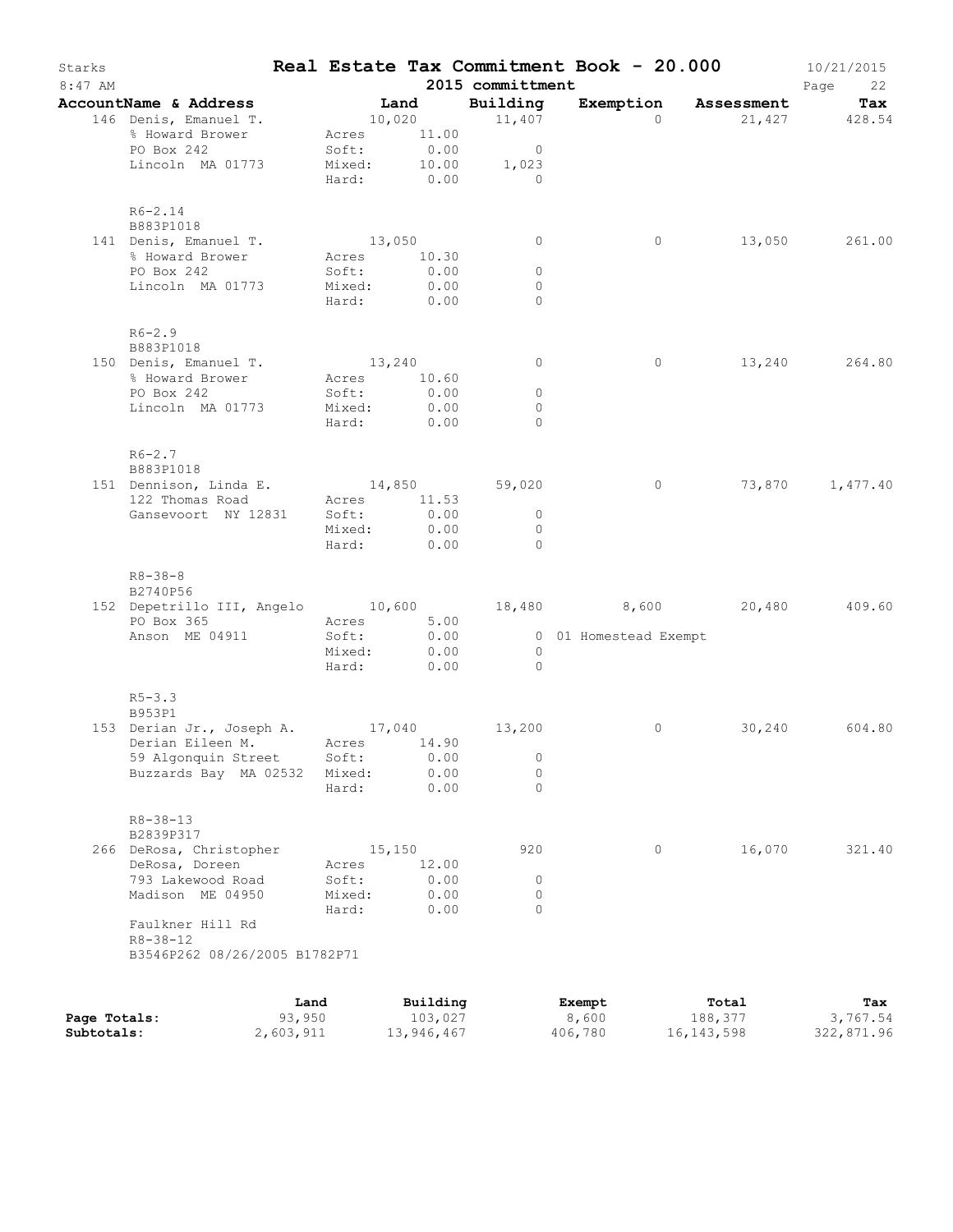| Starks    |                                                                 |                                                                                                               |                                     |                  | Real Estate Tax Commitment Book - 20.000 |       | 10/21/2015    |
|-----------|-----------------------------------------------------------------|---------------------------------------------------------------------------------------------------------------|-------------------------------------|------------------|------------------------------------------|-------|---------------|
| $8:47$ AM |                                                                 |                                                                                                               |                                     | 2015 committment |                                          |       | Page<br>23    |
|           | AccountName & Address                                           |                                                                                                               | Land                                |                  | Building Exemption Assessment            |       | Tax           |
|           | 619 Desjardins, Rene L.                                         |                                                                                                               |                                     | 14,510 16,870    | 8,600                                    |       | 22,780 455.60 |
|           | 527 Madison Ct.                                                 |                                                                                                               |                                     | Acres 11.02      | 01 Homestead Exempt                      |       |               |
|           | Sarasota FL 34236                                               | $\begin{array}{ccc}\n & \cdots \\  \text{Mixed:} & 0.00 \\  & \cdots \\  & \cdots \\  & \cdots\n \end{array}$ |                                     | $\overline{0}$   |                                          |       |               |
|           |                                                                 |                                                                                                               |                                     | $\overline{0}$   |                                          |       |               |
|           | Sawyer's Mills Road                                             |                                                                                                               |                                     | Hard: 0.00 0     |                                          |       |               |
|           | $R3-14.2B$                                                      |                                                                                                               |                                     |                  |                                          |       |               |
|           | B4869P227 01/15/2015 B4067P143 10/27/2008 B2628P8               |                                                                                                               |                                     |                  |                                          |       |               |
|           | 154 Devine, Daniel J. 15,410 19,428 8,600 86,238 1,724.76       |                                                                                                               |                                     |                  |                                          |       |               |
|           | Devine Sheriann M. Acres 12.40                                  |                                                                                                               |                                     |                  | 01 Homestead Exempt                      |       |               |
|           | 473 Sandy River Rd                                              | Soft:                                                                                                         | 0.00                                | $\overline{0}$   |                                          |       |               |
|           | Starks ME 04911 Mixed: 0.00                                     |                                                                                                               |                                     | $\overline{0}$   |                                          |       |               |
|           |                                                                 |                                                                                                               | Hard: 0.00                          | $\overline{0}$   |                                          |       |               |
|           | $R9 - 7.4$                                                      |                                                                                                               |                                     |                  |                                          |       |               |
|           | B1439P117                                                       |                                                                                                               |                                     |                  |                                          |       |               |
|           | 29 Diethelm, Christian N 12,850                                 |                                                                                                               |                                     | $\overline{0}$   | $\circ$                                  |       | 12,850 257.00 |
|           | 6709 Texas Hwy 11 Acres 10.00                                   |                                                                                                               |                                     |                  |                                          |       |               |
|           | Hughes Springs TX                                               | Soft:                                                                                                         | 0.00                                | $\circ$          |                                          |       |               |
|           | 75656                                                           |                                                                                                               |                                     |                  |                                          |       |               |
|           |                                                                 | Mixed:                                                                                                        | 0.00                                | $\circ$          |                                          |       |               |
|           |                                                                 |                                                                                                               | $\texttt{Hard:} \qquad \qquad 0.00$ | $\circ$          |                                          |       |               |
|           | Mayhew Rd.                                                      |                                                                                                               |                                     |                  |                                          |       |               |
|           | $R6 - 3.1$<br>B3838P353 04/24/2007                              |                                                                                                               |                                     |                  |                                          |       |               |
|           | 158 Doiron, Jamie E.& Karen 24,250 45,720 8,600 61,370 1,227.40 |                                                                                                               |                                     |                  |                                          |       |               |
|           | L                                                               |                                                                                                               |                                     |                  |                                          |       |               |
|           | 1195 Anson Road                                                 | Acres 42.00                                                                                                   |                                     |                  |                                          |       |               |
|           | Starks ME 04911                                                 | Soft:                                                                                                         | 0.00                                |                  | 0 01 Homestead Exempt                    |       |               |
|           |                                                                 | Mixed:                                                                                                        | 0.00                                | $\overline{0}$   |                                          |       |               |
|           |                                                                 |                                                                                                               | Hard: 0.00                          | $\overline{0}$   |                                          |       |               |
|           | Anson Rd                                                        |                                                                                                               |                                     |                  |                                          |       |               |
|           | R12-15                                                          |                                                                                                               |                                     |                  |                                          |       |               |
|           | B2591P263                                                       |                                                                                                               |                                     |                  |                                          |       |               |
|           | 679 Doiron, Colleen A                                           | 8,810                                                                                                         | 2.25                                |                  | 60,840 8,600 61,050 1,221.00             |       |               |
|           | 538 Sandy River Rd<br>Starks ME 04911                           | Acres<br>Soft:                                                                                                | 0.00                                | $\overline{0}$   | 01 Homestead Exempt                      |       |               |
|           |                                                                 | Mixed:                                                                                                        | 0.00                                | $\overline{0}$   |                                          |       |               |
|           |                                                                 | Hard:                                                                                                         | 0.00                                | $\circ$          |                                          |       |               |
|           | River Road                                                      |                                                                                                               |                                     |                  |                                          |       |               |
|           | $R9-5.4A$                                                       |                                                                                                               |                                     |                  |                                          |       |               |
|           | B3671P229 05/04/2006 B3513P179 B1609P294                        |                                                                                                               |                                     |                  |                                          |       |               |
|           | 475 Donovan, Emma R.                                            |                                                                                                               | 9,600                               | $\cup$           | $0 \sim$                                 | 9,600 | 192.00        |
|           | 1931 Cordova Road No                                            | Acres                                                                                                         | 5.00                                |                  |                                          |       |               |
|           | 160                                                             |                                                                                                               |                                     |                  |                                          |       |               |
|           | Ft. Lauderdale FL                                               | Soft:                                                                                                         | 0.00                                | 0                |                                          |       |               |
|           | 33316                                                           |                                                                                                               |                                     | 0                |                                          |       |               |
|           |                                                                 | Mixed:<br>Hard:                                                                                               | 0.00<br>0.00                        | $\circ$          |                                          |       |               |
|           | New Sharon Rd                                                   |                                                                                                               |                                     |                  |                                          |       |               |
|           | $R1 - 34.1$                                                     |                                                                                                               |                                     |                  |                                          |       |               |
|           | B4741P329 12/16/2013 B2435P306                                  |                                                                                                               |                                     |                  |                                          |       |               |
|           |                                                                 |                                                                                                               |                                     |                  |                                          |       |               |

|              | Land      | Building   | Exempt  | Total      | Tax        |
|--------------|-----------|------------|---------|------------|------------|
| Page Totals: | 85,430    | 202,858    | 34,400  | 253,888    | 5,077.76   |
| Subtotals:   | 2,689,341 | 14,149,325 | 441,180 | 16,397,486 | 327,949.72 |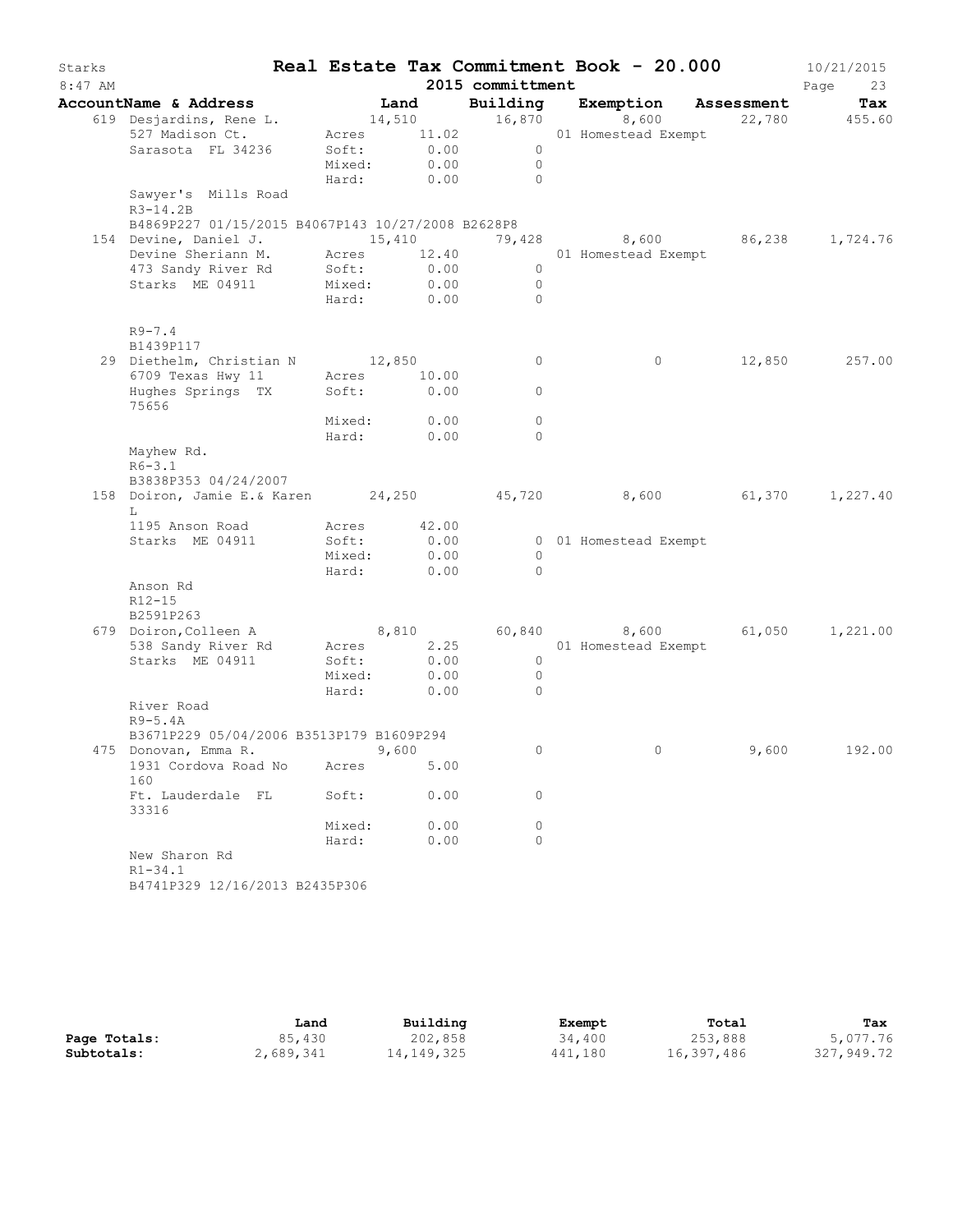| Starks<br>8:47 AM |                                                                                                         |        |            | 2015 committment             | Real Estate Tax Commitment Book - 20.000 |        | 10/21/2015<br>Page<br>24 |
|-------------------|---------------------------------------------------------------------------------------------------------|--------|------------|------------------------------|------------------------------------------|--------|--------------------------|
|                   | AccountName & Address                                                                                   |        | Land       | Building                     | Exemption Assessment                     |        | Tax                      |
|                   | 476 Donovan, Emma R.                                                                                    | 13,960 |            | $\circ$                      | $\Omega$                                 |        | 13,960 279.20            |
|                   | 1931 Cordova Road No. Acres 11.70<br>160                                                                |        |            |                              |                                          |        |                          |
|                   | Ft. Lauderdale FL Soft: 0.00<br>33316                                                                   |        |            | $\circ$                      |                                          |        |                          |
|                   |                                                                                                         | Mixed: | 0.00       | $\circ$                      |                                          |        |                          |
|                   |                                                                                                         |        | Hard: 0.00 | $\Omega$                     |                                          |        |                          |
|                   | New Sharon Rd<br>Greenleafid<br>$R1 - 34.6$                                                             |        |            |                              |                                          |        |                          |
|                   | B4741P329 12/16/2013 B2435P306                                                                          |        |            |                              |                                          |        |                          |
|                   | 455 Donovan, Gregory J. 19,980 11,500 8,600 22,880<br>59 Homestead Road Acres 28.90 01 Homestead Exempt |        |            |                              |                                          |        | 457.60                   |
|                   |                                                                                                         |        |            |                              |                                          |        |                          |
|                   | Starks ME 04911                                                                                         | Soft:  | 0.00       | $\overline{0}$               |                                          |        |                          |
|                   |                                                                                                         | Mixed: | 0.00       | $\overline{0}$<br>$\bigcirc$ |                                          |        |                          |
|                   | Upper Chicken St.                                                                                       | Hard:  | 0.00       |                              |                                          |        |                          |
|                   | $R4-7$<br>B3836P137 04/17/2007 B2043P347                                                                |        |            |                              |                                          |        |                          |
|                   | 477 Donovan, Robert J.                                                                                  | 9,600  |            | $\circ$                      | $\circ$                                  | 9,600  | 192.00                   |
|                   | 547 Dunbar Hill Rd. Acres                                                                               |        | 5.00       |                              |                                          |        |                          |
|                   | Embden Me 04958                                                                                         | Soft:  | 0.00       | $\circ$                      |                                          |        |                          |
|                   |                                                                                                         | Mixed: | 0.00       | $\circ$                      |                                          |        |                          |
|                   |                                                                                                         | Hard:  | 0.00       | $\circ$                      |                                          |        |                          |
|                   | $R1 - 34.2$                                                                                             |        |            |                              |                                          |        |                          |
|                   | B4727P333 11/01/2013 B3039P121                                                                          |        |            | $\circ$                      | $\circ$                                  | 9,860  | 197.20                   |
|                   | 161 Dorr, David And<br>Elizabeth                                                                        |        | 9,860      |                              |                                          |        |                          |
|                   | RR 1212 Shaw Hill Rd. Acres 5.40                                                                        |        |            |                              |                                          |        |                          |
|                   | Industry ME 04938                                                                                       | Soft:  | 0.00       | 0                            |                                          |        |                          |
|                   |                                                                                                         | Mixed: | 0.00       | 0                            |                                          |        |                          |
|                   |                                                                                                         | Hard:  | 0.00       | $\Omega$                     |                                          |        |                          |
|                   | Rt. 134 New Sharon Rd                                                                                   |        |            |                              |                                          |        |                          |
|                   | $R8 - 17$<br>B2308P6                                                                                    |        |            |                              |                                          |        |                          |
|                   | 162 Dorr, David G. &                                                                                    | 5,610  |            | $\overline{0}$               | $\circ$                                  | 5,610  | 112.20                   |
|                   | Elizabeth J.                                                                                            |        |            |                              |                                          |        |                          |
|                   | RR 1 Box 1212 Shaw Acres 42.00<br>Hill Rd.                                                              |        |            |                              |                                          |        |                          |
|                   | Industry ME 04938                                                                                       | Soft:  | 0.00       | $\overline{0}$               |                                          |        |                          |
|                   |                                                                                                         | Mixed: | 15.00      | 1,535                        |                                          |        |                          |
|                   |                                                                                                         | Hard:  | 27.00      | 2,903                        |                                          |        |                          |
|                   | New Sharon Rd<br>$R2 - 10$                                                                              |        |            |                              |                                          |        |                          |
|                   | 164 Doucette, Thomas J.                                                                                 |        | 13,660     | 39,930                       | $\circ$                                  | 53,590 | 1,071.80                 |
|                   | 2 Shortell Ave                                                                                          | Acres  | 40.00      |                              |                                          |        |                          |
|                   | Beverly MA 01915                                                                                        | Soft:  | 18.00      | 1,811                        |                                          |        |                          |
|                   |                                                                                                         | Mixed: | 20.00      | 2,047                        |                                          |        |                          |
|                   |                                                                                                         | Hard:  | 0.00       | $\circ$                      |                                          |        |                          |
|                   | Dill Road<br>$R6 - 22.1$                                                                                |        |            |                              |                                          |        |                          |
|                   | B1391P335                                                                                               |        |            |                              |                                          |        |                          |
|                   |                                                                                                         |        |            |                              |                                          |        |                          |

|              | Land      | Building   | Exempt  | Total      | Tax        |
|--------------|-----------|------------|---------|------------|------------|
| Page Totals: | 72,670    | 51,430     | 8,600   | 115,500    | 2,310.00   |
| Subtotals:   | 2,762,011 | 14,200,755 | 449,780 | 16,512,986 | 330,259.72 |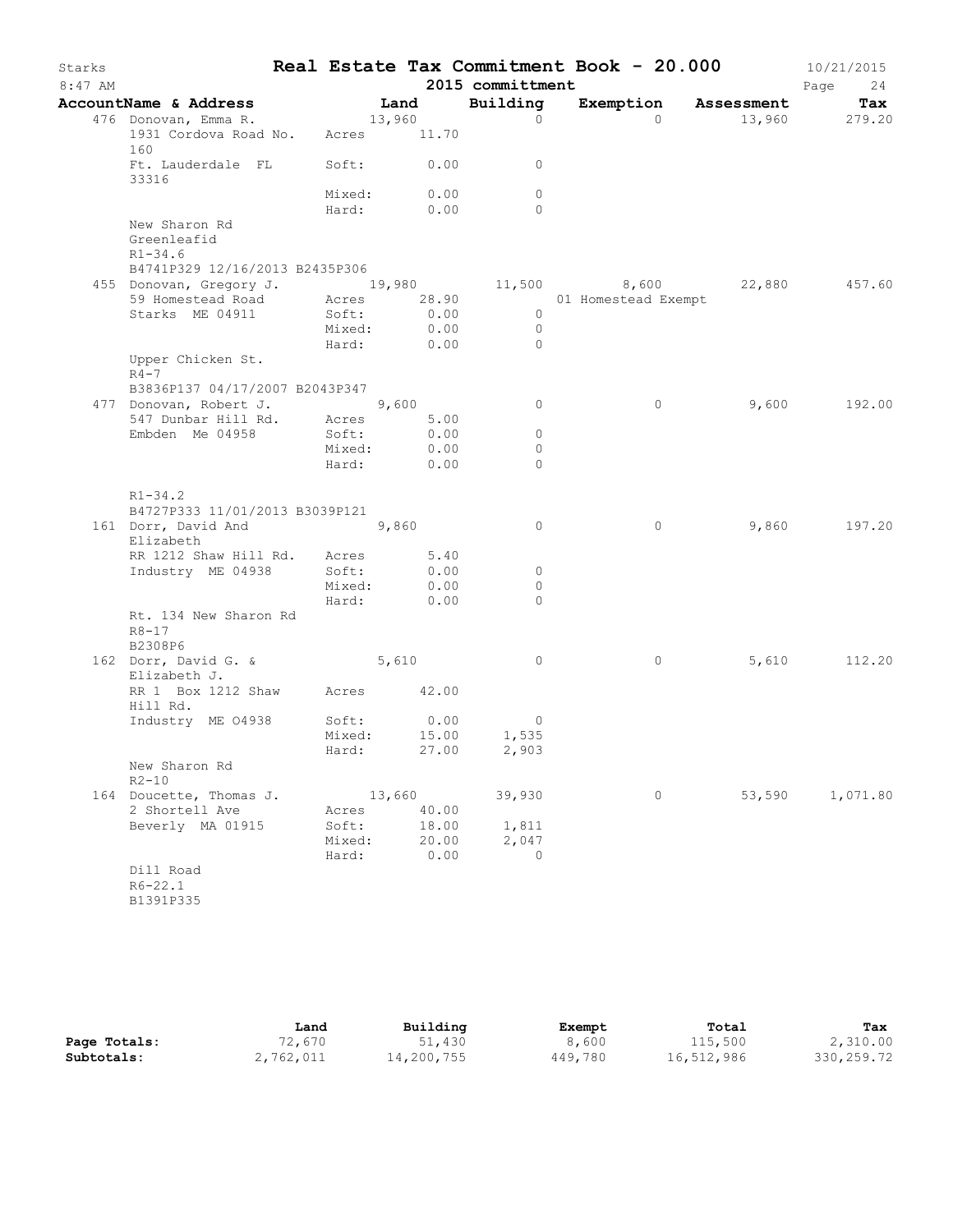| Starks<br>$8:47$ AM |                                            |       |                 |                            | 2015 committment                            | Real Estate Tax Commitment Book - 20.000                                               |        | 10/21/2015<br>Page<br>25 |
|---------------------|--------------------------------------------|-------|-----------------|----------------------------|---------------------------------------------|----------------------------------------------------------------------------------------|--------|--------------------------|
|                     | AccountName & Address                      |       |                 | Land                       |                                             |                                                                                        |        | Tax                      |
|                     | 165 Dow, Cecil                             |       |                 |                            |                                             | Building Exemption Assessment<br>48,560 176,486 13,760 211,286 4,225.72                |        |                          |
|                     | 978 Anson road<br>Starks ME 04911          |       |                 |                            |                                             | Acres 211.00 02 Veteran<br>Soft: 67.00 6,742 01 Homestead Exempt<br>Mixed: 51.00 5,219 |        |                          |
|                     | Rt 43 Madison Rd<br>$R12-2$                |       | Hard:           | 17.00                      | 1,828                                       |                                                                                        |        |                          |
|                     | 166 Drane & June Ann<br>Mattos, Sandra     |       |                 |                            | 11,250 10,440                               | $\circ$                                                                                |        | 21,690 433.80            |
|                     | 40 Malden Ave.                             |       |                 | Acres 6.00                 |                                             |                                                                                        |        |                          |
|                     | Sanford Me 04073                           |       | Soft:<br>Mixed: | 0.00<br>0.00<br>Hard: 0.00 | $\overline{0}$<br>$\circ$<br>$\overline{0}$ |                                                                                        |        |                          |
|                     | Brann Mills Road<br>$R2 - 16$<br>B2183P263 |       |                 |                            |                                             |                                                                                        |        |                          |
|                     | 167 Dube, Brad A                           |       |                 |                            |                                             | 13,300 73,200 8,600 77,900 1,558.00                                                    |        |                          |
|                     | Dube Sara L<br>405 Mayhew Road             |       | Soft:           | Acres 33.00<br>0.00        |                                             | 0 01 Homestead Exempt                                                                  |        |                          |
|                     | Starks ME 04911                            |       |                 |                            | Mixed: 30.00 3,070                          |                                                                                        |        |                          |
|                     |                                            |       |                 | Hard: 0.00                 | $\overline{0}$                              |                                                                                        |        |                          |
|                     | $R6 - 1.5$<br>B3151P296                    |       |                 |                            |                                             |                                                                                        |        |                          |
|                     | 168 Dube, John                             |       |                 |                            | 34,080 30,016                               | $\circ$                                                                                |        | 64,096 1,281.92          |
|                     | 500 Evergreen St NE                        |       |                 | Acres 170.00               |                                             |                                                                                        |        |                          |
|                     | Palm Bay FL 32907                          |       | Soft:           | 0.00                       | $\overline{0}$                              |                                                                                        |        |                          |
|                     |                                            |       |                 |                            | Mixed: 130.00 13,304                        |                                                                                        |        |                          |
|                     |                                            |       |                 |                            | Hard: 38.00 4,085                           |                                                                                        |        |                          |
|                     | $R6-1$<br>B1671P186                        |       |                 |                            |                                             |                                                                                        |        |                          |
|                     | 169 Duhaime, Roberta J. 22,750             |       |                 |                            | $\overline{0}$                              | $\circ$                                                                                |        | 22,750 455.00            |
|                     | 275 Bolton Rd.                             |       |                 | Acres 40.00                |                                             |                                                                                        |        |                          |
|                     | Bolton MA 01740                            |       | Soft:           | 0.00                       | $\circ$                                     |                                                                                        |        |                          |
|                     |                                            |       |                 | Mixed: 0.00                | $\Omega$                                    |                                                                                        |        |                          |
|                     |                                            |       |                 | Hard: 0.00                 | $\Omega$                                    |                                                                                        |        |                          |
|                     | R12-25<br>B809P257                         |       |                 |                            |                                             |                                                                                        |        |                          |
|                     | 170 Duley, Harold K.                       |       |                 | 23,500                     | 50,880                                      | 0                                                                                      |        | 74,380 1,487.60          |
|                     | Duley, Shirley A. Acres 39.00              |       |                 |                            |                                             |                                                                                        |        |                          |
|                     | 5 School Street                            |       |                 |                            | Soft: 0.00 0                                |                                                                                        |        |                          |
|                     | P.O. Box 72                                |       | Mixed:          | 0.00                       | 0                                           |                                                                                        |        |                          |
|                     | Anson ME 04911<br>Rt.43<br>$R12-1$         | Hard: |                 | 0.00                       | $\Omega$                                    |                                                                                        |        |                          |
|                     | B3490P192 05/24/2005 B1982P226             |       |                 |                            |                                             |                                                                                        |        |                          |
|                     | 172 Duley, Richard                         |       | 10,900          |                            | 0                                           | $\circ$                                                                                | 10,900 | 218.00                   |
|                     | P.O. Box 217                               | Acres |                 | 7.00                       |                                             |                                                                                        |        |                          |
|                     | Anson ME 04911                             |       | Soft:           | 0.00                       | 0                                           |                                                                                        |        |                          |
|                     |                                            |       | Mixed:          | 0.00                       | $\circ$                                     |                                                                                        |        |                          |
|                     |                                            | Hard: |                 | 0.00                       | $\circ$                                     |                                                                                        |        |                          |

B4396P343 05/20/2011 B4034P20 08/02/2008 B1035P184

|              | Land      | Building   | Exempt  | Total      | Tax        |
|--------------|-----------|------------|---------|------------|------------|
| Page Totals: | 164.340   | 341,022    | 22,360  | 483,002    | 9,660.04   |
| Subtotals:   | 2,926,351 | 14,541,777 | 472,140 | 16,995,988 | 339,919.76 |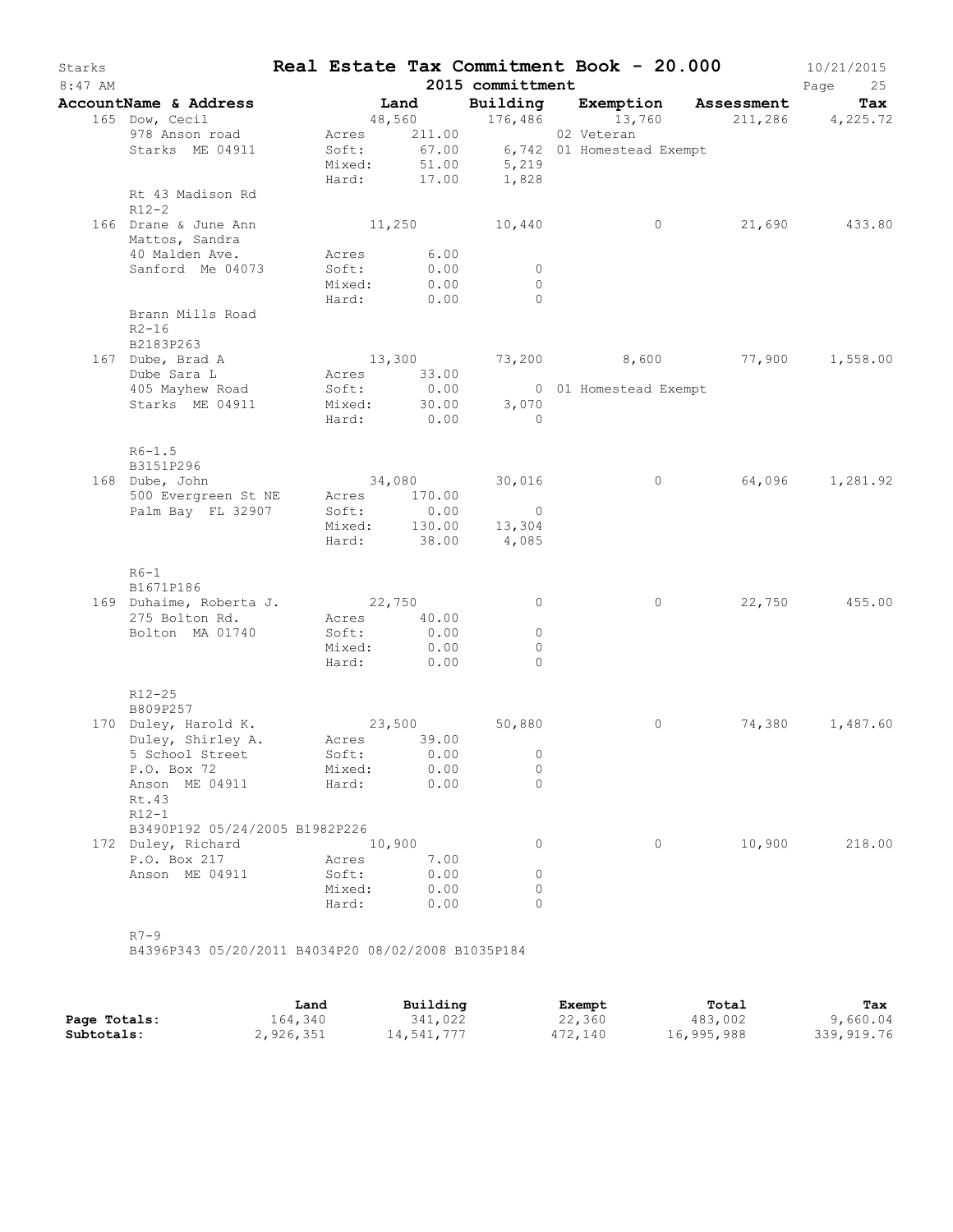| Starks<br>$8:47$ AM |                                                                                   |              |       | 2015 committment | Real Estate Tax Commitment Book - 20.000 |                      | 10/21/2015<br>Page<br>26 |
|---------------------|-----------------------------------------------------------------------------------|--------------|-------|------------------|------------------------------------------|----------------------|--------------------------|
|                     | AccountName & Address                                                             |              | Land  | Building         |                                          | Exemption Assessment | Tax                      |
|                     | 171 Duley, Richard                                                                | 18,750       |       | $\circ$          | $\circ$                                  | 18,750               | 375.00                   |
|                     | P.O. Box 217                                                                      | Acres        | 24.00 |                  |                                          |                      |                          |
|                     | Anson ME 04911                                                                    | Soft:        | 0.00  | $\Omega$         |                                          |                      |                          |
|                     |                                                                                   | Mixed:       | 0.00  | $\circ$          |                                          |                      |                          |
|                     |                                                                                   | Hard:        | 0.00  | $\Omega$         |                                          |                      |                          |
|                     | $R7 - 12$                                                                         |              |       |                  |                                          |                      |                          |
|                     | B4396P343 05/20/2011 B4034P20 08/02/2008 B1035P185                                |              |       |                  |                                          |                      |                          |
|                     | 173 Duley, Richard                                                                | 21,250       |       | $\Omega$         | $\overline{0}$                           |                      | 21,250 425.00            |
|                     | P.O. Box 217                                                                      | Acres 34.00  |       |                  |                                          |                      |                          |
|                     | Anson ME 04911                                                                    | Soft:        | 0.00  | $\circ$          |                                          |                      |                          |
|                     |                                                                                   | Mixed:       | 0.00  | $\Omega$         |                                          |                      |                          |
|                     |                                                                                   | Hard:        | 0.00  | $\Omega$         |                                          |                      |                          |
|                     | $R7 - 13$                                                                         |              |       |                  |                                          |                      |                          |
|                     | B4396P343 05/20/2011 B4034P20 08/02/2008 B1035P186<br>408 Durgin, James E. 16,220 |              |       | $\Omega$         | $\circ$                                  | 16,220               | 324.40                   |
|                     | PO Box 142                                                                        | Acres 43.00  |       |                  |                                          |                      |                          |
|                     | East Waterboro ME<br>04030                                                        | Soft:        | 0.00  | $\circ$          |                                          |                      |                          |
|                     |                                                                                   | Mixed: 35.00 |       | 3,582            |                                          |                      |                          |
|                     |                                                                                   | Hard: 0.00   |       | $\circ$          |                                          |                      |                          |
|                     | Dill Road                                                                         |              |       |                  |                                          |                      |                          |
|                     | $R6 - 21.2$                                                                       |              |       |                  |                                          |                      |                          |
|                     | B3636P338 02/22/2006 B1306P109                                                    |              |       |                  |                                          |                      |                          |
|                     | 176 Dyke et Al, Darrell A. 36,000                                                 |              |       | 21,750           | 8,600                                    | 49,150               | 983.00                   |
|                     | 2470 Industry Road Acres 89.00                                                    |              |       |                  |                                          |                      |                          |
|                     | Starks ME 04911                                                                   | Soft:        | 0.00  |                  | 0 01 Homestead Exempt                    |                      |                          |
|                     |                                                                                   | Mixed:       | 0.00  | $\circ$          |                                          |                      |                          |
|                     |                                                                                   | Hard:        | 0.00  | $\circ$          |                                          |                      |                          |
|                     | Industry Rd                                                                       |              |       |                  |                                          |                      |                          |
|                     | $R2 - 37$                                                                         |              |       |                  |                                          |                      |                          |
|                     | B2619P106                                                                         |              |       |                  |                                          |                      |                          |
|                     | 179 Edwards, Ivan                                                                 | 10,250       |       | $\circ$          | $\circ$                                  | 10,250               | 205.00                   |
|                     | PO Box 586                                                                        | Acres        | 6.00  |                  |                                          |                      |                          |
|                     | Farmington ME 04938                                                               | Soft:        | 0.00  | $\circ$          |                                          |                      |                          |
|                     |                                                                                   | Mixed:       | 0.00  | $\circ$          |                                          |                      |                          |
|                     |                                                                                   | Hard:        | 0.00  | $\Omega$         |                                          |                      |                          |
|                     | $R10 - 16$                                                                        |              |       |                  |                                          |                      |                          |
|                     | B1916P158                                                                         |              |       |                  |                                          |                      |                          |
|                     | 181 Elfahel (Waite),                                                              |              | 8,590 |                  | 32,400 8,600                             | 32,390               | 647.80                   |
|                     | Katrina.                                                                          |              |       |                  |                                          |                      |                          |
|                     | 31 Park Street, Apt #3 Acres                                                      |              | 1.90  |                  |                                          |                      |                          |
|                     | South Paris ME 04281                                                              | Soft:        | 0.00  |                  | 0 01 Homestead Exempt                    |                      |                          |
|                     |                                                                                   | Mixed:       | 0.00  | $\circ$          |                                          |                      |                          |
|                     |                                                                                   | Hard:        | 0.00  | $\circ$          |                                          |                      |                          |
|                     | Route 43<br>$R8 - 42, R8 - 44.2$                                                  |              |       |                  |                                          |                      |                          |
|                     | B2159P85                                                                          |              |       |                  |                                          |                      |                          |

|              | Land      | Building   | Exempt  | Total      | Tax        |
|--------------|-----------|------------|---------|------------|------------|
| Page Totals: | 111,060   | 54,150     | 17,200  | 148,010    | 2,960.20   |
| Subtotals:   | 3,037,411 | 14,595,927 | 489,340 | 17,143,998 | 342,879.96 |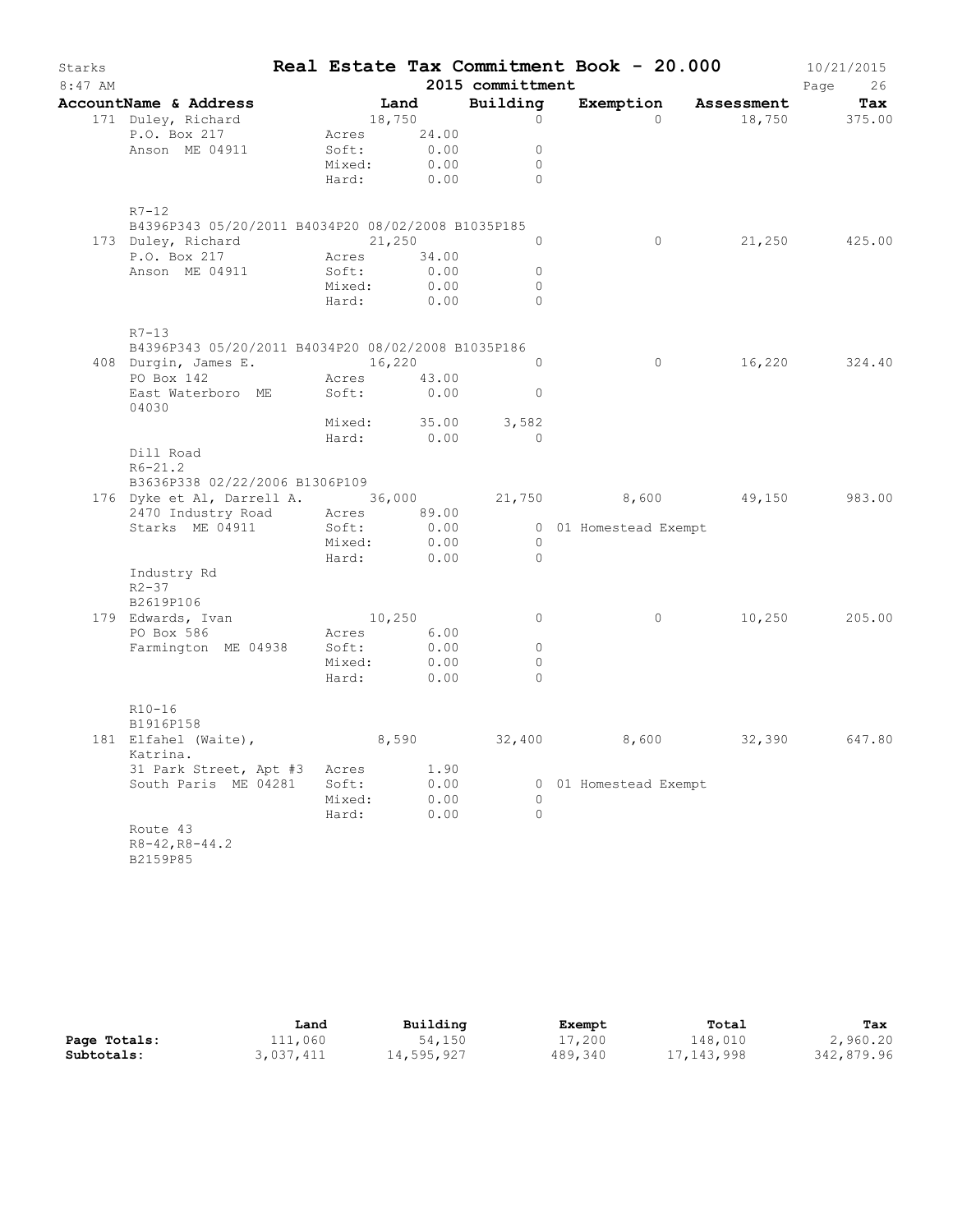| Starks<br>$8:47$ AM |                                                                                                                    |                             |                        | 2015 committment                           | Real Estate Tax Commitment Book - 20.000 |               | 10/21/2015<br>Page<br>27 |
|---------------------|--------------------------------------------------------------------------------------------------------------------|-----------------------------|------------------------|--------------------------------------------|------------------------------------------|---------------|--------------------------|
|                     | AccountName & Address                                                                                              |                             |                        | Building                                   | Exemption Assessment                     |               | Tax                      |
|                     | 180 Elfahel (Waite),<br>Katrina.                                                                                   | Land<br>7,590               |                        | $\Omega$                                   | $\Omega$                                 |               | 7,590 151.80             |
|                     | 31 Park Street, Apt #3 Acres<br>South Paris ME 04281                                                               | Soft:<br>Mixed:             | $1.90$<br>0.00<br>0.00 | $\overline{\phantom{0}}$<br>$\overline{0}$ |                                          |               |                          |
|                     |                                                                                                                    | Hard: 0.00                  |                        | $\Omega$                                   |                                          |               |                          |
|                     | Route 43<br>$R7-5$<br>B2180P104                                                                                    |                             |                        |                                            |                                          |               |                          |
|                     | 182 Emerson, Penny Glazier 8,490 23,040 8,600 22,930 458.60                                                        |                             |                        |                                            |                                          |               |                          |
|                     | Emerson Peter<br>Acres 1.75                                                                                        |                             |                        |                                            |                                          |               |                          |
|                     | 2729 Industry Road Soft: 0.00                                                                                      |                             |                        | $\overline{0}$                             | 0 01 Homestead Exempt                    |               |                          |
|                     | Starks ME 04911 Mixed: 0.00<br>Hard: 0.00 Hard: 0.00                                                               |                             |                        | $\bigcirc$                                 |                                          |               |                          |
|                     | In Town<br>$UI-10, UI-11$<br>B1625P303                                                                             |                             |                        |                                            |                                          |               |                          |
|                     | 116 Erb, Briana F. 13,200 36,240 8,600 40,840 816.80<br>Campbell, Timothy J. Acres 9.00 36,240 8,600 40,840 816.80 |                             |                        |                                            |                                          |               |                          |
|                     |                                                                                                                    |                             |                        |                                            |                                          |               |                          |
|                     | 1145 New Sharon Road Soft: 0.00 000 1 Homestead Exempt<br>Starks ME 04911                                          | Mixed:                      |                        | $\overline{0}$                             |                                          |               |                          |
|                     |                                                                                                                    | Mixed: 0.00<br>Hard: 0.00   |                        | $\bigcirc$                                 |                                          |               |                          |
|                     | R1-37<br>B4208P337 10/21/2009 B2279P224                                                                            |                             |                        |                                            |                                          |               |                          |
|                     | 292 Esposito, Robert M. 15,610 30,430 8,600 37,440 748.80<br>376 Branns Mill Road Acres 12.70 01 Homestead Exempt  |                             |                        |                                            |                                          |               |                          |
|                     | Starks ME 04911                                                                                                    | Soft: 0.00                  |                        | $\overline{0}$                             |                                          |               |                          |
|                     |                                                                                                                    | Mixed: 0.00<br>Hard: 0.00   |                        | $\overline{0}$<br>$\bigcirc$               |                                          |               |                          |
|                     | $R1 - 23$<br>B4544P160 06/29/2012 B948P220                                                                         |                             |                        |                                            |                                          |               |                          |
|                     | 109 Esposito, Robert M. 9,840 71,700                                                                               |                             |                        |                                            | $\overline{0}$                           |               | 81,540 1,630.80          |
|                     | 376 Branns Mills Road Acres 18.00                                                                                  |                             |                        |                                            |                                          |               |                          |
|                     | Starks ME 04911                                                                                                    |                             |                        | Soft: 17.00 1,711                          |                                          |               |                          |
|                     |                                                                                                                    | $\frac{1}{2}$<br>Hard: 0.00 |                        | $\overline{0}$<br>$\overline{0}$           |                                          |               |                          |
|                     | Branns mills rd                                                                                                    |                             |                        |                                            |                                          |               |                          |
|                     | $R1 - 30$                                                                                                          |                             |                        |                                            |                                          |               |                          |
|                     | B4789P145 05/30/2014 B1116P17                                                                                      |                             |                        |                                            |                                          |               |                          |
|                     | 185 Evans Jr., William A. 17,100 23,520<br>Evans Diane E. Acres 15.00                                              |                             |                        |                                            | $\circ$                                  | 40,620 812.40 |                          |
|                     | 48 Union St.                                                                                                       | Soft:                       | 0.00                   | 0                                          |                                          |               |                          |
|                     | South Berwick ME 04398 Mixed:                                                                                      |                             | 0.00                   | $\circ$                                    |                                          |               |                          |
|                     |                                                                                                                    | Hard:                       | 0.00                   | $\Omega$                                   |                                          |               |                          |
|                     | $R3 - 45$<br>B1886P307                                                                                             |                             |                        |                                            |                                          |               |                          |
|                     | 187 Farnsworth, Raymond S.                                                                                         | 42,330                      |                        |                                            | 50,640 13,760                            | 79,210        | 1,584.20                 |
|                     | 182 Sterry Hill Road                                                                                               | Acres                       | 152.00                 |                                            | 02 Veteran                               |               |                          |
|                     | Starks ME 04911                                                                                                    | Soft:<br>Mixed:             | 20.00<br>7.00          | 716                                        | 2,012 01 Homestead Exempt                |               |                          |
|                     |                                                                                                                    | Hard:                       | 109.00                 | 11,718                                     |                                          |               |                          |
|                     |                                                                                                                    |                             |                        |                                            |                                          |               |                          |
|                     | $R5-1$                                                                                                             |                             |                        |                                            |                                          |               |                          |
|                     |                                                                                                                    |                             |                        |                                            |                                          |               |                          |
|                     |                                                                                                                    |                             |                        |                                            |                                          |               |                          |

|              | Land        | Building   | Exempt  | Total      | Tax        |
|--------------|-------------|------------|---------|------------|------------|
| Page Totals: | 114,160     | 235,570    | 39,560  | 310,170    | 6,203.40   |
| Subtotals:   | 3, 151, 571 | 14,831,497 | 528,900 | 17,454,168 | 349,083.36 |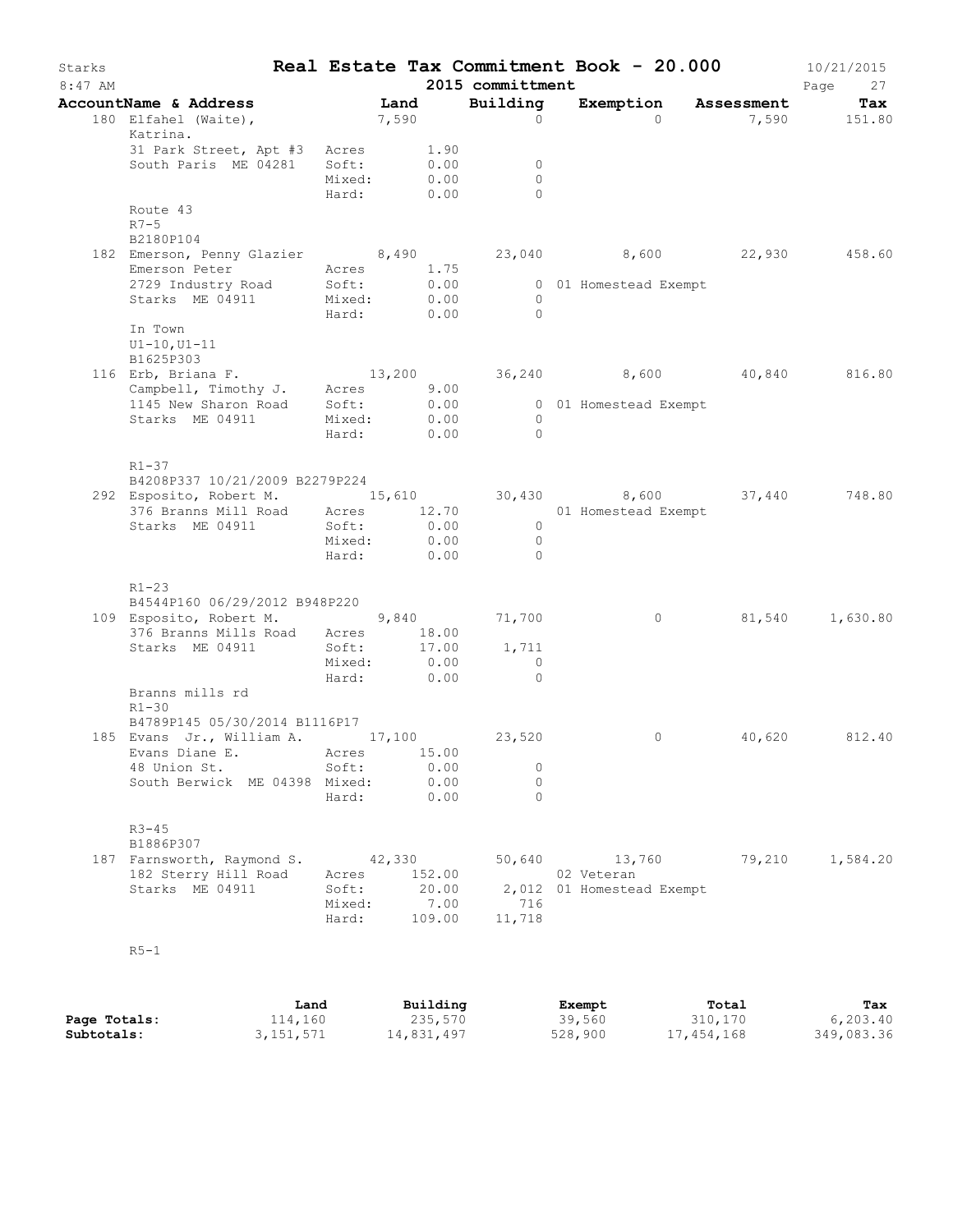| Starks<br>$8:47$ AM |                                                 |                       |        |                     | 2015 committment             | Real Estate Tax Commitment Book - 20.000 |         |                      | 10/21/2015<br>Page<br>28 |
|---------------------|-------------------------------------------------|-----------------------|--------|---------------------|------------------------------|------------------------------------------|---------|----------------------|--------------------------|
|                     | AccountName & Address                           | <b>Example 1</b> Land |        |                     | Building                     |                                          |         | Exemption Assessment | Tax                      |
|                     | 188 Farnsworth, Raymond S. 2,400                |                       |        |                     | $\overline{0}$               |                                          | $\cap$  |                      | 2,400 48.00              |
|                     | 182 Sterry Hill Road                            |                       |        | Acres 18.00         |                              |                                          |         |                      |                          |
|                     | Starks ME 04911                                 |                       | Soft:  | 0.00                | $\overline{0}$               |                                          |         |                      |                          |
|                     |                                                 |                       |        | Mixed: $18.00$      | 1,842                        |                                          |         |                      |                          |
|                     |                                                 |                       |        | Hard: 0.00          | $\overline{0}$               |                                          |         |                      |                          |
|                     |                                                 |                       |        |                     |                              |                                          |         |                      |                          |
|                     | $R5-2$<br>B2256P298                             |                       |        |                     |                              |                                          |         |                      |                          |
|                     | 110 Fee, Eamon P                                |                       |        |                     | 15,000 25,300                |                                          | $\circ$ |                      | 40,300 806.00            |
|                     | 6-8 Richardson St. Acres 13.30                  |                       |        |                     |                              |                                          |         |                      |                          |
|                     | Winchester, MA                                  |                       |        | Soft: 0.00          | $\bigcirc$                   |                                          |         |                      |                          |
|                     | 01890-1817                                      |                       |        |                     |                              |                                          |         |                      |                          |
|                     |                                                 |                       |        | Mixed: 0.00         | $\Omega$                     |                                          |         |                      |                          |
|                     |                                                 |                       | Hard:  | 0.00                | $\Omega$                     |                                          |         |                      |                          |
|                     | $R2 - 53.1$                                     |                       |        |                     |                              |                                          |         |                      |                          |
|                     | B4127P180 04/17/2009 B3214P197                  |                       |        |                     |                              |                                          |         |                      |                          |
|                     | 190 Fellman, Carl 9, 300 12, 240                |                       |        |                     |                              | $\overline{0}$                           |         |                      | 21,540 430.80            |
|                     | Fellman Dorrea Acres 3.00                       |                       |        |                     |                              |                                          |         |                      |                          |
|                     |                                                 |                       |        | 0.00<br>Mixed: 0.00 | $\overline{0}$<br>$\bigcirc$ |                                          |         |                      |                          |
|                     | Starks ME 04911 Soft:<br>Starks ME 04911 Mixed. |                       |        | Hard: 0.00          | $\overline{0}$               |                                          |         |                      |                          |
|                     |                                                 |                       |        |                     |                              |                                          |         |                      |                          |
|                     | $R2 - 60$                                       |                       |        |                     |                              |                                          |         |                      |                          |
|                     | 191 Fenlason, Irene                             |                       |        | 14,010              |                              | 42,360 8,600 47,770 955.40               |         |                      |                          |
|                     | PO Box 268                                      |                       |        | Acres 46.00         |                              |                                          |         |                      |                          |
|                     | Anson ME 04911                                  |                       | Soft:  | 0.00                |                              | 0 01 Homestead Exempt                    |         |                      |                          |
|                     |                                                 |                       | Mixed: | 0.00                | 45.00 4,605<br>$\bigcap$     |                                          |         |                      |                          |
|                     | River Road                                      | Hard:                 |        |                     |                              |                                          |         |                      |                          |
|                     | R9-5.4A1                                        |                       |        |                     |                              |                                          |         |                      |                          |
|                     | B2308P297                                       |                       |        |                     |                              |                                          |         |                      |                          |
|                     | 192 Fenlason, Irene M.                          |                       |        | 9,340               | $\overline{0}$               |                                          | $\circ$ | 9,340                | 186.80                   |
|                     | PO Box 268                                      |                       |        | Acres 70.00         |                              |                                          |         |                      |                          |
|                     | Anson ME 04911                                  | Soft:                 |        | 0.00                | $\overline{0}$               |                                          |         |                      |                          |
|                     |                                                 |                       | Mixed: | 70.00               | 7,164                        |                                          |         |                      |                          |
|                     | River Road                                      |                       |        | Hard: 0.00          | $\overline{0}$               |                                          |         |                      |                          |
|                     | $R9 - 5.4$                                      |                       |        |                     |                              |                                          |         |                      |                          |
|                     | B2645P77                                        |                       |        |                     |                              |                                          |         |                      |                          |
|                     | 193 Ferland, Paul A. &                          |                       |        | 11,560              | 9,000                        |                                          | 0       | 20,560               | 411.20                   |
|                     | Paulette D.                                     |                       |        |                     |                              |                                          |         |                      |                          |
|                     | 480 De Mello Dr                                 |                       |        | Acres 28.00         |                              |                                          |         |                      |                          |
|                     | Tiverton RI 02878                               | Soft:                 |        | 11.00               | 1,107                        |                                          |         |                      |                          |
|                     |                                                 | Mixed:                |        | 6.00                | 614                          |                                          |         |                      |                          |
|                     |                                                 | Hard:                 |        | 10.00               | 1,075                        |                                          |         |                      |                          |
|                     | $R8 - 11$                                       |                       |        |                     |                              |                                          |         |                      |                          |
|                     | B956P140                                        |                       |        |                     |                              |                                          |         |                      |                          |
|                     | 194 Field, Robert J                             |                       | 10,600 |                     | 41,880                       |                                          | $\circ$ | 52,480               | 1,049.60                 |
|                     | Field Patricia L                                | Acres                 |        | 5.00                |                              |                                          |         |                      |                          |
|                     | 98 Olde Ferry Road                              | Soft:                 |        | 0.00                | $\circ$                      |                                          |         |                      |                          |
|                     | Starks Me 04911                                 | Mixed:                |        | 0.00                | $\circ$                      |                                          |         |                      |                          |
|                     |                                                 | Hard:                 |        | 0.00                | $\Omega$                     |                                          |         |                      |                          |
|                     | $R12 - 11.5$                                    |                       |        |                     |                              |                                          |         |                      |                          |
|                     | B3270P323                                       |                       |        |                     |                              |                                          |         |                      |                          |
|                     |                                                 |                       |        |                     |                              |                                          |         |                      |                          |
|                     |                                                 | Land                  |        | Building            |                              | Exempt                                   |         | Total                | Tax                      |
| Page Totals:        |                                                 | 72,210                |        | 130,780             |                              | 8,600                                    |         | 194,390              | 3,887.80                 |
| Subtotals:          |                                                 | 3, 223, 781           |        | 14,962,277          |                              | 537,500                                  |         | 17,648,558           | 352,971.16               |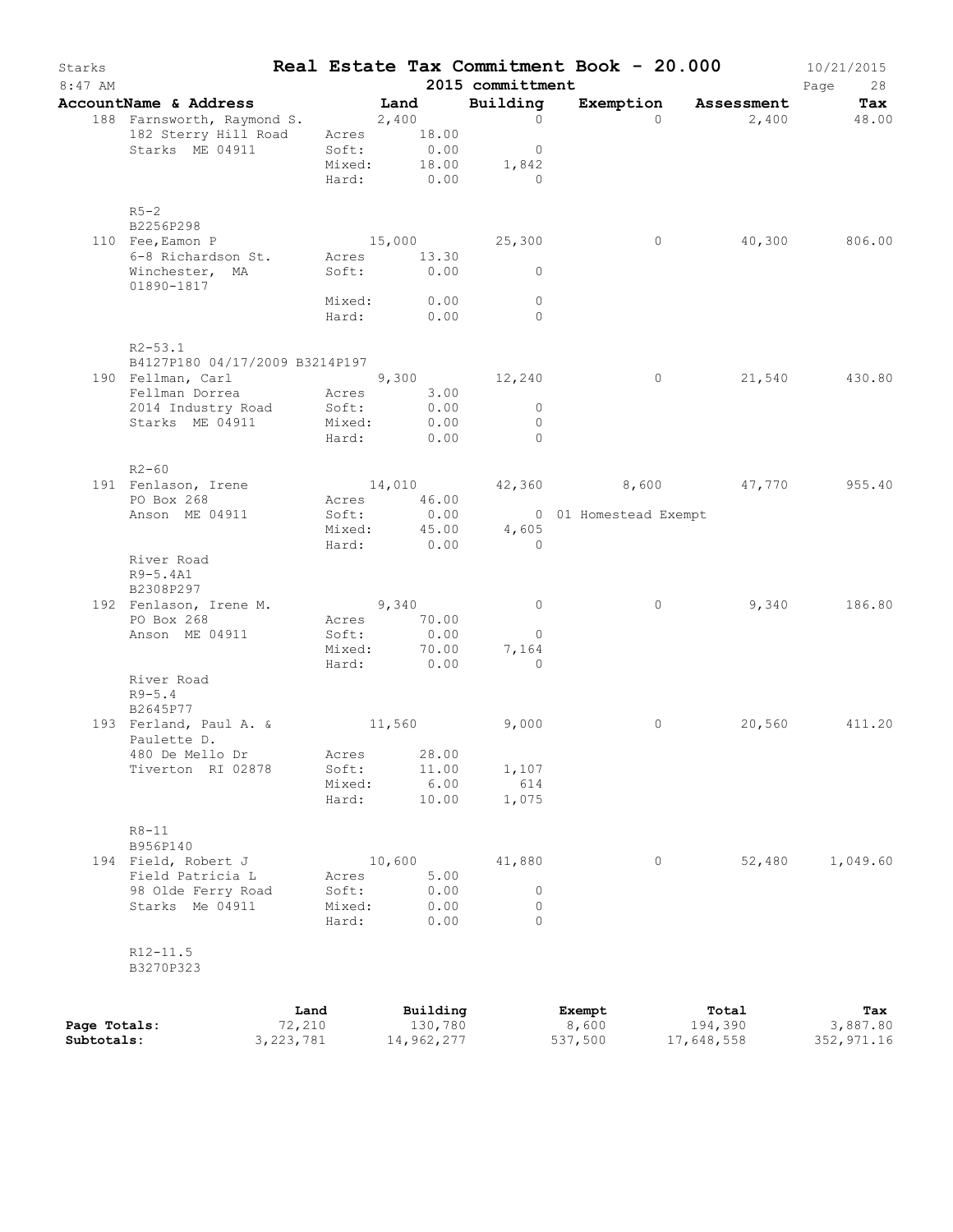| Starks<br>$8:47$ AM        |                                                       |             |        |                         | 2015 committment | Real Estate Tax Commitment Book - 20.000 |                       | 10/21/2015<br>Page<br>29 |
|----------------------------|-------------------------------------------------------|-------------|--------|-------------------------|------------------|------------------------------------------|-----------------------|--------------------------|
|                            | AccountName & Address                                 |             | Land   |                         | Building         |                                          | Exemption Assessment  | Tax                      |
|                            | 749 Fields Jr., Bruce W. 8,000                        |             |        |                         | 6,048            | $\Omega$                                 |                       | 14,048 280.96            |
|                            | 28 Thompson Bridge Road Acres                         |             |        | 1.00                    |                  |                                          |                       |                          |
|                            | Starks ME 04911                                       | Soft:       |        | 0.00                    | $\circ$          |                                          |                       |                          |
|                            |                                                       | Mixed:      |        | 0.00                    | $\circ$          |                                          |                       |                          |
|                            |                                                       | Hard:       | 0.00   |                         | $\Omega$         |                                          |                       |                          |
|                            | R3 41.1A                                              |             |        |                         |                  |                                          |                       |                          |
|                            | 461 Flaherty, Paul                                    |             |        |                         | 13,330 47,400    | $\circ$                                  | 60,730                | 1,214.60                 |
|                            | 56 Main Street                                        | Acres       |        | 9.20                    |                  |                                          |                       |                          |
|                            | Wilmington MA 01887                                   | Soft:       |        | 0.00                    | $\circ$          |                                          |                       |                          |
|                            |                                                       | Mixed:      |        | 0.00                    | $\overline{0}$   |                                          |                       |                          |
|                            |                                                       | Hard:       |        | 0.00                    | $\Omega$         |                                          |                       |                          |
|                            | $R12 - 11.1 - 5$                                      |             |        |                         |                  |                                          |                       |                          |
|                            | B4627P286 02/08/2013 B3528P188 07/20/2005             |             |        |                         |                  |                                          |                       |                          |
|                            | 174 Flaherty, Paul                                    |             | 12,330 |                         | $\circ$          | $\circ$                                  |                       | 12,330 246.60            |
|                            | 56 Main Street                                        | Acres       |        | 9.20                    |                  |                                          |                       |                          |
|                            | Wilmington MA 01887 Soft:                             |             |        | 0.00                    | $\circ$          |                                          |                       |                          |
|                            |                                                       | Mixed:      |        | 0.00                    | $\circ$          |                                          |                       |                          |
|                            |                                                       | Hard:       |        | 0.00                    | $\Omega$         |                                          |                       |                          |
|                            | $R12 - 11.1 - 4$                                      |             |        |                         |                  |                                          |                       |                          |
|                            | B4627P286 02/08/2013 B3778P312 11/14/2006             |             |        |                         |                  |                                          |                       |                          |
|                            | 680 Fleetwood, George 5,950                           |             |        |                         |                  | 9,350 13,760                             | 5,540                 | 110.80                   |
|                            | PO Box 577                                            | Acres       |        | 4.00                    |                  | 01 Homestead Exempt                      |                       |                          |
|                            | Starks ME 04911                                       | Soft:       |        | 0.00                    |                  | 0 02 Veteran                             |                       |                          |
|                            |                                                       | Mixed:      |        | 0.00                    | $\overline{0}$   |                                          |                       |                          |
|                            |                                                       | Hard:       |        | 0.00                    | $\Omega$         |                                          |                       |                          |
|                            | $R8 - 38 - 5$                                         |             |        |                         |                  |                                          |                       |                          |
|                            | B1303P325                                             |             |        |                         |                  |                                          |                       |                          |
|                            | 441 Fletcher, Zane S. and 18,750 17,250<br>Cynthia L. |             |        |                         |                  | $\circ$                                  | 36,000                | 720.00                   |
|                            | P.O. Box 119                                          | Acres 20.00 |        |                         |                  |                                          |                       |                          |
|                            | Anson ME 04911                                        | Soft:       |        | 0.00                    | $\circ$          |                                          |                       |                          |
|                            |                                                       | Mixed:      |        | 0.00                    | 0                |                                          |                       |                          |
|                            |                                                       | Hard:       |        | 0.00                    | $\Omega$         |                                          |                       |                          |
|                            | $R8-6$                                                |             |        |                         |                  |                                          |                       |                          |
|                            | B4642P41 03/28/2013 B1622P166                         |             |        |                         |                  |                                          |                       |                          |
|                            | 687 Flynn, Cornelius 10,600                           |             |        |                         | 72,538           | 0                                        | 83,138                | 1,662.76                 |
|                            | Flynn, Cynthia A.                                     | Acres       |        | 5.00                    |                  |                                          |                       |                          |
|                            | 232 North Road                                        | Soft:       |        | 0.00                    | 0                |                                          |                       |                          |
|                            | Hampden MA 01036                                      | Mixed:      |        | 0.00                    | $\circ$          |                                          |                       |                          |
|                            |                                                       | Hard:       |        | 0.00                    | 0                |                                          |                       |                          |
|                            | $R6 - 22.4B$                                          |             |        |                         |                  |                                          |                       |                          |
|                            | B3887P94 07/27/2007 B3655P237 03/29/2006              |             |        |                         |                  |                                          |                       |                          |
|                            | 196 Forbes, Ernestine Fay<br>and Thelma Joe Sacco     |             | 30,000 |                         | 0                | $\circ$                                  | 30,000                | 600.00                   |
|                            | 95 Dexter St                                          | Acres       |        | 67.00                   |                  |                                          |                       |                          |
|                            | Milton MA 02186                                       | Soft:       |        | 0.00                    | 0                |                                          |                       |                          |
|                            |                                                       | Mixed:      |        | 0.00                    | $\circ$          |                                          |                       |                          |
|                            |                                                       | Hard:       |        | 0.00                    | $\Omega$         |                                          |                       |                          |
|                            | $R11 - 11$                                            |             |        |                         |                  |                                          |                       |                          |
|                            | B2666P278                                             |             |        |                         |                  |                                          |                       |                          |
|                            |                                                       |             |        |                         |                  |                                          |                       |                          |
|                            |                                                       | Land        |        | Building                |                  | Exempt                                   | Total                 | Tax                      |
| Page Totals:<br>Subtotals: | 3, 326, 741                                           | 102,960     |        | 152,586<br>15, 114, 863 |                  | 13,760<br>551,260                        | 241,786<br>17,890,344 | 4,835.72<br>357,806.88   |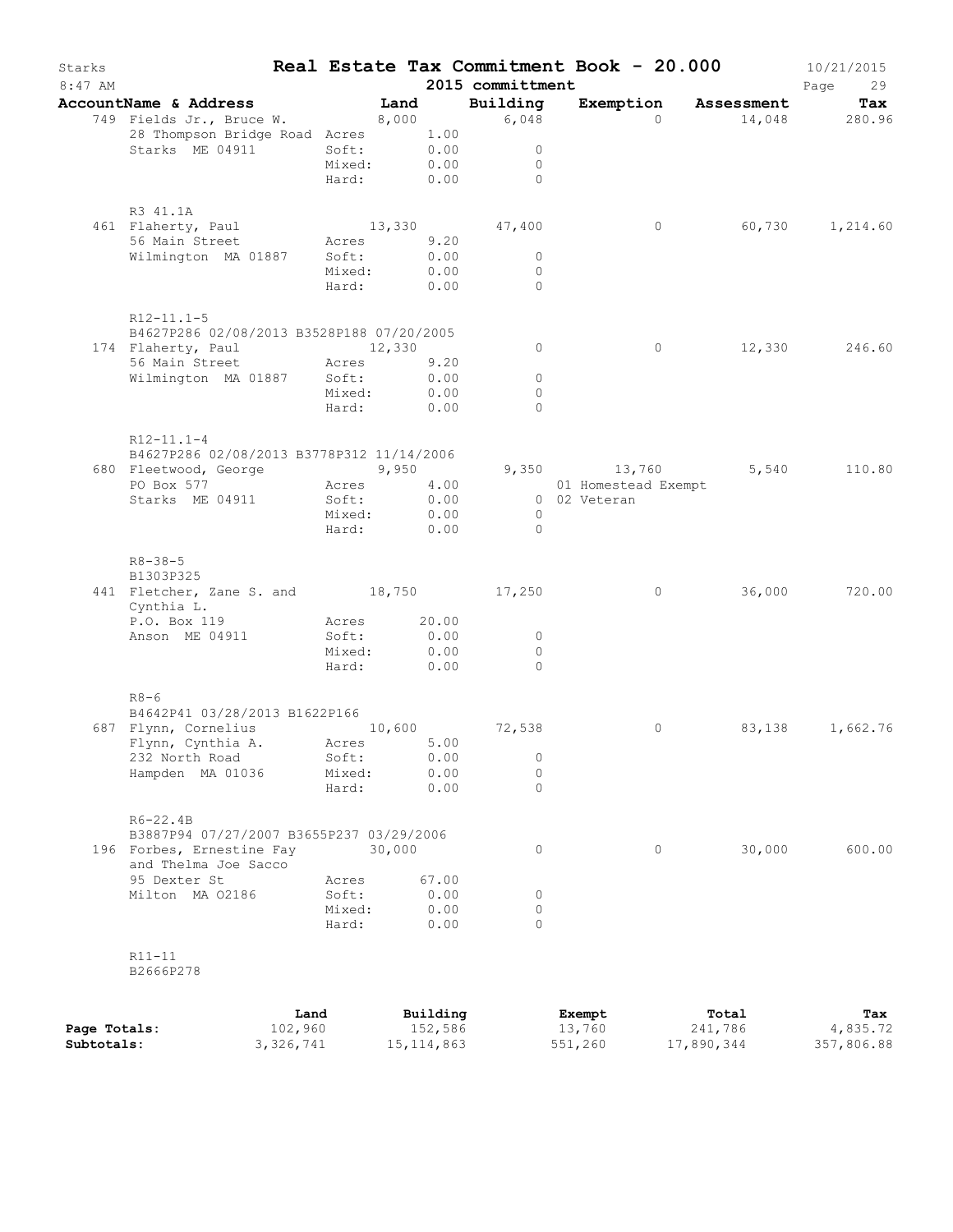| Starks<br>$8:47$ AM |                                                                |                 |                           | 2015 committment             | Real Estate Tax Commitment Book - 20.000 |                  | 10/21/2015<br>Page<br>30 |
|---------------------|----------------------------------------------------------------|-----------------|---------------------------|------------------------------|------------------------------------------|------------------|--------------------------|
|                     | AccountName & Address                                          | Land            |                           | Building                     | Exemption Assessment                     |                  | Tax                      |
|                     | 144 Ford, Jason                                                |                 | 13,570 44,774             |                              | $\Omega$                                 |                  | 58, 344 1, 166.88        |
|                     | Ford, Marcy                                                    |                 | Acres 11.10               |                              |                                          |                  |                          |
|                     | 75 Bay Road                                                    |                 | Soft: 0.00<br>Mixed: 0.00 | $\overline{0}$               |                                          |                  |                          |
|                     | Harwich MA 02645                                               |                 | Hard: 0.00 0              | $\overline{0}$               |                                          |                  |                          |
|                     |                                                                |                 |                           |                              |                                          |                  |                          |
|                     | $R6 - 2.16$                                                    |                 |                           |                              |                                          |                  |                          |
|                     | B883P1018                                                      |                 |                           |                              |                                          |                  |                          |
|                     | 729 Four Seasons Rod & Gun 19,750 6,000<br>Club c/o Jay Wilson |                 |                           |                              | $\overline{0}$                           |                  | 25,750 515.00            |
|                     | 154 Wentworth Rd                                               |                 | Acres 24.00               |                              |                                          |                  |                          |
|                     | Embden ME 04958                                                | Soft:           | 0.00                      | $\overline{0}$               |                                          |                  |                          |
|                     |                                                                |                 | Mixed: 0.00               | $\Omega$                     |                                          |                  |                          |
|                     |                                                                |                 | Hard: 0.00                | $\bigcirc$                   |                                          |                  |                          |
|                     | $R12 - 14.1$                                                   |                 |                           |                              |                                          |                  |                          |
|                     | 199 Fournier, Eugene E. & 16,750 30,096                        |                 |                           |                              | $\overline{0}$                           |                  | 46,846 936.92            |
|                     | Dorothy L.                                                     |                 |                           |                              |                                          |                  |                          |
|                     | 406 Swetts Pond Rd Acres 20.60                                 |                 |                           |                              |                                          |                  |                          |
|                     | Orrington ME 04474                                             | Soft:           | 0.00                      | $\overline{0}$               |                                          |                  |                          |
|                     |                                                                |                 | Mixed: 0.00               | $\bigcirc$<br>$\bigcirc$     |                                          |                  |                          |
|                     |                                                                |                 | Hard: 0.00                |                              |                                          |                  |                          |
|                     | $R2 - 30, 32$                                                  |                 |                           |                              |                                          |                  |                          |
|                     | B896P38                                                        |                 |                           |                              |                                          |                  |                          |
|                     | 745 Fox, William A. 6,000 14,880 8,600 14,280 285.60           |                 |                           |                              |                                          |                  |                          |
|                     | Fox, Frances L. Acres 1.00 01 Homestead Exempt                 |                 |                           |                              |                                          |                  |                          |
|                     | 1115 New Sharon Road Soft:                                     |                 | 0.00                      | $\overline{0}$               |                                          |                  |                          |
|                     | Starks ME 04911                                                |                 | Mixed: 0.00               | $\overline{0}$<br>$\bigcirc$ |                                          |                  |                          |
|                     |                                                                |                 | Hard: 0.00                |                              |                                          |                  |                          |
|                     | R1 38.1                                                        |                 |                           |                              |                                          |                  |                          |
|                     | B4322P207 10/01/2010                                           |                 |                           |                              |                                          |                  |                          |
|                     | 201 Frederic, Joseph W.                                        |                 |                           |                              | $20,000$ 67,680 8,600 79,080 1,581.60    |                  |                          |
|                     | 219 Chicken Street                                             |                 | Acres 25.00               |                              |                                          |                  |                          |
|                     | Starks ME 04911                                                | Soft:           | 0.00<br>Mixed: 0.00       | $\overline{0}$               | 0 01 Homestead Exempt                    |                  |                          |
|                     |                                                                |                 | Hard: 0.00                | $\overline{0}$               |                                          |                  |                          |
|                     | Chicken Street                                                 |                 |                           |                              |                                          |                  |                          |
|                     | $R3 - 18.2$                                                    |                 |                           |                              |                                          |                  |                          |
|                     | B2294P277                                                      |                 |                           |                              |                                          |                  |                          |
|                     | 203 Frederic, Paul                                             |                 |                           |                              | 50,580 143,834 8,600 185,814 3,716.28    |                  |                          |
|                     | 141 Chicken Street                                             | Acres           | 179.00                    |                              | 01 Homestead Exempt                      |                  |                          |
|                     | Starks ME 04911                                                | Soft:           | 0.00                      | $\mathbf 0$                  |                                          |                  |                          |
|                     |                                                                | Mixed:<br>Hard: | 62.00<br>6.00             | 6,345<br>645                 |                                          |                  |                          |
|                     | Chicken St                                                     |                 |                           |                              |                                          |                  |                          |
|                     | R3-18, R3-19.1                                                 |                 |                           |                              |                                          |                  |                          |
|                     | B873P248                                                       |                 |                           |                              |                                          |                  |                          |
|                     | 204 Frederic, Paul                                             |                 | 25,060                    | $\circ$                      | $\circ$                                  | 25,060           | 501.20                   |
|                     | 141 Chicken Street                                             | Acres           | 66.00                     |                              |                                          |                  |                          |
|                     | Starks ME 04911                                                | Soft:           | 0.00                      | $\circ$                      |                                          |                  |                          |
|                     |                                                                | Mixed:<br>Hard: | 32.00<br>4.00             | 3,275<br>430                 |                                          |                  |                          |
|                     |                                                                |                 |                           |                              |                                          |                  |                          |
|                     | $R4 - 34$                                                      |                 |                           |                              |                                          |                  |                          |
|                     | B3092P256                                                      |                 |                           |                              |                                          |                  |                          |
|                     |                                                                |                 |                           |                              |                                          |                  |                          |
| Page Totals:        | 153,710                                                        | Land            | Building<br>307,264       |                              | Exempt<br>25,800                         | Total<br>435,174 | Tax<br>8,703.48          |

|              | ⊥anɑ      | Building   | Exempt  | тотат      | <b>Tax</b> |
|--------------|-----------|------------|---------|------------|------------|
| Page Totals: | 153,710   | 307,264    | 25,800  | 435,174    | 8,703.48   |
| Subtotals:   | 3,480,451 | 15,422,127 | 577,060 | 18,325,518 | 366,510.36 |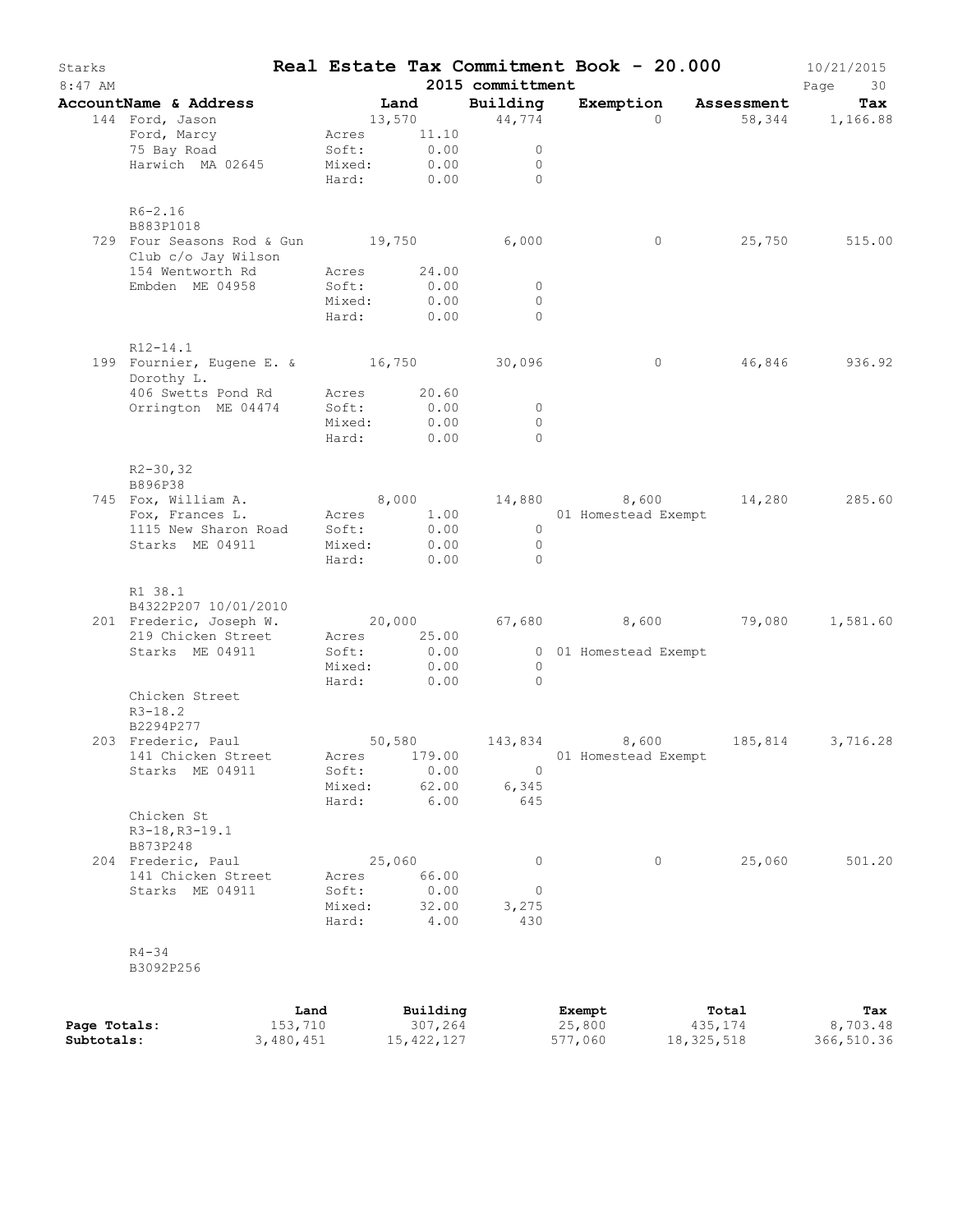| Starks<br>$8:47$ AM |                                           |           |                |             |              | 2015 committment | Real Estate Tax Commitment Book - 20.000 |                   | 10/21/2015<br>Page<br>31 |
|---------------------|-------------------------------------------|-----------|----------------|-------------|--------------|------------------|------------------------------------------|-------------------|--------------------------|
|                     | AccountName & Address                     |           |                | Land        |              | Building         | Exemption                                | <b>Assessment</b> | Tax                      |
|                     | 633 Frederic, Paul B.                     |           |                |             | 8,590        | 21,000           | $\Omega$                                 |                   | 29,590 591.80            |
|                     | 141 Chicken Street                        |           |                | Acres 1.90  |              |                  |                                          |                   |                          |
|                     | Starks ME 04911                           |           | Soft:          |             | 0.00         | $\circ$          |                                          |                   |                          |
|                     |                                           |           | Mixed:         |             | 0.00         | $\circ$          |                                          |                   |                          |
|                     |                                           |           | Hard:          |             | 0.00         | $\bigcap$        |                                          |                   |                          |
|                     | Chicken St                                |           |                |             |              |                  |                                          |                   |                          |
|                     | $R3 - 20$                                 |           |                |             |              |                  |                                          |                   |                          |
|                     | B4746P213 B808P373                        |           |                |             |              |                  |                                          |                   |                          |
|                     | 205 Friend, Tara M.                       |           |                | 12,100      |              |                  | 39,600 8,600 43,100 862.00               |                   |                          |
|                     | 2658 Industry Road<br>Starks ME 04911     |           | Acres<br>Soft: |             | 7.30<br>0.00 |                  |                                          |                   |                          |
|                     |                                           |           | Mixed:         |             | 0.00         | $\overline{0}$   | 0 01 Homestead Exempt                    |                   |                          |
|                     |                                           |           | Hard:          |             | 0.00         | $\bigcirc$       |                                          |                   |                          |
|                     | Rt. #43                                   |           |                |             |              |                  |                                          |                   |                          |
|                     | $R2 - 52$                                 |           |                |             |              |                  |                                          |                   |                          |
|                     | B2737P209                                 |           |                |             |              |                  |                                          |                   |                          |
|                     | 206 Frietas, Antonio G. & 12,820          |           |                |             |              | 6,020            | $\circ$                                  | 18,840            | 376.80                   |
|                     | Maria S.                                  |           |                |             |              |                  |                                          |                   |                          |
|                     | 55 Sheehan St                             |           |                | Acres 8.42  |              |                  |                                          |                   |                          |
|                     | Stoughton MA 02072                        |           | Soft:          |             | 0.00         | $\circ$          |                                          |                   |                          |
|                     |                                           |           | Mixed:         |             | 0.00         | $\circ$          |                                          |                   |                          |
|                     |                                           |           | Hard:          |             | 0.00         | $\Omega$         |                                          |                   |                          |
|                     | Mayhew Road                               |           |                |             |              |                  |                                          |                   |                          |
|                     | $R5 - 5.1$                                |           |                |             |              |                  |                                          |                   |                          |
|                     | 207 Frith, Monica L.                      |           |                | 13,850      |              | 13,320           | 8,600 18,570                             |                   | 371.40                   |
|                     | 262 Embden Pond Road Acres 10.00          |           |                |             |              |                  |                                          |                   |                          |
|                     | North Anson ME 04958                      |           | Soft:          |             | 0.00         |                  | 0 01 Homestead Exempt                    |                   |                          |
|                     |                                           |           | Mixed:         |             | 0.00         | $\overline{0}$   |                                          |                   |                          |
|                     |                                           |           | Hard:          |             | 0.00         | $\bigcirc$       |                                          |                   |                          |
|                     | Mayhew Road                               |           |                |             |              |                  |                                          |                   |                          |
|                     | $R6 - 2.2$                                |           |                |             |              |                  |                                          |                   |                          |
|                     | B2150P149                                 |           |                |             |              |                  |                                          |                   |                          |
|                     | 208 Fusco, Joseph & Gregory 11,900 22,920 |           |                |             |              |                  | $\circ$                                  | 34,820            | 696.40                   |
|                     | & Joseph III<br>5 Loveland Lane           |           | Acres          |             | 7.00         |                  |                                          |                   |                          |
|                     | Bristol CT 06010                          |           | Soft:          |             | 0.00         | $\circ$          |                                          |                   |                          |
|                     |                                           |           | Mixed:         |             | 0.00         | $\circ$          |                                          |                   |                          |
|                     |                                           |           | Hard:          |             | 0.00         | $\Omega$         |                                          |                   |                          |
|                     | Emery Road                                |           |                |             |              |                  |                                          |                   |                          |
|                     | $R3 - 40$                                 |           |                |             |              |                  |                                          |                   |                          |
|                     | B2153P50                                  |           |                |             |              |                  |                                          |                   |                          |
|                     | 209 Gaeta, Lorraine A.                    |           |                | 31,250      |              | 0                | 0                                        | 31,250            | 625.00                   |
|                     | 133 Mayhew Road                           |           |                | Acres 74.00 |              |                  |                                          |                   |                          |
|                     | Starks ME 04911                           |           | Soft:          |             | 0.00         | $\circ$          |                                          |                   |                          |
|                     |                                           |           | Mixed:         |             | 0.00         | 0                |                                          |                   |                          |
|                     |                                           |           | Hard:          |             | 0.00         | $\Omega$         |                                          |                   |                          |
|                     |                                           |           |                |             |              |                  |                                          |                   |                          |
|                     | $R11-1$                                   |           |                |             |              |                  |                                          |                   |                          |
|                     | B2793P226                                 |           |                |             |              |                  |                                          |                   |                          |
|                     | 210 Gaeta, Lorraine Ann                   |           |                | 19,000      |              | $\circ$          | 0                                        | 19,000            | 380.00                   |
|                     | 133 Mayhew Road                           |           | Acres          |             | 25.00        |                  |                                          |                   |                          |
|                     | Starks ME 04911                           |           | Soft:          |             | 0.00         | 0                |                                          |                   |                          |
|                     |                                           |           | Mixed:         |             | 0.00         | 0                |                                          |                   |                          |
|                     |                                           |           | Hard:          |             | 0.00         | $\Omega$         |                                          |                   |                          |
|                     |                                           |           |                |             |              |                  |                                          |                   |                          |
|                     | $R11-2$                                   |           |                |             |              |                  |                                          |                   |                          |
|                     | B1468P169                                 |           |                |             |              |                  |                                          |                   |                          |
|                     |                                           |           |                |             |              |                  |                                          |                   |                          |
|                     |                                           | Land      |                |             | Building     |                  | Exempt                                   | Total             | Tax                      |
| Page Totals:        |                                           | 109,510   |                |             | 102,860      |                  | 17,200                                   | 195,170           | 3,903.40                 |
| Subtotals:          |                                           | 3,589,961 |                |             | 15,524,987   |                  | 594,260                                  | 18,520,688        | 370, 413.76              |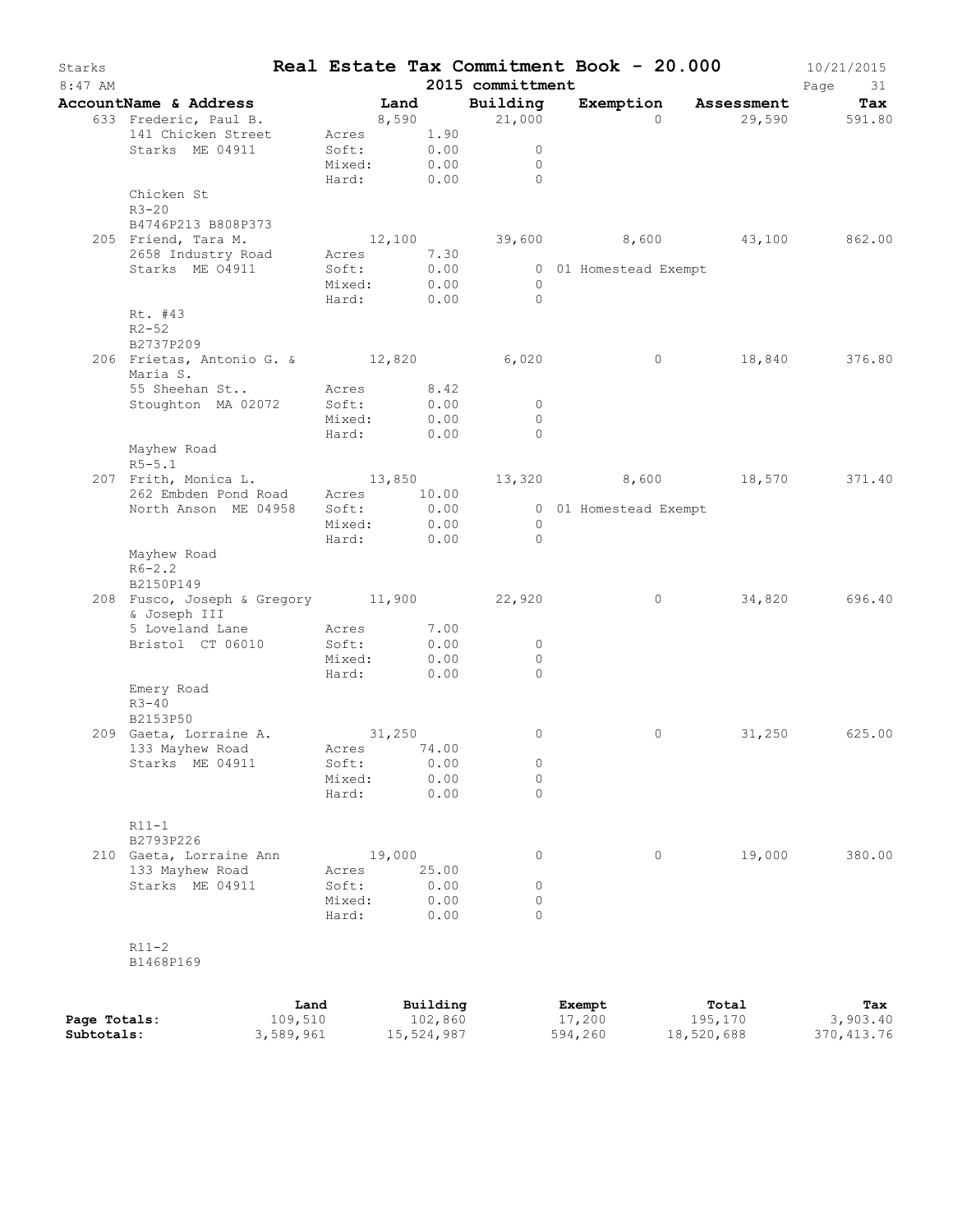| Starks<br>$8:47$ AM |                                                                          |                 |                 |        |                     | 2015 committment | Real Estate Tax Commitment Book - 20.000 |                  | 10/21/2015<br>Page<br>32 |
|---------------------|--------------------------------------------------------------------------|-----------------|-----------------|--------|---------------------|------------------|------------------------------------------|------------------|--------------------------|
|                     | AccountName & Address                                                    |                 |                 | Land   |                     | Building         | Exemption                                | Assessment       | Tax                      |
|                     | 211 Gaeta, Lorraine Ann                                                  |                 | 49,500          |        |                     | 71,700           | 8,600                                    |                  | 112,600 2,252.00         |
|                     | 133 Mayhew Road                                                          |                 | Acres 143.00    |        |                     |                  |                                          |                  |                          |
|                     | Starks ME 04911                                                          |                 | Soft:           |        | 0.00                |                  | 0 01 Homestead Exempt                    |                  |                          |
|                     |                                                                          |                 | Mixed:          |        | 0.00                | $\circ$          |                                          |                  |                          |
|                     |                                                                          |                 | Hard:           |        | 0.00                | $\bigcirc$       |                                          |                  |                          |
|                     | $R7-15$                                                                  |                 |                 |        |                     |                  |                                          |                  |                          |
|                     | B868P796                                                                 |                 |                 |        |                     |                  |                                          |                  |                          |
|                     | 71 Gailis Peter                                                          |                 | 13,850          |        |                     | 64,520           | $\circ$                                  | 78,370           | 1,567.40                 |
|                     | Gailis, Susan                                                            |                 | Acres 10.00     |        |                     |                  |                                          |                  |                          |
|                     | 31 Winthrop street                                                       |                 | Soft:           |        | 0.00                | $\circ$          |                                          |                  |                          |
|                     | Salem Ma 01970                                                           |                 | Mixed:          |        | 0.00                | $\circ$          |                                          |                  |                          |
|                     |                                                                          |                 | Hard:           |        | 0.00                | $\Omega$         |                                          |                  |                          |
|                     | Mayhew Road, Starks                                                      |                 |                 |        |                     |                  |                                          |                  |                          |
|                     | $R7 - 10.6$                                                              |                 |                 |        |                     |                  |                                          |                  |                          |
|                     | B4087P99 12/20/2008 B1302P75<br>649 Gambale Kathleen M and 16,100 24,960 |                 |                 |        |                     |                  | $\circ$                                  | 41,060           | 821.20                   |
|                     | Joseph J.                                                                |                 |                 |        |                     |                  |                                          |                  |                          |
|                     | 40 Cross Street                                                          |                 | Acres           |        | 15.00               |                  |                                          |                  |                          |
|                     | Rowley MA 01969                                                          |                 | Soft:           |        | 0.00                | $\circ$          |                                          |                  |                          |
|                     |                                                                          |                 | Mixed:          |        | 0.00                | $\circ$          |                                          |                  |                          |
|                     |                                                                          |                 | Hard:           |        | 0.00                | $\Omega$         |                                          |                  |                          |
|                     |                                                                          |                 |                 |        |                     |                  |                                          |                  |                          |
|                     | $R1 - 29.5$                                                              |                 |                 |        |                     |                  |                                          |                  |                          |
|                     | B3736P201 09/01/2007 B1524P234                                           |                 |                 |        |                     |                  |                                          |                  |                          |
|                     | 229 Gauthier, Carmen 11,580                                              |                 |                 |        | 6.50                | 66,240           | 8,600 69,220                             |                  | 1,384.40                 |
|                     | 157 Emery Road<br>Starks ME 04911                                        |                 | Acres<br>Soft:  |        | 0.00                | $\overline{0}$   | 01 Homestead Exempt                      |                  |                          |
|                     |                                                                          |                 | Mixed:          |        | 0.00                | $\overline{0}$   |                                          |                  |                          |
|                     |                                                                          |                 | Hard:           |        | 0.00                | $\Omega$         |                                          |                  |                          |
|                     |                                                                          |                 |                 |        |                     |                  |                                          |                  |                          |
|                     | $R3 - 36$                                                                |                 |                 |        |                     |                  |                                          |                  |                          |
|                     | B4759P248 02/24/2014 B1168P20                                            |                 |                 |        |                     |                  |                                          |                  |                          |
|                     | 567 Gecoy, Rocco R. & 13,030 72,329<br>Carolyn G.                        |                 |                 |        |                     |                  | $\circ$                                  | 85,359           | 1,707.18                 |
|                     | 4 Otter Pond Road                                                        |                 | Acres           |        | 10.28               |                  |                                          |                  |                          |
|                     | Lynnfield MA 01940                                                       |                 | Soft:           |        | 0.00                | 0                |                                          |                  |                          |
|                     |                                                                          |                 | Mixed:          |        | 0.00                | $\circ$          |                                          |                  |                          |
|                     |                                                                          |                 | Hard:           |        | 0.00                | $\Omega$         |                                          |                  |                          |
|                     |                                                                          |                 |                 |        |                     |                  |                                          |                  |                          |
|                     | $R6 - 21.3$                                                              |                 |                 |        |                     |                  |                                          |                  |                          |
|                     | B4009P310 06/12/2008 B1485P12                                            |                 |                 |        |                     |                  |                                          |                  |                          |
|                     | 701 Gibbs, Sandra E.                                                     |                 |                 | 12,420 |                     | 40,698           | 0                                        | 53,118           | 1,062.36                 |
|                     | 67 Heald Street Apt 2B                                                   |                 | Acres           |        | 7.80                |                  |                                          |                  |                          |
|                     | Madison ME 04950                                                         |                 | Soft:<br>Mixed: |        | 0.00<br>0.00        | 0<br>$\circ$     |                                          |                  |                          |
|                     |                                                                          |                 | Hard:           |        | 0.00                | $\circ$          |                                          |                  |                          |
|                     |                                                                          |                 |                 |        |                     |                  |                                          |                  |                          |
|                     | $R5 - 6.3$                                                               |                 |                 |        |                     |                  |                                          |                  |                          |
|                     | B4505P321 03/20/2012 B3793P275 12/28/2006                                |                 |                 |        |                     |                  |                                          |                  |                          |
|                     | 214 Gierczak, John M.                                                    |                 |                 | 16,750 |                     | 0                | $\circ$                                  | 16,750           | 335.00                   |
|                     | Gierczak Emma E.                                                         |                 | Acres           |        | 5.50                |                  |                                          |                  |                          |
|                     | 453 Beans Corner Rd.                                                     |                 | Soft:           |        | 0.00                | $\circ$          |                                          |                  |                          |
|                     | New Sharon ME 04955                                                      |                 | Mixed:          |        | 0.00                | $\circ$          |                                          |                  |                          |
|                     | New Sharon Town Line                                                     |                 | Hard:           |        | 0.00                | $\circ$          |                                          |                  |                          |
|                     | $R1-5$                                                                   |                 |                 |        |                     |                  |                                          |                  |                          |
|                     | B876P159                                                                 |                 |                 |        |                     |                  |                                          |                  |                          |
|                     |                                                                          |                 |                 |        |                     |                  |                                          |                  |                          |
| Page Totals:        |                                                                          | Land<br>133,230 |                 |        | Building<br>340,447 |                  | Exempt<br>17,200                         | Total<br>456,477 | Tax<br>9,129.54          |
| Subtotals:          |                                                                          | 3,723,191       |                 |        | 15,865,434          |                  | 611,460                                  | 18,977,165       | 379,543.30               |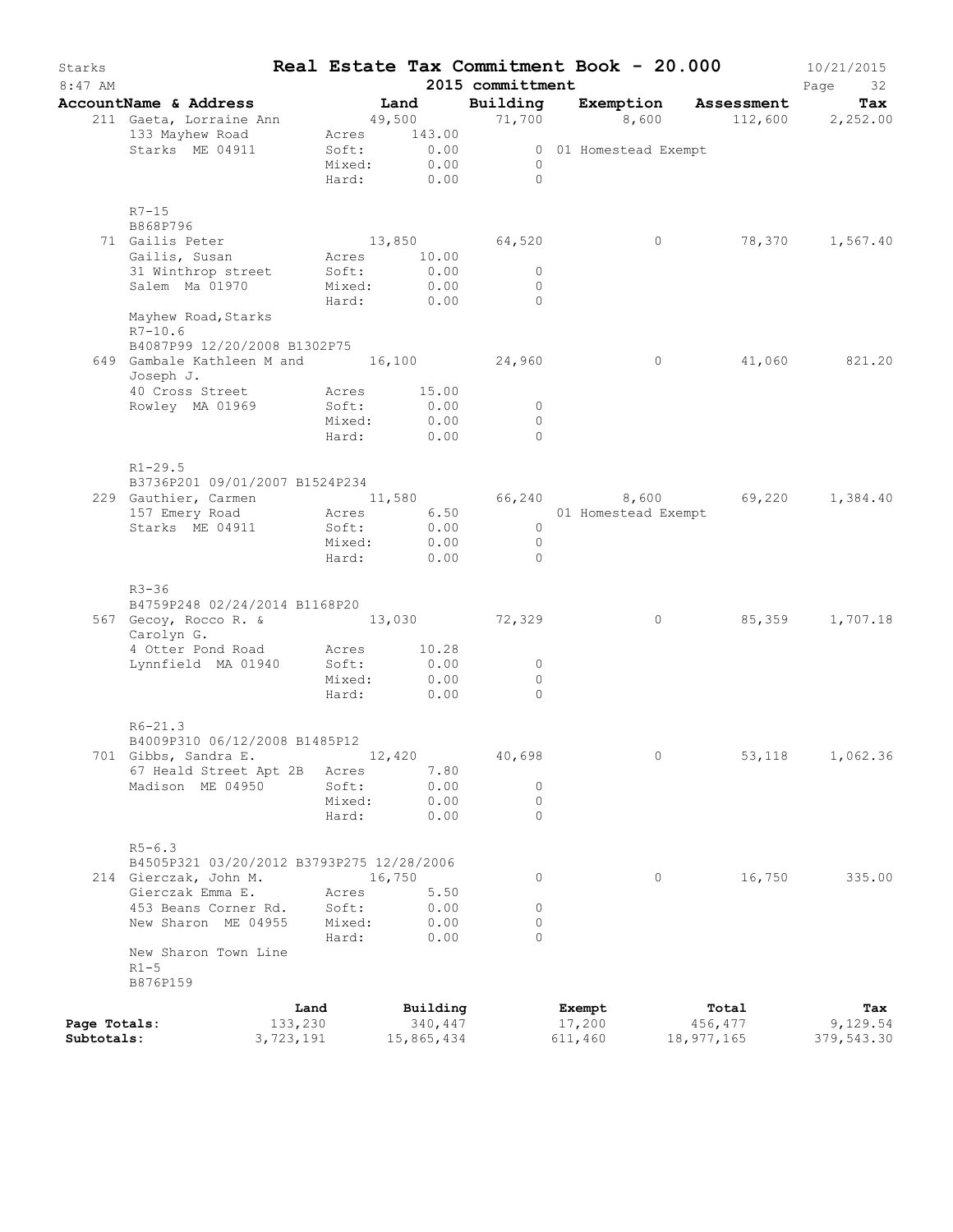| Starks<br>$8:47$ AM |                                                     |                 |                           |            | 2015 committment | Real Estate Tax Commitment Book - 20.000 |                |                      | 10/21/2015<br>Page<br>33                |
|---------------------|-----------------------------------------------------|-----------------|---------------------------|------------|------------------|------------------------------------------|----------------|----------------------|-----------------------------------------|
|                     | <b>AccountName &amp; Address</b>                    |                 | Land                      |            | Building         |                                          |                | Exemption Assessment | Tax                                     |
|                     | 217 Gifford, Walter B.                              |                 | <b>1201 مسمت</b><br>8,650 |            | 9,000            |                                          | $\Omega$       |                      | 17,650 353.00                           |
|                     | 115 Locke Hill Road                                 |                 | Acres 2.00                |            |                  |                                          |                |                      |                                         |
|                     | Starks ME 04911                                     | Soft:           |                           | 0.00       | $\circ$          |                                          |                |                      |                                         |
|                     |                                                     |                 | Mixed: 0.00               |            | $\overline{0}$   |                                          |                |                      |                                         |
|                     |                                                     |                 | Hard: 0.00                |            | $\sim$ 0         |                                          |                |                      |                                         |
|                     | Locke Cemetery Road                                 |                 |                           |            |                  |                                          |                |                      |                                         |
|                     | $R3 - 8$                                            |                 |                           |            |                  |                                          |                |                      |                                         |
|                     | B2226P169                                           |                 |                           |            |                  |                                          |                |                      |                                         |
|                     | 216 Gifford, Walter B.                              |                 |                           |            |                  |                                          |                |                      | $32,000$ 117,816 8,600 141,216 2,824.32 |
|                     | 115 Locke Hill Rd                                   |                 | Acres 73.00               |            |                  | 01 Homestead Exempt                      |                |                      |                                         |
|                     | Starks ME 04911                                     | Soft:           |                           | 0.00       | $\overline{0}$   |                                          |                |                      |                                         |
|                     |                                                     |                 | Mixed: 0.00               |            | $\bigcirc$       |                                          |                |                      |                                         |
|                     |                                                     |                 | Hard: 0.00                |            | $\bigcirc$       |                                          |                |                      |                                         |
|                     |                                                     |                 |                           |            |                  |                                          |                |                      |                                         |
|                     | $R3-7$<br>B1537P108                                 |                 |                           |            |                  |                                          |                |                      |                                         |
|                     | 267 Gillies, Gordon M. 25,500 110,842               |                 |                           |            |                  |                                          | $\overline{0}$ |                      |                                         |
|                     |                                                     |                 |                           |            |                  |                                          |                |                      | 136, 342 2, 726.84                      |
|                     | Gillies, Mary C.<br>60 Peterson Road                | Soft:           | Acres 47.00               | 0.00       | $\overline{0}$   |                                          |                |                      |                                         |
|                     | Starks ME 04911                                     |                 | Mixed: 0.00               |            | $\Omega$         |                                          |                |                      |                                         |
|                     |                                                     |                 | Hard: 0.00                |            | $\overline{0}$   |                                          |                |                      |                                         |
|                     | Peterson Rd                                         |                 |                           |            |                  |                                          |                |                      |                                         |
|                     | $R11 - 8$                                           |                 |                           |            |                  |                                          |                |                      |                                         |
|                     | B4835P236 09/29/2014 B4244P125 02/26/2010 B2034P186 |                 |                           |            |                  |                                          |                |                      |                                         |
|                     | 156 Glidden, Eric                                   |                 |                           |            | 13,070 46,656    |                                          | $\circ$        |                      | 59,726 1,194.52                         |
|                     | Glidden, Beth<br>Acres                              |                 |                           | 8.80       |                  |                                          |                |                      |                                         |
|                     | 212 Old Fields Road Soft:                           |                 |                           | 0.00       | $\circ$          |                                          |                |                      |                                         |
|                     | South Berwick ME 03908 Mixed: 0.00                  |                 |                           |            | $\Omega$         |                                          |                |                      |                                         |
|                     |                                                     | Hard:           |                           | 0.00       | $\Omega$         |                                          |                |                      |                                         |
|                     | 40 Mayhew Rd                                        |                 |                           |            |                  |                                          |                |                      |                                         |
|                     | $R7-11$                                             |                 |                           |            |                  |                                          |                |                      |                                         |
|                     | B4818P45 08/14/2014 B4739P197 12/09/2013 B3521P253  |                 |                           |            |                  |                                          |                |                      |                                         |
|                     | B1893P99                                            |                 |                           |            |                  |                                          |                |                      |                                         |
|                     | 147 Glidden, Errol R.                               |                 |                           |            | 14,760 36,513    |                                          | $\circ$        |                      | 51,273 1,025.46                         |
|                     | 340 Porterfield Road Acres 11.40                    |                 |                           |            |                  |                                          |                |                      |                                         |
|                     | Porter ME 04068                                     | Soft:           |                           | 0.00       | $\circ$          |                                          |                |                      |                                         |
|                     |                                                     | Mixed:          |                           | 0.00       | $\circ$          |                                          |                |                      |                                         |
|                     |                                                     | Hard:           |                           | 0.00       | $\Omega$         |                                          |                |                      |                                         |
|                     | Mayhew Road Subdivison                              |                 |                           |            |                  |                                          |                |                      |                                         |
|                     | $R6 - 2.11$                                         |                 |                           |            |                  |                                          |                |                      |                                         |
|                     | B3996P286 05/13/2009 B3554P1 B883P1018              |                 |                           |            |                  |                                          |                |                      |                                         |
|                     | 220 Goff, Patricia R. 10,830                        |                 |                           |            | 18,540           |                                          | $\circ$        |                      | 29,370 587.40                           |
|                     | 535 Chick Crossing Rd. Acres 5.35                   |                 |                           |            |                  |                                          |                |                      |                                         |
|                     | Wells ME 04090                                      | Soft:           |                           | 0.00       | 0                |                                          |                |                      |                                         |
|                     |                                                     | Mixed:          |                           | 0.00       | 0                |                                          |                |                      |                                         |
|                     |                                                     | Hard:           |                           | 0.00       | $\Omega$         |                                          |                |                      |                                         |
|                     |                                                     |                 |                           |            |                  |                                          |                |                      |                                         |
|                     | $R4 - 35.1$                                         |                 |                           |            |                  |                                          |                |                      |                                         |
|                     | B1322P150                                           |                 |                           |            |                  |                                          |                |                      |                                         |
|                     | 434 Gordon-Taylor, Lisa M.                          |                 | 8,230                     |            | 74,760           |                                          | 8,600          | 74,390               | 1,487.80                                |
|                     | 2693 Industry Road                                  | Acres           |                           | 1.35       |                  |                                          |                |                      |                                         |
|                     | Starks Me 04911                                     | Soft:           |                           | 0.00       |                  | 0 01 Homestead Exempt                    |                |                      |                                         |
|                     |                                                     | Mixed:<br>Hard: |                           | 0.00       | 0<br>$\Omega$    |                                          |                |                      |                                         |
|                     | Route #43                                           |                 |                           | 0.00       |                  |                                          |                |                      |                                         |
|                     | $R8 - 1.2$                                          |                 |                           |            |                  |                                          |                |                      |                                         |
|                     | B4759P69 02/21/2014 B2107P158                       |                 |                           |            |                  |                                          |                |                      |                                         |
|                     |                                                     |                 |                           |            |                  |                                          |                |                      |                                         |
|                     |                                                     | Land            |                           | Building   |                  | Exempt                                   |                | Total                | Tax                                     |
| Page Totals:        | 113,040                                             |                 |                           | 414,127    |                  | 17,200                                   |                | 509,967              | 10,199.34                               |
| Subtotals:          | 3,836,231                                           |                 |                           | 16,279,561 |                  | 628,660                                  |                | 19,487,132           | 389,742.64                              |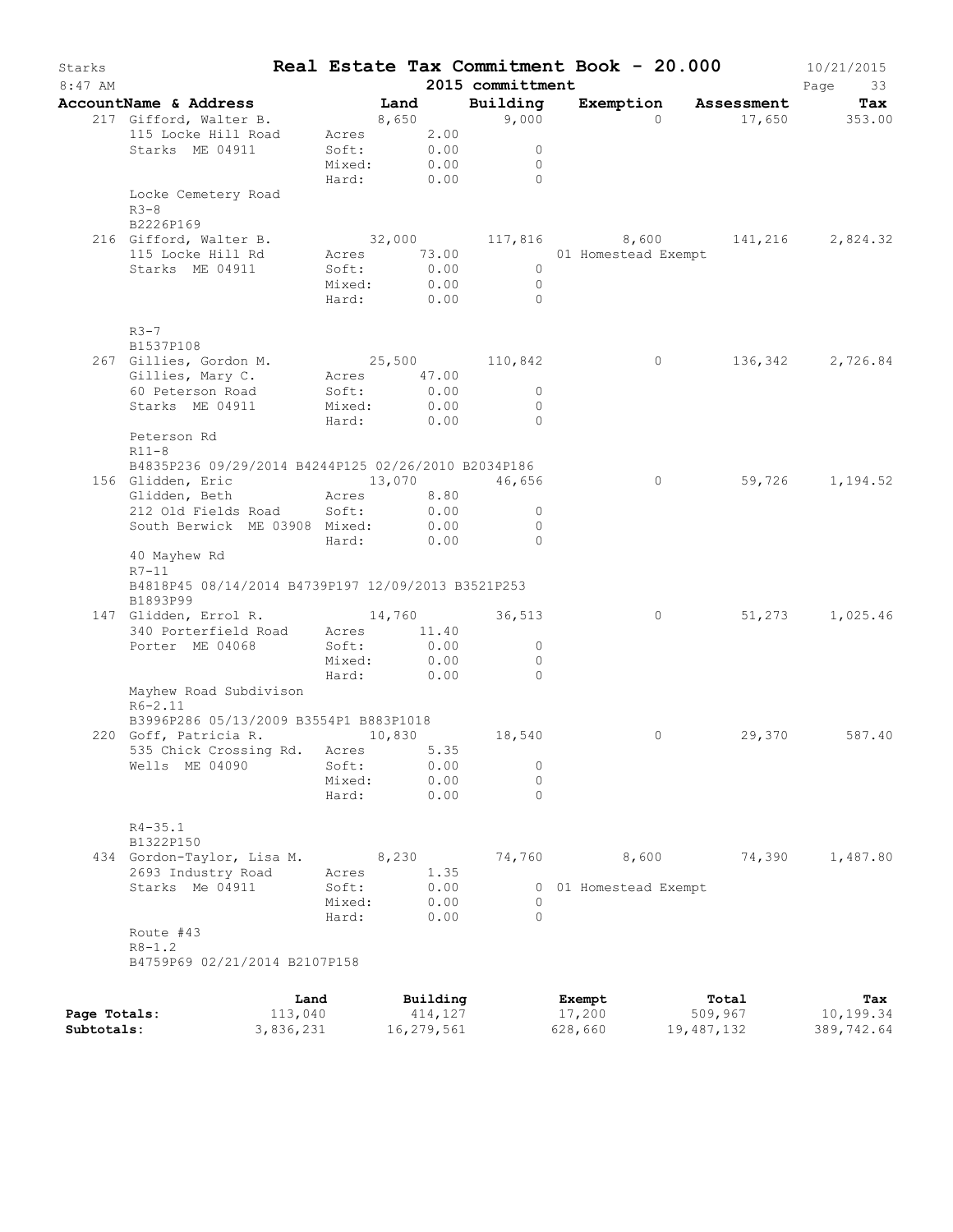| Starks<br>$8:47$ AM |                                                                                                  |                                   |                                           | 2015 committment                                   | Real Estate Tax Commitment Book - 20.000                                              |        | 10/21/2015<br>Page<br>34 |
|---------------------|--------------------------------------------------------------------------------------------------|-----------------------------------|-------------------------------------------|----------------------------------------------------|---------------------------------------------------------------------------------------|--------|--------------------------|
|                     | AccountName & Address                                                                            |                                   | Land                                      | Building                                           | Exemption Assessment                                                                  |        | Tax                      |
|                     | 224 Graef, Adriane H<br>14 Chipmunk Trail<br>Sandy Hook CT 06482                                 | 32,250<br>Soft:<br>Mixed:         | Acres 78.00<br>0.00<br>0.00<br>Hard: 0.00 | $\circ$<br>$\circ$<br>$\mathbf{0}$<br>$\Omega$     | $\Omega$                                                                              |        | 32,250 645.00            |
|                     | Rt. 148 Anson Town Line<br>R5-16, R5-17.1<br>B1789P142                                           |                                   |                                           |                                                    |                                                                                       |        |                          |
|                     | 160 Graham, Thomas Jr.<br>Graham, Catherine Acres<br>61 Mayhew Road<br>Starks ME 04911           | Soft:<br>Mixed:<br>Hard:          | 9.60<br>0.00<br>0.00<br>0.00              | $\bigcirc$<br>$\bigcirc$                           | $13,590$ $64,002$ $13,760$ $63,832$ $1,276.64$<br>01 Homestead Exempt<br>0 02 Veteran |        |                          |
|                     | $R7 - 10.5$<br>B3955P192 01/22/2008 B3803P283 01/22/2007 B2048P69<br>12,160<br>226 Gray, David E |                                   |                                           | 54,054                                             | $\circ$                                                                               |        | 66,214 1,324.28          |
|                     | 151 Contact Drive Acres 7.40<br>West Haven<br>Milford Ct 06516                                   | Soft:                             | 0.00<br>Mixed: 0.00<br>Hard: 0.00         | $\circ$<br>$\Omega$<br>$\Omega$                    |                                                                                       |        |                          |
|                     | Emery Road<br>$R3 - 35$<br>B2887P310<br>228 Gray, Richard                                        |                                   |                                           |                                                    | 32,250 81,840 8,600                                                                   |        | 105,490 2,109.80         |
|                     | 1294 Anson Road<br>Starks ME 04911                                                               | Soft:                             | Acres 74.00<br>0.00<br>Mixed: 0.00        | $\circ$                                            | 0 01 Homestead Exempt                                                                 |        |                          |
|                     | Route 43<br>$R12 - 20, 21$<br>B4237P4 01/22/2010 B1165P87<br>737 Gray, Richard E. 4,330          | Hard:                             | 0.00                                      | $\bigcirc$<br>$\circ$                              | 0                                                                                     | 4,330  | 86.60                    |
|                     | 1294 Anson Road<br>Starks ME 04911                                                               | Acres<br>Soft:<br>Mixed:<br>Hard: | 40.00<br>36.00<br>4.00<br>0.00            | 3,622<br>409<br>$\overline{0}$                     |                                                                                       |        |                          |
|                     | R12-26<br>B4237P1 01/22/2010                                                                     |                                   |                                           |                                                    |                                                                                       |        |                          |
|                     | 230 Greenleaf, Andrea<br>4060 Snyder Ridge Lane Acres 7.30<br>Winston-Salem NC 27107 Soft: 0.00  | 11,100<br>Mixed:<br>Hard:         | 0.00<br>0.00                              | $\circ$<br>$\left( \right)$<br>$\circ$<br>$\Omega$ | $\circ$                                                                               | 11,100 | 222.00                   |
|                     | $R1 - 16$<br>231 Greenleaf, Scott<br>1081 New Sharon Road<br>Starks ME 04911                     | Acres<br>Soft:<br>Mixed:<br>Hard: | 8,650<br>2.00<br>0.00<br>0.00<br>0.00     | 19,892<br>$\circ$<br>$\overline{0}$<br>$\Omega$    | 8,600<br>01 Homestead Exempt                                                          | 19,942 | 398.84                   |
|                     | Rt. 134<br>$R1 - 42.1$<br>B1497P10                                                               |                                   |                                           |                                                    |                                                                                       |        |                          |
|                     |                                                                                                  |                                   |                                           |                                                    |                                                                                       |        |                          |

|              | Land      | Building   | Exempt  | Total      | Tax        |
|--------------|-----------|------------|---------|------------|------------|
| Page Totals: | 114,330   | 219,788    | 30,960  | 303,158    | 6,063.16   |
| Subtotals:   | 3,950,561 | 16,499,349 | 659,620 | 19,790,290 | 395,805.80 |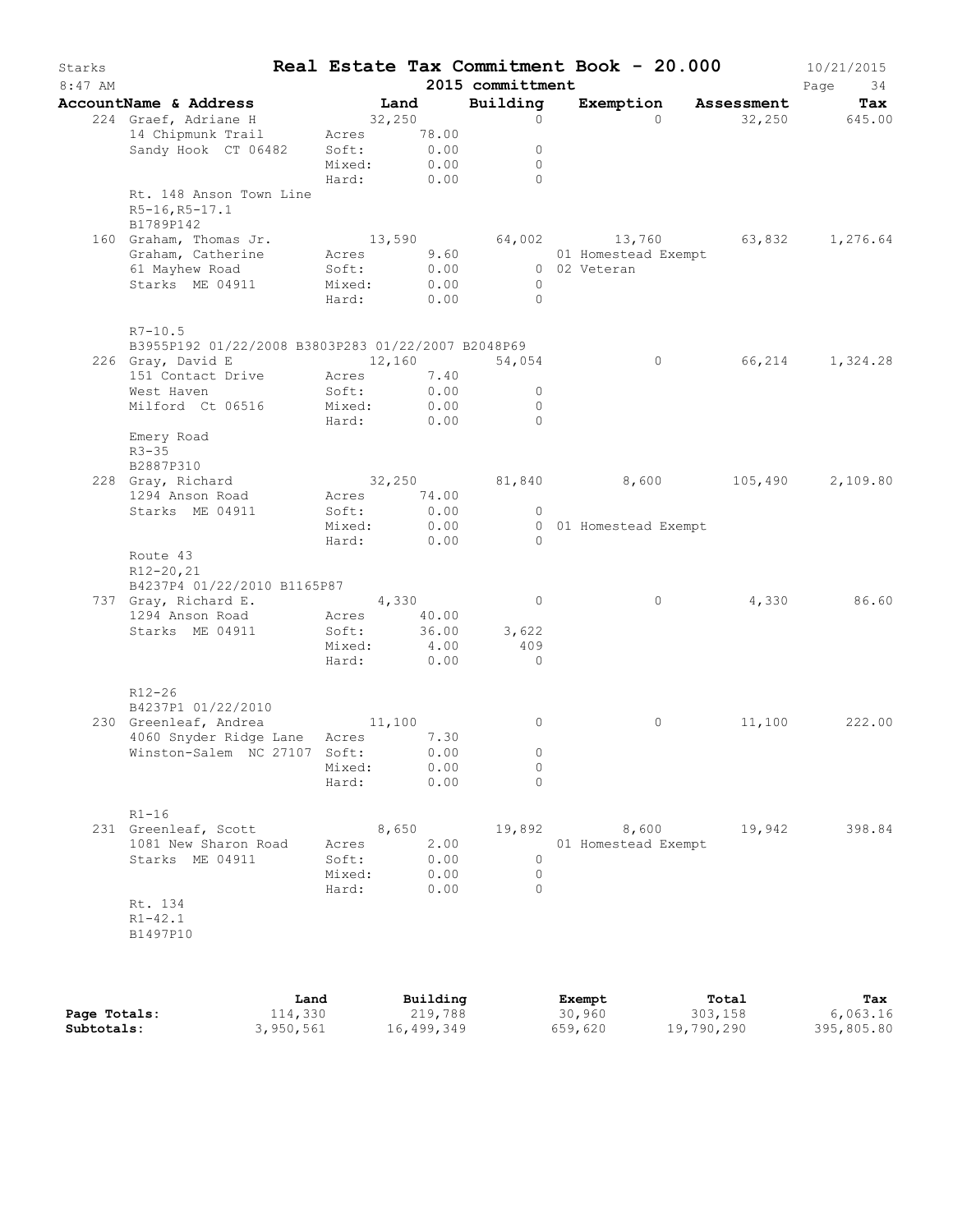| Starks<br>8:47 AM |                                                                |                 |              | 2015 committment | Real Estate Tax Commitment Book - 20.000 |        | 10/21/2015<br>Page<br>35 |
|-------------------|----------------------------------------------------------------|-----------------|--------------|------------------|------------------------------------------|--------|--------------------------|
|                   | AccountName & Address                                          |                 | Land         |                  | Building Exemption Assessment            |        | Tax                      |
|                   | 143 Guinen, Robert S.                                          |                 | 14,045       | 37,560           | 8,600                                    | 43,005 | 860.10                   |
|                   | Guinen, Glen<br>R.Guinen, Linda A.                             |                 | Acres 10.30  |                  | 01 Homestead Exempt                      |        |                          |
|                   | 5 Redneck Rd.                                                  | Soft:           | 0.00         | $\circ$          |                                          |        |                          |
|                   | Starks ME 04911                                                | Mixed:          | 0.00         | $\circ$          |                                          |        |                          |
|                   |                                                                | Hard:           | 0.00         | $\Omega$         |                                          |        |                          |
|                   | $R6 - 2.18$                                                    |                 |              |                  |                                          |        |                          |
|                   | B4142P135 05/26/2009 B3505P311 06/18/2005 B883P1018            |                 |              |                  |                                          |        |                          |
|                   | 561 Gulnick, Sandra L.                                         |                 | 13,830       | 15,451           | 8,600 20,681                             |        | 413.62                   |
|                   | 32 Thompson Bridge Road Acres 11.50                            |                 |              |                  | 01 Homestead Exempt                      |        |                          |
|                   | Starks Me 04911                                                | Soft:           | 0.00         | $\overline{0}$   |                                          |        |                          |
|                   |                                                                | Mixed:          | 0.00         | $\overline{0}$   |                                          |        |                          |
|                   |                                                                | Hard:           | 0.00         | $\bigcirc$       |                                          |        |                          |
|                   | Emery Road<br>$R3 - 41.1$                                      |                 |              |                  |                                          |        |                          |
|                   | B4343P96 11/23/2010 B4242P226 09/28/2009 B2452P124             |                 |              |                  |                                          |        |                          |
|                   | 233 Gulnick, William J & 6,200 42,840 13,760 35,280<br>Carol L |                 |              |                  |                                          |        | 705.60                   |
|                   | 6 Anson Road                                                   | Acres           | 0.60         |                  |                                          |        |                          |
|                   | Starks ME 04911                                                | Soft:           | 0.00         |                  | 0 01 Homestead Exempt                    |        |                          |
|                   |                                                                | Mixed:<br>Hard: | 0.00<br>0.00 | $\bigcirc$       | 0 02 Veteran                             |        |                          |
|                   | 6 Anson Road<br>$U2 - 25, U2 - 26$<br>B2467P318                |                 |              |                  |                                          |        |                          |
|                   | 234 Guthrie, James D. Jr. 17,230                               |                 |              | $\overline{0}$   | $\circ$                                  | 17,230 | 344.60                   |
|                   | 217 Fitzgerald Road                                            |                 | Acres 43.00  |                  |                                          |        |                          |
|                   | Rindge NH 03461                                                | Soft:           | 7.00         | 704              |                                          |        |                          |
|                   |                                                                | Mixed:          | 0.00         | $\overline{0}$   |                                          |        |                          |
|                   |                                                                | Hard:           | 26.00        | 2,795            |                                          |        |                          |
|                   | Industry Line<br>$R4-13A$                                      |                 |              |                  |                                          |        |                          |
|                   | B2690P12                                                       |                 |              |                  |                                          |        |                          |
|                   | 235 Guthrie, James D., Jr                                      |                 |              | 47,000 24,960    | $\circ$                                  | 71,960 | 1,439.20                 |
|                   | 217 Fitzgerald Road                                            |                 | Acres 133.00 |                  |                                          |        |                          |
|                   | Rindge NH 03461                                                | Soft:           | 0.00         | $\circ$          |                                          |        |                          |
|                   |                                                                | Mixed:          | 0.00         | $\overline{0}$   |                                          |        |                          |
|                   |                                                                | Hard:           | 0.00         | $\Omega$         |                                          |        |                          |
|                   | Gordon Road                                                    |                 |              |                  |                                          |        |                          |
|                   | $R4 - 11, R4 - 13$                                             |                 |              |                  |                                          |        |                          |
|                   | B1800P1                                                        |                 |              |                  |                                          |        |                          |
|                   | 237 Haley Jr., Charles J.                                      | 24,530          |              | 5,440            | $\circ$                                  | 29,970 | 599.40                   |
|                   | Haley Linda S                                                  |                 | Acres 47.10  |                  |                                          |        |                          |
|                   | P.O. Box 58                                                    | Soft:           | 0.00         | $\Omega$         |                                          |        |                          |
|                   | Anson ME 04911                                                 | Mixed:          | 0.00         | $\circ$          |                                          |        |                          |
|                   |                                                                | Hard:           | 0.00         | $\circ$          |                                          |        |                          |
|                   | $R8 - 1$                                                       |                 |              |                  |                                          |        |                          |

B1026P1

|              | Land      | Building   | Exempt  | Total      | Tax        |
|--------------|-----------|------------|---------|------------|------------|
| Page Totals: | 122,835   | 126,251    | 30,960  | 218,126    | 4,362.52   |
| Subtotals:   | 4,073,396 | 16,625,600 | 690,580 | 20,008,416 | 400,168.32 |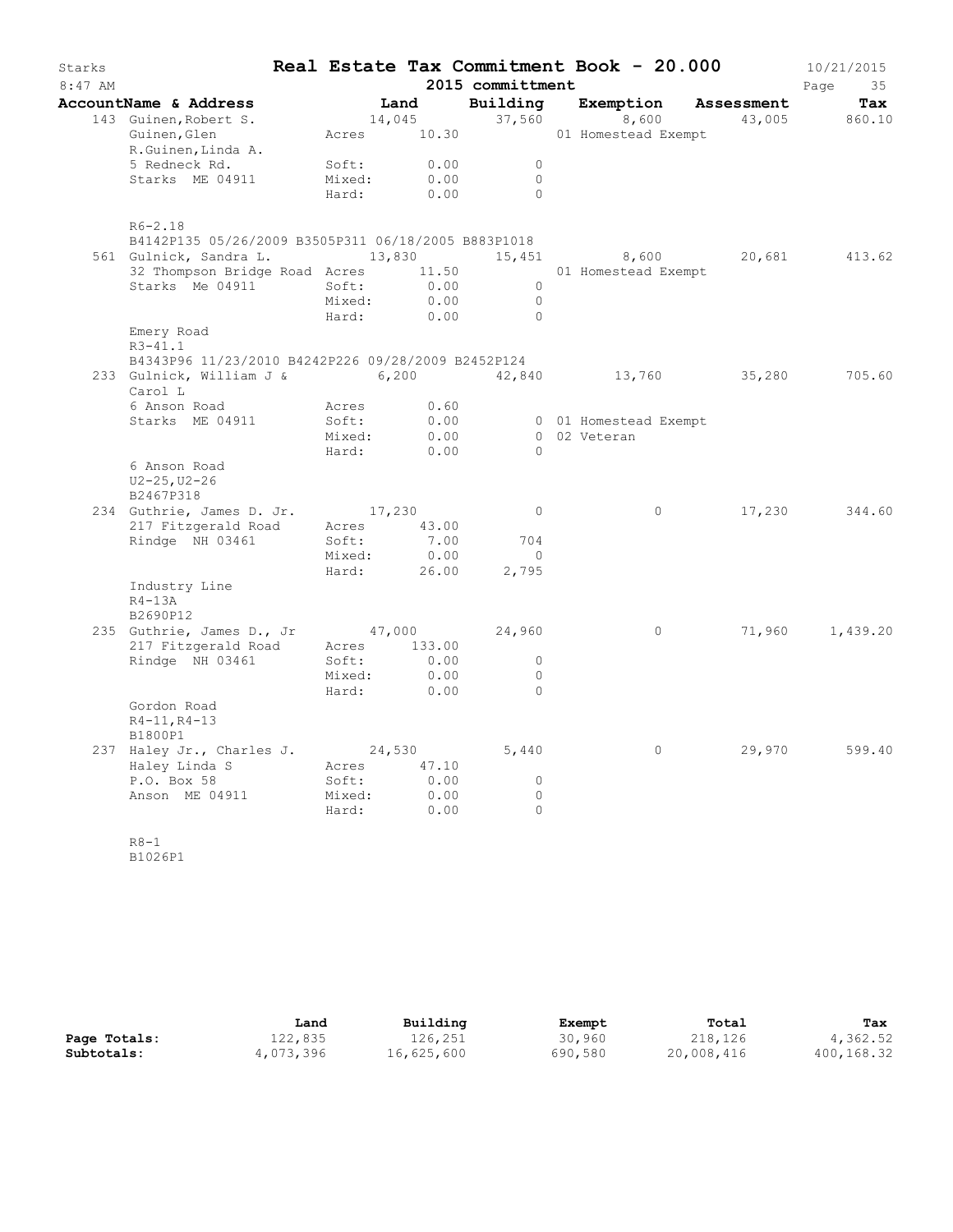| Starks    |                                                      |                 |                    |                                  | Real Estate Tax Commitment Book - 20.000 |                      | 10/21/2015      |
|-----------|------------------------------------------------------|-----------------|--------------------|----------------------------------|------------------------------------------|----------------------|-----------------|
| $8:47$ AM |                                                      |                 |                    | 2015 committment                 |                                          |                      | Page<br>36      |
|           | AccountName & Address                                |                 | Land               | Building                         |                                          | Exemption Assessment | Tax             |
|           | 238 Hall, Leslie E. &                                |                 |                    | 18,750 19,050                    | $\Omega$                                 |                      | 37,800 756.00   |
|           | Suzanne T.                                           |                 |                    |                                  |                                          |                      |                 |
|           | 167 Main St Rt. 26 Acres                             |                 | 20.00              |                                  |                                          |                      |                 |
|           | Oxford ME 04270                                      | Soft:<br>Mixed: | 0.00<br>0.00       | $\overline{0}$<br>$\overline{0}$ |                                          |                      |                 |
|           |                                                      |                 | Hard: 0.00         | $\Omega$                         |                                          |                      |                 |
|           | West Mills Road                                      |                 |                    |                                  |                                          |                      |                 |
|           | $R5 - 19.2$                                          |                 |                    |                                  |                                          |                      |                 |
|           | B1077P93                                             |                 |                    |                                  |                                          |                      |                 |
|           | 163 Ham Revocable Living 18,750 76,580               |                 |                    |                                  | $\circ$                                  |                      | 95,330 1,906.60 |
|           | Trust, Douglas and                                   |                 |                    |                                  |                                          |                      |                 |
|           | Karen                                                |                 |                    |                                  |                                          |                      |                 |
|           | 84 Estes Road                                        | Acres           | 20.00              |                                  |                                          |                      |                 |
|           | Rochester NH 03867                                   | Soft:           | 0.00               | $\overline{0}$                   |                                          |                      |                 |
|           |                                                      | Mixed:<br>Hard: | 0.00<br>0.00       | $\Omega$<br>$\Omega$             |                                          |                      |                 |
|           | Dill Road                                            |                 |                    |                                  |                                          |                      |                 |
|           | $R6 - 22.4$                                          |                 |                    |                                  |                                          |                      |                 |
|           | B4457P215 10/26/2011 B1391P335                       |                 |                    |                                  |                                          |                      |                 |
|           | 240 Hamilton, Thomas H. & 6,690                      |                 |                    | $\circ$                          | $\circ$                                  | 6,690                | 133.80          |
|           | Laura J.                                             |                 |                    |                                  |                                          |                      |                 |
|           | 1266 Randy Ave. Se                                   |                 | Acres 0.70         |                                  |                                          |                      |                 |
|           | Palm Bay FL 32909                                    | Soft:           | 0.00               | $\circ$                          |                                          |                      |                 |
|           |                                                      | Mixed:          | 0.00               | $\circ$                          |                                          |                      |                 |
|           |                                                      |                 | Hard: 0.00         | $\Omega$                         |                                          |                      |                 |
|           |                                                      |                 |                    |                                  |                                          |                      |                 |
|           | $R3 - 23$<br>B896P792                                |                 |                    |                                  |                                          |                      |                 |
|           | 241 Hand, Roger & Carolee 5,930 33,000 13,760 25,170 |                 |                    |                                  |                                          |                      | 503.40          |
|           | 2731 Industry Road                                   |                 | Acres 0.55         |                                  | 02 Veteran                               |                      |                 |
|           | Starks ME 04911                                      | Soft:           | 0.00               |                                  | 0 01 Homestead Exempt                    |                      |                 |
|           |                                                      | Mixed:          | 0.00               | $\overline{\phantom{0}}$         |                                          |                      |                 |
|           |                                                      |                 | Hard: 0.00         | $\bigcirc$                       |                                          |                      |                 |
|           |                                                      |                 |                    |                                  |                                          |                      |                 |
|           | $U1-8$                                               |                 |                    |                                  |                                          |                      |                 |
|           | B1269P206                                            |                 |                    |                                  |                                          |                      |                 |
|           | 242 Hanlon, Jeffery R                                |                 |                    | 10,600 16,730                    | $\circ$                                  | 27,330               | 546.60          |
|           | 2 Caron St.<br>Lisbon ME 04935                       | Soft:           | Acres 5.00<br>0.00 | $\circ$                          |                                          |                      |                 |
|           |                                                      | Mixed:          | 0.00               | $\circ$                          |                                          |                      |                 |
|           |                                                      | Hard:           | 0.00               | $\Omega$                         |                                          |                      |                 |
|           | Mayhew Road                                          |                 |                    |                                  |                                          |                      |                 |
|           | $R6 - 2.1$                                           |                 |                    |                                  |                                          |                      |                 |
|           | B2674P179                                            |                 |                    |                                  |                                          |                      |                 |
|           | 212 Hanlon, Jeffrey R.                               |                 | 18,830             | 10,970                           | 0                                        | 29,800               | 596.00          |
|           | 2 Caron Street                                       | Acres           | 20.30              |                                  |                                          |                      |                 |
|           | Lisbon ME 04250                                      | Soft:           | 0.00               | $\circ$                          |                                          |                      |                 |
|           |                                                      | Mixed:<br>Hard: | 0.00<br>0.00       | $\circ$<br>$\bigcap$             |                                          |                      |                 |
|           | Sterry Hill Road                                     |                 |                    |                                  |                                          |                      |                 |
|           | $R4 - 40.1, R4 - 40.2$                               |                 |                    |                                  |                                          |                      |                 |
|           | B2203P52                                             |                 |                    |                                  |                                          |                      |                 |
|           |                                                      |                 |                    |                                  |                                          |                      |                 |

|              | Land      | Building   | Exempt  | Total      | Tax        |
|--------------|-----------|------------|---------|------------|------------|
| Page Totals: | 79,550    | 156,330    | 13,760  | 222,120    | 4,442.40   |
| Subtotals:   | 4,152,946 | 16,781,930 | 704,340 | 20,230,536 | 404,610.72 |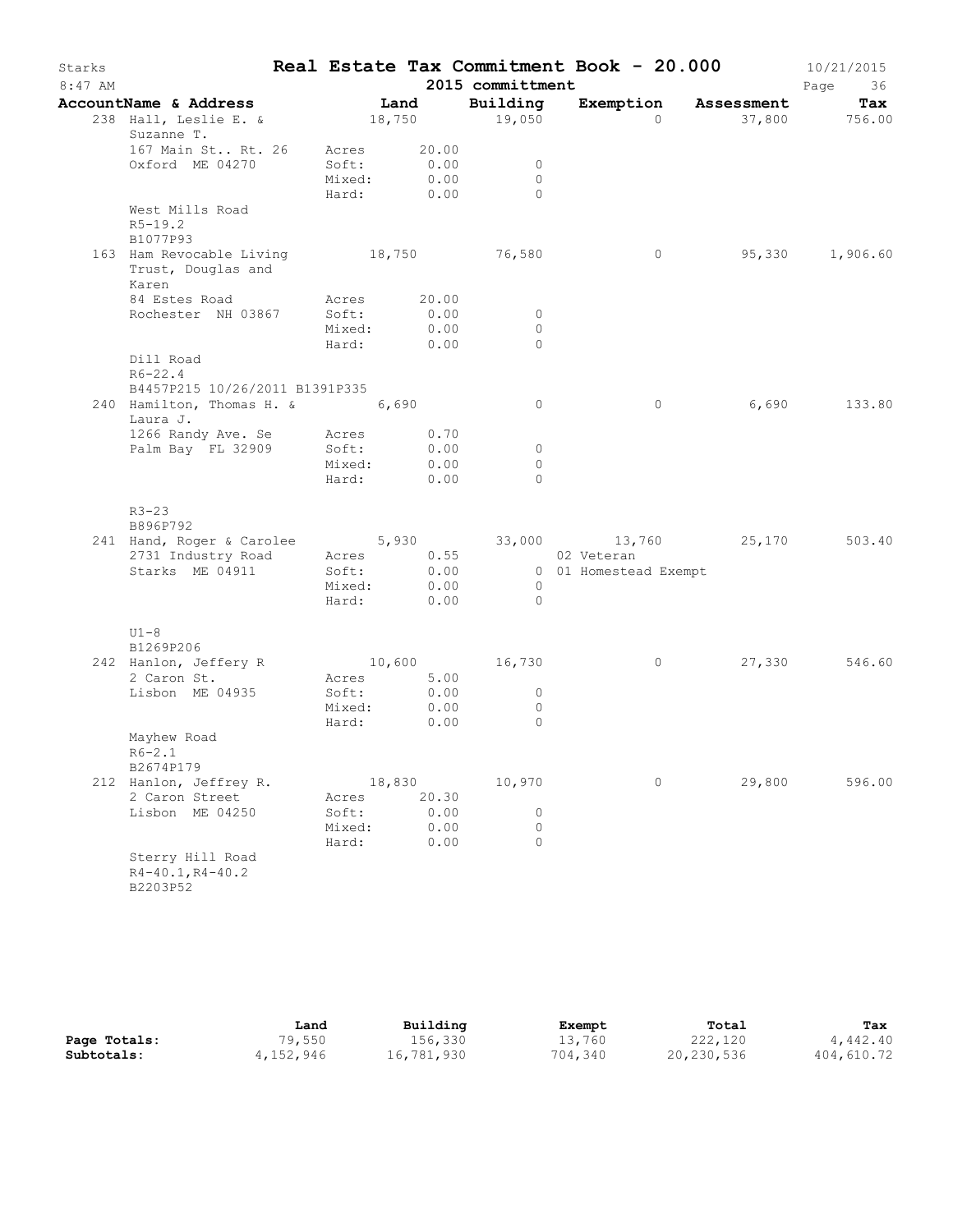| Building<br>Exemption<br>AccountName & Address<br>Land<br>Tax<br>Assessment<br>419 Harrick, Michael C.<br>12,850<br>$\Omega$<br>12,850<br>257.00<br>$\circ$<br>57 Dodgingtown Road<br>10.00<br>Acres<br>Apt. 4<br>0.00<br>Newtown CT 06470<br>Soft:<br>0<br>0.00<br>$\Omega$<br>Mixed:<br>Hard:<br>0.00<br>$\Omega$<br>Mayhew Rd<br>$R7 - 10.3$<br>B3540P264 B1314P9<br>25,650<br>244 Harris, Adrian<br>0<br>$\circ$<br>25,650<br>513.00<br>PO Box 329<br>51.50<br>Acres<br>0.00<br>Farmington ME 04938<br>Soft:<br>$\circ$<br>Mixed:<br>0.00<br>0<br>0.00<br>$\Omega$<br>Hard:<br>$R1 - 39$<br>B2591P303<br>307.80<br>245 Harris, Nelson N<br>10,670<br>13,320 8,600<br>15,390<br>P.O.Box 504<br>5.10<br>Acres<br>0.00<br>Anson ME 04911<br>Soft:<br>0 01 Homestead Exempt<br>Mixed:<br>0.00<br>$\circ$<br>0.00<br>$\Omega$<br>Hard:<br>Mayhew Road<br>$R6-2.1A$<br>B1364P44<br>246 Harris, Paul D. &<br>27,250<br>2,300<br>$\circ$<br>29,550<br>591.00<br>Elaine C.<br>86 Beechwood St.<br>58.00<br>Acres<br>Soft:<br>0.00<br>Thomaston ME 04861<br>0<br>Mixed:<br>0.00<br>0<br>$\Omega$<br>Hard:<br>0.00<br>$R7 - 16.3, 16.4, 16.5$<br>B1302P114<br>405.00<br>747 Hartigan, David<br>20,250<br>0<br>0<br>20,250<br>PO Box 86<br>30.00<br>Acres<br>0.00<br>Starks ME 04911<br>Soft:<br>0<br>0.00<br>Mixed:<br>0<br>Hard:<br>0.00<br>$\Omega$<br>R11 24<br>B4330P179 10/23/2010<br>748 Hartigan, David<br>20,250<br>20,250<br>405.00<br>0<br>0<br>P.O. Box 86<br>30.00<br>Acres<br>Anson ME 04911<br>Soft:<br>0.00<br>0<br>0.00<br>Mixed:<br>0<br>0.00<br>$\Omega$<br>Hard:<br>R11 25<br>B4724P33 10/22/2013 B4291P154 07/13/2010<br>28,750<br>9,000<br>8,600<br>746 Hartigan, David<br>29,150<br>583.00<br>60.00<br>PO Box 86<br>01 Homestead Exempt<br>Acres<br>Starks ME 04911<br>Soft:<br>0.00<br>0<br>Mixed:<br>0.00<br>$\circ$<br>0.00<br>Hard:<br>$\Omega$<br>R7 15.1<br>B4330P182 10/23/2010<br>Building<br>Land<br>Exempt<br>Total<br>Tax<br>145,670<br>24,620<br>17,200<br>153,090<br>3,061.80<br>Page Totals:<br>16,806,550<br>20,383,626<br>Subtotals:<br>4,298,616 | Starks<br>$8:47$ AM |  |  | 2015 committment | Real Estate Tax Commitment Book - 20.000 |  | 10/21/2015<br>Page<br>37 |
|----------------------------------------------------------------------------------------------------------------------------------------------------------------------------------------------------------------------------------------------------------------------------------------------------------------------------------------------------------------------------------------------------------------------------------------------------------------------------------------------------------------------------------------------------------------------------------------------------------------------------------------------------------------------------------------------------------------------------------------------------------------------------------------------------------------------------------------------------------------------------------------------------------------------------------------------------------------------------------------------------------------------------------------------------------------------------------------------------------------------------------------------------------------------------------------------------------------------------------------------------------------------------------------------------------------------------------------------------------------------------------------------------------------------------------------------------------------------------------------------------------------------------------------------------------------------------------------------------------------------------------------------------------------------------------------------------------------------------------------------------------------------------------------------------------------------------------------------------------------------------------------------------------------------------------------------------------------------------------------------------------------------------------------------------------------------------------|---------------------|--|--|------------------|------------------------------------------|--|--------------------------|
|                                                                                                                                                                                                                                                                                                                                                                                                                                                                                                                                                                                                                                                                                                                                                                                                                                                                                                                                                                                                                                                                                                                                                                                                                                                                                                                                                                                                                                                                                                                                                                                                                                                                                                                                                                                                                                                                                                                                                                                                                                                                                  |                     |  |  |                  |                                          |  |                          |
|                                                                                                                                                                                                                                                                                                                                                                                                                                                                                                                                                                                                                                                                                                                                                                                                                                                                                                                                                                                                                                                                                                                                                                                                                                                                                                                                                                                                                                                                                                                                                                                                                                                                                                                                                                                                                                                                                                                                                                                                                                                                                  |                     |  |  |                  |                                          |  |                          |
|                                                                                                                                                                                                                                                                                                                                                                                                                                                                                                                                                                                                                                                                                                                                                                                                                                                                                                                                                                                                                                                                                                                                                                                                                                                                                                                                                                                                                                                                                                                                                                                                                                                                                                                                                                                                                                                                                                                                                                                                                                                                                  |                     |  |  |                  |                                          |  |                          |
|                                                                                                                                                                                                                                                                                                                                                                                                                                                                                                                                                                                                                                                                                                                                                                                                                                                                                                                                                                                                                                                                                                                                                                                                                                                                                                                                                                                                                                                                                                                                                                                                                                                                                                                                                                                                                                                                                                                                                                                                                                                                                  |                     |  |  |                  |                                          |  |                          |
|                                                                                                                                                                                                                                                                                                                                                                                                                                                                                                                                                                                                                                                                                                                                                                                                                                                                                                                                                                                                                                                                                                                                                                                                                                                                                                                                                                                                                                                                                                                                                                                                                                                                                                                                                                                                                                                                                                                                                                                                                                                                                  |                     |  |  |                  |                                          |  |                          |
|                                                                                                                                                                                                                                                                                                                                                                                                                                                                                                                                                                                                                                                                                                                                                                                                                                                                                                                                                                                                                                                                                                                                                                                                                                                                                                                                                                                                                                                                                                                                                                                                                                                                                                                                                                                                                                                                                                                                                                                                                                                                                  |                     |  |  |                  |                                          |  |                          |
|                                                                                                                                                                                                                                                                                                                                                                                                                                                                                                                                                                                                                                                                                                                                                                                                                                                                                                                                                                                                                                                                                                                                                                                                                                                                                                                                                                                                                                                                                                                                                                                                                                                                                                                                                                                                                                                                                                                                                                                                                                                                                  |                     |  |  |                  |                                          |  |                          |
|                                                                                                                                                                                                                                                                                                                                                                                                                                                                                                                                                                                                                                                                                                                                                                                                                                                                                                                                                                                                                                                                                                                                                                                                                                                                                                                                                                                                                                                                                                                                                                                                                                                                                                                                                                                                                                                                                                                                                                                                                                                                                  |                     |  |  |                  |                                          |  |                          |
|                                                                                                                                                                                                                                                                                                                                                                                                                                                                                                                                                                                                                                                                                                                                                                                                                                                                                                                                                                                                                                                                                                                                                                                                                                                                                                                                                                                                                                                                                                                                                                                                                                                                                                                                                                                                                                                                                                                                                                                                                                                                                  |                     |  |  |                  |                                          |  |                          |
|                                                                                                                                                                                                                                                                                                                                                                                                                                                                                                                                                                                                                                                                                                                                                                                                                                                                                                                                                                                                                                                                                                                                                                                                                                                                                                                                                                                                                                                                                                                                                                                                                                                                                                                                                                                                                                                                                                                                                                                                                                                                                  |                     |  |  |                  |                                          |  |                          |
|                                                                                                                                                                                                                                                                                                                                                                                                                                                                                                                                                                                                                                                                                                                                                                                                                                                                                                                                                                                                                                                                                                                                                                                                                                                                                                                                                                                                                                                                                                                                                                                                                                                                                                                                                                                                                                                                                                                                                                                                                                                                                  |                     |  |  |                  |                                          |  |                          |
|                                                                                                                                                                                                                                                                                                                                                                                                                                                                                                                                                                                                                                                                                                                                                                                                                                                                                                                                                                                                                                                                                                                                                                                                                                                                                                                                                                                                                                                                                                                                                                                                                                                                                                                                                                                                                                                                                                                                                                                                                                                                                  |                     |  |  |                  |                                          |  |                          |
|                                                                                                                                                                                                                                                                                                                                                                                                                                                                                                                                                                                                                                                                                                                                                                                                                                                                                                                                                                                                                                                                                                                                                                                                                                                                                                                                                                                                                                                                                                                                                                                                                                                                                                                                                                                                                                                                                                                                                                                                                                                                                  |                     |  |  |                  |                                          |  |                          |
|                                                                                                                                                                                                                                                                                                                                                                                                                                                                                                                                                                                                                                                                                                                                                                                                                                                                                                                                                                                                                                                                                                                                                                                                                                                                                                                                                                                                                                                                                                                                                                                                                                                                                                                                                                                                                                                                                                                                                                                                                                                                                  |                     |  |  |                  |                                          |  |                          |
|                                                                                                                                                                                                                                                                                                                                                                                                                                                                                                                                                                                                                                                                                                                                                                                                                                                                                                                                                                                                                                                                                                                                                                                                                                                                                                                                                                                                                                                                                                                                                                                                                                                                                                                                                                                                                                                                                                                                                                                                                                                                                  |                     |  |  |                  |                                          |  |                          |
|                                                                                                                                                                                                                                                                                                                                                                                                                                                                                                                                                                                                                                                                                                                                                                                                                                                                                                                                                                                                                                                                                                                                                                                                                                                                                                                                                                                                                                                                                                                                                                                                                                                                                                                                                                                                                                                                                                                                                                                                                                                                                  |                     |  |  |                  |                                          |  |                          |
|                                                                                                                                                                                                                                                                                                                                                                                                                                                                                                                                                                                                                                                                                                                                                                                                                                                                                                                                                                                                                                                                                                                                                                                                                                                                                                                                                                                                                                                                                                                                                                                                                                                                                                                                                                                                                                                                                                                                                                                                                                                                                  |                     |  |  |                  |                                          |  |                          |
|                                                                                                                                                                                                                                                                                                                                                                                                                                                                                                                                                                                                                                                                                                                                                                                                                                                                                                                                                                                                                                                                                                                                                                                                                                                                                                                                                                                                                                                                                                                                                                                                                                                                                                                                                                                                                                                                                                                                                                                                                                                                                  |                     |  |  |                  |                                          |  |                          |
|                                                                                                                                                                                                                                                                                                                                                                                                                                                                                                                                                                                                                                                                                                                                                                                                                                                                                                                                                                                                                                                                                                                                                                                                                                                                                                                                                                                                                                                                                                                                                                                                                                                                                                                                                                                                                                                                                                                                                                                                                                                                                  |                     |  |  |                  |                                          |  |                          |
|                                                                                                                                                                                                                                                                                                                                                                                                                                                                                                                                                                                                                                                                                                                                                                                                                                                                                                                                                                                                                                                                                                                                                                                                                                                                                                                                                                                                                                                                                                                                                                                                                                                                                                                                                                                                                                                                                                                                                                                                                                                                                  |                     |  |  |                  |                                          |  |                          |
|                                                                                                                                                                                                                                                                                                                                                                                                                                                                                                                                                                                                                                                                                                                                                                                                                                                                                                                                                                                                                                                                                                                                                                                                                                                                                                                                                                                                                                                                                                                                                                                                                                                                                                                                                                                                                                                                                                                                                                                                                                                                                  |                     |  |  |                  |                                          |  |                          |
|                                                                                                                                                                                                                                                                                                                                                                                                                                                                                                                                                                                                                                                                                                                                                                                                                                                                                                                                                                                                                                                                                                                                                                                                                                                                                                                                                                                                                                                                                                                                                                                                                                                                                                                                                                                                                                                                                                                                                                                                                                                                                  |                     |  |  |                  |                                          |  |                          |
|                                                                                                                                                                                                                                                                                                                                                                                                                                                                                                                                                                                                                                                                                                                                                                                                                                                                                                                                                                                                                                                                                                                                                                                                                                                                                                                                                                                                                                                                                                                                                                                                                                                                                                                                                                                                                                                                                                                                                                                                                                                                                  |                     |  |  |                  |                                          |  |                          |
|                                                                                                                                                                                                                                                                                                                                                                                                                                                                                                                                                                                                                                                                                                                                                                                                                                                                                                                                                                                                                                                                                                                                                                                                                                                                                                                                                                                                                                                                                                                                                                                                                                                                                                                                                                                                                                                                                                                                                                                                                                                                                  |                     |  |  |                  |                                          |  |                          |
|                                                                                                                                                                                                                                                                                                                                                                                                                                                                                                                                                                                                                                                                                                                                                                                                                                                                                                                                                                                                                                                                                                                                                                                                                                                                                                                                                                                                                                                                                                                                                                                                                                                                                                                                                                                                                                                                                                                                                                                                                                                                                  |                     |  |  |                  |                                          |  |                          |
|                                                                                                                                                                                                                                                                                                                                                                                                                                                                                                                                                                                                                                                                                                                                                                                                                                                                                                                                                                                                                                                                                                                                                                                                                                                                                                                                                                                                                                                                                                                                                                                                                                                                                                                                                                                                                                                                                                                                                                                                                                                                                  |                     |  |  |                  |                                          |  |                          |
|                                                                                                                                                                                                                                                                                                                                                                                                                                                                                                                                                                                                                                                                                                                                                                                                                                                                                                                                                                                                                                                                                                                                                                                                                                                                                                                                                                                                                                                                                                                                                                                                                                                                                                                                                                                                                                                                                                                                                                                                                                                                                  |                     |  |  |                  |                                          |  |                          |
|                                                                                                                                                                                                                                                                                                                                                                                                                                                                                                                                                                                                                                                                                                                                                                                                                                                                                                                                                                                                                                                                                                                                                                                                                                                                                                                                                                                                                                                                                                                                                                                                                                                                                                                                                                                                                                                                                                                                                                                                                                                                                  |                     |  |  |                  |                                          |  |                          |
|                                                                                                                                                                                                                                                                                                                                                                                                                                                                                                                                                                                                                                                                                                                                                                                                                                                                                                                                                                                                                                                                                                                                                                                                                                                                                                                                                                                                                                                                                                                                                                                                                                                                                                                                                                                                                                                                                                                                                                                                                                                                                  |                     |  |  |                  |                                          |  |                          |
|                                                                                                                                                                                                                                                                                                                                                                                                                                                                                                                                                                                                                                                                                                                                                                                                                                                                                                                                                                                                                                                                                                                                                                                                                                                                                                                                                                                                                                                                                                                                                                                                                                                                                                                                                                                                                                                                                                                                                                                                                                                                                  |                     |  |  |                  |                                          |  |                          |
|                                                                                                                                                                                                                                                                                                                                                                                                                                                                                                                                                                                                                                                                                                                                                                                                                                                                                                                                                                                                                                                                                                                                                                                                                                                                                                                                                                                                                                                                                                                                                                                                                                                                                                                                                                                                                                                                                                                                                                                                                                                                                  |                     |  |  |                  |                                          |  |                          |
|                                                                                                                                                                                                                                                                                                                                                                                                                                                                                                                                                                                                                                                                                                                                                                                                                                                                                                                                                                                                                                                                                                                                                                                                                                                                                                                                                                                                                                                                                                                                                                                                                                                                                                                                                                                                                                                                                                                                                                                                                                                                                  |                     |  |  |                  |                                          |  |                          |
|                                                                                                                                                                                                                                                                                                                                                                                                                                                                                                                                                                                                                                                                                                                                                                                                                                                                                                                                                                                                                                                                                                                                                                                                                                                                                                                                                                                                                                                                                                                                                                                                                                                                                                                                                                                                                                                                                                                                                                                                                                                                                  |                     |  |  |                  |                                          |  |                          |
|                                                                                                                                                                                                                                                                                                                                                                                                                                                                                                                                                                                                                                                                                                                                                                                                                                                                                                                                                                                                                                                                                                                                                                                                                                                                                                                                                                                                                                                                                                                                                                                                                                                                                                                                                                                                                                                                                                                                                                                                                                                                                  |                     |  |  |                  |                                          |  |                          |
|                                                                                                                                                                                                                                                                                                                                                                                                                                                                                                                                                                                                                                                                                                                                                                                                                                                                                                                                                                                                                                                                                                                                                                                                                                                                                                                                                                                                                                                                                                                                                                                                                                                                                                                                                                                                                                                                                                                                                                                                                                                                                  |                     |  |  |                  |                                          |  |                          |
|                                                                                                                                                                                                                                                                                                                                                                                                                                                                                                                                                                                                                                                                                                                                                                                                                                                                                                                                                                                                                                                                                                                                                                                                                                                                                                                                                                                                                                                                                                                                                                                                                                                                                                                                                                                                                                                                                                                                                                                                                                                                                  |                     |  |  |                  |                                          |  |                          |
|                                                                                                                                                                                                                                                                                                                                                                                                                                                                                                                                                                                                                                                                                                                                                                                                                                                                                                                                                                                                                                                                                                                                                                                                                                                                                                                                                                                                                                                                                                                                                                                                                                                                                                                                                                                                                                                                                                                                                                                                                                                                                  |                     |  |  |                  |                                          |  |                          |
|                                                                                                                                                                                                                                                                                                                                                                                                                                                                                                                                                                                                                                                                                                                                                                                                                                                                                                                                                                                                                                                                                                                                                                                                                                                                                                                                                                                                                                                                                                                                                                                                                                                                                                                                                                                                                                                                                                                                                                                                                                                                                  |                     |  |  |                  |                                          |  |                          |
|                                                                                                                                                                                                                                                                                                                                                                                                                                                                                                                                                                                                                                                                                                                                                                                                                                                                                                                                                                                                                                                                                                                                                                                                                                                                                                                                                                                                                                                                                                                                                                                                                                                                                                                                                                                                                                                                                                                                                                                                                                                                                  |                     |  |  |                  |                                          |  |                          |
|                                                                                                                                                                                                                                                                                                                                                                                                                                                                                                                                                                                                                                                                                                                                                                                                                                                                                                                                                                                                                                                                                                                                                                                                                                                                                                                                                                                                                                                                                                                                                                                                                                                                                                                                                                                                                                                                                                                                                                                                                                                                                  |                     |  |  |                  |                                          |  |                          |
|                                                                                                                                                                                                                                                                                                                                                                                                                                                                                                                                                                                                                                                                                                                                                                                                                                                                                                                                                                                                                                                                                                                                                                                                                                                                                                                                                                                                                                                                                                                                                                                                                                                                                                                                                                                                                                                                                                                                                                                                                                                                                  |                     |  |  |                  |                                          |  |                          |
|                                                                                                                                                                                                                                                                                                                                                                                                                                                                                                                                                                                                                                                                                                                                                                                                                                                                                                                                                                                                                                                                                                                                                                                                                                                                                                                                                                                                                                                                                                                                                                                                                                                                                                                                                                                                                                                                                                                                                                                                                                                                                  |                     |  |  |                  |                                          |  |                          |
|                                                                                                                                                                                                                                                                                                                                                                                                                                                                                                                                                                                                                                                                                                                                                                                                                                                                                                                                                                                                                                                                                                                                                                                                                                                                                                                                                                                                                                                                                                                                                                                                                                                                                                                                                                                                                                                                                                                                                                                                                                                                                  |                     |  |  |                  |                                          |  |                          |
|                                                                                                                                                                                                                                                                                                                                                                                                                                                                                                                                                                                                                                                                                                                                                                                                                                                                                                                                                                                                                                                                                                                                                                                                                                                                                                                                                                                                                                                                                                                                                                                                                                                                                                                                                                                                                                                                                                                                                                                                                                                                                  |                     |  |  |                  |                                          |  |                          |
|                                                                                                                                                                                                                                                                                                                                                                                                                                                                                                                                                                                                                                                                                                                                                                                                                                                                                                                                                                                                                                                                                                                                                                                                                                                                                                                                                                                                                                                                                                                                                                                                                                                                                                                                                                                                                                                                                                                                                                                                                                                                                  |                     |  |  |                  |                                          |  |                          |
|                                                                                                                                                                                                                                                                                                                                                                                                                                                                                                                                                                                                                                                                                                                                                                                                                                                                                                                                                                                                                                                                                                                                                                                                                                                                                                                                                                                                                                                                                                                                                                                                                                                                                                                                                                                                                                                                                                                                                                                                                                                                                  |                     |  |  |                  |                                          |  |                          |
|                                                                                                                                                                                                                                                                                                                                                                                                                                                                                                                                                                                                                                                                                                                                                                                                                                                                                                                                                                                                                                                                                                                                                                                                                                                                                                                                                                                                                                                                                                                                                                                                                                                                                                                                                                                                                                                                                                                                                                                                                                                                                  |                     |  |  |                  |                                          |  |                          |
|                                                                                                                                                                                                                                                                                                                                                                                                                                                                                                                                                                                                                                                                                                                                                                                                                                                                                                                                                                                                                                                                                                                                                                                                                                                                                                                                                                                                                                                                                                                                                                                                                                                                                                                                                                                                                                                                                                                                                                                                                                                                                  |                     |  |  |                  | 721,540                                  |  | 407,672.52               |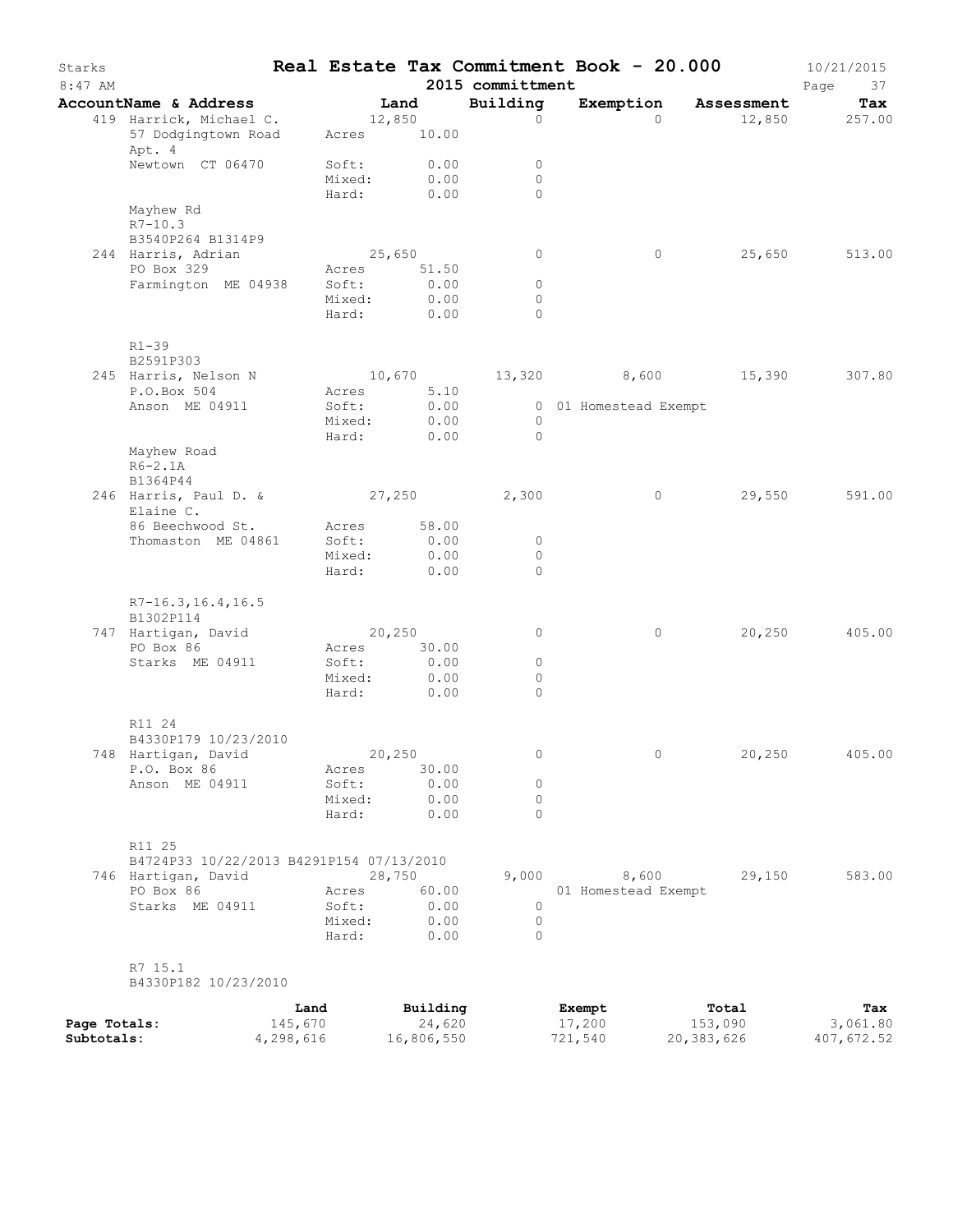| Starks<br>$8:47$ AM |                                                  |                 |               | 2015 committment        | Real Estate Tax Commitment Book - 20.000 |                              | 10/21/2015<br>Page<br>38 |
|---------------------|--------------------------------------------------|-----------------|---------------|-------------------------|------------------------------------------|------------------------------|--------------------------|
|                     | AccountName & Address                            |                 | Land          | Building                | Exemption                                | Assessment                   | Tax                      |
|                     | 249 Hartigan, Dennis P.                          | 18,180          |               | 26,880                  | $\Omega$                                 | 45,060                       | 901.20                   |
|                     | Hartigan Susan C.                                | Acres           | 17.70         |                         |                                          |                              |                          |
|                     | PO Box 72                                        | Soft:           | 0.00          | $\circ$                 |                                          |                              |                          |
|                     | North Berwick ME 03906 Mixed:                    | Hard:           | 0.00<br>0.00  | $\circ$<br>$\Omega$     |                                          |                              |                          |
|                     | New Sharon Rd<br>$R2 - 45$                       |                 |               |                         |                                          |                              |                          |
|                     | B1827P184                                        |                 |               |                         |                                          |                              |                          |
|                     | 250 Hartigan, Joseph W.                          | 18,320          |               |                         |                                          | 46,680 8,600 56,400 1,128.00 |                          |
|                     | Hartigan Roberta M.                              | Acres           | 72.50         |                         |                                          |                              |                          |
|                     | 106 Anson Road                                   | Soft:           | 0.00          |                         | 0 01 Homestead Exempt                    |                              |                          |
|                     | Starks ME 04911                                  | Mixed:<br>Hard: | 70.00<br>0.00 | 7,164<br>$\overline{0}$ |                                          |                              |                          |
|                     | $R7-6$                                           |                 |               |                         |                                          |                              |                          |
|                     | B1271P100                                        |                 |               |                         |                                          |                              |                          |
|                     | 32 Hartigan, Joseph W. 20,000                    |                 |               | 0                       | $\circ$                                  | 20,000                       | 400.00                   |
|                     | Hartigan, Roberta M. Acres<br>106 Anson Rd.      | Soft:           | 25.00<br>0.00 | $\circ$                 |                                          |                              |                          |
|                     | Starks ME 04911-0125                             | Mixed:          | 0.00          | 0                       |                                          |                              |                          |
|                     |                                                  | Hard:           | 0.00          | $\Omega$                |                                          |                              |                          |
|                     | Mayhew Rd<br>$R7 - 16.2$                         |                 |               |                         |                                          |                              |                          |
|                     | B4515P150 04/17/2012 B3599P123 B133P123          |                 |               |                         |                                          |                              |                          |
|                     | 255 Hawxwell, Jaren W                            |                 | 18,250        | $\circ$                 | $\circ$                                  | 18,250                       | 365.00                   |
|                     | 3 Anthony Street                                 | Acres           | 22.00         |                         |                                          |                              |                          |
|                     | Berkley MA 02779                                 | Soft:           | 0.00          | $\circ$                 |                                          |                              |                          |
|                     |                                                  | Mixed:<br>Hard: | 0.00<br>0.00  | $\Omega$<br>$\circ$     |                                          |                              |                          |
|                     | $R1 - 48$                                        |                 |               |                         |                                          |                              |                          |
|                     | B3976P101 03/28/2008 B807P218                    |                 |               |                         |                                          |                              |                          |
|                     | 257 Hayden Family Trust 10,010<br>398 Anson Road |                 |               | $\overline{0}$          | $\circ$                                  | 10,010                       | 200.20                   |
|                     | Starks ME 04911                                  | Acres<br>Soft:  | 75.00<br>0.00 | $\circ$                 |                                          |                              |                          |
|                     |                                                  | Mixed:          | 25.00         | 2,559                   |                                          |                              |                          |
|                     |                                                  | Hard:           | 50.00         | 5,375                   |                                          |                              |                          |
|                     | $R5-8$<br>B897P626 B0P135                        |                 |               |                         |                                          |                              |                          |
|                     | 703 Hayden, Joseph P.O.                          | 10,610          |               | 62,655                  | 8,600                                    | 64,665                       | 1,293.30                 |
|                     | Steward, Ashley M.                               |                 |               |                         | Acres 20.00 01 Homestead Exempt          |                              |                          |
|                     | 370 Anson Road                                   | Soft: 0.00      |               | $\overline{0}$          |                                          |                              |                          |
|                     | Starks ME 04911                                  | Mixed:          | 18.00         | 1,842                   |                                          |                              |                          |
|                     |                                                  | Hard:           | 0.00          | $\Omega$                |                                          |                              |                          |
|                     | Anson Road                                       |                 |               |                         |                                          |                              |                          |
|                     | $R11 - 4.5$                                      |                 |               |                         |                                          |                              |                          |
|                     | B3772P184 11/14/2006<br>735 Hayden, Joseph P.O.  |                 | 9,950         | 10,000                  | $\circ$                                  | 19,950                       | 399.00                   |
|                     | 370 Anson Road                                   | Acres           | 4.00          |                         |                                          |                              |                          |
|                     | Starks ME 04911                                  | Soft:           | 0.00          | $\circ$                 |                                          |                              |                          |
|                     |                                                  | Mixed:          | 0.00          | $\circ$                 |                                          |                              |                          |
|                     |                                                  | Hard:           | 0.00          | 0                       |                                          |                              |                          |
|                     | $R-10$ 2A                                        |                 |               |                         |                                          |                              |                          |
|                     |                                                  |                 |               |                         |                                          |                              |                          |
|                     |                                                  | Land            | Building      |                         | Exempt                                   | Total                        | Tax                      |

|              | Land      | Building   | Exempt  | Total      | Tax        |
|--------------|-----------|------------|---------|------------|------------|
| Page Totals: | 105,320   | 146,215    | 17,200  | 234,335    | 4,686.70   |
| Subtotals:   | 4,403,936 | 16,952,765 | 738,740 | 20,617,961 | 412,359.22 |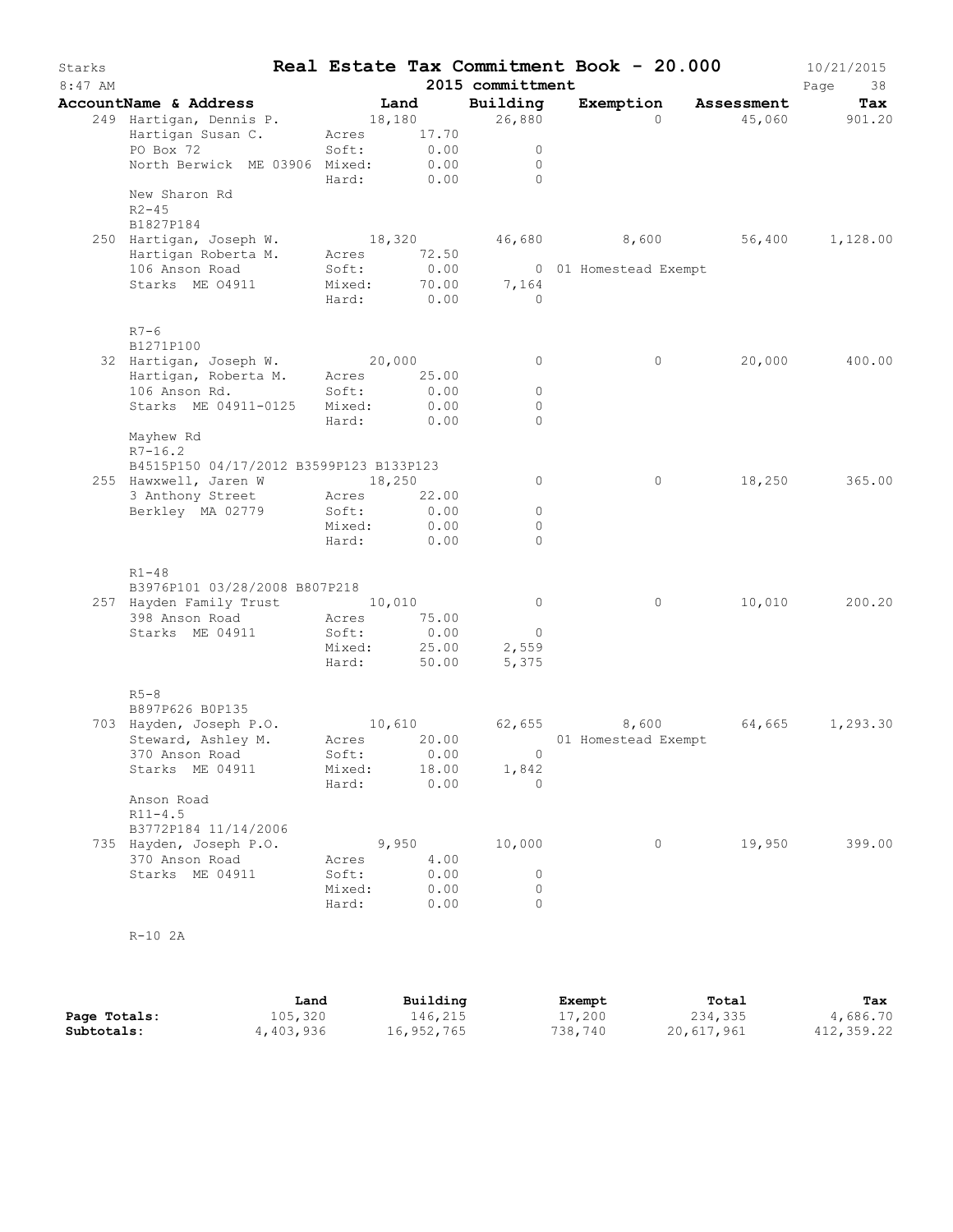| Starks    |                                                                                                                  |                                             |        |              |                                    | Real Estate Tax Commitment Book - 20.000 |        | 10/21/2015             |
|-----------|------------------------------------------------------------------------------------------------------------------|---------------------------------------------|--------|--------------|------------------------------------|------------------------------------------|--------|------------------------|
| $8:47$ AM |                                                                                                                  |                                             |        |              | 2015 committment                   |                                          |        | Page<br>39             |
|           | AccountName & Address Tand<br>258 Hayden, Joseph Paul & 9,300 77,880 8,600 78,580 1,571.60<br>Pauline            |                                             |        |              | Building                           | Exemption Assessment                     |        | Tax                    |
|           | 417 Anson Road<br>Starks ME 04911                                                                                | Acres<br>Soft:<br>Mixed: 0.00<br>Hard: 0.00 |        | 3.00<br>0.00 | $\bigcirc$<br>$\bigcirc$           | 0 01 Homestead Exempt                    |        |                        |
|           | $R10-2$<br>B1210P219                                                                                             |                                             |        |              |                                    |                                          |        |                        |
|           | 256 Hayden, Lorraine P. 10,600 58,650                                                                            |                                             |        |              |                                    |                                          |        | 13,760 55,490 1,109.80 |
|           | 529 Anson Road                                                                                                   | Acres 5.00                                  |        |              |                                    | 02 Veteran                               |        |                        |
|           | Starks ME 04911                                                                                                  | Soft:<br>Mixed: 0.00<br>Hard: 0.00          |        | 0.00         | $\overline{0}$<br>$\bigcirc$       | 0 01 Homestead Exempt                    |        |                        |
|           | $R10-4$                                                                                                          |                                             |        |              |                                    |                                          |        |                        |
|           | B3491P195 05/09/2005                                                                                             |                                             |        |              |                                    |                                          |        |                        |
|           | 259 Hebert, Estate of<br>Beula                                                                                   |                                             |        |              | 10,120 37,320                      | $\overline{0}$                           |        | 47,440 948.80          |
|           | 2 Sawyers Mills Road Acres 17.00                                                                                 |                                             |        |              |                                    |                                          |        |                        |
|           | Starks ME 04911                                                                                                  | Soft:                                       |        |              | 4.00 402                           |                                          |        |                        |
|           |                                                                                                                  |                                             |        |              | Mixed: 12.00 1,228<br>Hard: 0.00 0 |                                          |        |                        |
|           | Rt 43 Madison Rd<br>$R3 - 9, R7 - 7$<br>B598P321                                                                 |                                             |        |              |                                    |                                          |        |                        |
|           | 260 Hebert, Kerry D.                                                                                             |                                             |        |              |                                    | 28,810 131,428 8,600 151,638 3,032.76    |        |                        |
|           | Hebert Jennifer                                                                                                  | Acres 147.00                                |        |              |                                    |                                          |        |                        |
|           |                                                                                                                  |                                             |        |              |                                    |                                          |        |                        |
|           | 31 Mt. Hunger Road Soft: 5.00 503 01 Homestead Exempt<br>Starks ME 04911 Mixed: 74.00 7,573<br>Hard: 60.00 6,450 |                                             |        |              |                                    |                                          |        |                        |
|           | Mayhew Rd<br>$R5-7$                                                                                              |                                             |        |              |                                    |                                          |        |                        |
|           | B2716P181                                                                                                        |                                             |        |              |                                    |                                          |        |                        |
|           | 261 Hemmingway, Harold & 12,400<br>Wayne Walker                                                                  |                                             |        |              | $\circ$                            | $\circ$                                  |        | 12,400 248.00          |
|           | 202 Farmington Falls Acres 9.30<br>Rd.                                                                           |                                             |        |              |                                    |                                          |        |                        |
|           | Farmington ME 04938                                                                                              | Soft: 0.00                                  |        |              | $\circ$                            |                                          |        |                        |
|           |                                                                                                                  | Mixed:<br>Hard:                             |        | 0.00<br>0.00 | $\circ$<br>$\circ$                 |                                          |        |                        |
|           | $R2 - 14$<br>B846P42                                                                                             |                                             |        |              |                                    |                                          |        |                        |
|           | 262 Henckel, Troy L                                                                                              |                                             | 17,230 |              | 5,900                              | 0                                        | 23,130 | 462.60                 |
|           | 7024 Desert Canyon                                                                                               | Acres                                       |        | 15.20        |                                    |                                          |        |                        |
|           | El Paso TX 79912                                                                                                 | Soft:                                       |        | 0.00         | 0                                  |                                          |        |                        |
|           |                                                                                                                  | Mixed:                                      |        | 0.00         | $\circ$                            |                                          |        |                        |
|           |                                                                                                                  | Hard:                                       |        | 0.00         | $\Omega$                           |                                          |        |                        |
|           | New Sharon Road<br>$R8 - 8.1$                                                                                    |                                             |        |              |                                    |                                          |        |                        |
|           | B2526P17                                                                                                         |                                             |        |              |                                    |                                          |        |                        |

|              | Land      | Building   | Exempt  | Total      | Tax        |
|--------------|-----------|------------|---------|------------|------------|
| Page Totals: | 88,460    | 311,178    | 30,960  | 368,678    | 7,373.56   |
| Subtotals:   | 4,492,396 | 17,263,943 | 769,700 | 20,986,639 | 419,732.78 |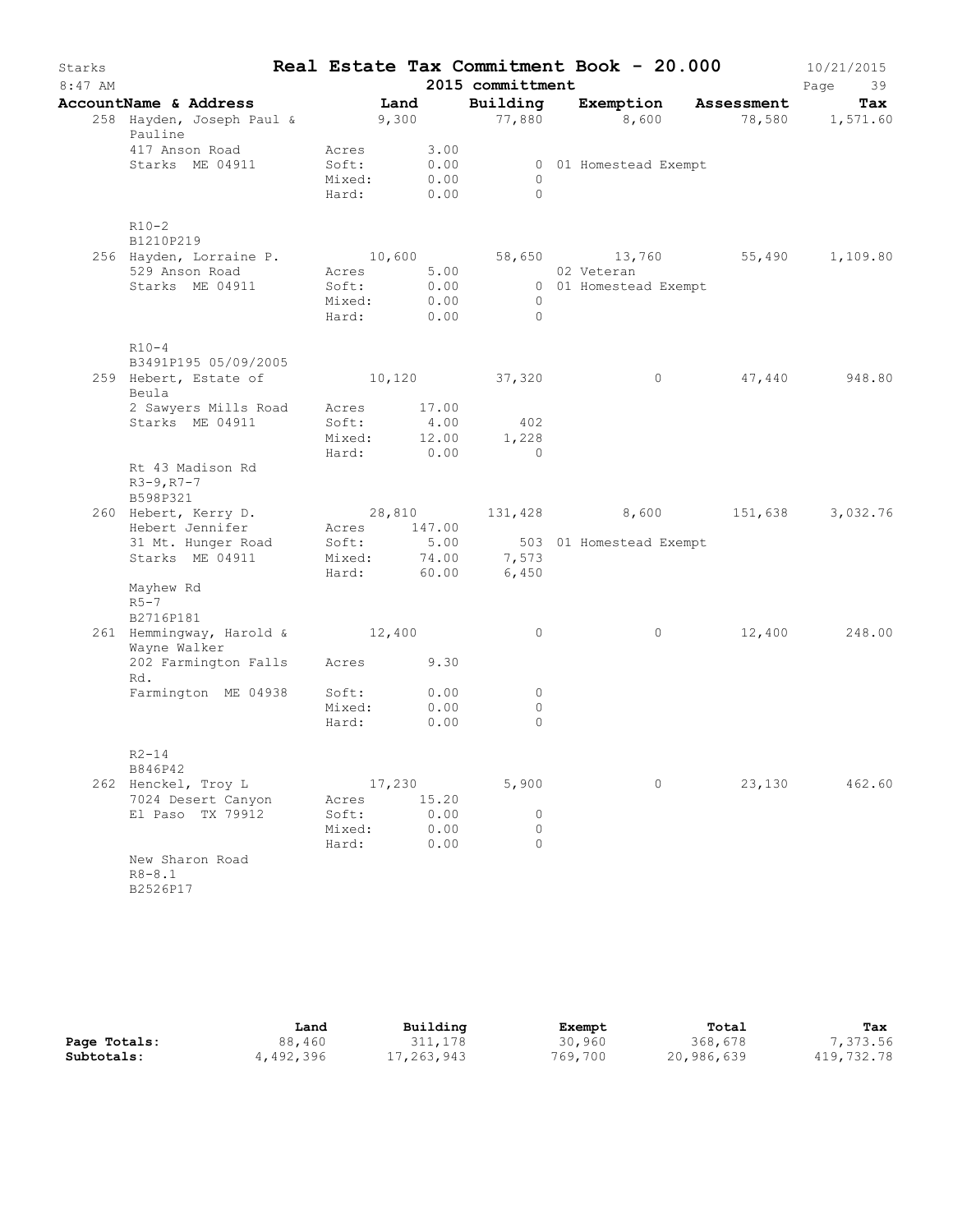| Starks<br>$8:47$ AM |                                                                   |        |               | 2015 committment | Real Estate Tax Commitment Book - 20.000 |                      | 10/21/2015<br>Page<br>40 |
|---------------------|-------------------------------------------------------------------|--------|---------------|------------------|------------------------------------------|----------------------|--------------------------|
|                     | AccountName & Address                                             |        | Land          | Building         |                                          | Exemption Assessment | Tax                      |
|                     | 263 Henderson, LLC                                                |        | $10,300$ 0    |                  | $\Omega$                                 |                      | $10,300$ 206.00          |
|                     | 25 Riverside Lane                                                 |        | Acres 79.00   |                  |                                          |                      |                          |
|                     | Ellsworth ME 04605                                                | Soft:  | 65.00         | 6,540            |                                          |                      |                          |
|                     |                                                                   | Mixed: | 0.00          | $\overline{0}$   |                                          |                      |                          |
|                     |                                                                   | Hard:  |               | 14.00 1,505      |                                          |                      |                          |
|                     | $R1 - 45$                                                         |        |               |                  |                                          |                      |                          |
|                     | B3604P242 11/08/2005 B880P1084                                    |        |               |                  |                                          |                      |                          |
|                     | 264 Hennings, Arlo & 9,410<br>Pauline                             |        |               | $\circ$          | $\circ$                                  | 9,410                | 188.20                   |
|                     | 509 Farmington Falls Rd Acres                                     |        | 4.70          |                  |                                          |                      |                          |
|                     | Farmington ME 04938 Soft:                                         |        | 0.00          | $\overline{0}$   |                                          |                      |                          |
|                     |                                                                   | Mixed: | 0.00          | $\circ$          |                                          |                      |                          |
|                     |                                                                   | Hard:  | 0.00          | $\mathbf{0}$     |                                          |                      |                          |
|                     | $R7 - 17$                                                         |        |               |                  |                                          |                      |                          |
|                     | 634 Henri, Allan                                                  |        | 8,950         | $\circ$          | $\circ$                                  | 8,950                | 179.00                   |
|                     | 47 Mountain Road                                                  |        | Acres 4.00    |                  |                                          |                      |                          |
|                     | Biddeford ME 04005                                                | Soft:  | 0.00          | $\circ$          |                                          |                      |                          |
|                     |                                                                   | Mixed: | 0.00          | $\mathbf{0}$     |                                          |                      |                          |
|                     |                                                                   |        | Hard: 0.00    | $\Omega$         |                                          |                      |                          |
|                     | $R5-4$                                                            |        |               |                  |                                          |                      |                          |
|                     | B4406P77 05/24/2011 B3827P177 03/23/2007 B825P640                 |        |               |                  |                                          |                      |                          |
|                     | 269 Hill, James. P                                                |        | 20,750 18,960 |                  | $\circ$                                  | 39,710               | 794.20                   |
|                     | Hill Lisa M                                                       | Acres  | 28.00         |                  |                                          |                      |                          |
|                     | 387 Acton Road                                                    | Soft:  | 0.00          | $\circ$          |                                          |                      |                          |
|                     | Chelmsford MA 01824 Mixed:                                        |        | 0.00          | $\circ$          |                                          |                      |                          |
|                     |                                                                   |        | Hard: 0.00    | $\Omega$         |                                          |                      |                          |
|                     | West Mill Road                                                    |        |               |                  |                                          |                      |                          |
|                     | $R5-23.1, R5-23.2$                                                |        |               |                  |                                          |                      |                          |
|                     | B1460P131                                                         |        |               |                  |                                          |                      |                          |
|                     | 270 Hill, Richard                                                 |        | 13,180        | $\circ$          | $\circ$                                  | 13,180               | 263.60                   |
|                     | 8 Melrose Ave # 2                                                 |        | Acres 10.50   |                  |                                          |                      |                          |
|                     | Haverhill MA 01830                                                | Soft:  | 0.00          | $\circ$          |                                          |                      |                          |
|                     |                                                                   |        | Mixed: 0.00   | $\Omega$         |                                          |                      |                          |
|                     |                                                                   |        | Hard: 0.00    | $\Omega$         |                                          |                      |                          |
|                     | $R2 - 24.11$                                                      |        |               |                  |                                          |                      |                          |
|                     | B1481P291                                                         |        |               |                  |                                          |                      |                          |
|                     | 457 Hilton, Ernest                                                | 10,470 |               | $\circ$          | 0                                        | 10,470               | 209.40                   |
|                     | P.O. Box 162                                                      |        | Acres 4.80    |                  |                                          |                      |                          |
|                     | Madison ME 04950                                                  | Soft:  | 0.00          | $\circ$          |                                          |                      |                          |
|                     |                                                                   | Mixed: | 0.00          | 0                |                                          |                      |                          |
|                     |                                                                   | Hard:  | 0.00          | $\Omega$         |                                          |                      |                          |
|                     | $R4 - 23.4$                                                       |        |               |                  |                                          |                      |                          |
|                     | B4827P183 09/09/2014 B4827P163 09/03/2014 B4373P209<br>02/14/2011 |        |               |                  |                                          |                      |                          |
|                     | 572 Hilton, Ernest W.                                             |        | 3,270         | $\circ$          | $\circ$                                  | 3,270                | 65.40                    |
|                     | Hilton, Gwendolyn R.                                              | Acres  | 30.00         |                  |                                          |                      |                          |
|                     | 8 Olde Ferry Road                                                 | Soft:  | 0.00          | 0                |                                          |                      |                          |
|                     | Starks ME 04911                                                   | Mixed: | 30.00         | 3,070            |                                          |                      |                          |
|                     |                                                                   | Hard:  | 0.00          | $\Omega$         |                                          |                      |                          |
|                     | Bet. Chin & Gordon Rds                                            |        |               |                  |                                          |                      |                          |
|                     | $R3 - 38$<br>B3683P195 05/25/2006 B2604P115                       |        |               |                  |                                          |                      |                          |
|                     |                                                                   |        |               |                  |                                          |                      |                          |
|                     | Land                                                              |        | Building      |                  | Exempt                                   | Total                | Tax                      |

|              | Land      | Building   | Exempt  | тотат      | тах        |
|--------------|-----------|------------|---------|------------|------------|
| Page Totals: | 76,330    | 18,960     |         | 95,290     | 1,905.80   |
| Subtotals:   | 4,568,726 | 17,282,903 | 769,700 | 21,081,929 | 421,638.58 |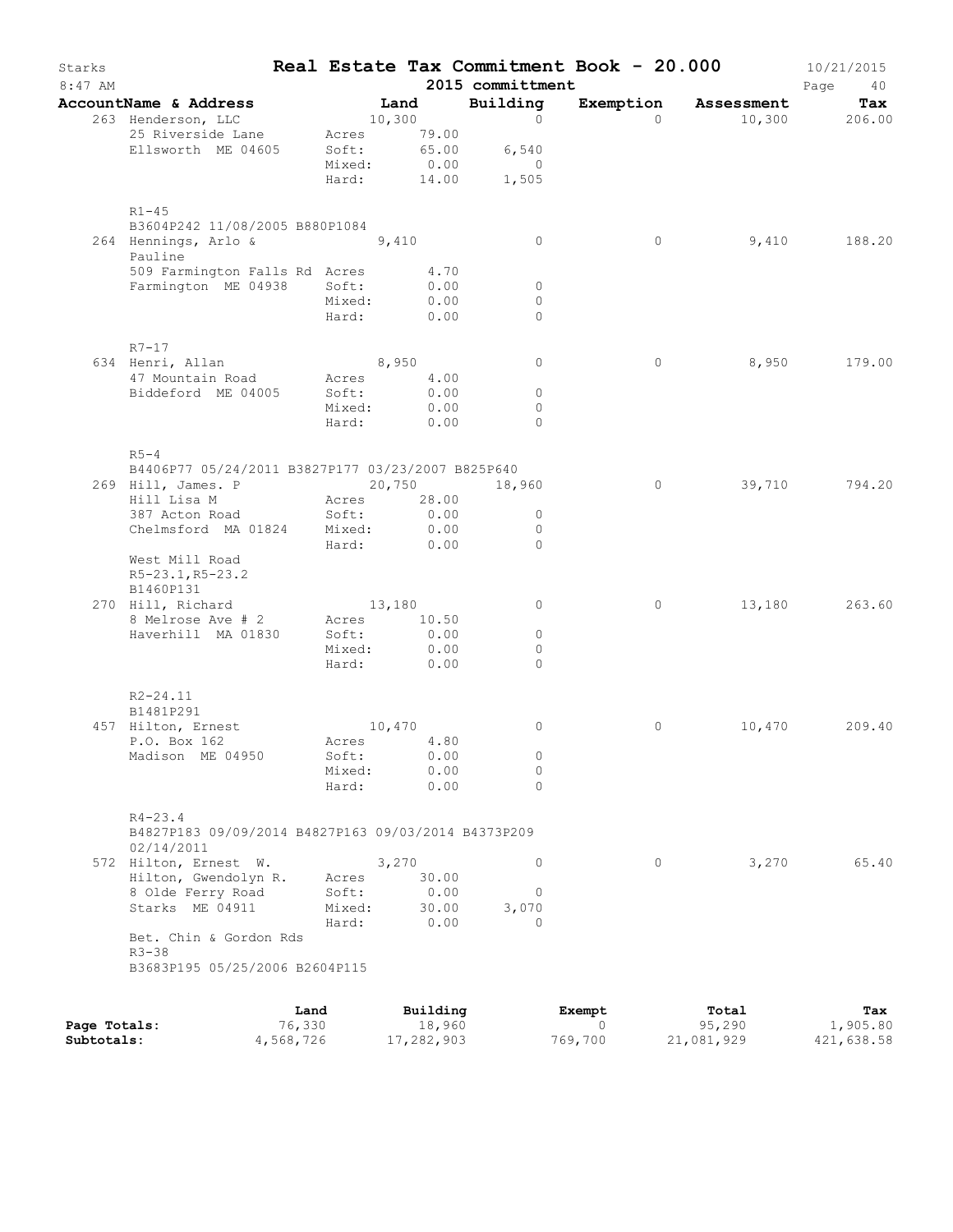| Starks<br>$8:47$ AM |                                                                                                                                                                          |                                   |                                   | 2015 committment                  | Real Estate Tax Commitment Book - 20.000 |            | 10/21/2015<br>Page<br>41 |
|---------------------|--------------------------------------------------------------------------------------------------------------------------------------------------------------------------|-----------------------------------|-----------------------------------|-----------------------------------|------------------------------------------|------------|--------------------------|
|                     | AccountName & Address                                                                                                                                                    |                                   | Land                              | Building                          | Exemption                                | Assessment | Tax                      |
|                     | 706 Hilton, Ernest W.                                                                                                                                                    |                                   | 6,650                             | $\Omega$                          | $\Omega$                                 | 6,650      | 133.00                   |
|                     | Hilton, Gwendolyn R.                                                                                                                                                     | Acres                             | 50.00                             |                                   |                                          |            |                          |
|                     | 8 Olde Ferry Road                                                                                                                                                        | Soft:                             | 7.00                              | 704                               |                                          |            |                          |
|                     | Starks ME 04911                                                                                                                                                          | Mixed:                            | 43.00                             | 4,401                             |                                          |            |                          |
|                     |                                                                                                                                                                          | Hard:                             | 0.00                              | $\bigcirc$                        |                                          |            |                          |
|                     | Mayhew Road                                                                                                                                                              |                                   |                                   |                                   |                                          |            |                          |
|                     | $R6 - 16.1$                                                                                                                                                              |                                   |                                   |                                   |                                          |            |                          |
|                     | 394 Hilton, Ernest W.                                                                                                                                                    |                                   | 1,530                             | $\overline{0}$                    | $\circ$                                  | 1,530      | 30.60                    |
|                     | Hilton, Gwendolyn R.                                                                                                                                                     | Acres                             | 11.50                             |                                   |                                          |            |                          |
|                     | 8 Olde Ferry Road                                                                                                                                                        | Soft:                             | 2.00                              | 201                               |                                          |            |                          |
|                     | Starks ME 04911                                                                                                                                                          | Mixed:                            | 9.00                              | 921                               |                                          |            |                          |
|                     | Mayhew Rd                                                                                                                                                                | Hard:                             | 0.50                              | 54                                |                                          |            |                          |
|                     | $R6 - 2.13$                                                                                                                                                              |                                   |                                   |                                   |                                          |            |                          |
|                     | B3579P170 10/24/2005 B1737P20                                                                                                                                            |                                   |                                   |                                   |                                          |            |                          |
|                     | 573 Hilton, Ernest W. 13,850                                                                                                                                             |                                   |                                   | $\overline{0}$                    | $\circ$                                  | 13,850     | 277.00                   |
|                     | 8 Olde Ferry Road                                                                                                                                                        | Acres                             | 10.00                             |                                   |                                          |            |                          |
|                     | Starks ME 04911                                                                                                                                                          | Soft:                             | 0.00                              | $\circ$                           |                                          |            |                          |
|                     |                                                                                                                                                                          | Mixed:                            | 0.00                              | $\circ$                           |                                          |            |                          |
|                     |                                                                                                                                                                          | Hard:                             | 0.00                              | $\Omega$                          |                                          |            |                          |
|                     | $R3 - 43$<br>B3749P110 09/22/2006 B3749P109 09/22/2006 B1370P188<br>275 Hilton, Ernest W. & 47,090<br>Gwendolyn R.<br>8 Olde Ferry Road<br>Starks ME 04911<br>$R12 - 16$ | Acres<br>Soft:<br>Mixed:<br>Hard: | 195.00<br>40.00<br>36.00<br>55.00 | 34,920<br>4,025<br>3,684<br>5,913 | $\mathsf{O}$                             | 82,010     | 1,640.20                 |
|                     | B1313P327                                                                                                                                                                |                                   |                                   |                                   |                                          |            |                          |
|                     | 277 Hilton, Ernest W. & 10,120<br>Gwendolyn R.                                                                                                                           |                                   |                                   | $\overline{0}$                    | $\circ$                                  | 10,120     | 202.40                   |
|                     | 8 Olde Ferry Road                                                                                                                                                        | Acres                             | 78.00                             |                                   |                                          |            |                          |
|                     | Starks ME 04911                                                                                                                                                          | Soft:                             | 78.00                             | 7,848                             |                                          |            |                          |
|                     |                                                                                                                                                                          | Mixed:                            | 0.00                              | $\circ$                           |                                          |            |                          |
|                     |                                                                                                                                                                          | Hard:                             | 0.00                              | $\Omega$                          |                                          |            |                          |
|                     | $R6-6$<br>B1244P164                                                                                                                                                      |                                   |                                   |                                   |                                          |            |                          |
|                     | 276 Hilton, Ernest W. &<br>Gwendolyn R.                                                                                                                                  |                                   | 69,010                            | 79,680                            | 8,600                                    | 140,090    | 2,801.80                 |
|                     | 8 Olde Ferry Road                                                                                                                                                        | Acres                             | 366.00                            |                                   |                                          |            |                          |
|                     | Starks ME 04911                                                                                                                                                          | Soft:                             | 157.00                            |                                   | 15,797 01 Homestead Exempt               |            |                          |
|                     |                                                                                                                                                                          | Mixed:                            | 0.00                              | $\overline{0}$                    |                                          |            |                          |
|                     |                                                                                                                                                                          | Hard:                             | 149.00                            | 16,018                            |                                          |            |                          |
|                     | Lots, 7, 8, 9.1<br>$R12-7, 8, 9.1$<br>B1244P164                                                                                                                          |                                   |                                   |                                   |                                          |            |                          |

|              | Land      | Building   | Exempt  | Total      | Tax        |
|--------------|-----------|------------|---------|------------|------------|
| Page Totals: | 148,250   | 114,600    | 8,600   | 254,250    | 5,085.00   |
| Subtotals:   | 4,716,976 | 17,397,503 | 778,300 | 21,336,179 | 426,723.58 |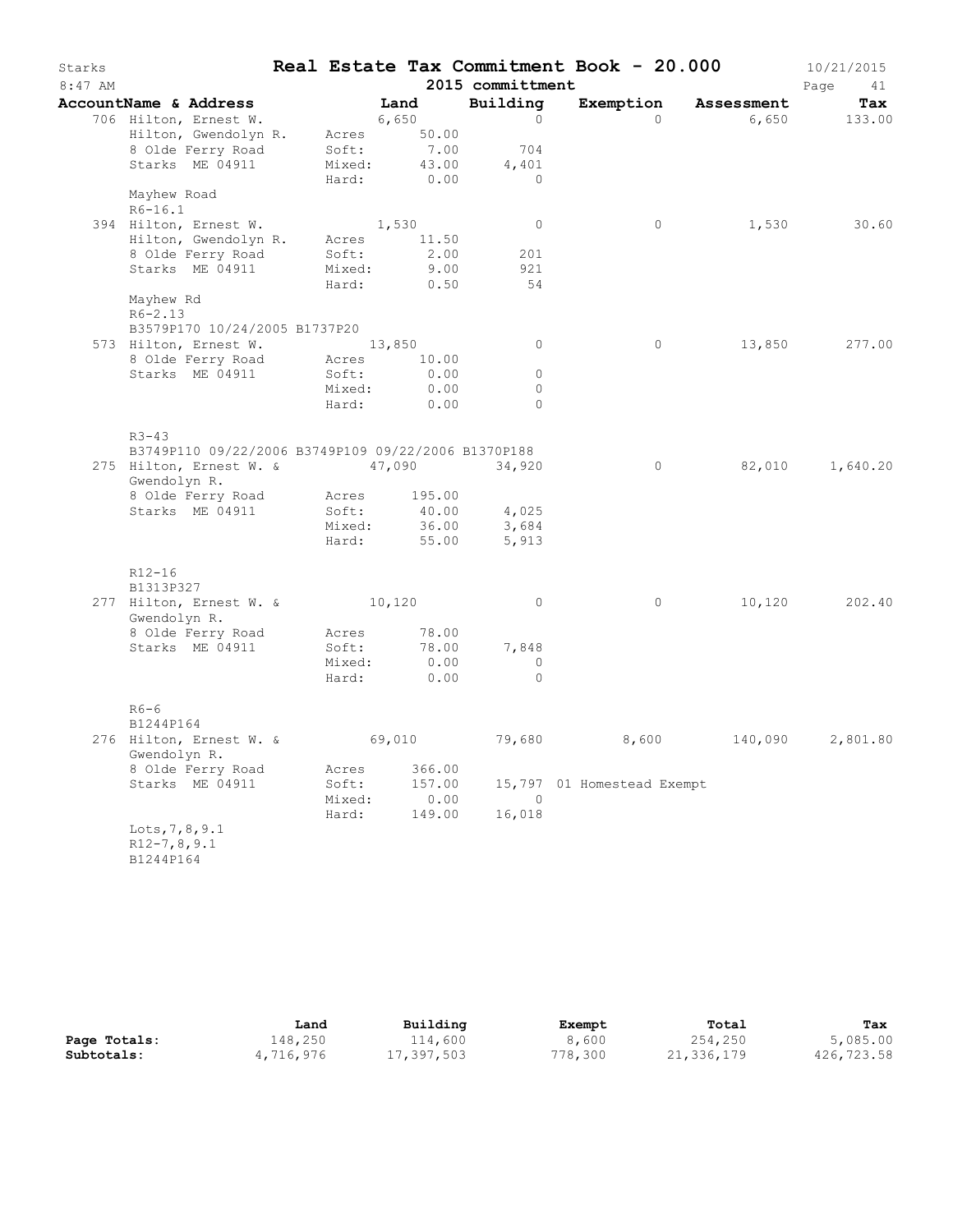| Starks<br>$8:47$ AM |                                                         |                 |              | 2015 committment     | Real Estate Tax Commitment Book - 20.000 |            | 10/21/2015<br>Page<br>42 |
|---------------------|---------------------------------------------------------|-----------------|--------------|----------------------|------------------------------------------|------------|--------------------------|
|                     | AccountName & Address                                   |                 | Land         | Building             | Exemption                                | Assessment | Tax                      |
|                     | 274 Hilton, Ernest W. &<br>Gwendolyn R.                 |                 | 8,000        | 23,160               | $\Omega$                                 | 31,160     | 623.20                   |
|                     | 8 Olde Ferry Road<br>Starks ME 04911                    | Acres<br>Soft:  | 1.00<br>0.00 | $\Omega$             |                                          |            |                          |
|                     |                                                         | Mixed:<br>Hard: | 0.00<br>0.00 | $\Omega$<br>$\Omega$ |                                          |            |                          |
|                     | $R12-9$<br>B1244P163                                    |                 |              |                      |                                          |            |                          |
|                     | 273 Hilton, Ernest W. & 13,430<br>Gwendolyn R.          |                 |              | $\overline{0}$       | $\circ$                                  | 13,430     | 268.60                   |
|                     | 8 Olde Ferry Road                                       | Acres           | 101.00       |                      |                                          |            |                          |
|                     | Starks ME 04911                                         | Soft:           | 13.00        | 1,308                |                                          |            |                          |
|                     |                                                         | Mixed:          | 78.00        | 7,983                |                                          |            |                          |
|                     |                                                         | Hard:           | 10.00        | 1,075                |                                          |            |                          |
|                     | Off Johnston Ferry Rd<br>$R12 - 13$                     |                 |              |                      |                                          |            |                          |
|                     | B2527P326<br>278 Hilton, James L. and 15,450            |                 |              | $\circ$              | $\circ$                                  | 15,450     | 309.00                   |
|                     | Elizabeth M.                                            |                 |              |                      |                                          |            |                          |
|                     | 797 Sandy River Rd                                      | Acres           | 14.00        |                      |                                          |            |                          |
|                     | Norridgewock ME 04957                                   | Soft:           | 0.00         | $\circ$              |                                          |            |                          |
|                     |                                                         | Mixed:          | 0.00         | $\circ$              |                                          |            |                          |
|                     |                                                         | Hard:           | 0.00         | $\Omega$             |                                          |            |                          |
|                     | $R10-16.1$<br>B3714P222 07/26/2006 B1708P211            |                 |              |                      |                                          |            |                          |
|                     | 271 Hilton, Paul                                        | 41,110          |              | $\circ$              | $\circ$                                  | 41,110     | 822.20                   |
|                     | Guillette, Patricia Acres 181.00                        |                 |              |                      |                                          |            |                          |
|                     | 72 South Maple Street                                   | Soft:           | 92.00        | 9,257                |                                          |            |                          |
|                     | Hadley MA 01035                                         | Mixed:          | 25.00        | 2,559                |                                          |            |                          |
|                     |                                                         | Hard:           | 25.00        | 2,688                |                                          |            |                          |
|                     | River Road And Route 43<br>$R10-9$                      |                 |              |                      |                                          |            |                          |
|                     | B3584P102 10/29/2005 B2104P144                          |                 |              |                      |                                          |            |                          |
|                     | 272 Hilton, Paul                                        | 29,050          |              | 3,840                | $\circ$                                  | 32,890     | 657.80                   |
|                     | Guillette, Patricia Acres                               |                 | 86.00        |                      |                                          |            |                          |
|                     | 72 South Maple Street Soft:                             |                 | 8.00         | 805                  |                                          |            |                          |
|                     | Hadley MA 01035                                         | Mixed:          | 0.00         | $\Omega$             |                                          |            |                          |
|                     |                                                         | Hard:           | 45.00        | 4,838                |                                          |            |                          |
|                     | River Road<br>$R10-8$<br>B3584P102 10/29/2005 B2104P144 |                 |              |                      |                                          |            |                          |
|                     | 248 Hjort, Jonathan 25,000                              |                 |              | $\circ$              | $\circ$                                  | 25,000     | 500.00                   |
|                     | 20 Industry R.D                                         | Acres           | 49.00        |                      |                                          |            |                          |
|                     | New Sharon ME 04955                                     | Soft:           | 0.00         | $\circ$              |                                          |            |                          |
|                     |                                                         | Mixed:          | 0.00         | $\circ$              |                                          |            |                          |
|                     |                                                         | Hard:           | 0.00         | $\Omega$             |                                          |            |                          |
|                     |                                                         |                 |              |                      |                                          |            |                          |
|                     | $R1-6$                                                  |                 |              |                      |                                          |            |                          |

B2739P81 11/15/2000 B2075P189

|              | Land      | Building   | Exempt  | Total      | Tax        |
|--------------|-----------|------------|---------|------------|------------|
| Page Totals: | 132,040   | 27,000     |         | 159,040    | 3,180.80   |
| Subtotals:   | 4,849,016 | 17,424,503 | 778,300 | 21,495,219 | 429,904.38 |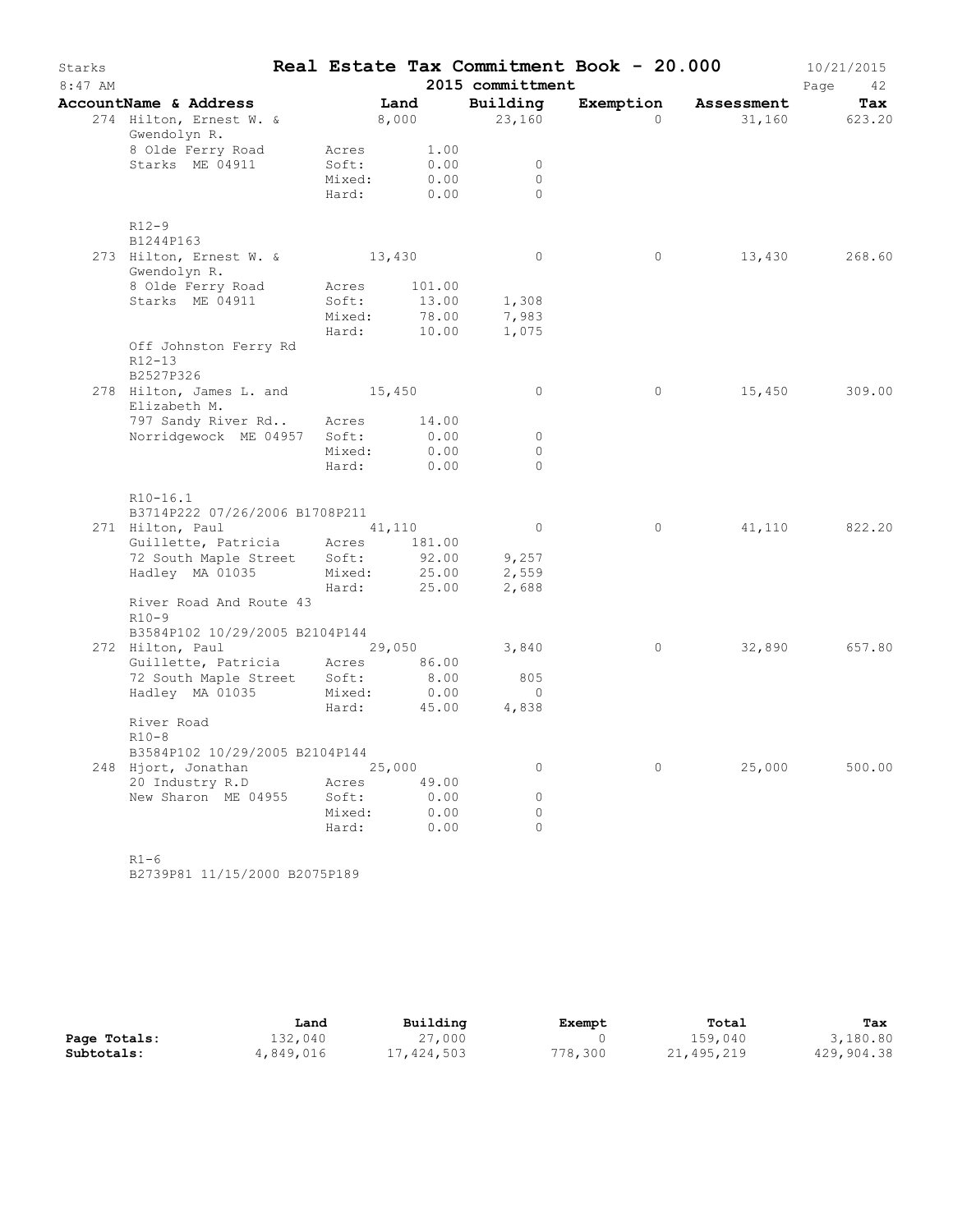| Starks<br>8:47 AM |                                                                             |                     |       |               | 2015 committment           | Real Estate Tax Commitment Book - 20.000 |        | 10/21/2015        |
|-------------------|-----------------------------------------------------------------------------|---------------------|-------|---------------|----------------------------|------------------------------------------|--------|-------------------|
|                   | AccountName & Address                                                       |                     | Land  |               | Building                   | Exemption Assessment                     |        | Page<br>43<br>Tax |
|                   | 279 Hjort, Jonathan R.                                                      |                     | 9,930 |               | $\circ$                    | $\Omega$                                 |        | 9,930 198.60      |
|                   | 20 Industry Rd Acres                                                        |                     |       | 5.50          |                            |                                          |        |                   |
|                   | New Sharon Me 04955 Soft:                                                   |                     |       | 0.00          | $\circ$                    |                                          |        |                   |
|                   |                                                                             | Mixed:              |       | 0.00          | $\circ$                    |                                          |        |                   |
|                   |                                                                             | Hard:               |       | 0.00          | $\Omega$                   |                                          |        |                   |
|                   | Beans Corner Road                                                           |                     |       |               |                            |                                          |        |                   |
|                   | $R1-7$                                                                      |                     |       |               |                            |                                          |        |                   |
|                   | B1645P334                                                                   |                     |       |               |                            |                                          |        |                   |
|                   | 575 Hjort, Jonathan R.<br>20 Industry Rd.                                   | 9,930<br>Acres 5.50 |       |               | $\circ$                    | 0                                        |        | 9,930 198.60      |
|                   | New Sharon ME 04955 Soft:                                                   |                     |       | 0.00          | $\circ$                    |                                          |        |                   |
|                   |                                                                             | Mixed:              |       | 0.00          | $\circ$                    |                                          |        |                   |
|                   |                                                                             | Hard:               |       | 0.00          | $\circ$                    |                                          |        |                   |
|                   | Beans Cor. Rd.                                                              |                     |       |               |                            |                                          |        |                   |
|                   | $R1 - 7.1$                                                                  |                     |       |               |                            |                                          |        |                   |
|                   | B3255P337 06/21/2010 B2676P108                                              |                     |       |               |                            |                                          |        |                   |
|                   | 363 Hoar, Leigh E. (18,500 68,300 8,600 78,200 1,564.00                     |                     |       |               |                            |                                          |        |                   |
|                   | 393 Anson Rd                                                                |                     |       |               |                            | Acres 19.00 01 Homestead Exempt          |        |                   |
|                   | Starks ME 04911                                                             | Soft:               |       | 0.00          | $\overline{0}$             |                                          |        |                   |
|                   |                                                                             | Mixed: 0.00         |       | 0.00          | $\overline{0}$<br>$\Omega$ |                                          |        |                   |
|                   | Anson Road                                                                  | Hard:               |       |               |                            |                                          |        |                   |
|                   | $R8 - 31.22$                                                                |                     |       |               |                            |                                          |        |                   |
|                   | B3986P168 04/11/2008 B3960P223 12/11/2007 B3642P300<br>02/28/2006 B2081P120 |                     |       |               |                            |                                          |        |                   |
|                   | 280 Hogg, Mark E.                                                           | 14,110              |       |               | 21,240                     | $\circ$                                  |        | 35,350 707.00     |
|                   | % Joan Hogg Macres 10.40                                                    |                     |       |               |                            |                                          |        |                   |
|                   | 808 Gulf Blvd. Soft:                                                        |                     |       | 0.00          | $\circ$                    |                                          |        |                   |
|                   | Indian Rocks Bch FL Mixed:                                                  |                     |       | 0.00          | $\Omega$                   |                                          |        |                   |
|                   | 33785                                                                       |                     |       |               |                            |                                          |        |                   |
|                   |                                                                             | Hard: 0.00          |       |               | $\circ$                    |                                          |        |                   |
|                   | $R4 - 41$                                                                   |                     |       |               |                            |                                          |        |                   |
|                   | B1142P216<br>281 Holmes, Eric G                                             | 10,410              |       |               |                            |                                          |        |                   |
|                   | 60 Academy St.                                                              | Acres 78.00         |       |               |                            | 13,320 8,600 15,130 302.60               |        |                   |
|                   | Auburn ME 04210                                                             | Soft:               |       | 0.00          |                            | 0 01 Homestead Exempt                    |        |                   |
|                   |                                                                             | Mixed: 2.00         |       |               | 205                        |                                          |        |                   |
|                   |                                                                             | Hard: 76.00         |       |               | 8,170                      |                                          |        |                   |
|                   | Mayhew Rd                                                                   |                     |       |               |                            |                                          |        |                   |
|                   | $R7 - 16.1$                                                                 |                     |       |               |                            |                                          |        |                   |
|                   | B2583P332                                                                   |                     |       |               |                            |                                          |        |                   |
|                   | 283 Hooker, Robert And                                                      | 13,370              |       |               | 54,420                     | 8,600                                    | 59,190 | 1,183.80          |
|                   | Marilyn                                                                     |                     |       |               |                            |                                          |        |                   |
|                   | 252 Poor Farm Road                                                          | Acres               |       | 18.00         |                            |                                          |        |                   |
|                   | Starks ME 04911                                                             | Soft:<br>Mixed:     |       | 0.00<br>11.00 |                            | 0 01 Homestead Exempt                    |        |                   |
|                   |                                                                             | Hard:               |       | 0.00          | 1,126<br>$\Omega$          |                                          |        |                   |
|                   |                                                                             |                     |       |               |                            |                                          |        |                   |
|                   | $R1 - 29.6$                                                                 |                     |       |               |                            |                                          |        |                   |
|                   | B1157P262                                                                   |                     |       |               |                            |                                          |        |                   |

|              | Land      | Building   | Exempt  | Total      | Tax        |
|--------------|-----------|------------|---------|------------|------------|
| Page Totals: | 76,250    | 157,280    | 25,800  | 207,730    | 4,154.60   |
| Subtotals:   | 4,925,266 | 17,581,783 | 804,100 | 21,702,949 | 434,058.98 |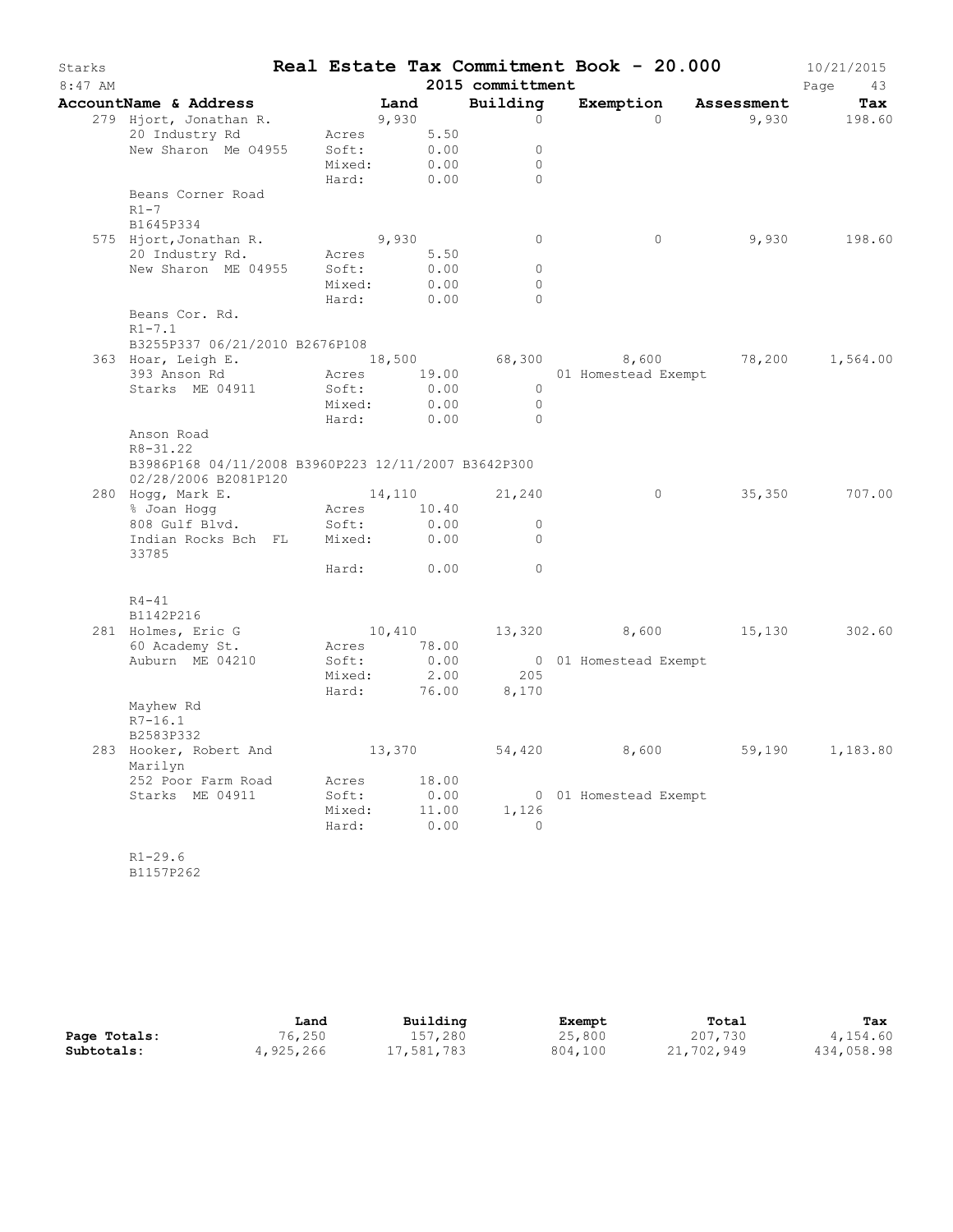| Starks<br>$8:47$ AM |                                                                           |                 |                           | 2015 committment    | Real Estate Tax Commitment Book - 20.000 |                      | 10/21/2015<br>Page<br>44 |
|---------------------|---------------------------------------------------------------------------|-----------------|---------------------------|---------------------|------------------------------------------|----------------------|--------------------------|
|                     | AccountName & Address                                                     |                 | Land                      | Building            |                                          | Exemption Assessment | Tax                      |
|                     | 284 Hopp, William O.                                                      |                 |                           | 14,500 13,200       | $\Omega$                                 |                      | 27,700 554.00            |
|                     | 22 Taylor St.                                                             |                 | Acres 11.00               |                     |                                          |                      |                          |
|                     | Stamford CT 06902                                                         |                 | Soft: 0.00<br>Mixed: 0.00 | $\overline{0}$      |                                          |                      |                          |
|                     |                                                                           |                 |                           | $\overline{0}$      |                                          |                      |                          |
|                     |                                                                           |                 |                           | Hard: 0.00 0        |                                          |                      |                          |
|                     | $R4 - 31$                                                                 |                 |                           |                     |                                          |                      |                          |
|                     | B804P567                                                                  |                 |                           |                     |                                          |                      |                          |
|                     | 285 Horelick, Estate of, 27,250<br>Walter                                 |                 |                           | $\circ$             | $\circ$                                  |                      | 27,250 545.00            |
|                     | %Peter Horelick Jr. Acres 58.00                                           |                 |                           |                     |                                          |                      |                          |
|                     | 425 Burr Rd.                                                              | Soft:           | 0.00                      | $\overline{0}$      |                                          |                      |                          |
|                     | Southbury CT 06488 Mixed: 0.00                                            |                 |                           | $\circ$<br>$\Omega$ |                                          |                      |                          |
|                     |                                                                           |                 | Hard: 0.00                |                     |                                          |                      |                          |
|                     | $R6-5$<br>B627P10                                                         |                 |                           |                     |                                          |                      |                          |
|                     | 286 Horner, Joseph C. & 10,860 84,420 8,600 86,680 1,733.60<br>Cathleen A |                 |                           |                     |                                          |                      |                          |
|                     | 18 Doyon Road                                                             | Acres 5.40      |                           |                     |                                          |                      |                          |
|                     | Anson ME 04911                                                            | Soft:           | 0.00                      |                     | 0 01 Homestead Exempt                    |                      |                          |
|                     |                                                                           | Mixed:          | Mixed: 0.00<br>Hard: 0.00 | $\circ$<br>$\Omega$ |                                          |                      |                          |
|                     | Rt. 43<br>$R2 - 43$                                                       |                 |                           |                     |                                          |                      |                          |
|                     | B2294P344                                                                 |                 |                           |                     |                                          |                      |                          |
|                     | 287 Hoskins, Douglas W & 10,120<br>Maxine                                 |                 |                           | $\circ$             | $\circ$                                  |                      | 10,120 202.40            |
|                     | 14 Hardy St                                                               | Acres 5.80      |                           |                     |                                          |                      |                          |
|                     | Madison ME 04950                                                          | Soft:           | 0.00                      | $\overline{0}$      |                                          |                      |                          |
|                     |                                                                           |                 | Mixed: 0.00               | $\Omega$            |                                          |                      |                          |
|                     |                                                                           |                 | Hard: 0.00                | $\Omega$            |                                          |                      |                          |
|                     | $R10-19$                                                                  |                 |                           |                     |                                          |                      |                          |
|                     | B2414P233<br>290 Hoskins, Douglas W. & 46,750 38,040                      |                 |                           |                     | $\overline{0}$                           |                      | 84,790 1,695.80          |
|                     | Maxine                                                                    |                 |                           |                     |                                          |                      |                          |
|                     | 14 Hardy St                                                               |                 | Acres 132.00              |                     |                                          |                      |                          |
|                     | Madison ME 04950                                                          | Soft:           | 0.00                      | $\circ$             |                                          |                      |                          |
|                     |                                                                           | Mixed:<br>Hard: | 0.00                      | $\circ$<br>$\circ$  |                                          |                      |                          |
|                     | Sandy River Rd<br>R10-22                                                  |                 | 0.00                      |                     |                                          |                      |                          |
|                     | B2414P233                                                                 |                 |                           |                     |                                          |                      |                          |
|                     | 289 Hoskins, Douglas W. &<br>Maxine                                       | 7,650           |                           | 0                   | 0                                        | 7,650                | 153.00                   |
|                     | 14 Hardy St                                                               | Acres           | 2.00                      |                     |                                          |                      |                          |
|                     | Madison ME 04950                                                          | Soft:           | 0.00                      | 0                   |                                          |                      |                          |
|                     |                                                                           | Mixed:          | 0.00                      | $\circ$             |                                          |                      |                          |
|                     |                                                                           | Hard:           | 0.00                      | $\Omega$            |                                          |                      |                          |
|                     | $R10 - 20$<br>B2414P233                                                   |                 |                           |                     |                                          |                      |                          |
|                     |                                                                           |                 |                           |                     |                                          |                      |                          |

|              | Land      | Building   | Exempt  | Total      | Tax        |
|--------------|-----------|------------|---------|------------|------------|
| Page Totals: | 117,130   | 135,660    | 8,600   | 244,190    | 4,883.80   |
| Subtotals:   | 5,042,396 | 17,717,443 | 812,700 | 21,947,139 | 438,942.78 |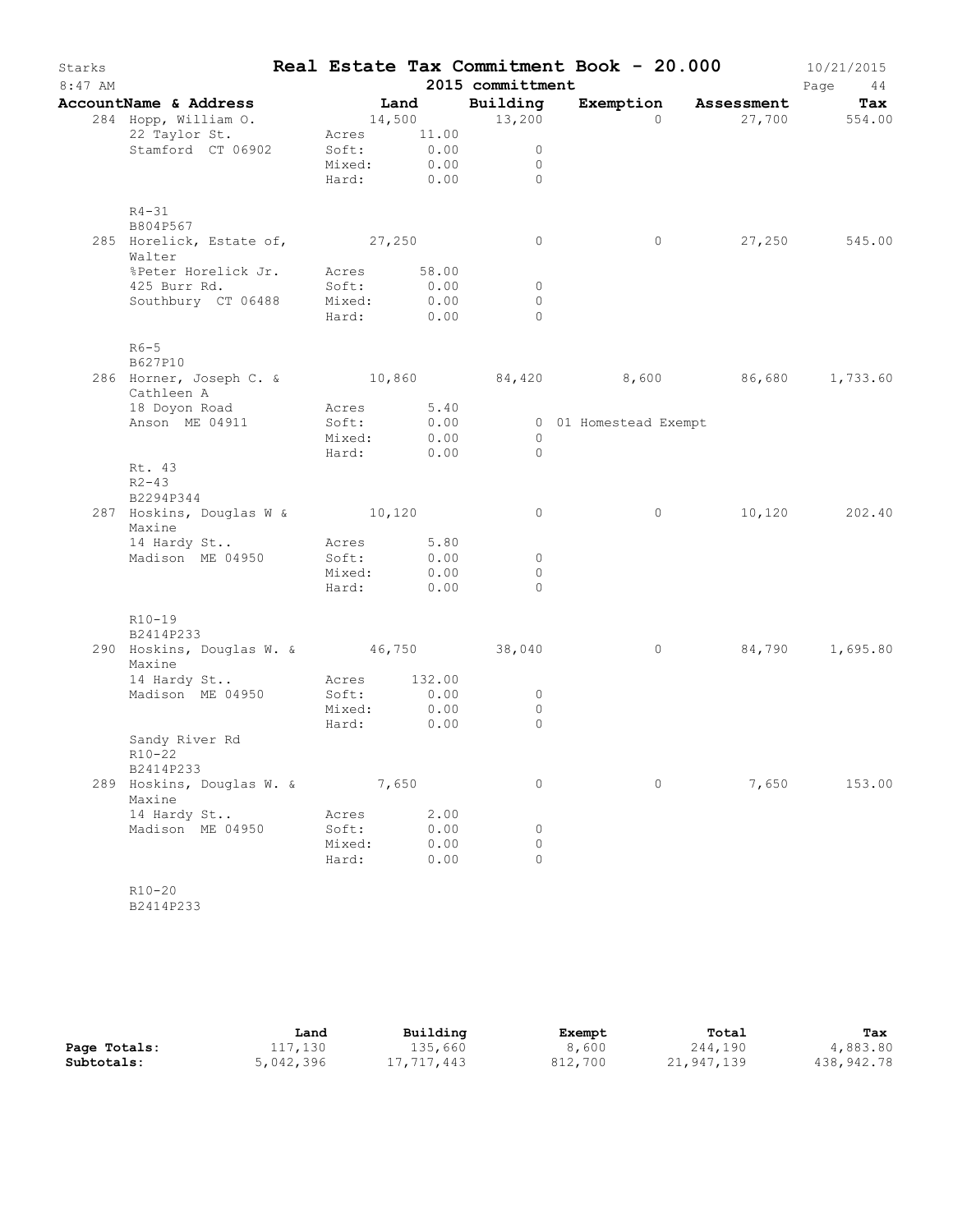| Starks<br>$8:47$ AM |                                                                                          |        |       |                                  | 2015 committment | Real Estate Tax Commitment Book - 20.000 |               | 10/21/2015<br>Page<br>45 |
|---------------------|------------------------------------------------------------------------------------------|--------|-------|----------------------------------|------------------|------------------------------------------|---------------|--------------------------|
|                     | AccountName & Address                                                                    |        | Land  |                                  | Building         | Exemption Assessment                     |               | Tax                      |
|                     | 288 Hoskins, Douglas W. & 8,760<br>Maxine                                                |        |       |                                  | $\circ$          | $\Omega$                                 |               | 8,760 175.20             |
|                     | 14 Hardy St                                                                              | Acres  |       | $3.70$<br>$0.00$                 |                  |                                          |               |                          |
|                     | Madison ME 04950                                                                         | Soft:  |       |                                  | $\overline{0}$   |                                          |               |                          |
|                     |                                                                                          |        |       | Mixed: 0.00                      | $\circ$          |                                          |               |                          |
|                     |                                                                                          |        |       | Hard: 0.00                       | $\Omega$         |                                          |               |                          |
|                     | $R10-15$                                                                                 |        |       |                                  |                  |                                          |               |                          |
|                     | B2414P233                                                                                |        |       |                                  |                  |                                          |               |                          |
|                     | 291 Hoskins, Douglas W. & 18,500<br>Maxine.                                              |        |       |                                  | $\circ$          | $\overline{0}$                           | 18,500 370.00 |                          |
|                     | 14 Hardy St Acres 23.00                                                                  |        |       |                                  |                  |                                          |               |                          |
|                     | Madison ME 04950 Soft: 0.00                                                              |        |       |                                  | $\overline{0}$   |                                          |               |                          |
|                     |                                                                                          | Mixed: |       | 0.00<br>Hard: 0.00<br>Hard: 0.00 | $\circ$          |                                          |               |                          |
|                     |                                                                                          |        |       |                                  | $\Omega$         |                                          |               |                          |
|                     | $R10-23$<br>B2414P233                                                                    |        |       |                                  |                  |                                          |               |                          |
|                     | 294 Huettner, Barbara H. 8,650 61,792 8,600 61,842 1,236.84<br>375 Anson Road Acres 2.00 |        |       |                                  |                  |                                          |               |                          |
|                     |                                                                                          |        |       |                                  |                  |                                          |               |                          |
|                     | Starks ME 04911                                                                          |        |       |                                  |                  | Soft: 0.00 001 Homestead Exempt          |               |                          |
|                     |                                                                                          |        |       | Mixed: 0.00<br>Hard: 0.00        | $\overline{0}$   |                                          |               |                          |
|                     |                                                                                          |        |       |                                  | $\bigcirc$       |                                          |               |                          |
|                     | $R8 - 31.1$<br>B3570P27 01/30/1989 B1286P244                                             |        |       |                                  |                  |                                          |               |                          |
|                     | 728 Huggins, Gary D. & 19,450<br>Kimberly J.                                             |        |       |                                  | $\circ$          | 0                                        |               | 19,450 389.00            |
|                     | P.O. Box 431 Acres 26.80                                                                 |        |       |                                  |                  |                                          |               |                          |
|                     | Norridgewock ME 04957 Soft:                                                              |        |       | 0.00                             | $\circ$          |                                          |               |                          |
|                     |                                                                                          |        |       | Mixed: 0.00                      | $\circ$          |                                          |               |                          |
|                     |                                                                                          |        |       | Hard: 0.00                       | $\Omega$         |                                          |               |                          |
|                     | $R11 - 11.2$<br>B4043P296 08/12/2008                                                     |        |       |                                  |                  |                                          |               |                          |
|                     | 295 Hughgill, Robert C. (10,860 (51,630) (8,600 (53,890 (1,077.80)<br>&Mary J.           |        |       |                                  |                  |                                          |               |                          |
|                     | 277 Locke Hill Road Acres 5.40<br>Starks ME 04911 Soft: 0.00                             |        |       |                                  |                  |                                          |               |                          |
|                     |                                                                                          |        |       |                                  |                  | 0 01 Homestead Exempt                    |               |                          |
|                     |                                                                                          | Mixed: |       | 0.00                             | $\overline{0}$   |                                          |               |                          |
|                     |                                                                                          | Hard:  |       | 0.00                             | $\circ$          |                                          |               |                          |
|                     | Locke Hill Road<br>$R3 - 3.1$                                                            |        |       |                                  |                  |                                          |               |                          |
|                     | B2208P1060                                                                               |        |       |                                  |                  |                                          |               |                          |
|                     | 296 Hughgill, Robert C.<br>&Mary J.                                                      |        | 8,790 |                                  | 0                | $\circ$                                  | 8,790         | 175.80                   |
|                     | 277 Locke Hill Road                                                                      | Acres  |       | 60.00                            |                  |                                          |               |                          |
|                     | Starks ME 04911                                                                          | Soft:  |       | 41.00                            | 4,125            |                                          |               |                          |
|                     |                                                                                          | Mixed: |       | 19.00                            | 1,944            |                                          |               |                          |
|                     |                                                                                          | Hard:  |       | 0.00                             | 0                |                                          |               |                          |
|                     | Locke Hill Road<br>$R3 - 3$                                                              |        |       |                                  |                  |                                          |               |                          |

|              | Land      | Building   | Exempt  | Total      | Tax        |
|--------------|-----------|------------|---------|------------|------------|
| Page Totals: | 75,010    | 113,422    | 17,200  | 171,232    | 3,424.64   |
| Subtotals:   | 5,117,406 | 17,830,865 | 829,900 | 22,118,371 | 442,367.42 |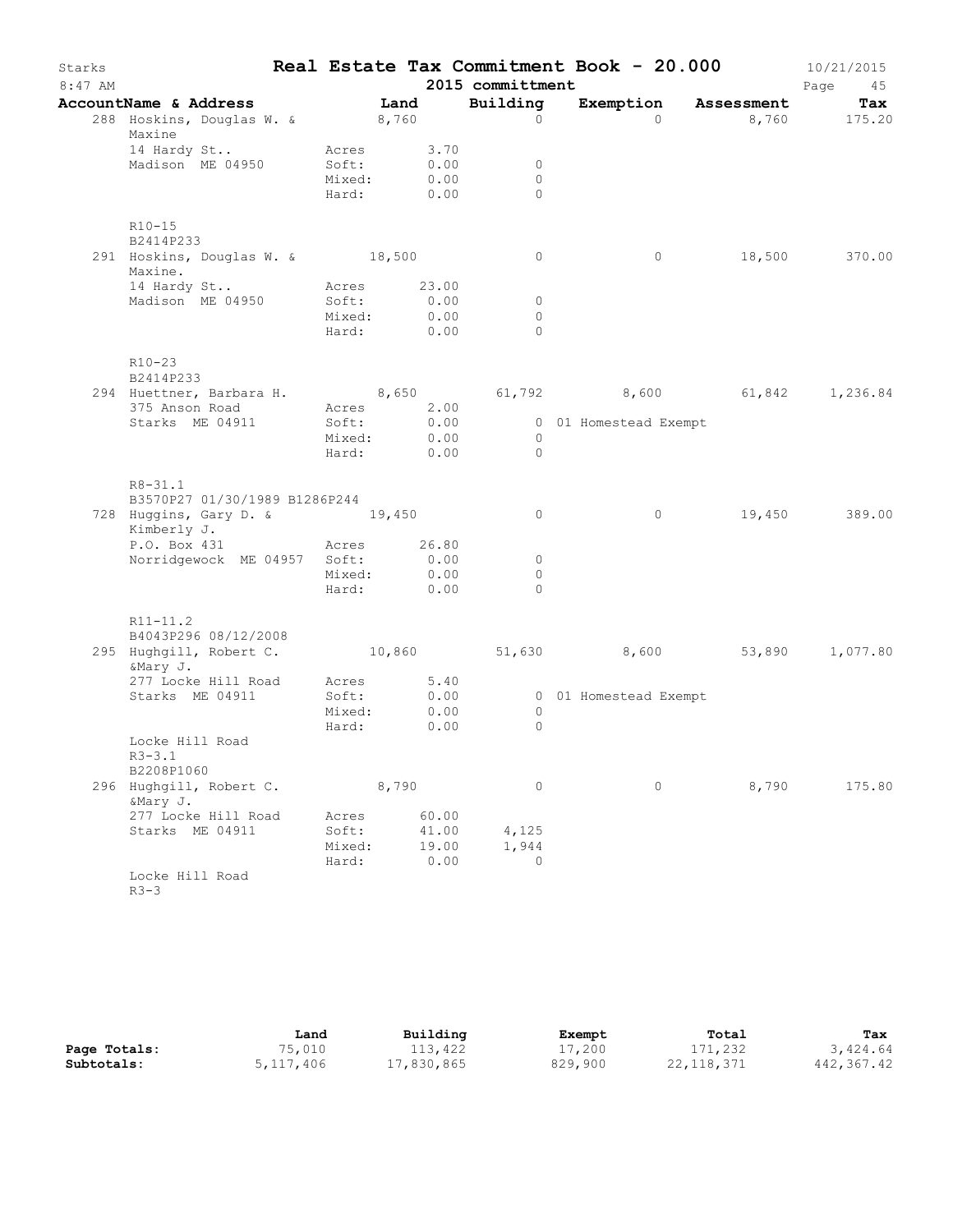| Starks<br>$8:47$ AM |                                                                                     |      |                          |         |                  | 2015 committment                 | Real Estate Tax Commitment Book - 20.000         |        | 10/21/2015<br>Page<br>46 |
|---------------------|-------------------------------------------------------------------------------------|------|--------------------------|---------|------------------|----------------------------------|--------------------------------------------------|--------|--------------------------|
|                     | AccountName & Address Tand Building Exemption Assessment                            |      |                          |         |                  |                                  |                                                  |        | Tax                      |
|                     | 297 Hull, Jon A. & Dawn H. 31, 250 61, 440 8, 600 84, 090 1, 681.80                 |      |                          |         |                  |                                  |                                                  |        |                          |
|                     | 55 Cemetary Road Acres 70.00                                                        |      |                          |         |                  |                                  |                                                  |        |                          |
|                     | Starks ME 04911                                                                     |      |                          |         |                  |                                  | Soft: 0.00 001 Homestead Exempt<br>Mixed: 0.00 0 |        |                          |
|                     |                                                                                     |      |                          |         |                  | Hard: 0.00 0                     |                                                  |        |                          |
|                     | $R3 - 24.2$                                                                         |      |                          |         |                  |                                  |                                                  |        |                          |
|                     | B1531P17                                                                            |      |                          |         |                  |                                  |                                                  |        |                          |
|                     | 298 Hunnefield Sr., James 16,880                                                    |      |                          |         |                  | $\circ$                          | $\circ$                                          |        | 16,880 337.60            |
|                     | L<br>Marsh Jr. William Acres 16.50                                                  |      |                          |         |                  |                                  |                                                  |        |                          |
|                     | 9 Brown ST.                                                                         |      | Soft:                    |         | 0.00             | $\overline{0}$                   |                                                  |        |                          |
|                     | Skowhegan ME 04976 Mixed: 0.00                                                      |      |                          |         |                  | $\Omega$                         |                                                  |        |                          |
|                     |                                                                                     |      | Hard: 0.00               |         |                  | $\Omega$                         |                                                  |        |                          |
|                     | Poor Farm Road<br>$R2 - 39$                                                         |      |                          |         |                  |                                  |                                                  |        |                          |
|                     | B2128P90                                                                            |      |                          |         |                  |                                  |                                                  |        |                          |
|                     | 299 Irvine, Carl H Jr. 7,380 18,000 8,600 16,780 335.60                             |      |                          |         |                  |                                  |                                                  |        |                          |
|                     | Irvine Margaret P Acres 0.85<br>66 Chicken Street Soft: 0.00 000 1 Homestead Exempt |      |                          |         |                  |                                  |                                                  |        |                          |
|                     |                                                                                     |      |                          |         |                  |                                  |                                                  |        |                          |
|                     | Starks ME 04911 Mixed: 0.00                                                         |      | Hard: 0.00               |         |                  | $\overline{0}$<br>$\overline{0}$ |                                                  |        |                          |
|                     |                                                                                     |      |                          |         |                  |                                  |                                                  |        |                          |
|                     | $U2-16$                                                                             |      |                          |         |                  |                                  |                                                  |        |                          |
|                     | B1394P74                                                                            |      |                          |         |                  |                                  |                                                  |        |                          |
|                     | 300 Jackson, David L.                                                               |      | 3,830                    |         |                  | $\circ$                          | $\circ$                                          |        | 3,830 76.60              |
|                     | PO Box 293<br>Anson ME 04911                                                        |      | Acres 0.30<br>Soft: 0.00 |         |                  | $\overline{0}$                   |                                                  |        |                          |
|                     |                                                                                     |      | Mixed:                   |         | 0.00             | $\circ$                          |                                                  |        |                          |
|                     |                                                                                     |      | Hard: 0.00               |         |                  | $\circ$                          |                                                  |        |                          |
|                     |                                                                                     |      |                          |         |                  |                                  |                                                  |        |                          |
|                     | $R8 - 41$                                                                           |      | 10,100                   |         |                  | $\circ$                          | $\circ$                                          |        | 10,100 202.00            |
|                     | 301 Jackson, David L.<br>PO Box 293                                                 |      | Acres 5.77               |         |                  |                                  |                                                  |        |                          |
|                     | Anson ME 04911                                                                      |      | Soft:                    |         |                  | $\circ$                          |                                                  |        |                          |
|                     |                                                                                     |      | Mixed:                   |         | $0.00$<br>$0.00$ | $\circ$                          |                                                  |        |                          |
|                     |                                                                                     |      | Hard: 0.00               |         |                  | $\Omega$                         |                                                  |        |                          |
|                     | R12-10.1, R12-10.2                                                                  |      |                          |         |                  |                                  |                                                  |        |                          |
|                     | B1692P100                                                                           |      |                          |         |                  |                                  |                                                  |        |                          |
|                     | 302 Jackson, Jeff                                                                   |      |                          | $\circ$ |                  |                                  | 13,440 8,600                                     | 4,840  | 96.80                    |
|                     | PO Box 33                                                                           |      |                          |         |                  |                                  | 01 Homestead Exempt                              |        |                          |
|                     | Anson ME 04911                                                                      |      |                          |         |                  |                                  |                                                  |        |                          |
|                     |                                                                                     |      |                          |         |                  |                                  |                                                  |        |                          |
|                     | $R8 - 410N$                                                                         |      |                          |         |                  |                                  |                                                  |        |                          |
|                     | 303 Jarvinen, Donald                                                                |      |                          | 8,330   |                  | 34,288                           | $\circ$                                          | 42,618 | 852.36                   |
|                     | Jarvinen Ann M.                                                                     |      | Acres                    |         | 1.50             |                                  |                                                  |        |                          |
|                     | 795 Congress St.                                                                    |      | Soft:                    |         | 0.00             | $\circ$                          |                                                  |        |                          |
|                     | Duxbury MA 02332                                                                    |      | Mixed:<br>Hard:          |         | 0.00<br>0.00     | $\Omega$<br>$\Omega$             |                                                  |        |                          |
|                     |                                                                                     |      |                          |         |                  |                                  |                                                  |        |                          |
|                     | $R4 - 33.1$                                                                         |      |                          |         |                  |                                  |                                                  |        |                          |
|                     | B1788P55                                                                            |      |                          |         |                  |                                  |                                                  |        |                          |
|                     |                                                                                     |      |                          |         |                  |                                  |                                                  |        |                          |
|                     |                                                                                     |      |                          |         |                  |                                  |                                                  |        |                          |
|                     |                                                                                     | Land |                          |         | Building         |                                  | Exempt                                           | Total  | Tax                      |

**Page Totals:** 77,770 127,168 25,800 179,138 3,582.76 **Subtotals:** 5,195,176 17,958,033 855,700 22,297,509 445,950.18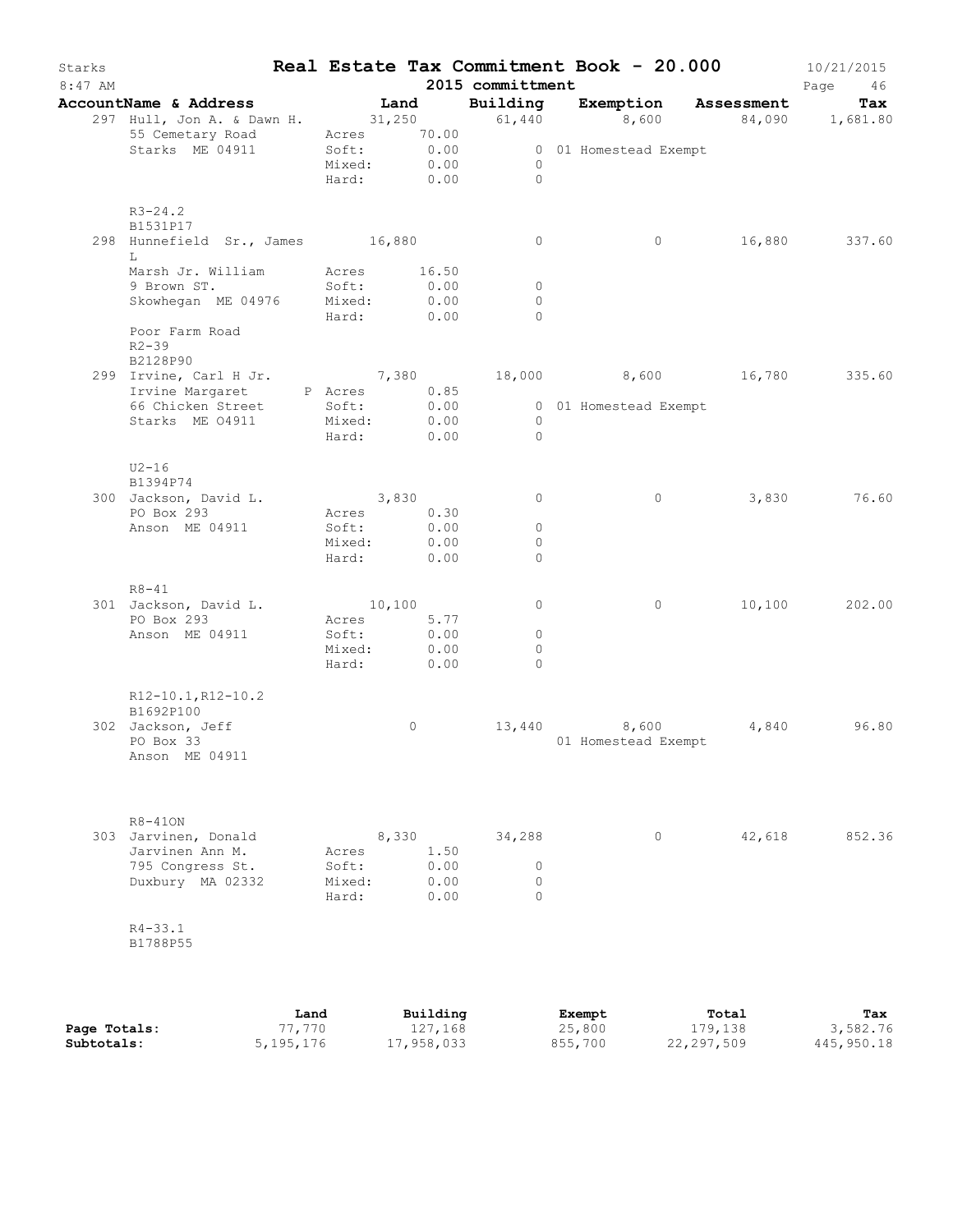| Starks<br>8:47 AM |                                                                              |                 |                  |                     | 2015 committment     | Real Estate Tax Commitment Book - 20.000 |                  | 10/21/2015<br>Page<br>47 |
|-------------------|------------------------------------------------------------------------------|-----------------|------------------|---------------------|----------------------|------------------------------------------|------------------|--------------------------|
|                   | AccountName & Address                                                        |                 | <b>Example 1</b> |                     | Building             | Exemption                                | Assessment       | Tax                      |
|                   | 305 Jarvinen, Donald                                                         | 11,360          |                  |                     | $\circ$              | $\Omega$                                 |                  | 11,360 227.20            |
|                   | Jarvinen Anne M.                                                             |                 |                  | Acres 7.70          |                      |                                          |                  |                          |
|                   | 795 Congress St.                                                             | Soft:           |                  | 0.00                | $\circ$              |                                          |                  |                          |
|                   | Duxbury MA 02332                                                             | Mixed:<br>Hard: |                  | 0.00<br>0.00        | $\circ$<br>$\bigcap$ |                                          |                  |                          |
|                   | West Mills Rd<br>$R4 - 27$<br>B2973P182                                      |                 |                  |                     |                      |                                          |                  |                          |
|                   | 304 Jarvinen, Donald                                                         | 18,500          |                  |                     | $\circ$              | $\circ$                                  |                  | 18,500 370.00            |
|                   | Jarvinen Anne M.                                                             |                 |                  | Acres 23.00         |                      |                                          |                  |                          |
|                   | 795 Congress St.                                                             | Soft:           |                  | 0.00                | $\circ$              |                                          |                  |                          |
|                   | Duxbury MA 02332                                                             | Mixed:          |                  | 0.00                | $\circ$              |                                          |                  |                          |
|                   |                                                                              | Hard:           |                  | 0.00                | $\Omega$             |                                          |                  |                          |
|                   | $R4 - 33$                                                                    |                 |                  |                     |                      |                                          |                  |                          |
|                   | 308 Johnson & Maxine E. 25,720 78,000 13,760 89,960 1,799.20<br>Wolph, David |                 |                  |                     |                      |                                          |                  |                          |
|                   | PO Box 288                                                                   |                 |                  | Acres 84.50         |                      | 02 Veteran                               |                  |                          |
|                   | Anson ME 04911                                                               | Soft:           |                  | 0.00                |                      | 0 01 Homestead Exempt                    |                  |                          |
|                   |                                                                              | Mixed:          |                  | 65.00               | 6,652                |                                          |                  |                          |
|                   |                                                                              | Hard:           |                  | 0.00                | $\bigcirc$           |                                          |                  |                          |
|                   | Dill Road<br>R6-23.1A, R6-23.1B                                              |                 |                  |                     |                      |                                          |                  |                          |
|                   | B2074P139<br>420 Johnson Kenneth R. and 18,250                               |                 |                  |                     | $\circ$              | $\circ$                                  |                  | 18,250 365.00            |
|                   | Kathleen M.                                                                  |                 |                  |                     |                      |                                          |                  |                          |
|                   | 1404 New Sharon Road                                                         |                 |                  | Acres 22.00         |                      |                                          |                  |                          |
|                   | Starks Me 04911                                                              | Soft:<br>Mixed: |                  | 0.00<br>0.00        | $\circ$<br>$\circ$   |                                          |                  |                          |
|                   |                                                                              | Hard:           |                  | 0.00                | $\Omega$             |                                          |                  |                          |
|                   | $R8 - 10.8$                                                                  |                 |                  |                     |                      |                                          |                  |                          |
|                   | B3719P133 07/31/2006 B1020P215                                               |                 |                  |                     |                      |                                          |                  |                          |
|                   | 771 Johnson, Eric H. 10,250                                                  |                 |                  |                     | $\circ$              | $\circ$                                  | 10,250           | 205.00                   |
|                   | 1388 New Sharon Road Acres                                                   | Soft:           |                  | 6.00                | $\circ$              |                                          |                  |                          |
|                   | Starks ME 04911                                                              | Mixed:          |                  | 0.00<br>0.00        | $\circ$              |                                          |                  |                          |
|                   |                                                                              | Hard:           |                  | 0.00                | $\Omega$             |                                          |                  |                          |
|                   | R1 39.2                                                                      |                 |                  |                     |                      |                                          |                  |                          |
|                   | B4869P334 01/16/2015                                                         |                 |                  |                     |                      |                                          |                  |                          |
|                   | 306 Johnson, Kenneth & 10,600<br>Kathleen                                    |                 |                  |                     | 64,672               | 8,600                                    |                  | 66,672 1,333.44          |
|                   | 1404 New Sharon Road                                                         | Acres           |                  | 5.00                |                      | 01 Homestead Exempt                      |                  |                          |
|                   | Starks ME 04911                                                              | Soft:           |                  | 0.00                | $\circ$              |                                          |                  |                          |
|                   |                                                                              | Mixed:          |                  | 0.00                | $\circ$              |                                          |                  |                          |
|                   |                                                                              | Hard:           |                  | 0.00                | $\Omega$             |                                          |                  |                          |
|                   | R8-10.10                                                                     |                 |                  |                     |                      |                                          |                  |                          |
|                   | B1550P132<br>307 Johnson, Kenneth C.                                         |                 | 31,500           |                     | 22,320               | 8,600                                    | 45,220           | 904.40                   |
|                   | 95 Johnson Road                                                              | Acres           |                  | 71.00               |                      |                                          |                  |                          |
|                   | Starks ME 04911                                                              | Soft:           |                  | 0.00                | 0                    | 01 Homestead Exempt                      |                  |                          |
|                   |                                                                              | Mixed:          |                  | 0.00                | $\circ$              |                                          |                  |                          |
|                   |                                                                              | Hard:           |                  | 0.00                | $\Omega$             |                                          |                  |                          |
|                   | $R6 - 18$                                                                    |                 |                  |                     |                      |                                          |                  |                          |
|                   | B1270P43                                                                     |                 |                  |                     |                      |                                          |                  |                          |
| Page Totals:      |                                                                              | Land<br>126,180 |                  | Building<br>164,992 |                      | Exempt<br>30,960                         | Total<br>260,212 | Tax<br>5,204.24          |
| Subtotals:        | 5, 321, 356                                                                  |                 |                  | 18, 123, 025        |                      | 886,660                                  | 22,557,721       | 451, 154. 42             |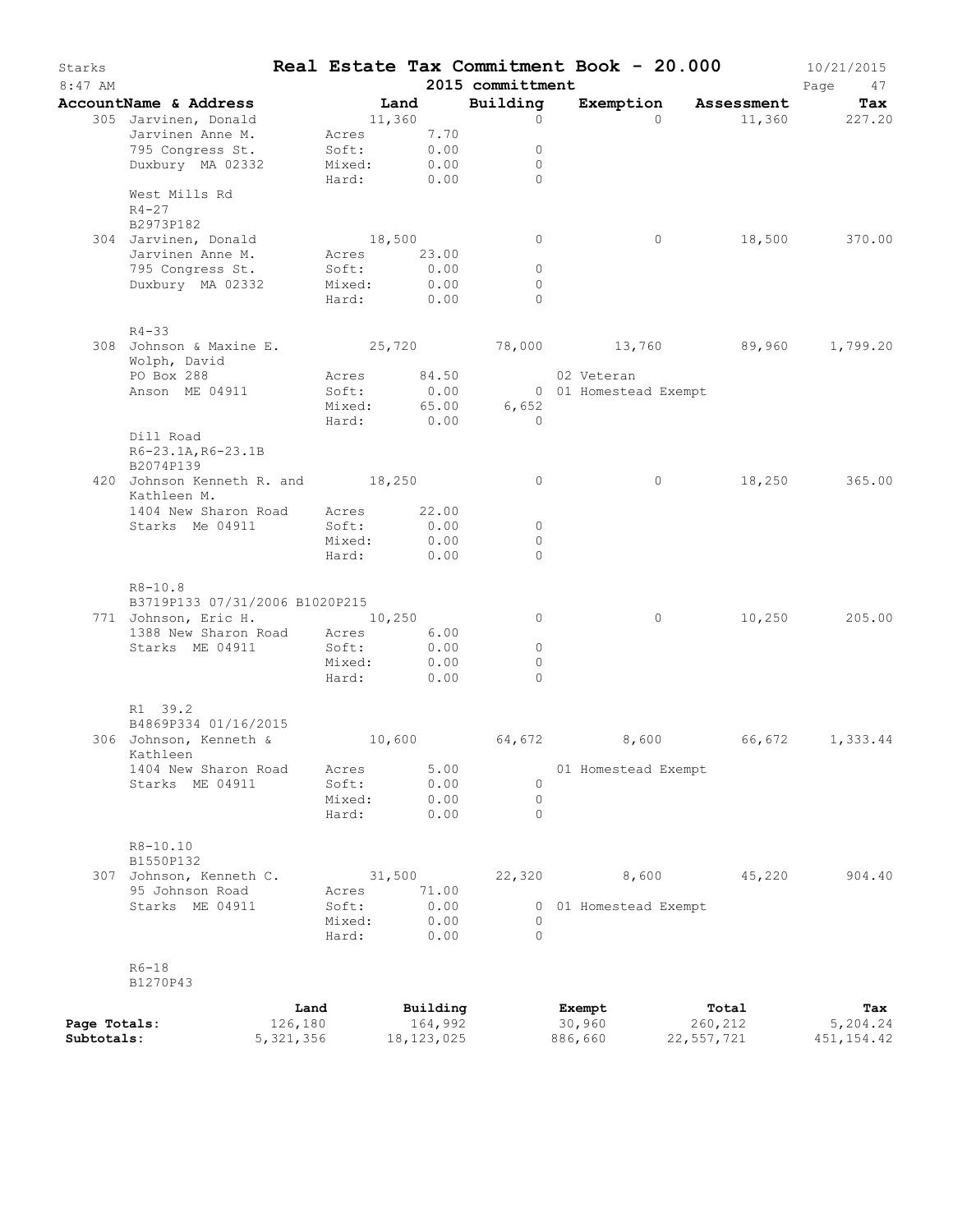| Starks<br>$8:47$ AM |                                                                                           |                                        |       |              | 2015 committment               | Real Estate Tax Commitment Book - 20.000                                                                                                   |       | 10/21/2015<br>Page<br>48 |
|---------------------|-------------------------------------------------------------------------------------------|----------------------------------------|-------|--------------|--------------------------------|--------------------------------------------------------------------------------------------------------------------------------------------|-------|--------------------------|
|                     | AccountName & Address                                                                     | Land                                   |       |              |                                | Building Exemption Assessment                                                                                                              |       | Tax                      |
|                     | 651 Johnson, Kyle W<br>P.O.Box 364<br>Solon ME 04979                                      |                                        |       |              | $\overline{0}$                 | 8,650 $\begin{array}{cccc} 8,650 & 70,262 & 8,600 & 70,312 & 1,406.24 \\ \text{Acres} & 2.00 & 01 & \text{Homestead Exempt} & \end{array}$ |       |                          |
|                     |                                                                                           | Soft: 0.00<br>Mixed: 0.00              |       |              | $\overline{0}$<br>Hard: 0.00 0 |                                                                                                                                            |       |                          |
|                     | $R1 - 32.1$                                                                               |                                        |       |              |                                |                                                                                                                                            |       |                          |
|                     | B3852P166 05/24/2007 B1607P348                                                            |                                        |       |              |                                |                                                                                                                                            |       |                          |
|                     | 386 Johnson, Christopher 13,850<br>29 Union St 29 Acres 10.00                             |                                        |       |              | 8,028                          | $\overline{0}$                                                                                                                             |       | 21,878 437.56            |
|                     | Taunton Ma 02780                                                                          | Soft:                                  |       | 0.00         | $\overline{0}$                 |                                                                                                                                            |       |                          |
|                     |                                                                                           | Mixed:                                 |       | 0.00         | $\overline{0}$                 |                                                                                                                                            |       |                          |
|                     |                                                                                           | Hard: 0.00                             |       |              | $\overline{0}$                 |                                                                                                                                            |       |                          |
|                     | $R2 - 24.6$<br>B4831P88 09/07/2014 B4145P256 06/08/2009 B4037P178<br>08/11/2008 B1976P205 |                                        |       |              |                                |                                                                                                                                            |       |                          |
|                     | 310 Jordan, Bruce A. & 11,250 16,990                                                      |                                        |       |              |                                | $\overline{0}$                                                                                                                             |       | 28,240 564.80            |
|                     | Lorraine A.                                                                               |                                        |       |              |                                |                                                                                                                                            |       |                          |
|                     | 83 Chute Rd<br>Windham ME 04062 Soft: 0.00                                                | Acres 6.00                             |       |              | $\overline{0}$                 |                                                                                                                                            |       |                          |
|                     |                                                                                           |                                        |       |              | $\overline{0}$                 |                                                                                                                                            |       |                          |
|                     |                                                                                           | Mixed: 0.00<br>Hard: 0.00              |       |              | $\bigcirc$                     |                                                                                                                                            |       |                          |
|                     | $R1 - 47.1$                                                                               |                                        |       |              |                                |                                                                                                                                            |       |                          |
|                     | B1589P148                                                                                 |                                        |       |              |                                | $\circ$                                                                                                                                    |       | 34,590 691.80            |
|                     | 525 Jordan, David W.<br>Jordon, Jean M.                                                   | Acres 5.10                             |       |              | $9,670$ 24,920                 |                                                                                                                                            |       |                          |
|                     | 173 Lake Drive                                                                            | Soft: 0.00                             |       |              | $\overline{0}$                 |                                                                                                                                            |       |                          |
|                     | East Hampton CT 06424 Mixed:                                                              |                                        |       |              | $\overline{0}$                 |                                                                                                                                            |       |                          |
|                     |                                                                                           | Mixed: 0.00<br>Hard: 0.00              |       |              | $\bigcirc$                     |                                                                                                                                            |       |                          |
|                     | $R4 - 22$                                                                                 |                                        |       |              |                                |                                                                                                                                            |       |                          |
|                     | B4847P217 10/22/2014 B3878P88 07/10/2007 B775P805<br>311 Jordan, Jean M. 16,520 41,724    |                                        |       |              |                                | $\overline{0}$                                                                                                                             |       | 58,244 1,164.88          |
|                     | 173 Lake Drive Mcres 14.10                                                                |                                        |       |              |                                |                                                                                                                                            |       |                          |
|                     | East Hampton CT 06424 Soft:                                                               |                                        |       | 0.00         | $\overline{0}$                 |                                                                                                                                            |       |                          |
|                     |                                                                                           |                                        |       |              | $\overline{0}$                 |                                                                                                                                            |       |                          |
|                     |                                                                                           | $rac{1}{2}$<br>Hard: $rac{0.00}{0.00}$ |       |              | $\Omega$                       |                                                                                                                                            |       |                          |
|                     | R4-23.3, R4-23.2<br>B2799P205                                                             |                                        |       |              |                                |                                                                                                                                            |       |                          |
|                     | 312 Kahler, John                                                                          |                                        | 3,360 |              | 0                              | 0                                                                                                                                          | 3,360 | 67.20                    |
|                     | 110 Northbridge Rd.                                                                       | Acres                                  |       | 0.23         |                                |                                                                                                                                            |       |                          |
|                     | Mendon MA 01756                                                                           | Soft:                                  |       | 0.00         | 0                              |                                                                                                                                            |       |                          |
|                     |                                                                                           | Mixed:<br>Hard:                        |       | 0.00<br>0.00 | $\circ$<br>$\Omega$            |                                                                                                                                            |       |                          |
|                     | $R10 - 18$<br>B4704P328 08/30/2013 B79P1112                                               |                                        |       |              |                                |                                                                                                                                            |       |                          |
|                     | 313 Kahler, John                                                                          |                                        | 9,500 |              | 0                              | $\circ$                                                                                                                                    | 9,500 | 190.00                   |
|                     | 110 Northbridge Rd.                                                                       | Acres                                  |       | 3.30         |                                |                                                                                                                                            |       |                          |
|                     | Mendon MA 01756                                                                           | Soft:                                  |       | 0.00         | 0                              |                                                                                                                                            |       |                          |
|                     |                                                                                           | Mixed:                                 |       | 0.00         | $\circ$                        |                                                                                                                                            |       |                          |
|                     |                                                                                           | Hard:                                  |       | 0.00         | 0                              |                                                                                                                                            |       |                          |
|                     | $R10 - 17$<br>B4704P328 08/30/2013 B801P524                                               |                                        |       |              |                                |                                                                                                                                            |       |                          |

|              | Land      | Building   | Exempt  | Total      | Tax        |
|--------------|-----------|------------|---------|------------|------------|
| Page Totals: | 72,800    | 161,924    | 8,600   | 226,124    | 4,522.48   |
| Subtotals:   | 5,394,156 | 18,284,949 | 895,260 | 22,783,845 | 455,676.90 |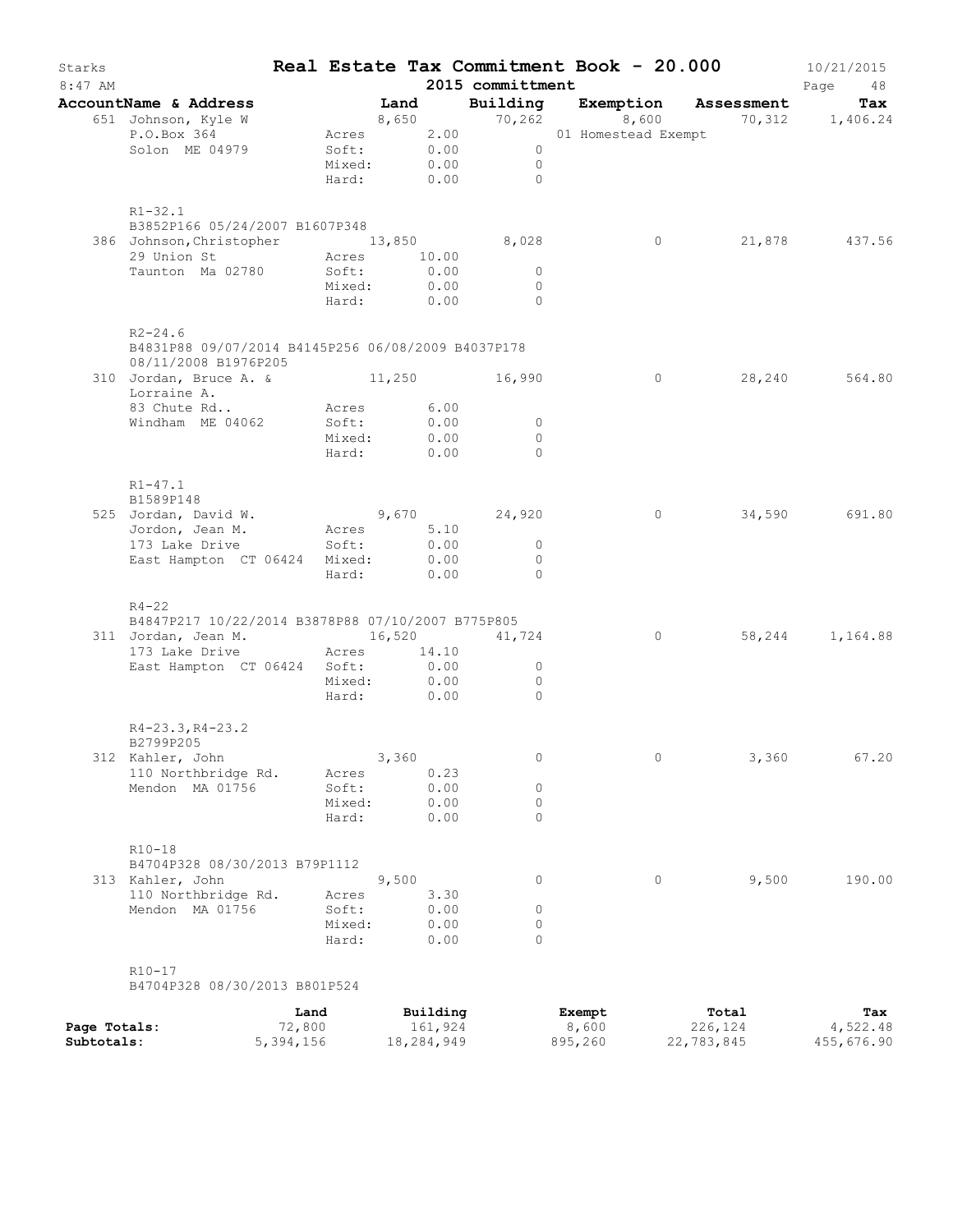| Starks  |                                                              |                |      |      | Real Estate Tax Commitment Book - 20.000 |                     |          |                      | 10/21/2015      |
|---------|--------------------------------------------------------------|----------------|------|------|------------------------------------------|---------------------|----------|----------------------|-----------------|
| 8:47 AM |                                                              |                |      |      | 2015 committment                         |                     |          |                      | Page<br>49      |
|         | <b>AccountName &amp; Address</b>                             |                | Land |      | Building                                 |                     |          | Exemption Assessment | Tax             |
|         | 221 Kane, Michael S.                                         | 7,520          |      |      | 6,789                                    |                     | $\Omega$ | 14,309               | 286.18          |
|         | Kane, Rhonda S.                                              | Acres          |      | 1.80 |                                          |                     |          |                      |                 |
|         | 60 Varnum Pond Road                                          | Soft:          |      | 0.00 | $\Omega$                                 |                     |          |                      |                 |
|         | Temple Me 04984                                              | Mixed:         |      | 0.00 | $\circ$                                  |                     |          |                      |                 |
|         |                                                              | Hard:          |      | 0.00 | $\bigcap$                                |                     |          |                      |                 |
|         | Poor Farm Road                                               |                |      |      |                                          |                     |          |                      |                 |
|         | $R2 - 39.2$                                                  |                |      |      |                                          |                     |          |                      |                 |
|         | B4708P198 09/09/2013 B4343P95 11/23/2010 B4255P294           |                |      |      |                                          |                     |          |                      |                 |
|         | 03/31/2010 B4242P227 09/28/2009                              |                |      |      |                                          |                     |          |                      | 146.60          |
|         | 314 Karnowski, Douglas J. 7,330<br>PO Box 1116               |                |      | 1.50 | $\circ$                                  |                     | $\circ$  | 7,330                |                 |
|         | Barre VT 05641                                               | Acres<br>Soft: |      | 0.00 | $\circ$                                  |                     |          |                      |                 |
|         |                                                              | Mixed:         |      | 0.00 | $\Omega$                                 |                     |          |                      |                 |
|         |                                                              | Hard:          |      | 0.00 | $\circ$                                  |                     |          |                      |                 |
|         | New Sharon Road                                              |                |      |      |                                          |                     |          |                      |                 |
|         | $R8 - 15.1$                                                  |                |      |      |                                          |                     |          |                      |                 |
|         | B2186P24                                                     |                |      |      |                                          |                     |          |                      |                 |
|         | 673 Keach, Marie A.                                          |                |      |      | 5,490 18,720                             |                     | $\circ$  | 24,210               | 484.20          |
|         | DeLuca, Kevin L.                                             | Acres 0.47     |      |      |                                          |                     |          |                      |                 |
|         | 718 Shaw Hill Road                                           | Soft:          |      | 0.00 | $\Omega$                                 |                     |          |                      |                 |
|         | Industry ME 04938                                            | Mixed:         |      | 0.00 | $\Omega$                                 |                     |          |                      |                 |
|         |                                                              | Hard:          |      | 0.00 | $\Omega$                                 |                     |          |                      |                 |
|         | $U2-14$                                                      |                |      |      |                                          |                     |          |                      |                 |
|         | B4850P85 11/07/2014 B1996P251                                |                |      |      |                                          |                     |          |                      |                 |
|         | 316 Keister Irrevocable 18,750                               |                |      |      | $\circ$                                  |                     | $\circ$  | 18,750               | 375.00          |
|         | Grant                                                        |                |      |      |                                          |                     |          |                      |                 |
|         | $C/O$ Jeremy D. and $A$ cres 24.00                           |                |      |      |                                          |                     |          |                      |                 |
|         | Meredith S. Keister                                          |                |      |      |                                          |                     |          |                      |                 |
|         | 263 Lohr Rd                                                  | Soft:          |      | 0.00 | $\overline{0}$                           |                     |          |                      |                 |
|         | Mifflenburg PA 17844 Mixed:                                  |                |      | 0.00 | $\Omega$                                 |                     |          |                      |                 |
|         |                                                              | Hard:          |      | 0.00 | $\Omega$                                 |                     |          |                      |                 |
|         | River Road                                                   |                |      |      |                                          |                     |          |                      |                 |
|         | $R9 - 7.1, R9 - 7.2$                                         |                |      |      |                                          |                     |          |                      |                 |
|         | B4383P245 04/12/2011 B1719P130<br>516 Kelley, Roger E. 8,590 |                |      |      | 51,480                                   |                     | $\circ$  | 60,070               | 1,201.40        |
|         | Kelley, Connie H.                                            | Acres          |      | 1.90 |                                          |                     |          |                      |                 |
|         | 71 Franklin Avenue                                           | Soft:          |      | 0.00 | $\circ$                                  |                     |          |                      |                 |
|         | Houlton ME 04730                                             | Mixed:         |      | 0.00 | $\circ$                                  |                     |          |                      |                 |
|         |                                                              | Hard:          |      | 0.00 | $\Omega$                                 |                     |          |                      |                 |
|         | Locke Hill Rd                                                |                |      |      |                                          |                     |          |                      |                 |
|         | $R3 - 4.2$                                                   |                |      |      |                                          |                     |          |                      |                 |
|         | B4729P61 11/06/2013 B2585P269                                |                |      |      |                                          |                     |          |                      |                 |
|         | 318 Kenerson, Paul E. 22,500                                 |                |      |      | 72,186                                   |                     | 13,760   |                      | 80,926 1,618.52 |
|         | 256 Mayhew Road                                              | Acres 35.00    |      |      |                                          | 01 Homestead Exempt |          |                      |                 |
|         | Starks ME 04911                                              | Soft:          |      | 0.00 |                                          | 0 02 Veteran        |          |                      |                 |
|         |                                                              | Mixed:         |      | 0.00 | $\overline{0}$                           |                     |          |                      |                 |
|         |                                                              | Hard:          |      | 0.00 | $\bigcirc$                               |                     |          |                      |                 |
|         |                                                              |                |      |      |                                          |                     |          |                      |                 |
|         | $R7 - 24$                                                    |                |      |      |                                          |                     |          |                      |                 |

B3416P338 12/02/2004 B1505P80

|              | Land      | Building   | Exempt  | Total      | Tax        |
|--------------|-----------|------------|---------|------------|------------|
| Page Totals: | 70,180    | 149,175    | 13,760  | 205,595    | 4,111.90   |
| Subtotals:   | 5,464,336 | 18,434,124 | 909,020 | 22,989,440 | 459,788.80 |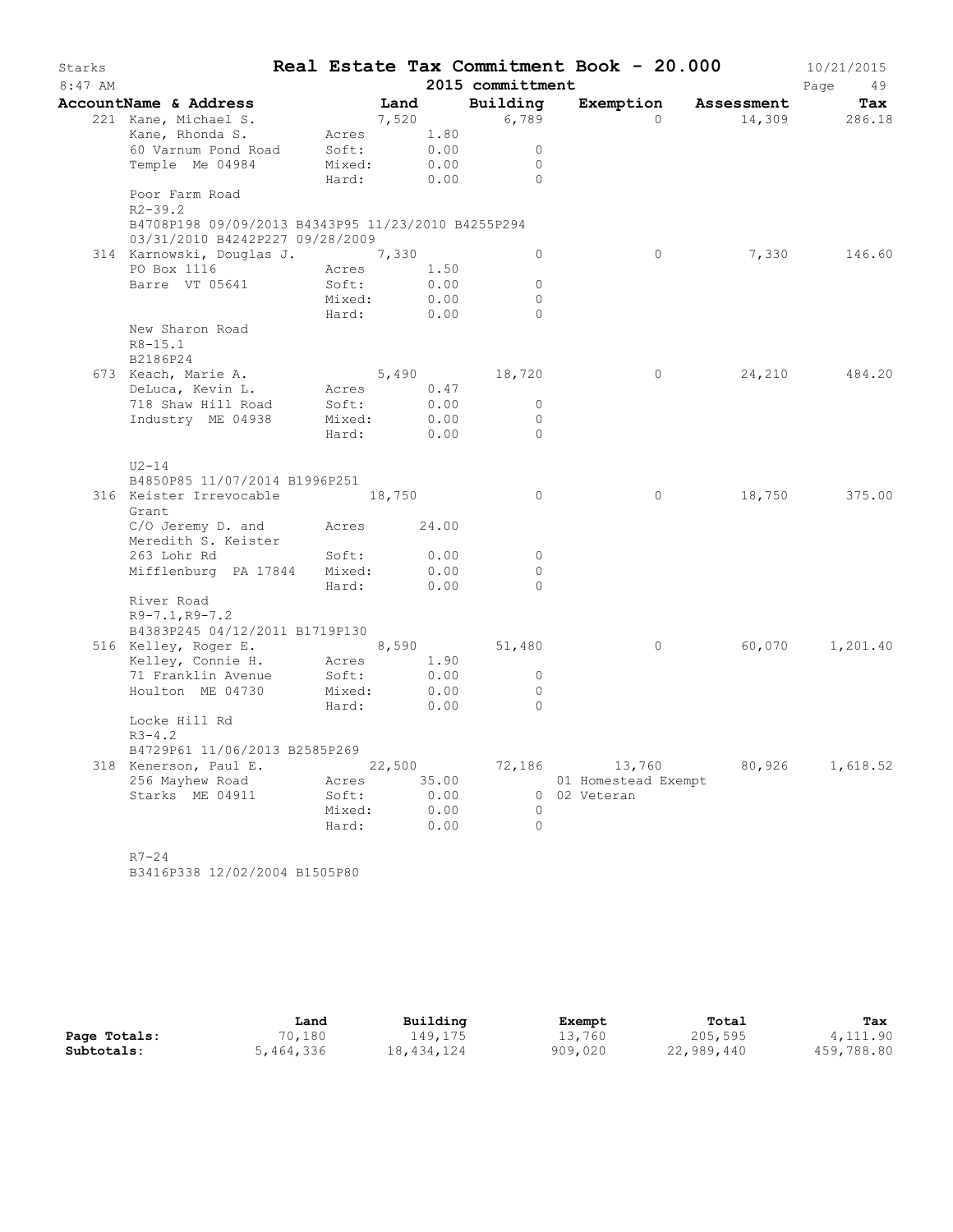| Starks<br>$8:47$ AM |                                                                                                                                    |                                                        |                |                              | 2015 committment                                | Real Estate Tax Commitment Book - 20.000      |                      | 10/21/2015<br>Page<br>50 |
|---------------------|------------------------------------------------------------------------------------------------------------------------------------|--------------------------------------------------------|----------------|------------------------------|-------------------------------------------------|-----------------------------------------------|----------------------|--------------------------|
|                     | AccountName & Address                                                                                                              |                                                        | Land           |                              | Building                                        |                                               | Exemption Assessment | Tax                      |
|                     | 320 Kennedy, Justin M<br>261 Vermont Street<br>W. Roxbury MA 02132                                                                 | 20,250<br>Acres 30.00<br>Soft:<br>Mixed:<br>Hard: 0.00 |                | 0.00<br>0.00                 | $\circ$<br>$\circ$<br>$\circ$<br>$\Omega$       |                                               | $\Omega$             | 20,250 405.00            |
|                     | R8-31.21<br>B904P595                                                                                                               |                                                        |                |                              |                                                 |                                               |                      |                          |
|                     | 739 Kiger, Nathan A<br>Kiger, Katie L.<br>90 Chicken Street<br>Starks ME 04911                                                     | Acres 15.00<br>Soft:<br>Mixed:<br>Hard: 0.00           |                | 0.00<br>0.00                 | $\overline{0}$<br>$\overline{0}$<br>$\bigcirc$  | 17,100 98,784 8,600<br>01 Homestead Exempt    |                      | 107,284 2,145.68         |
|                     | R3 16.1<br>B4288P231 06/30/2010<br>321 Kimball, Lemuel C. &<br>Melissa K<br>PO Box 173<br>Anson ME 04911                           |                                                        | $\overline{0}$ |                              | 9,000                                           |                                               | $\circ$<br>9,000     | 180.00                   |
|                     | 55 Kimball Lane<br>$R7-1.20N$<br>35 Kimball, Lemuel P. 23,480<br>Kimball, Cynthia M. Acres 42.90<br>P.O. Box 173<br>Anson ME 04911 | Soft:<br>Mixed:                                        |                | 0.00<br>0.00                 | 0<br>$\circ$<br>$\circ$                         |                                               | 23,480<br>$\circ$    | 469.60                   |
|                     | Rt. 43<br>$R7 - 1.4$<br>B4754P58 01/29/2014 B1565P325<br>322 Kimball, Lemuel P. and 26,600 41,868 13,760 54,708 1,094.16           | Hard:                                                  |                | 0.00                         | $\Omega$                                        |                                               |                      |                          |
|                     | Cynthia M.<br>PO Box 173<br>Anson ME 04911                                                                                         | Acres<br>Soft:<br>Mixed:<br>Hard:                      |                | 106.00<br>16.00<br>51.00     | 29.00<br>5,483                                  | 1,610 01 Homestead Exempt<br>2,968 02 Veteran |                      |                          |
|                     | Route 43<br>$R7 - 1.2$<br>B2143P24                                                                                                 |                                                        |                |                              |                                                 |                                               |                      |                          |
|                     | 406 Kleppinger, Marie<br>61 Centennial Road Acres<br>Telford PA 18969-1211 Soft:                                                   | Mixed:<br>Hard:                                        | 8,950          | 4.00<br>0.00<br>0.00<br>0.00 | 0<br>0<br>$\Omega$<br>$\Omega$                  |                                               | $\circ$<br>8,950     | 179.00                   |
|                     | $R2 - 23.1$<br>B3611P190 12/16/2005 B1031P75<br>159 Koetsch, Bernard E.<br>41 Summer Street Acres<br>Stratford CT 06614            | Soft:<br>Mixed: 0.00<br>Hard:                          | 21,750         | 36.00<br>0.00<br>0.00        | 21,930<br>$\overline{0}$<br>$\circ$<br>$\Omega$ |                                               | 43,680<br>$\circ$    | 873.60                   |
|                     | $R2 - 34$<br>B2457P279 B1096P289 08/08/1983                                                                                        |                                                        |                |                              |                                                 |                                               |                      |                          |

|              | Land      | Building   | Exempt  | Total      | Tax        |
|--------------|-----------|------------|---------|------------|------------|
| Page Totals: | 118,130   | 171,582    | 22,360  | 267,352    | 5,347.04   |
| Subtotals:   | 5,582,466 | 18,605,706 | 931,380 | 23,256,792 | 465,135.84 |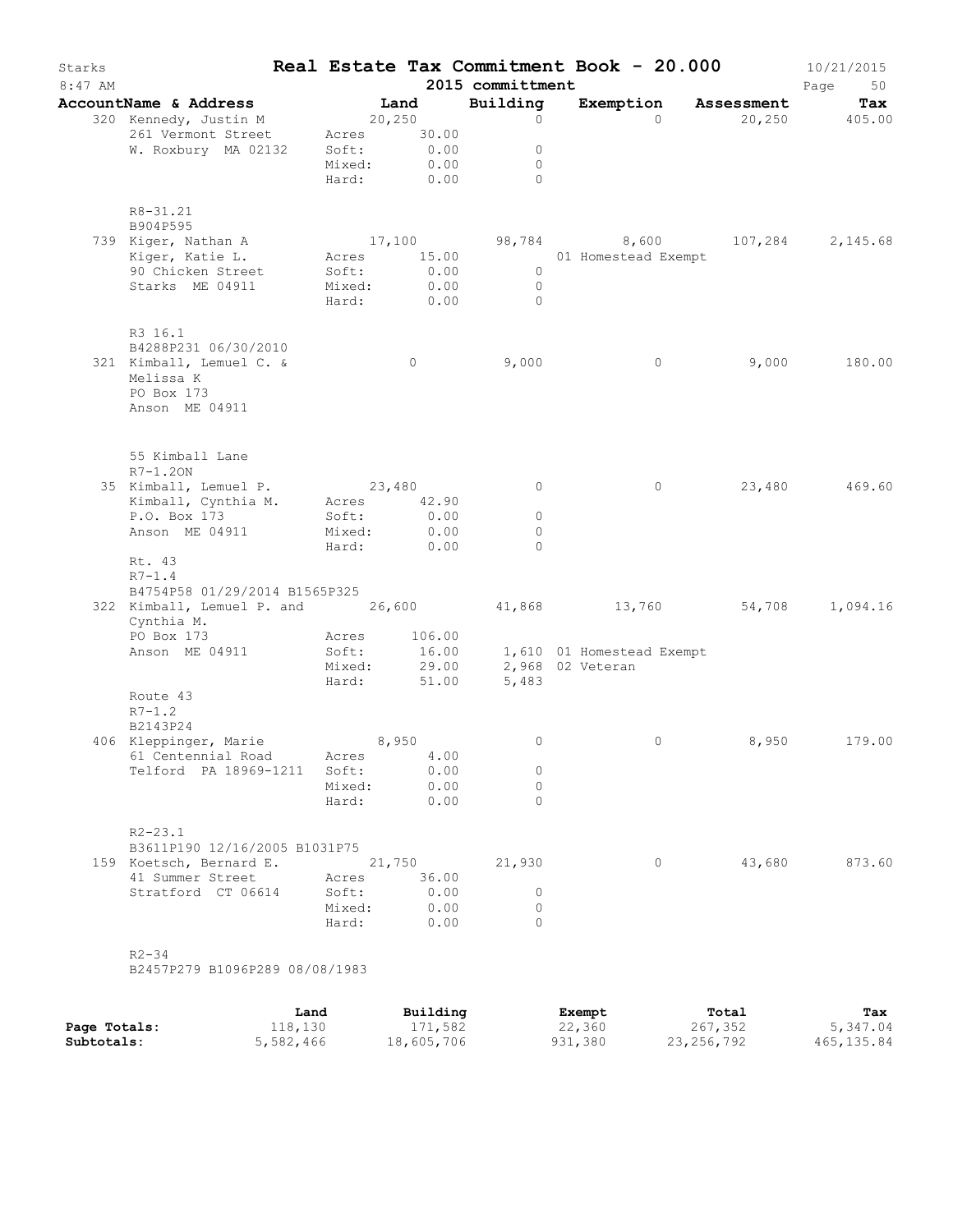| Starks    |                                                             |                 |        |                    |                            | Real Estate Tax Commitment Book - 20.000 |         | 10/21/2015    |
|-----------|-------------------------------------------------------------|-----------------|--------|--------------------|----------------------------|------------------------------------------|---------|---------------|
| $8:47$ AM |                                                             |                 |        |                    | 2015 committment           |                                          |         | Page<br>51    |
|           | AccountName & Address                                       |                 | Land   |                    | Building                   | Exemption Assessment                     |         | Tax           |
|           | 709 Koetsch, Bernard E.                                     |                 |        | 8,000              | 11,600                     | $\Omega$                                 |         | 19,600 392.00 |
|           | 41 Summer St.                                               |                 |        | Acres 1.00         |                            |                                          |         |               |
|           | Stratford CT 06614                                          | Soft:<br>Mixed: |        | 0.00<br>0.00       | $\circ$<br>$\circ$         |                                          |         |               |
|           |                                                             | Hard:           |        | 0.00               | $\Omega$                   |                                          |         |               |
|           |                                                             |                 |        |                    |                            |                                          |         |               |
|           | $R2 - 34.1$                                                 |                 |        |                    |                            |                                          |         |               |
|           | B1096P287 08/08/1983                                        |                 |        |                    |                            |                                          |         |               |
|           | 325 Kopacz, Kenneth                                         | 20,250          |        |                    | 0                          | $\circ$                                  | 20,250  | 405.00        |
|           | PO Box 236                                                  |                 |        | Acres 30.00        |                            |                                          |         |               |
|           | Haddam CT 06438                                             | Soft:           |        | 0.00               | $\circ$                    |                                          |         |               |
|           |                                                             | Mixed:          |        | 0.00<br>Hard: 0.00 | $\circ$<br>$\Omega$        |                                          |         |               |
|           |                                                             |                 |        |                    |                            |                                          |         |               |
|           | $R2 - 9.1$                                                  |                 |        |                    |                            |                                          |         |               |
|           | B790P721                                                    |                 |        |                    |                            |                                          |         |               |
|           | 326 Kozielewicz, Edward & 16,320 13,320 8,600 21,040 420.80 |                 |        |                    |                            |                                          |         |               |
|           | Marilyn                                                     |                 |        |                    |                            |                                          |         |               |
|           | PO Box 93R St                                               | Acres           |        | 13.80              |                            |                                          |         |               |
|           | Anson ME 04911                                              | Soft:           |        | 0.00               |                            | 0 01 Homestead Exempt                    |         |               |
|           |                                                             | Mixed:<br>Hard: |        | 0.00<br>0.00       | $\Omega$<br>$\circ$        |                                          |         |               |
|           |                                                             |                 |        |                    |                            |                                          |         |               |
|           | $R6 - 10$                                                   |                 |        |                    |                            |                                          |         |               |
|           | B1313P215                                                   |                 |        |                    |                            |                                          |         |               |
|           | 328 Krebs, Carleton L. & 8,000 32,400 13,760 26,640         |                 |        |                    |                            |                                          |         | 532.80        |
|           | Marcia J.                                                   |                 |        |                    |                            |                                          |         |               |
|           | 86 Krebs Road                                               |                 |        | Acres 1.00         |                            | 02 Veteran                               |         |               |
|           | Starks ME 04911                                             | Soft:           |        | 0.00               |                            | 0 01 Homestead Exempt                    |         |               |
|           |                                                             | Mixed:          |        | 0.00               | $\overline{0}$<br>$\Omega$ |                                          |         |               |
|           |                                                             | Hard:           |        | 0.00               |                            |                                          |         |               |
|           | $R8 - 18$                                                   |                 |        |                    |                            |                                          |         |               |
|           | B926P2                                                      |                 |        |                    |                            |                                          |         |               |
|           | 327 Krebs, Carleton L. & 86,190 85,370                      |                 |        |                    |                            | $\circ$                                  | 171,560 | 3,431.20      |
|           | Marcia J.                                                   |                 |        |                    |                            |                                          |         |               |
|           | 86 Krebs Road                                               | Acres           |        | 383.00             |                            |                                          |         |               |
|           | Starks ME 04911                                             | Soft:           |        | $2.00$<br>62.00    | 201                        |                                          |         |               |
|           |                                                             | Mixed:<br>Hard: |        | 136.00             | 6,345<br>14,620            |                                          |         |               |
|           | Faulkner Hill Rd                                            |                 |        |                    |                            |                                          |         |               |
|           | R8-19, R8-20                                                |                 |        |                    |                            |                                          |         |               |
|           | B926P2                                                      |                 |        |                    |                            |                                          |         |               |
|           | 329 Krebs, Carlton L. and                                   |                 | 16,690 |                    | 0                          | 0                                        | 16,690  | 333.80        |
|           | Marcia J.                                                   |                 |        |                    |                            |                                          |         |               |
|           | 86 Krebs Road                                               | Acres           |        | 15.90              |                            |                                          |         |               |
|           | Anson ME 04911                                              | Soft:           |        | 0.00               | 0                          |                                          |         |               |
|           |                                                             | Mixed:          |        | 0.00               | 0                          |                                          |         |               |
|           |                                                             | Hard:           |        | 0.00               | 0                          |                                          |         |               |
|           | River Road<br>$R9 - 7.6$                                    |                 |        |                    |                            |                                          |         |               |
|           | B2766P274                                                   |                 |        |                    |                            |                                          |         |               |
|           |                                                             |                 |        |                    |                            |                                          |         |               |

|              | Land      | Building   | Exempt  | Total      | Tax        |
|--------------|-----------|------------|---------|------------|------------|
| Page Totals: | 155,450   | 142,690    | 22,360  | 275,780    | 5,515.60   |
| Subtotals:   | 5,737,916 | 18,748,396 | 953,740 | 23,532,572 | 470,651.44 |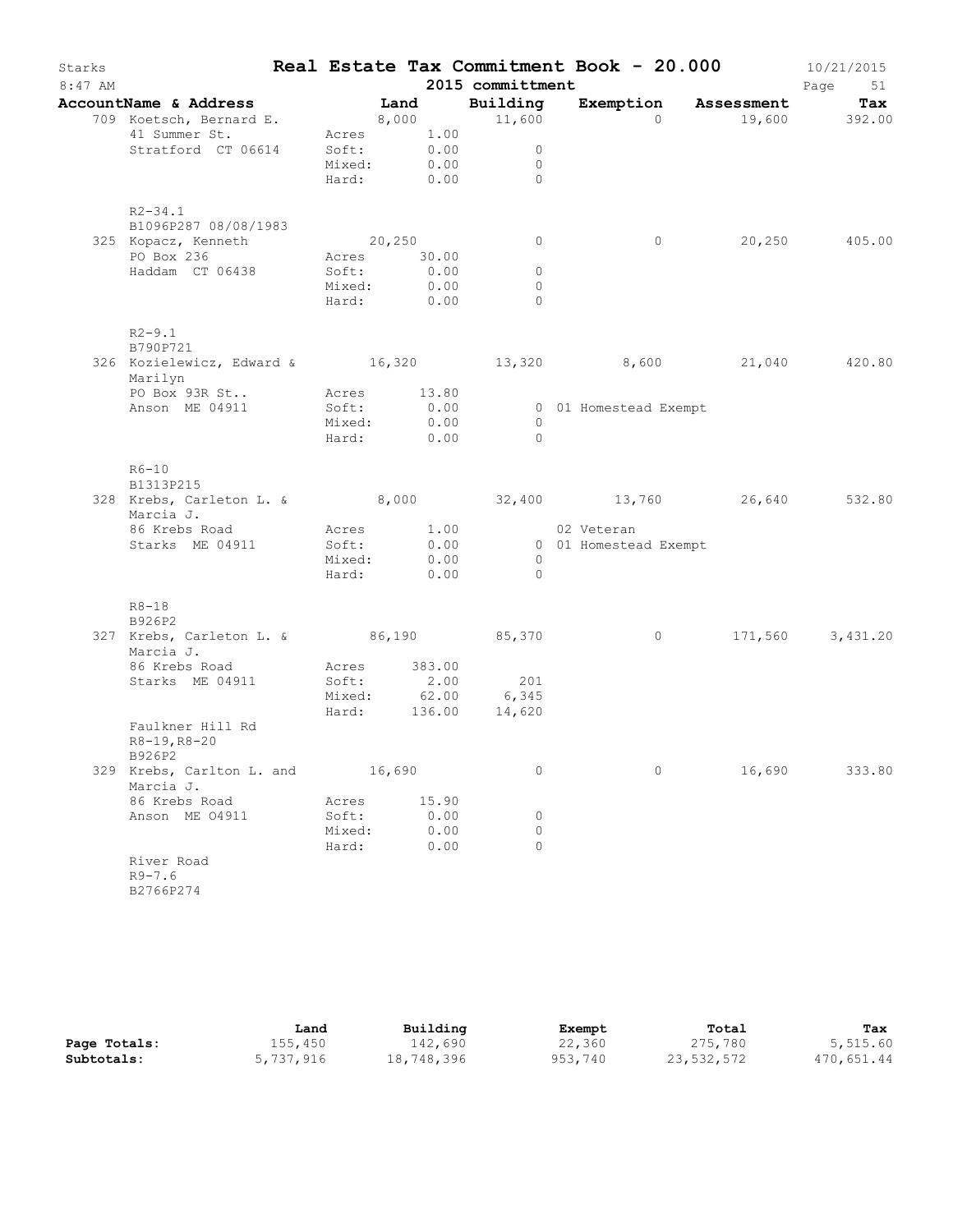| Starks<br>$8:47$ AM |                                                                           |                                                             |        |              | 2015 committment                               | Real Estate Tax Commitment Book - 20.000 |        | 10/21/2015<br>Page<br>52 |
|---------------------|---------------------------------------------------------------------------|-------------------------------------------------------------|--------|--------------|------------------------------------------------|------------------------------------------|--------|--------------------------|
|                     | AccountName & Address                                                     |                                                             | Land   |              | Building                                       | Exemption Assessment                     |        | Tax                      |
|                     | 361 Krebs, Daniel S.<br>Krebs, Hiroko<br>86 Krebs Road<br>Starks ME 04911 | 21,500<br>Acres 31.00<br>Soft: 0.00<br>Mixed:<br>Hard: 0.00 |        | 0.00         | 50,280<br>$\circ$<br>$\circ$<br>$\overline{0}$ | $\Omega$                                 |        | 71,780 1,435.60          |
|                     |                                                                           |                                                             |        |              |                                                |                                          |        |                          |
|                     | $R2 - 33$<br>B4433P294 08/25/2011                                         |                                                             |        |              |                                                |                                          |        |                          |
|                     | 755 Krebs, David S. & 23,250<br>Billie Jo                                 |                                                             |        |              |                                                | 9,000 8,600 23,650 473.00                |        |                          |
|                     | 86 Krebs Road                                                             | Acres                                                       |        | 70.00        |                                                | 01 Homestead Exempt                      |        |                          |
|                     | Starks ME 04911                                                           | Soft:                                                       |        | 0.00         | $\circ$                                        |                                          |        |                          |
|                     |                                                                           | Mixed:<br>Hard:                                             |        | 0.00<br>0.00 | $\bigcirc$<br>$\overline{0}$                   |                                          |        |                          |
|                     | R8 46.1                                                                   |                                                             |        |              |                                                |                                          |        |                          |
|                     | B4381P342 04/04/2011<br>330 Krebs, Dennis &                               |                                                             |        |              |                                                | 8,650 77,130 8,600 77,180 1,543.60       |        |                          |
|                     | Angelica                                                                  |                                                             |        |              |                                                |                                          |        |                          |
|                     | 1440 New Sharon Road Acres 2.00                                           |                                                             |        |              |                                                |                                          |        |                          |
|                     | Starks ME 04911                                                           | Soft:                                                       |        | 0.00         |                                                | 0 01 Homestead Exempt                    |        |                          |
|                     |                                                                           | Mixed:                                                      |        | 0.00         | $\overline{0}$                                 |                                          |        |                          |
|                     |                                                                           | Hard:                                                       |        | 0.00         | $\Omega$                                       |                                          |        |                          |
|                     | $R8 - 10$<br>B1532P279                                                    |                                                             |        |              |                                                |                                          |        |                          |
|                     | 331 Kurovics, Lee G. 7,590                                                |                                                             |        |              | $\circ$                                        | $\circ$                                  | 7,590  | 151.80                   |
|                     | 29 Brookhaven Blvd Acres 1.90                                             |                                                             |        |              |                                                |                                          |        |                          |
|                     | Port Jefferson Station Soft: 0.00<br>NY 11776                             |                                                             |        |              | $\circ$                                        |                                          |        |                          |
|                     |                                                                           | Mixed: 0.00                                                 |        |              | 0                                              |                                          |        |                          |
|                     |                                                                           | Hard: 0.00                                                  |        |              | $\Omega$                                       |                                          |        |                          |
|                     | $R4 - 29$<br>B4555P196 07/18/2012 B3891P183 08/03/2007 B831P621           |                                                             |        |              |                                                |                                          |        |                          |
|                     | 424 Lagin-Nasse, Julianna & 26,750 15,090 8,600 33,240 664.80             |                                                             |        |              |                                                |                                          |        |                          |
|                     | Lagin, Nancy                                                              | Acres 52.00                                                 |        |              |                                                |                                          |        |                          |
|                     | PO Box 358                                                                | Soft: 0.00                                                  |        |              |                                                | 0 01 Homestead Exempt                    |        |                          |
|                     | 17 Fred Young Road Mixed:                                                 |                                                             |        | 0.00         | $\overline{0}$                                 |                                          |        |                          |
|                     | Starks ME 04911<br>Young Road<br>$R1 - 17.2$                              | Hard:                                                       |        | 0.00         | $\Omega$                                       |                                          |        |                          |
|                     | B4386P228 04/05/2011 B2524P228                                            |                                                             |        |              |                                                |                                          |        |                          |
|                     | 336 Laqueux, Claude                                                       |                                                             | 18,500 |              | 0                                              | $\circ$                                  | 18,500 | 370.00                   |
|                     | 9 Middle Street                                                           | Acres                                                       |        | 23.00        |                                                |                                          |        |                          |
|                     | Madison ME 04950                                                          | Soft:                                                       |        | 0.00         | $\circ$                                        |                                          |        |                          |
|                     |                                                                           | Mixed:                                                      |        | 0.00         | 0                                              |                                          |        |                          |
|                     |                                                                           | Hard:                                                       |        | 0.00         | $\Omega$                                       |                                          |        |                          |
|                     | River Rd.                                                                 |                                                             |        |              |                                                |                                          |        |                          |
|                     | $R9 - 5.3$                                                                |                                                             |        |              |                                                |                                          |        |                          |
|                     | B2201P136                                                                 |                                                             |        |              |                                                |                                          |        |                          |

|              | Land      | Building   | Exempt  | Total      | Tax        |
|--------------|-----------|------------|---------|------------|------------|
| Page Totals: | 106,240   | 151,500    | 25,800  | 231,940    | 4,638.80   |
| Subtotals:   | 5,844,156 | 18,899,896 | 979,540 | 23,764,512 | 475,290.24 |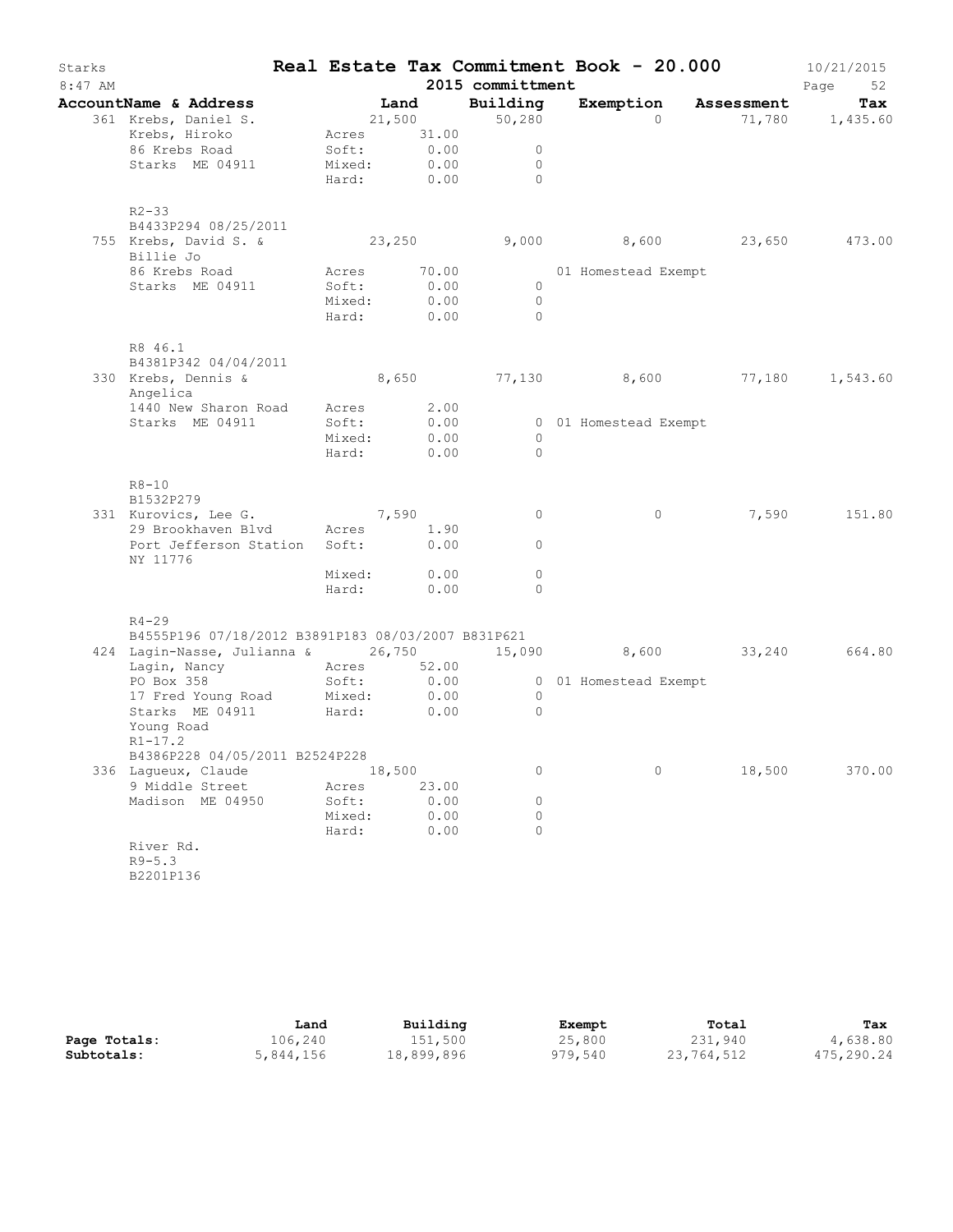| Starks<br>$8:47$ AM |                                    |      |                       |          | 2015 committment | Real Estate Tax Commitment Book - 20.000 |                      | 10/21/2015<br>Page<br>53 |
|---------------------|------------------------------------|------|-----------------------|----------|------------------|------------------------------------------|----------------------|--------------------------|
|                     | AccountName & Address              |      | Land                  |          | Building         |                                          | Exemption Assessment | Tax                      |
|                     | 335 Lagueux, Claude                |      | 19,250                |          | $\circ$          | $\Omega$                                 |                      | 19,250 385.00            |
|                     | 25 Cannonball Drive                |      | Acres                 | 26.00    |                  |                                          |                      |                          |
|                     | Danbury CT 06810                   |      | Soft:                 | 0.00     | $\circ$          |                                          |                      |                          |
|                     |                                    |      | Mixed:                | 0.00     | $\circ$          |                                          |                      |                          |
|                     | River Rd.                          |      | Hard:                 | 0.00     | $\Omega$         |                                          |                      |                          |
|                     | $R9 - 5.2$                         |      |                       |          |                  |                                          |                      |                          |
|                     | B2201P1369                         |      |                       |          |                  |                                          |                      |                          |
|                     | 334 Laqueux, Claude                |      | 19,250                |          | 0                | $\circ$                                  | 19,250               | 385.00                   |
|                     | 25 Cannonball Drive                |      | Acres                 | 26.00    |                  |                                          |                      |                          |
|                     | Danbury CT 06810                   |      | Soft:                 | 0.00     | $\circ$          |                                          |                      |                          |
|                     |                                    |      | Mixed:                | 0.00     | $\circ$          |                                          |                      |                          |
|                     |                                    |      | Hard:                 | 0.00     | $\Omega$         |                                          |                      |                          |
|                     | River Road                         |      |                       |          |                  |                                          |                      |                          |
|                     | $R9-5.1A$                          |      |                       |          |                  |                                          |                      |                          |
|                     | B2201P136                          |      |                       |          |                  |                                          |                      |                          |
|                     | 333 Laqueux, Claude                |      |                       |          | 14,240 45,840    | $\circ$                                  | 60,080               | 1,201.60                 |
|                     | 25 Cannonball Drive                |      | Acres                 | 10.60    |                  |                                          |                      |                          |
|                     | Danbury CT 06810                   |      | Soft:                 | 0.00     | $\circ$          |                                          |                      |                          |
|                     |                                    |      | Mixed:                | 0.00     | $\circ$          |                                          |                      |                          |
|                     |                                    |      | Hard:                 | 0.00     | $\Omega$         |                                          |                      |                          |
|                     | West Mills Road<br>$R3 - 14.2A$    |      |                       |          |                  |                                          |                      |                          |
|                     | B2874P19                           |      |                       |          |                  |                                          |                      |                          |
|                     | 323 Lagueux, Claude                |      | 16,750                |          | $\circ$          | $\circ$                                  | 16,750               | 335.00                   |
|                     | 9 Middle Street                    |      | Acres                 | 16.00    |                  |                                          |                      |                          |
|                     | Madison ME 04950                   |      | Soft:                 | 0.00     | $\circ$          |                                          |                      |                          |
|                     |                                    |      | Mixed:                | 0.00     | $\circ$          |                                          |                      |                          |
|                     |                                    |      | Hard:                 | 0.00     | $\circ$          |                                          |                      |                          |
|                     |                                    |      |                       |          |                  |                                          |                      |                          |
|                     | $R9-4$                             |      |                       |          |                  |                                          |                      |                          |
|                     | B3632P320 07/17/2003 B847P205      |      |                       |          |                  |                                          |                      |                          |
|                     | 157 Lane III, John A. 54,750       |      |                       |          | 0                | $\circ$                                  | 54,750               | 1,095.00                 |
|                     | 32 Grange Road Acres               |      |                       | 168.00   |                  |                                          |                      |                          |
|                     | East Madison ME 04950 Soft:        |      |                       | 0.00     | $\circ$          |                                          |                      |                          |
|                     |                                    |      | Mixed:                | 0.00     | $\circ$          |                                          |                      |                          |
|                     |                                    |      | Hard:                 | 0.00     | $\Omega$         |                                          |                      |                          |
|                     |                                    |      |                       |          |                  |                                          |                      |                          |
|                     | $R10-1$                            |      |                       |          |                  |                                          |                      |                          |
|                     | B3569P99 10/04/2005 B1245P329      |      |                       |          |                  |                                          |                      |                          |
|                     | 340 Laney, Cindy A.<br>P.O. Box 87 |      | 14,500<br>Acres 11.00 |          | 24,710           | 0                                        | 39,210               | 784.20                   |
|                     | Anson ME 04911                     |      | Soft: 0.00            |          | $\sim$ 0         |                                          |                      |                          |
|                     |                                    |      | Mixed:                | 0.00     | 0                |                                          |                      |                          |
|                     |                                    |      | Hard:                 | 0.00     | $\Omega$         |                                          |                      |                          |
|                     | River Rd.                          |      |                       |          |                  |                                          |                      |                          |
|                     | $R10-16.2$                         |      |                       |          |                  |                                          |                      |                          |
|                     | B1920P96                           |      |                       |          |                  |                                          |                      |                          |
|                     | 341 Langrell, Sr., Edward          |      | 20,500                |          | 0                | $\circ$                                  | 20,500               | 410.00                   |
|                     | Α.                                 |      |                       |          |                  |                                          |                      |                          |
|                     | Langrell Frances A.                |      | Acres                 | 31.00    |                  |                                          |                      |                          |
|                     | P.O. Box 174                       |      | Soft:                 | 0.00     | 0                |                                          |                      |                          |
|                     | Dennisville NJ 08214               |      | Mixed:                | 0.00     | 0                |                                          |                      |                          |
|                     |                                    |      | Hard:                 | 0.00     | $\Omega$         |                                          |                      |                          |
|                     | $R5 - 33$                          |      |                       |          |                  |                                          |                      |                          |
|                     | B1300P37                           |      |                       |          |                  |                                          |                      |                          |
|                     |                                    |      |                       |          |                  |                                          |                      |                          |
|                     |                                    | Land |                       | Building |                  | Exempt                                   | Total                | Tax                      |

|              | nana      | purratiid  | <b>Exemple</b> | ⊥∪∟a⊥      | rax.       |
|--------------|-----------|------------|----------------|------------|------------|
| Page Totals: | 159,240   | 70,550     |                | 229,790    | 4,595.80   |
| Subtotals:   | 6,003,396 | 18,970,446 | 979,540        | 23,994,302 | 479,886.04 |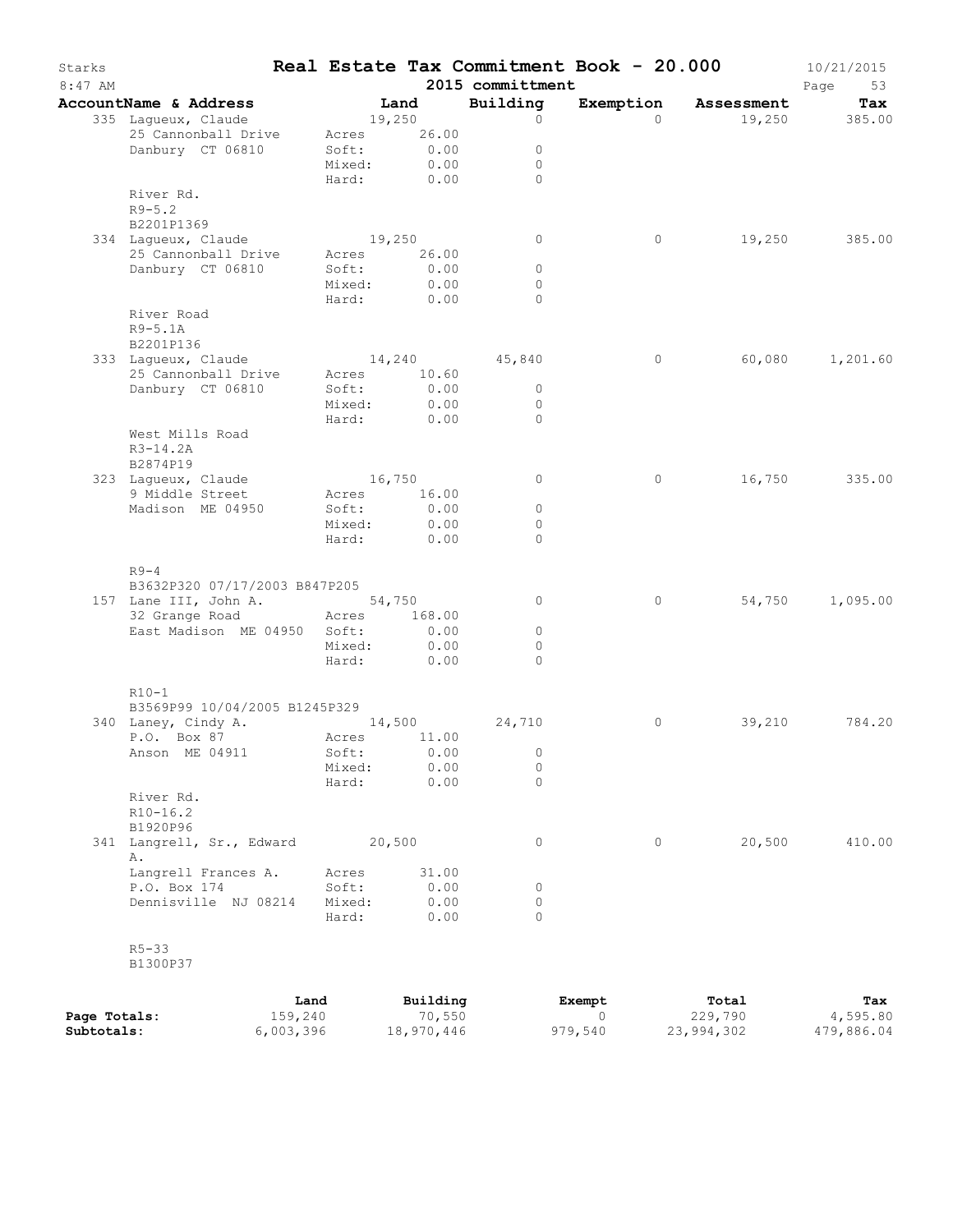| Starks<br>$8:47$ AM        |                                                                    |                      |                 |        |                           | 2015 committment       | Real Estate Tax Commitment Book - 20.000 |                         | 10/21/2015<br>Page<br>54 |
|----------------------------|--------------------------------------------------------------------|----------------------|-----------------|--------|---------------------------|------------------------|------------------------------------------|-------------------------|--------------------------|
|                            | AccountName & Address                                              |                      |                 | Land   |                           | Building               | Exemption                                | Assessment              | Tax                      |
|                            | 342 Larose, Albert N. &<br>Linda D.                                |                      |                 |        | 22,500                    | 17,300                 | 8,600                                    | 31,200 624.00           |                          |
|                            | 118 Olde Ferry Road                                                |                      | Acres           |        | 35.00                     |                        |                                          |                         |                          |
|                            | Starks ME 04911                                                    |                      | Soft:           |        | 0.00                      |                        | 0 01 Homestead Exempt                    |                         |                          |
|                            |                                                                    |                      |                 |        | Mixed: 0.00<br>Hard: 0.00 | $\Omega$<br>$\bigcirc$ |                                          |                         |                          |
|                            |                                                                    |                      |                 |        |                           |                        |                                          |                         |                          |
|                            | $R12 - 11.4$<br>B1362P65                                           |                      |                 |        |                           |                        |                                          |                         |                          |
|                            | 339 Larouche, John G.                                              |                      |                 |        |                           | 13,850 54,468          | $\circ$                                  |                         | 68,318 1,366.36          |
|                            | Larouche, Joyce J.                                                 |                      |                 |        | Acres 10.00               |                        |                                          |                         |                          |
|                            | 17 Pearl Street                                                    |                      | Soft:           |        | 0.00                      | $\circ$                |                                          |                         |                          |
|                            | Madison ME 04950                                                   |                      | Mixed:          |        | 0.00                      | $\mathbf{0}$           |                                          |                         |                          |
|                            |                                                                    |                      | Hard:           |        | 0.00                      | $\Omega$               |                                          |                         |                          |
|                            | $R2 - 24.5$<br>B4681P355 07/08/2013 B3547P314 08/30/2005 B1024P186 |                      |                 |        |                           |                        |                                          |                         |                          |
|                            | 391 Larson, Allen L. 18,440                                        |                      |                 |        |                           | 16,660                 | $\circ$                                  | 35,100                  | 702.00                   |
|                            | Larson, Heather M. Acres 18.75                                     |                      |                 |        |                           |                        |                                          |                         |                          |
|                            | 3 Brainard Road                                                    |                      | Soft:           |        | 0.00                      | $\circ$                |                                          |                         |                          |
|                            | Niantic CT 06857                                                   |                      |                 |        | Mixed: 0.00               | $\Omega$               |                                          |                         |                          |
|                            |                                                                    |                      | Hard:           |        | 0.00                      | $\bigcirc$             |                                          |                         |                          |
|                            | $R8 - 38.6$<br>B3607P158 12/16/2005 B2684P51                       |                      |                 |        |                           |                        |                                          |                         |                          |
|                            | 344 Laux Jr., Kenneth G. 17,750 43,010 8,600 52,160 1,043.20       |                      |                 |        |                           |                        |                                          |                         |                          |
|                            | 2152 Industry Road                                                 |                      |                 |        | Acres 16.00               |                        |                                          |                         |                          |
|                            | Starks ME 04911                                                    |                      | Soft:           |        | 0.00                      |                        | 0 01 Homestead Exempt                    |                         |                          |
|                            |                                                                    |                      | Mixed:          |        | 0.00                      | $\overline{0}$         |                                          |                         |                          |
|                            |                                                                    |                      | Hard:           |        | 0.00                      | $\bigcirc$             |                                          |                         |                          |
|                            | Industry Rd & Rt 43                                                |                      |                 |        |                           |                        |                                          |                         |                          |
|                            | $R2 - 24.9$                                                        |                      |                 |        |                           |                        |                                          |                         |                          |
|                            | B2086P253                                                          |                      |                 |        |                           | 24,750 12,580          | $\circ$                                  |                         | 746.60                   |
|                            | 186 Laux, Kenneth G.<br>2152 Industry Road                         |                      | Acres           |        | 44.00                     |                        |                                          | 37,330                  |                          |
|                            | Starks ME 04911                                                    |                      | Soft:           |        | 0.00                      | $\circ$                |                                          |                         |                          |
|                            |                                                                    |                      | Mixed:          |        | 0.00                      | $\Omega$               |                                          |                         |                          |
|                            |                                                                    |                      | Hard:           |        | 0.00                      | $\bigcirc$             |                                          |                         |                          |
|                            | Industry Road<br>$R2 - 24.12$                                      |                      |                 |        |                           |                        |                                          |                         |                          |
|                            | B4102P211 02/14/2009 B2666P302                                     |                      |                 |        |                           |                        |                                          |                         |                          |
|                            | 688 Leahy, Barry F                                                 |                      |                 | 14,500 |                           | 18,820                 | $\circ$                                  | 33,320                  | 666.40                   |
|                            | 110 Middle Rd.                                                     |                      | Acres           |        | 11.00                     |                        |                                          |                         |                          |
|                            | Newbury Ma 01951                                                   |                      | Soft:           |        | 0.00                      | $\circ$                |                                          |                         |                          |
|                            |                                                                    |                      | Mixed:          |        | 0.00                      | $\circ$                |                                          |                         |                          |
|                            |                                                                    |                      | Hard:           |        | 0.00                      | $\Omega$               |                                          |                         |                          |
|                            | $R8 - 38 - 5A$                                                     |                      |                 |        |                           |                        |                                          |                         |                          |
|                            | B4222P251 12/11/2009 B3508P266 06/22/2005                          |                      |                 |        |                           |                        |                                          |                         |                          |
|                            | 345 Leal, Robert J. &<br>Kathleen                                  |                      |                 | 13,440 |                           | $\circ$                | $\circ$                                  | 13,440                  | 268.80                   |
|                            | 9 Kerry Lane                                                       |                      | Acres           |        | 10.90                     |                        |                                          |                         |                          |
|                            | Hopkinton MA 01748                                                 |                      | Soft:           |        | 0.00                      | 0                      |                                          |                         |                          |
|                            |                                                                    |                      | Mixed:<br>Hard: |        | 0.00<br>0.00              | $\circ$<br>$\Omega$    |                                          |                         |                          |
|                            | Mayhew Road                                                        |                      |                 |        |                           |                        |                                          |                         |                          |
|                            | $R6 - 2.8$                                                         |                      |                 |        |                           |                        |                                          |                         |                          |
|                            | B1862P70                                                           |                      |                 |        |                           |                        |                                          |                         |                          |
|                            |                                                                    | Land                 |                 |        | Building                  |                        | Exempt                                   | Total                   | Tax                      |
| Page Totals:<br>Subtotals: |                                                                    | 125,230<br>6,128,626 |                 |        | 162,838<br>19, 133, 284   |                        | 17,200<br>996,740                        | 270,868<br>24, 265, 170 | 5,417.36<br>485, 303.40  |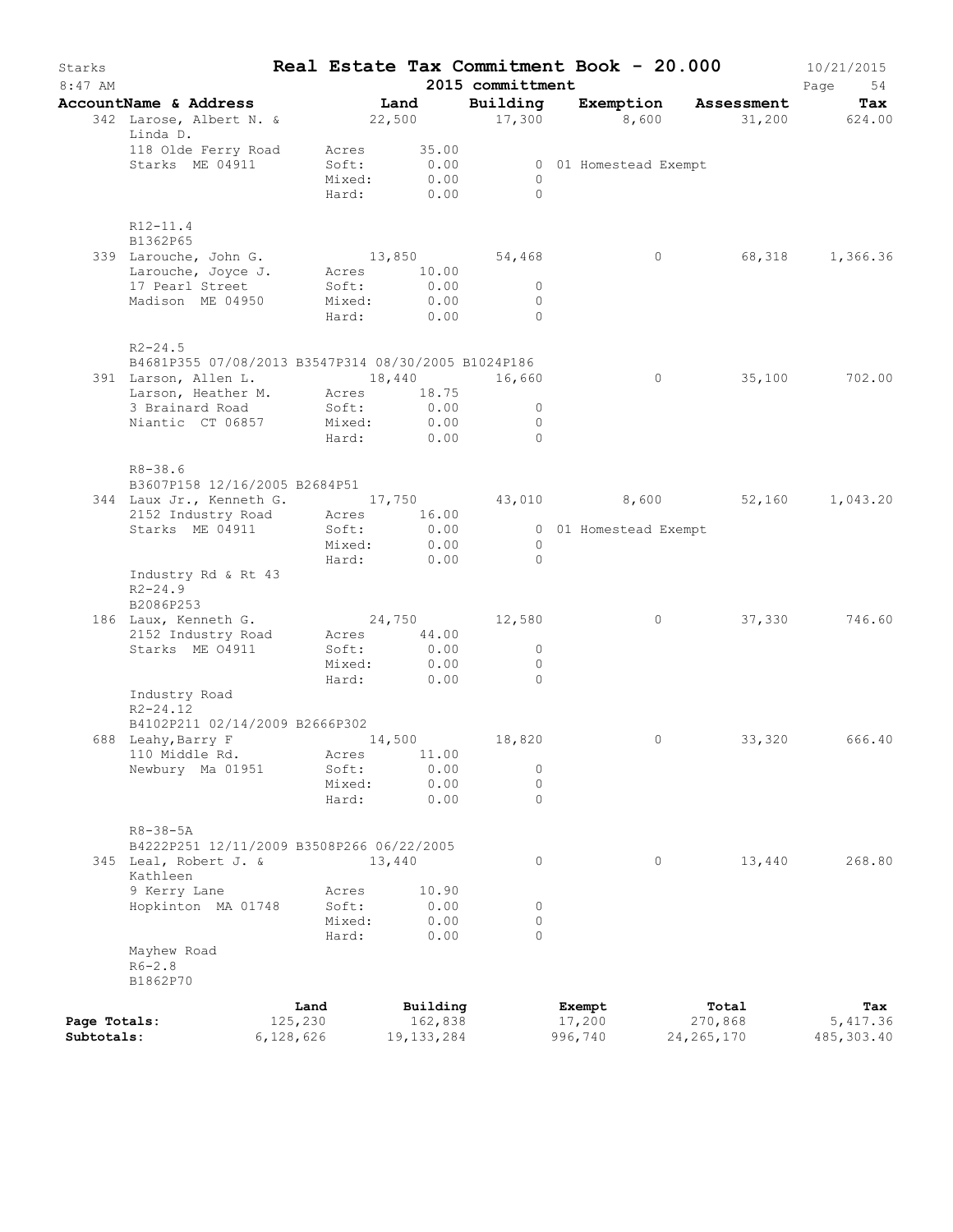| Starks<br>$8:47$ AM |                                                                                                                    |        |              | 2015 committment             |                                                          | Real Estate Tax Commitment Book - 20.000 | 10/21/2015<br>Page<br>55 |
|---------------------|--------------------------------------------------------------------------------------------------------------------|--------|--------------|------------------------------|----------------------------------------------------------|------------------------------------------|--------------------------|
|                     | AccountName & Address                                                                                              |        | Land         |                              |                                                          | Building Exemption Assessment            | Tax                      |
|                     | 347 Leighton, Gary & Lynda 30,360 35,314 8,600 57,074 1,141.48<br>101 Ridge Road                                   |        | Acres 111.00 |                              |                                                          |                                          |                          |
|                     | Anson ME 04911                                                                                                     |        |              | Hard: 61.00 6,558            | Soft: 5.00 503 01 Homestead Exempt<br>Mixed: 34.00 3,480 |                                          |                          |
|                     | River Rd.<br>$R9 - 5.1, 5.4$<br>B1014P17                                                                           |        |              |                              |                                                          |                                          |                          |
|                     | 349 Lejoy, Susan L                                                                                                 |        | 9,470        | $\overline{0}$               | $\circ$                                                  |                                          | 9,470 189.40             |
|                     | McCleary, Ann J. Acres 4.80                                                                                        |        |              |                              |                                                          |                                          |                          |
|                     | P.O. Box 644                                                                                                       | Soft:  | 0.00         | $\circ$                      |                                                          |                                          |                          |
|                     | West Farmington ME Mixed: 0.00<br>04992                                                                            |        |              | $\Omega$                     |                                                          |                                          |                          |
|                     |                                                                                                                    |        | Hard: 0.00   | $\overline{0}$               |                                                          |                                          |                          |
|                     | $R4 - 19$<br>B4463P273 11/07/2011 B4397P212 05/27/2011 B2085P213                                                   |        |              |                              |                                                          |                                          |                          |
|                     |                                                                                                                    |        |              |                              |                                                          | 0 36,100 722.00                          |                          |
|                     |                                                                                                                    |        |              |                              |                                                          |                                          |                          |
|                     | 348 Lejoy, Susan L.<br>P.O. Box 644 Acres 4.12 Acres 4.12<br>West Farmington ME Soft: 0.00 0<br>04992              |        |              |                              |                                                          |                                          |                          |
|                     |                                                                                                                    |        | Mixed: 0.00  | $\overline{0}$               |                                                          |                                          |                          |
|                     |                                                                                                                    |        | Hard: 0.00   | $\Omega$                     |                                                          |                                          |                          |
|                     | $R4 - 20, R4 - 21$<br>B4463P273 11/07/2011 B977P199                                                                |        |              |                              |                                                          |                                          |                          |
|                     | 315 Lemay Trapper C. 20,000 108,614 8,600 120,014 2,400.28<br>Lemay Carlene A. and Acres 25.00 01 Homestead Exempt |        |              |                              |                                                          |                                          |                          |
|                     | George E Lemay, Jr.<br>188 Locke Hill Road Soft: 0.00                                                              |        |              |                              |                                                          |                                          |                          |
|                     | Starks ME 04911                                                                                                    |        | Mixed: 0.00  | $\overline{0}$<br>$\bigcirc$ |                                                          |                                          |                          |
|                     |                                                                                                                    |        | Hard: 0.00   | $\overline{0}$               |                                                          |                                          |                          |
|                     | Locke Hill Rd<br>$R2 - 56.1$                                                                                       |        |              |                              |                                                          |                                          |                          |
|                     | B3785P343 12/13/2006 B2726P20                                                                                      |        |              |                              |                                                          |                                          |                          |
|                     | 350 Lemay, George E. Jr. & 9,950<br>Carlene A                                                                      |        |              | 1,320                        | $\overline{0}$                                           |                                          | 11,270 225.40            |
|                     | 274 Sandy River Road Acres 4.00                                                                                    |        |              |                              |                                                          |                                          |                          |
|                     | Starks ME 04911                                                                                                    | Soft:  | 0.00         | $\circ$                      |                                                          |                                          |                          |
|                     |                                                                                                                    | Mixed: | 0.00         | $\circ$                      |                                                          |                                          |                          |
|                     | River Road                                                                                                         | Hard:  | 0.00         | $\circ$                      |                                                          |                                          |                          |
|                     | $R9-2$                                                                                                             |        |              |                              |                                                          |                                          |                          |
|                     | B1142P75<br>351 Lemay, George E. Jr. &<br>Carlene A                                                                |        | 48,000       | 32,520                       | 8,600                                                    | 71,920                                   | 1,438.40                 |
|                     | 274 Sandy River Road                                                                                               | Acres  | 137.00       |                              |                                                          |                                          |                          |
|                     | Starks ME 04911                                                                                                    | Soft:  | 0.00         |                              | 0 01 Homestead Exempt                                    |                                          |                          |
|                     |                                                                                                                    | Mixed: | 0.00         | 0                            |                                                          |                                          |                          |
|                     |                                                                                                                    | Hard:  | 0.00         | $\Omega$                     |                                                          |                                          |                          |
|                     | River Road<br>R8-27, R8-28, R8-29<br>B1142P75                                                                      |        |              |                              |                                                          |                                          |                          |

|              | Land      | Building   | Exempt    | Total      | Tax        |
|--------------|-----------|------------|-----------|------------|------------|
| Page Totals: | 127,810   | 203,838    | 25,800    | 305,848    | 6,116.96   |
| Subtotals:   | 6,256,436 | 19,337,122 | 1,022,540 | 24,571,018 | 491,420.36 |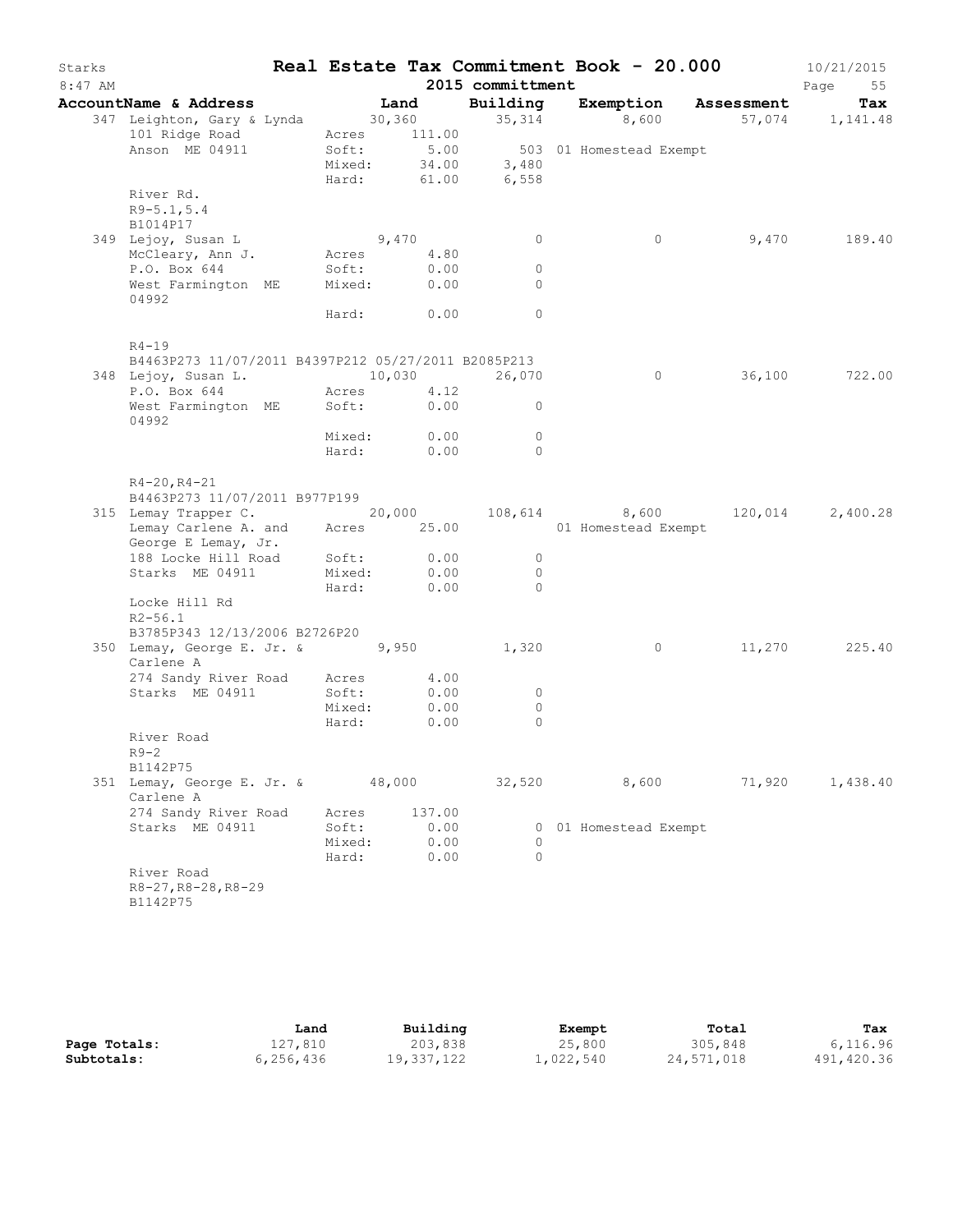| Starks<br>$8:47$ AM |                                                                                                                                   |                 |               |              | 2015 committment          | Real Estate Tax Commitment Book - 20.000 |                  | 10/21/2015<br>Page<br>56 |
|---------------------|-----------------------------------------------------------------------------------------------------------------------------------|-----------------|---------------|--------------|---------------------------|------------------------------------------|------------------|--------------------------|
|                     | AccountName & Address                                                                                                             |                 | Land          |              | Building                  | Exemption Assessment                     |                  | Tax                      |
|                     | 760 Lemay, George E. Jr. 8,000<br>and Carlene                                                                                     |                 |               |              | 93,369                    | $\Omega$                                 |                  | 101,369 2,027.38         |
|                     | 274 Sandy River Road Acres                                                                                                        |                 | 1.00          |              |                           |                                          |                  |                          |
|                     | Starks ME 04911                                                                                                                   | Soft:<br>Mixed: | 0.00          | 0.00         | $\overline{0}$<br>$\circ$ |                                          |                  |                          |
|                     |                                                                                                                                   | Hard:           | 0.00          |              | $\Omega$                  |                                          |                  |                          |
|                     | $R9-3$                                                                                                                            |                 |               |              |                           |                                          |                  |                          |
|                     | B4536P55 02/08/2012<br>353 Leonard, Terry K.                                                                                      |                 |               |              | 15,150 48,840             | $\circ$                                  |                  | 63,990 1,279.80          |
|                     | P.O. Box 568                                                                                                                      | Acres           | 12.00         |              |                           |                                          |                  |                          |
|                     | Anson ME 04911                                                                                                                    | Soft:           |               | 0.00         | $\overline{0}$            |                                          |                  |                          |
|                     |                                                                                                                                   |                 | Mixed: 0.00   |              | $\circ$                   |                                          |                  |                          |
|                     |                                                                                                                                   | Hard:           | 0.00          |              | $\Omega$                  |                                          |                  |                          |
|                     | $R2 - 10.1$<br>B2746P133                                                                                                          |                 |               |              |                           |                                          |                  |                          |
|                     | 354 Lepage, Gordon D. & 11,150                                                                                                    |                 |               |              | $\overline{0}$            | $\circ$                                  |                  | 11,150 223.00            |
|                     | Carole M.                                                                                                                         |                 |               |              |                           |                                          |                  |                          |
|                     | 81 Beans Corner Rd Acres 101.00                                                                                                   |                 |               |              |                           |                                          |                  |                          |
|                     | New Sharon ME 04955                                                                                                               | Soft:           | 45.00         |              | 4,528                     |                                          |                  |                          |
|                     |                                                                                                                                   | Mixed:<br>Hard: | 56.00<br>0.00 |              | 5,731<br>$\Omega$         |                                          |                  |                          |
|                     | $R1 - 51$                                                                                                                         |                 |               |              |                           |                                          |                  |                          |
|                     | B1479P326                                                                                                                         |                 |               |              |                           |                                          |                  |                          |
|                     | Lequin, Thomas 28,750 91,712 8,600 111,862 2,237.24<br>1018 New Sharon Road Acres 60.00 01 Homestead Exempt<br>392 Lequin, Thomas |                 |               |              |                           |                                          |                  |                          |
|                     | Starks ME 04911                                                                                                                   | Soft:           | 0.00          |              | $\overline{0}$            |                                          |                  |                          |
|                     |                                                                                                                                   | Mixed:          |               | 0.00         | $\overline{0}$            |                                          |                  |                          |
|                     |                                                                                                                                   | Hard:           |               | 0.00         | $\bigcirc$                |                                          |                  |                          |
|                     | $R1 - 43$                                                                                                                         |                 |               |              |                           |                                          |                  |                          |
|                     | B4615P241 01/04/2013 B2041P8                                                                                                      |                 |               |              |                           |                                          |                  |                          |
|                     | 332 Lessard, Allen R. 8,000 11,280<br>P.O. Box 201                                                                                | Acres           |               | 1.00         |                           | $\overline{0}$                           | 19,280           | 385.60                   |
|                     | Madison ME 04950                                                                                                                  | Soft:           |               | 0.00         | $\circ$                   |                                          |                  |                          |
|                     |                                                                                                                                   | Mixed:          |               | 0.00         | $\circ$                   |                                          |                  |                          |
|                     |                                                                                                                                   | Hard:           |               | 0.00         | $\Omega$                  |                                          |                  |                          |
|                     | Emery Road<br>$R3 - 31$                                                                                                           |                 |               |              |                           |                                          |                  |                          |
|                     | B4557P150 08/02/2012 B2023P202                                                                                                    |                 |               |              |                           |                                          |                  |                          |
|                     | 609 Lewis, Erlon                                                                                                                  |                 | 41,500        |              | 0                         | 0                                        | 41,500           | 830.00                   |
|                     | 4 Mile Square Road                                                                                                                | Acres           | 115.00        |              |                           |                                          |                  |                          |
|                     | North Anson ME 04958                                                                                                              | Soft:<br>Mixed: |               | 0.00<br>0.00 | 0<br>0                    |                                          |                  |                          |
|                     |                                                                                                                                   | Hard:           |               | 0.00         | $\Omega$                  |                                          |                  |                          |
|                     | River Road<br>$R8 - 21$                                                                                                           |                 |               |              |                           |                                          |                  |                          |
|                     | B4864P353 01/02/2015 B2076P3                                                                                                      |                 |               |              |                           |                                          |                  |                          |
|                     | 319 Lewis, Jeremiah D.                                                                                                            |                 | 8,000         |              | 21,840                    | 8,600                                    | 21,240           | 424.80                   |
|                     | 2701 Industry Road                                                                                                                | Acres           |               | 1.00         |                           |                                          |                  |                          |
|                     | Starks ME 04911                                                                                                                   | Soft:           |               | 0.00         |                           | 0 01 Homestead Exempt                    |                  |                          |
|                     |                                                                                                                                   | Mixed:<br>Hard: |               | 0.00<br>0.00 | 0<br>$\Omega$             |                                          |                  |                          |
|                     | $R8 - 1.1$                                                                                                                        |                 |               |              |                           |                                          |                  |                          |
|                     | B3582P227 10/28/2005 B1044P251                                                                                                    |                 |               |              |                           |                                          |                  |                          |
| Page Totals:        | 120,550                                                                                                                           | Land            | Building      | 267,041      |                           | Exempt<br>17,200                         | Total<br>370,391 | Tax<br>7,407.82          |

**Subtotals:** 6,376,986 19,604,163 1,039,740 24,941,409 498,828.18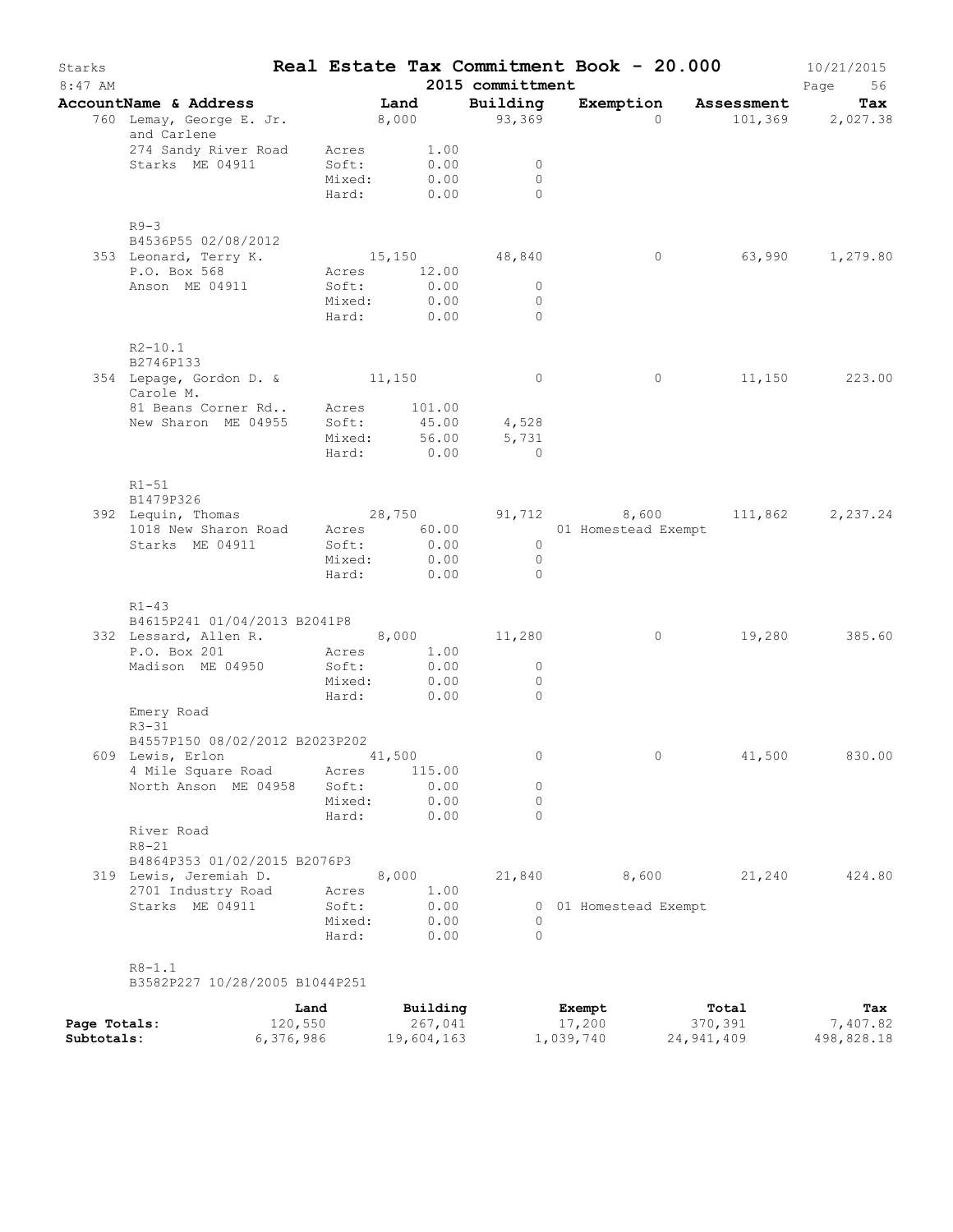| Starks<br>$8:47$ AM |                                                                                                                                |                                                 |         |                               | 2015 committment                                   | Real Estate Tax Commitment Book - 20.000                           |        | 10/21/2015<br>Page<br>57 |
|---------------------|--------------------------------------------------------------------------------------------------------------------------------|-------------------------------------------------|---------|-------------------------------|----------------------------------------------------|--------------------------------------------------------------------|--------|--------------------------|
|                     | AccountName & Address                                                                                                          |                                                 | Land    |                               | Building                                           | Exemption Assessment                                               |        | Tax                      |
|                     | 652 Lewis, Jeremiah D.<br>2701 Industry Road<br>Starks ME 04911                                                                | 9,430<br>Acres 3.20<br>Soft:<br>Mixed:<br>Hard: | 0.00    | 0.00<br>0.00                  | $\circ$<br>$\circ$<br>$\circ$<br>$\bigcirc$        | $\Omega$                                                           |        | 9,430 188.60             |
|                     | $U1-13$<br>B4445P303 09/29/2011 B4295P140<br>357 Libby, Kevin & Mary<br>1638 New Sharon Road<br>Starks ME 04911                |                                                 | $\circ$ |                               | 18,840                                             | 0                                                                  |        | 18,840 376.80            |
|                     | $R2 - 6.10N$<br>356 Libby, Kevin A<br>Exercise 3.00<br>Mary E.                                                                 |                                                 |         |                               |                                                    | 16,650 33,480 8,600 41,530 830.60                                  |        |                          |
|                     | 1638 New Sharon Road Soft:<br>Starks ME 04911 Mixed:                                                                           | Mixed:<br>Hard: 0.00                            |         | 0.00<br>0.00                  | $\overline{0}$<br>$\bigcirc$                       | 0 01 Homestead Exempt                                              |        |                          |
|                     | $R2 - 6.1$<br>B2859P147<br>385 Libby, Timothy D,<br>Libby, June A.<br>43 Chicken Street<br>Starks ME 04911                     | Soft:<br>Mixed:                                 |         | $0.00$<br>$0.00$              | $\overline{0}$<br>$\overline{0}$                   | 5,710 21,600 8,600 18,710 374.20<br>Acres 0.51 01 Homestead Exempt |        |                          |
|                     | Chicken Street<br>$U2-18$<br>B4082P196 12/14/2008 B2540P192<br>358 Lickteig, John H. 22,950<br>25 Wall St.<br>Milford CT 06460 | Hard: 0.00<br>Acres 105.00<br>Soft:             |         | 0.00                          | $\overline{0}$<br>$\overline{0}$<br>$\overline{0}$ | $\circ$                                                            |        | 22,950 459.00            |
|                     | $R5 - 17$<br>B1284P287                                                                                                         | Mixed: 12.00<br>Hard:                           |         | 88.00                         | 1,228<br>9,460                                     |                                                                    |        |                          |
|                     | 359 Liddell, John N. Sr. 14,500 22,560 8,600 28,460<br>PO Box 163                                                              | Acres 18.00                                     |         |                               |                                                    |                                                                    |        | 569.20                   |
|                     | Starks ME 04911                                                                                                                | Soft:<br>Mixed:<br>Hard:                        |         | 0.00<br>0.00<br>0.00          | 0<br>$\Omega$                                      | 0 01 Homestead Exempt                                              |        |                          |
|                     | $R2 - 42.1$<br>B1534P330<br>360 Liscinsky, Et. Al,                                                                             |                                                 | 22,250  |                               | 0                                                  | $\circ$                                                            | 22,250 | 445.00                   |
|                     | Stephen<br>34 Hair St<br>Statford CT 06497                                                                                     | Acres<br>Soft:<br>Mixed:<br>Hard:               |         | 38.00<br>0.00<br>0.00<br>0.00 | 0<br>$\circ$<br>$\Omega$                           |                                                                    |        |                          |
|                     | $R4 - 2$<br>B1387P315                                                                                                          |                                                 |         |                               |                                                    |                                                                    |        |                          |

|              | Land      | Building   | Exempt    | Total      | Tax        |
|--------------|-----------|------------|-----------|------------|------------|
| Page Totals: | 91,490    | 96,480     | 25,800    | 162,170    | 3,243.40   |
| Subtotals:   | 6,468,476 | 19,700,643 | 1,065,540 | 25,103,579 | 502,071.58 |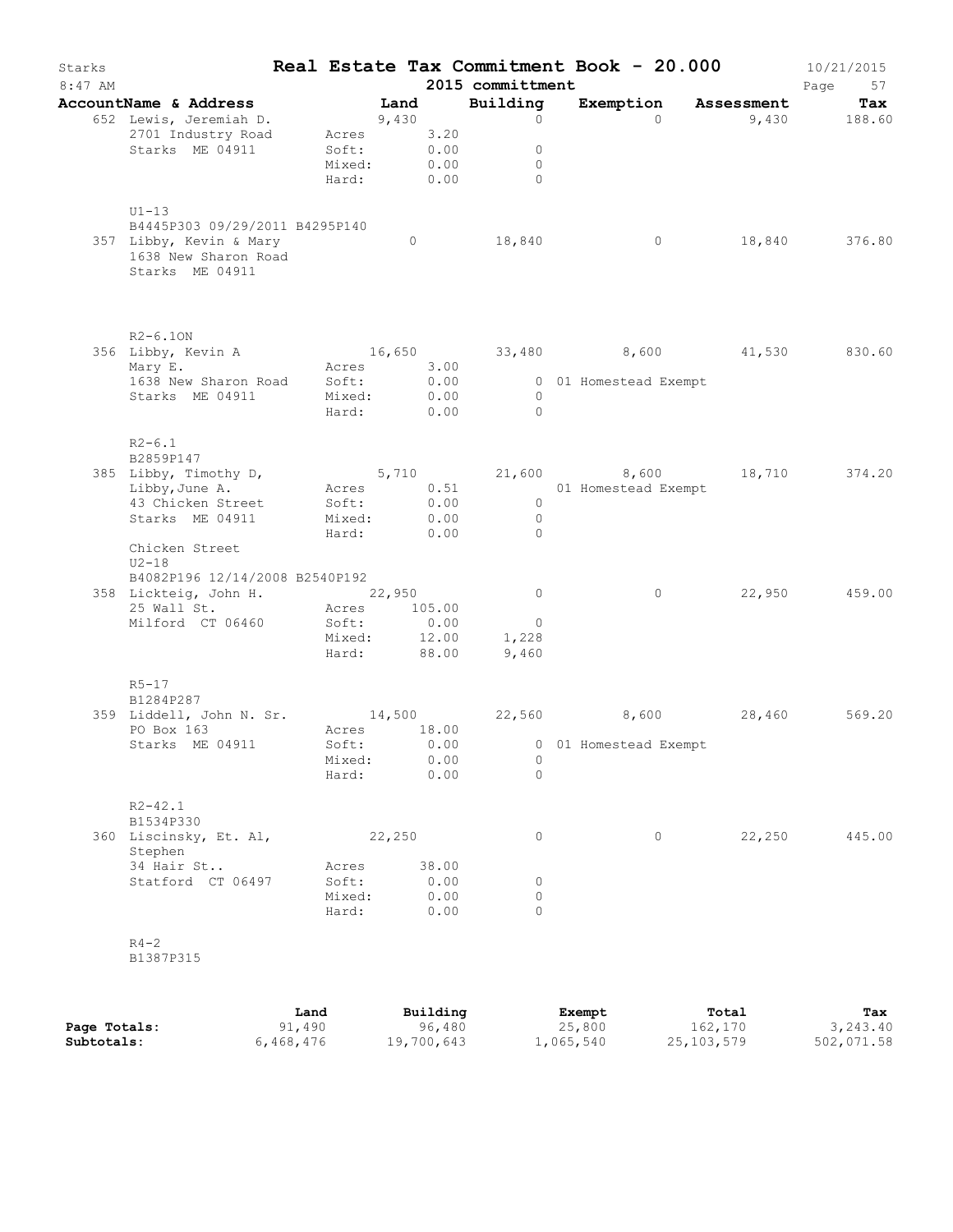| Starks<br>$8:47$ AM |                                                             |             |        |                     | 2015 committment                 | Real Estate Tax Commitment Book - 20.000      |                          | 10/21/2015<br>Page<br>58 |
|---------------------|-------------------------------------------------------------|-------------|--------|---------------------|----------------------------------|-----------------------------------------------|--------------------------|--------------------------|
|                     | AccountName & Address                                       |             |        | Land                |                                  | Building Exemption Assessment                 |                          | Tax                      |
|                     | 365 Locke Hill Land Trust 16,560                            |             |        |                     | 20,830                           |                                               | .<br>8,600 28,790 575.80 |                          |
|                     | % James Keidel Trustee Acres 14.17                          |             |        |                     |                                  |                                               |                          |                          |
|                     | P.O. Box 434                                                | Soft:       |        | 0.00                |                                  | 0 01 Homestead Exempt                         |                          |                          |
|                     | Anson ME 04911                                              |             |        | Mixed: 0.00         | $\bigcirc$                       |                                               |                          |                          |
|                     |                                                             |             |        | Hard: 0.00          | $\overline{0}$                   |                                               |                          |                          |
|                     | Locke Hill Rd.<br>$R3-4$                                    |             |        |                     |                                  |                                               |                          |                          |
|                     | B1603P46                                                    |             |        |                     |                                  |                                               |                          |                          |
|                     | 367 Locke Hill Road Realty 20,750 21,720<br>Trust           |             |        |                     |                                  | $\circ$                                       |                          | 42,470 849.40            |
|                     | Rose M. Wallace c/o Acres 28.00<br>Brian W. Coulson         |             |        |                     |                                  |                                               |                          |                          |
|                     | 57 Locust Road                                              |             | Soft:  | 0.00<br>0.00        | $\circ$                          |                                               |                          |                          |
|                     | Orleans MA 02653                                            | Mixed:      |        | Hard: 0.00          | $\circ$<br>$\Omega$              |                                               |                          |                          |
|                     | Locke Hill Rd<br>$R3-4.1$<br>B2668P1                        |             |        |                     |                                  |                                               |                          |                          |
|                     | 364 Locke, Crystal A.                                       |             |        |                     |                                  | 8,460 50,160 8,600 50,020 1,000.40            |                          |                          |
|                     | 4 Ricci Road                                                |             |        | Acres 1.70          |                                  |                                               |                          |                          |
|                     | Starks ME 04911                                             | Soft:       |        | 0.00                |                                  | 0 01 Homestead Exempt                         |                          |                          |
|                     |                                                             |             |        | Mixed: 0.00         | $\overline{0}$                   |                                               |                          |                          |
|                     |                                                             |             | Hard:  | 0.00                | $\bigcirc$                       |                                               |                          |                          |
|                     | $R11 - 20$                                                  |             |        |                     |                                  |                                               |                          |                          |
|                     | B865P294                                                    |             |        |                     |                                  |                                               |                          |                          |
|                     | 742 Locke, Duane M.                                         |             |        |                     |                                  | $10,600$ $42,460$ $8,600$ $44,460$ $889.20$   |                          |                          |
|                     | 182 Mayhew Road                                             |             |        |                     |                                  | Acres 5.00 01 Homestead Exempt                |                          |                          |
|                     | Starks ME 04911                                             | Soft:       |        | 0.00<br>Mixed: 0.00 | $\overline{0}$<br>$\overline{0}$ |                                               |                          |                          |
|                     |                                                             |             |        | Hard: 0.00          | $\overline{0}$                   |                                               |                          |                          |
|                     |                                                             |             |        |                     |                                  |                                               |                          |                          |
|                     | R7 16.2A                                                    |             |        |                     |                                  |                                               |                          |                          |
|                     | B4380P7 03/25/2011                                          |             |        |                     |                                  |                                               |                          |                          |
|                     | 362 Locke, Linwood                                          |             |        |                     |                                  | $13,850$ $88,855$ $8,600$ $94,105$ $1,882.10$ |                          |                          |
|                     | Locke, Carol                                                |             |        |                     |                                  | Acres 9.70 01 Homestead Exempt                |                          |                          |
|                     | 433 Mayhew Road                                             | Soft:       |        | 0.00                | $\overline{0}$                   |                                               |                          |                          |
|                     | Starks ME 04911                                             |             |        | Mixed: 0.00         | $\overline{0}$                   |                                               |                          |                          |
|                     |                                                             | Hard:       |        | 0.00                | $\overline{0}$                   |                                               |                          |                          |
|                     | $R6-3$                                                      |             |        |                     |                                  |                                               |                          |                          |
|                     | B3869P189 06/26/2007 B3299P231<br>142 Locke, Linwood 12,980 |             |        |                     | $\overline{0}$                   | $\Omega$ and $\Omega$                         | 12,980                   | 259.60                   |
|                     | Locke, Carol                                                | Acres       |        | 10.20               |                                  |                                               |                          |                          |
|                     | 433 Mayhew Road                                             | Soft:       |        | 0.00                | 0                                |                                               |                          |                          |
|                     | Starks ME 04911                                             | Mixed:      |        | 0.00                | 0                                |                                               |                          |                          |
|                     |                                                             | Hard:       |        | 0.00                | $\Omega$                         |                                               |                          |                          |
|                     | $R6 - 2.19$<br>B883P1018                                    |             |        |                     |                                  |                                               |                          |                          |
|                     | 369 Lovell, Diane J.                                        |             | 12,750 |                     | 79,360                           | 13,760                                        | 78,350                   | 1,567.00                 |
|                     | 364 Branns Mills Road                                       | Acres       |        | 33.00               |                                  | 02 Veteran                                    |                          |                          |
|                     | Starks ME 04911                                             | Soft:       |        | 9.00                |                                  | 906 01 Homestead Exempt                       |                          |                          |
|                     |                                                             | Mixed:      |        | 15.00               | 1,535                            |                                               |                          |                          |
|                     |                                                             | Hard:       |        | 7.00                | 753                              |                                               |                          |                          |
|                     | $R1 - 22$                                                   |             |        |                     |                                  |                                               |                          |                          |
|                     | B4738P169 12/05/2013 B866P593                               |             |        |                     |                                  |                                               |                          |                          |
|                     |                                                             | Land        |        | Building            |                                  | Exempt                                        | Total                    | Tax                      |
| Page Totals:        |                                                             | 95,950      |        | 303,385             |                                  | 48,160                                        | 351,175                  | 7,023.50                 |
| Subtotals:          |                                                             | 6, 564, 426 |        | 20,004,028          |                                  | 1, 113, 700                                   | 25, 454, 754             | 509,095.08               |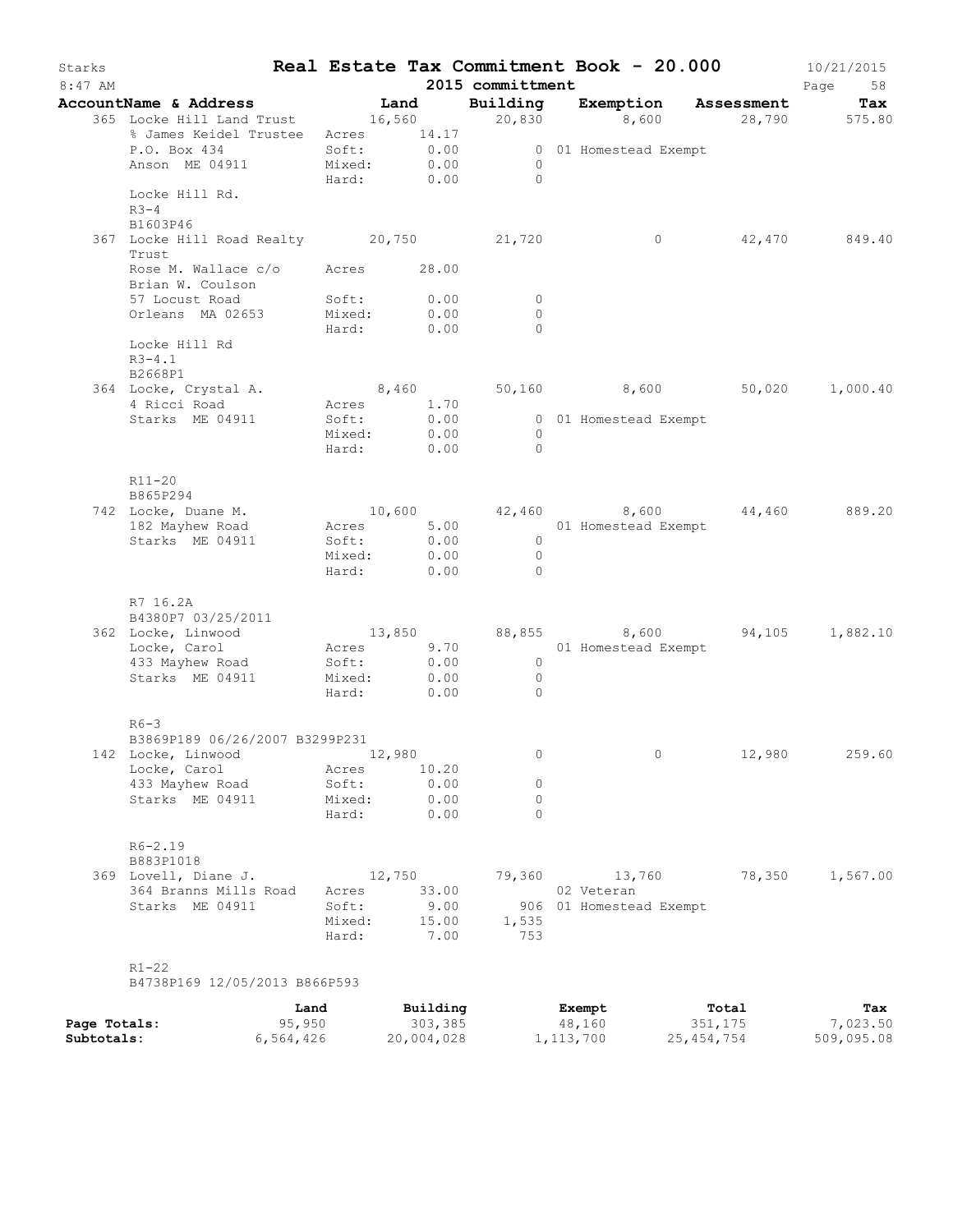| Starks<br>$8:47$ AM |                                                                |                                                        |       | 2015 committment                         | Real Estate Tax Commitment Book - 20.000 |               | 10/21/2015<br>Page<br>59 |
|---------------------|----------------------------------------------------------------|--------------------------------------------------------|-------|------------------------------------------|------------------------------------------|---------------|--------------------------|
|                     | AccountName & Address Tand                                     |                                                        |       | Building                                 | Exemption Assessment Tax                 |               |                          |
|                     | 370 Lu & Suong Ngoc Tran, 21,350<br>Hai Van                    |                                                        |       | $\circ$                                  | $\Omega$                                 | 21,350 427.00 |                          |
|                     | 23 Cross St<br>Lawrence MA 01842                               | Acres 34.40<br>Soft: 0.00<br>Mixed: 0.00<br>Hard: 0.00 | 0.00  | $\overline{0}$<br>$\bigcirc$<br>$\Omega$ |                                          |               |                          |
|                     | $R4 - 14.1$<br>B1072P98                                        |                                                        |       |                                          |                                          |               |                          |
|                     | 371 Lu & Suong Ngoc Tran, 25,250<br>Hai Van                    |                                                        |       | $\overline{0}$                           | $\circ$                                  |               | 25,250 505.00            |
|                     | 23 Cross St                                                    | Acres 50.00                                            |       |                                          |                                          |               |                          |
|                     | Lawrence MA 01842 Soft: 0.00                                   |                                                        |       | $\overline{0}$                           |                                          |               |                          |
|                     |                                                                | Mixed: 0.00<br>Hard: 0.00                              |       | $\circ$<br>$\bigcirc$                    |                                          |               |                          |
|                     |                                                                |                                                        |       |                                          |                                          |               |                          |
|                     | $R4 - 14.2$<br>B1057P44                                        |                                                        |       |                                          |                                          |               |                          |
|                     | 372 Luce, Brian R                                              |                                                        |       |                                          | $11,160$ 86,930 8,600 89,490 1,789.80    |               |                          |
|                     | PO Box 271                                                     | Acres 5.86                                             |       |                                          | 01 Homestead Exempt                      |               |                          |
|                     | Anson ME 04911                                                 | Soft: 0.00                                             |       | $\overline{0}$                           |                                          |               |                          |
|                     |                                                                | Mixed: 0.00<br>Hard: 0.00                              |       | $\overline{0}$                           |                                          |               |                          |
|                     |                                                                |                                                        |       | $\bigcirc$                               |                                          |               |                          |
|                     | Rt.43 Madison Rd.<br>$R12 - 11.1 - 2$<br>B2634P1               |                                                        |       |                                          |                                          |               |                          |
|                     | 373 Luce, Dale E & Barbara 11,250 57,960 8,600 60,610 1,212.20 |                                                        |       |                                          |                                          |               |                          |
|                     | Ann                                                            |                                                        |       |                                          |                                          |               |                          |
|                     | PO Box 183                                                     | Acres 6.00                                             |       |                                          |                                          |               |                          |
|                     | 9 Dill Road                                                    | Soft:                                                  | 0.00  |                                          | 0 01 Homestead Exempt                    |               |                          |
|                     | Starks ME 04911                                                | Mixed: 0.00                                            |       | $\bigcirc$                               |                                          |               |                          |
|                     |                                                                | Hard: 0.00                                             |       | $\overline{0}$                           |                                          |               |                          |
|                     | $R12-3$<br>B897P1057                                           |                                                        |       |                                          |                                          |               |                          |
|                     | 123 Luce, N. F. Inc.                                           | 12,850                                                 |       | $\overline{0}$                           | $\circ$                                  |               | 12,850 257.00            |
|                     | PO Box 550                                                     | Acres 10.00                                            |       |                                          |                                          |               |                          |
|                     | Anson ME 04911                                                 | Soft:                                                  | 0.00  | $\circ$                                  |                                          |               |                          |
|                     |                                                                | Mixed: 0.00                                            |       | $\circ$                                  |                                          |               |                          |
|                     |                                                                | Hard: 0.00                                             |       | $\circ$                                  |                                          |               |                          |
|                     | $R2 - 24.8$                                                    |                                                        |       |                                          |                                          |               |                          |
|                     | B4602P329 11/27/2012 B1170P179                                 |                                                        |       |                                          |                                          |               |                          |
|                     | 375 Luce, Norman                                               |                                                        | 8,240 | 0                                        | $\circ$                                  | 8,240         | 164.80                   |
|                     | PO Box 22                                                      | Acres                                                  | 2.90  |                                          |                                          |               |                          |
|                     | Anson ME 04911                                                 | Soft:                                                  | 0.00  | 0                                        |                                          |               |                          |
|                     |                                                                | Mixed:                                                 | 0.00  | 0                                        |                                          |               |                          |
|                     |                                                                | Hard:                                                  | 0.00  | $\Omega$                                 |                                          |               |                          |
|                     |                                                                |                                                        |       |                                          |                                          |               |                          |
|                     | $R12 - 24$                                                     |                                                        |       |                                          |                                          |               |                          |
|                     | B2810P154                                                      |                                                        |       |                                          |                                          |               |                          |

|              | Land      | Building   | Exempt    | Total      | Tax        |
|--------------|-----------|------------|-----------|------------|------------|
| Page Totals: | 90,100    | 144,890    | 17,200    | 217,790    | 4,355.80   |
| Subtotals:   | 6,654,526 | 20,148,918 | 1,130,900 | 25,672,544 | 513,450.88 |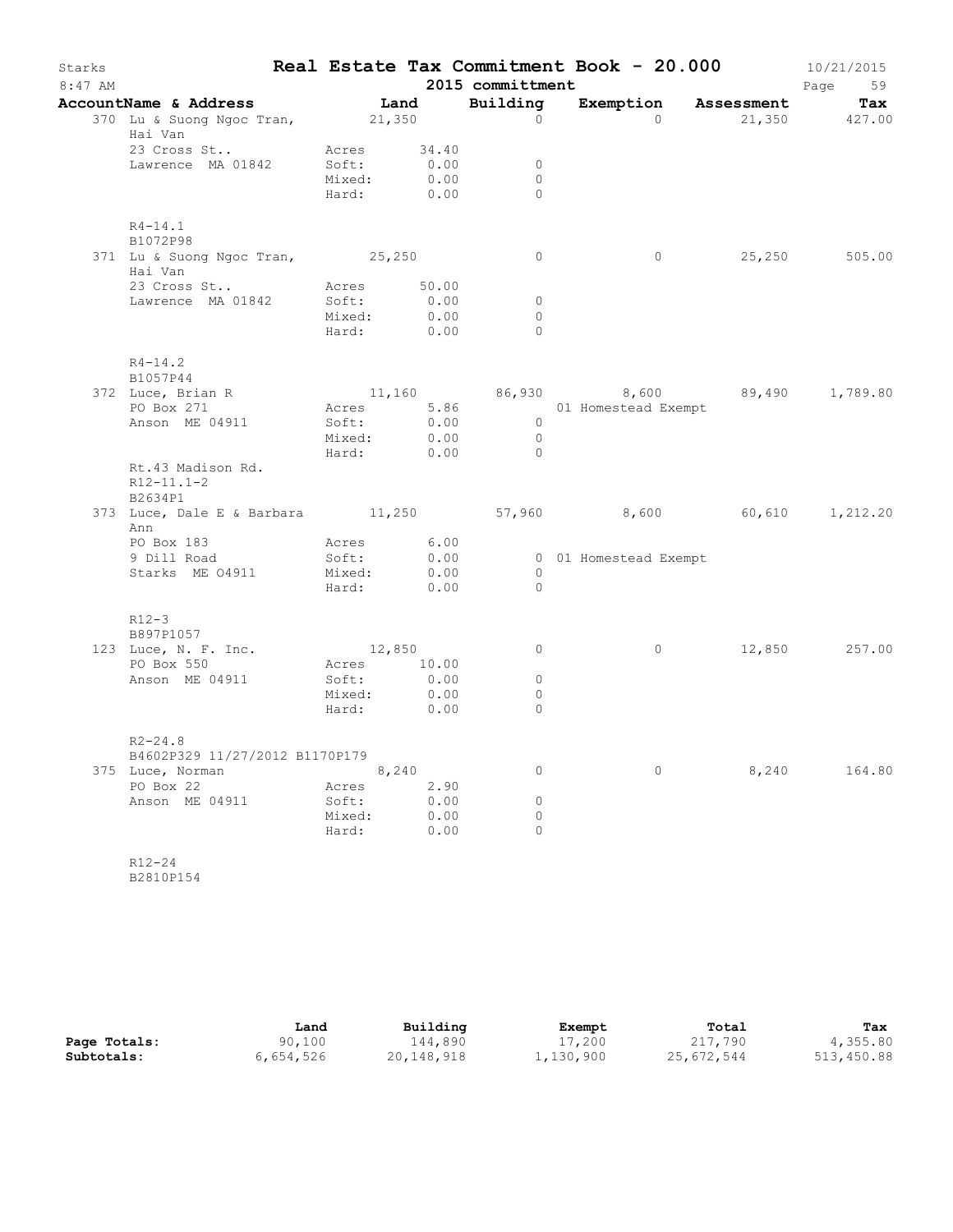| Starks       |                                                     |           |                 |                |                          | Real Estate Tax Commitment Book - 20.000 |                      | 10/21/2015 |
|--------------|-----------------------------------------------------|-----------|-----------------|----------------|--------------------------|------------------------------------------|----------------------|------------|
| 8:47 AM      |                                                     |           |                 |                | 2015 committment         |                                          |                      | Page<br>60 |
|              | AccountName & Address                               |           |                 | Land           | Building                 |                                          | Exemption Assessment | Tax        |
|              | 374 Luce, Norman                                    |           |                 | 38,950         | 98,520                   | 8,600                                    | 128,870              | 2,577.40   |
|              | PO Box 22                                           |           | Acres           | 133.00         |                          |                                          |                      |            |
|              | Anson ME 04911                                      |           | Soft:<br>Mixed: | 35.00<br>33.00 | 3,377                    | 3,522 01 Homestead Exempt                |                      |            |
|              |                                                     |           | Hard:           | 0.00           | $\overline{a}$           |                                          |                      |            |
|              |                                                     |           |                 |                |                          |                                          |                      |            |
|              | R6-12, R6-14                                        |           |                 |                |                          |                                          |                      |            |
|              | B867P243                                            |           |                 |                |                          |                                          |                      |            |
|              | 34 Luce, Norman F.                                  |           | 21,250          |                | 0                        | 0                                        | 21,250               | 425.00     |
|              | Luce, Beth B.<br>P.O. Box 22                        |           | Acres<br>Soft:  | 30.00<br>0.00  | $\circ$                  |                                          |                      |            |
|              | Anson ME 04911                                      |           | Mixed:          | 0.00           | $\circ$                  |                                          |                      |            |
|              |                                                     |           | Hard:           | 0.00           | $\Omega$                 |                                          |                      |            |
|              | Bet. Dill & Rt.43                                   |           |                 |                |                          |                                          |                      |            |
|              | $R6-16$                                             |           |                 |                |                          |                                          |                      |            |
|              | B3821P278 01/23/2007 B823P788                       |           |                 |                |                          |                                          |                      |            |
|              | 33 Luce, Norman F.<br>P.O. Box 22                   |           | Acres           | 12,070         | $\circ$                  | 0                                        | 12,070               | 241.40     |
|              | Anson ME 04911                                      |           | Soft:           | 8.80<br>0.00   | $\circ$                  |                                          |                      |            |
|              |                                                     |           | Mixed:          | 0.00           | $\Omega$                 |                                          |                      |            |
|              |                                                     |           | Hard:           | 0.00           | $\Omega$                 |                                          |                      |            |
|              | Mayhew Rd                                           |           |                 |                |                          |                                          |                      |            |
|              | $R6 - 13$                                           |           |                 |                |                          |                                          |                      |            |
|              | B823P788                                            |           |                 |                |                          |                                          |                      |            |
|              | 376 Luce, Norman F. & Beth 16,280                   |           |                 |                | $\circ$                  | 0                                        | 16,280               | 325.60     |
|              | B.<br>PO Box 22                                     |           | Acres           | 122.00         |                          |                                          |                      |            |
|              | Anson ME 04911                                      |           | Soft:           | 0.00           | $\overline{\phantom{0}}$ |                                          |                      |            |
|              |                                                     |           | Mixed:          | 40.00          | 4,094                    |                                          |                      |            |
|              |                                                     |           | Hard:           | 82.00          | 8,815                    |                                          |                      |            |
|              | Madison Rd                                          |           |                 |                |                          |                                          |                      |            |
|              | $R7-4$                                              |           |                 |                |                          |                                          |                      |            |
|              | B1139P165                                           |           |                 |                |                          |                                          |                      |            |
|              | 90 Luce, Norman F.<br>Luce, Beth B.                 |           | 16,260<br>Acres | 15.25          | $\circ$                  | 0                                        | 16,260               | 325.20     |
|              | P.O. Box 22                                         |           | Soft:           | 0.00           | 0                        |                                          |                      |            |
|              | Anson ME 04911                                      |           | Mixed:          | 0.00           | $\circ$                  |                                          |                      |            |
|              |                                                     |           | Hard:           | 0.00           | $\Omega$                 |                                          |                      |            |
|              | Rt. 43 Madison Rd.                                  |           |                 |                |                          |                                          |                      |            |
|              | $R12 - 11.1 - 3$                                    |           |                 |                |                          |                                          |                      |            |
|              | B3833P66 04/10/2007                                 |           |                 |                |                          |                                          |                      |            |
|              | 378 Lundwall, Kathryn T.<br>14 Sterry Hill Road     |           | 10,600          | 5.00           | 35,154                   | 8,600<br>01 Homestead Exempt             | 37,154               | 743.08     |
|              | Starks ME 04911                                     |           | Acres<br>Soft:  | 0.00           | $\circ$                  |                                          |                      |            |
|              |                                                     |           | Mixed:          | 0.00           | $\circ$                  |                                          |                      |            |
|              |                                                     |           | Hard:           | 0.00           | $\Omega$                 |                                          |                      |            |
|              |                                                     |           |                 |                |                          |                                          |                      |            |
|              | $R4 - 39.1$                                         |           |                 |                |                          |                                          |                      |            |
|              | B3294P88                                            |           |                 |                |                          |                                          |                      |            |
|              | 232 Lust, Kenneth E.                                |           |                 | 9,690          | 47,460                   | 8,600                                    | 48,550               | 971.00     |
|              | 325 Sawyers Mills Rd.<br>Starks Me 04911            |           | Acres<br>Soft:  | 3.60<br>0.00   | 0                        | 01 Homestead Exempt                      |                      |            |
|              |                                                     |           | Mixed:          | 0.00           | $\circ$                  |                                          |                      |            |
|              |                                                     |           | Hard:           | 0.00           | $\Omega$                 |                                          |                      |            |
|              | West Mills Rd                                       |           |                 |                |                          |                                          |                      |            |
|              | $R4 - 39$                                           |           |                 |                |                          |                                          |                      |            |
|              | B4521P237 05/04/2012 B4348P170 12/10/2010 B1127P322 |           |                 |                |                          |                                          |                      |            |
|              |                                                     |           |                 |                |                          |                                          |                      |            |
|              |                                                     | Land      |                 | Building       |                          | Exempt                                   | Total                | Tax        |
| Page Totals: |                                                     | 125,100   |                 | 181,134        |                          | 25,800                                   | 280,434              | 5,608.68   |
| Subtotals:   |                                                     | 6,779,626 |                 | 20,330,052     |                          | 1,156,700                                | 25, 952, 978         | 519,059.56 |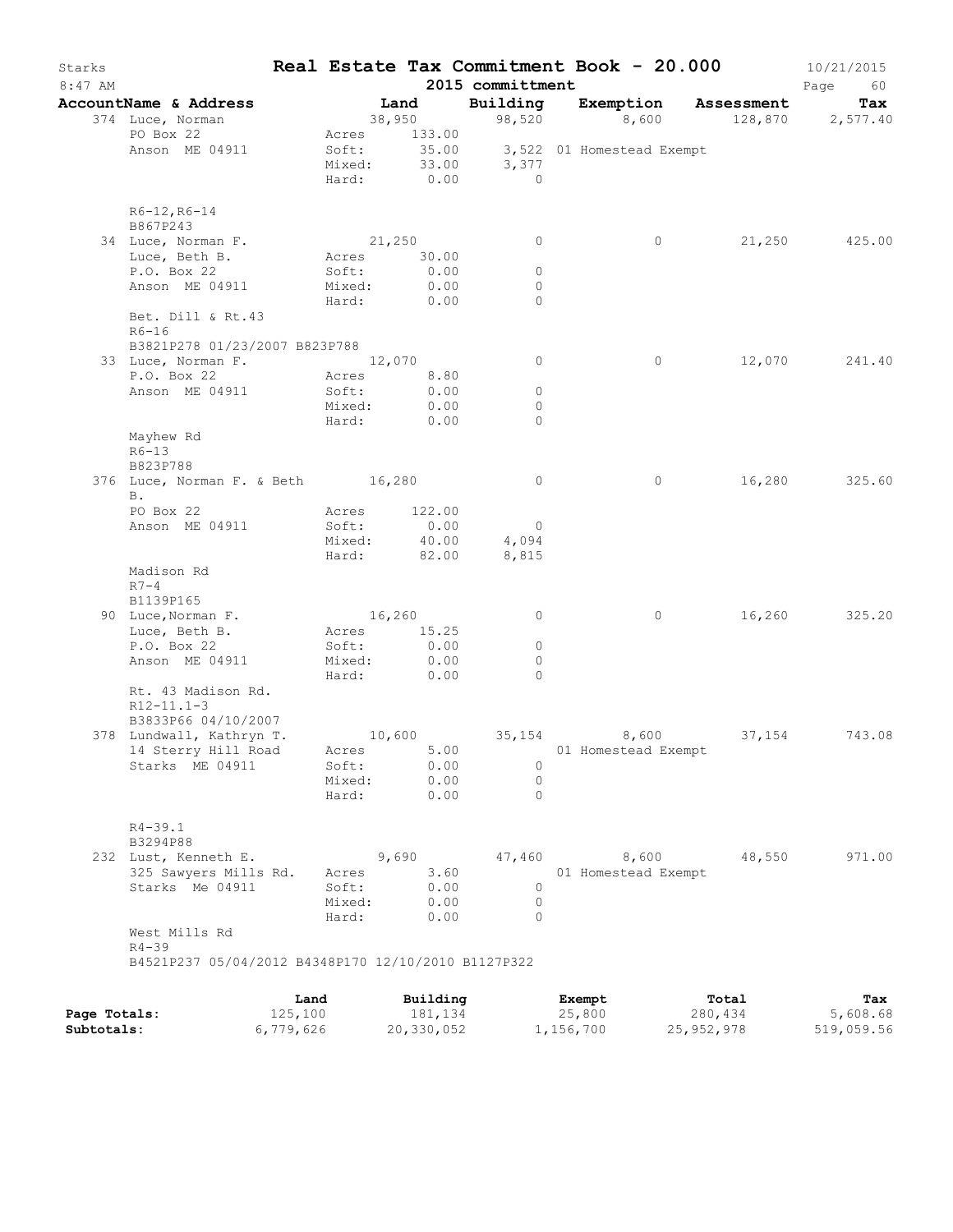| Starks<br>$8:47$ AM |                                                                                                        |        |                 |                             | Real Estate Tax Commitment Book - 20.000<br>2015 committment |                                           |                |                        | 10/21/2015<br>Page<br>61 |
|---------------------|--------------------------------------------------------------------------------------------------------|--------|-----------------|-----------------------------|--------------------------------------------------------------|-------------------------------------------|----------------|------------------------|--------------------------|
|                     | AccountName & Address<br>773 Luther, Shelly<br>Chicken Street<br>Starks ME 04911                       |        |                 | Land<br>$\bigcirc$          | Building                                                     | Exemption<br>8,500<br>01 Homestead Exempt | 8,500          | Assessment<br>$\sim$ 0 | Tax<br>0.00              |
|                     | R3 150N                                                                                                |        |                 |                             |                                                              |                                           |                |                        |                          |
|                     | 637 Lydon, William<br>Lydon, Irene                                                                     |        |                 | Acres 10.00                 | 13,850 52,416                                                |                                           | $\overline{0}$ |                        | 66,266 1,325.32          |
|                     | 9 Finney Street                                                                                        |        | Soft:           |                             | $\overline{0}$                                               |                                           |                |                        |                          |
|                     | Carver MA 02330                                                                                        | Mixed: |                 | $0.00$<br>$0.00$            | $\overline{0}$                                               |                                           |                |                        |                          |
|                     |                                                                                                        | Hard:  |                 | 0.00                        | $\sim$ 0                                                     |                                           |                |                        |                          |
|                     | $R2 - 48$                                                                                              |        |                 |                             |                                                              |                                           |                |                        |                          |
|                     | B3541P244 08/19/2005 B868P244<br>379 Lynds, William I. & 34,590 49,706<br>Janette Irrevocable<br>Trust |        |                 |                             |                                                              |                                           | $\circ$        | 84,296                 | 1,685.92                 |
|                     | Howard Lynds                                                                                           |        |                 | Acres 137.00                |                                                              |                                           |                |                        |                          |
|                     | 160 Huff Road                                                                                          |        |                 | Soft: 2.00<br>Mixed: 110.00 | 201                                                          |                                           |                |                        |                          |
|                     | Cornville ME 04976                                                                                     |        |                 | Hard: 3.00                  | 110.00 11,257<br>323                                         |                                           |                |                        |                          |
|                     | R11-11.1,7,92<br>B4621P318 07/21/2011 B1991P332<br>382 Madison Electric Works 9,600                    |        |                 |                             | $\circ$                                                      |                                           | $\circ$        | 9,600                  | 192.00                   |
|                     | 6 Business Park Drive Acres                                                                            |        |                 | 5.00                        |                                                              |                                           |                |                        |                          |
|                     | Madison ME 04911                                                                                       |        | Soft:<br>Mixed: | 0.00<br>0.00                | $\circ$<br>$\circ$                                           |                                           |                |                        |                          |
|                     |                                                                                                        | Hard:  |                 | 0.00                        | $\Omega$                                                     |                                           |                |                        |                          |
|                     | R12-19.1                                                                                               |        |                 |                             |                                                              |                                           |                |                        |                          |
|                     | B3878P84 06/27/2007 B987P232                                                                           |        |                 |                             |                                                              |                                           |                |                        |                          |
|                     | 381 Madison Electric Works 7,650                                                                       |        |                 | 2.00                        | 0                                                            |                                           | $\circ$        |                        | 7,650 153.00             |
|                     | 6 Business Park Drive Acres<br>Madison ME 04950                                                        | Soft:  |                 | 0.00                        | $\circ$                                                      |                                           |                |                        |                          |
|                     |                                                                                                        |        | Mixed:          | 0.00                        | $\circ$                                                      |                                           |                |                        |                          |
|                     |                                                                                                        | Hard:  |                 | 0.00                        | $\Omega$                                                     |                                           |                |                        |                          |
|                     | R12-23.1<br>B987P232                                                                                   |        |                 |                             |                                                              |                                           |                |                        |                          |
|                     | 383 Madison Paper<br>Industries                                                                        |        |                 | 38,250                      | 134,400                                                      |                                           | $\circ$        | 172,650                | 3,453.00                 |
|                     | PO Box 129                                                                                             | Acres  |                 | 74.00                       |                                                              |                                           |                |                        |                          |
|                     | Madison ME 04950                                                                                       | Soft:  |                 | 0.00                        | 0                                                            |                                           |                |                        |                          |
|                     |                                                                                                        | Hard:  | Mixed:          | 0.00<br>0.00                | 0<br>$\Omega$                                                |                                           |                |                        |                          |
|                     | $R12 - 14$                                                                                             |        |                 |                             |                                                              |                                           |                |                        |                          |
|                     | 758 Maine Fiber Company<br>One City Center<br>Portland ME 04101                                        |        |                 | 30,312                      | 0                                                            |                                           | $\circ$        | 30,312                 | 606.24                   |

U2 30-ON

|              | Land      | Building   | Exempt    | Total      | Tax        |
|--------------|-----------|------------|-----------|------------|------------|
| Page Totals: | 134,252   | 245,022    | 8,500     | 370,774    | 7,415.48   |
| Subtotals:   | 6,913,878 | 20,575,074 | 1,165,200 | 26,323,752 | 526,475.04 |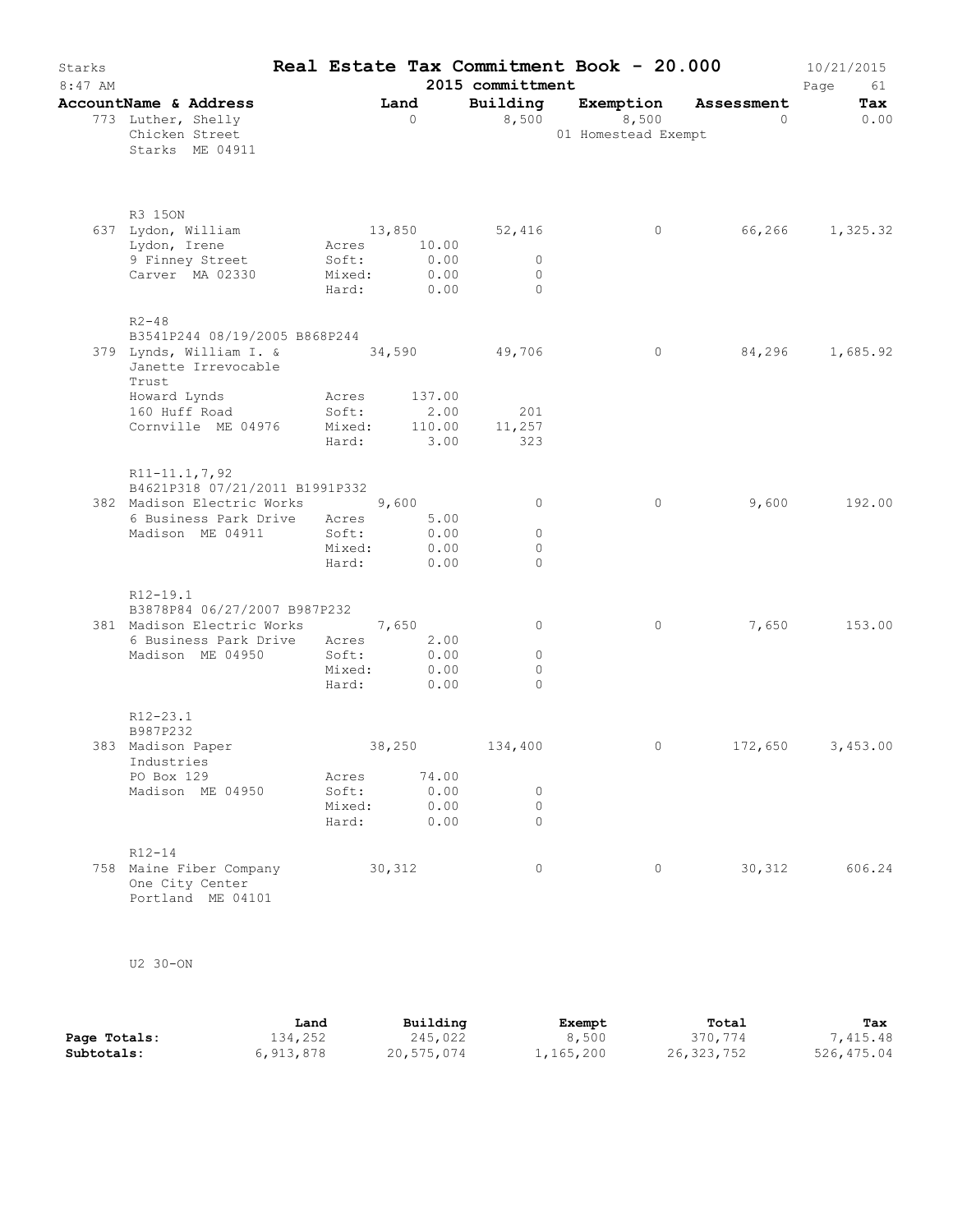| Starks<br>$8:47$ AM |                                                                                              |                                        |        |                      | 2015 committment                | Real Estate Tax Commitment Book - 20.000 |        | 10/21/2015<br>Page<br>62 |
|---------------------|----------------------------------------------------------------------------------------------|----------------------------------------|--------|----------------------|---------------------------------|------------------------------------------|--------|--------------------------|
|                     | AccountName & Address                                                                        |                                        | Land   |                      | Building                        | Exemption Assessment                     |        | Tax                      |
|                     | 387 Mann, James N. & Donna 8,070 46,950<br>G.                                                |                                        |        |                      |                                 | $\Omega$                                 |        | 55,020 1,100.40          |
|                     | PO Box 165<br>New Sharon ME 04955                                                            | Acres<br>Soft:<br>Mixed:<br>Hard: 0.00 |        | 1.10<br>0.00<br>0.00 | $\circ$<br>$\Omega$<br>$\Omega$ |                                          |        |                          |
|                     | $R1-1$                                                                                       |                                        |        |                      |                                 |                                          |        |                          |
|                     | B1380P94<br>422 Mansfield, John M.                                                           |                                        |        |                      |                                 | $10,540$ 36,000 8,600 37,940             |        | 758.80                   |
|                     | 226 Mayhew Road                                                                              | Acres                                  |        | 4.90                 |                                 | 01 Homestead Exempt                      |        |                          |
|                     | Starks ME 04911                                                                              | Soft:                                  |        | 0.00                 | $\overline{0}$                  |                                          |        |                          |
|                     |                                                                                              | Mixed:                                 |        | 0.00                 | $\bigcirc$                      |                                          |        |                          |
|                     |                                                                                              | Hard:                                  |        | 0.00                 | $\bigcirc$                      |                                          |        |                          |
|                     | $R7 - 18$                                                                                    |                                        |        |                      |                                 |                                          |        |                          |
|                     | B4513P86 04/03/2012 B2881P6<br>368 Mansfield, John Michael 10,596 31,280 8,600 33,276 665.52 |                                        |        |                      |                                 |                                          |        |                          |
|                     | Mansfield, Kelly Jayne Acres 29.00 01 Homestead Exempt                                       |                                        |        |                      |                                 |                                          |        |                          |
|                     | 4 Park Street #1A                                                                            | Soft:                                  |        | 0.00                 | $\overline{0}$                  |                                          |        |                          |
|                     | Madison ME 04950                                                                             | Mixed: 24.00                           |        |                      | 2,456                           |                                          |        |                          |
|                     |                                                                                              | Hard: 0.00                             |        |                      | $\overline{0}$                  |                                          |        |                          |
|                     | $R3-4.3B$<br>B1292P204                                                                       |                                        |        |                      |                                 |                                          |        |                          |
|                     | 715 Mansfield, Kelly Jayne 2,391                                                             |                                        |        |                      | $\circ$                         | $\circ$                                  |        | 2,391 47.82              |
|                     | 4 Park Street #1A                                                                            | Acres 29.00                            |        |                      |                                 |                                          |        |                          |
|                     | Madison ME 04950                                                                             | Soft:                                  |        | 4.00                 | $\circ$                         |                                          |        |                          |
|                     |                                                                                              | Mixed:                                 |        | 23.00                | $\circ$                         |                                          |        |                          |
|                     |                                                                                              | Hard: 2.00                             |        |                      | $\Omega$                        |                                          |        |                          |
|                     | $R3 - 4.3$<br>B4500P245 02/27/2012                                                           |                                        |        |                      |                                 |                                          |        |                          |
|                     | 388 Marchesseault, Ronald 19,000<br>$P. \&$                                                  |                                        |        |                      | $\circ$                         | $\circ$                                  | 19,000 | 380.00                   |
|                     | Marchesseault, Ingrid Acres                                                                  |                                        |        | 25.00                |                                 |                                          |        |                          |
|                     | PO Box 222, Newport<br>Rd                                                                    | Soft:                                  |        | 0.00                 | $\circ$                         |                                          |        |                          |
|                     | Oneco CT 06373                                                                               | Mixed:                                 |        | 0.00                 | $\circ$                         |                                          |        |                          |
|                     |                                                                                              | Hard:                                  |        | 0.00                 | $\Omega$                        |                                          |        |                          |
|                     | $R1 - 41.3$<br>B1104P98                                                                      |                                        |        |                      |                                 |                                          |        |                          |
|                     | 699 Marschall, Martina L.                                                                    |                                        | 11,110 |                      | 32,361                          | 0                                        | 43,471 | 869.42                   |
|                     | 26 Harold Avery Road                                                                         | Acres                                  |        | 29.50                |                                 |                                          |        |                          |
|                     | Ashland NH 03217                                                                             | Soft:                                  |        | 0.00                 | 0                               |                                          |        |                          |
|                     |                                                                                              | Mixed:                                 |        | 28.50                | 2,917                           |                                          |        |                          |
|                     |                                                                                              | Hard:                                  |        | 0.00                 | $\Omega$                        |                                          |        |                          |
|                     | Dill Road<br>$R6 - 1.7$                                                                      |                                        |        |                      |                                 |                                          |        |                          |
|                     | B3719P1 08/03/2006                                                                           |                                        |        |                      |                                 |                                          |        |                          |

|              | Land        | Building   | Exempt    | Total      | Tax        |
|--------------|-------------|------------|-----------|------------|------------|
| Page Totals: | 61,707      | 146.591    | 17,200    | 191,098    | 3,821.96   |
| Subtotals:   | 6, 975, 585 | 20,721,665 | 1,182,400 | 26,514,850 | 530,297.00 |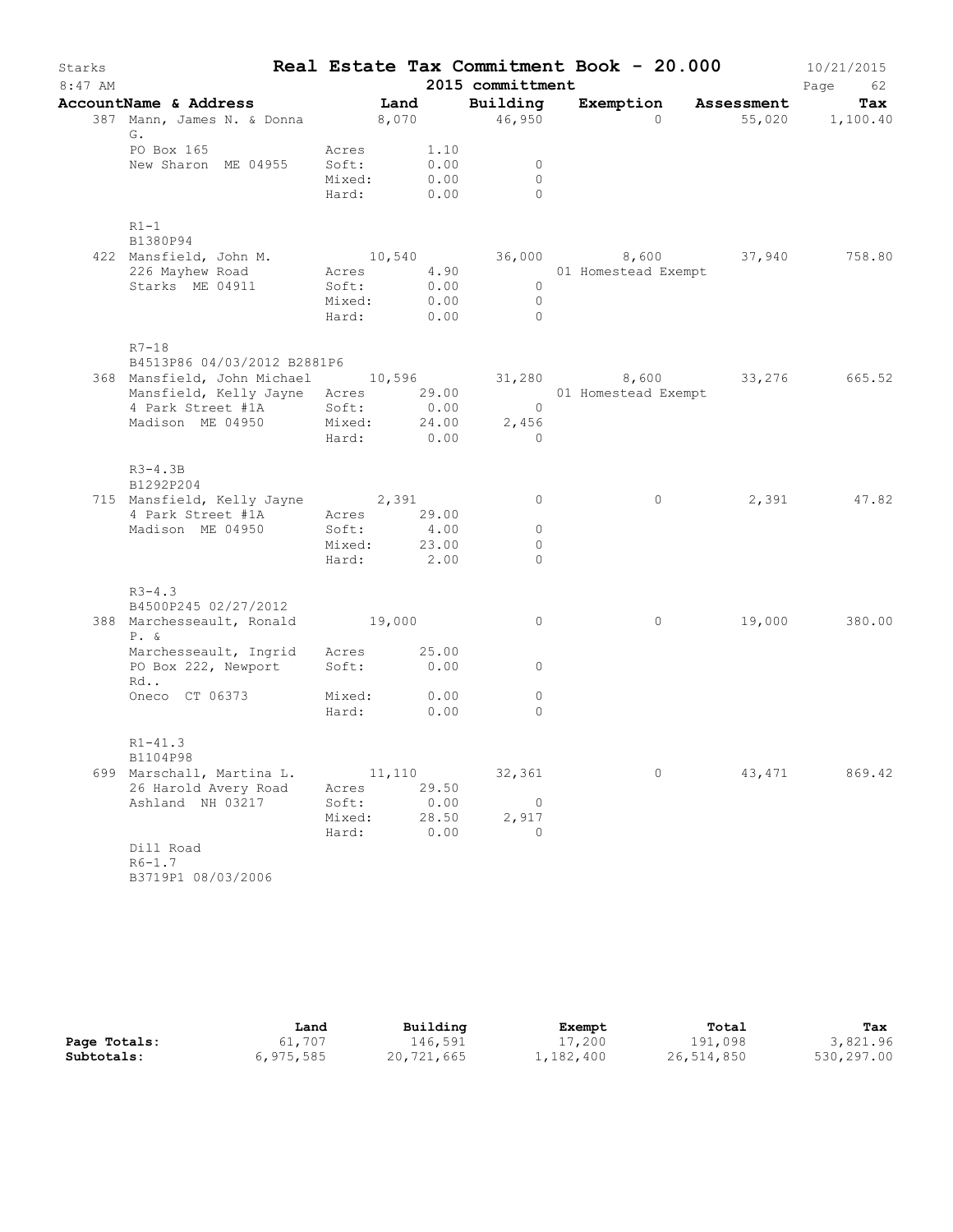| Starks<br>$8:47$ AM |                                                                                   |                                   |                                     | 2015 committment               | Real Estate Tax Commitment Book - 20.000 |                      | 10/21/2015<br>Page<br>63 |
|---------------------|-----------------------------------------------------------------------------------|-----------------------------------|-------------------------------------|--------------------------------|------------------------------------------|----------------------|--------------------------|
|                     | AccountName & Address                                                             | Land                              |                                     | Building                       |                                          | Exemption Assessment | Tax                      |
|                     | 389 Martikke, George &<br>Rosalie                                                 | 20,500                            |                                     | 7,680                          | $\bigcirc$                               |                      | 28,180 563.60            |
|                     | 97 Chicken Street<br>Starks ME 04911                                              | Acres<br>Soft:<br>Mixed:<br>Hard: | 27.00<br>0.00<br>0.00<br>0.00       | $\circ$<br>$\circ$<br>$\Omega$ |                                          |                      |                          |
|                     | $R3 - 16$<br>B2402P116                                                            |                                   |                                     |                                |                                          |                      |                          |
|                     | 390 Martikke, George F& 26,350 38,520<br>Rosalie                                  |                                   |                                     |                                | 8,600                                    |                      | 56,270 1,125.40          |
|                     | 97 Chicken Street<br>Starks ME 04911                                              | Soft:<br>Mixed:<br>Hard:          | Acres 21.00<br>0.00<br>0.00<br>0.00 | $\circ$<br>$\Omega$            | 0 01 Homestead Exempt                    |                      |                          |
|                     | Chicken Street<br>$R3 - 15$<br>B2234P301                                          |                                   |                                     |                                |                                          |                      |                          |
|                     | 215 Martin, Edward A.                                                             | 13,270                            |                                     | 59,410                         | $\overline{0}$                           |                      | 72,680 1,453.60          |
|                     | 132 Locke Hill Rd.                                                                | Acres 9.10                        |                                     |                                |                                          |                      |                          |
|                     | Starks ME 04911                                                                   | Soft:<br>Mixed:<br>Hard:          | 0.00<br>0.00<br>0.00                | $\circ$<br>$\circ$<br>$\Omega$ |                                          |                      |                          |
|                     | Lockehill Rd.<br>$R2 - 54$<br>B4677P113 06/25/2013 B4211P246 10/30/2009 B3929P326 |                                   |                                     |                                |                                          |                      |                          |
|                     | 11/05/2007 B956P224                                                               |                                   |                                     |                                |                                          |                      |                          |
|                     | 355 Martin, Maurice 25,750 121,620 8,600 138,770 2,775.40                         |                                   | 48.00                               |                                |                                          |                      |                          |
|                     | Martin, Sarah         Acres<br>24 Abijah Hill Road     Soft:<br>Bijah Hill Rd.    | Mixed:                            | 0.00<br>0.00                        | $\overline{0}$                 | 0 01 Homestead Exempt                    |                      |                          |
|                     | Starks ME 04911<br>Bijah Hill Rd<br>$R2 - 40$                                     | Hard:                             | 0.00                                | $\Omega$                       |                                          |                      |                          |
|                     | B4667P196 05/31/2013 B3958P338 12/18/2007 B875P991                                |                                   |                                     |                                |                                          |                      |                          |
|                     | 717 Martin, Maurice W. 22,750<br>Martin, Sarah L. Acres 40.00                     |                                   |                                     | $\circ$                        | $\circ$                                  | 22,750               | 455.00                   |
|                     | 24 Abijah Hill Road Soft:<br>Starks ME 04911                                      | Mixed:                            | 0.00<br>0.00                        | 0<br>$\circ$                   |                                          |                      |                          |
|                     |                                                                                   | Hard:                             | 0.00                                | $\circ$                        |                                          |                      |                          |
|                     | $R2 - 40.1$<br>B4840P78 10/09/2014 B3958P338 12/18/2007                           |                                   |                                     |                                |                                          |                      |                          |
|                     | 395 McCahan, Kenneth R                                                            |                                   | 21,330                              | 48,960                         | 0                                        | 70,290               | 1,405.80                 |
|                     | McCahan Gabrielle A                                                               | Acres                             | 30.30                               |                                |                                          |                      |                          |
|                     | 300 Locke Hill Road                                                               | Soft:                             | 0.00                                | 0                              |                                          |                      |                          |
|                     | Starks Me 04911                                                                   | Mixed:<br>Hard:                   | 0.00<br>0.00                        | 0<br>$\circ$                   |                                          |                      |                          |
|                     | $R2 - 58$<br>B2922P8                                                              |                                   |                                     |                                |                                          |                      |                          |

|              | Land      | Building   | Exempt    | Total      | Tax        |
|--------------|-----------|------------|-----------|------------|------------|
| Page Totals: | 129,950   | 276,190    | 17,200    | 388,940    | 7,778.80   |
| Subtotals:   | 7,105,535 | 20,997,855 | 1,199,600 | 26,903,790 | 538,075.80 |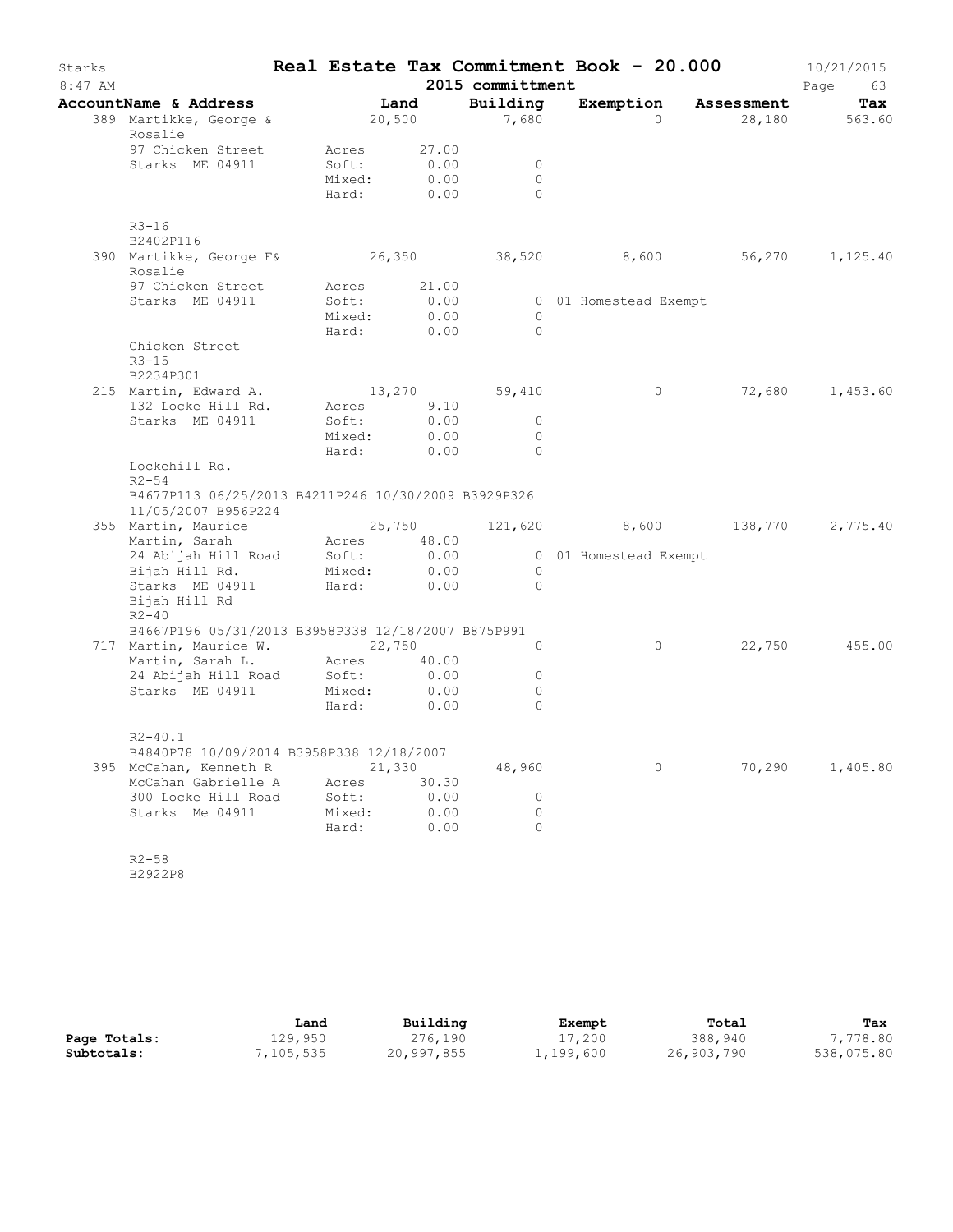| Starks<br>$8:47$ AM |                                                                  |             |       | 2015 committment | Real Estate Tax Commitment Book - 20.000 |         | 10/21/2015<br>Page<br>64 |
|---------------------|------------------------------------------------------------------|-------------|-------|------------------|------------------------------------------|---------|--------------------------|
|                     | AccountName & Address                                            | Land        |       | Building         | Exemption Assessment                     |         | Tax                      |
|                     | 396 Mccarten, Michael P. & 12,850                                |             |       | $\circ$          | $\Omega$                                 |         | 12,850 257.00            |
|                     | Brown, Jeffrey L.                                                | Acres 10.00 |       |                  |                                          |         |                          |
|                     | 159 Cottage Street Soft:                                         |             | 0.00  | $\circ$          |                                          |         |                          |
|                     | Athol MA 01331                                                   | Mixed:      | 0.00  | $\circ$          |                                          |         |                          |
|                     |                                                                  | Hard: 0.00  |       | $\Omega$         |                                          |         |                          |
|                     | R8-38.11<br>B1297P183                                            |             |       |                  |                                          |         |                          |
|                     | 397 McCarthy, Joseph K. & 23,380 89,080 8,600<br>Maryanne        |             |       |                  |                                          | 103,860 | 2,077.20                 |
|                     | 265 Beans Corner Road                                            | Acres       | 38.53 |                  |                                          |         |                          |
|                     | New Sharon ME 04955                                              | Soft:       | 0.00  |                  | 0 01 Homestead Exempt                    |         |                          |
|                     |                                                                  | Mixed:      | 0.00  | $\circ$          |                                          |         |                          |
|                     |                                                                  | Hard:       | 0.00  | $\circ$          |                                          |         |                          |
|                     | Bean's corner Rd.<br>$R1-8$                                      |             |       |                  |                                          |         |                          |
|                     | B2614P308                                                        |             |       |                  |                                          |         |                          |
|                     | 398 McConnachie, Alice 18,000                                    |             |       |                  | 47,500 8,600                             | 56,900  | 1,138.00                 |
|                     | 190 Sawyers Mills Road Acres 17.00                               |             |       |                  |                                          |         |                          |
|                     | Starks ME 04911                                                  | Soft:       | 0.00  |                  | 0 01 Homestead Exempt                    |         |                          |
|                     |                                                                  | Mixed:      | 0.00  | $\overline{0}$   |                                          |         |                          |
|                     |                                                                  | Hard:       | 0.00  | $\Omega$         |                                          |         |                          |
|                     | $R3-11A$                                                         |             |       |                  |                                          |         |                          |
|                     | B1144P264                                                        |             |       |                  |                                          |         |                          |
|                     | 399 McCue, John J. & Cathy 18,610                                |             |       | 7,680            | $\circ$                                  | 26,290  | 525.80                   |
|                     | Υ.                                                               |             |       |                  |                                          |         |                          |
|                     | 360 Hardscrabble Road                                            | Acres 19.43 |       |                  |                                          |         |                          |
|                     | Wayne ME 04284                                                   | Soft:       | 0.00  | $\circ$          |                                          |         |                          |
|                     |                                                                  | Mixed:      | 0.00  | $\circ$          |                                          |         |                          |
|                     |                                                                  | Hard:       | 0.00  | $\Omega$         |                                          |         |                          |
|                     | $R8 - 38.3$<br>B1412P239                                         |             |       |                  |                                          |         |                          |
|                     |                                                                  | 17,100      |       | $\circ$          | $\circ$                                  | 17,100  | 342.00                   |
|                     | 309 McDonald, Ashley<br>McDonald, Sue Ann                        | Acres 15.00 |       |                  |                                          |         |                          |
|                     | P.O. Box 98                                                      | Soft:       | 0.00  | $\circ$          |                                          |         |                          |
|                     | New Vineyard ME 04956 Mixed:                                     |             | 0.00  | $\circ$          |                                          |         |                          |
|                     |                                                                  | Hard:       | 0.00  | $\Omega$         |                                          |         |                          |
|                     |                                                                  |             |       |                  |                                          |         |                          |
|                     | $R8 - 32$<br>B4691P107 07/23/2013 B3548P155 08/08/2005 B2259P283 |             |       |                  |                                          |         |                          |
|                     | 400 McDowell, Ronald J. &<br>Anna M.                             | 7,360       |       | 0                | $\circ$                                  | 7,360   | 147.20                   |
|                     | 2569 Carlo Henry Rd.                                             | Acres       | 1.55  |                  |                                          |         |                          |
|                     | Lake Charles LA 70607                                            | Soft:       | 0.00  | $\circ$          |                                          |         |                          |
|                     |                                                                  | Mixed:      | 0.00  | $\circ$          |                                          |         |                          |
|                     |                                                                  | Hard:       | 0.00  | $\circ$          |                                          |         |                          |
|                     |                                                                  |             |       |                  |                                          |         |                          |
|                     | $R3 - 39$                                                        |             |       |                  |                                          |         |                          |
|                     | B836P345                                                         |             |       |                  |                                          |         |                          |

|              | Land     | Building     | Exempt    | Total      | Tax        |
|--------------|----------|--------------|-----------|------------|------------|
| Page Totals: | 97,300   | 144,260      | 17,200    | 224,360    | 4,487.20   |
| Subtotals:   | ,202,835 | 21, 142, 115 | 1,216,800 | 27,128,150 | 542,563.00 |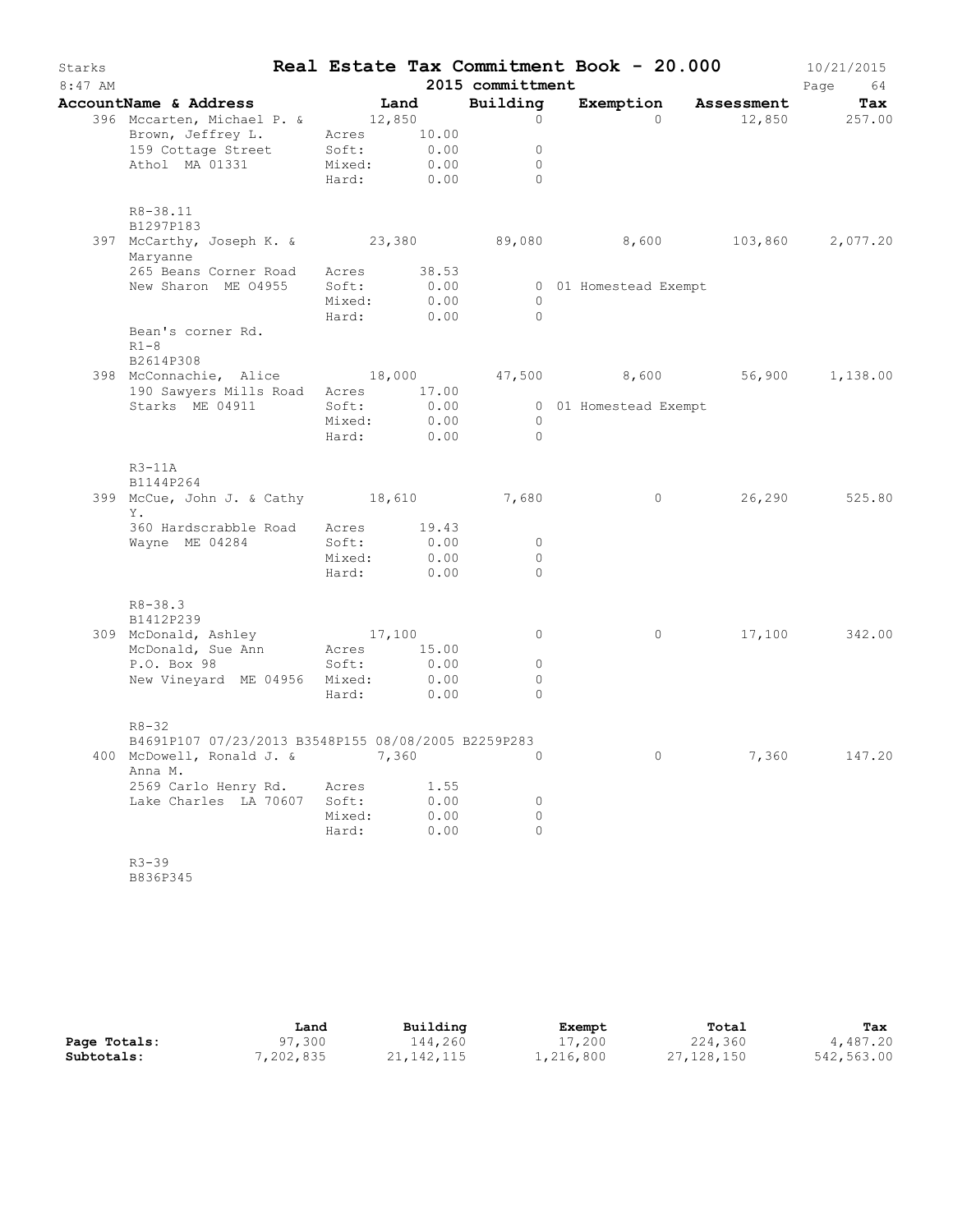| Starks    |                                                                                                                 |                 |              |                                  | Real Estate Tax Commitment Book - 20.000     |                      | 10/21/2015    |
|-----------|-----------------------------------------------------------------------------------------------------------------|-----------------|--------------|----------------------------------|----------------------------------------------|----------------------|---------------|
| $8:47$ AM |                                                                                                                 |                 |              | 2015 committment                 |                                              |                      | Page<br>65    |
|           | AccountName & Address                                                                                           | Land            |              | Building                         |                                              | Exemption Assessment | Tax           |
|           | 402 Mcfarlane, Jeffery & 27,500                                                                                 |                 |              | $\circ$                          | $\Omega$                                     |                      | 27,500 550.00 |
|           | Anita<br>220 West Mills Road                                                                                    | Acres           | 59.00        |                                  |                                              |                      |               |
|           | Industry ME 04938                                                                                               | Soft:           | 0.00         | $\mathbf{0}$                     |                                              |                      |               |
|           |                                                                                                                 | Mixed:          | 0.00         | $\circ$                          |                                              |                      |               |
|           |                                                                                                                 | Hard:           | 0.00         | $\Omega$                         |                                              |                      |               |
|           | Thompson Bridge Road                                                                                            |                 |              |                                  |                                              |                      |               |
|           | $R3 - 44$                                                                                                       |                 |              |                                  |                                              |                      |               |
|           | B2515P153                                                                                                       |                 |              |                                  |                                              |                      |               |
|           | 403 Mcfarlane, Jeffrey & 14,060<br>Anita                                                                        |                 |              | $\overline{0}$                   | $\circ$                                      | 14,060               | 281.20        |
|           | 220 West Mills Road                                                                                             | Acres 50.00     |              |                                  |                                              |                      |               |
|           | Industry ME 04938                                                                                               | Soft:           | 0.00         | $\overline{0}$                   |                                              |                      |               |
|           |                                                                                                                 | Mixed:          | 18.00        | 1,842                            |                                              |                      |               |
|           |                                                                                                                 | Hard: 30.00     |              | 3,225                            |                                              |                      |               |
|           | Thompson Bridge Road<br>$R3 - 46.1$                                                                             |                 |              |                                  |                                              |                      |               |
|           | B1373P349                                                                                                       |                 |              |                                  |                                              |                      |               |
|           | 515 McKenney, David S.<br>3709 Glades End Road Acres 59.00                                                      | 28,500          |              | $\circ$                          | $\circ$                                      | 28,500               | 570.00        |
|           | Richmond VA 23233                                                                                               | Soft:           | 0.00         | $\circ$                          |                                              |                      |               |
|           |                                                                                                                 | Mixed:          | 0.00         | $\circ$                          |                                              |                      |               |
|           |                                                                                                                 | Hard: 0.00      |              | $\Omega$                         |                                              |                      |               |
|           | $R8 - 44$<br>B4438P138 09/12/2011 B810P934<br>404 McLaughlin, Chris 11,250<br>404 Anson Road<br>Starks ME 04911 | Acres<br>Soft:  | 6.00<br>0.00 |                                  | 65,360 8,600 68,010<br>0 01 Homestead Exempt |                      | 1,360.20      |
|           |                                                                                                                 | Mixed:          | 0.00         | $\overline{0}$<br>$\overline{0}$ |                                              |                      |               |
|           |                                                                                                                 | Hard:           | 0.00         |                                  |                                              |                      |               |
|           | $R11-3$                                                                                                         |                 |              |                                  |                                              |                      |               |
|           | B2053P120<br>769 McLaughlin, Christopher 8,460 31,320                                                           |                 |              |                                  | $\overline{0}$                               | 39,780               | 795.60        |
|           | $S$ .                                                                                                           | Acres           | 1.70         |                                  |                                              |                      |               |
|           | 410 Anson Road<br>Starks ME 04911                                                                               | Soft:           | 0.00         | $\circ$                          |                                              |                      |               |
|           |                                                                                                                 | Mixed:          | 0.00         | $\circ$                          |                                              |                      |               |
|           |                                                                                                                 | Hard:           | 0.00         | $\circ$                          |                                              |                      |               |
|           | R11 3.1                                                                                                         |                 |              |                                  |                                              |                      |               |
|           | B4670P164 06/10/2013                                                                                            |                 |              |                                  |                                              |                      |               |
|           | 405 McPherson, Wayne                                                                                            | 9,540           |              | $\circ$                          | $\circ$                                      | 9,540                | 190.80        |
|           | 20 Isthmus Rd.<br>Rumford Me 04276                                                                              | Acres           | 4.90         |                                  |                                              |                      |               |
|           |                                                                                                                 | Soft:<br>Mixed: | 0.00<br>0.00 | $\circ$<br>0                     |                                              |                      |               |
|           |                                                                                                                 | Hard:           | 0.00         | $\circ$                          |                                              |                      |               |
|           |                                                                                                                 |                 |              |                                  |                                              |                      |               |
|           | $R2 - 27$                                                                                                       |                 |              |                                  |                                              |                      |               |
|           | B3217P114                                                                                                       |                 |              |                                  |                                              |                      |               |

|              | Land      | Building   | Exempt    | Total      | Tax        |
|--------------|-----------|------------|-----------|------------|------------|
| Page Totals: | 99,310    | 96,680     | 8,600     | 187,390    | 3,747.80   |
| Subtotals:   | 7,302,145 | 21,238,795 | 1,225,400 | 27,315,540 | 546,310.80 |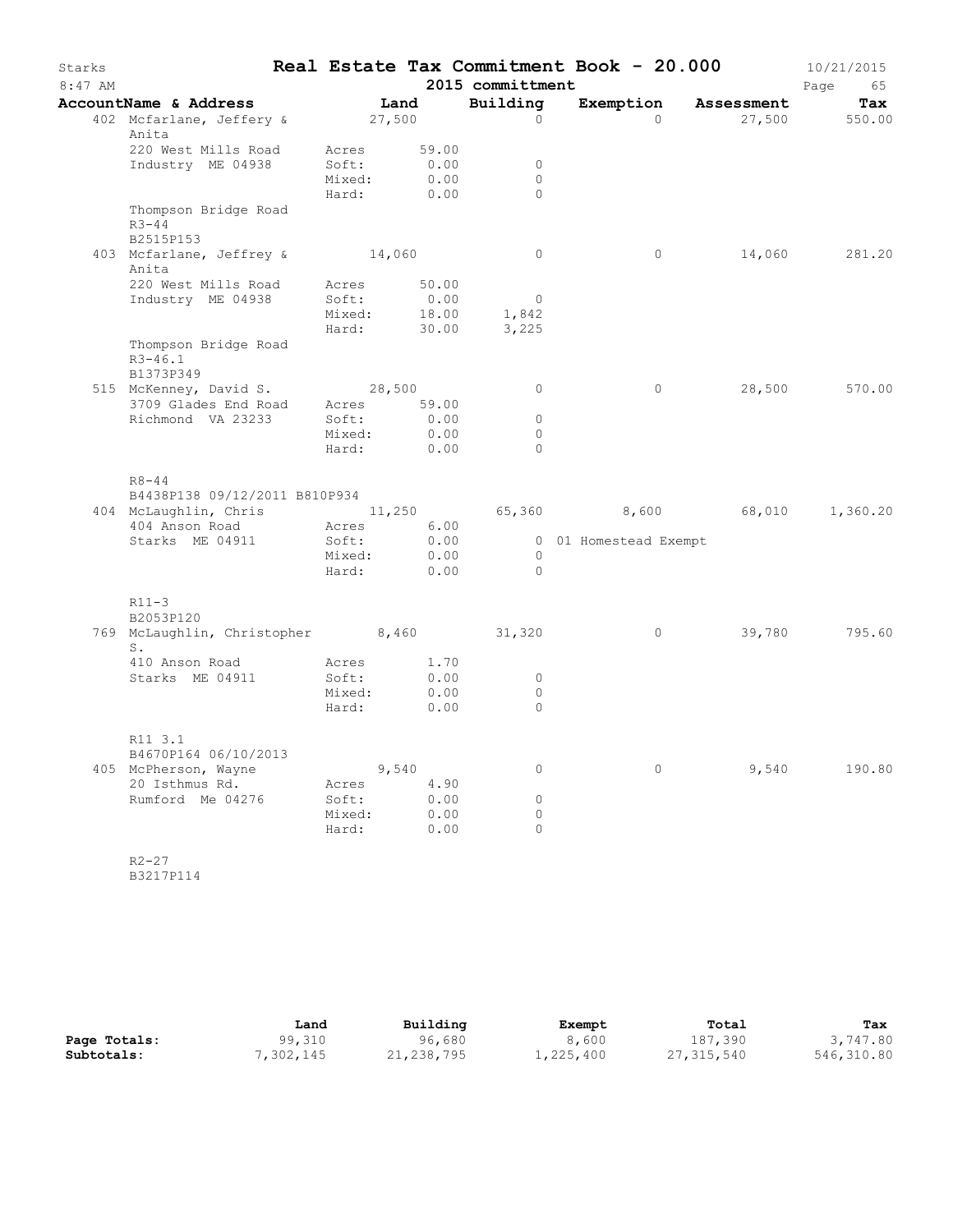| Starks<br>$8:47$ AM |                                                             |           |        |        |              | 2015 committment | Real Estate Tax Commitment Book - 20.000              |            | 10/21/2015<br>Page<br>66 |
|---------------------|-------------------------------------------------------------|-----------|--------|--------|--------------|------------------|-------------------------------------------------------|------------|--------------------------|
|                     | AccountName & Address                                       |           | Land   |        |              | Building         | Exemption Assessment                                  |            | Tax                      |
|                     | 407 Meagher, Brian                                          |           |        |        |              |                  | 43,010 $121,800$ $8,600$ $156,210$ $3,124.20$         |            |                          |
|                     | 896 Anson Road                                              |           |        |        | Acres 159.00 |                  |                                                       |            |                          |
|                     | Starks ME 04911                                             |           |        |        |              |                  |                                                       |            |                          |
|                     |                                                             |           |        |        |              |                  | Soft: 0.00 001 Homestead Exempt<br>Mixed: 90.00 9,211 |            |                          |
|                     |                                                             |           |        |        |              | Hard: $0.00$ 0   |                                                       |            |                          |
|                     |                                                             |           |        |        |              |                  |                                                       |            |                          |
|                     | $R11-23$<br>B3930P297 11/02/2007 B1327P95                   |           |        |        |              |                  |                                                       |            |                          |
|                     | 754 Melancon Inter Vivos 12,620 5,000                       |           |        |        |              |                  | $\overline{0}$                                        |            | 17,620 352.40            |
|                     | Family Trust                                                |           |        |        |              |                  |                                                       |            |                          |
|                     |                                                             |           |        |        | 8.10         |                  |                                                       |            |                          |
|                     | C/O Shirley Storman Acres<br>486 Anson Road Soft:           |           |        |        | 0.00         | $\overline{0}$   |                                                       |            |                          |
|                     | Starks ME 04911 Mixed: 0.00                                 |           |        |        |              | $\Omega$         |                                                       |            |                          |
|                     |                                                             |           |        |        | Hard: 0.00   | $\Omega$         |                                                       |            |                          |
|                     | R 11 4.2A                                                   |           |        |        |              |                  |                                                       |            |                          |
|                     | B4676P10 06/20/2013 B4362P13 01/24/2011                     |           |        |        |              |                  |                                                       |            |                          |
|                     | 411 Melancon, Shirley J. 19,000                             |           |        |        |              |                  | 81,920 8,600 92,320 1,846.40                          |            |                          |
|                     | 486 Anson Road Acres 21.00                                  |           |        |        |              |                  |                                                       |            |                          |
|                     | Starks ME 04911                                             |           | Soft:  |        | 0.00         |                  | 0 01 Homestead Exempt                                 |            |                          |
|                     |                                                             |           |        |        | Mixed: 0.00  | $\bigcirc$       |                                                       |            |                          |
|                     |                                                             |           |        |        | Hard: 0.00   | $\overline{0}$   |                                                       |            |                          |
|                     | Rt.43                                                       |           |        |        |              |                  |                                                       |            |                          |
|                     | $R11-4$                                                     |           |        |        |              |                  |                                                       |            |                          |
|                     | B4636P59 02/15/2013 B4362P13 01/24/2011 B2525P184           |           |        |        |              |                  |                                                       |            |                          |
|                     | 412 Melancon-Quimby, Robin 6,450 19,920 8,600 17,770 355.40 |           |        |        |              |                  |                                                       |            |                          |
|                     | 28 Chicken Street Acres 0.65<br>Starks ME 04911 Soft: 0.00  |           |        |        |              |                  |                                                       |            |                          |
|                     |                                                             |           |        |        |              |                  | 0 01 Homestead Exempt                                 |            |                          |
|                     |                                                             |           |        |        | Mixed: 0.00  | $\overline{0}$   |                                                       |            |                          |
|                     |                                                             |           |        |        | Hard: 0.00   | $\bigcirc$       |                                                       |            |                          |
|                     | $U2-9$                                                      |           |        |        |              |                  |                                                       |            |                          |
|                     | B1254P161                                                   |           |        |        |              |                  |                                                       |            |                          |
|                     | 508 Melancon-Quimby, Robin 4,230                            |           |        |        |              | 2,160            | $\overline{0}$                                        |            | 6,390 127.80             |
|                     | 28 Chicken Street Acres                                     |           |        |        | 0.28         |                  |                                                       |            |                          |
|                     | Starks ME 04911                                             |           | Soft:  |        | 0.00         | $\overline{0}$   |                                                       |            |                          |
|                     |                                                             |           | Mixed: |        | 0.00         | $\overline{0}$   |                                                       |            |                          |
|                     |                                                             |           | Hard:  |        | 0.00         | $\Omega$         |                                                       |            |                          |
|                     | Chicken Street                                              |           |        |        |              |                  |                                                       |            |                          |
|                     | $U2-10$                                                     |           |        |        |              |                  |                                                       |            |                          |
|                     | B2167P73                                                    |           |        |        |              |                  |                                                       |            |                          |
|                     | 505 Melancon-Quimby, Robin 38,750<br>М.                     |           |        |        |              | $\circ$          | $\circ$                                               | 38,750     | 775.00                   |
|                     | Quimby, Francis J.                                          |           | Acres  |        | 104.00       |                  |                                                       |            |                          |
|                     | 28 Chicken Street                                           |           | Soft:  |        | 0.00         | 0                |                                                       |            |                          |
|                     | Starks ME 04911                                             |           | Mixed: |        | 0.00         | 0                |                                                       |            |                          |
|                     |                                                             |           | Hard:  |        | 0.00         | $\Omega$         |                                                       |            |                          |
|                     | River Rd                                                    |           |        |        |              |                  |                                                       |            |                          |
|                     | $R10 - 24$                                                  |           |        |        |              |                  |                                                       |            |                          |
|                     | B4658P165 05/13/2013 B2926P5                                |           |        |        |              |                  |                                                       |            |                          |
|                     | 772 Miller, Joseph                                          |           |        | 26,250 |              | 0                | $\circ$                                               | 26,250     | 525.00                   |
|                     | Miller, Judith L.                                           |           | Acres  |        | 54.00        |                  |                                                       |            |                          |
|                     | 182 Olde Ferry Road                                         |           | Soft:  |        | 0.00         | 0                |                                                       |            |                          |
|                     | Starks ME 04911                                             |           | Mixed: |        | 0.00         | 0                |                                                       |            |                          |
|                     |                                                             |           | Hard:  |        | 0.00         | $\Omega$         |                                                       |            |                          |
|                     | U2 Lot 3                                                    |           |        |        |              |                  |                                                       |            |                          |
|                     | B4864P351 01/02/2015                                        |           |        |        |              |                  |                                                       |            |                          |
|                     |                                                             | Land      |        |        | Building     |                  | Exempt                                                | Total      | Tax                      |
| Page Totals:        |                                                             | 150,310   |        |        | 230,800      |                  | 25,800                                                | 355,310    | 7,106.20                 |
| Subtotals:          |                                                             | 7,452,455 |        |        | 21,469,595   |                  | 1,251,200                                             | 27,670,850 | 553, 417.00              |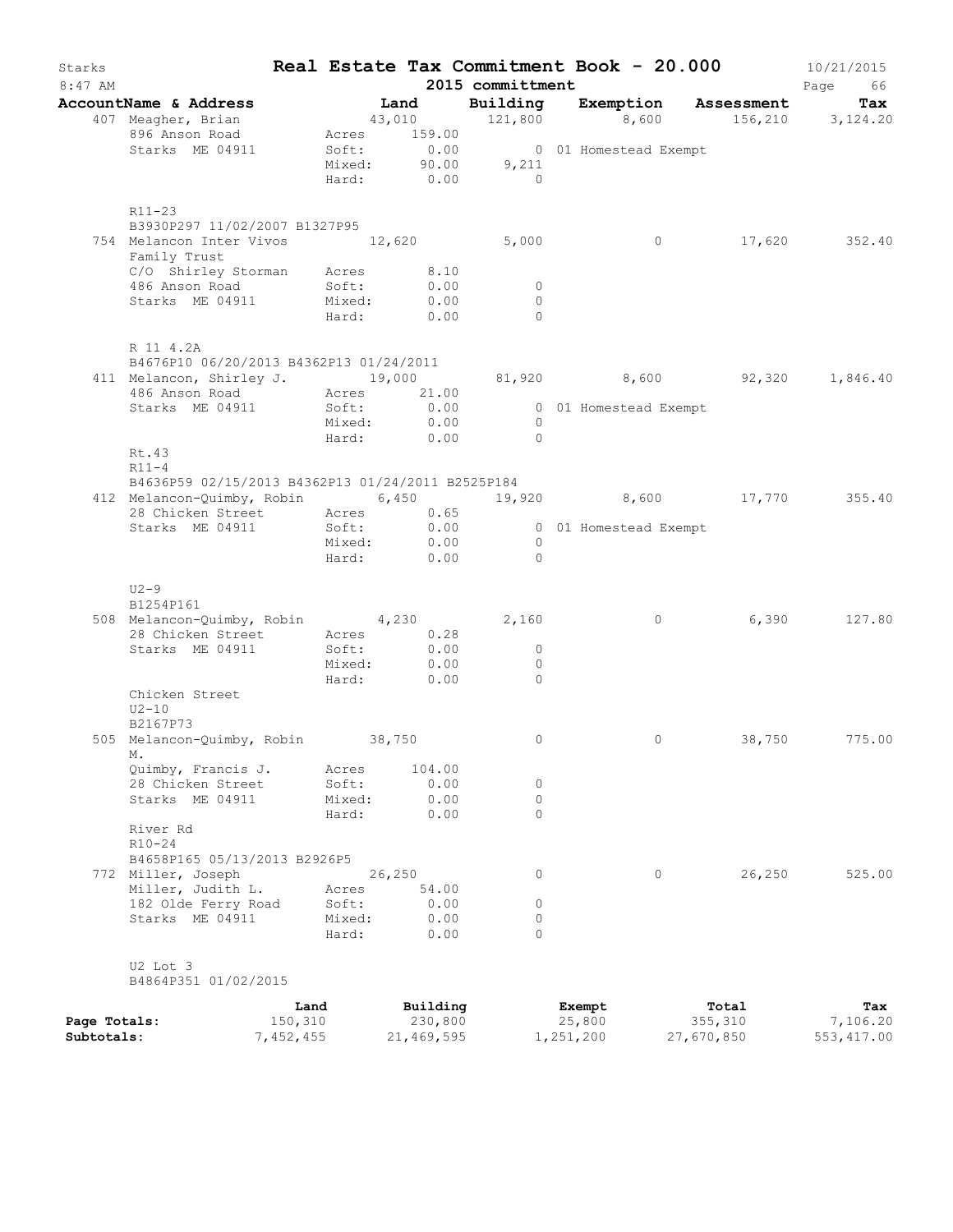| Starks<br>$8:47$ AM |                                                                                                             |                          |                                    | 2015 committment                               | Real Estate Tax Commitment Book - 20.000 |         | 10/21/2015<br>Page<br>67 |
|---------------------|-------------------------------------------------------------------------------------------------------------|--------------------------|------------------------------------|------------------------------------------------|------------------------------------------|---------|--------------------------|
|                     | AccountName & Address Tand                                                                                  |                          |                                    | Building                                       | Exemption Assessment                     |         | Tax                      |
|                     | 518 Miller, Joseph and 22,000 15,480<br>Judith                                                              |                          |                                    |                                                | $\Omega$                                 |         | 37,480 749.60            |
|                     | 182 Olde Ferry Road Acres 33.00<br>Starks ME 04911 Soft: 0.00                                               |                          | 0.00<br>Mixed: 0.00<br>Hard: 0.00  | $\overline{0}$<br>$\bigcirc$<br>$\overline{0}$ |                                          |         |                          |
|                     | $U2 - 3.1$                                                                                                  |                          |                                    |                                                |                                          |         |                          |
|                     | B4578P104 09/13/2012 B4053P148 09/12/2008 B800P901                                                          |                          |                                    |                                                |                                          |         |                          |
|                     | 413 Miller, Joseph R.& 40,740 175,950 8,600 208,090 4,161.80<br>Judith L.                                   |                          |                                    |                                                |                                          |         |                          |
|                     | 182 Olde Ferry Road Acres 128.00<br>Starks ME 04911 Soft: 0.00                                              |                          | Mixed: 0.00 0<br>Hard: 43.00 4,623 | $\bigcirc$                                     | 0 01 Homestead Exempt                    |         |                          |
|                     | Olde Ferry Road<br>$R12 - 11.2$<br>B2208P25                                                                 |                          |                                    |                                                |                                          |         |                          |
|                     | 414 Millett, Colin C. & 9,300 16,170 8,600 16,870 337.40<br>Elaine M.                                       |                          |                                    |                                                |                                          |         |                          |
|                     | 510 Branns Mills Road Acres 3.00                                                                            |                          |                                    |                                                |                                          |         |                          |
|                     | Starks ME 04911                                                                                             | Soft:                    | 0.00<br>Mixed: 0.00                | $\bigcirc$<br>$\bigcirc$                       | 0 01 Homestead Exempt                    |         |                          |
|                     | Branns Mill Road<br>$R1 - 32.2$<br>B2047P312                                                                |                          | Hard: 0.00                         |                                                |                                          |         |                          |
|                     | 595 Morey, Shaun 13,960 1,200                                                                               |                          |                                    |                                                | $\overline{0}$                           |         | 15,160 303.20            |
|                     | Trefethen, Amanda Acres 10.17<br>714 Vincent Park Soft: 0.00<br>Redondo Beach CA 90277 Mixed: 0.00          |                          | 0.00<br>Hard: 0.00                 | $\overline{0}$<br>$\overline{0}$<br>$\bigcirc$ |                                          |         |                          |
|                     | R8-38.10                                                                                                    |                          |                                    |                                                |                                          |         |                          |
|                     | B3808P206 01/30/2007 B1298P52<br>418 Morris, Wayne R. & 5,660 5,660 13,320 8,600 10,380 207.60<br>Sylvie B. |                          |                                    |                                                |                                          |         |                          |
|                     | 6 Chicken Street Acres 0.50<br>Starks ME 04911                                                              |                          | Soft: 0.00                         |                                                | 0 01 Homestead Exempt                    |         |                          |
|                     |                                                                                                             |                          | Mixed: 0.00<br>Hard: 0.00          | $\overline{0}$<br>$\circ$                      |                                          |         |                          |
|                     | $U2-6$                                                                                                      |                          |                                    |                                                |                                          |         |                          |
|                     | B940P145<br>421 Murphy, James F.<br>c/o Charles Murphy                                                      | Acres                    | 48,130<br>198.00                   | 61,440                                         | 0                                        | 109,570 | 2,191.40                 |
|                     | 11 Bryson Drive<br>Norton MA 02766                                                                          | Soft:<br>Mixed:<br>Hard: | 25.00<br>63.00<br>41.00            | 2,516<br>6,447<br>4,408                        |                                          |         |                          |
|                     | Route 43<br>R11-17, R11-18<br>B1639P130                                                                     |                          |                                    |                                                |                                          |         |                          |

|              | Land      | Building   | Exempt    | Total      | Tax        |
|--------------|-----------|------------|-----------|------------|------------|
| Page Totals: | 139,790   | 283,560    | 25,800    | 397,550    | 7,951.00   |
| Subtotals:   | 7,592,245 | 21,753,155 | 1,277,000 | 28,068,400 | 561,368.00 |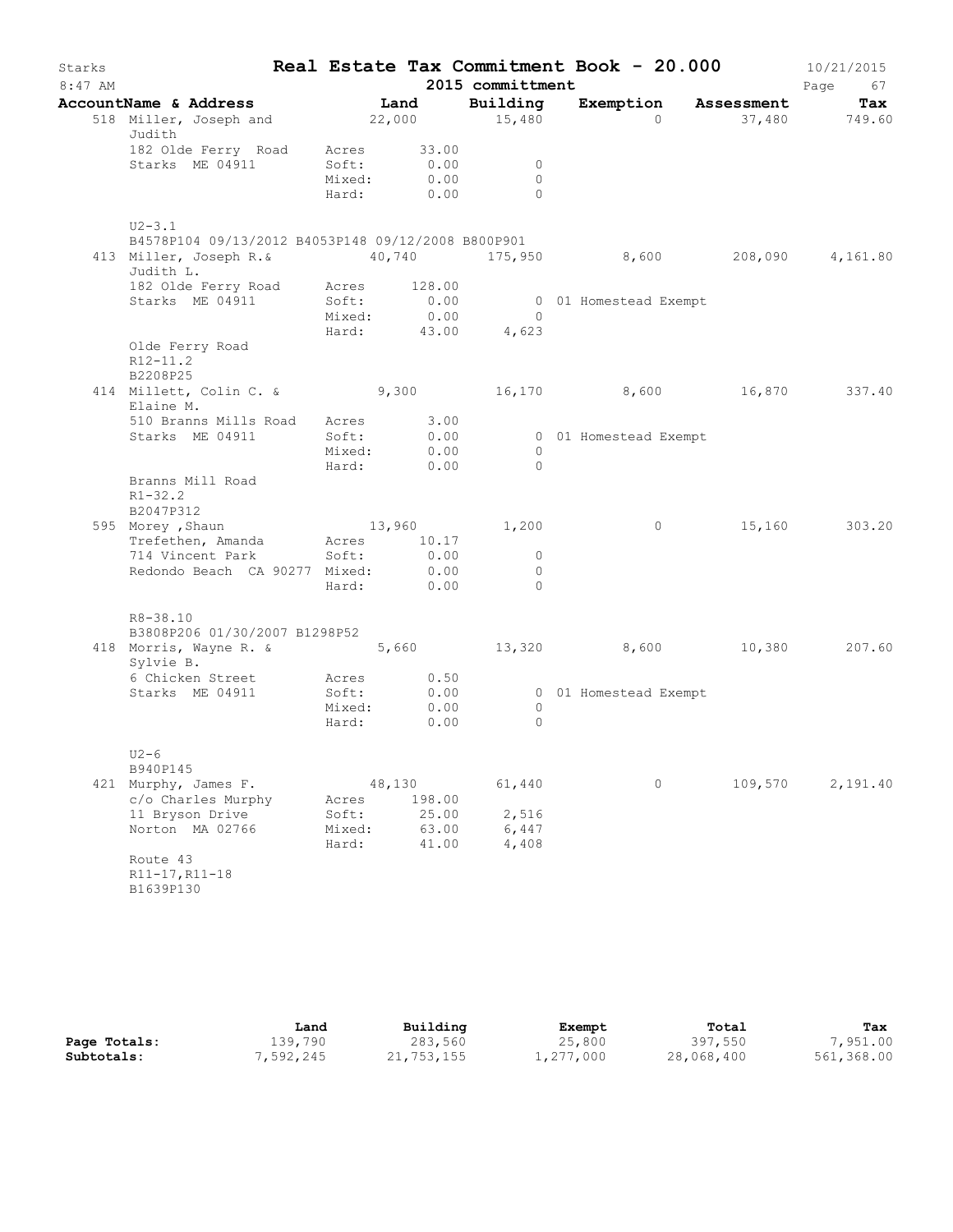| Starks<br>$8:47$ AM |                                                      |                       |      |       | 2015 committment    |                       | Real Estate Tax Commitment Book - 20.000 | 10/21/2015<br>Page<br>68 |
|---------------------|------------------------------------------------------|-----------------------|------|-------|---------------------|-----------------------|------------------------------------------|--------------------------|
|                     | AccountName & Address                                | <b>Example 1</b> Land |      |       | Building            | Exemption             | Assessment                               | Tax                      |
|                     | 66 Murray, Rita A.                                   | 9,690                 |      |       | 18,600              | $\Omega$              |                                          | 28,290 565.80            |
|                     | 147 Tremont Street                                   | Acres 3.60            |      |       |                     |                       |                                          |                          |
|                     | Carver MA 02330                                      | Soft:                 |      | 0.00  | $\circ$             |                       |                                          |                          |
|                     |                                                      | Mixed:                |      | 0.00  | $\mathbf{0}$        |                       |                                          |                          |
|                     |                                                      | Hard:                 | 0.00 |       | $\Omega$            |                       |                                          |                          |
|                     | Mt. Hunger Rd.<br>$R5-9$                             |                       |      |       |                     |                       |                                          |                          |
|                     | B4845P284 10/24/2014 B1822P6                         |                       |      |       |                     |                       |                                          |                          |
|                     | 377 Neebe, Mary L.                                   |                       |      |       | 8,000 31,056        | $\circ$               |                                          | 39,056 781.12            |
|                     | 108 Faulkner Hill Road Acres 1.00                    |                       |      |       |                     |                       |                                          |                          |
|                     | Starks ME 04911                                      | Soft:                 |      | 0.00  | $\circ$             |                       |                                          |                          |
|                     |                                                      | Mixed:                |      | 0.00  | $\circ$             |                       |                                          |                          |
|                     |                                                      | Hard:                 | 0.00 |       | $\Omega$            |                       |                                          |                          |
|                     | R8-38.1A                                             |                       |      |       |                     |                       |                                          |                          |
|                     | B4797P246 06/19/2014 B4493P1 02/10/2012 B3456P1      |                       |      |       |                     |                       |                                          |                          |
|                     | 425 Nelson, Craig M. &                               | 21,770                |      |       |                     |                       | 17,820 8,600 30,990 619.80               |                          |
|                     | Mclauchlan, Martha N. Acres 40.00                    |                       |      |       |                     |                       |                                          |                          |
|                     | 102 Sterry Hill Road Soft:<br>Starks ME 04911 Mixed: |                       |      | 0.00  | $\overline{0}$      | 0 01 Homestead Exempt |                                          |                          |
|                     | Starks ME 04911                                      | Mixed:                |      | 0.00  |                     |                       |                                          |                          |
|                     |                                                      | Hard:                 |      | 17.00 | 1,828               |                       |                                          |                          |
|                     | $R4 - 42$                                            |                       |      |       |                     |                       |                                          |                          |
|                     | B1136P196                                            |                       |      |       |                     |                       |                                          |                          |
|                     | 426 Nelson, Mark & Claire 6,670                      |                       |      |       | $\circ$             | $\circ$               | 6,670                                    | 133.40                   |
|                     | 171 Locke Hill Road                                  | Acres 50.00           |      |       |                     |                       |                                          |                          |
|                     | Starks ME 04911                                      | Soft:                 |      | 0.00  | $\circ$             |                       |                                          |                          |
|                     |                                                      | Mixed:                |      | 0.00  | $\mathbf{0}$        |                       |                                          |                          |
|                     |                                                      | Hard:                 |      | 50.00 | 5,375               |                       |                                          |                          |
|                     | Lock Hill Road                                       |                       |      |       |                     |                       |                                          |                          |
|                     | $R2 - 55$<br>B2281P73                                |                       |      |       |                     |                       |                                          |                          |
|                     | 427 Nelson, Mark & Claire 11,900 44,700              |                       |      |       |                     |                       | 8,600 48,000                             | 960.00                   |
|                     | Nadeau                                               |                       |      |       |                     |                       |                                          |                          |
|                     | 171 Locke Hill Road                                  | Acres                 |      | 7.00  |                     |                       |                                          |                          |
|                     | Starks ME 04911                                      | Soft:                 |      | 0.00  |                     | 0 01 Homestead Exempt |                                          |                          |
|                     |                                                      | Mixed:                |      | 0.00  | $\circ$             |                       |                                          |                          |
|                     |                                                      | Hard:                 |      | 0.00  | $\Omega$            |                       |                                          |                          |
|                     |                                                      |                       |      |       |                     |                       |                                          |                          |
|                     | $R3 - 6.2$                                           |                       |      |       |                     |                       |                                          |                          |
|                     | B883P23                                              |                       |      |       |                     |                       |                                          |                          |
|                     | 428 Nelson, Mark G. and 7,850                        |                       |      |       | $\circ$             | 0                     | 7,850                                    | 157.00                   |
|                     | Claire                                               |                       |      |       |                     |                       |                                          |                          |
|                     | 171 Locke Hill Road                                  | Acres                 |      | 2.30  |                     |                       |                                          |                          |
|                     | Starks ME 04911                                      | Soft:                 |      | 0.00  | 0                   |                       |                                          |                          |
|                     |                                                      | Mixed:                |      | 0.00  | $\circ$<br>$\Omega$ |                       |                                          |                          |
|                     |                                                      | Hard:                 |      | 0.00  |                     |                       |                                          |                          |
|                     | Locke Hill Rd<br>$R3-5$                              |                       |      |       |                     |                       |                                          |                          |
|                     | B2785P130                                            |                       |      |       |                     |                       |                                          |                          |
|                     |                                                      |                       |      |       |                     |                       |                                          |                          |

|              | Land     | Building   | Exempt    | Total      | Tax        |
|--------------|----------|------------|-----------|------------|------------|
| Page Totals: | 65,880   | 112,176    | 17,200    | 160,856    | 3, 217.12  |
| Subtotals:   | ,658,125 | 21,865,331 | 1,294,200 | 28,229,256 | 564,585.12 |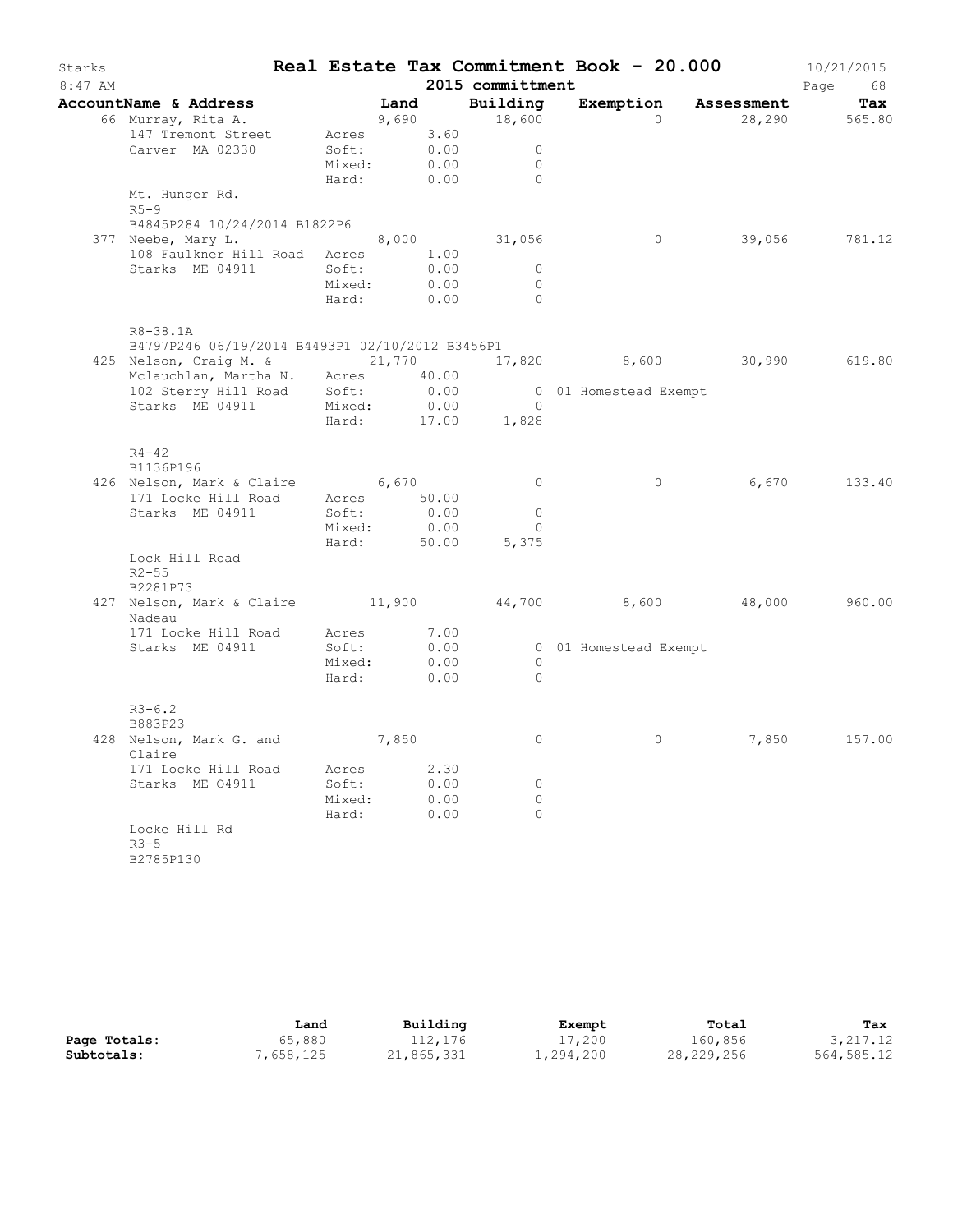| Starks<br>$8:47$ AM |                                                                                                                                                 |                 |                                   | 2015 committment                                 | Real Estate Tax Commitment Book - 20.000 |        | 10/21/2015<br>Page<br>69 |
|---------------------|-------------------------------------------------------------------------------------------------------------------------------------------------|-----------------|-----------------------------------|--------------------------------------------------|------------------------------------------|--------|--------------------------|
|                     |                                                                                                                                                 |                 |                                   |                                                  | Exemption Assessment                     |        | Tax                      |
|                     | AccountName & Address Land Building Exempt<br>268 Newman Jr., Arthur E. 29,380 67,450<br>541 Commercial Street Acres 62.50<br>Weymouth MA 02188 | Mixed:          | Soft: 0.00<br>0.00                | $\overline{0}$<br>$\overline{0}$<br>Hard: 0.00 0 | $\overline{0}$                           |        | 96,830 1,936.60          |
|                     | $R8 - 46$<br>B4743P350 12/20/2103 B4471P356 12/07/2011 B4372P87<br>02/24/2011 B1025P82                                                          |                 |                                   |                                                  |                                          |        |                          |
|                     | 429 Newsom, John                                                                                                                                |                 | 14,370                            |                                                  | 17,160 8,600 22,930 458.60               |        |                          |
|                     | 1518 New Sharon Road Acres 10.80<br>Starks ME 04911                                                                                             | Soft:           | 0.00<br>Mixed: 0.00<br>Hard: 0.00 | $\overline{0}$<br>$\overline{0}$                 | 0 01 Homestead Exempt                    |        |                          |
|                     | New Sharon Rd<br>$R8 - 10.6$<br>B1605P178                                                                                                       |                 |                                   |                                                  |                                          |        |                          |
|                     | 430 Newton, Kirt 6 9,300 9,300 56,040 8,600 56,740 1,134.80                                                                                     |                 |                                   |                                                  |                                          |        |                          |
|                     | c/o Dawn Stueber Acres 3.00<br>145 Main Street, Apt #2 Soft: 0.00                                                                               |                 |                                   |                                                  |                                          |        |                          |
|                     | Madison ME 04950 Mixed: 0.00                                                                                                                    |                 | Hard: 0.00                        | $\overline{0}$<br>$\bigcirc$                     | 0 01 Homestead Exempt                    |        |                          |
|                     | Route 134<br>$R1 - 32.3$<br>B2152P225                                                                                                           |                 |                                   |                                                  |                                          |        |                          |
|                     |                                                                                                                                                 |                 |                                   |                                                  |                                          |        |                          |
|                     | 148 Nichols Bradford S. 14,970 90,133 8,600 96,503 1,930.06<br>Nichols, Carol M. Acres 22.00 01 Homestead Exempt<br>PO Box 329 Soft: 0.00 0     |                 |                                   |                                                  |                                          |        |                          |
|                     |                                                                                                                                                 |                 |                                   |                                                  |                                          |        |                          |
|                     | 261 Mayhew Road<br>Starks Me 04911                                                                                                              |                 |                                   | Mixed: 11.00 1,126<br>Hard: 0.00 0               |                                          |        |                          |
|                     | $R6 - 1.4, 5$<br>B3574P262 08/18/2005 B3404P322 11/05/2004 B883P1018                                                                            |                 |                                   |                                                  |                                          |        |                          |
|                     | 431 Nichols, Chrystal L. 3,760 24,780 8,600 25,940 518.80<br>and Michael A.<br>258 Locke Hill Road Acres 3.70                                   |                 |                                   |                                                  |                                          |        |                          |
|                     | Starks ME 04911                                                                                                                                 |                 | Soft: 0.00                        |                                                  | 0 01 Homestead Exempt                    |        |                          |
|                     |                                                                                                                                                 | Mixed:          | 0.00                              | $\overline{0}$                                   |                                          |        |                          |
|                     |                                                                                                                                                 |                 | Hard: 0.00                        | $\bigcirc$                                       |                                          |        |                          |
|                     | village<br>$U1-5$<br>B2663P30                                                                                                                   |                 |                                   |                                                  |                                          |        |                          |
|                     | 726 Nichols, Joy L.                                                                                                                             |                 | 8,490                             | 42,682                                           | $0 \qquad \qquad$                        | 51,172 | 1,023.44                 |
|                     | 12 Village Avenue                                                                                                                               | Acres           | 1.75                              |                                                  |                                          |        |                          |
|                     | Acushnet MA 02743                                                                                                                               | Soft:           | 0.00                              | $\circ$                                          |                                          |        |                          |
|                     |                                                                                                                                                 | Mixed:<br>Hard: | 0.00<br>0.00                      | $\circ$<br>$\Omega$                              |                                          |        |                          |
|                     | River Road<br>$R9-5.4B$                                                                                                                         |                 |                                   |                                                  |                                          |        |                          |
|                     | B4855P215 11/26/2014 B4397P7 05/25/2011 B4189P71<br>09/03/2009 B4112P4 03/19/2009                                                               |                 |                                   |                                                  |                                          |        |                          |

|              | Land      | Building     | Exempt    | Total      | Tax        |
|--------------|-----------|--------------|-----------|------------|------------|
| Page Totals: | 86,270    | 298,245      | 34,400    | 350, 115   | 7,002.30   |
| Subtotals:   | 7,744,395 | 22, 163, 576 | 1,328,600 | 28,579,371 | 571,587.42 |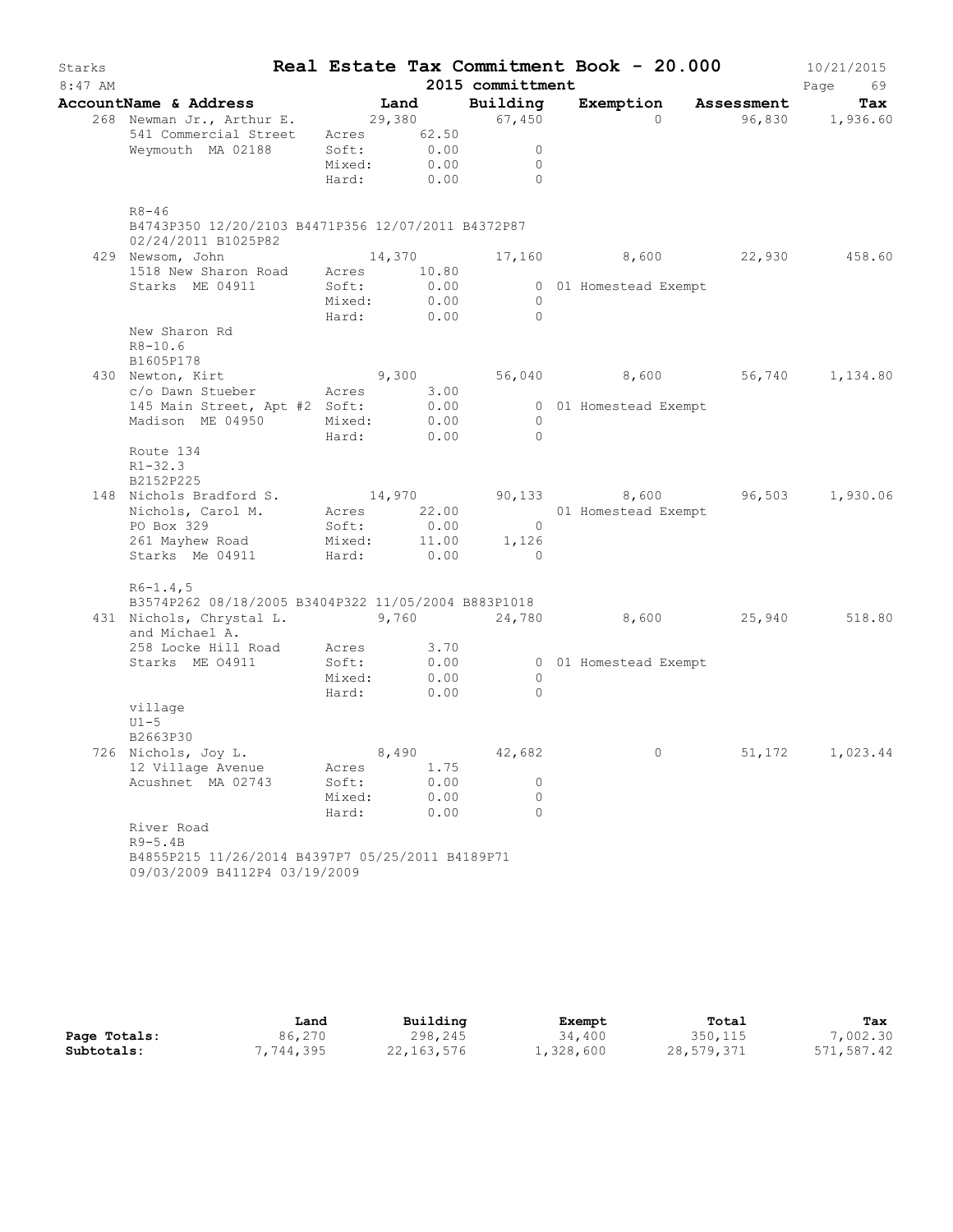| Starks<br>8:47 AM |                                                     |                 |              | 2015 committment | Real Estate Tax Commitment Book - 20.000 |            | 10/21/2015<br>70<br>Page |
|-------------------|-----------------------------------------------------|-----------------|--------------|------------------|------------------------------------------|------------|--------------------------|
|                   | AccountName & Address                               | Land            |              | Building         | Exemption                                | Assessment | Tax                      |
|                   | 675 Nichols, Michael A.                             | 14,950          |              | 34,733           | 8,600                                    | 41,083     | 821.66                   |
|                   | Nichols, Crystal L.                                 | Acres           | 50.00        |                  |                                          |            |                          |
|                   | 258 Locke Hill Road                                 | Soft:           | 30.00        |                  | 3,019 01 Homestead Exempt                |            |                          |
|                   | Starks ME 04911                                     | Mixed:          | 10.00        | 1,023            |                                          |            |                          |
|                   |                                                     | Hard:           | 8.00         | 860              |                                          |            |                          |
|                   | Locke Hill Rd                                       |                 |              |                  |                                          |            |                          |
|                   | $R2 - 57$                                           |                 |              |                  |                                          |            |                          |
|                   | B4848P147 10/03/2014 B2660P24                       |                 |              |                  |                                          |            |                          |
|                   | 432 Nichols, Raynold B. &<br>Jeanne A.              |                 |              |                  | 8,430 71,830 8,600                       | 71,660     | 1,433.20                 |
|                   | 69 Anson Road                                       | Acres           | 1.66         |                  |                                          |            |                          |
|                   | Starks ME 04911                                     | Soft:           | 0.00         |                  | 0 01 Homestead Exempt                    |            |                          |
|                   |                                                     | Mixed:          | 0.00         | $\circ$          |                                          |            |                          |
|                   |                                                     | Hard:           | 0.00         | $\Omega$         |                                          |            |                          |
|                   |                                                     |                 |              |                  |                                          |            |                          |
|                   | $UI - 1, 2$<br>B1046P23                             |                 |              |                  |                                          |            |                          |
|                   | 648 Nichols, Sam H.                                 | 23,000          |              | 9,000            | 8,600                                    | 23,400     | 468.00                   |
|                   | Nichols, Sheri J.                                   | Acres           | 37.00        |                  | 01 Homestead Exempt                      |            |                          |
|                   | 781 Starks Road                                     | Soft:           | 0.00         | $\circ$          |                                          |            |                          |
|                   | New Sharon ME 04955                                 | Mixed:          | 0.00         | $\Omega$         |                                          |            |                          |
|                   |                                                     | Hard:           | 0.00         | $\overline{0}$   |                                          |            |                          |
|                   |                                                     |                 |              |                  |                                          |            |                          |
|                   | $R1 - 33$                                           |                 |              |                  |                                          |            |                          |
|                   | B4448P149 09/30/2011 B3632P164 02/10/2006 B1430P228 |                 |              | $\circ$          | $\circ$                                  |            | 205.00                   |
|                   | 433 Nickerson, Deborah<br>44 Algonquin Trail,       | 10,250<br>Acres | 6.00         |                  |                                          | 10,250     |                          |
|                   | Unit B, Bldg. 64                                    |                 |              |                  |                                          |            |                          |
|                   | Ashland MA 01721                                    | Soft:           | 0.00         | $\circ$          |                                          |            |                          |
|                   |                                                     | Mixed:          | 0.00         | $\Omega$         |                                          |            |                          |
|                   |                                                     | Hard:           | 0.00         | $\Omega$         |                                          |            |                          |
|                   |                                                     |                 |              |                  |                                          |            |                          |
|                   | $R8 - 11.1$                                         |                 |              |                  |                                          |            |                          |
|                   | B4624P135 01/22/2013 B1393P322                      |                 |              |                  |                                          |            |                          |
|                   | 435 Noble, Debra J.                                 | 16,390          |              | $\circ$          | 0                                        | 16,390     | 327.80                   |
|                   | 82 Myrtle Ave.                                      | Acres           | 13.90        | $\circ$          |                                          |            |                          |
|                   | Webster MA 01570                                    | Soft:<br>Mixed: | 0.00<br>0.00 | $\circ$          |                                          |            |                          |
|                   |                                                     | Hard:           | 0.00         | $\Omega$         |                                          |            |                          |
|                   | Mayhew Rd                                           |                 |              |                  |                                          |            |                          |
|                   | $R6-11$                                             |                 |              |                  |                                          |            |                          |
|                   | B1982P158                                           |                 |              |                  |                                          |            |                          |
|                   | 436 Norton, David L.                                | 8,300           |              | $\circ$          | $\circ$                                  | 8,300      | 166.00                   |
|                   | Norton Sheryl A.                                    | Acres           | 3.00         |                  |                                          |            |                          |
|                   | 11 Mountain View Drive                              | Soft:           | 0.00         | $\circ$          |                                          |            |                          |
|                   | Madison ME 04950                                    | Mixed:          | 0.00         | $\circ$          |                                          |            |                          |
|                   |                                                     | Hard:           | 0.00         | $\Omega$         |                                          |            |                          |
|                   | $R3 - 38.1$                                         |                 |              |                  |                                          |            |                          |

B2962P16

|              | Land     | Building   | Exempt    | Total      | Tax        |
|--------------|----------|------------|-----------|------------|------------|
| Page Totals: | 81,320   | 115,563    | 25,800    | 171,083    | 3,421.66   |
| Subtotals:   | ,825,715 | 22,279,139 | 1,354,400 | 28,750,454 | 575,009.08 |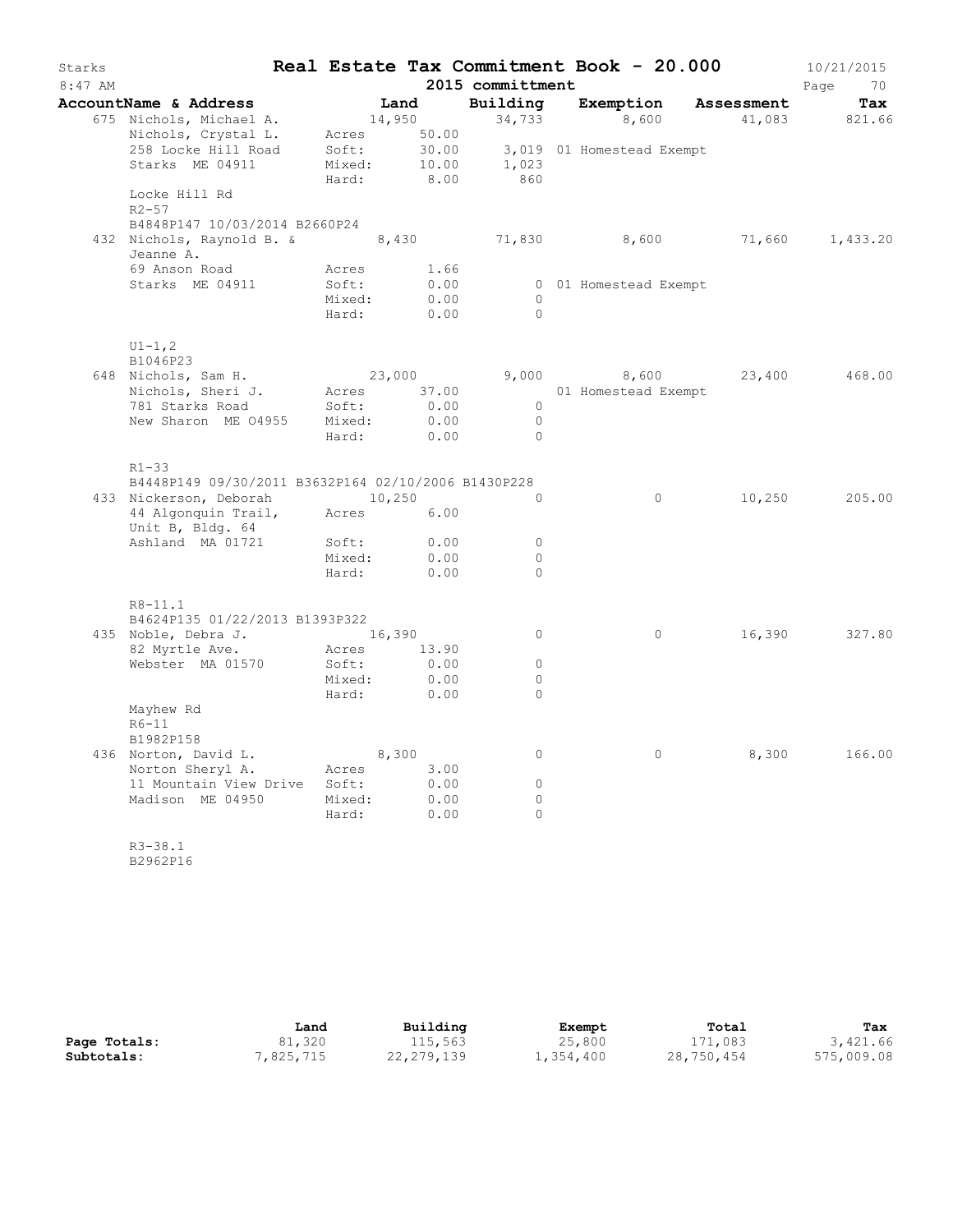| Starks<br>$8:47$ AM |                                           |           |                 |         |               | 2015 committment    |  | Real Estate Tax Commitment Book - 20.000 |            | 10/21/2015<br>Page<br>71 |
|---------------------|-------------------------------------------|-----------|-----------------|---------|---------------|---------------------|--|------------------------------------------|------------|--------------------------|
|                     | AccountName & Address                     |           |                 | Land    |               | Building            |  | Exemption Assessment                     |            | Tax                      |
|                     | 437 Norton, Dayle A.                      |           |                 | 15, 150 |               | 4,800               |  | $\Omega$                                 |            | 19,950 399.00            |
|                     | c/o Raymond Wacome                        |           | Acres 12.00     |         |               |                     |  |                                          |            |                          |
|                     | 1745 New Vineyard Rd. Soft:               |           |                 |         | 0.00          | $\circ$             |  |                                          |            |                          |
|                     | New Vineyard ME                           |           | Mixed:          |         | 0.00          | $\circ$             |  |                                          |            |                          |
|                     | 04956-4012                                |           |                 |         |               |                     |  |                                          |            |                          |
|                     |                                           |           |                 |         | Hard: 0.00    | $\circ$             |  |                                          |            |                          |
|                     | Rt. 134 Farmington Rd.                    |           |                 |         |               |                     |  |                                          |            |                          |
|                     | $R8 - 5$                                  |           |                 |         |               |                     |  |                                          |            |                          |
|                     | B1273P152                                 |           |                 |         |               |                     |  |                                          |            |                          |
|                     | 690 Norton, Erin E.                       |           |                 |         |               |                     |  | 16,750 131,880 8,600                     |            | 140,030 2,800.60         |
|                     | Norton, Jared M.                          |           |                 |         | Acres 16.00   |                     |  | 01 Homestead Exempt                      |            |                          |
|                     | 398 Anson Road                            |           | Soft:           |         | 0.00          | $\overline{0}$      |  |                                          |            |                          |
|                     | Starks ME 04911                           |           | Mixed:          |         | 0.00          | $\overline{0}$      |  |                                          |            |                          |
|                     |                                           |           | Hard:           |         | 0.00          | $\bigcirc$          |  |                                          |            |                          |
|                     | $R11 - 4.4$                               |           |                 |         |               |                     |  |                                          |            |                          |
|                     | B3531P248 06/06/2005                      |           |                 |         |               |                     |  |                                          |            |                          |
|                     | 252 Norton, Jordon David                  |           |                 |         |               |                     |  | $5,930$ $28,200$ $8,600$ $25,530$        |            | 510.60                   |
|                     | Hartigan, Julia R.                        |           | Acres           |         | 0.55          |                     |  |                                          |            |                          |
|                     | 12 Anson Road                             |           | Soft:           |         | 0.00          |                     |  | 0 01 Homestead Exempt                    |            |                          |
|                     | Starks ME 04911                           |           | Mixed:          |         | 0.00          | $\bigcirc$          |  |                                          |            |                          |
|                     |                                           |           | Hard:           |         | 0.00          | $\overline{0}$      |  |                                          |            |                          |
|                     | Main St.                                  |           |                 |         |               |                     |  |                                          |            |                          |
|                     | U2-27                                     |           |                 |         |               |                     |  |                                          |            |                          |
|                     | B3939P294 11/19/2007 B2360P217            |           |                 |         |               |                     |  |                                          |            |                          |
|                     | 565 Norton, Jared M                       |           | 14,630          |         |               | $\circ$             |  | $\circ$                                  |            | 14,630 292.60            |
|                     | 398 Anson Rd.                             |           | Acres<br>Soft:  |         | 11.20<br>0.00 | $\circ$             |  |                                          |            |                          |
|                     | Starks ME 04911                           |           | Mixed:          |         | 0.00          | $\circ$             |  |                                          |            |                          |
|                     |                                           |           | Hard:           |         | 0.00          | $\Omega$            |  |                                          |            |                          |
|                     |                                           |           |                 |         |               |                     |  |                                          |            |                          |
|                     | $R7 - 11.1$                               |           |                 |         |               |                     |  |                                          |            |                          |
|                     | B3196P134                                 |           |                 |         |               |                     |  |                                          |            |                          |
|                     | 438 Nunes, Roderick & Diane 21,250 17,640 |           |                 |         |               |                     |  | $\circ$                                  | 38,890     | 777.80                   |
|                     | М.                                        |           |                 |         |               |                     |  |                                          |            |                          |
|                     | 1 County Lane                             |           | Acres           |         | 30.00         |                     |  |                                          |            |                          |
|                     | Hope RI 02831                             |           | Soft:           |         | 0.00          | 0                   |  |                                          |            |                          |
|                     |                                           |           | Mixed:<br>Hard: |         | 0.00          | $\circ$<br>$\Omega$ |  |                                          |            |                          |
|                     | West Mills Road                           |           |                 |         | 0.00          |                     |  |                                          |            |                          |
|                     | $R5 - 19.3$                               |           |                 |         |               |                     |  |                                          |            |                          |
|                     | B1341P23                                  |           |                 |         |               |                     |  |                                          |            |                          |
|                     | 81 O'Conner, Dennis P.                    |           |                 | 9,630   |               | 6,720               |  | $\overline{0}$                           | 16,350     | 327.00                   |
|                     | 178 Limac Circle                          |           | Acres           |         | 3.50          |                     |  |                                          |            |                          |
|                     | Center Conway NH 03813 Soft:              |           |                 |         | 0.00          | $\circ$             |  |                                          |            |                          |
|                     |                                           |           | Mixed:          |         | 0.00          | $\circ$             |  |                                          |            |                          |
|                     |                                           |           | Hard:           |         | 0.00          | $\Omega$            |  |                                          |            |                          |
|                     |                                           |           |                 |         |               |                     |  |                                          |            |                          |
|                     | $R3 - 29$                                 |           |                 |         |               |                     |  |                                          |            |                          |
|                     | B3991P259 04/17/2008 B1262P4              |           |                 |         |               |                     |  |                                          |            |                          |
|                     | 439 O'Donald, Gale                        |           |                 | 8,850   |               | 13,320              |  | 8,600                                    | 13,570     | 271.40                   |
|                     | 1767 New Sharon Road                      |           | Acres           |         | 2.30          |                     |  |                                          |            |                          |
|                     | Starks ME 04911                           |           | Soft:           |         | 0.00          |                     |  | 0 01 Homestead Exempt                    |            |                          |
|                     |                                           |           | Mixed:          |         | 0.00          | $\Omega$            |  |                                          |            |                          |
|                     |                                           |           | Hard:           |         | 0.00          | $\Omega$            |  |                                          |            |                          |
|                     | Route #134                                |           |                 |         |               |                     |  |                                          |            |                          |
|                     | $R8 - 3$<br>B2255P185                     |           |                 |         |               |                     |  |                                          |            |                          |
|                     |                                           |           |                 |         |               |                     |  |                                          |            |                          |
|                     |                                           | Land      |                 |         | Building      |                     |  | Exempt                                   | Total      | Tax                      |
| Page Totals:        |                                           | 92,190    |                 |         | 202,560       |                     |  | 25,800                                   | 268,950    | 5,379.00                 |
| Subtotals:          |                                           | 7,917,905 |                 |         | 22,481,699    |                     |  | 1,380,200                                | 29,019,404 | 580,388.08               |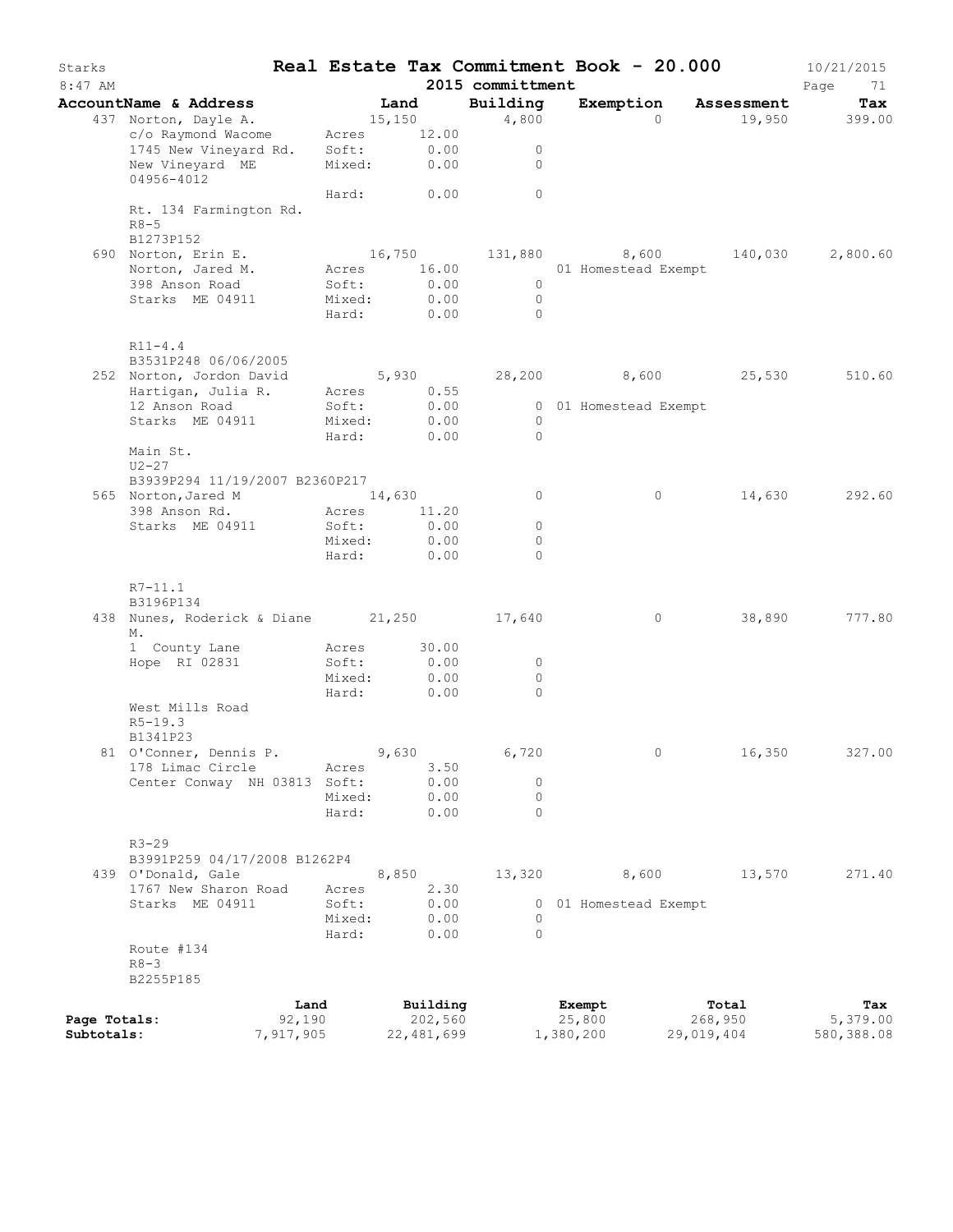| Starks<br>$8:47$ AM |                                                                                          |        |                           |                |          | 2015 committment               |  | Real Estate Tax Commitment Book - 20.000 |         | 10/21/2015<br>Page<br>72 |
|---------------------|------------------------------------------------------------------------------------------|--------|---------------------------|----------------|----------|--------------------------------|--|------------------------------------------|---------|--------------------------|
|                     | AccountName & Address                                                                    |        |                           |                |          | Land Building                  |  | Exemption Assessment                     |         | Tax                      |
|                     | 440 O'Hara, Francais G.                                                                  |        |                           |                |          |                                |  | 15,280 40,490 0 55,770 1,115.40          |         |                          |
|                     | 60 Oxford Road                                                                           |        | Acres 12.20               |                |          |                                |  |                                          |         |                          |
|                     | Dracut MA 01826                                                                          |        | Soft: 0.00<br>Mixed: 0.00 |                |          | $\overline{0}$                 |  |                                          |         |                          |
|                     |                                                                                          |        |                           |                |          | $\overline{0}$<br>Hard: 0.00 0 |  |                                          |         |                          |
|                     | West Mills Road                                                                          |        |                           |                |          |                                |  |                                          |         |                          |
|                     | R7-11.5A                                                                                 |        |                           |                |          |                                |  |                                          |         |                          |
|                     | B2459P220                                                                                |        |                           |                |          |                                |  |                                          |         |                          |
|                     | 442 Olafson Sr., Anders N. 10,800 118,930 8,600 121,130 2,422.60                         |        |                           |                |          |                                |  |                                          |         |                          |
|                     | 350 Branns Mills Road Acres 5.30 01 Homestead Exempt                                     |        |                           |                |          |                                |  |                                          |         |                          |
|                     | Starks ME 04911                                                                          | Soft:  |                           |                |          | Soft: 0.00 0<br>Mixed: 0.00 0  |  |                                          |         |                          |
|                     |                                                                                          |        |                           |                |          |                                |  |                                          |         |                          |
|                     |                                                                                          |        |                           |                |          | Hard: 0.00 0                   |  |                                          |         |                          |
|                     | Brann Mills Rd.                                                                          |        |                           |                |          |                                |  |                                          |         |                          |
|                     | $R1-21$<br>B4252P138 03/26/2010 B3798P219 12/22/2006 B2541P141                           |        |                           |                |          |                                |  |                                          |         |                          |
|                     | 448 Oliver, Carla J. (3,300) 30,108 (3,600) 80,808 1,616.16                              |        |                           |                |          |                                |  |                                          |         |                          |
|                     |                                                                                          |        |                           |                |          |                                |  |                                          |         |                          |
|                     | 182 Chicken Street Acres 3.00 01 Homestead Exempt<br>Starks ME 04911 Soft: 0.00 0        |        |                           |                |          |                                |  |                                          |         |                          |
|                     |                                                                                          |        |                           |                |          | Mixed: 0.00 0                  |  |                                          |         |                          |
|                     |                                                                                          |        |                           |                |          | Hard: 0.00 0                   |  |                                          |         |                          |
|                     |                                                                                          |        |                           |                |          |                                |  |                                          |         |                          |
|                     | $R3 - 19.2$                                                                              |        |                           |                |          |                                |  |                                          |         |                          |
|                     | B1661P23                                                                                 |        |                           |                |          |                                |  |                                          |         |                          |
|                     | 759 Oliver, Christopher                                                                  |        |                           | $\overline{0}$ |          |                                |  | 10,000 8,600 1,400 28.00                 |         |                          |
|                     | Oliver, Stacey                                                                           |        |                           |                |          |                                |  | 01 Homestead Exempt                      |         |                          |
|                     | 182 Chicken Street                                                                       |        |                           |                |          |                                |  |                                          |         |                          |
|                     | Starks ME 04911                                                                          |        |                           |                |          |                                |  |                                          |         |                          |
|                     |                                                                                          |        |                           |                |          |                                |  |                                          |         |                          |
|                     | R3 19.20N                                                                                |        |                           |                |          |                                |  |                                          |         |                          |
|                     | 443 Oliver, Ervin G. & 13,180                                                            |        |                           |                |          | $\overline{0}$                 |  | $\overline{0}$                           |         | 13,180 263.60            |
|                     | Marilyn L.                                                                               |        |                           |                |          |                                |  |                                          |         |                          |
|                     | 111 Henry Drive Acres 10.50                                                              |        |                           |                |          |                                |  |                                          |         |                          |
|                     | Vidalia GA 30474                                                                         |        | Soft: 0.00<br>Mixed: 0.00 |                |          | $\overline{0}$                 |  |                                          |         |                          |
|                     |                                                                                          |        |                           |                |          | $\circ$                        |  |                                          |         |                          |
|                     |                                                                                          |        | Hard: 0.00                |                |          | $\Omega$                       |  |                                          |         |                          |
|                     | Route 43 & New Sharon                                                                    |        |                           |                |          |                                |  |                                          |         |                          |
|                     | Road                                                                                     |        |                           |                |          |                                |  |                                          |         |                          |
|                     | $R2 - 1, 2, 3$                                                                           |        |                           |                |          |                                |  |                                          |         |                          |
|                     | B4738P172 12/05/2013 B854P773<br>444 Oliver, Herbert E. 5,000 20,450 8,600 16,850 337.00 |        |                           |                |          |                                |  |                                          |         |                          |
|                     | Oliver Tina M.                                                                           |        | Acres 0.25                |                |          |                                |  |                                          |         |                          |
|                     | 1712 New Sharon Road                                                                     |        | Soft:                     |                | 0.00     | 0                              |  | 01 Homestead Exempt                      |         |                          |
|                     | Starks ME 04911                                                                          |        | Mixed:                    |                | 0.00     | $\Omega$                       |  |                                          |         |                          |
|                     |                                                                                          |        | Hard:                     |                | 0.00     | $\Omega$                       |  |                                          |         |                          |
|                     |                                                                                          |        |                           |                |          |                                |  |                                          |         |                          |
|                     | $R2 - 5$                                                                                 |        |                           |                |          |                                |  |                                          |         |                          |
|                     | B3214P158                                                                                |        |                           |                |          |                                |  |                                          |         |                          |
|                     | 447 Oliver, Richard E.                                                                   |        |                           | 18,800         |          | 31,440                         |  | 8,600                                    | 41,640  | 832.80                   |
|                     | 2197 Industry RD.                                                                        |        | Acres                     |                | 20.20    |                                |  |                                          |         |                          |
|                     | Starks ME 04911                                                                          |        | Soft:                     |                | 0.00     |                                |  | 0 01 Homestead Exempt                    |         |                          |
|                     |                                                                                          |        | Mixed:                    |                | 0.00     | $\circ$                        |  |                                          |         |                          |
|                     |                                                                                          |        | Hard:                     |                | 0.00     | $\Omega$                       |  |                                          |         |                          |
|                     | Industry Rd                                                                              |        |                           |                |          |                                |  |                                          |         |                          |
|                     | $R2 - 22, R2 - 23$                                                                       |        |                           |                |          |                                |  |                                          |         |                          |
|                     | B3040P215 11/20/2002 B1947P180                                                           |        |                           |                |          |                                |  |                                          |         |                          |
|                     |                                                                                          | Land   |                           |                | Building |                                |  |                                          | Total   |                          |
| Page Totals:        |                                                                                          | 72,360 |                           |                | 301,418  |                                |  | Exempt<br>43,000                         | 330,778 | Tax<br>6,615.56          |

**Subtotals:** 7,990,265 22,783,117 1,423,200 29,350,182 587,003.64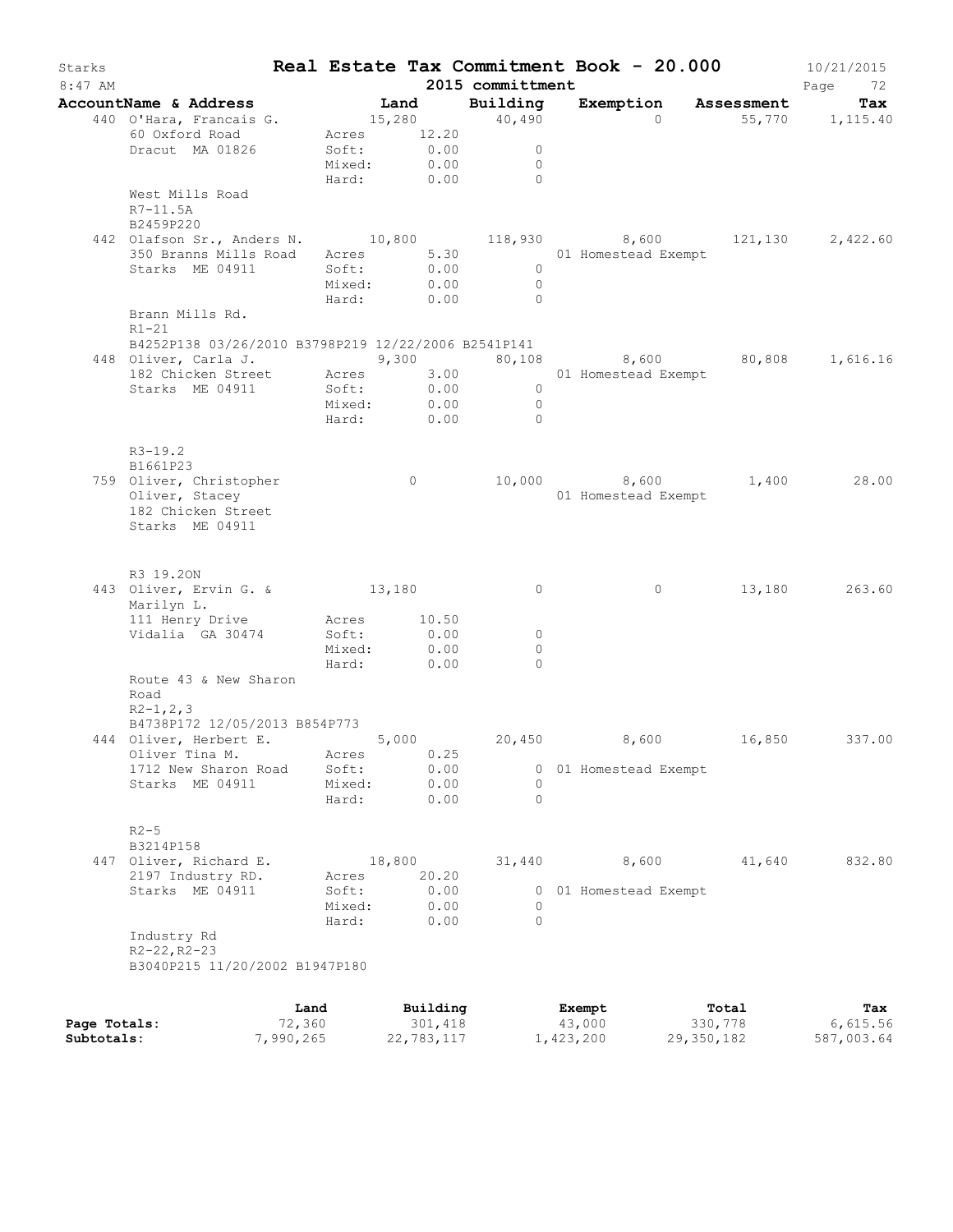| Starks<br>8:47 AM |                                                         |           |                 |              | 2015 committment    | Real Estate Tax Commitment Book - 20.000 |            | 10/21/2015<br>Page<br>73 |
|-------------------|---------------------------------------------------------|-----------|-----------------|--------------|---------------------|------------------------------------------|------------|--------------------------|
|                   | AccountName & Address                                   |           |                 | Land         | Building            | Exemption                                | Assessment | Tax                      |
|                   | 450 Orfanos, Efthimios                                  |           | 12,920          |              | $\circ$             | $\Omega$                                 | 12,920     | 258.40                   |
|                   | Orfanos Ekaterini                                       |           | Acres           | 10.10        |                     |                                          |            |                          |
|                   | 18 Colgate Rd                                           |           | Soft:           | 0.00         | $\circ$             |                                          |            |                          |
|                   | Beverly MA 01915                                        |           | Mixed:          | 0.00         | $\circ$             |                                          |            |                          |
|                   |                                                         |           | Hard:           | 0.00         | $\Omega$            |                                          |            |                          |
|                   | $R6 - 1.2$                                              |           |                 |              |                     |                                          |            |                          |
|                   | B2915P227                                               |           |                 |              |                     |                                          |            |                          |
|                   | 449 Orfanos, Efthimios                                  |           | 13,050          |              | $\circ$             | 0                                        | 13,050     | 261.00                   |
|                   | Orfanos Ekaterini                                       |           | Acres           | 10.30        |                     |                                          |            |                          |
|                   | 18 Colgate Rd                                           |           | Soft:           | 0.00         | $\circ$             |                                          |            |                          |
|                   | Beverly MA 01915                                        |           | Mixed:<br>Hard: | 0.00<br>0.00 | $\circ$<br>$\Omega$ |                                          |            |                          |
|                   | Mayhew Road                                             |           |                 |              |                     |                                          |            |                          |
|                   | $R6-1.1$                                                |           |                 |              |                     |                                          |            |                          |
|                   | B2915P227                                               |           |                 |              |                     |                                          |            |                          |
|                   | 451 Orfanos, Efthimios M                                |           | 12,920          |              | $\circ$             | 0                                        | 12,920     | 258.40                   |
|                   | Orfanos Ekaterini                                       |           | Acres           | 10.10        |                     |                                          |            |                          |
|                   | 18 Colgate Rd                                           |           | Soft:           | 0.00         | $\circ$             |                                          |            |                          |
|                   | Beverly MA 01915                                        |           | Mixed:          | 0.00         | $\circ$             |                                          |            |                          |
|                   |                                                         |           | Hard:           | 0.00         | $\Omega$            |                                          |            |                          |
|                   | Mayhew Road                                             |           |                 |              |                     |                                          |            |                          |
|                   | $R6 - 1.3$                                              |           |                 |              |                     |                                          |            |                          |
|                   | B2915P227                                               |           |                 |              |                     |                                          |            |                          |
|                   | 452 Orlowski, Steve &                                   |           | 15,150          |              | 9,800               | $\circ$                                  | 24,950     | 499.00                   |
|                   | Marilyn                                                 |           |                 |              |                     |                                          |            |                          |
|                   | Orlowski, Marilyn                                       |           | Acres           | 12.00        |                     |                                          |            |                          |
|                   | 17 Reo Rd                                               |           | Soft:           | 0.00         | $\circ$             |                                          |            |                          |
|                   | West Peabody MA 01960 Mixed:                            |           |                 | 0.00         | $\circ$             |                                          |            |                          |
|                   |                                                         |           | Hard:           | 0.00         | $\Omega$            |                                          |            |                          |
|                   | Rt. #43                                                 |           |                 |              |                     |                                          |            |                          |
|                   | $R2 - 42$                                               |           |                 |              |                     |                                          |            |                          |
|                   | B2054P43                                                |           |                 |              |                     |                                          |            |                          |
|                   | 454 Osathanondh MD., Rapin 22,750<br>1 Pickerel Terrace |           | Acres 40.00     |              | 0                   | 0                                        | 22,750     | 455.00                   |
|                   | Wellesley MA 02482                                      |           | Soft:           | 0.00         | $\circ$             |                                          |            |                          |
|                   |                                                         |           | Mixed:          | 0.00         | 0                   |                                          |            |                          |
|                   |                                                         |           | Hard:           | 0.00         | $\Omega$            |                                          |            |                          |
|                   |                                                         |           |                 |              |                     |                                          |            |                          |
|                   | $R6 - 22.5$                                             |           |                 |              |                     |                                          |            |                          |
|                   | B1311P279                                               |           |                 |              |                     |                                          |            |                          |
|                   | 453 Osathanondh MD., Rapin 9,710                        |           |                 |              | 0                   | 0                                        | 9,710      | 194.20                   |
|                   | 1 Pickerel Terrace Acres                                |           |                 | 5.17<br>0.00 | 0                   |                                          |            |                          |
|                   | Wellesley MA 02482                                      |           | Soft:<br>Mixed: | 0.00         | 0                   |                                          |            |                          |
|                   |                                                         |           | Hard:           | 0.00         | 0                   |                                          |            |                          |
|                   |                                                         |           |                 |              |                     |                                          |            |                          |
|                   | $R6 - 22.3$                                             |           |                 |              |                     |                                          |            |                          |
|                   | B1311P279                                               |           |                 |              |                     |                                          |            |                          |
|                   | 456 Osgood, Wanda                                       |           | 25,050          |              | 37,402              | 8,600                                    | 53,852     | 1,077.04                 |
|                   | P.O. Box 50                                             |           | Acres           | 45.21        |                     |                                          |            |                          |
|                   | Anson ME 04911                                          |           | Soft:           | 0.00         |                     | 0 01 Homestead Exempt                    |            |                          |
|                   |                                                         |           | Mixed:          | 0.00         | $\circ$             |                                          |            |                          |
|                   |                                                         |           | Hard:           | 0.00         | 0                   |                                          |            |                          |
|                   |                                                         |           |                 |              |                     |                                          |            |                          |
|                   | $R8 - 38 - 4$                                           |           |                 |              |                     |                                          |            |                          |
|                   | B2934P88                                                |           |                 |              |                     |                                          |            |                          |
|                   |                                                         |           |                 |              |                     |                                          |            |                          |
|                   |                                                         | Land      |                 | Building     |                     | Exempt                                   | Total      | Tax                      |
| Page Totals:      |                                                         | 111,550   |                 | 47,202       |                     | 8,600                                    | 150,152    | 3,003.04                 |
| Subtotals:        |                                                         | 8,101,815 |                 | 22,830,319   |                     | 1,431,800                                | 29,500,334 | 590,006.68               |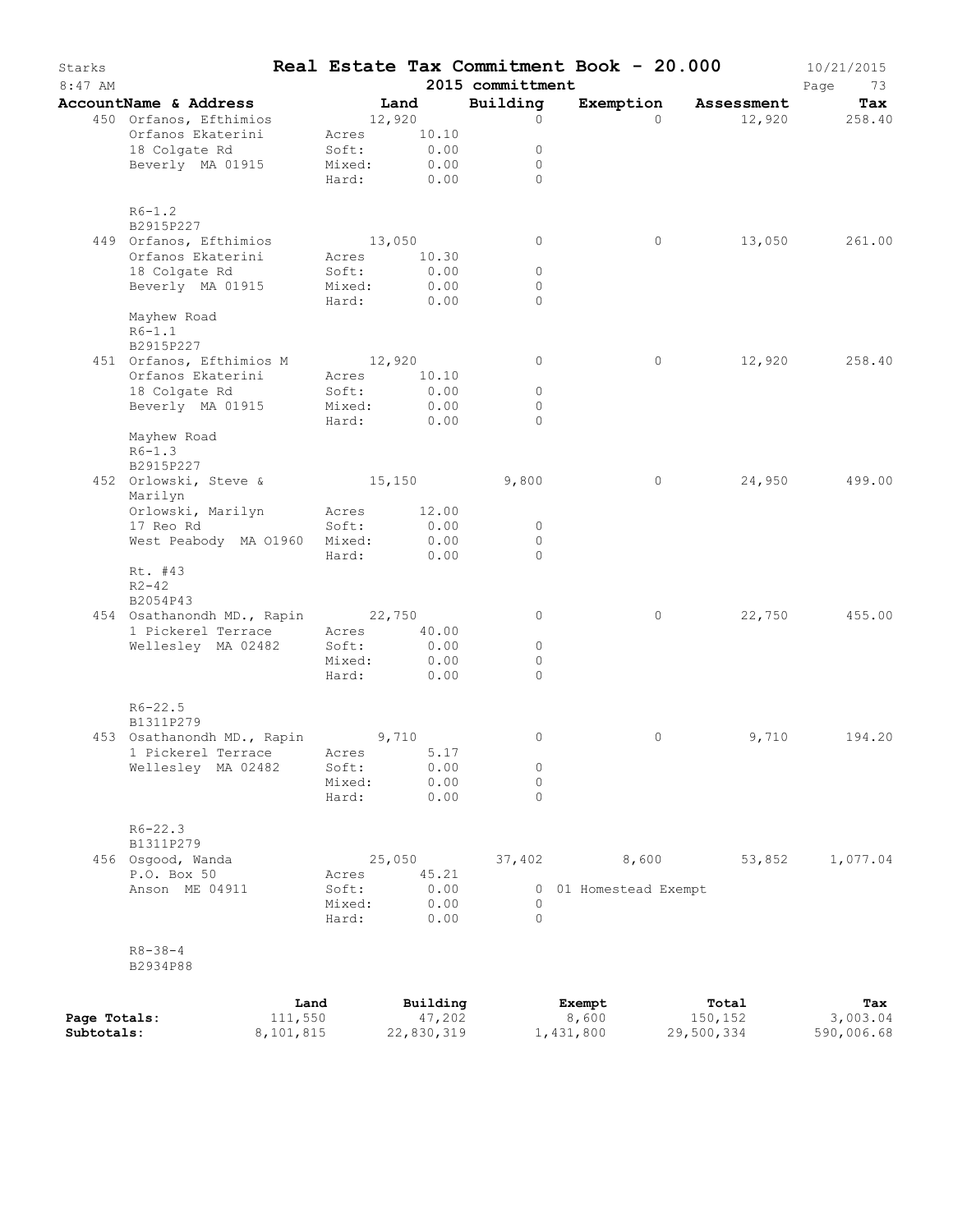| Starks    |                                                               |            |                  |                     | Real Estate Tax Commitment Book - 20.000 |                      | 10/21/2015           |
|-----------|---------------------------------------------------------------|------------|------------------|---------------------|------------------------------------------|----------------------|----------------------|
| $8:47$ AM |                                                               |            |                  | 2015 committment    |                                          |                      | Page<br>74           |
|           | AccountName & Address<br>458 Ouellette, Kenneth W             | 28,000     | Land             | Building<br>$\circ$ | $\bigcap$                                | Exemption Assessment | Tax<br>28,000 560.00 |
|           | Emery Matthew P. Acres 61.00                                  |            |                  |                     |                                          |                      |                      |
|           |                                                               |            |                  | 0                   |                                          |                      |                      |
|           | 3 High Bluff Lane Soft:<br>Scarborough ME 04074 Mixed:        |            | $0.00$<br>$0.00$ | $\circ$             |                                          |                      |                      |
|           |                                                               | Hard: 0.00 |                  | $\Omega$            |                                          |                      |                      |
|           | Route 134<br>$R2 - 38.1$                                      |            |                  |                     |                                          |                      |                      |
|           | B2176P135 07/19/2004                                          |            |                  |                     |                                          |                      |                      |
|           | 459 Ouellette, Kenneth W. 10,600                              |            |                  | 23,390              | $\overline{0}$                           |                      | 33,990 679.80        |
|           | Richard E. White Robert Acres 5.00                            |            |                  |                     |                                          |                      |                      |
|           | E. Horr, William H.                                           |            |                  |                     |                                          |                      |                      |
|           | Frankl                                                        |            |                  |                     |                                          |                      |                      |
|           | 3 High Bluff Lane Soft:<br>Scarborough ME 04093 Mixed:        |            | 0.00<br>0.00     | $\circ$<br>$\circ$  |                                          |                      |                      |
|           |                                                               | Hard:      | 0.00             | $\bigcap$           |                                          |                      |                      |
|           |                                                               |            |                  |                     |                                          |                      |                      |
|           | $R2 - 38.1C$                                                  |            |                  |                     |                                          |                      |                      |
|           | B3346P192                                                     |            |                  |                     |                                          |                      |                      |
|           | 460 Pachedo, David R.                                         | 14,630     |                  | 12,000              | $\circ$                                  |                      | 26,630 532.60        |
|           | Pachedo Suzanne L. Acres 11.20<br>246 John Franklin Rd. Soft: |            | 0.00             | $\circ$             |                                          |                      |                      |
|           | Mixed:<br>Hope RI 02831                                       |            | 0.00             | $\circ$             |                                          |                      |                      |
|           |                                                               | Hard:      | 0.00             | $\Omega$            |                                          |                      |                      |
|           |                                                               |            |                  |                     |                                          |                      |                      |
|           | R5-19.3A                                                      |            |                  |                     |                                          |                      |                      |
|           | B2063P129<br>462 Palmer, James W                              |            |                  |                     | 8,650 19,200 8,600 19,250 385.00         |                      |                      |
|           | Box 261 Chicken Street Acres                                  |            | 2.00             |                     |                                          |                      |                      |
|           | Starks ME 04911                                               | Soft:      | 0.00             |                     | 0 01 Homestead Exempt                    |                      |                      |
|           |                                                               | Mixed:     | 0.00             | $\circ$             |                                          |                      |                      |
|           |                                                               | Hard:      | 0.00             | $\bigcirc$          |                                          |                      |                      |
|           | Chicken St.                                                   |            |                  |                     |                                          |                      |                      |
|           | $R4-1$<br>B2667P167                                           |            |                  |                     |                                          |                      |                      |
|           | 464 Parrillo, Dennis V. 11,360                                |            |                  | $\circ$             | $\overline{0}$                           |                      | 11,360 227.20        |
|           | 63 St.ubtown Rd. Acres                                        |            | 7.70             |                     |                                          |                      |                      |
|           | Hope Valley RI 02832 Soft:                                    |            | 0.00             | $\circ$             |                                          |                      |                      |
|           |                                                               | Mixed:     | 0.00             | $\circ$             |                                          |                      |                      |
|           |                                                               | Hard:      | 0.00             | $\Omega$            |                                          |                      |                      |
|           |                                                               |            |                  |                     |                                          |                      |                      |
|           | $R3 - 22$<br>B1387P315                                        |            |                  |                     |                                          |                      |                      |
|           | 465 Patenaude, Alan                                           | 14,180     |                  | 9,600               | 8,600                                    | 15,180               | 303.60               |
|           | 141 Faulkner Hill Road                                        | Acres      | 10.50            |                     | 01 Homestead Exempt                      |                      |                      |
|           | Starks ME 04911                                               | Soft:      | 0.00             | 0                   |                                          |                      |                      |
|           |                                                               | Mixed:     | 0.00             | $\circ$             |                                          |                      |                      |
|           | Faulkner Hill Rd                                              | Hard:      | 0.00             | $\circ$             |                                          |                      |                      |
|           | Starks, Me                                                    |            |                  |                     |                                          |                      |                      |
|           | $R8 - 38 - 14$                                                |            |                  |                     |                                          |                      |                      |
|           | B3233P283                                                     |            |                  |                     |                                          |                      |                      |
|           |                                                               |            |                  |                     |                                          |                      |                      |

|              | Land      | Building   | Exempt    | Total      | Tax        |
|--------------|-----------|------------|-----------|------------|------------|
| Page Totals: | 87,420    | 64,190     | 17,200    | 134,410    | 2,688.20   |
| Subtotals:   | 8,189,235 | 22,894,509 | 1,449,000 | 29,634,744 | 592,694.88 |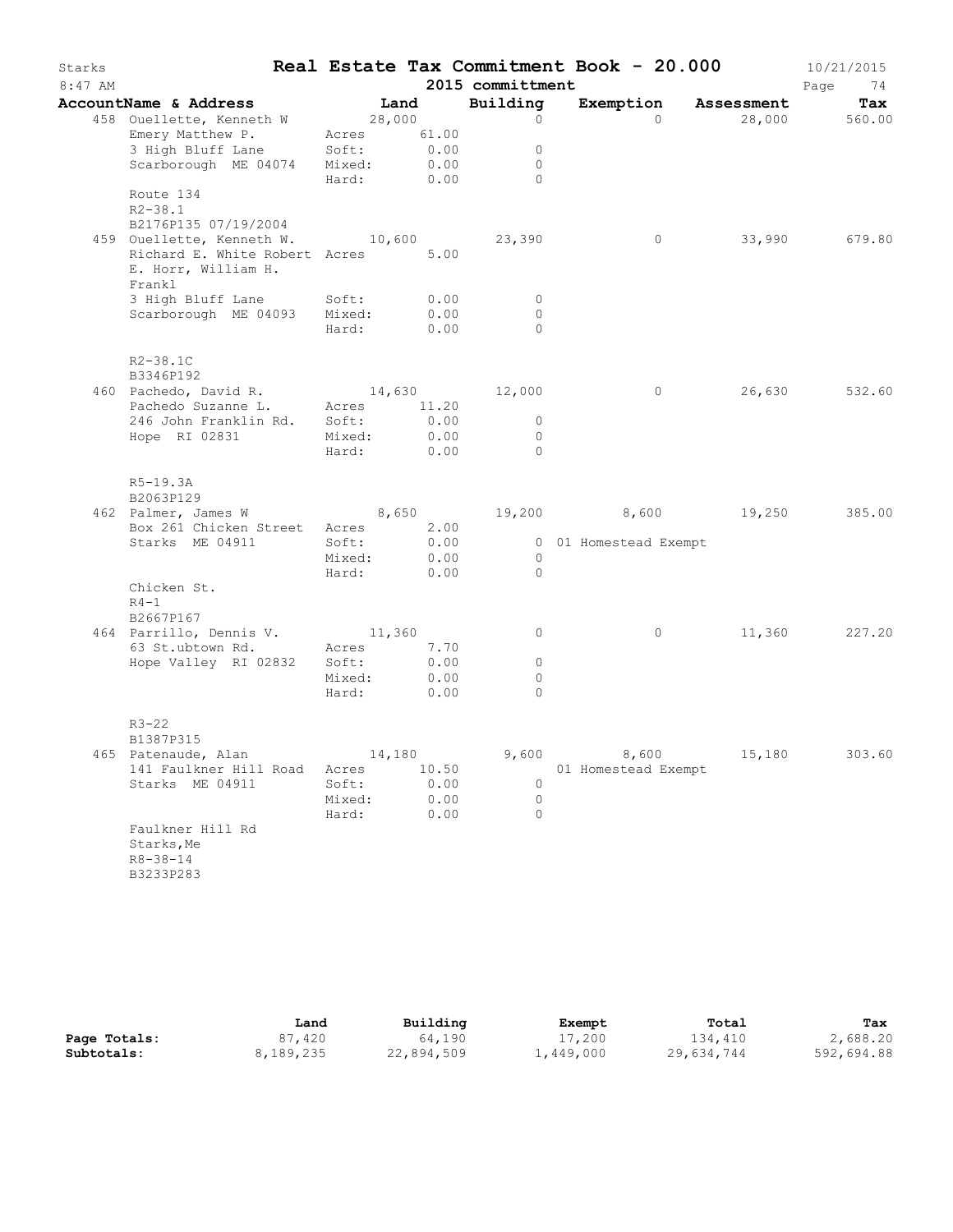| Starks<br>$8:47$ AM |                                                                                                      |                                   |                        |                              | 2015 committment                      | Real Estate Tax Commitment Book - 20.000 |        | 10/21/2015<br>Page<br>75 |
|---------------------|------------------------------------------------------------------------------------------------------|-----------------------------------|------------------------|------------------------------|---------------------------------------|------------------------------------------|--------|--------------------------|
|                     | <b>AccountName &amp; Address</b><br>466 Patenaude, Alan<br>141 Faulkner Hill Road<br>Starks ME 04911 |                                   | Land<br>$\overline{0}$ |                              | Building<br>9,600                     | Exemption Assessment<br>$\Omega$         |        | Tax<br>$9,600$ 192.00    |
|                     | Faulkner Hill Rd.<br>R8-38-140N<br>B1297P187<br>468 Patenaude, Donald                                | 10,980                            |                        |                              | $\circ$                               | $\circ$                                  |        | 10,980 219.60            |
|                     | Joseph                                                                                               |                                   |                        |                              |                                       |                                          |        |                          |
|                     | P.O. Box 111<br>Ashauay RI 02804                                                                     | Acres<br>Soft:<br>Mixed:<br>Hard: |                        | 7.12<br>0.00<br>0.00<br>0.00 | $\overline{0}$<br>$\circ$<br>$\Omega$ |                                          |        |                          |
|                     | $R1 - 17.1$<br>B3470P168 03/18/2005 B1511P261                                                        |                                   |                        |                              |                                       |                                          |        |                          |
|                     | 470 Patenaude, Marc 8,650                                                                            |                                   |                        |                              |                                       | 8,400 8,600 8,450 169.00                 |        |                          |
|                     | P.O. Box Box 143 Acres 2.00<br>Anson Me 04911                                                        | Soft:                             |                        | 0.00                         | $\overline{0}$                        | 01 Homestead Exempt                      |        |                          |
|                     |                                                                                                      | Mixed: 0.00<br>Hard: 0.00         |                        |                              | $\overline{0}$<br>$\circ$             |                                          |        |                          |
|                     | Felkner Hill Rd<br>R8-38.15A<br>B3233P285                                                            |                                   |                        |                              |                                       |                                          |        |                          |
|                     | 472 Patten, Bruce K&Cheryl 16,750<br>W                                                               |                                   |                        |                              | $\circ$                               | $\circ$                                  |        | 16,750 335.00            |
|                     | 1161 E. Pond Rd Acres 16.00                                                                          |                                   |                        |                              |                                       |                                          |        |                          |
|                     | Smithfield ME 04978                                                                                  | Soft:                             |                        | 0.00<br>0.00                 | $\circ$<br>0                          |                                          |        |                          |
|                     |                                                                                                      | Mixed:<br>Hard: 0.00              |                        |                              | $\Omega$                              |                                          |        |                          |
|                     | $R8 - 33$<br>B1885P35                                                                                |                                   |                        |                              |                                       |                                          |        |                          |
|                     | 474 Patten, Bruce K. & Cheryl 8,130<br>W                                                             |                                   |                        |                              | $\circ$                               | $\circ$                                  | 8,130  | 162.60                   |
|                     | 1161 E. Pond Rd                                                                                      | Acres                             |                        | 1.20                         |                                       |                                          |        |                          |
|                     | Smithfield ME 04978                                                                                  | Soft:                             |                        | 0.00                         | $\circ$                               |                                          |        |                          |
|                     |                                                                                                      | Mixed:<br>Hard:                   |                        | 0.00<br>0.00                 | $\circ$<br>$\circ$                    |                                          |        |                          |
|                     | R8-34<br>B1025P352                                                                                   |                                   |                        |                              |                                       |                                          |        |                          |
|                     | 480 Peppermint, Cary                                                                                 |                                   | 13,840                 |                              | 23,040                                | $\circ$                                  | 36,880 | 737.60                   |
|                     | Nadir Christine                                                                                      | Acres                             |                        | 49.00                        |                                       |                                          |        |                          |
|                     | 11 Lansdale Street                                                                                   | Soft:                             |                        | 5.00                         | 503                                   |                                          |        |                          |
|                     | Rochester NY 14620                                                                                   | Mixed:<br>Hard:                   |                        | 28.00<br>14.00               | 2,866<br>1,505                        |                                          |        |                          |
|                     | $R2 - 24.14$<br>B1131P49                                                                             |                                   |                        |                              |                                       |                                          |        |                          |

|              | Land      | Building   | Exempt    | Total      | Tax        |
|--------------|-----------|------------|-----------|------------|------------|
| Page Totals: | 58,350    | 41,040     | 8,600     | 90,790     | 1,815.80   |
| Subtotals:   | 8,247,585 | 22,935,549 | 1,457,600 | 29,725,534 | 594,510.68 |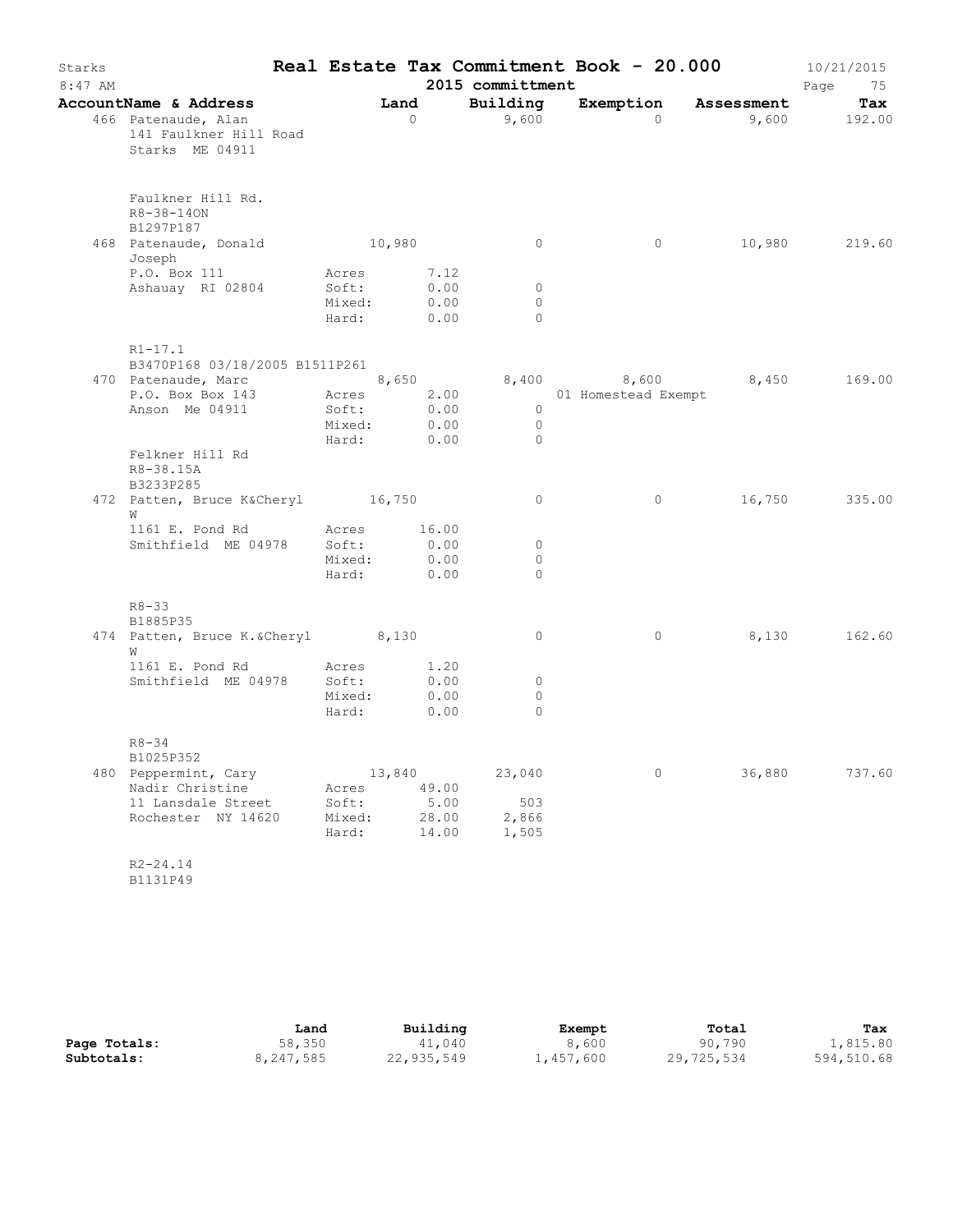| Starks<br>8:47 AM |                                   |                 |              | Real Estate Tax Commitment Book - 20.000<br>2015 committment |                       |          |                     | 10/21/2015<br>76<br>Page |
|-------------------|-----------------------------------|-----------------|--------------|--------------------------------------------------------------|-----------------------|----------|---------------------|--------------------------|
|                   | AccountName & Address             |                 | Land         | Building                                                     | Exemption             |          | Assessment          | Tax                      |
|                   | 481 Pereira, Joseph               | 11,690          |              | 94,720                                                       |                       | $\Omega$ | 106,410             | 2,128.20                 |
|                   | Pereira Linda                     | Acres           | 15.00        |                                                              |                       |          |                     |                          |
|                   | 22 Anthony St.                    | Soft:           | 0.00         | $\overline{0}$                                               |                       |          |                     |                          |
|                   | Berkley MA 02779                  | Mixed:          | 10.00        | 1,023                                                        |                       |          |                     |                          |
|                   |                                   | Hard:           | 0.00         | $\Omega$                                                     |                       |          |                     |                          |
|                   | Chicken St.                       |                 |              |                                                              |                       |          |                     |                          |
|                   | $R3 - 30.2$                       |                 |              |                                                              |                       |          |                     |                          |
|                   | B1446P338                         |                 |              |                                                              |                       |          |                     |                          |
|                   | 482 Pereira, Linda                | 1,740           |              | $\circ$                                                      |                       | $\circ$  | 1,740               | 34.80                    |
|                   | Pereira Joseph                    | Acres           | 15.00        |                                                              |                       |          |                     |                          |
|                   | 22 Anthony St.                    | Soft:           | 0.00         | $\overline{0}$                                               |                       |          |                     |                          |
|                   | Berkley MA 02779                  | Mixed:          | 15.00        | 1,535<br>$\Omega$                                            |                       |          |                     |                          |
|                   |                                   | Hard:           | 0.00         |                                                              |                       |          |                     |                          |
|                   | $R4-8$                            |                 |              |                                                              |                       |          |                     |                          |
|                   | B2581P349                         |                 |              |                                                              |                       |          |                     |                          |
|                   | 483 Perkins, Raymond, E. 18,780   |                 |              |                                                              |                       |          | 31,476 8,600 41,656 | 833.12                   |
|                   | 203 Sawyers Mills Road            | Acres 20.13     |              |                                                              |                       |          |                     |                          |
|                   | Starks ME 04911                   | Soft:           | 0.00         |                                                              | 0 01 Homestead Exempt |          |                     |                          |
|                   |                                   | Mixed:          | 0.00         | $\overline{0}$                                               |                       |          |                     |                          |
|                   |                                   | Hard:           | 0.00         | $\overline{0}$                                               |                       |          |                     |                          |
|                   | West Mills Rd<br>$R7 - 11.2$      |                 |              |                                                              |                       |          |                     |                          |
|                   | B2655P104                         |                 |              |                                                              |                       |          |                     |                          |
|                   | 484 Perreult, Alfred R. Et 16,100 |                 |              | $\circ$                                                      |                       | $\circ$  | 16,100              | 322.00                   |
|                   | Al                                |                 |              |                                                              |                       |          |                     |                          |
|                   | Box 291                           | Acres           | 15.00        |                                                              |                       |          |                     |                          |
|                   | Orleans MA 02653                  | Soft:           | 0.00         | $\circ$                                                      |                       |          |                     |                          |
|                   |                                   | Mixed:          | 0.00         | $\circ$                                                      |                       |          |                     |                          |
|                   |                                   | Hard:           | 0.00         | $\Omega$                                                     |                       |          |                     |                          |
|                   |                                   |                 |              |                                                              |                       |          |                     |                          |
|                   | $R6-19$                           |                 |              |                                                              |                       |          |                     |                          |
|                   | B1144P42                          |                 |              |                                                              |                       |          |                     |                          |
|                   | 485 Peters, Bruce                 | 17,250          |              | $\circ$                                                      |                       | $\circ$  | 17,250              | 345.00                   |
|                   | 83 Mansfield Rd                   | Acres 18.00     |              |                                                              |                       |          |                     |                          |
|                   | Apt.215.                          |                 |              |                                                              |                       |          |                     |                          |
|                   | New London CT 06320               | Soft:           | 0.00         | $\circ$                                                      |                       |          |                     |                          |
|                   |                                   | Mixed:<br>Hard: | 0.00<br>0.00 | $\circ$<br>$\Omega$                                          |                       |          |                     |                          |
|                   |                                   |                 |              |                                                              |                       |          |                     |                          |
|                   | R11-16                            |                 |              |                                                              |                       |          |                     |                          |
|                   | B815P268                          |                 |              |                                                              |                       |          |                     |                          |
|                   | 486 Peters, Bruce                 | 22,750          |              | $\circ$                                                      |                       | $\circ$  | 22,750              | 455.00                   |
|                   | 83 Mansfield Rd                   | Acres 40.00     |              |                                                              |                       |          |                     |                          |
|                   | Apt.215.                          |                 |              |                                                              |                       |          |                     |                          |
|                   | New London CT 06320               | Soft:           | 0.00         | $\circ$                                                      |                       |          |                     |                          |
|                   |                                   | Mixed:          | 0.00         | $\Omega$                                                     |                       |          |                     |                          |
|                   |                                   | Hard:           | 0.00         | $\circ$                                                      |                       |          |                     |                          |
|                   |                                   |                 |              |                                                              |                       |          |                     |                          |
|                   | $R11 - 15$                        |                 |              |                                                              |                       |          |                     |                          |

B1755P164

|              | Land      | Building   | Exempt    | Total      | Tax        |
|--------------|-----------|------------|-----------|------------|------------|
| Page Totals: | 88,310    | 126,196    | 8,600     | 205,906    | 4, 118.12  |
| Subtotals:   | 8,335,895 | 23,061,745 | 1,466,200 | 29,931,440 | 598,628.80 |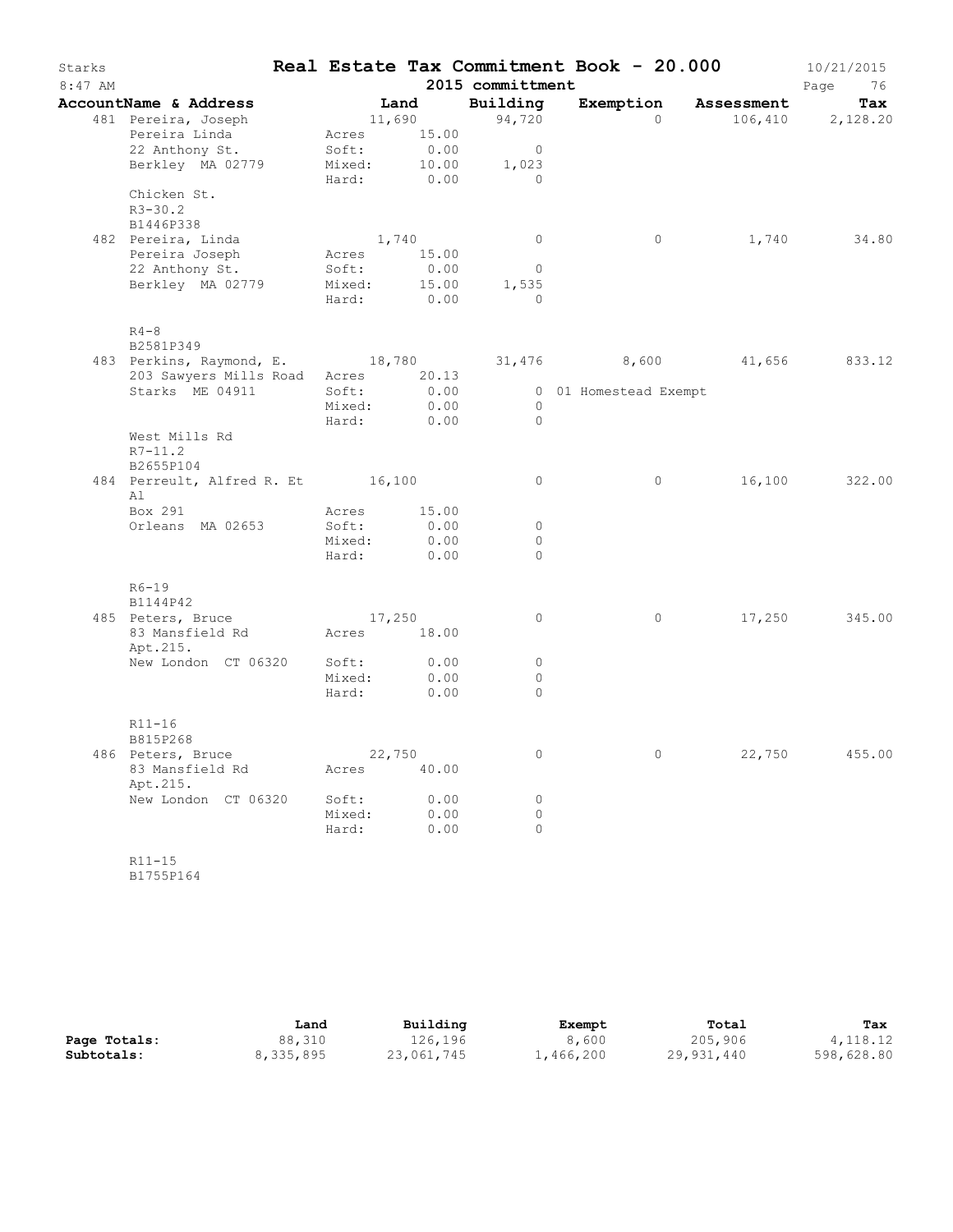| Starks<br>$8:47$ AM |                                                                        |                      |                  | 2015 committment    | Real Estate Tax Commitment Book - 20.000 |                               | 10/21/2015<br>Page<br>77 |
|---------------------|------------------------------------------------------------------------|----------------------|------------------|---------------------|------------------------------------------|-------------------------------|--------------------------|
|                     | AccountName & Address                                                  |                      |                  | Building            |                                          | Exemption Assessment          | Tax                      |
|                     | <b>DuntName &amp; Address</b> Land<br>488 Peterson Family Trust 14,800 |                      |                  | $\circ$             | $\bigcirc$                               | 14,800 296.00                 |                          |
|                     | 13 Waugh Road Acres 13.00                                              |                      |                  |                     |                                          |                               |                          |
|                     | Starks ME 04911                                                        | Soft:                | $0.00$<br>$0.00$ | $\circ$             |                                          |                               |                          |
|                     |                                                                        | Mixed:<br>Hard: 0.00 |                  | $\circ$<br>$\Omega$ |                                          |                               |                          |
|                     | $R11-6$                                                                |                      |                  |                     |                                          |                               |                          |
|                     | B516P191<br>487 Peterson Family Trust 17,880                           |                      |                  |                     |                                          | 91,480 8,600 100,760 2,015.20 |                          |
|                     | 13 Waugh Road                                                          | Acres 16.50          |                  |                     |                                          |                               |                          |
|                     | Starks ME 04911                                                        | Soft:                | 0.00             |                     | 0 01 Homestead Exempt                    |                               |                          |
|                     |                                                                        | Mixed:               | 0.00             | $\overline{0}$      |                                          |                               |                          |
|                     |                                                                        | Hard: 0.00           |                  | $\bigcirc$          |                                          |                               |                          |
|                     | $R11 - 8.1$<br>B1652P102                                               |                      |                  |                     |                                          |                               |                          |
|                     | 489 Peterson Family Trust 19,500                                       |                      |                  | $\circ$             | $\circ$                                  |                               | 19,500 390.00            |
|                     | 13 Waugh Road Macres 27.00                                             |                      |                  |                     |                                          |                               |                          |
|                     |                                                                        |                      |                  | 0                   |                                          |                               |                          |
|                     | Starks ME 04911 Soft: 0.00<br>Mixed: 0.00                              |                      |                  | $\circ$             |                                          |                               |                          |
|                     |                                                                        | Hard:                | 0.00             | $\Omega$            |                                          |                               |                          |
|                     | Anson Road                                                             |                      |                  |                     |                                          |                               |                          |
|                     | $R11-9$                                                                |                      |                  |                     |                                          |                               |                          |
|                     | B564P357<br>202 Peterson, Eric J. & 15,150 64,080                      |                      |                  |                     | $\circ$                                  |                               | 79,230 1,584.60          |
|                     | Laura R.                                                               |                      |                  |                     |                                          |                               |                          |
|                     | 33 South Street Acres 11.00                                            |                      |                  |                     |                                          |                               |                          |
|                     | Byfield MA 01922-1122 Soft:                                            |                      | 0.00             | $\circ$             |                                          |                               |                          |
|                     |                                                                        | Mixed:               | 0.00             | 0                   |                                          |                               |                          |
|                     |                                                                        | Hard:                | 0.00             | $\circ$             |                                          |                               |                          |
|                     | Chicken Street<br>$R3 - 28$                                            |                      |                  |                     |                                          |                               |                          |
|                     | B1660P3                                                                |                      |                  |                     |                                          |                               |                          |
|                     | 490 Phillips et All, Laurie 9,140                                      |                      |                  | 11,520              | $\overline{0}$                           |                               | 20,660 413.20            |
|                     | J.                                                                     |                      | 2.75             |                     |                                          |                               |                          |
|                     | 1023 Rangley Road Acres<br>Phillips ME 04966 Soft:                     |                      | 0.00             | $\circ$             |                                          |                               |                          |
|                     |                                                                        | Mixed:               | 0.00             | 0                   |                                          |                               |                          |
|                     |                                                                        | Hard:                | 0.00             | $\Omega$            |                                          |                               |                          |
|                     | New Sharon Rd.                                                         |                      |                  |                     |                                          |                               |                          |
|                     | $R8 - 16.2$                                                            |                      |                  |                     |                                          |                               |                          |
|                     | B2678P266                                                              |                      |                  |                     |                                          |                               |                          |
|                     | 724 Phillips, Steven A. & 7,325<br>Teresa B.                           |                      |                  |                     | $\circ$                                  | 7,325                         | 146.50                   |
|                     | 39 Cleveland Road                                                      | Acres                | 1.50             |                     |                                          |                               |                          |
|                     | Embden ME 04958                                                        | Soft:                | 0.00             | $\circ$             |                                          |                               |                          |
|                     |                                                                        | Mixed:               | 0.00             | $\circ$<br>$\circ$  |                                          |                               |                          |
|                     |                                                                        | Hard:                | 0.00             |                     |                                          |                               |                          |
|                     | $R5 - 31.1$                                                            |                      |                  |                     |                                          |                               |                          |
|                     | B4066P160 10/21/2008                                                   |                      |                  |                     |                                          |                               |                          |

|              | Land      | Building     | Exempt    | Total        | Tax         |
|--------------|-----------|--------------|-----------|--------------|-------------|
| Page Totals: | 83,795    | 167,080      | 8,600     | 242,275      | 4,845.50    |
| Subtotals:   | 8,419,690 | 23, 228, 825 | 1,474,800 | 30, 173, 715 | 603, 474.30 |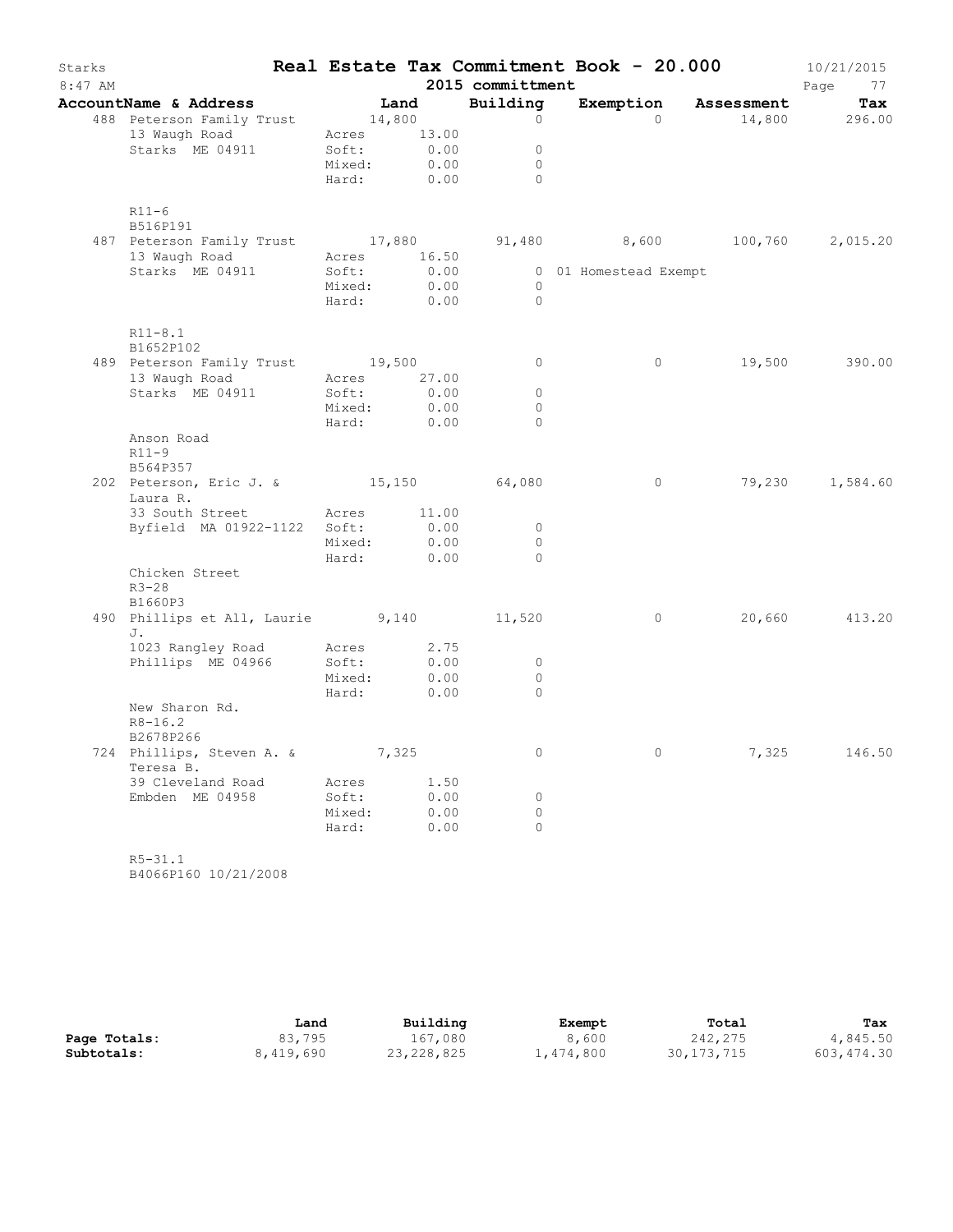| Starks<br>$8:47$ AM |                                                                              |                 |                           |        |                     | Real Estate Tax Commitment Book - 20.000<br>2015 committment |                     |              |                      | 10/21/2015<br>Page<br>78 |
|---------------------|------------------------------------------------------------------------------|-----------------|---------------------------|--------|---------------------|--------------------------------------------------------------|---------------------|--------------|----------------------|--------------------------|
|                     | AccountName & Address<br>542 Phoenix, Lolly                                  |                 |                           | Land   | 18,670              | Building<br>27,712                                           |                     | $\Omega$     | Exemption Assessment | Tax<br>46,382 927.64     |
|                     | P.O.Box 12<br>North New Portland ME                                          |                 | Acres 23.69<br>Soft: 0.00 |        |                     | $\circ$                                                      |                     |              |                      |                          |
|                     | 04961                                                                        |                 | Mixed:                    |        | 0.00                | $\Omega$                                                     |                     |              |                      |                          |
|                     |                                                                              |                 | Hard: 0.00                |        |                     | $\Omega$                                                     |                     |              |                      |                          |
|                     | Sawyers Mills Rd<br>$R4 - 35$<br>B253P280                                    |                 |                           |        |                     |                                                              |                     |              |                      |                          |
|                     | 492 Piche, Bradley M.                                                        |                 |                           |        |                     | 18,000 15,220                                                |                     | $\circ$      |                      | 33,220 664.40            |
|                     | Barnes Lorrin M.<br>23 Upland Road                                           |                 | Acres                     |        | 17.00<br>0.00       | $\circ$                                                      |                     |              |                      |                          |
|                     | Brockton MA 02301                                                            |                 | Soft:<br>Mixed:           |        | 0.00                | $\circ$                                                      |                     |              |                      |                          |
|                     |                                                                              |                 | Hard:                     |        | 0.00                | $\circ$                                                      |                     |              |                      |                          |
|                     | New Sharon Rd<br>$R8 - 9$<br>B2605P240                                       |                 |                           |        |                     |                                                              |                     |              |                      |                          |
|                     | 493 Pizzo, Angelo                                                            |                 | 11,900                    |        |                     | $\circ$                                                      |                     | 0            | 11,900               | 238.00                   |
|                     | Pizzo, Ann                                                                   |                 | Acres 7.00                |        |                     |                                                              |                     |              |                      |                          |
|                     | 21 Garrison St                                                               |                 | Soft:                     |        | 0.00                | $\circ$                                                      |                     |              |                      |                          |
|                     | Cranston RI 02920                                                            |                 | Mixed:<br>Hard:           |        | 0.00<br>0.00        | $\circ$<br>$\Omega$                                          |                     |              |                      |                          |
|                     | $R5 - 3.2$                                                                   |                 |                           |        |                     |                                                              |                     |              |                      |                          |
|                     | B1863P288                                                                    |                 |                           |        |                     |                                                              |                     |              |                      |                          |
|                     | 494 Pond, Robert D El.                                                       |                 | Acres 29.00               |        |                     | 21,000 27,000                                                |                     | $\circ$      | 48,000               | 960.00                   |
|                     | c/o Richard Pond<br>182 Casco Rd.                                            |                 | Soft:                     |        | 0.00                | $\circ$                                                      |                     |              |                      |                          |
|                     | Naples ME 04055                                                              |                 | Mixed:                    |        | 0.00                | $\circ$                                                      |                     |              |                      |                          |
|                     |                                                                              |                 | Hard:                     |        | 0.00                | $\Omega$                                                     |                     |              |                      |                          |
|                     | Emery Road<br>$R3 - 30.1$<br>B1957P320                                       |                 |                           |        |                     |                                                              |                     |              |                      |                          |
|                     | 495 Porter, Dennis A.                                                        |                 |                           |        |                     | 14,050 36,050                                                |                     | $\circ$      | 50,100               | 1,002.00                 |
|                     | P.O. Box 410                                                                 |                 | Acres 10.30               |        |                     |                                                              |                     |              |                      |                          |
|                     | Berlin MA 01503                                                              |                 | Soft:                     |        | 0.00<br>0.00        | $\circ$<br>$\circ$                                           |                     |              |                      |                          |
|                     |                                                                              |                 | Mixed:<br>Hard:           |        | 0.00                | $\Omega$                                                     |                     |              |                      |                          |
|                     | Mayhew Rd.<br>$R7 - 10.1$                                                    |                 |                           |        |                     |                                                              |                     |              |                      |                          |
|                     | B4468P149 11/23/2011 B3826P118 03/10/2007 B2169P319                          |                 |                           |        |                     |                                                              |                     |              |                      |                          |
|                     | 478 Powers, Jeri-Ann<br>1219 New Sharon Road Acres 10.00 01 Homestead Exempt |                 |                           | 13,850 |                     | 61,290                                                       | 8,600               |              |                      | 66,540 1,330.80          |
|                     | Starks ME 04911                                                              |                 | Soft:                     |        | 0.00                | 0                                                            |                     |              |                      |                          |
|                     |                                                                              |                 | Mixed:                    |        | 0.00                | 0                                                            |                     |              |                      |                          |
|                     |                                                                              |                 | Hard:                     |        | 0.00                | $\Omega$                                                     |                     |              |                      |                          |
|                     | $R1 - 34.3$<br>B3005P124                                                     |                 |                           |        |                     |                                                              |                     |              |                      |                          |
|                     | 732 Powers, Jessica                                                          |                 |                           | 11,575 |                     | 9,000                                                        | 8,600               |              | 11,975               | 239.50                   |
|                     | 176 Middle Street                                                            |                 | Acres                     |        | 6.50                |                                                              | 01 Homestead Exempt |              |                      |                          |
|                     | Farmington ME 04938                                                          |                 | Soft:<br>Mixed:           |        | 0.00<br>0.00        | 0<br>0                                                       |                     |              |                      |                          |
|                     |                                                                              |                 | Hard:                     |        | 0.00                | $\Omega$                                                     |                     |              |                      |                          |
|                     | $R-3$ 32B                                                                    |                 |                           |        |                     |                                                              |                     |              |                      |                          |
|                     |                                                                              |                 |                           |        |                     |                                                              |                     |              |                      |                          |
| Page Totals:        |                                                                              | Land<br>109,045 |                           |        | Building<br>176,272 |                                                              | Exempt<br>17,200    |              | Total<br>268,117     | Tax<br>5,362.34          |
| Subtotals:          |                                                                              | 8,528,735       |                           |        | 23,405,097          |                                                              | 1,492,000           | 30, 441, 832 |                      | 608,836.64               |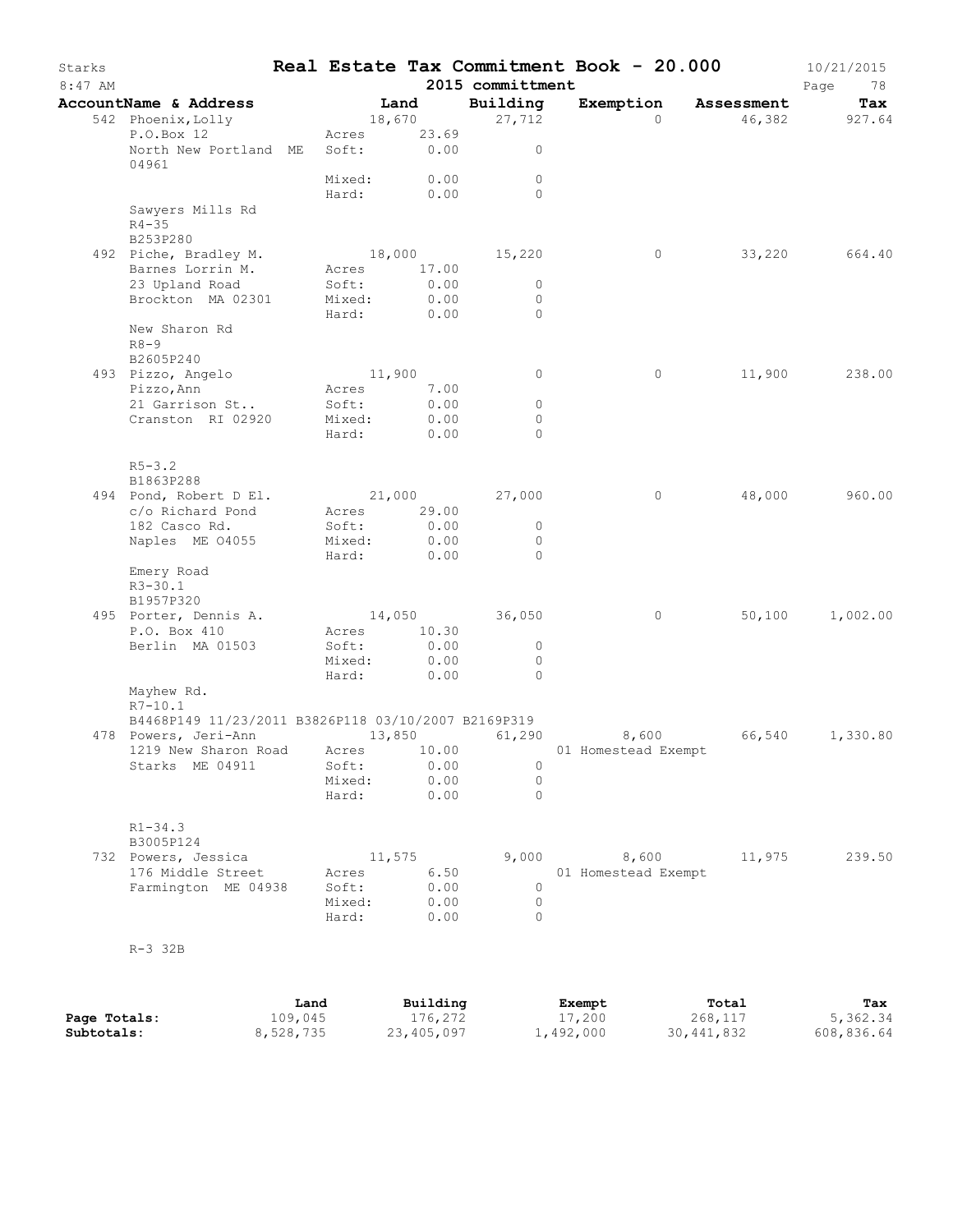| Starks<br>$8:47$ AM |                                                                    |                 |                 |        |                    | 2015 committment         | Real Estate Tax Commitment Book - 20.000 |                  | 10/21/2015<br>Page<br>79 |
|---------------------|--------------------------------------------------------------------|-----------------|-----------------|--------|--------------------|--------------------------|------------------------------------------|------------------|--------------------------|
|                     | AccountName & Address                                              |                 |                 | Land   |                    | Building                 | Exemption Assessment                     |                  | Tax                      |
|                     | 733 Powers, Jessica                                                |                 |                 | 7,650  |                    | $\circ$                  | $\Omega$                                 |                  | 7,650 153.00             |
|                     | 176 Middle Street                                                  |                 | Acres           |        | 2.00               |                          |                                          |                  |                          |
|                     | Farmington ME 04938                                                |                 | Soft:           |        | 0.00               | $\circ$                  |                                          |                  |                          |
|                     |                                                                    |                 | Mixed:          |        | 0.00               | $\circ$                  |                                          |                  |                          |
|                     |                                                                    |                 | Hard: 0.00      |        |                    | $\Omega$                 |                                          |                  |                          |
|                     | $R4 - 9B$                                                          |                 |                 |        |                    |                          |                                          |                  |                          |
|                     | 213 Presbytery of Northern 9,210<br>New England, The<br>Trustees o |                 |                 |        |                    | $\circ$                  | 0                                        | 9,210            | 184.20                   |
|                     | 33 Appledoor Road                                                  |                 | Acres           |        | 4.40               |                          |                                          |                  |                          |
|                     | Bedford NH 03110                                                   |                 | Soft:           |        | 0.00               | $\overline{0}$           |                                          |                  |                          |
|                     |                                                                    |                 | Mixed:<br>Hard: |        | 0.00<br>0.00       | $\circ$<br>$\Omega$      |                                          |                  |                          |
|                     | $R1 - 35$                                                          |                 |                 |        |                    |                          |                                          |                  |                          |
|                     | B4612P58 12/20/2012 B780P630                                       |                 |                 |        |                    |                          |                                          |                  |                          |
|                     | 498 Prescott, Daniel E 36,000 10,180                               |                 |                 |        |                    |                          | $\circ$                                  | 46,180           | 923.60                   |
|                     | 484 Oak Pond Rd                                                    |                 | Acres           |        | 89.00              |                          |                                          |                  |                          |
|                     | Skowhegan ME 04976                                                 |                 | Soft:           |        | 0.00               | $\overline{0}$           |                                          |                  |                          |
|                     |                                                                    |                 | Mixed:<br>Hard: |        | 0.00<br>0.00       | $\mathbf{0}$<br>$\Omega$ |                                          |                  |                          |
|                     |                                                                    |                 |                 |        |                    |                          |                                          |                  |                          |
|                     | $R1-14$                                                            |                 |                 |        |                    |                          |                                          |                  |                          |
|                     | B1767P192                                                          |                 |                 |        |                    |                          |                                          |                  |                          |
|                     | 763 Prescott, Ellen                                                |                 | 14,610          |        |                    | $\circ$                  | $\circ$                                  |                  | 14,610 292.20            |
|                     | 11 Reed Road                                                       |                 | Acres           |        | 12.70              |                          |                                          |                  |                          |
|                     | Industry ME 04938                                                  |                 | Soft:<br>Mixed: |        | 0.00<br>0.00       | $\circ$<br>0             |                                          |                  |                          |
|                     |                                                                    |                 | Hard:           |        | 0.00               | $\Omega$                 |                                          |                  |                          |
|                     |                                                                    |                 |                 |        |                    |                          |                                          |                  |                          |
|                     | R1 14.1                                                            |                 |                 |        |                    |                          |                                          |                  |                          |
|                     | B4640P39 03/21/2013                                                |                 |                 |        |                    |                          |                                          |                  |                          |
|                     | 762 Prescott, Gerald S.                                            |                 | 14,610          |        |                    | 0                        | 0                                        | 14,610           | 292.20                   |
|                     | 115 Walton Mill Road                                               |                 | Acres           |        | 12.70              |                          |                                          |                  |                          |
|                     | Cornville ME 04976                                                 |                 | Soft:           |        | 0.00               | $\circ$                  |                                          |                  |                          |
|                     |                                                                    |                 | Mixed:          |        | 0.00               | $\Omega$                 |                                          |                  |                          |
|                     |                                                                    |                 | Hard:           |        | 0.00               | $\Omega$                 |                                          |                  |                          |
|                     | R1 14.2                                                            |                 |                 |        |                    |                          |                                          |                  |                          |
|                     | B4640P42 03/21/2013                                                |                 |                 |        |                    |                          |                                          |                  |                          |
|                     | 499 Pressey, Robert M. &<br>Crystal L.                             |                 | 8,000           |        |                    | 49,920                   | 0                                        | 57,920           | 1,158.40                 |
|                     | 12 Pressy Road                                                     |                 | Acres           |        | 1.00               |                          |                                          |                  |                          |
|                     | Starks ME 04911                                                    |                 | Soft:           |        | 0.00               | 0                        |                                          |                  |                          |
|                     |                                                                    |                 | Mixed:          |        | 0.00               | $\circ$                  |                                          |                  |                          |
|                     |                                                                    |                 | Hard:           |        | 0.00               | $\Omega$                 |                                          |                  |                          |
|                     | $R2 - 7.1$                                                         |                 |                 |        |                    |                          |                                          |                  |                          |
|                     | B4841P252 B1405P169 10/15/2014                                     |                 |                 |        |                    |                          |                                          |                  |                          |
|                     | 500 Pressey, Ruby, Heirs Of                                        |                 |                 | 23,750 |                    | 24,240                   | 8,600                                    | 39,390           | 787.80                   |
|                     | 29 Pressey Road<br>Starks ME 04911                                 |                 | Acres<br>Soft:  |        | 40.00<br>0.00      |                          | 0 01 Homestead Exempt                    |                  |                          |
|                     |                                                                    |                 | Mixed:          |        | 0.00               | $\circ$                  |                                          |                  |                          |
|                     |                                                                    |                 | Hard:           |        | 0.00               | $\Omega$                 |                                          |                  |                          |
|                     | $R2 - 7$                                                           |                 |                 |        |                    |                          |                                          |                  |                          |
|                     | B1413P314                                                          |                 |                 |        |                    |                          |                                          |                  |                          |
| Page Totals:        |                                                                    | Land<br>113,830 |                 |        | Building<br>84,340 |                          | Exempt<br>8,600                          | Total<br>189,570 | Tax<br>3,791.40          |
| Subtotals:          |                                                                    | 8,642,565       |                 |        | 23, 489, 437       |                          | 1,500,600                                | 30,631,402       | 612,628.04               |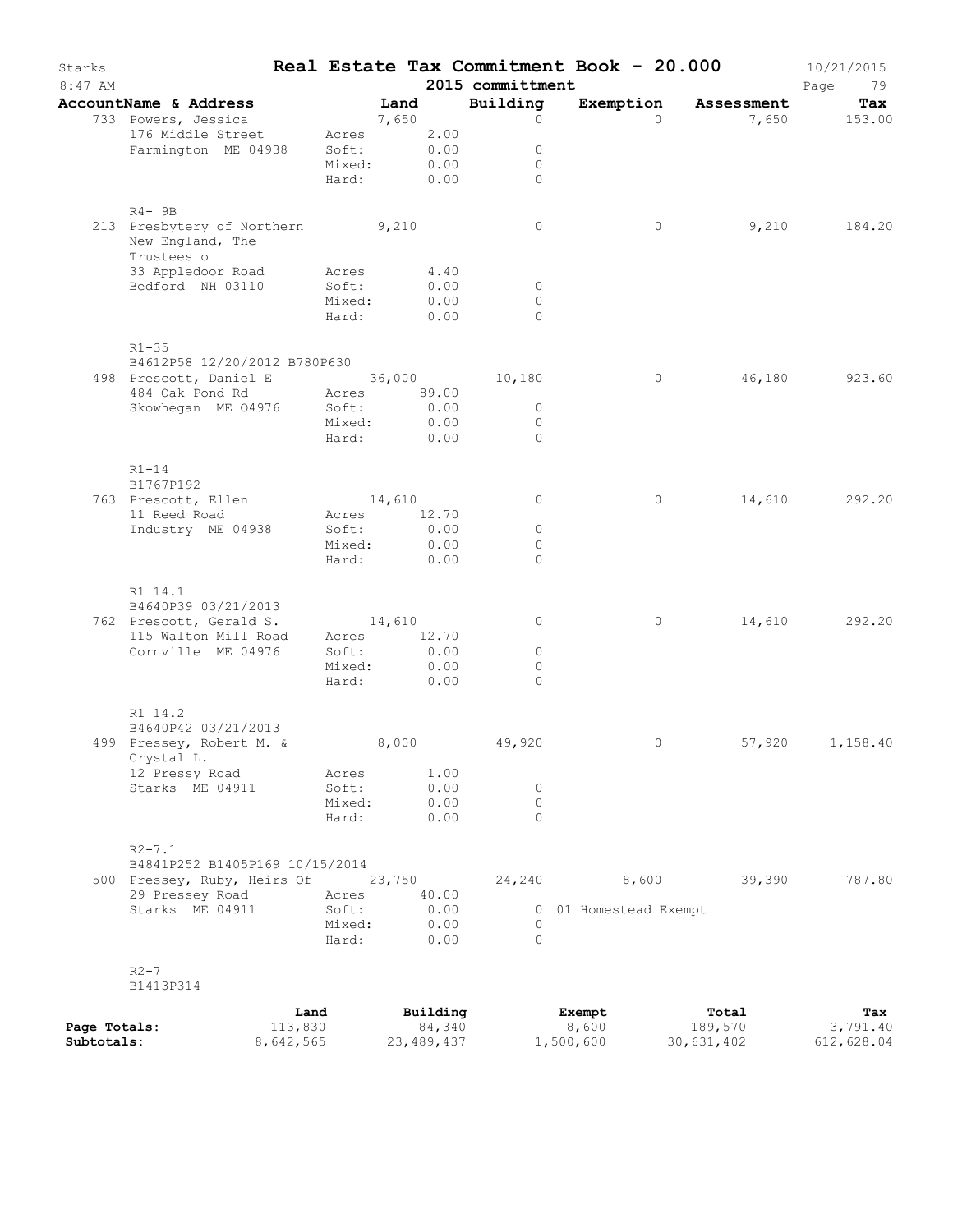| Starks<br>8:47 AM |                                                                       |           |                 |        |                                            | 2015 committment                          | Real Estate Tax Commitment Book - 20.000 |            | 10/21/2015<br>Page<br>80 |
|-------------------|-----------------------------------------------------------------------|-----------|-----------------|--------|--------------------------------------------|-------------------------------------------|------------------------------------------|------------|--------------------------|
|                   | AccountName & Address                                                 |           | <b>Land</b>     |        |                                            | Building                                  | Exemption Assessment                     |            | Tax                      |
|                   | 15 Price, Harold                                                      |           |                 |        | 10,270                                     | 21,660                                    | $\Omega$                                 |            | 31,930 638.60            |
|                   | 16 Pearl St.<br>Madison ME 04950                                      |           | Soft:<br>Mixed: |        | Acres 18.00<br>0.00<br>17.00<br>Hard: 0.00 | $\overline{0}$<br>1,740                   |                                          |            |                          |
|                   | Dill Road<br>$R6 - 2.2A - 2$                                          |           |                 |        |                                            | $\sim$ 0                                  |                                          |            |                          |
|                   | B2746P114<br>501 Price, Harold E                                      |           |                 |        | 4,410                                      | $\overline{0}$                            | $\circ$                                  | 4,410      | 88.20                    |
|                   | 16 Pearl St.                                                          |           |                 |        | Acres 33.00                                |                                           |                                          |            |                          |
|                   | Madison ME 04950                                                      |           | Soft:<br>Mixed: |        | 0.00<br>33.00<br>Hard: 0.00                | $\overline{0}$<br>3,377<br>$\overline{0}$ |                                          |            |                          |
|                   | Dill Road<br>$R6 - 2.2A - 1$<br>B2746P114                             |           |                 |        |                                            |                                           |                                          |            |                          |
|                   | 225 Proctor, Sarah K                                                  |           |                 |        |                                            |                                           | $9,300$ $37,260$ $8,600$ $37,960$        |            | 759.20                   |
|                   | 2450 Industry Road Acres 3.00 01 Homestead Exempt                     |           |                 |        |                                            |                                           |                                          |            |                          |
|                   | Starks ME 04911                                                       |           | Soft:           |        | 0.00                                       | $\overline{0}$                            |                                          |            |                          |
|                   |                                                                       |           |                 |        | Mixed: 0.00                                | $\overline{0}$                            |                                          |            |                          |
|                   |                                                                       |           |                 |        | Hard: 0.00                                 | $\overline{0}$                            |                                          |            |                          |
|                   | $R2 - 35$ , $R2 - 36$<br>B4141P94 05/26/2009 B2669P274                |           |                 |        |                                            |                                           |                                          |            |                          |
|                   | 502 Quimby, Clifton & 44,500 55,440 8,600 91,340 1,826.80<br>Florence |           |                 |        |                                            |                                           |                                          |            |                          |
|                   | 766 Sandy River Road Acres 123.00                                     |           |                 |        |                                            |                                           |                                          |            |                          |
|                   | Starks ME 04911                                                       |           | Soft:           |        | 0.00                                       |                                           | 0 01 Homestead Exempt                    |            |                          |
|                   |                                                                       |           | Mixed:<br>Hard: |        | 0.00<br>0.00                               | $\overline{0}$<br>$\circ$                 |                                          |            |                          |
|                   |                                                                       |           |                 |        |                                            |                                           |                                          |            |                          |
|                   | R10-14, R10-14A<br>503 Quimby, Clifton B. Et 61,750<br>Al             |           |                 |        |                                            | $\circ$                                   | $\circ$                                  |            | 61,750 1,235.00          |
|                   | 766 Sandy River Road Acres                                            |           |                 |        | 196.00                                     |                                           |                                          |            |                          |
|                   | Starks ME 04911                                                       |           | Soft:           |        | 0.00                                       | $\overline{0}$                            |                                          |            |                          |
|                   |                                                                       |           | Mixed:          |        | 0.00                                       | $\circ$                                   |                                          |            |                          |
|                   |                                                                       |           |                 |        | Hard: 0.00                                 | $\Omega$                                  |                                          |            |                          |
|                   | $R10-13$<br>B824P667                                                  |           |                 |        |                                            |                                           |                                          |            |                          |
|                   | 504 Quimby, Clinton                                                   |           |                 |        | 0                                          |                                           | 9,000 8,600                              | 400        | 8.00                     |
|                   | 766 Sandy River Road<br>Starks ME 04911                               |           |                 |        |                                            |                                           | 01 Homestead Exempt                      |            |                          |
|                   | R10-130n                                                              |           |                 |        |                                            |                                           |                                          |            |                          |
|                   | 506 Quimby, Herbert &<br>Janice                                       |           |                 | 19,000 |                                            | 76,046                                    | 8,600                                    | 86,446     | 1,728.92                 |
|                   | 565 Sandy River Road                                                  |           | Acres           |        | 21.00                                      |                                           |                                          |            |                          |
|                   | Starks ME 04911                                                       |           | Soft:           |        | 0.00                                       | 0                                         | 01 Homestead Exempt                      |            |                          |
|                   |                                                                       |           | Mixed:<br>Hard: |        | 0.00<br>0.00                               | $\Omega$<br>$\Omega$                      |                                          |            |                          |
|                   | River Road                                                            |           |                 |        |                                            |                                           |                                          |            |                          |
|                   | $R10 - 25$<br>B879P745                                                |           |                 |        |                                            |                                           |                                          |            |                          |
|                   |                                                                       | Land      |                 |        | Building                                   |                                           | Exempt                                   | Total      | Tax                      |
| Page Totals:      |                                                                       | 149,230   |                 |        | 199,406                                    |                                           | 34,400                                   | 314,236    | 6,284.72                 |
| Subtotals:        |                                                                       | 8,791,795 |                 |        | 23,688,843                                 |                                           | 1,535,000                                | 30,945,638 | 618, 912.76              |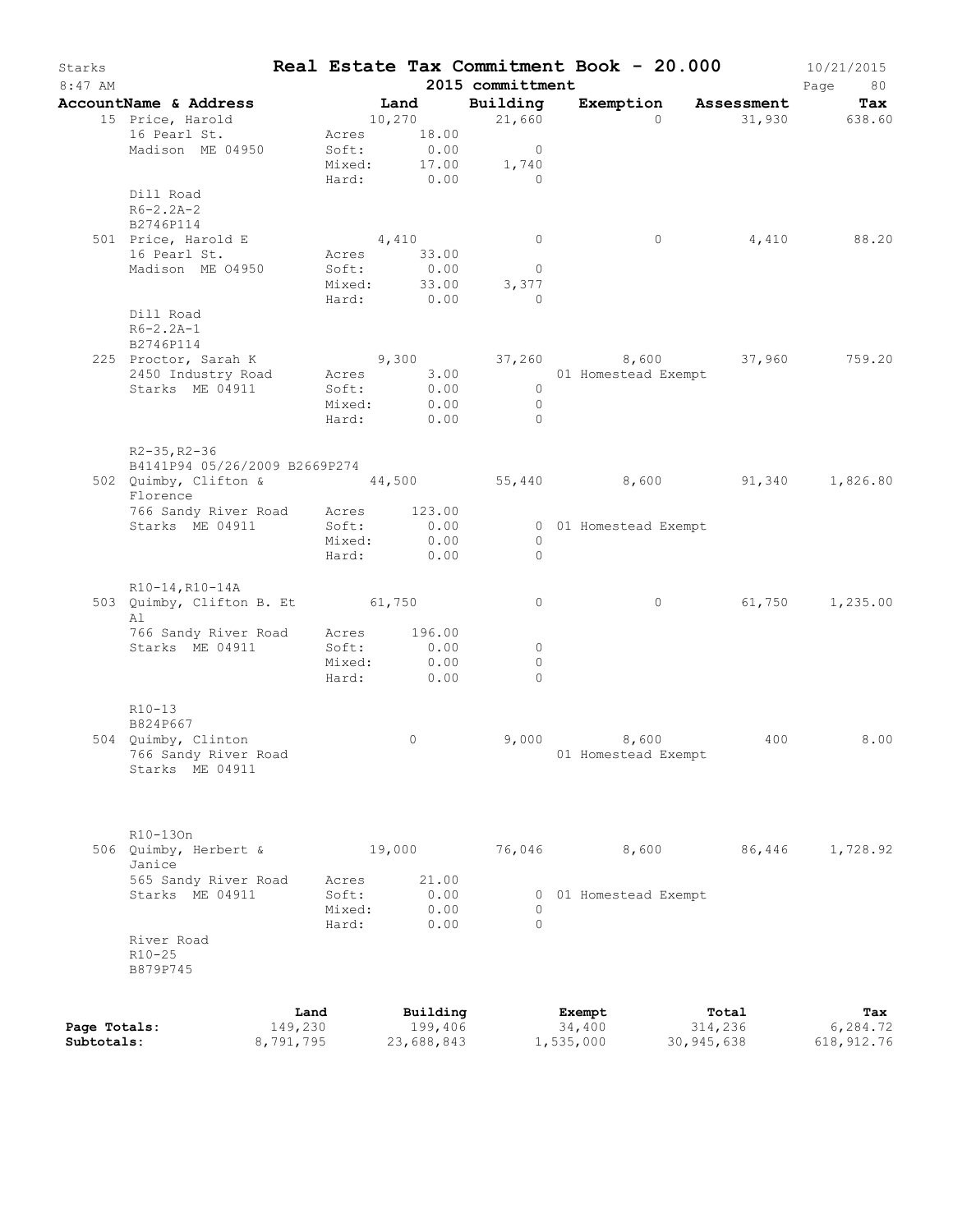| Starks<br>$8:47$ AM        |                                                                        |                           |        |                       | 2015 committment               |                       |                | Real Estate Tax Commitment Book - 20.000 | 10/21/2015<br>Page<br>81 |
|----------------------------|------------------------------------------------------------------------|---------------------------|--------|-----------------------|--------------------------------|-----------------------|----------------|------------------------------------------|--------------------------|
|                            | AccountName & Address                                                  | Land                      |        |                       |                                |                       |                | Building Exemption Assessment            | Tax                      |
|                            | 507 Quimby, Shaun G.                                                   |                           |        |                       |                                |                       |                | 8,650 46,800 8,600 46,850 937.00         |                          |
|                            | Ingraham Heather L. Acres 2.00                                         |                           |        |                       |                                |                       |                |                                          |                          |
|                            | P.O.Box 645                                                            | Soft: 0.00<br>Mixed: 0.00 |        |                       |                                | 0 01 Homestead Exempt |                |                                          |                          |
|                            | Starks ME 04911                                                        |                           |        |                       | $\overline{0}$<br>Hard: 0.00 0 |                       |                |                                          |                          |
|                            | Faulkner Hill Road<br>$R8 - 39.2$                                      |                           |        |                       |                                |                       |                |                                          |                          |
|                            | B2653P340                                                              |                           |        |                       |                                |                       |                |                                          |                          |
|                            | 197 R. J. Fortier                                                      |                           |        |                       | 5,710 28,200                   |                       | $\overline{0}$ |                                          | 33,910 678.20            |
|                            | Hydropower, Inc.<br>P.O. Box 621                                       | Acres 0.51                |        |                       |                                |                       |                |                                          |                          |
|                            | 160 Main Street                                                        | Soft:                     |        | 0.00                  | $\overline{0}$                 |                       |                |                                          |                          |
|                            | Sabattus, ME 04280 Mixed:                                              |                           |        | 0.00                  | $\circ$                        |                       |                |                                          |                          |
|                            |                                                                        | Hard:                     |        | 0.00                  | $\Omega$                       |                       |                |                                          |                          |
|                            | $U1-4$<br>B2056P309                                                    |                           |        |                       |                                |                       |                |                                          |                          |
|                            | 445 Rackliff Jr., Steven T. 7,200                                      |                           |        |                       | $\overline{0}$                 |                       | $\circ$        | 7,200                                    | 144.00                   |
|                            | 2704 Industry Road Acres<br>Starks ME 04911                            | Soft:                     |        | 1.30<br>0.00          | $\overline{0}$                 |                       |                |                                          |                          |
|                            |                                                                        | Mixed:                    |        | 0.00                  | $\Omega$                       |                       |                |                                          |                          |
|                            |                                                                        | Hard:                     |        | 0.00                  | $\Omega$                       |                       |                |                                          |                          |
|                            | $R8 - 1.3$<br>B4815P83 08/04/2014 B3341P315                            |                           |        |                       |                                |                       |                |                                          |                          |
|                            | 510 Rackliff, Michael A. 4,450 26,160                                  |                           |        |                       |                                |                       | $\circ$        |                                          | 30,610 612.20            |
|                            | Rackliff Rebecca J. Acres                                              |                           |        | 0.31                  |                                |                       |                |                                          |                          |
|                            | 38 Chicken Street                                                      | Soft:                     |        | 0.00                  | $\overline{0}$                 |                       |                |                                          |                          |
|                            | Starks ME 04911 Mixed:                                                 |                           |        | 0.00                  | $\overline{0}$                 |                       |                |                                          |                          |
|                            |                                                                        | Hard:                     |        | 0.00                  | $\bigcirc$                     |                       |                |                                          |                          |
|                            | $U2-12$<br>B1440P52                                                    |                           |        |                       |                                |                       |                |                                          |                          |
|                            | 512 Rackliff, Steve T. & 8,650 31,120 8,600 31,170 623.40<br>Nellie L. |                           |        |                       |                                |                       |                |                                          |                          |
|                            | 27 Gordon Road                                                         | Acres 2.00                |        |                       |                                | 01 Homestead Exempt   |                |                                          |                          |
|                            | Starks ME 04911                                                        | Soft:                     |        | 0.00                  | $\overline{0}$                 |                       |                |                                          |                          |
|                            |                                                                        | Mixed:                    |        | 0.00                  | $\overline{0}$                 |                       |                |                                          |                          |
|                            |                                                                        | Hard:                     | 0.00   |                       | $\Omega$                       |                       |                |                                          |                          |
|                            | $R3 - 37.1$<br>B2980P74                                                |                           |        |                       |                                |                       |                |                                          |                          |
|                            | 511 Rackliff, Steven T.                                                |                           | 16,650 |                       | 35,400                         |                       | 8,600          | 43,450                                   | 869.00                   |
|                            | 2704 Industry Road                                                     | Acres                     |        | 3.00                  |                                | 01 Homestead Exempt   |                |                                          |                          |
|                            | Starks ME 04911                                                        | Soft:                     |        | 0.00                  | $\Omega$                       |                       |                |                                          |                          |
|                            |                                                                        | Mixed:                    |        | 0.00                  | $\circ$                        |                       |                |                                          |                          |
|                            |                                                                        | Hard:                     |        | 0.00                  | $\Omega$                       |                       |                |                                          |                          |
|                            | $U1-16$                                                                |                           |        |                       |                                |                       |                |                                          |                          |
|                            | B4619P269 01/18/2013 B1757P76                                          |                           |        |                       |                                |                       |                |                                          |                          |
|                            | 514 Rackliff, Steven T. Jr.                                            |                           | 3,840  |                       | 25,800                         |                       | $\circ$        | 29,640                                   | 592.80                   |
|                            | 2704 Industry Road                                                     | Acres                     |        | 0.23                  |                                |                       |                |                                          |                          |
|                            | Starks ME 04911                                                        | Soft:                     |        | 0.00                  | $\circ$                        |                       |                |                                          |                          |
|                            |                                                                        | Mixed:<br>Hard:           |        | 0.00<br>0.00          | $\circ$<br>$\Omega$            |                       |                |                                          |                          |
|                            |                                                                        |                           |        |                       |                                |                       |                |                                          |                          |
|                            | $U1-17$<br>B898P724                                                    |                           |        |                       |                                |                       |                |                                          |                          |
|                            |                                                                        | Land                      |        | Building              |                                | Exempt                |                | Total                                    | Tax                      |
| Page Totals:<br>Subtotals: | 55,150<br>8,846,945                                                    |                           |        | 193,480<br>23,882,323 |                                | 25,800<br>1,560,800   |                | 222,830<br>31, 168, 468                  | 4,456.60<br>623, 369.36  |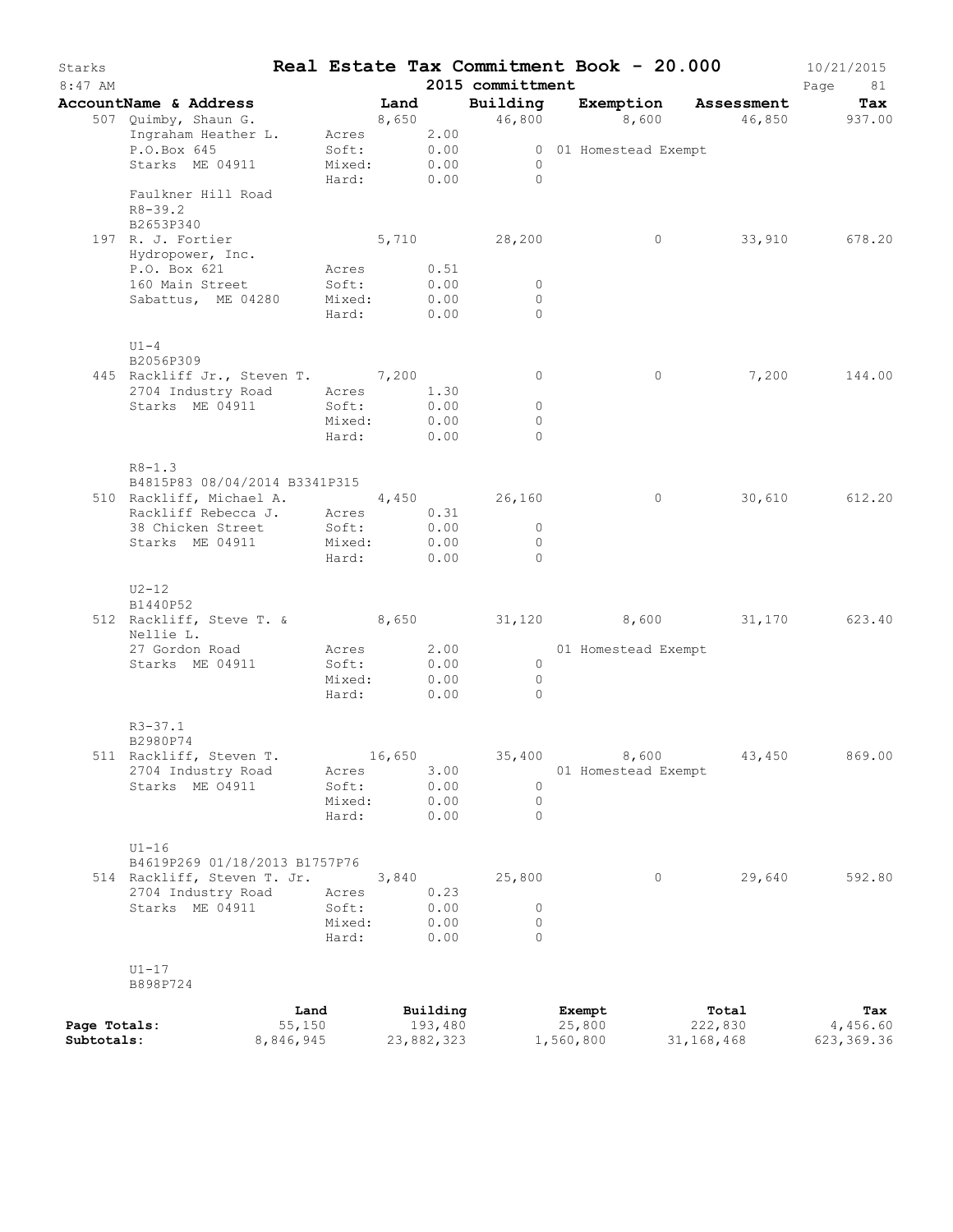| Starks<br>$8:47$ AM |                                                                                                                        |                                         |                                             | 2015 committment                           | Real Estate Tax Commitment Book - 20.000                     |        | 10/21/2015<br>Page<br>82 |
|---------------------|------------------------------------------------------------------------------------------------------------------------|-----------------------------------------|---------------------------------------------|--------------------------------------------|--------------------------------------------------------------|--------|--------------------------|
|                     | <b>AccountName &amp; Address</b>                                                                                       | Land                                    |                                             | Building                                   | Exemption Assessment                                         |        | Tax                      |
|                     | 517 Randall, Barbara J.<br>P.O.Box 449 692-B<br>Anson ME 04911                                                         | Mixed:<br>Hard:                         | Acres 38.00<br>Soft: 0.00<br>0.00<br>0.00   | $\overline{0}$<br>$\bigcirc$               | 31,000 13,320 8,600 35,720 714.40<br>0 01 Homestead Exempt   |        |                          |
|                     | $R5 - 12$<br>B1509P262                                                                                                 |                                         |                                             |                                            |                                                              |        |                          |
|                     | 704 Randall, Robert M. Sr. 4,620<br>Randall, Kathleen A.<br>692-A West Mills Road<br>Anson ME 04911                    | Acres 38.00<br>Soft:<br>Mixed:<br>Hard: | 0.00<br>0.00<br>38.00                       | $\circ$<br>$\circ$<br>$\circ$<br>4,085     | $\circ$                                                      | 4,620  | 92.40                    |
|                     | $R5 - 12.1$                                                                                                            |                                         |                                             |                                            |                                                              |        |                          |
|                     | 761 Reichenbach, Anita 23,000<br>141 West River Road<br>Apt. 113<br>Waterville ME 04901                                | Soft:<br>Mixed:<br>Hard:                | Acres 41.00<br>0.00<br>0.00<br>0.00         | $\circ$<br>$\circ$<br>$\circ$<br>$\Omega$  | $\circ$                                                      |        | 23,000 460.00            |
|                     | $R3 - 47$<br>B4053P148 09/12/2008<br>520 Reitano Et Al, David 22,750<br>11 Market St., Apt. 10<br>Newburyport MA 01950 | Acres<br>Soft:<br>Mixed:<br>Hard:       | 40.00<br>0.00<br>0.00<br>0.00               | $\circ$<br>$\circ$<br>$\circ$<br>$\Omega$  | $\circ$                                                      |        | 22,750 455.00            |
|                     | $R2 - 59.1$<br>B1021P73<br>522 Ricci, John<br>PO Box 407<br>Anson ME 04911                                             | Soft:<br>Hard:                          | Acres 106.00<br>0.00<br>Mixed: 0.00<br>0.00 | $\overline{0}$<br>$\Omega$                 | $40,250$ $92,760$ $8,600$ $124,410$<br>0 01 Homestead Exempt |        | 2,488.20                 |
|                     | $R11 - 19$<br>B1291P242<br>523 Richards, Wayne M<br>Richards Linda L.<br>392 Plain Street<br>Hanover Ma 02339          | Acres<br>Soft:<br>Mixed:<br>Hard:       | 13.00<br>0.00<br>0.00<br>0.00               | 15,800 37,708<br>$\circ$<br>0<br>$\Omega$  | $\circ$                                                      | 53,508 | 1,070.16                 |
|                     | $R5 - 3.1$<br>B1045P50<br>524 Richards, Wayne M.<br>Richards Linda<br>392 Plain Street<br>Hanover MA 02339             | Acres<br>Soft:<br>Mixed:<br>Hard:       | 21,250<br>34.00<br>0.00<br>0.00<br>0.00     | $\circ$<br>$\circ$<br>$\Omega$<br>$\Omega$ | 0                                                            | 21,250 | 425.00                   |
|                     | $R7 - 24.1$<br>B3416P336                                                                                               |                                         |                                             |                                            |                                                              |        |                          |
|                     |                                                                                                                        |                                         |                                             |                                            |                                                              |        |                          |

|              | Land      | Building   | Exempt             | Total      | Tax        |
|--------------|-----------|------------|--------------------|------------|------------|
| Page Totals: | 158,670   | 143,788    | 17,200             | 285,258    | 5,705.16   |
| Subtotals:   | 9,005,615 | 24,026,111 | $\perp$ , 578, 000 | 31,453,726 | 629,074.52 |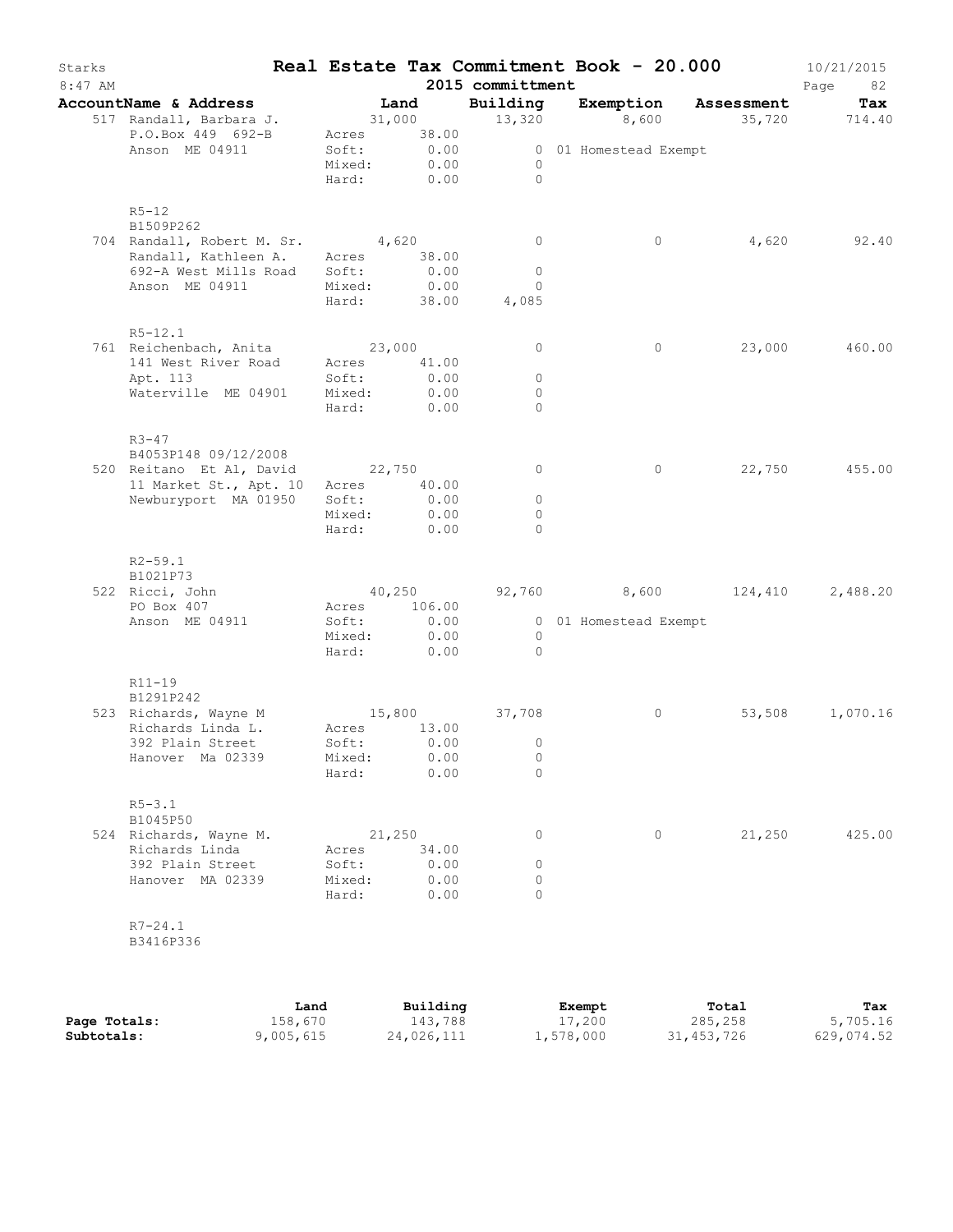| Starks<br>$8:47$ AM |                                                                                     |                 |                           | 2015 committment                 | Real Estate Tax Commitment Book - 20.000 |                                                                            | 10/21/2015<br>Page<br>83 |
|---------------------|-------------------------------------------------------------------------------------|-----------------|---------------------------|----------------------------------|------------------------------------------|----------------------------------------------------------------------------|--------------------------|
|                     | AccountName & Address                                                               |                 | Land                      | Building                         |                                          | Exemption Assessment                                                       | Tax                      |
|                     | 527 Riley, Margot                                                                   |                 | $30,750$ 60,480           |                                  | $\Omega$                                 |                                                                            | $91,230$ $1,824.60$      |
|                     | c/o Lincoln Academy                                                                 |                 | Acres 68.00               |                                  |                                          |                                                                            |                          |
|                     | 81 Academy Hill                                                                     |                 | Soft: 0.00<br>Mixed: 0.00 | $\circ$                          |                                          |                                                                            |                          |
|                     | Newcastle ME 04553                                                                  |                 |                           | $\overline{0}$                   |                                          |                                                                            |                          |
|                     |                                                                                     |                 | Hard: 0.00                | $\bigcirc$                       |                                          |                                                                            |                          |
|                     | $R2-9$                                                                              |                 |                           |                                  |                                          |                                                                            |                          |
|                     | B1514P319                                                                           |                 |                           |                                  |                                          |                                                                            |                          |
|                     | 175 Ring, Marie L.                                                                  |                 |                           |                                  |                                          | 23,750 $79,472$ 8,600 $94,622$ 1,892.44<br>Acres 40.00 01 Homestead Exempt |                          |
|                     | 1005 New Sharon Road                                                                |                 |                           |                                  |                                          |                                                                            |                          |
|                     | Starks ME 04911                                                                     | Soft:           | 0.00                      | $\overline{0}$                   |                                          |                                                                            |                          |
|                     |                                                                                     | Mixed:          | 0.00                      | $\overline{0}$                   |                                          |                                                                            |                          |
|                     |                                                                                     | Hard:           | 0.00                      | $\bigcirc$                       |                                          |                                                                            |                          |
|                     | $R1 - 42$                                                                           |                 |                           |                                  |                                          |                                                                            |                          |
|                     | B4086P285 01/02/2009 B3879P247 07/10/2007 B1609P227                                 |                 |                           |                                  |                                          |                                                                            |                          |
|                     | 528 Rioux Family Revocable 6,930<br>Trust                                           |                 |                           | $\circ$                          | $\circ$                                  | 6,930                                                                      | 138.60                   |
|                     | 17 Sherridan Ave.                                                                   |                 |                           |                                  |                                          |                                                                            |                          |
|                     | Rochester NH 03867                                                                  | Acres<br>Soft:  | 0.75<br>0.00              | $\overline{0}$                   |                                          |                                                                            |                          |
|                     |                                                                                     | Mixed:          | 0.00                      | $\circ$                          |                                          |                                                                            |                          |
|                     |                                                                                     | Hard:           | 0.00                      | $\Omega$                         |                                          |                                                                            |                          |
|                     |                                                                                     |                 |                           |                                  |                                          |                                                                            |                          |
|                     | $R8 - 35$                                                                           |                 |                           |                                  |                                          |                                                                            |                          |
|                     | B4462P239 11/07/2011 B1401P213                                                      |                 |                           |                                  |                                          |                                                                            |                          |
|                     | 529 Robbins, Gary L. 12, 230 43, 800                                                |                 |                           |                                  | $\circ$                                  |                                                                            | 56,030 1,120.60          |
|                     | Robbins Laurie E. Acres                                                             |                 | 7.50                      |                                  |                                          |                                                                            |                          |
|                     | 552 Sandy River Road Soft:<br>Starks ME 04911                                       |                 | 0.00<br>0.00              | $\overline{0}$<br>$\overline{0}$ |                                          |                                                                            |                          |
|                     |                                                                                     | Mixed:<br>Hard: | 0.00                      | $\Omega$                         |                                          |                                                                            |                          |
|                     | $R10-24.2$                                                                          |                 |                           |                                  |                                          |                                                                            |                          |
|                     | B4632P12 02/26/2013 B3008P117                                                       |                 |                           |                                  |                                          |                                                                            |                          |
|                     | 530 Robinson, John                                                                  |                 |                           |                                  | 36,020 81,360 8,600                      | 108,780                                                                    | 2,175.60                 |
|                     | Jallow, Mariama<br>209 Sandy River Road Soft: 10.00<br>Starks ME 04911 Mixed: 15.00 |                 |                           |                                  |                                          |                                                                            |                          |
|                     |                                                                                     |                 | 10.00                     |                                  | 1,006 01 Homestead Exempt                |                                                                            |                          |
|                     |                                                                                     |                 |                           | 15.00 1,535                      |                                          |                                                                            |                          |
|                     |                                                                                     | Hard:           | 10.00                     | 1,075                            |                                          |                                                                            |                          |
|                     | River Rd                                                                            |                 |                           |                                  |                                          |                                                                            |                          |
|                     | $R9-1$                                                                              |                 |                           |                                  |                                          |                                                                            |                          |
|                     | B4810P288 07/24/2014 B1839P50                                                       |                 |                           |                                  |                                          |                                                                            |                          |
|                     | 532 Rodin, George                                                                   |                 | 8,260 11,760              |                                  | $\circ$                                  | 20,020                                                                     | 400.40                   |
|                     | 11 Smith St.                                                                        | Acres           | 1.40                      |                                  |                                          |                                                                            |                          |
|                     | Howell NJ 07731                                                                     | Soft:           | 0.00                      | 0                                |                                          |                                                                            |                          |
|                     |                                                                                     | Mixed:          | 0.00                      | $\Omega$                         |                                          |                                                                            |                          |
|                     |                                                                                     | Hard:           | 0.00                      | $\Omega$                         |                                          |                                                                            |                          |
|                     | $R4 - 24$                                                                           |                 |                           |                                  |                                          |                                                                            |                          |
|                     | B4429P118 08/02/2011 B4102P295 02/18/2009 B840P179                                  |                 |                           |                                  |                                          |                                                                            |                          |
|                     | 531 Rodin, George                                                                   |                 | 17,250                    | $\Omega$                         | $\Omega$                                 | 17,250                                                                     | 345.00                   |
|                     | 11 Smith St.                                                                        | Acres           | 18.00                     |                                  |                                          |                                                                            |                          |
|                     | Howell NJ 07731                                                                     | Soft:           | 0.00                      | 0                                |                                          |                                                                            |                          |
|                     |                                                                                     | Mixed:          | 0.00                      | $\Omega$                         |                                          |                                                                            |                          |
|                     |                                                                                     | Hard:           | 0.00                      | $\Omega$                         |                                          |                                                                            |                          |
|                     | $R5 - 21$                                                                           |                 |                           |                                  |                                          |                                                                            |                          |
|                     | B4429P118 08/02/2011 B4102P295 02/18/2009 B843P744                                  |                 |                           |                                  |                                          |                                                                            |                          |
|                     |                                                                                     |                 |                           |                                  |                                          |                                                                            |                          |

|              | Land      | Building   | Exempt    | Total      | Tax        |
|--------------|-----------|------------|-----------|------------|------------|
| Page Totals: | 135,190   | 276,872    | 17,200    | 394,862    | .897.24    |
| Subtotals:   | 9,140,805 | 24,302,983 | l,595,200 | 31,848,588 | 636,971.76 |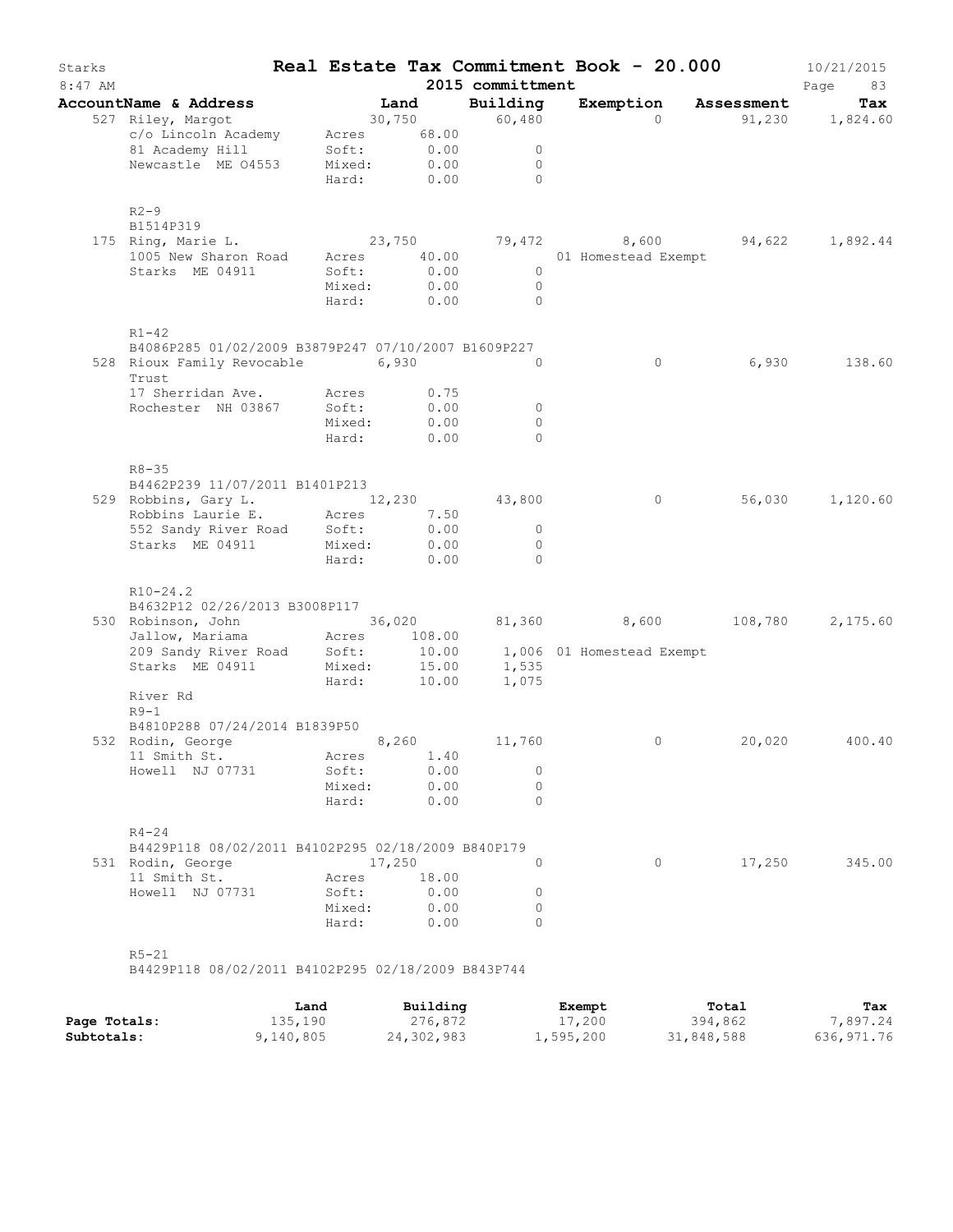| Starks<br>$8:47$ AM |                                                                |         |                           |        |               | 2015 committment | Real Estate Tax Commitment Book - 20.000                                          |         | 10/21/2015<br>Page<br>84 |
|---------------------|----------------------------------------------------------------|---------|---------------------------|--------|---------------|------------------|-----------------------------------------------------------------------------------|---------|--------------------------|
|                     | AccountName & Address                                          |         |                           |        |               |                  | <b>Land Building Exemption Assessment Tax</b><br>8,980 19,656 8,600 20,036 400.72 |         |                          |
|                     | 70 Rosie, Crystal                                              |         |                           |        |               |                  |                                                                                   |         |                          |
|                     | 16 Chicken Street Acres 2.50 01 Homestead Exempt               |         |                           |        |               |                  |                                                                                   |         |                          |
|                     | Starks ME 04911                                                |         | Soft: 0.00<br>Mixed: 0.00 |        |               | $\overline{0}$   |                                                                                   |         |                          |
|                     |                                                                |         |                           |        |               | $\overline{0}$   |                                                                                   |         |                          |
|                     |                                                                |         |                           |        |               | Hard: 0.00 0     |                                                                                   |         |                          |
|                     | $U2-7$                                                         |         |                           |        |               |                  |                                                                                   |         |                          |
|                     | B4602P45 11/20/2012 B4383P29 04/06/2011 B1103P137              |         |                           |        |               |                  |                                                                                   |         |                          |
|                     | 535 Ross and Paula A. Day, $40,500$ 83,960 8,600 115,860       |         |                           |        |               |                  |                                                                                   |         | 2,317.20                 |
|                     | Edward H.                                                      |         |                           |        |               |                  |                                                                                   |         |                          |
|                     | 94 Waugh Road                                                  |         | Acres                     |        | 107.00        |                  |                                                                                   |         |                          |
|                     | Starks ME 04911                                                |         | Soft:                     |        | 0.00          |                  | 0 01 Homestead Exempt                                                             |         |                          |
|                     |                                                                |         | Mixed:                    |        | 0.00          | $\overline{0}$   |                                                                                   |         |                          |
|                     |                                                                |         |                           |        | Hard: 0.00    | $\Omega$         |                                                                                   |         |                          |
|                     |                                                                |         |                           |        |               |                  |                                                                                   |         |                          |
|                     | $R11 - 10$                                                     |         |                           |        |               |                  |                                                                                   |         |                          |
|                     | B2043P31                                                       |         |                           |        |               |                  |                                                                                   |         |                          |
|                     | 536 Russell, Franklin A $21,750$ 88,680 8,600 101,830 2,036.60 |         |                           |        |               |                  |                                                                                   |         |                          |
|                     | Kremer, Robyn R. Acres                                         |         |                           |        | 32.00<br>0.00 |                  | 0 01 Homestead Exempt                                                             |         |                          |
|                     | 869 Mayhew Road<br>Starks ME 04911                             |         | Soft:<br>Mixed: 0.00      |        |               | $\overline{0}$   |                                                                                   |         |                          |
|                     |                                                                |         | Hard:                     |        | 0.00          | $\bigcirc$       |                                                                                   |         |                          |
|                     |                                                                |         |                           |        |               |                  |                                                                                   |         |                          |
|                     | $R6 - 15$                                                      |         |                           |        |               |                  |                                                                                   |         |                          |
|                     | B3913P325 09/26/2007 B862P1109                                 |         |                           |        |               |                  |                                                                                   |         |                          |
|                     | 538 Russo, Diane M. 20,250                                     |         |                           |        |               | $\circ$          | $\circ$                                                                           |         | 20,250 405.00            |
|                     | 1660 New Sharon Road Acres                                     |         |                           |        | 26.00         |                  |                                                                                   |         |                          |
|                     | Starks ME 04911                                                |         | Soft:                     |        | 0.00          | $\circ$          |                                                                                   |         |                          |
|                     |                                                                |         | Mixed:                    |        | 0.00          | $\circ$          |                                                                                   |         |                          |
|                     |                                                                |         | Hard:                     |        | 0.00          | $\Omega$         |                                                                                   |         |                          |
|                     |                                                                |         |                           |        |               |                  |                                                                                   |         |                          |
|                     | $R2 - 47$                                                      |         |                           |        |               |                  |                                                                                   |         |                          |
|                     | B4843P155 10/06/2014 B1076P253<br>665 Russo, Diane M. 20,000   |         |                           |        |               |                  | 51,816 8,600 63,216 1,264.32                                                      |         |                          |
|                     | 1660 New Sharon Road Acres 25.00                               |         |                           |        |               |                  |                                                                                   |         |                          |
|                     | Starks ME 04911                                                |         | Soft:                     |        | 0.00          |                  | 0 01 Homestead Exempt                                                             |         |                          |
|                     |                                                                |         | Mixed: 0.00               |        |               | $\bigcirc$       |                                                                                   |         |                          |
|                     |                                                                |         |                           |        | Hard: 0.00    | $\bigcirc$       |                                                                                   |         |                          |
|                     |                                                                |         |                           |        |               |                  |                                                                                   |         |                          |
|                     | $R2 - 46$                                                      |         |                           |        |               |                  |                                                                                   |         |                          |
|                     | B868P482                                                       |         |                           |        |               |                  |                                                                                   |         |                          |
|                     | 666 Russo, Diane M.                                            |         |                           | 1,040  |               | 0                | 0                                                                                 | 1,040   | 20.80                    |
|                     | 1660 New Sharon Road                                           |         | Acres                     |        | 1.60          |                  |                                                                                   |         |                          |
|                     | Starks ME 04911                                                |         | Soft:                     |        | 0.00          | 0                |                                                                                   |         |                          |
|                     |                                                                |         | Mixed:                    |        | 0.00          | 0                |                                                                                   |         |                          |
|                     |                                                                |         | Hard:                     |        | 0.00          | $\circ$          |                                                                                   |         |                          |
|                     |                                                                |         |                           |        |               |                  |                                                                                   |         |                          |
|                     | $R8 - 4$<br>539 Ryan, Kathleen A                               |         |                           | 16,100 |               | 0                | $\circ$                                                                           | 16,100  | 322.00                   |
|                     | Blais David                                                    |         | Acres                     |        | 15.00         |                  |                                                                                   |         |                          |
|                     | 203 Beans Corner Rd                                            |         | Soft:                     |        | 0.00          | 0                |                                                                                   |         |                          |
|                     | New Sharon Me 04955                                            |         | Mixed:                    |        | 0.00          | 0                |                                                                                   |         |                          |
|                     |                                                                |         | Hard:                     |        | 0.00          | $\Omega$         |                                                                                   |         |                          |
|                     | Beans Cor. Rd.                                                 |         |                           |        |               |                  |                                                                                   |         |                          |
|                     | R1-13.1, 13.2, 13.3                                            |         |                           |        |               |                  |                                                                                   |         |                          |
|                     | B1728P259                                                      |         |                           |        |               |                  |                                                                                   |         |                          |
|                     |                                                                |         |                           |        |               |                  |                                                                                   |         |                          |
|                     |                                                                |         |                           |        |               |                  |                                                                                   |         |                          |
|                     |                                                                | Land    |                           |        | Building      |                  | Exempt                                                                            | Total   | Tax                      |
| Page Totals:        |                                                                | 128,620 |                           |        | 244,112       |                  | 34,400                                                                            | 338,332 | 6,766.64                 |

**Subtotals:** 9,269,425 24,547,095 1,629,600 32,186,920 643,738.40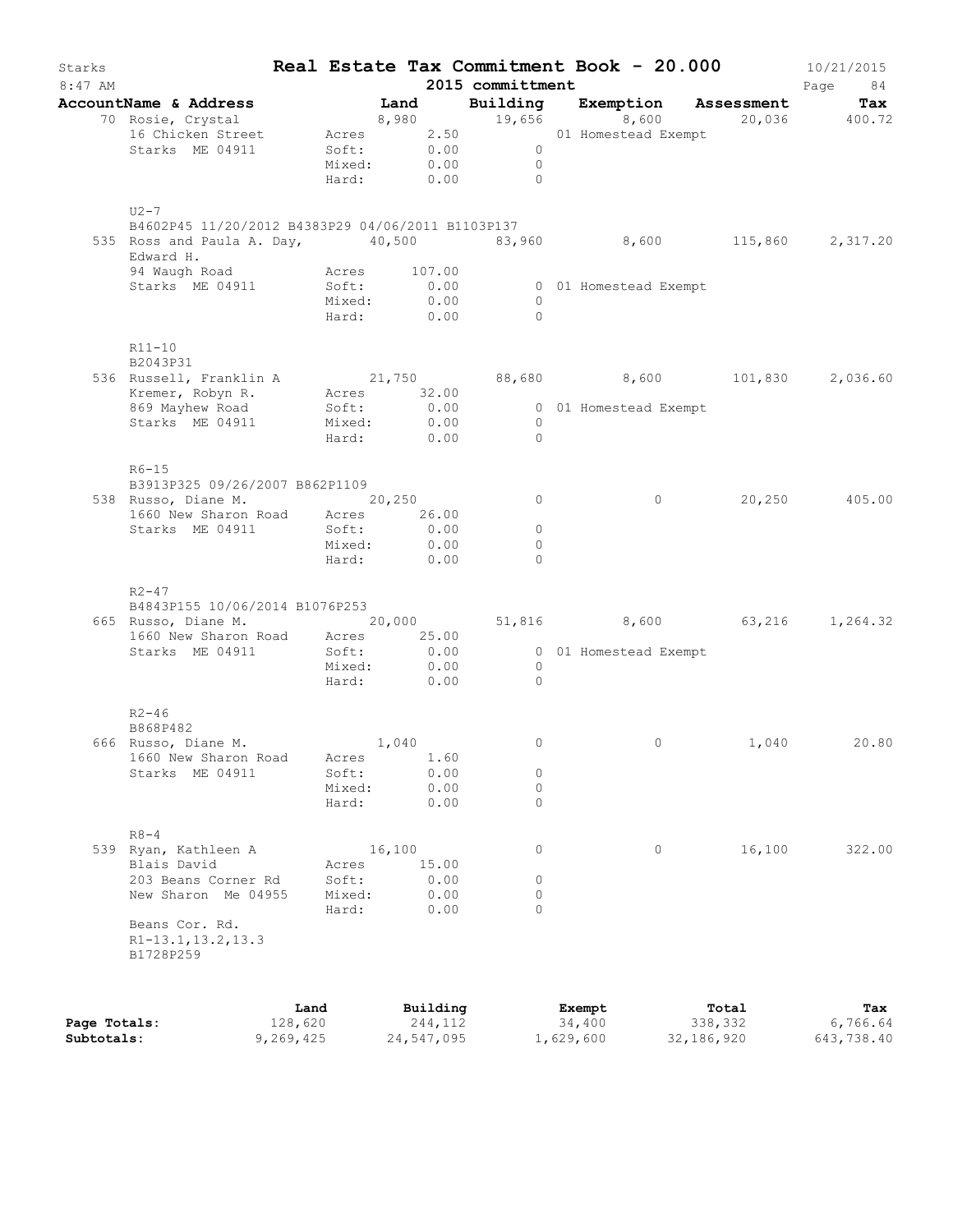| Starks  |                                                                                                             |                                     |              |                                        | Real Estate Tax Commitment Book - 20.000 |        | 10/21/2015      |
|---------|-------------------------------------------------------------------------------------------------------------|-------------------------------------|--------------|----------------------------------------|------------------------------------------|--------|-----------------|
| 8:47 AM |                                                                                                             |                                     |              | 2015 committment                       |                                          |        | Page<br>85      |
|         | AccountName & Address                                                                                       |                                     | Land         | Building                               | Exemption Assessment                     |        | Tax             |
|         | 543 Sanders Living Trust<br>Sanders Living Trust<br>Sanders, Norman and<br>Linda Trustees                   |                                     | Acres 3.03   | $9,320$ 62,640                         | $\Omega$                                 |        | 71,960 1,439.20 |
|         | 27 Shore Drive                                                                                              | Soft: 0.00                          |              | $\overline{0}$                         |                                          |        |                 |
|         | Upton MA 01568 Mixed:                                                                                       |                                     | 0.00         | $\overline{0}$                         |                                          |        |                 |
|         |                                                                                                             | Hard:                               | 0.00         | $\Omega$                               |                                          |        |                 |
|         | Route #43<br>$R8 - 39.1$                                                                                    |                                     |              |                                        |                                          |        |                 |
|         | B4804P90 07/10/2014 B3272P162                                                                               |                                     |              |                                        |                                          |        |                 |
|         | 752 Santiago el al, Barbara (21,400)                                                                        |                                     |              | $\overline{0}$                         | 0                                        |        | 21,400 428.00   |
|         | Linda, Carolyn, Donna, Acres 54.00<br>Darlene Gray                                                          |                                     |              |                                        |                                          |        |                 |
|         |                                                                                                             |                                     | 30.00        | 3,019                                  |                                          |        |                 |
|         | Darlene Gray<br>123 Madison Avenue Soft: 30.00<br>Mixed: 6.00                                               |                                     |              | 614                                    |                                          |        |                 |
|         |                                                                                                             |                                     | Hard: 0.00   | $\bigcirc$                             |                                          |        |                 |
|         | R12 18                                                                                                      |                                     |              |                                        |                                          |        |                 |
|         | B4236P353 01/22/2010<br>227 Santiago et al, Barbara 25,680                                                  |                                     |              | $\circ$                                | $\circ$                                  |        | 25,680 513.60   |
|         | Linda, Darlene, Acres 56.00<br>Richard, Donna, Carolyn<br>Gray                                              |                                     |              |                                        |                                          |        |                 |
|         | 123 Madison Ave.                                                                                            |                                     | Soft: 2.00   | 201                                    |                                          |        |                 |
|         | Madison ME 04950                                                                                            | Mixed: 8.00<br>Hard: 6.00<br>Mixed: |              | 819                                    |                                          |        |                 |
|         |                                                                                                             |                                     |              | 645                                    |                                          |        |                 |
|         | 6 Howard Lot west side<br>$R12 - 17$                                                                        |                                     |              |                                        |                                          |        |                 |
|         | B4236P353 01/22/2010 B3910P240 09/21/2007                                                                   |                                     |              |                                        |                                          |        |                 |
|         | 751 Santiago et al, Barbara 40,480<br>Linda Gray, Darlene Acres 253.00<br>Gray, Carolyn Gray,<br>Donna Gray |                                     |              | $\circ$                                | $\overline{0}$                           |        | 40,480 809.60   |
|         | 123 Madison Avenue Soft: 127.00 12,779                                                                      |                                     |              |                                        |                                          |        |                 |
|         | Madison ME 04950                                                                                            |                                     |              |                                        |                                          |        |                 |
|         |                                                                                                             |                                     |              | Mixed: 109.00 11,155<br>Hard: 8.00 860 |                                          |        |                 |
|         | R12 19, 23<br>B4237P3 01/22/2010                                                                            |                                     |              |                                        |                                          |        |                 |
|         | 736 Sanville Jr., Robert W. 8,650                                                                           |                                     |              |                                        | 9,000 8,600                              | 9,050  | 181.00          |
|         | 2635 Industry Road                                                                                          |                                     | Acres 2.00   |                                        | 01 Homestead Exempt                      |        |                 |
|         | Starks ME 04911                                                                                             | Soft:                               | 0.00         | $\circ$                                |                                          |        |                 |
|         |                                                                                                             | Mixed:                              | 0.00         | $\overline{0}$                         |                                          |        |                 |
|         |                                                                                                             |                                     | Hard: 0.00   | $\bigcirc$                             |                                          |        |                 |
|         | $R2 - 42.1B$<br>B4185P259 08/28/2009                                                                        |                                     |              |                                        |                                          |        |                 |
|         | 765 Sanville, Andrew                                                                                        |                                     | 8,000        |                                        | 8,600<br>18,870                          | 18,270 | 365.40          |
|         | 21 Sanville Lane                                                                                            | Acres                               | 1.00         |                                        | 01 Homestead Exempt                      |        |                 |
|         | Starks ME 04911                                                                                             | Soft:                               | 0.00         | $\circ$                                |                                          |        |                 |
|         |                                                                                                             | Mixed:<br>Hard:                     | 0.00<br>0.00 | $\circ$<br>$\Omega$                    |                                          |        |                 |
|         | R2 42.1C<br>B4525P219 05/16/2012                                                                            |                                     |              |                                        |                                          |        |                 |

|              | Land      | Building   | Exempt    | Total      | Tax        |
|--------------|-----------|------------|-----------|------------|------------|
| Page Totals: | 113,530   | 90,510     | 17,200    | 186,840    | 3,736.80   |
| Subtotals:   | 9,382,955 | 24,637,605 | 1,646,800 | 32,373,760 | 647,475.20 |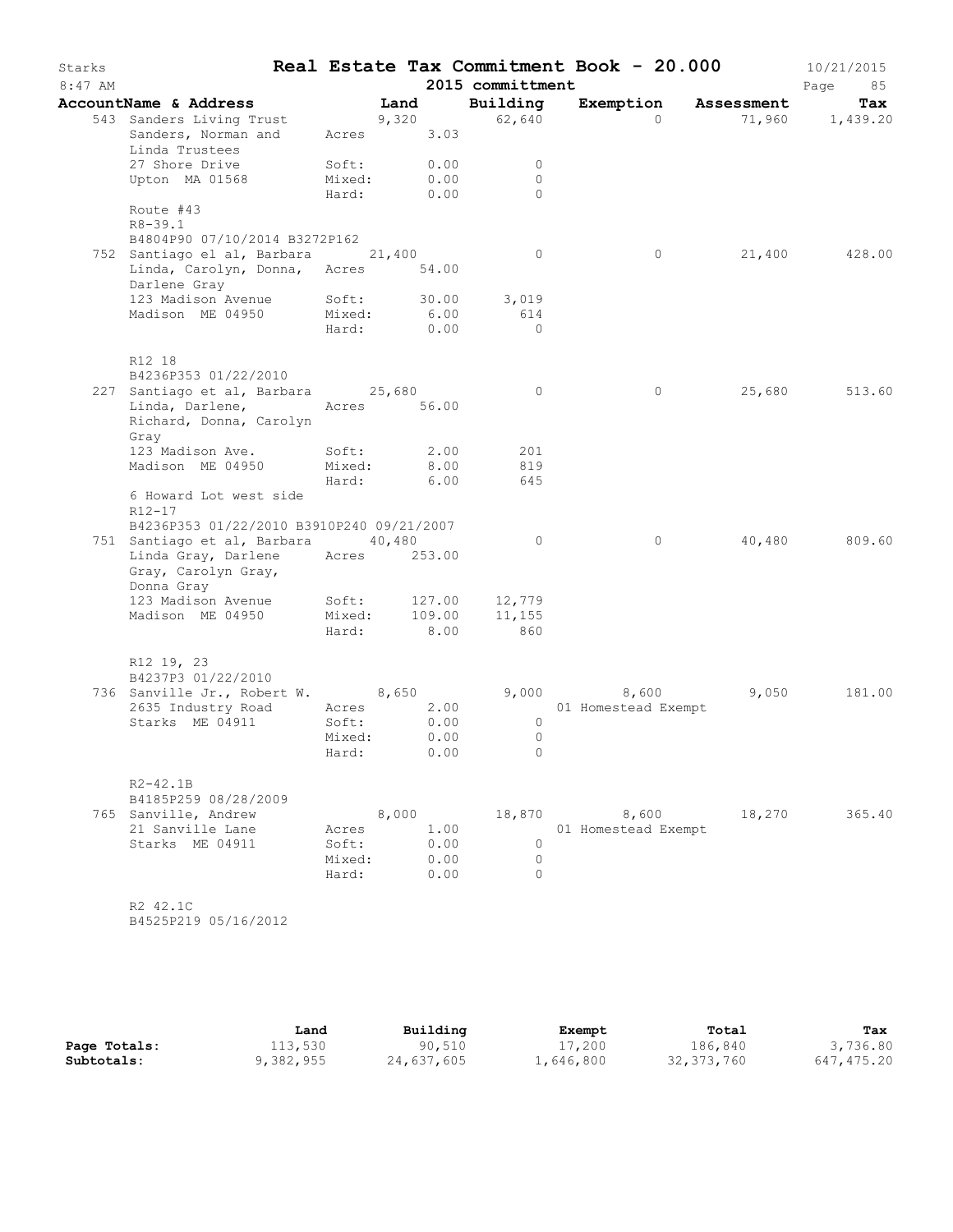| Starks<br>$8:47$ AM |                                                      |        |                       |       |              | 2015 committment    | Real Estate Tax Commitment Book - 20.000 |                      | 10/21/2015<br>Page<br>86 |
|---------------------|------------------------------------------------------|--------|-----------------------|-------|--------------|---------------------|------------------------------------------|----------------------|--------------------------|
|                     | AccountName & Address                                |        | Land                  |       |              | Building            |                                          | Exemption Assessment | Tax                      |
|                     | 130 Sanville, Robert Sr                              |        |                       | 8,000 |              | 9,000               | 8,600                                    | 8,400                | 168.00                   |
|                     | 7 Sanville Lane                                      |        | Acres 1.00            |       |              |                     |                                          |                      |                          |
|                     | Starks ME 04911                                      |        | Soft:<br>Mixed:       |       | 0.00<br>0.00 | $\circ$             | 0 01 Homestead Exempt                    |                      |                          |
|                     |                                                      |        | Hard:                 |       | 0.00         | $\Omega$            |                                          |                      |                          |
|                     |                                                      |        |                       |       |              |                     |                                          |                      |                          |
|                     | $R2 - 42.1A - 1$                                     |        |                       |       |              |                     |                                          |                      |                          |
|                     | B4122P55 04/14/2009 B1455P349                        |        |                       |       |              |                     |                                          |                      |                          |
|                     | 544 Sasville, Norman A.<br>PO Box 619                |        | 18,520<br>Acres 23.07 |       |              | 0                   | $\circ$                                  | 18,520               | 370.40                   |
|                     | Middleboro MA 02346                                  |        | Soft:                 |       | 0.00         | 0                   |                                          |                      |                          |
|                     |                                                      |        | Mixed:                |       | 0.00         | $\circ$             |                                          |                      |                          |
|                     |                                                      |        | Hard:                 |       | 0.00         | $\Omega$            |                                          |                      |                          |
|                     |                                                      |        |                       |       |              |                     |                                          |                      |                          |
|                     | $R8 - 38 - 9$<br>B2307P110                           |        |                       |       |              |                     |                                          |                      |                          |
|                     | 545 Schleier, Richard. & 12,550 37,200 13,760 35,990 |        |                       |       |              |                     |                                          |                      | 719.80                   |
|                     | Georgette M                                          |        |                       |       |              |                     |                                          |                      |                          |
|                     | 735 Sandy River Road                                 |        | Acres                 |       | 8.00         |                     | 02 Veteran                               |                      |                          |
|                     | Starks ME 04911                                      |        | Soft:                 |       | 0.00         |                     | 0 01 Homestead Exempt                    |                      |                          |
|                     |                                                      |        | Mixed:                |       | 0.00         | $\Omega$            |                                          |                      |                          |
|                     |                                                      |        | Hard:                 |       | 0.00         | $\bigcirc$          |                                          |                      |                          |
|                     | R10-11, R10-12                                       |        |                       |       |              |                     |                                          |                      |                          |
|                     | B886P33                                              |        |                       |       |              |                     |                                          |                      |                          |
|                     | 546 Scioscia, Eugene. M                              |        |                       |       |              | 17,120 17,210       | $\circ$                                  | 34,330               | 686.60                   |
|                     | Scioscia, Gail L.                                    |        | Acres 15.03           |       |              |                     |                                          |                      |                          |
|                     | 6 Gioioso Drive<br>Holbrook MA 02343                 |        | Soft:<br>Mixed:       |       | 0.00<br>0.00 | $\circ$<br>$\circ$  |                                          |                      |                          |
|                     |                                                      |        | Hard:                 |       | 0.00         | $\Omega$            |                                          |                      |                          |
|                     | West Mills Rd                                        |        |                       |       |              |                     |                                          |                      |                          |
|                     | $R7 - 11.1$                                          |        |                       |       |              |                     |                                          |                      |                          |
|                     | B2546P86                                             |        | 13,010                |       |              |                     |                                          |                      |                          |
|                     | 578 Seamon, Alton G.<br>Seamon, Maryrose A. Acres    |        |                       |       | 8.70         | 0                   | 0                                        | 13,010               | 260.20                   |
|                     | 1430 Twin Rivers Blvd. Soft:                         |        |                       |       | 0.00         | $\circ$             |                                          |                      |                          |
|                     | Oviedo FL 32766                                      |        | Mixed:                |       | 0.00         | $\Omega$            |                                          |                      |                          |
|                     |                                                      |        | Hard:                 |       | 0.00         | $\Omega$            |                                          |                      |                          |
|                     | $R1 - 38$                                            |        |                       |       |              |                     |                                          |                      |                          |
|                     | B4745P63 12/24/2013 B838P458                         |        |                       |       |              |                     |                                          |                      |                          |
|                     | 548 Seamon, Daryl O.                                 |        | 17,100                |       |              | 46,030              | 8,600                                    | 54,530               | 1,090.60                 |
|                     | 1550 New Sharon Road                                 |        | Acres                 |       | 15.00        |                     |                                          |                      |                          |
|                     | Starks ME 04911                                      |        | Soft:                 |       | 0.00         | 0                   | 01 Homestead Exempt                      |                      |                          |
|                     |                                                      |        | Mixed:<br>Hard:       |       | 0.00<br>0.00 | $\Omega$<br>$\circ$ |                                          |                      |                          |
|                     | Newsharon Rd                                         |        |                       |       |              |                     |                                          |                      |                          |
|                     | R8-10.4, R8-10.5                                     |        |                       |       |              |                     |                                          |                      |                          |
|                     | B2411P93                                             |        |                       |       |              |                     |                                          |                      |                          |
|                     | 547 Seamon, Daryl O.                                 |        | 12,230                |       |              | 9,600               | $\circ$                                  | 21,830               | 436.60                   |
|                     | 1550 New Sharon Road<br>Starks ME 04911              |        | Acres<br>Soft:        |       | 7.50<br>0.00 | 0                   |                                          |                      |                          |
|                     |                                                      |        | Mixed:                |       | 0.00         | 0                   |                                          |                      |                          |
|                     |                                                      |        | Hard:                 |       | 0.00         | 0                   |                                          |                      |                          |
|                     |                                                      |        |                       |       |              |                     |                                          |                      |                          |
|                     | $R8 - 10.3$                                          |        |                       |       |              |                     |                                          |                      |                          |
|                     | B2708P164                                            |        |                       |       |              |                     |                                          |                      |                          |
|                     |                                                      | Land   |                       |       | Building     |                     | Exempt                                   | Total                | Tax                      |
| Page Totals:        |                                                      | 98,530 |                       |       | 119,040      |                     | 30,960                                   | 186,610              | 3,732.20                 |
| Subtotals:          | 9,481,485                                            |        |                       |       | 24,756,645   |                     | 1,677,760                                | 32,560,370           | 651,207.40               |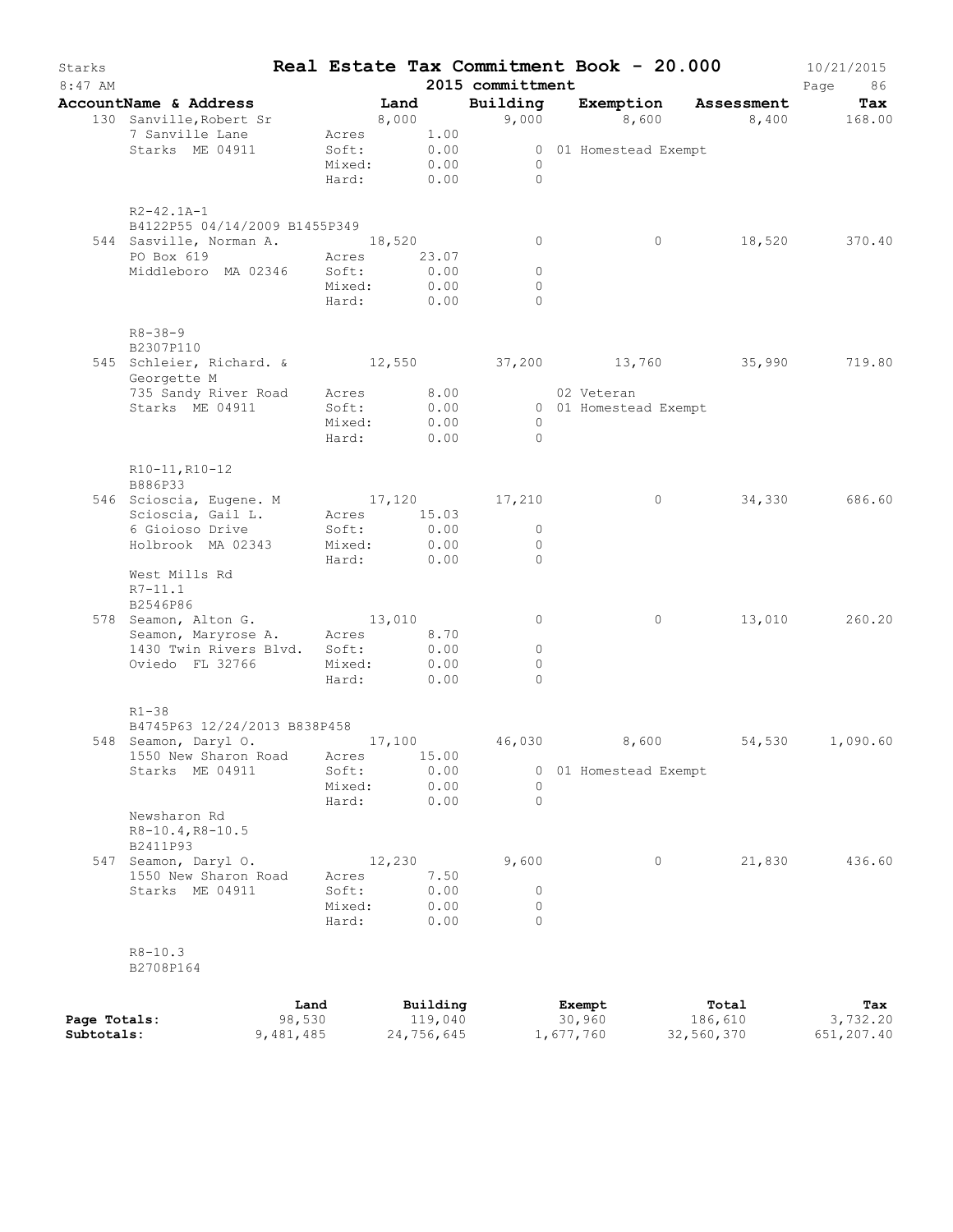| Starks       |                                                    |           |                 |       |              |                     | Real Estate Tax Commitment Book - 20.000 |            | 10/21/2015    |
|--------------|----------------------------------------------------|-----------|-----------------|-------|--------------|---------------------|------------------------------------------|------------|---------------|
| $8:47$ AM    |                                                    |           |                 |       |              | 2015 committment    |                                          |            | Page<br>87    |
|              | AccountName & Address                              |           |                 | Land  |              | Building            | Exemption Assessment                     |            | Tax           |
|              | 549 Seamon, Thomas J                               |           | 11,810          |       |              | $\circ$             | $\Omega$                                 |            | 11,810 236.20 |
|              | 1550 New Sharon Road                               |           | Acres 8.40      |       |              |                     |                                          |            |               |
|              | Starks Me 04911                                    |           | Soft:<br>Mixed: |       | 0.00         | $\circ$             |                                          |            |               |
|              |                                                    |           |                 |       | 0.00         | $\circ$<br>$\Omega$ |                                          |            |               |
|              |                                                    |           | Hard:           |       | 0.00         |                     |                                          |            |               |
|              | Rt.134 New Sharon Rd.<br>$R8 - 10.2$               |           |                 |       |              |                     |                                          |            |               |
|              | B3637P282 01/30/2006 B1485P77                      |           |                 |       |              |                     |                                          |            |               |
|              | 654 Seamon, Thomas J.                              |           | 11,030          |       |              |                     | 9,000 $8,600$ 11,430 228.60              |            |               |
|              | 1550 New Sharon Road                               |           | Acres           |       | 7.20         |                     | 01 Homestead Exempt                      |            |               |
|              | Starks ME 04911                                    |           | Soft:           |       | 0.00         | $\circ$             |                                          |            |               |
|              |                                                    |           | Mixed:          |       | 0.00         | $\overline{0}$      |                                          |            |               |
|              |                                                    |           | Hard:           |       | 0.00         | $\Omega$            |                                          |            |               |
|              | Rt.134 New Sharon Rd.                              |           |                 |       |              |                     |                                          |            |               |
|              | $R8 - 10.1$                                        |           |                 |       |              |                     |                                          |            |               |
|              | B3359P254 09/14/2005 B1936P46                      |           |                 |       |              |                     |                                          |            |               |
|              | 708 Seeley, Donald 9,600                           |           |                 |       |              | $\circ$             | $\circ$                                  | 9,600      | 192.00        |
|              | 477 Main Street                                    |           | Acres           |       | 5.00         |                     |                                          |            |               |
|              | Madison ME 04950                                   |           | Soft:           |       | 0.00         | 0                   |                                          |            |               |
|              |                                                    |           | Mixed:          |       | 0.00         | $\Omega$            |                                          |            |               |
|              |                                                    |           | Hard:           |       | 0.00         | $\Omega$            |                                          |            |               |
|              |                                                    |           |                 |       |              |                     |                                          |            |               |
|              | $R3 - 43.2$                                        |           |                 |       |              |                     |                                          |            |               |
|              | B4383P263 02/28/2014                               |           |                 |       |              |                     |                                          |            |               |
|              | 707 Seeley, Donald                                 |           | 9,600           |       |              | $\circ$             | $\circ$                                  | 9,600      | 192.00        |
|              | 477 Main Street                                    |           | Acres           |       | 5.00         |                     |                                          |            |               |
|              | Madison ME 04950                                   |           | Soft:           |       | 0.00         | $\circ$             |                                          |            |               |
|              |                                                    |           | Mixed:          |       | 0.00         | $\Omega$            |                                          |            |               |
|              |                                                    |           | Hard:           |       | 0.00         | $\Omega$            |                                          |            |               |
|              | Thompson Bridge Road                               |           |                 |       |              |                     |                                          |            |               |
|              | $R3 - 43.1$                                        |           |                 |       |              |                     |                                          |            |               |
|              | B4761P25 04/12/2011 B4383P263 04/08/2011 B3749P111 |           |                 |       |              |                     |                                          |            |               |
|              | 09/22/2006                                         |           |                 |       |              |                     |                                          |            |               |
|              | 463 Semas Joseph, J                                |           |                 |       |              |                     | 16,910 40,920 8,600                      | 49,230     | 984.60        |
|              | Semas Margaret, A                                  |           | Acres 14.70     |       |              |                     | 01 Homestead Exempt                      |            |               |
|              | 248 Dill Road                                      |           | Soft:<br>Mixed: |       | 0.00<br>0.00 | $\overline{0}$      |                                          |            |               |
|              | Starks Me 04911                                    |           | Hard:           |       | 0.00         | $\circ$<br>$\Omega$ |                                          |            |               |
|              | Dill Rd                                            |           |                 |       |              |                     |                                          |            |               |
|              | $R6 - 22.4A$                                       |           |                 |       |              |                     |                                          |            |               |
|              | B3755P79 09/22/2006 B1446P306                      |           |                 |       |              |                     |                                          |            |               |
|              | 550 Severn, Floyd K.                               |           | 2,000           |       |              | 0                   | $\circ$                                  | 2,000      | 40.00         |
|              | 535 Sawyers Mills Road Acres 15.00                 |           |                 |       |              |                     |                                          |            |               |
|              | Starks ME 04911                                    |           | Soft:           |       | 0.00         | $\circ$             |                                          |            |               |
|              |                                                    |           | Mixed:          |       | 0.00         | 0                   |                                          |            |               |
|              |                                                    |           | Hard:           |       | 15.00        | 1,613               |                                          |            |               |
|              |                                                    |           |                 |       |              |                     |                                          |            |               |
|              | $R5 - 19.1$                                        |           |                 |       |              |                     |                                          |            |               |
|              | B1067P238                                          |           |                 |       |              |                     |                                          |            |               |
|              | 551 Severn, Floyd K.                               |           |                 | 9,470 |              | 84,444              | 8,600                                    | 85,314     | 1,706.28      |
|              | Hickey Maureen E                                   |           | Acres           |       | 12.00        |                     |                                          |            |               |
|              | 535 Sawyers Mills Road                             |           | Soft:           |       | 0.00         |                     | 0 01 Homestead Exempt                    |            |               |
|              | Starks ME 04911                                    |           | Mixed:          |       | 0.00         | $\Omega$            |                                          |            |               |
|              |                                                    |           | Hard:           |       | 11.00        | 1,183               |                                          |            |               |
|              |                                                    |           |                 |       |              |                     |                                          |            |               |
|              | $R5 - 20$                                          |           |                 |       |              |                     |                                          |            |               |
|              | B2228P347                                          |           |                 |       |              |                     |                                          |            |               |
|              |                                                    |           |                 |       |              |                     |                                          |            |               |
|              |                                                    | Land      |                 |       | Building     |                     | Exempt                                   | Total      | Tax           |
| Page Totals: |                                                    | 70,420    |                 |       | 134,364      |                     | 25,800                                   | 178,984    | 3,579.68      |
| Subtotals:   |                                                    | 9,551,905 |                 |       | 24,891,009   |                     | 1,703,560                                | 32,739,354 | 654,787.08    |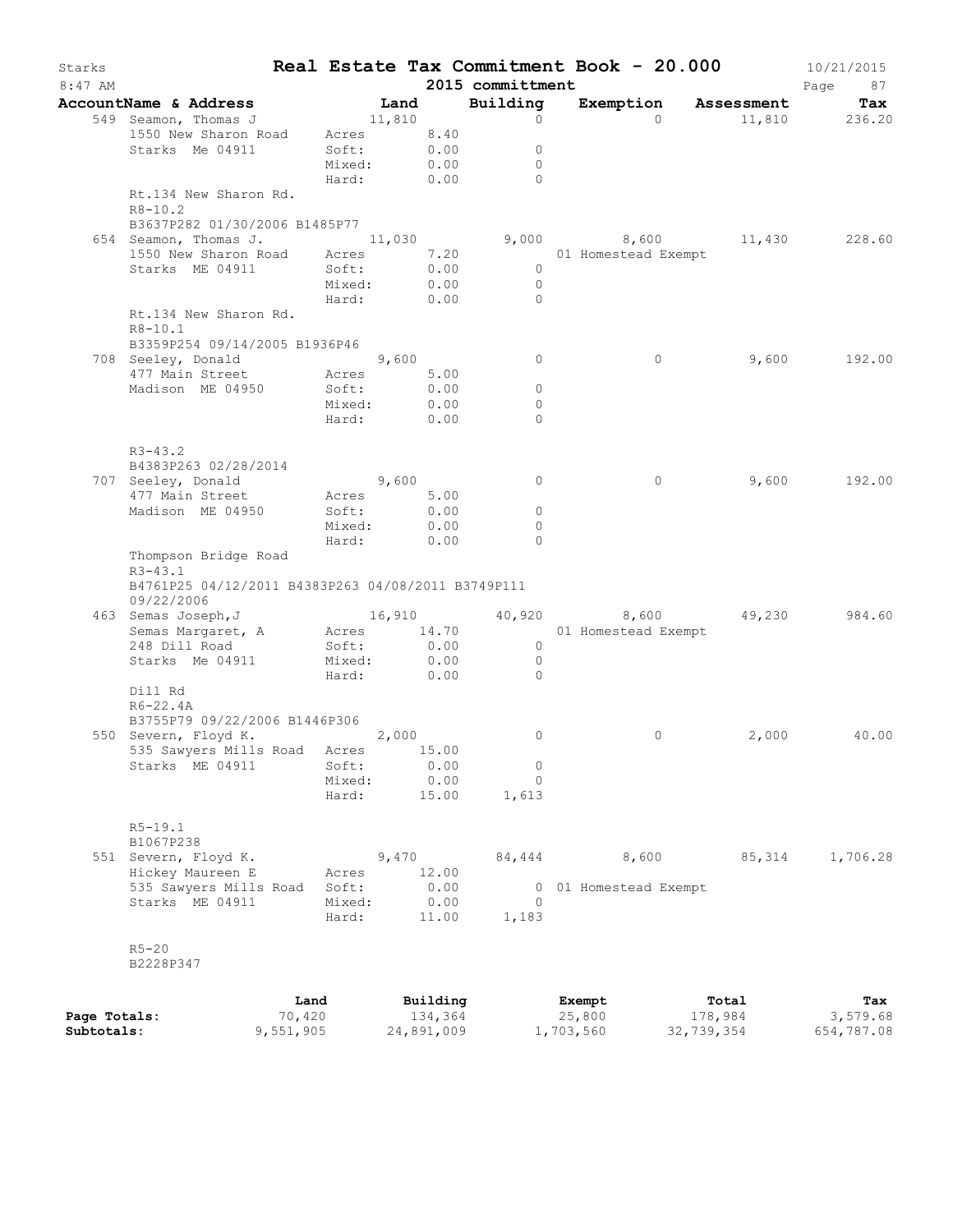| Starks<br>$8:47$ AM |                                                      |                 |                 |        |                       | 2015 committment          | Real Estate Tax Commitment Book - 20.000 |                  | 10/21/2015<br>Page<br>88 |
|---------------------|------------------------------------------------------|-----------------|-----------------|--------|-----------------------|---------------------------|------------------------------------------|------------------|--------------------------|
|                     | AccountName & Address                                |                 |                 | Land   |                       | Building                  | Exemption Assessment                     |                  | Tax                      |
|                     | 552 Severn, Floyd. K                                 |                 |                 | 1,740  |                       | $\circ$                   | $\Omega$                                 | 1,740            | 34.80                    |
|                     | Hickey Maureen E.                                    |                 | Acres           |        | 13.00                 |                           |                                          |                  |                          |
|                     | 535 Sawyers Mills Road Soft:<br>Starks ME 04911      |                 | Mixed:          |        | 0.00<br>13.00         | 0<br>1,330                |                                          |                  |                          |
|                     |                                                      |                 | Hard:           |        | 0.00                  | $\overline{0}$            |                                          |                  |                          |
|                     | $R4 - 25.2$                                          |                 |                 |        |                       |                           |                                          |                  |                          |
|                     | B1143P261                                            |                 |                 |        |                       |                           |                                          |                  |                          |
|                     | 243 Shaw, Daniel C<br>Shaw, Sylvia F.                |                 |                 |        | 12,350<br>Acres 27.60 |                           | 29,520 8,600<br>01 Homestead Exempt      | 33,270           | 665.40                   |
|                     | 357 Sawyers Mills Road                               |                 | Soft:           |        | 6.00                  | 604                       |                                          |                  |                          |
|                     | Starks ME 04911                                      |                 | Mixed:          |        | 12.00                 | 1,228                     |                                          |                  |                          |
|                     |                                                      |                 | Hard:           |        | 5.00                  | 538                       |                                          |                  |                          |
|                     | West Mills Rd                                        |                 |                 |        |                       |                           |                                          |                  |                          |
|                     | $R4 - 38$<br>B4206P109 10/26/2100 B1890P18           |                 |                 |        |                       |                           |                                          |                  |                          |
|                     | 554 Shaw, David J.                                   |                 | 26, 250         |        |                       | $\circ$                   | $\circ$                                  | 26, 250          | 525.00                   |
|                     | Flagg-Shaw, Pamela Acres 54.00                       |                 |                 |        |                       |                           |                                          |                  |                          |
|                     | PO Box 122                                           |                 | Soft:           |        | 0.00                  | $\circ$                   |                                          |                  |                          |
|                     | Gardiner ME 04345                                    |                 | Mixed:          |        | 0.00                  | $\circ$                   |                                          |                  |                          |
|                     |                                                      |                 | Hard:           |        | 0.00                  | $\Omega$                  |                                          |                  |                          |
|                     | R10-7                                                |                 |                 |        |                       |                           |                                          |                  |                          |
|                     | B3633P178 02/14/2006 B2291P238                       |                 |                 |        |                       |                           |                                          |                  |                          |
|                     | 553 Shaw, David J. 25,380                            |                 |                 |        |                       | 3,960                     | $\circ$                                  | 29,340           | 586.80                   |
|                     | Flagg-Shaw, Pamela                                   |                 |                 |        | Acres 46.50           |                           |                                          |                  |                          |
|                     | PO Box 122                                           |                 | Soft:           |        | 0.00                  | 0                         |                                          |                  |                          |
|                     | Gardiner ME 04345                                    |                 | Mixed:<br>Hard: |        | 0.00<br>0.00          | $\circ$<br>$\Omega$       |                                          |                  |                          |
|                     | $R10-2.2, R10-2.6$<br>B3633P178 02/14/2006 B2291P238 |                 |                 |        |                       |                           |                                          |                  |                          |
|                     | 555 Shaw, Kenneth                                    |                 |                 |        | 8,780                 |                           | 26,508 13,760 21,528 430.56              |                  |                          |
|                     | PO Box 34                                            |                 |                 |        | Acres 2.20            |                           | 02 Veteran                               |                  |                          |
|                     | New Sharon ME 04955                                  |                 | Soft:           |        | 0.00                  |                           | 0 01 Homestead Exempt                    |                  |                          |
|                     |                                                      |                 | Mixed:<br>Hard: |        | 0.00<br>0.00          | $\overline{0}$<br>$\circ$ |                                          |                  |                          |
|                     | $R1 - 10$                                            |                 |                 |        |                       |                           |                                          |                  |                          |
|                     | B2018P38                                             |                 |                 |        |                       | 0                         | 0                                        |                  | 475.00                   |
|                     | 556 Sheen, Albert & Jada F. 23,750<br>P.O. Box 950   |                 |                 |        | Acres 44.00           |                           |                                          | 23,750           |                          |
|                     | Christiansted, St.<br>Croix VI 00821                 |                 | Soft:           |        | 0.00                  | 0                         |                                          |                  |                          |
|                     |                                                      |                 | Mixed:          |        | 0.00                  | 0                         |                                          |                  |                          |
|                     |                                                      |                 | Hard:           |        | 0.00                  | $\Omega$                  |                                          |                  |                          |
|                     | $R2 - 59.2$                                          |                 |                 |        |                       |                           |                                          |                  |                          |
|                     | B1022P73                                             |                 |                 |        |                       |                           |                                          |                  |                          |
|                     | 557 Shepard, Stephen C.<br>64 James Street #2        |                 |                 | 20,250 |                       | 19,800                    | $\circ$                                  | 40,050           | 801.00                   |
|                     | Auburn ME 04210-5027                                 |                 | Acres<br>Soft:  |        | 26.00<br>0.00         | 0                         |                                          |                  |                          |
|                     |                                                      |                 | Mixed:          |        | 0.00                  | 0                         |                                          |                  |                          |
|                     |                                                      |                 | Hard:           |        | 0.00                  | $\Omega$                  |                                          |                  |                          |
|                     | Brann Mills Road<br>R2-20, R2-21, R2-25<br>B897P791  |                 |                 |        |                       |                           |                                          |                  |                          |
|                     |                                                      |                 |                 |        |                       |                           |                                          |                  |                          |
| Page Totals:        |                                                      | Land<br>118,500 |                 |        | Building<br>79,788    |                           | Exempt<br>22,360                         | Total<br>175,928 | Tax<br>3,518.56          |
| Subtotals:          |                                                      | 9,670,405       |                 |        | 24,970,797            |                           | 1,725,920                                | 32, 915, 282     | 658,305.64               |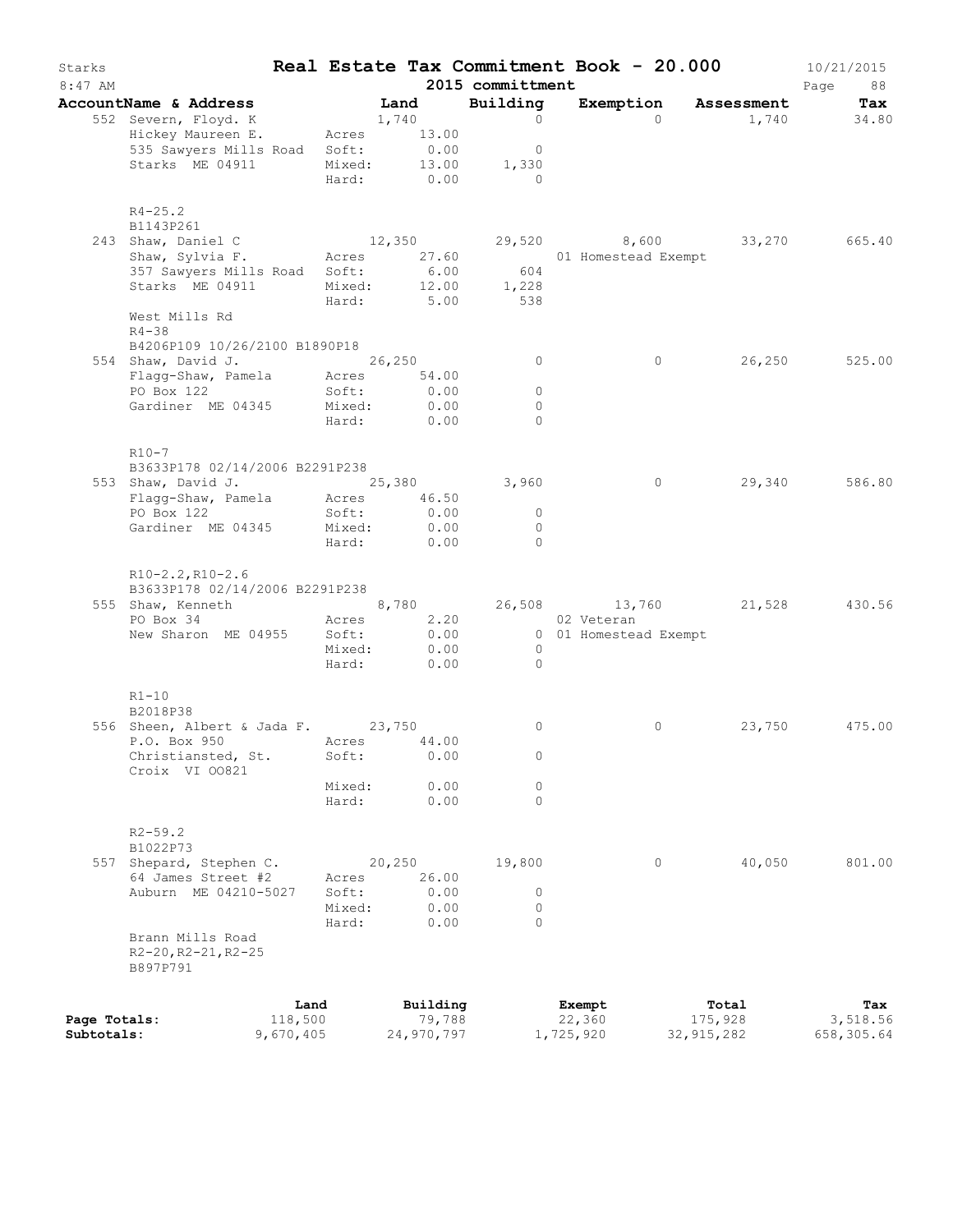| Starks<br>$8:47$ AM |                                                     |             |      |       | 2015 committment         | Real Estate Tax Commitment Book - 20.000 |          |                      | 10/21/2015<br>Page<br>89 |
|---------------------|-----------------------------------------------------|-------------|------|-------|--------------------------|------------------------------------------|----------|----------------------|--------------------------|
|                     | AccountName & Address                               |             | Land |       | Building                 |                                          |          | Exemption Assessment | Tax                      |
|                     | 558 Sherrer, Charles R.                             |             |      |       | 12,750 35,400            |                                          | $\Omega$ |                      | 48,150 963.00            |
|                     | 235 NE 199 Lane                                     | Acres 8.30  |      |       |                          |                                          |          |                      |                          |
|                     | Miami FL 33179                                      | Soft:       |      | 0.00  | $\circ$                  |                                          |          |                      |                          |
|                     |                                                     | Mixed:      |      | 0.00  | $\mathbf{0}$<br>$\Omega$ |                                          |          |                      |                          |
|                     | Chicken St                                          | Hard:       |      | 0.00  |                          |                                          |          |                      |                          |
|                     | $R3 - 41.5$                                         |             |      |       |                          |                                          |          |                      |                          |
|                     | B2452P128                                           |             |      |       |                          |                                          |          |                      |                          |
|                     | 559 Sherrer, Christopher                            | 11,360      |      |       | $\circ$                  |                                          | 0        | 11,360               | 227.20                   |
|                     | 21645 Fall River Dr.                                | Acres       |      | 7.70  |                          |                                          |          |                      |                          |
|                     | Boca Raton FL 33428                                 | Soft:       |      | 0.00  | $\circ$                  |                                          |          |                      |                          |
|                     |                                                     | Mixed:      |      | 0.00  | $\circ$                  |                                          |          |                      |                          |
|                     |                                                     | Hard:       |      | 0.00  | $\Omega$                 |                                          |          |                      |                          |
|                     |                                                     |             |      |       |                          |                                          |          |                      |                          |
|                     | $R3 - 41.2$                                         |             |      |       |                          |                                          |          |                      |                          |
|                     | 560 Sherrer, Earskin                                | 11,550      |      |       | $\circ$                  |                                          | 0        |                      | 11,550 231.00            |
|                     | 12 Yale Ave                                         | Acres 8.00  |      |       |                          |                                          |          |                      |                          |
|                     | Dayton OH 45406                                     | Soft:       |      | 0.00  | $\circ$                  |                                          |          |                      |                          |
|                     |                                                     | Mixed:      |      | 0.00  | $\circ$                  |                                          |          |                      |                          |
|                     |                                                     | Hard:       |      | 0.00  | $\Omega$                 |                                          |          |                      |                          |
|                     |                                                     |             |      |       |                          |                                          |          |                      |                          |
|                     | $R3 - 41.6$                                         |             |      |       |                          |                                          |          |                      |                          |
|                     | B3344P84                                            |             |      |       |                          |                                          |          |                      |                          |
|                     | 562 Sherrer, John                                   | 12,070      |      |       | $\mathbf{0}$             |                                          | $\circ$  | 12,070               | 241.40                   |
|                     | 12 Yale Ave.                                        | Acres 8.80  |      |       |                          |                                          |          |                      |                          |
|                     | Dayton OH 45406                                     | Soft:       |      | 0.00  | $\circ$                  |                                          |          |                      |                          |
|                     |                                                     | Mixed:      |      | 0.00  | $\circ$                  |                                          |          |                      |                          |
|                     |                                                     | Hard:       |      | 0.00  | $\Omega$                 |                                          |          |                      |                          |
|                     |                                                     |             |      |       |                          |                                          |          |                      |                          |
|                     | $R3 - 41.4$                                         |             |      |       |                          |                                          | $\circ$  | 19,750               | 395.00                   |
|                     | 563 Sherrer, Lucy Geneva 19,750<br>c/o John Sherrer | Acres 28.00 |      |       | $\circ$                  |                                          |          |                      |                          |
|                     | 12 Yale Ave                                         | Soft:       |      | 0.00  | $\circ$                  |                                          |          |                      |                          |
|                     | Dayton Oh 45406                                     | Mixed:      |      | 0.00  | $\Omega$                 |                                          |          |                      |                          |
|                     |                                                     | Hard:       |      | 0.00  | $\Omega$                 |                                          |          |                      |                          |
|                     |                                                     |             |      |       |                          |                                          |          |                      |                          |
|                     | $R3 - 41$                                           |             |      |       |                          |                                          |          |                      |                          |
|                     | B4242P226 09/28/2009 B1263P84                       |             |      |       |                          |                                          |          |                      |                          |
|                     | 537 Shurtleff, Donna M. 10,540                      |             |      |       | 43,320                   |                                          | $\circ$  | 53,860               | 1,077.20                 |
|                     | 303 Wood Street Acres 20.00                         |             |      |       |                          |                                          |          |                      |                          |
|                     | New Bedford, MA 02745 Soft:                         |             |      | 0.00  | $\overline{0}$           |                                          |          |                      |                          |
|                     |                                                     | Mixed:      |      | 19.00 | 1,944                    |                                          |          |                      |                          |
|                     |                                                     | Hard:       |      | 0.00  | - 0                      |                                          |          |                      |                          |
|                     |                                                     |             |      |       |                          |                                          |          |                      |                          |
|                     | $R2 - 49$                                           |             |      |       |                          |                                          |          |                      |                          |
|                     | B4268P35 01/29/2010 B3811P16 02/08/2007 B1486P44    |             |      |       |                          |                                          |          |                      |                          |
|                     | 566 Simone, Michael R                               |             |      | 4,000 |                          | 34,320 8,600 29,720                      |          |                      | 594.40                   |
|                     | 3 Locke Hill Road                                   | Acres       |      | 0.25  |                          |                                          |          |                      |                          |
|                     | Starks ME 04911                                     | Soft:       |      | 0.00  |                          | 0 01 Homestead Exempt                    |          |                      |                          |
|                     |                                                     | Mixed: 0.00 |      |       | $\Omega$                 |                                          |          |                      |                          |
|                     |                                                     | Hard: 0.00  |      |       | $\bigcirc$               |                                          |          |                      |                          |
|                     | Locke Hill Rd                                       |             |      |       |                          |                                          |          |                      |                          |
|                     | $U2-5$                                              |             |      |       |                          |                                          |          |                      |                          |
|                     | B4146P150 05/14/2009 B2688P197                      |             |      |       |                          |                                          |          |                      |                          |
|                     |                                                     |             |      |       |                          |                                          |          |                      |                          |
|                     |                                                     |             |      |       |                          |                                          |          |                      |                          |

|              | Land      | Building   | Exempt    | Total        | Tax        |
|--------------|-----------|------------|-----------|--------------|------------|
| Page Totals: | 82,020    | 113,040    | 8,600     | 186,460      | 3,729.20   |
| Subtotals:   | 9,752,425 | 25,083,837 | 1,734,520 | 33, 101, 742 | 662,034.84 |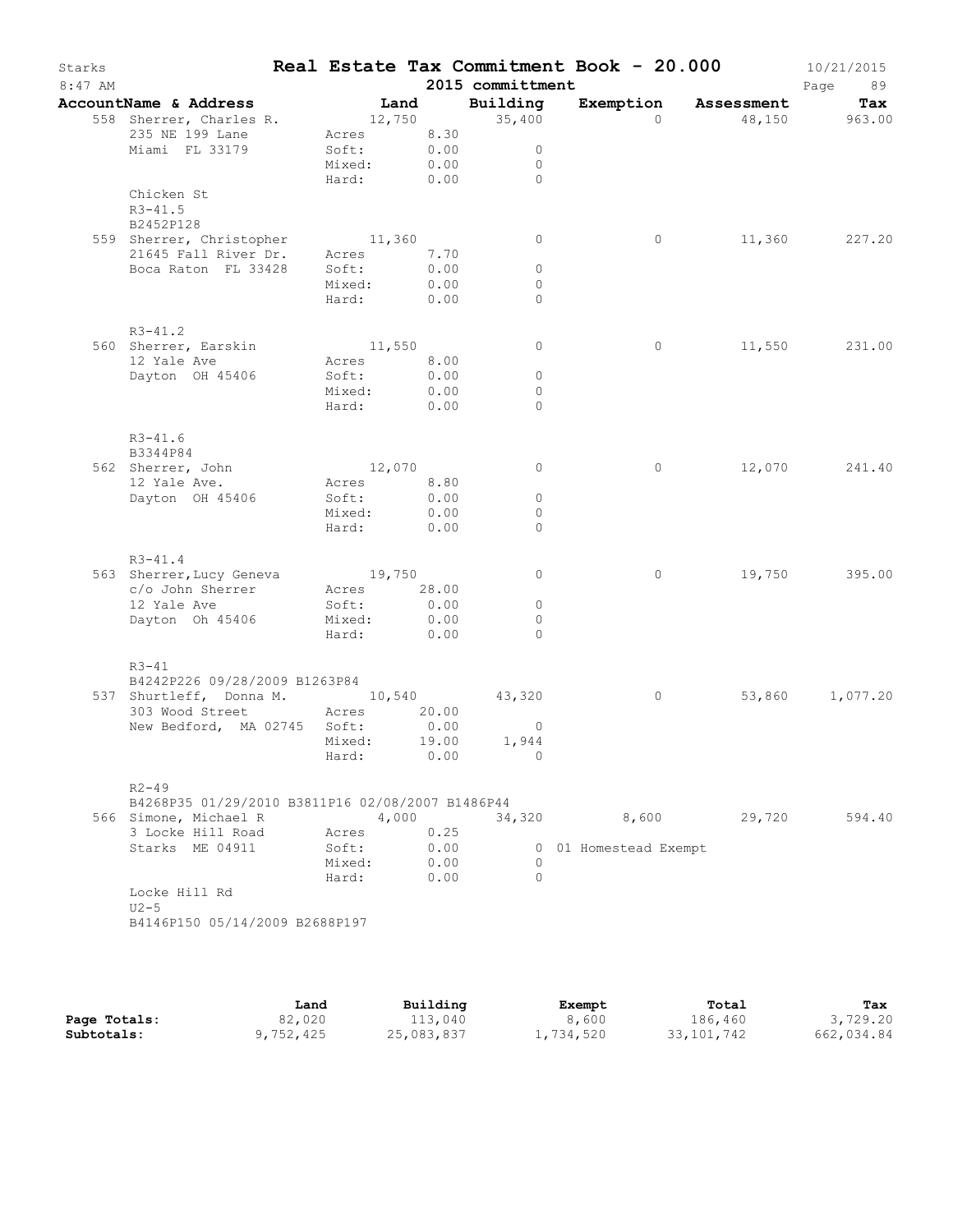| Starks<br>$8:47$ AM |                                                                                                                 |                          |                 |               |                               | 2015 committment                         | Real Estate Tax Commitment Book - 20.000     |            | 10/21/2015<br>Page<br>90 |
|---------------------|-----------------------------------------------------------------------------------------------------------------|--------------------------|-----------------|---------------|-------------------------------|------------------------------------------|----------------------------------------------|------------|--------------------------|
|                     | AccountName & Address                                                                                           |                          | Land            |               |                               | Building                                 | Exemption                                    | Assessment | Tax                      |
|                     | 155 Sjostrom , John W.Jr<br>Sjostrom Gail. J<br>93 Bridge Street<br>Salem NH 03079                              | Soft:<br>Mixed:<br>Hard: | 14,550<br>Acres |               | 12.61<br>0.00<br>0.00<br>0.00 | 15,000<br>$\circ$<br>$\circ$<br>$\Omega$ | $\Omega$                                     | 29,550     | 591.00                   |
|                     | $R8 - 38 - 7$<br>B3823P233 03/10/2007 B2308P33<br>705 Skillings, Joanne P.<br>Starks ME 04911                   | Soft:<br>Mixed:<br>Hard: |                 |               | 0.00<br>0.00<br>0.00          | $\circ$<br>$\circ$<br>$\Omega$           |                                              |            | 77,418 1,548.36          |
|                     | $R3 - 27.1$<br>B4703P1 08/26/2013 B3815P52 02/23/2007<br>568 Slawson, John A.<br>P.O. Box 471<br>Anson ME 04911 | Soft:<br>Mixed:<br>Hard: | 17,750<br>Acres |               | 36.00<br>0.00<br>0.00<br>0.00 | $\overline{0}$<br>$\bigcirc$             | 18,720 8,600 27,870<br>0 01 Homestead Exempt |            | 557.40                   |
|                     | Anson Road<br>$R8 - 40$<br>B2611P209<br>731 Smedberg, Elizabeth<br>29 Abijah Hill Road<br>Starks ME 04911       |                          |                 | $\circ$       |                               |                                          | 27,392 8,600 18,792<br>01 Homestead Exempt   |            | 375.84                   |
|                     | R 2-410N<br>570 Smith, Michael, A.<br>1424 Industry Road<br>Industry ME 04938                                   | Soft:<br>Mixed:          | 10,600<br>Acres |               | 5.00<br>0.00<br>0.00          | 21,600<br>$\circ$<br>$\circ$             | $\circ$                                      | 32,200     | 644.00                   |
|                     | Sandy River Estates<br>$R1 - 34.5$<br>B2114P150<br>31 Smith, Perry<br>Smith, Kimberly<br>457 Hubbard Road       | Hard:<br>Acres<br>Soft:  |                 | 0.00<br>9,400 | 19.00<br>0.00                 | $\Omega$<br>33,792<br>$\circ$            | 0                                            | 43,192     | 863.84                   |
|                     | Berwick ME 03901<br>$R3 - 46.3$<br>B3406P232 11/12/2004 B1961P137<br>114 Smith, Perry<br>Smith, Kimberly        | Mixed:<br>Hard:<br>Acres | 14,050          |               | 7.00<br>11.00<br>10.30        | 716<br>1,183<br>15,210                   | $\circ$                                      | 29,260     | 585.20                   |
|                     | 457 Hubbard Road<br>Berwick ME 03901<br>Thompson Bridge Road<br>$R3 - 46.4$<br>B4449P142 10/07/2011 B2748P280   | Soft:<br>Mixed:<br>Hard: |                 |               | 0.00<br>0.00<br>0.00          | $\circ$<br>$\circ$<br>$\Omega$           |                                              |            |                          |
|                     |                                                                                                                 |                          |                 |               |                               |                                          |                                              |            |                          |

|              | Land      | Building     | Exempt    | Total      | Tax        |
|--------------|-----------|--------------|-----------|------------|------------|
| Page Totals: | 74,330    | 209,752      | 25,800    | 258,282    | 5,165.64   |
| Subtotals:   | 9,826,755 | 25, 293, 589 | 1,760,320 | 33,360,024 | 667,200.48 |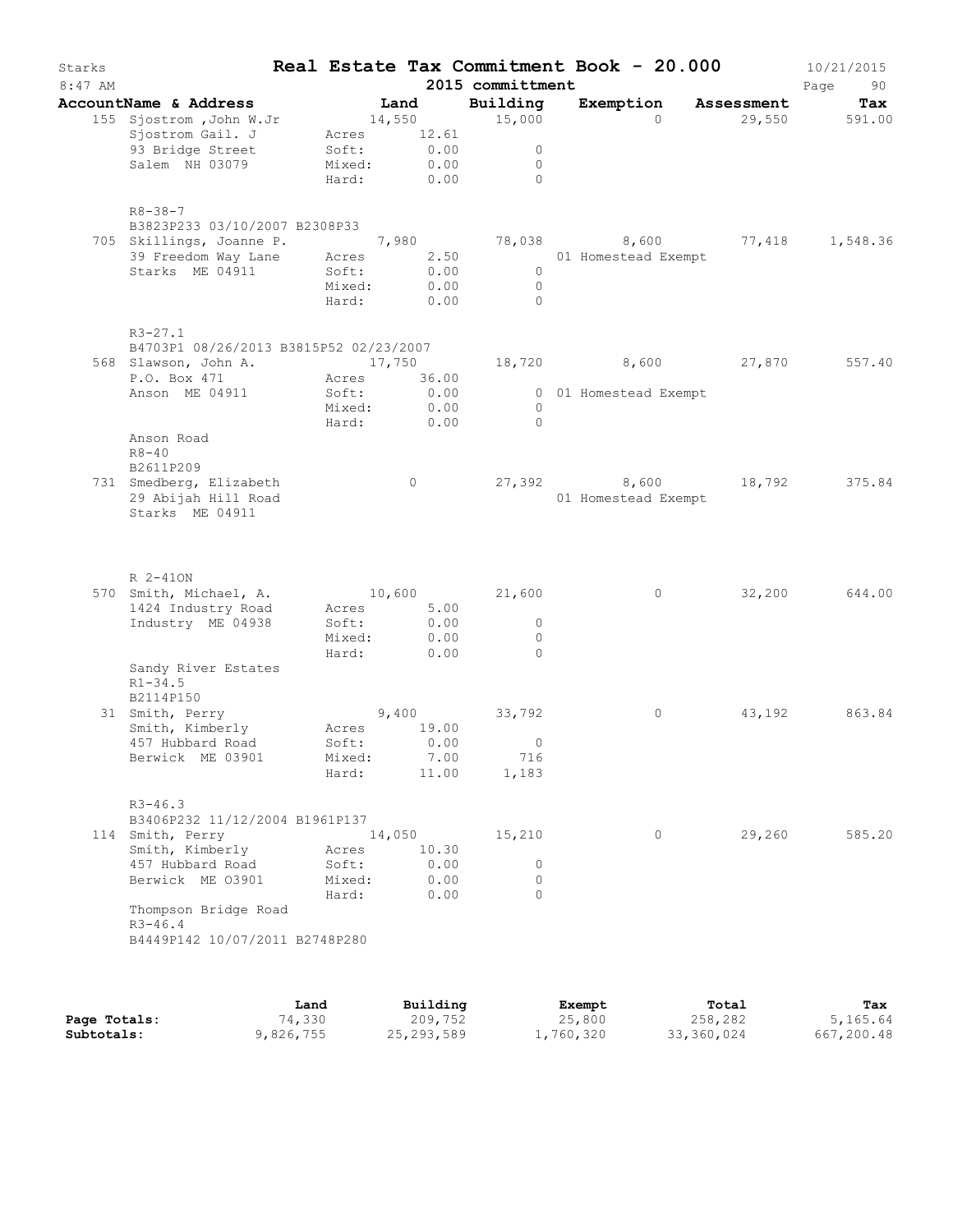| Starks<br>$8:47$ AM        |                                                                                           |                      |                 |                       | Real Estate Tax Commitment Book - 20.000<br>2015 committment |                     |                       |                                               | 10/21/2015<br>Page<br>91 |
|----------------------------|-------------------------------------------------------------------------------------------|----------------------|-----------------|-----------------------|--------------------------------------------------------------|---------------------|-----------------------|-----------------------------------------------|--------------------------|
|                            | AccountName & Address                                                                     |                      | Land            |                       | Building                                                     |                     |                       | Exemption Assessment                          | Tax                      |
|                            | 599 Smith, Perry and<br>Kimberly                                                          |                      | 17,750          |                       | $\Omega$                                                     |                     | $\Omega$              |                                               | 17,750 355.00            |
|                            | 457 Hubbard Road                                                                          |                      | Acres           | 20.00                 |                                                              |                     |                       |                                               |                          |
|                            | Berwick ME 03901                                                                          |                      | Soft:           | 0.00                  | $\circ$<br>$\Omega$                                          |                     |                       |                                               |                          |
|                            |                                                                                           |                      | Mixed:<br>Hard: | 0.00<br>0.00          | $\Omega$                                                     |                     |                       |                                               |                          |
|                            | Thompson Bridge Road<br>$R3 - 46.2$                                                       |                      |                 |                       |                                                              |                     |                       |                                               |                          |
|                            | B4484P210 01/16/2012 B2073P194                                                            |                      |                 |                       |                                                              |                     |                       |                                               |                          |
|                            | 102 Smith, Robert F.                                                                      |                      |                 |                       |                                                              |                     |                       | $13,830$ $85,883$ $8,600$ $91,113$ $1,822.26$ |                          |
|                            | 282 Sawyers Mills Road Acres 11.50                                                        |                      |                 |                       |                                                              |                     | 01 Homestead Exempt   |                                               |                          |
|                            | Starks ME 04911                                                                           |                      | Soft:<br>Mixed: | 0.00<br>0.00          | $\overline{0}$<br>$\overline{0}$                             |                     |                       |                                               |                          |
|                            |                                                                                           |                      | Hard:           | 0.00                  | $\bigcirc$                                                   |                     |                       |                                               |                          |
|                            | $R3 - 14.4$<br>B4561P306 08/10/2012 B3329P1                                               |                      |                 |                       |                                                              |                     |                       |                                               |                          |
|                            | 119 Smith, Susan M                                                                        |                      |                 | 13,590                | 5,760                                                        |                     | $\overline{0}$        | 19,350                                        | 387.00                   |
|                            |                                                                                           |                      |                 | 9.60                  |                                                              |                     |                       |                                               |                          |
|                            | Smith, Everett W. Acres<br>136 Long Swamp Rd. Soft:                                       |                      |                 | 0.00                  | $\overline{0}$                                               |                     |                       |                                               |                          |
|                            | Berwick ME 03901 Mixed:                                                                   |                      |                 | 0.00                  | $\overline{0}$                                               |                     |                       |                                               |                          |
|                            |                                                                                           |                      | Hard:           | 0.00                  | $\Omega$                                                     |                     |                       |                                               |                          |
|                            | $R7 - 10.4$<br>B3904P224 09/05/2007 B3769P232 10/30/2006 B1410P258<br>01/27/2011 B1388P74 |                      |                 |                       |                                                              |                     |                       |                                               |                          |
|                            | 571 Smithers, Linda<br>Smithers, Linda 36,910<br>404 Sandy River Road Acres 108.00        |                      |                 |                       |                                                              |                     |                       | 36,910 162,240 8,600 190,550                  | 3,811.00                 |
|                            |                                                                                           |                      |                 |                       |                                                              |                     |                       |                                               |                          |
|                            | Starks ME 04911                                                                           |                      | Soft:<br>Mixed: | 0.00<br>0.00          | $\overline{0}$                                               |                     | 0 01 Homestead Exempt |                                               |                          |
|                            |                                                                                           |                      | Hard:           |                       | 33.00 3,548                                                  |                     |                       |                                               |                          |
|                            | $9-6, 6.1, 7.8, 7.9, 7$                                                                   |                      |                 |                       |                                                              |                     |                       |                                               |                          |
|                            | B4579P97 09/21/2012 B4225P264 12/18/2009 B1639P178                                        |                      |                 |                       |                                                              |                     |                       |                                               |                          |
|                            | 222 Sobczak, Wieslaw                                                                      |                      |                 | 9,170<br>10.00        | 64,085                                                       |                     | $\circ$               |                                               | 73,255 1,465.10          |
|                            | 100 Oakland Avenue Acres<br>New Britain CT 06053 Soft:                                    |                      |                 | 0.00                  | $\circ$                                                      |                     |                       |                                               |                          |
|                            |                                                                                           |                      | Mixed:          | 0.00                  | $\circ$                                                      |                     |                       |                                               |                          |
|                            |                                                                                           |                      | Hard:           | 7.00                  | 753                                                          |                     |                       |                                               |                          |
|                            | Felker Hill Rd                                                                            |                      |                 |                       |                                                              |                     |                       |                                               |                          |
|                            | $R8 - 38 - 16$                                                                            |                      |                 |                       |                                                              |                     |                       |                                               |                          |
|                            | B4410P210 07/01/2011 B2749P258                                                            |                      |                 |                       |                                                              |                     |                       |                                               |                          |
|                            | 223 Sobczak, Wieslaw<br>100 Oakland Avenue                                                |                      | 5,030<br>Acres  | 41.00                 | 0                                                            |                     |                       | 5,030                                         | 100.60                   |
|                            | New Britain Ct 06053                                                                      |                      | Soft:           | 0.00                  | $\circ$                                                      |                     |                       |                                               |                          |
|                            |                                                                                           |                      | Mixed:          | 5.00                  | 512                                                          |                     |                       |                                               |                          |
|                            |                                                                                           |                      | Hard:           | 36.00                 | 3,870                                                        |                     |                       |                                               |                          |
|                            | $R8 - 38 - 18$                                                                            |                      |                 |                       |                                                              |                     |                       |                                               |                          |
|                            | B4410P212 07/03/2011 B3233P287<br>38 Sontheimer, Edward C.                                |                      | 10,980          |                       | 105,007                                                      |                     | 8,600                 | 107,387                                       | 2,147.74                 |
|                            | 304 Sawyers Mills Rd.                                                                     |                      | Acres           | 30.50                 |                                                              |                     | 01 Homestead Exempt   |                                               |                          |
|                            | Starks Me 04911                                                                           |                      | Soft:           | 0.00                  | $\mathbf 0$                                                  |                     |                       |                                               |                          |
|                            |                                                                                           |                      | Mixed:          | 29.50                 | 3,019                                                        |                     |                       |                                               |                          |
|                            |                                                                                           |                      | Hard:           | 0.00                  | $\Omega$                                                     |                     |                       |                                               |                          |
|                            | West Millsroad                                                                            |                      |                 |                       |                                                              |                     |                       |                                               |                          |
|                            | $R3 - 14$<br>B4220P54 11/23/2009 B2675P81                                                 |                      |                 |                       |                                                              |                     |                       |                                               |                          |
|                            |                                                                                           | Land                 |                 | Building              |                                                              | Exempt              |                       | Total                                         | Tax                      |
| Page Totals:<br>Subtotals: |                                                                                           | 107,260<br>9,934,015 |                 | 422,975<br>25,716,564 |                                                              | 25,800<br>1,786,120 |                       | 504, 435<br>33,864,459                        | 10,088.70<br>677,289.18  |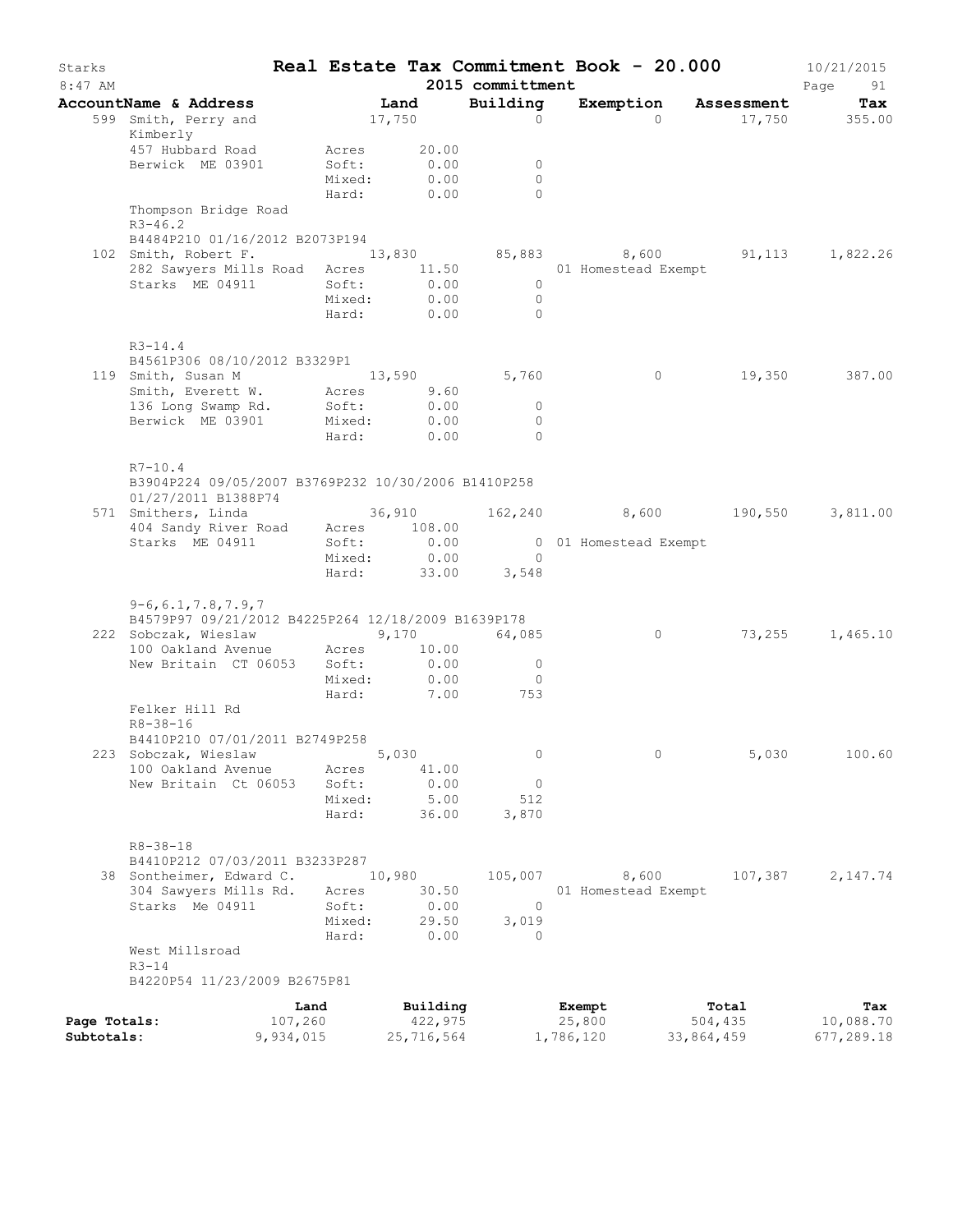| Starks<br>8:47 AM          |                                                                                                                                                     |                      |                           |        |                       | 2015 committment |                       | Real Estate Tax Commitment Book - 20.000 | 10/21/2015<br>Page<br>92 |
|----------------------------|-----------------------------------------------------------------------------------------------------------------------------------------------------|----------------------|---------------------------|--------|-----------------------|------------------|-----------------------|------------------------------------------|--------------------------|
|                            | AccountName & Address                                                                                                                               |                      |                           | Land   |                       |                  |                       | Building Exemption Assessment            | Tax                      |
|                            | 9 Sours, Molly F.                                                                                                                                   |                      | 8,200                     |        |                       |                  |                       | 9,000 8,600 8,600 172.00                 |                          |
|                            | 54 Chicken St.                                                                                                                                      |                      | Acres 1.30                |        |                       |                  |                       |                                          |                          |
|                            | Starks ME 04911                                                                                                                                     |                      | Soft: 0.00<br>Mixed: 0.00 |        |                       |                  | 0 01 Homestead Exempt |                                          |                          |
|                            |                                                                                                                                                     |                      |                           |        |                       | $\overline{0}$   |                       |                                          |                          |
|                            |                                                                                                                                                     |                      |                           |        |                       | Hard: 0.00 0     |                       |                                          |                          |
|                            | Chicken St.                                                                                                                                         |                      |                           |        |                       |                  |                       |                                          |                          |
|                            | $U2-15$<br>B4274P51 05/25/2010 B4242P224 09/28/2009 B902P42                                                                                         |                      |                           |        |                       |                  |                       |                                          |                          |
|                            | 521 Sours, Shane L. 4,160 29,400                                                                                                                    |                      |                           |        |                       |                  | $\overline{0}$        |                                          | 33,560 671.20            |
|                            | Walls, Dawn R. Acres 0.27                                                                                                                           |                      |                           |        |                       |                  |                       |                                          |                          |
|                            | 26 Adams Street                                                                                                                                     |                      | Soft:                     |        | 0.00                  | $\circ$          |                       |                                          |                          |
|                            | Skowhegan ME 04976 Mixed: 0.00                                                                                                                      |                      |                           |        |                       | $\circ$          |                       |                                          |                          |
|                            |                                                                                                                                                     |                      | Hard: 0.00                |        |                       | $\Omega$         |                       |                                          |                          |
|                            | $U1-12$                                                                                                                                             |                      |                           |        |                       |                  |                       |                                          |                          |
|                            | B3819P229 09/22/2006 B825P380                                                                                                                       |                      |                           |        |                       |                  |                       |                                          |                          |
|                            | 417 Sprague, Richard J. 8,890 6,443                                                                                                                 |                      |                           |        |                       |                  | $\overline{0}$        |                                          | 15,333 306.66            |
|                            | 109 Bradbury Hill Road Acres 3.90                                                                                                                   |                      |                           |        |                       |                  |                       |                                          |                          |
|                            | Minot ME 04258                                                                                                                                      |                      | Soft:                     |        | 0.00                  | $\circ$          |                       |                                          |                          |
|                            |                                                                                                                                                     |                      | Mixed: 0.00               |        |                       | $\overline{0}$   |                       |                                          |                          |
|                            |                                                                                                                                                     |                      | Hard: 0.00                |        |                       | $\overline{0}$   |                       |                                          |                          |
|                            | $R1 - 2$                                                                                                                                            |                      |                           |        |                       |                  |                       |                                          |                          |
|                            | B3474P126 04/22/2005 B812P93                                                                                                                        |                      |                           |        |                       |                  |                       |                                          |                          |
|                            | 576 Standley, Charles & 12,530<br>Virginia                                                                                                          |                      |                           |        |                       | $\circ$          | $\circ$               |                                          | 12,530 250.60            |
|                            | 23 Story Street                                                                                                                                     |                      |                           |        | 9.50                  |                  |                       |                                          |                          |
|                            | $Apt 1-4$                                                                                                                                           |                      | Acres<br>Soft:            |        | 0.00                  | $\overline{0}$   |                       |                                          |                          |
|                            | Essex MA 01929                                                                                                                                      |                      | Mixed:                    |        | 0.00                  | $\circ$          |                       |                                          |                          |
|                            |                                                                                                                                                     |                      | Hard:                     |        | 0.00                  | $\circ$          |                       |                                          |                          |
|                            | $R5 - 32$                                                                                                                                           |                      |                           |        |                       |                  |                       |                                          |                          |
|                            | B1033P171                                                                                                                                           |                      |                           |        |                       |                  |                       |                                          |                          |
|                            |                                                                                                                                                     |                      |                           |        |                       |                  |                       |                                          |                          |
|                            | 137 Stanwood, Allan L. 8,850 70,050 13,760 65,140 1,302.80<br>Marshall, Donna M. Acres 2.30 01 Homestead Exempt<br>PO Box 563 Soft: 0.00 02 Veteran |                      |                           |        |                       |                  |                       |                                          |                          |
|                            |                                                                                                                                                     |                      |                           |        |                       |                  |                       |                                          |                          |
|                            | Anson ME 04911                                                                                                                                      |                      | Mixed: 0.00               |        |                       | $\overline{0}$   |                       |                                          |                          |
|                            |                                                                                                                                                     |                      | Hard: 0.00                |        |                       | $\overline{0}$   |                       |                                          |                          |
|                            | $R8 - 43$                                                                                                                                           |                      |                           |        |                       |                  |                       |                                          |                          |
|                            | B3641P267 03/03/2006 B788P1121                                                                                                                      |                      |                           |        |                       |                  |                       |                                          |                          |
|                            | 579 Staph, Mike                                                                                                                                     |                      |                           |        |                       | 14,870 32,980    | 0                     |                                          | 47,850 957.00            |
|                            | Matta Kelly                                                                                                                                         |                      | Acres                     |        | 11.57                 |                  |                       |                                          |                          |
|                            | 5 Plain Street                                                                                                                                      |                      | Soft:                     |        | 0.00                  | 0                |                       |                                          |                          |
|                            | Middleboro Ma 02346                                                                                                                                 |                      | Mixed:                    |        | 0.00                  | $\circ$          |                       |                                          |                          |
|                            |                                                                                                                                                     |                      | Hard:                     |        | 0.00                  | $\circ$          |                       |                                          |                          |
|                            | Felker Hill Rd.                                                                                                                                     |                      |                           |        |                       |                  |                       |                                          |                          |
|                            | R8-38.17                                                                                                                                            |                      |                           |        |                       |                  |                       |                                          |                          |
|                            | B2752P288<br>581 Staples & Robert                                                                                                                   |                      |                           | 19,000 |                       | $\circ$          | $\circ$               | 19,000                                   | 380.00                   |
|                            | Sirois, Dana                                                                                                                                        |                      |                           |        |                       |                  |                       |                                          |                          |
|                            | 249 Seamon Rd.                                                                                                                                      |                      | Acres                     |        | 25.00                 |                  |                       |                                          |                          |
|                            | Farmington ME 04938                                                                                                                                 |                      | Soft:                     |        | 0.00                  | 0                |                       |                                          |                          |
|                            |                                                                                                                                                     |                      | Mixed:                    |        | 0.00                  | $\circ$          |                       |                                          |                          |
|                            |                                                                                                                                                     |                      | Hard:                     |        | 0.00                  | $\Omega$         |                       |                                          |                          |
|                            | $R1 - 25.1$                                                                                                                                         |                      |                           |        |                       |                  |                       |                                          |                          |
|                            | B1692P80                                                                                                                                            |                      |                           |        |                       |                  |                       |                                          |                          |
|                            |                                                                                                                                                     | Land                 |                           |        | Building              |                  | Exempt                | Total                                    | Tax                      |
| Page Totals:<br>Subtotals: |                                                                                                                                                     | 76,500<br>10,010,515 |                           |        | 147,873<br>25,864,437 |                  | 22,360<br>1,808,480   | 202,013<br>34,066,472                    | 4,040.26<br>681, 329.44  |
|                            |                                                                                                                                                     |                      |                           |        |                       |                  |                       |                                          |                          |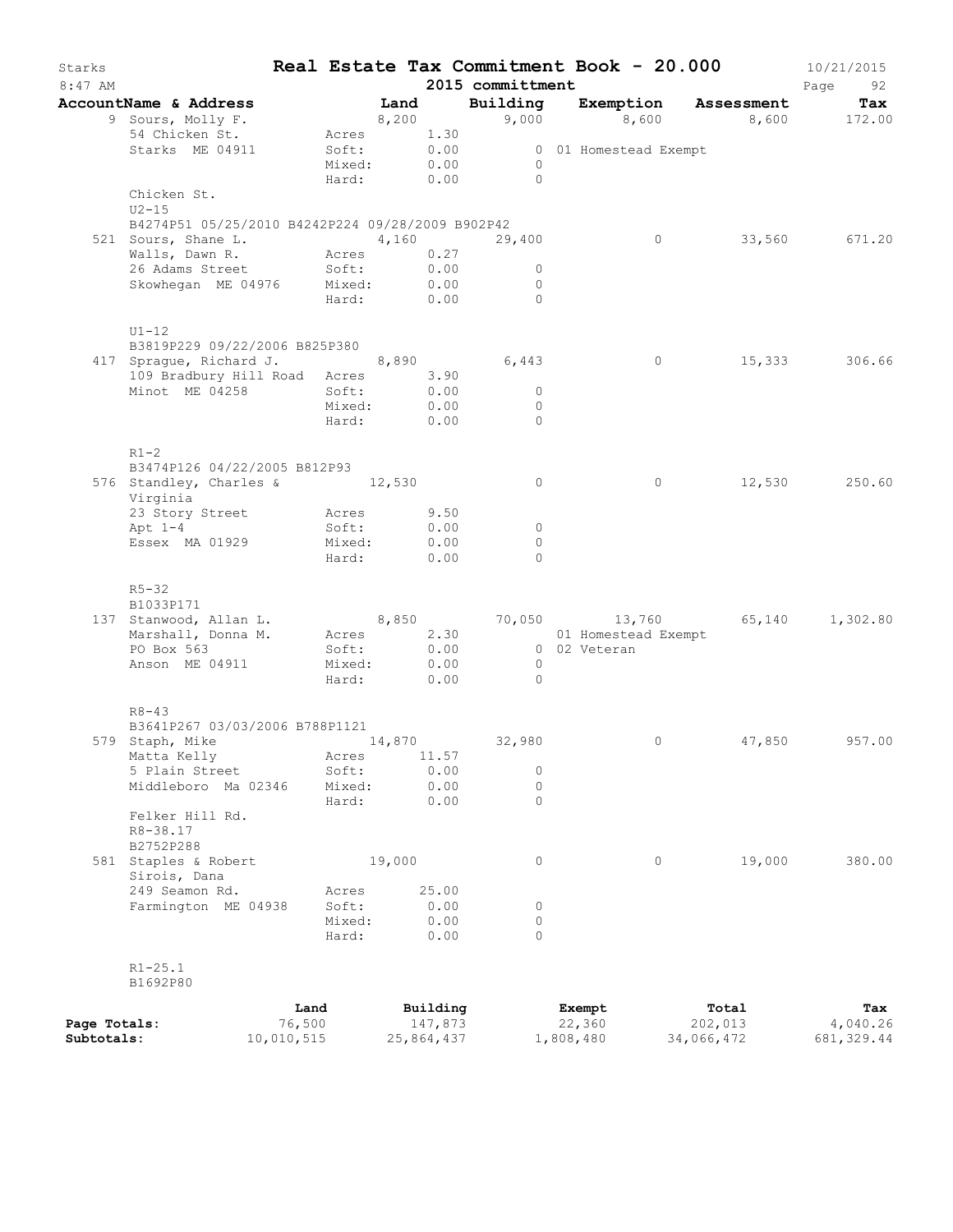| Starks<br>$8:47$ AM |                                              |                 |                     | 2015 committment     | Real Estate Tax Commitment Book - 20.000 |            | 10/21/2015<br>Page<br>93 |
|---------------------|----------------------------------------------|-----------------|---------------------|----------------------|------------------------------------------|------------|--------------------------|
|                     | AccountName & Address                        |                 | Land                | Building             | Exemption Assessment                     |            | Tax                      |
|                     | 582 Staples & Robert<br>Sirois, Dana E.      |                 | 14,150              | $\Omega$             | $\Omega$                                 |            | 14,150 283.00            |
|                     | 249 Seamon Rd.                               | Acres           | 12.00               |                      |                                          |            |                          |
|                     | Farmington ME 04938                          | Soft:           | 0.00                | 0                    |                                          |            |                          |
|                     |                                              | Mixed:<br>Hard: | 0.00<br>0.00        | $\Omega$<br>$\Omega$ |                                          |            |                          |
|                     | $R1 - 28$                                    |                 |                     |                      |                                          |            |                          |
|                     | B1692P266<br>583 Staples & Robert            | 34,100          |                     | $\overline{0}$       | $\circ$                                  | 34,100     | 682.00                   |
|                     | Sirois, Dana E.                              |                 |                     |                      |                                          |            |                          |
|                     | 249 Seamon Rd.                               | Acres           | 170.00              |                      |                                          |            |                          |
|                     | Farmington ME 04938                          | Soft:<br>Mixed: | 30.00<br>60.00      | 3,019<br>6,140       |                                          |            |                          |
|                     |                                              | Hard:           | 70.00               | 7,525                |                                          |            |                          |
|                     | New Sharon Rd<br>$R1 - 41$                   |                 |                     |                      |                                          |            |                          |
|                     | B1495P24                                     |                 |                     |                      |                                          |            |                          |
|                     | 593 Sterry Earl R. Jr.<br>111 Chicken Street |                 | 8,130<br>Acres 1.20 |                      | 25,920 8,600<br>01 Homestead Exempt      | 25,450     | 509.00                   |
|                     | Starks ME 04911                              | Soft:           | 0.00                | $\overline{0}$       |                                          |            |                          |
|                     |                                              | Mixed:          | 0.00                | $\overline{0}$       |                                          |            |                          |
|                     |                                              | Hard:           | 0.00                | $\Omega$             |                                          |            |                          |
|                     | Chicken Street                               |                 |                     |                      |                                          |            |                          |
|                     | $R3 - 17$<br>B3662P65 04/16/2006 B2602P316   |                 |                     |                      |                                          |            |                          |
|                     | 743 Sterry, Earl R.                          |                 | 9,430               |                      | 73,410 8,600                             | 74,240     | 1,484.80                 |
|                     | Coles, Carol                                 | Acres           | 3.20                |                      | 01 Homestead Exempt                      |            |                          |
|                     | 335 Sawyers Mills Road Soft:                 |                 | 0.00                | $\circ$              |                                          |            |                          |
|                     | Starks ME 04911                              | Mixed:          | 0.00                | $\overline{0}$       |                                          |            |                          |
|                     |                                              | Hard:           | 0.00                | $\cap$               |                                          |            |                          |
|                     | R4 39.2                                      |                 |                     |                      |                                          |            |                          |
|                     | B4348P170 11/17/2010                         |                 |                     |                      |                                          |            |                          |
|                     | 590 Sterry, Troy                             |                 | 11,120              |                      | 54,464 8,600                             | 56,984     | 1,139.68                 |
|                     | P.O.Box 381                                  | Acres           | 5.80                |                      |                                          |            |                          |
|                     | Farmington ME 04938                          | Soft:<br>Mixed: | 0.00<br>0.00        | $\overline{0}$       | 0 01 Homestead Exempt                    |            |                          |
|                     |                                              | Hard:           | 0.00                | $\Omega$             |                                          |            |                          |
|                     | Anson Rd                                     |                 |                     |                      |                                          |            |                          |
|                     | $R8 - 45$                                    |                 |                     |                      |                                          |            |                          |
|                     | B2556P273                                    |                 |                     |                      |                                          |            |                          |
|                     | 770 Sterry, Troy R.<br>P.O. Box 381          | Acres           | 10,860<br>5.40      | 76,608               | $\circ$                                  | 87,468     | 1,749.36                 |
|                     | Farmington ME 04938                          | Soft:           | 0.00                | $\circ$              |                                          |            |                          |
|                     |                                              | Mixed:          | 0.00                | $\circ$              |                                          |            |                          |
|                     |                                              | Hard:           | 0.00                | $\Omega$             |                                          |            |                          |
|                     | R8 46.2                                      |                 |                     |                      |                                          |            |                          |
|                     | B4745P93 12/26/2013                          |                 |                     |                      |                                          |            |                          |
|                     | 594 Stevens, Alan R.                         |                 | 31,500              | 78,790               | 8,600                                    | 101,690    | 2,033.80                 |
|                     | Stevens Vicki R.                             | Acres           | 71.00               |                      | 01 Homestead Exempt                      |            |                          |
|                     | 27 Remick Road<br>Starks ME 04911            | Soft:<br>Mixed: | 0.00<br>0.00        | 0<br>$\circ$         |                                          |            |                          |
|                     |                                              | Hard:           | 0.00                | $\Omega$             |                                          |            |                          |
|                     |                                              |                 |                     |                      |                                          |            |                          |
|                     | $R6-4$<br>B2228P290                          |                 |                     |                      |                                          |            |                          |
|                     |                                              | Land            | Building            |                      | Exempt                                   | Total      | Tax                      |
| Page Totals:        | 119,290                                      |                 | 309,192             |                      | 34,400                                   | 394,082    | 7,881.64                 |
| Subtotals:          | 10,129,805                                   |                 | 26, 173, 629        |                      | 1,842,880                                | 34,460,554 | 689,211.08               |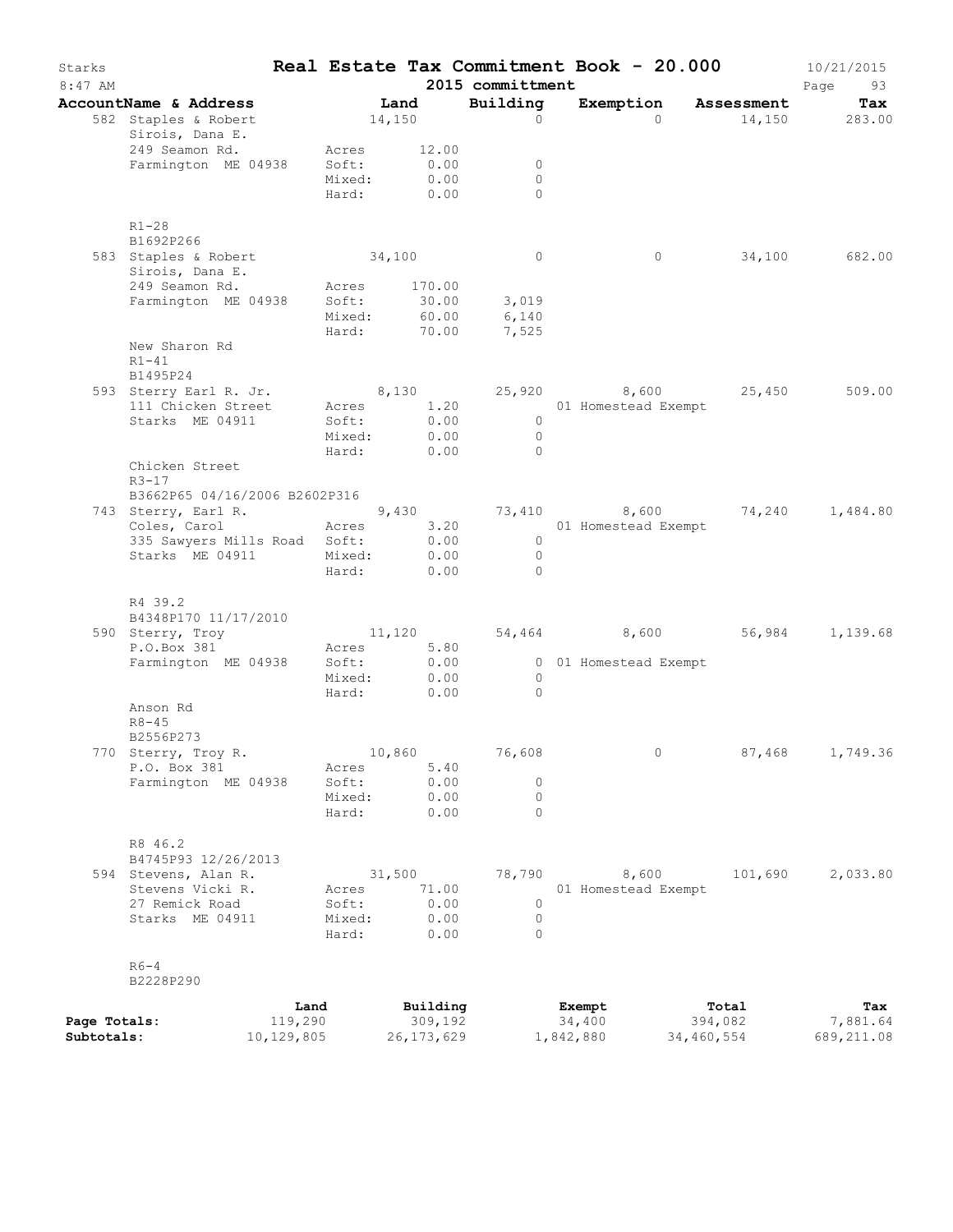| Starks    |                                                            |                 |                     |                                      | Real Estate Tax Commitment Book - 20.000 |        | 10/21/2015 |
|-----------|------------------------------------------------------------|-----------------|---------------------|--------------------------------------|------------------------------------------|--------|------------|
| $8:47$ AM |                                                            |                 |                     | 2015 committment                     |                                          |        | Page<br>94 |
|           | AccountName & Address                                      |                 | Land                |                                      | Building Exemption Assessment            |        | Tax        |
|           | 691 Stevens, Charles L.<br>Stevens, Melissa S.             | Acres           | 12,790              | 25,786<br>$40.00$<br>$11.00$ $1,107$ | 8,600<br>01 Homestead Exempt             | 29,976 | 599.52     |
|           | 56 State Park Road<br>Presque Isle ME 04769                | Soft:<br>Mixed: | 27.00<br>Hard: 0.00 | 2,763<br>$\overline{0}$              |                                          |        |            |
|           | $R6 - 22.2$                                                |                 |                     |                                      |                                          |        |            |
|           | B3577P328 10/07/2005<br>366 Stevens, Vicki and Alan 19,000 |                 |                     | $\circ$                              | $\circ$                                  | 19,000 | 380.00     |
|           | 27 Remick Road                                             | Acres           | 25.00               |                                      |                                          |        |            |
|           | Starks ME 04911                                            | Soft:           | 0.00                | $\circ$                              |                                          |        |            |
|           |                                                            | Mixed:          | 0.00                | $\circ$                              |                                          |        |            |
|           |                                                            | Hard:           | 0.00                | $\Omega$                             |                                          |        |            |
|           | Locke Hill Rd<br>$R2 - 56$                                 |                 |                     |                                      |                                          |        |            |
|           | B4592P295 10/26/2012 B2668P1                               |                 |                     |                                      |                                          |        |            |
|           | 11 Stewart, Gary M. 12,920                                 |                 |                     | $\circ$                              | 0                                        | 12,920 | 258.40     |
|           | 66 Park Street                                             | Acres           | 10.10               |                                      |                                          |        |            |
|           | Madison ME 04950                                           | Soft:<br>Mixed: | 0.00<br>0.00        | $\circ$<br>$\Omega$                  |                                          |        |            |
|           |                                                            | Hard:           | 0.00                | $\Omega$                             |                                          |        |            |
|           | Mayhew Road<br>$R6 - 2.3$                                  |                 |                     |                                      |                                          |        |            |
|           | B4761P27 02/28/2014 B2150P149                              |                 |                     |                                      |                                          |        |            |
|           | 64 Stoney Fields, LLC                                      | 17,750          |                     | $\circ$                              | $\circ$                                  | 17,750 | 355.00     |
|           | PO Box 373                                                 | Acres           | 20.00               |                                      |                                          |        |            |
|           | East Wilton ME 04234                                       | Soft:           | 0.00                | $\circ$                              |                                          |        |            |
|           |                                                            | Mixed:          | 0.00                | $\mathbf{0}$                         |                                          |        |            |
|           |                                                            | Hard:           | 0.00                | $\Omega$                             |                                          |        |            |
|           | West Mills Rd.<br>$R3 - 11$                                |                 |                     |                                      |                                          |        |            |
|           | B4270P57 05/12/2010 B2410P122                              |                 |                     |                                      |                                          |        |            |
|           | 415 Strople, Charles H. 18,500 46,920                      |                 |                     |                                      | $\circ$                                  | 65,420 | 1,308.40   |
|           | Strople, Ingrid E.                                         | Acres           | 19.00               |                                      |                                          |        |            |
|           | 8 Phillips Avenue                                          | Soft:           | 0.00                | $\circ$                              |                                          |        |            |
|           | Rockport MA 01966-1122 Mixed:                              |                 | 0.00                | $\circ$                              |                                          |        |            |
|           |                                                            | Hard:           | 0.00                | $\Omega$                             |                                          |        |            |
|           | Brann Mills Rd<br>$R1 - 32$                                |                 |                     |                                      |                                          |        |            |
|           | B3709P301 07/12/2006 B1629P298                             |                 |                     |                                      |                                          |        |            |
|           | 596 Sullo, David A<br>70 Kendrick Rd.                      | 33,380          | Acres 78.50         | 10,560                               | 0                                        | 43,940 | 878.80     |
|           | Wakefield MA 01880                                         | Soft:           | 0.00                | $\circ$                              |                                          |        |            |
|           |                                                            | Mixed:          | 0.00                | $\circ$                              |                                          |        |            |
|           |                                                            | Hard:           | 0.00                | $\Omega$                             |                                          |        |            |
|           | Rt. 134 New Sharon Rd.<br>$R8 - 15$                        |                 |                     |                                      |                                          |        |            |
|           | B2541P215                                                  |                 |                     |                                      |                                          |        |            |
|           | 597 Sullo, David A.                                        |                 | 8,780               | 27,240                               | 0                                        | 36,020 | 720.40     |
|           | 70 Kendrick Rd                                             | Acres           | 2.20                |                                      |                                          |        |            |
|           | Wakefield MA 01880                                         | Soft:           | 0.00                | 0                                    |                                          |        |            |
|           |                                                            | Mixed:          | 0.00                | $\circ$                              |                                          |        |            |
|           |                                                            | Hard:           | 0.00                | $\bigcap$                            |                                          |        |            |
|           | $R8 - 13$                                                  |                 |                     |                                      |                                          |        |            |
|           | B1119P54                                                   |                 |                     |                                      |                                          |        |            |

|              | Land       | Building   | Exempt           | Total      | Tax        |
|--------------|------------|------------|------------------|------------|------------|
| Page Totals: | 123,120    | 110,506    | 8,600            | 225,026    | 4,500.52   |
| Subtotals:   | 10,252,925 | 26,284,135 | $\pm$ , 851, 480 | 34,685,580 | 693,711.60 |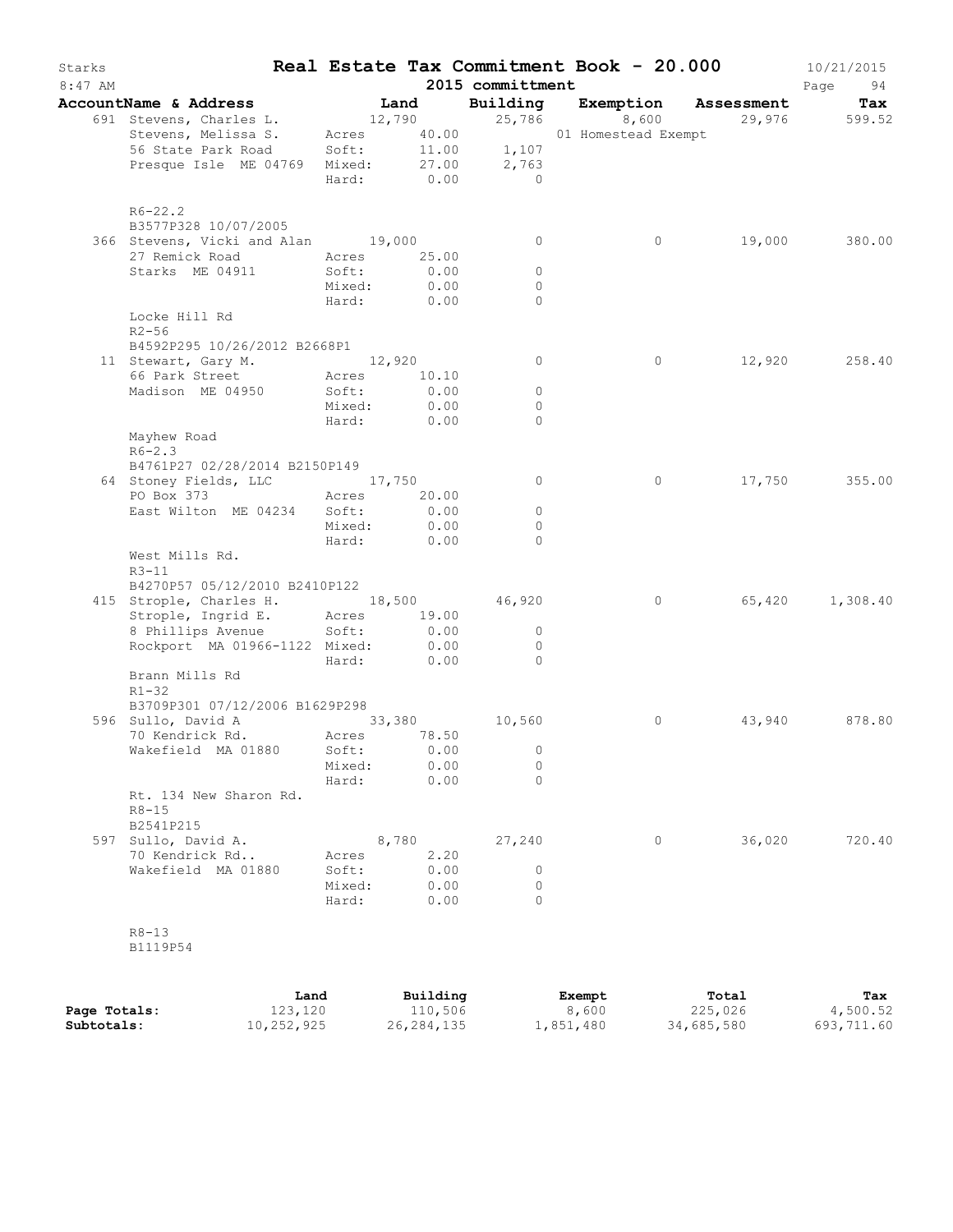| Starks<br>$8:47$ AM |                                                                                                                         |                                                       |        |              | 2015 committment                           | Real Estate Tax Commitment Book - 20.000 |                                   | 10/21/2015<br>Page<br>95 |
|---------------------|-------------------------------------------------------------------------------------------------------------------------|-------------------------------------------------------|--------|--------------|--------------------------------------------|------------------------------------------|-----------------------------------|--------------------------|
|                     | AccountName & Address                                                                                                   |                                                       | Land   |              | Building                                   |                                          | Exemption Assessment              | Tax                      |
|                     | 598 Sullo, Ruth                                                                                                         | 5,860                                                 |        |              | $\circ$                                    | $\Omega$                                 |                                   | 5,860 117.20             |
|                     | % David Sullo                                                                                                           | Acres 0.70                                            |        |              |                                            |                                          |                                   |                          |
|                     | 70 Kendrick Rd. Soft: 0.00<br>Wakefield MA 01880 Mixed: 0.00                                                            |                                                       |        |              | $\circ$                                    |                                          |                                   |                          |
|                     |                                                                                                                         |                                                       |        |              | $\mathbf{0}$                               |                                          |                                   |                          |
|                     |                                                                                                                         | Hard: 0.00                                            |        |              | $\Omega$                                   |                                          |                                   |                          |
|                     | $R8 - 14$                                                                                                               |                                                       |        |              |                                            |                                          |                                   |                          |
|                     | B809P376                                                                                                                |                                                       |        |              |                                            |                                          |                                   |                          |
|                     | Sweetser, Jeff A. 10,020 38,080 8,600 39,500<br>Sweetser, Karen Acres 4.10 01 Homestead Exempt<br>574 Sweetser, Jeff A. |                                                       |        |              |                                            |                                          |                                   | 790.00                   |
|                     |                                                                                                                         |                                                       |        |              |                                            |                                          |                                   |                          |
|                     | 307 Chicken Street                                                                                                      | Soft:<br>Mixed:                                       |        | 0.00         | $\overline{0}$                             |                                          |                                   |                          |
|                     | Starks Me 04911                                                                                                         | Hard: 0.00                                            |        | 0.00         | $\overline{0}$<br>$\overline{0}$           |                                          |                                   |                          |
|                     | $R4 - 3$                                                                                                                |                                                       |        |              |                                            |                                          |                                   |                          |
|                     | B4654P278 05/03/2013 B4171P195 07/30/2009 B3751P89<br>10/02/2006 B1139P150                                              |                                                       |        |              |                                            |                                          |                                   |                          |
|                     | 722 Swisher, John R. 9,600                                                                                              |                                                       |        |              | $\circ$                                    | $\overline{0}$                           | 9,600                             | 192.00                   |
|                     | 454 Mile Hill Road Acres 5.00<br>New Sharon ME 04955 Soft: 0.00                                                         |                                                       |        |              |                                            |                                          |                                   |                          |
|                     |                                                                                                                         |                                                       |        | 0.00         | $\circ$                                    |                                          |                                   |                          |
|                     |                                                                                                                         | Mixed: 0.00                                           |        |              | $\circ$                                    |                                          |                                   |                          |
|                     |                                                                                                                         | Hard:                                                 |        | 0.00         | $\Omega$                                   |                                          |                                   |                          |
|                     | $R3 - 38.1$<br>B3920P247 10/15/2007<br>601 Talbot, Rosemarie                                                            |                                                       |        |              |                                            |                                          | 23,750 26,240 8,600 41,390 827.80 |                          |
|                     | P.O. Box 125                                                                                                            | Acres 40.00                                           |        |              |                                            |                                          |                                   |                          |
|                     | Anson Me 04911                                                                                                          | Soft:                                                 |        | 0.00         |                                            | 0 01 Homestead Exempt                    |                                   |                          |
|                     |                                                                                                                         | Mixed: 0.00<br>Hard:                                  |        | 0.00         | $\overline{0}$<br>$\overline{0}$           |                                          |                                   |                          |
|                     | $R7 - 14$<br>B1440P78<br>600 Talbot, Rosemarie<br>P.O. Box 125<br>Anson Me 04911                                        | 10,900<br>Acres 7.00<br>Soft:<br>Mixed:<br>Hard: 0.00 |        | 0.00<br>0.00 | $\circ$<br>$\circ$<br>$\Omega$<br>$\Omega$ | $\circ$                                  | 10,900                            | 218.00                   |
|                     | $R7 - 14.1$                                                                                                             |                                                       |        |              |                                            |                                          |                                   |                          |
|                     | B1688P1                                                                                                                 |                                                       |        |              |                                            |                                          |                                   |                          |
|                     | 602 Tanner, Richard A. & 12,360<br>Alice B.                                                                             |                                                       |        |              | $\circ$                                    | 0                                        | 12,360                            | 247.20                   |
|                     | 97 Waites Corner Rd.                                                                                                    | Acres                                                 |        | 9.25         |                                            |                                          |                                   |                          |
|                     | West Kingston RI 02892                                                                                                  | Soft:                                                 |        | 0.00         | 0                                          |                                          |                                   |                          |
|                     |                                                                                                                         | Mixed:                                                |        | 0.00         | $\circ$                                    |                                          |                                   |                          |
|                     |                                                                                                                         | Hard:                                                 |        | 0.00         | $\Omega$                                   |                                          |                                   |                          |
|                     | Mayhew Road<br>$R5 - 6.1$                                                                                               |                                                       |        |              |                                            |                                          |                                   |                          |
|                     | B1494P94<br>603 Taylor, Brandon                                                                                         |                                                       | 25,000 |              | 78,678                                     | 8,600                                    | 95,078                            | 1,901.56                 |
|                     | Taylor, Darlene S.                                                                                                      | Acres                                                 |        | 45.00        |                                            |                                          |                                   |                          |
|                     | 1234 New Sharon Road                                                                                                    | Soft:                                                 |        | 0.00         | $\circ$                                    | 01 Homestead Exempt                      |                                   |                          |
|                     | Starks ME 04911                                                                                                         | Mixed:                                                |        | 0.00         | 0                                          |                                          |                                   |                          |
|                     |                                                                                                                         | Hard:                                                 |        | 0.00         | $\Omega$                                   |                                          |                                   |                          |
|                     | Route 134<br>$R2 - 38.1B$                                                                                               |                                                       |        |              |                                            |                                          |                                   |                          |
|                     | B4859P24 12/10/2014 B2086P176                                                                                           |                                                       |        |              |                                            |                                          |                                   |                          |
|                     |                                                                                                                         | Land                                                  |        | Building     |                                            | Exempt                                   | Total                             | Tax                      |
| Page Totals:        |                                                                                                                         | 97,490                                                |        | 142,998      |                                            | 25,800                                   | 214,688                           | 4,293.76                 |
| Subtotals:          | 10,350,415                                                                                                              |                                                       |        | 26, 427, 133 |                                            | 1,877,280                                | 34,900,268                        | 698,005.36               |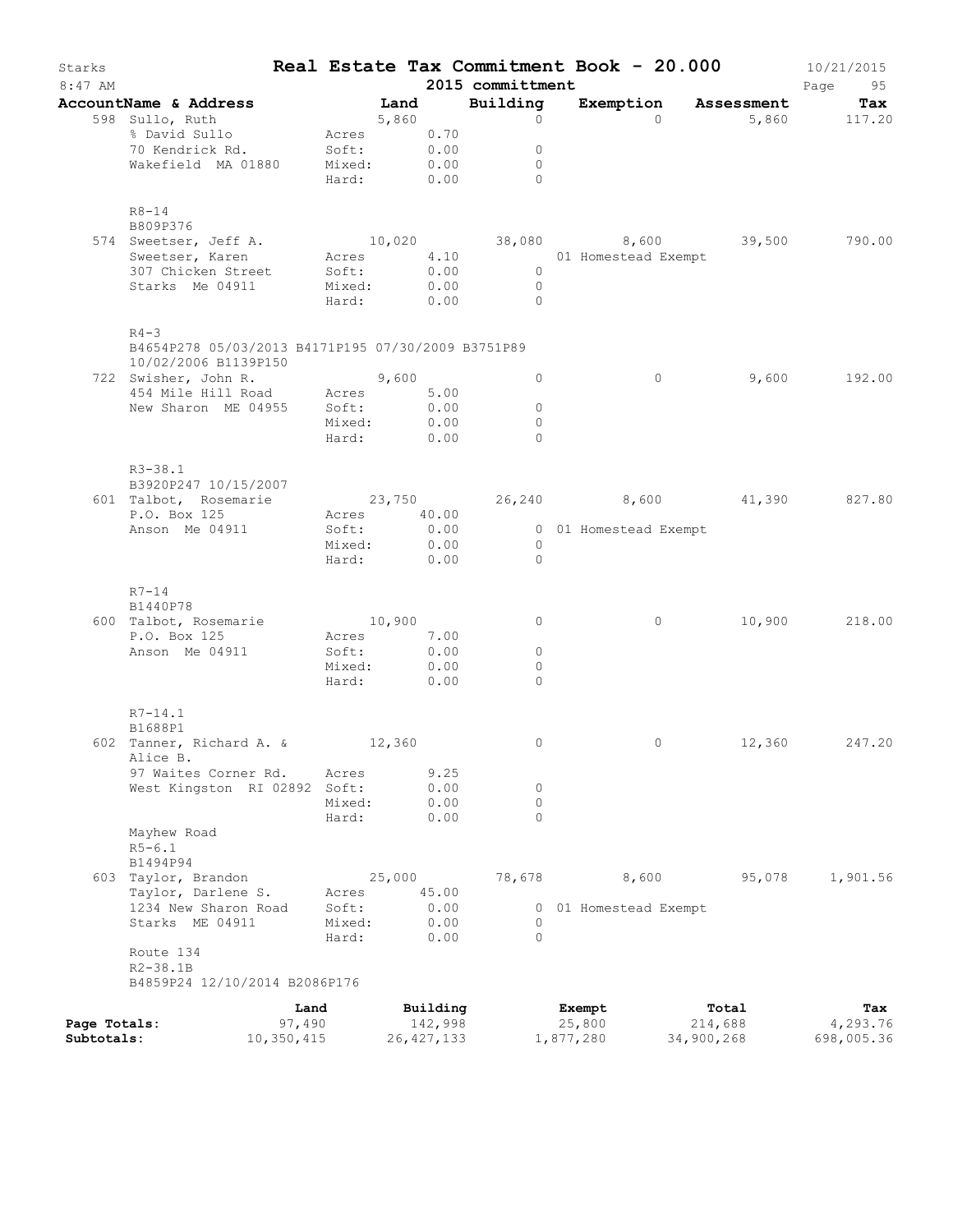| Starks<br>$8:47$ AM |                                                |                                    |        | Real Estate Tax Commitment Book - 20.000<br>2015 committment |                       |                                               | 10/21/2015<br>Page<br>96 |
|---------------------|------------------------------------------------|------------------------------------|--------|--------------------------------------------------------------|-----------------------|-----------------------------------------------|--------------------------|
|                     | AccountName & Address                          | Land                               |        | Building                                                     |                       | Exemption Assessment                          | Tax                      |
|                     | 604 Taylor, Darlene A.<br>1226 New Sharon Road | Acres 5.00                         |        |                                                              |                       | $10,600$ $73,200$ $8,600$ $75,200$ $1,504.00$ |                          |
|                     | Starks ME 04911                                | Soft: 0.00<br>Mixed:<br>Hard: 0.00 | 0.00   | $\overline{0}$<br>$\bigcirc$                                 | 0 01 Homestead Exempt |                                               |                          |
|                     | Route 134<br>R2-38.1A<br>B2086P175             |                                    |        |                                                              |                       |                                               |                          |
|                     | 606 Taylor, Darlene A.<br>1226 New Sharon Road | 14,800<br>Acres 13.00              |        | $\circ$                                                      | $\circ$               |                                               | 14,800 296.00            |
|                     | Starks ME 04911                                | Soft:                              | 0.00   | $\circ$                                                      |                       |                                               |                          |
|                     |                                                | Mixed:                             | 0.00   | $\circ$                                                      |                       |                                               |                          |
|                     |                                                | Hard: 0.00                         |        | $\Omega$                                                     |                       |                                               |                          |
|                     | $R8 - 21.1$<br>B3706P73 06/20/2006             |                                    |        |                                                              |                       |                                               |                          |
|                     | 605 Taylor, David E.                           |                                    |        |                                                              |                       | $11,800$ 58,382 8,600 61,582 1,231.64         |                          |
|                     | 274 Sawyers Mills Road                         |                                    |        | Acres 6.85 01 Homestead Exempt                               |                       |                                               |                          |
|                     | Starks ME 04911                                | Soft:                              | 0.00   | $\overline{0}$                                               |                       |                                               |                          |
|                     |                                                | Mixed:                             | 0.00   | $\overline{0}$<br>$\Omega$                                   |                       |                                               |                          |
|                     |                                                | Hard: 0.00                         |        |                                                              |                       |                                               |                          |
|                     | $R3 - 14.3$<br>B3760P204 10/16/2006            |                                    |        |                                                              |                       |                                               |                          |
|                     | 740 Taylor, Gary A.                            | 9,300                              |        | $\circ$                                                      | $\circ$               | 9,300                                         | 186.00                   |
|                     | 134 Main Street                                | Acres 3.00                         |        |                                                              |                       |                                               |                          |
|                     | Anson ME 04911                                 | Soft:                              | 0.00   | $\circ$                                                      |                       |                                               |                          |
|                     |                                                | Mixed:                             | 0.00   | $\circ$                                                      |                       |                                               |                          |
|                     |                                                | Hard: 0.00                         |        | $\Omega$                                                     |                       |                                               |                          |
|                     | R8 21.3                                        |                                    |        |                                                              |                       |                                               |                          |
|                     | B4378P68 03/18/2011                            |                                    |        |                                                              |                       |                                               |                          |
|                     | 608 Taylor, Justine D<br>31 Poor Farm Road     | 17,250<br>Acres 18.00              |        | $\circ$                                                      | $\circ$               |                                               | 17,250 345.00            |
|                     | Starks ME 04911                                | Soft:                              | 0.00   | $\circ$                                                      |                       |                                               |                          |
|                     |                                                | Mixed:                             | 0.00   | 0                                                            |                       |                                               |                          |
|                     |                                                | Hard: 0.00                         |        | $\Omega$                                                     |                       |                                               |                          |
|                     | $R2 - 31$                                      |                                    |        |                                                              |                       |                                               |                          |
|                     | 607 Taylor, Justine D                          |                                    |        | $75,250$ 28,320                                              | $\circ$               | 103,570                                       | 2,071.40                 |
|                     | 31 Poor Farm Road                              | Acres                              | 246.00 |                                                              |                       |                                               |                          |
|                     | Starks ME 04911                                | Soft:                              | 0.00   | $\circ$                                                      |                       |                                               |                          |
|                     |                                                | Mixed:                             | 0.00   | $\circ$                                                      |                       |                                               |                          |
|                     |                                                | Hard:                              | 0.00   | 0                                                            |                       |                                               |                          |
|                     | $R2 - 38$<br>612 Tedeschi, Albert M.           | 21,000                             |        | 0                                                            | $\circ$               | 21,000                                        | 420.00                   |
|                     | Tedeschi Elizabeth A.                          | Acres                              | 33.00  |                                                              |                       |                                               |                          |
|                     | 55 Church St.                                  | Soft:                              | 0.00   | 0                                                            |                       |                                               |                          |
|                     | Cranston, RI 02920                             | Mixed:                             | 0.00   | 0                                                            |                       |                                               |                          |
|                     |                                                | Hard:                              | 0.00   | $\Omega$                                                     |                       |                                               |                          |
|                     | $R7 - 19.1$<br>B995P350                        |                                    |        |                                                              |                       |                                               |                          |
|                     |                                                |                                    |        |                                                              |                       |                                               |                          |

|              | Land       | Building   | Exempt    | Total      | Tax        |
|--------------|------------|------------|-----------|------------|------------|
| Page Totals: | 160,000    | 159,902    | 17,200    | 302,702    | 6,054.04   |
| Subtotals:   | 10,510,415 | 26,587,035 | 1,894,480 | 35,202,970 | 704,059.40 |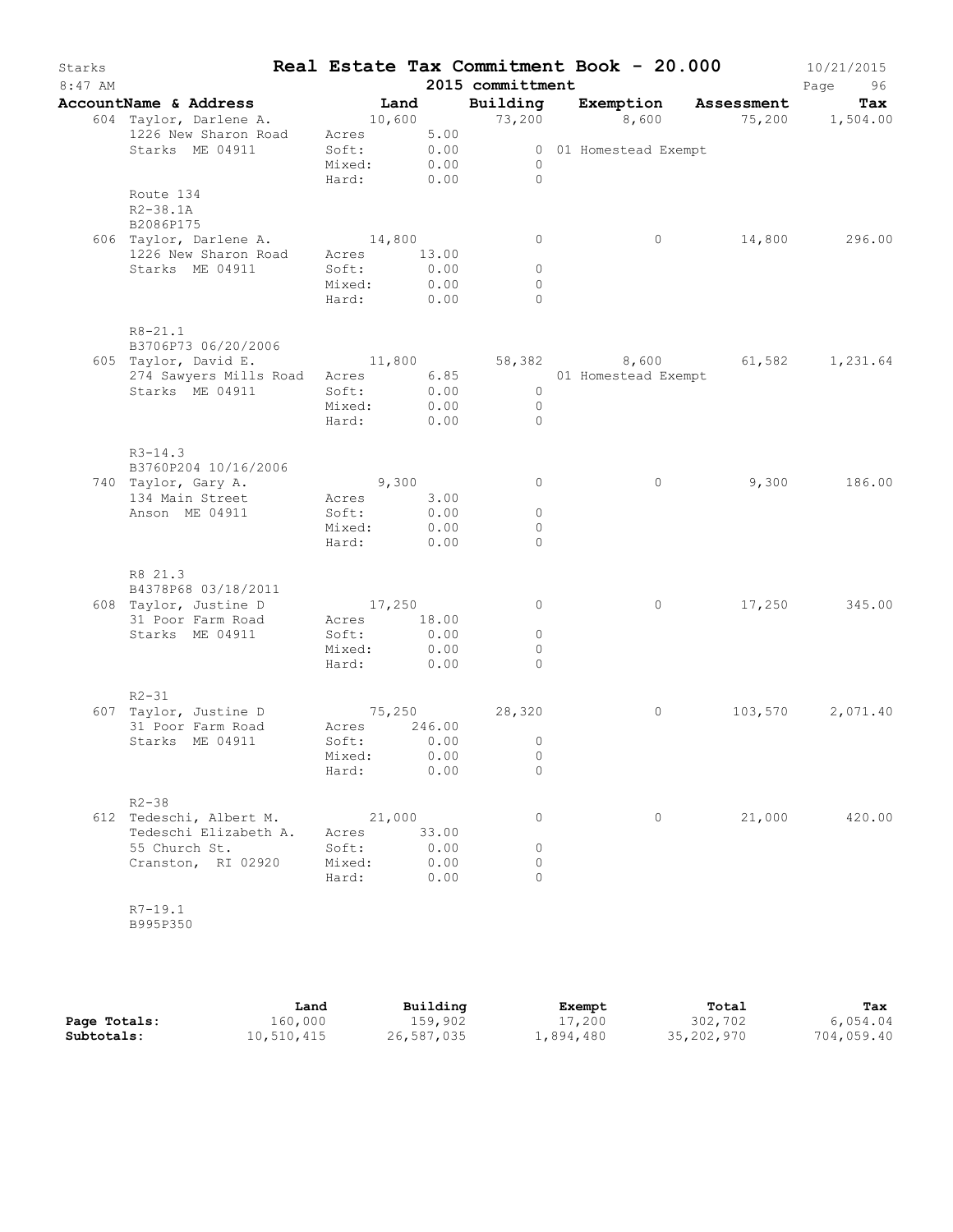| Starks    |                                                                            |                 |                     |                     | Real Estate Tax Commitment Book - 20.000 |         | 10/21/2015          |
|-----------|----------------------------------------------------------------------------|-----------------|---------------------|---------------------|------------------------------------------|---------|---------------------|
| $8:47$ AM |                                                                            |                 |                     | 2015 committment    |                                          |         | Page<br>97          |
|           | AccountName & Address                                                      |                 | Land                | Building            | Exemption Assessment                     |         | Tax                 |
|           | 615 Thayer, Erika L.                                                       |                 | 13,850              | 40,200              |                                          |         | 8,600 45,450 909.00 |
|           | 2056 Industry Road<br>Starks ME 04911                                      | Soft:           | Acres 10.00<br>0.00 |                     |                                          |         |                     |
|           |                                                                            | Mixed:          | 0.00                | $\overline{0}$      | 0 01 Homestead Exempt                    |         |                     |
|           |                                                                            | Hard:           | 0.00                | $\overline{0}$      |                                          |         |                     |
|           | Farmington Rd<br>$R2 - 24.1$                                               |                 |                     |                     |                                          |         |                     |
|           | B4699P267 08/19/2013 B3708P323 07/07/2006 B3093P92<br>11/11/2008 B2578P352 |                 |                     |                     |                                          |         |                     |
|           | 613 Thayer, James & Elaine 13,850                                          |                 |                     | 44,760              | $\circ$                                  |         | 58,610 1,172.20     |
|           | 2072 Industry Road                                                         | Acres           | 10.00               |                     |                                          |         |                     |
|           | Starks ME 04911                                                            | Soft:           | 0.00                | $\circ$             |                                          |         |                     |
|           |                                                                            | Mixed:          | 0.00                | $\circ$             |                                          |         |                     |
|           |                                                                            | Hard:           | 0.00                | $\Omega$            |                                          |         |                     |
|           | $R2 - 24.2$<br>B1589P150                                                   |                 |                     |                     |                                          |         |                     |
|           | 614 Thayer, James W. & 12,850 31,320 8,600 35,570                          |                 |                     |                     |                                          |         | 711.40              |
|           | Elaine A.                                                                  |                 |                     |                     |                                          |         |                     |
|           | 2072 Industry Rd                                                           |                 | Acres 10.00         |                     | 01 Homestead Exempt                      |         |                     |
|           | Starks ME 04911                                                            | Soft:           | 0.00                | $\overline{0}$      |                                          |         |                     |
|           |                                                                            | Mixed:<br>Hard: | 0.00<br>0.00        | $\circ$<br>$\Omega$ |                                          |         |                     |
|           | Industry Road                                                              |                 |                     |                     |                                          |         |                     |
|           | $R2 - 24.3$                                                                |                 |                     |                     |                                          |         |                     |
|           | B4398P132 05/31/2011 B1867P122                                             |                 |                     |                     |                                          |         |                     |
|           | 616 The 184 Shawmut Ave. 9,990                                             |                 |                     | $\circ$             | $\circ$                                  | 9,990   | 199.80              |
|           | Realty Trust<br>34 Burning Bush Road Acres                                 |                 | 5.60                |                     |                                          |         |                     |
|           | Mashpee MA 02649                                                           | Soft:           | 0.00                | 0                   |                                          |         |                     |
|           |                                                                            | Mixed:          | 0.00                | $\circ$             |                                          |         |                     |
|           |                                                                            | Hard:           | 0.00                | $\Omega$            |                                          |         |                     |
|           |                                                                            |                 |                     |                     |                                          |         |                     |
|           | $R8 - 25$<br>B2902P206                                                     |                 |                     |                     |                                          |         |                     |
|           | 617 Theberge, Andre &                                                      |                 | 8,980               | 133,560             | 8,600                                    | 133,940 | 2,678.80            |
|           | Patricia                                                                   |                 |                     |                     |                                          |         |                     |
|           | 113 Dill Road                                                              |                 | Acres 2.50          |                     |                                          |         |                     |
|           | Starks ME 04911                                                            | Soft:           | 0.00                |                     | 0 01 Homestead Exempt                    |         |                     |
|           |                                                                            | Mixed:          | 0.00                | $\circ$             |                                          |         |                     |
|           |                                                                            | Hard:           | 0.00                | $\Omega$            |                                          |         |                     |
|           | $R6 - 23.2$                                                                |                 |                     |                     |                                          |         |                     |
|           | B1610P272                                                                  |                 |                     |                     |                                          |         |                     |
|           | 618 Therrien, John Michael                                                 |                 | 15,280              | 12,480              | 0                                        | 27,760  | 555.20              |
|           | 409 Sandy River Road                                                       | Acres           | 12.20               |                     |                                          |         |                     |
|           | Starks ME 04911                                                            | Soft:           | 0.00                | 0                   |                                          |         |                     |
|           |                                                                            | Mixed:          | 0.00                | $\circ$             |                                          |         |                     |
|           |                                                                            | Hard:           | 0.00                | $\Omega$            |                                          |         |                     |
|           | River Road                                                                 |                 |                     |                     |                                          |         |                     |
|           | $R9 - 7.7$                                                                 |                 |                     |                     |                                          |         |                     |
|           | B2719P245                                                                  |                 |                     |                     |                                          |         |                     |
|           |                                                                            |                 |                     |                     |                                          |         |                     |

|              | Land       | Building   | Exempt    | Total      | Tax        |
|--------------|------------|------------|-----------|------------|------------|
| Page Totals: | 74,800     | 262,320    | 25,800    | 311,320    | 6,226.40   |
| Subtotals:   | 10,585,215 | 26,849,355 | 1,920,280 | 35,514,290 | 710,285.80 |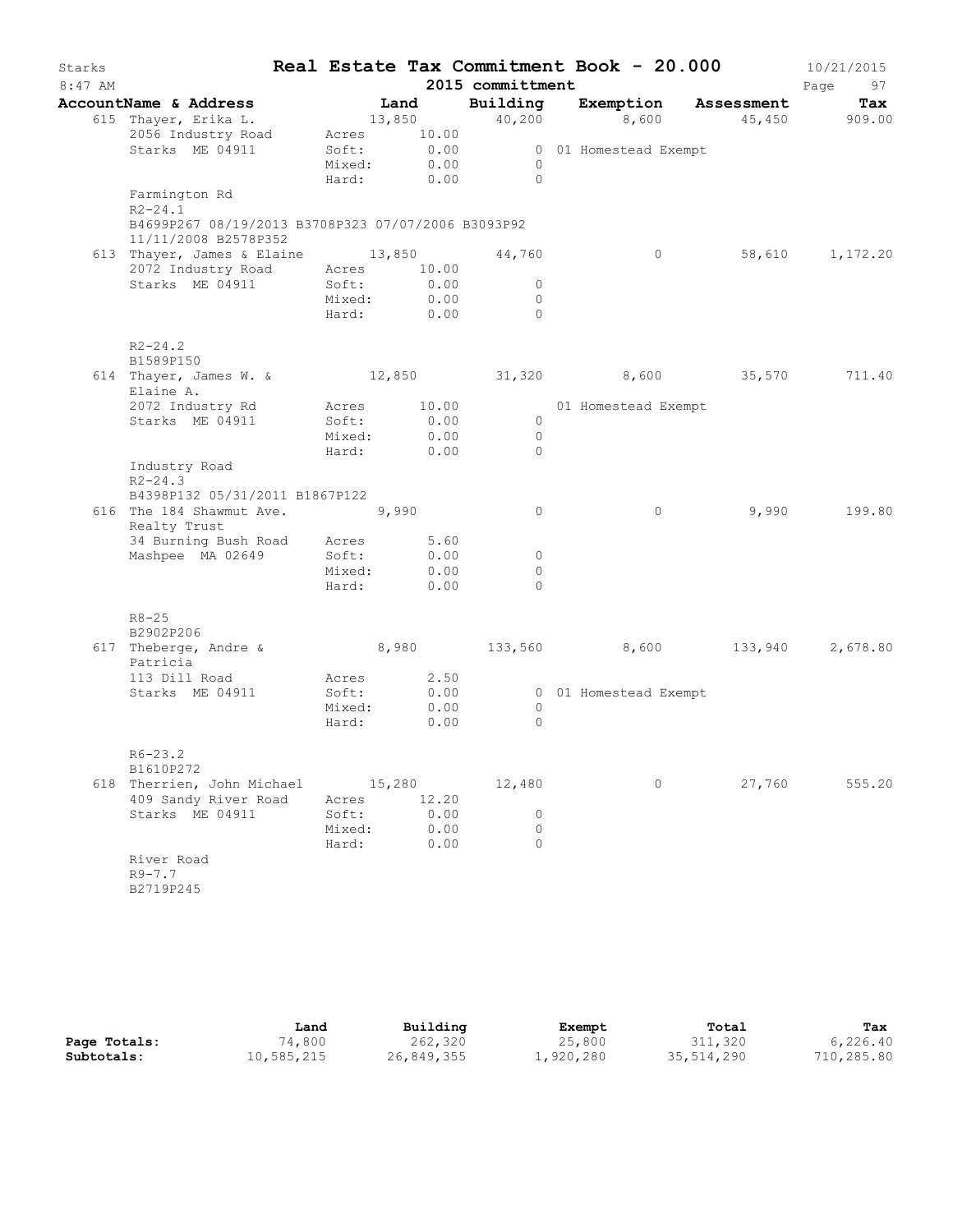| Starks    |                                                     |        |               |                      | Real Estate Tax Commitment Book - 20.000 |            | 10/21/2015       |
|-----------|-----------------------------------------------------|--------|---------------|----------------------|------------------------------------------|------------|------------------|
| $8:47$ AM |                                                     |        |               | 2015 committment     |                                          |            | Page<br>98       |
|           | AccountName & Address                               |        | Land          | Building             | Exemption                                | Assessment | Tax              |
|           | 734 Thomas, Jason                                   |        |               | 11,770 132,792       | 8,600                                    |            | 135,962 2,719.24 |
|           | 944 Anson Road                                      |        |               |                      | Acres 6.80 01 Homestead Exempt           |            |                  |
|           | Starks ME 04911                                     | Soft:  | 0.00          | $\overline{0}$       |                                          |            |                  |
|           |                                                     | Mixed: | 0.00          | $\overline{0}$       |                                          |            |                  |
|           |                                                     | Hard:  | 0.00          | $\bigcirc$           |                                          |            |                  |
|           | $R12 - 2.1$                                         |        |               |                      |                                          |            |                  |
|           | B4621P318 07/27/2011 B4513P167 04/10/2012 B4426P223 |        |               |                      |                                          |            |                  |
|           | 07/27/2011 B4220P50 12/02/2009                      |        |               |                      |                                          |            |                  |
|           | 702 Thompson, Peter F. 10,600 40,080                |        |               |                      | $\circ$                                  | 50,680     | 1,013.60         |
|           | P.O. Box 258                                        | Acres  | 5.00          |                      |                                          |            |                  |
|           | Kingfield ME 04947                                  | Soft:  | 0.00          | $\circ$              |                                          |            |                  |
|           |                                                     | Mixed: | 0.00          | $\circ$              |                                          |            |                  |
|           |                                                     | Hard:  | 0.00          | $\circ$              |                                          |            |                  |
|           | Saywer Mills Rd.                                    |        |               |                      |                                          |            |                  |
|           | $R7 - 8.1$                                          |        |               |                      |                                          |            |                  |
|           | B4425P326 08/01/2011 B3765P311 10/31/2006           |        |               |                      |                                          |            |                  |
|           | 620 Thornton, David J. 3,990                        |        |               | $\overline{0}$       | $\circ$                                  | 3,990      | 79.80            |
|           | Thornton, Catherine S. Acres 30.00                  |        |               |                      |                                          |            |                  |
|           | 6342 Oak Square E                                   | Soft:  | 5.00          | 503                  |                                          |            |                  |
|           | Lakeland Fl 33813                                   | Mixed: | 0.00          | $\overline{0}$       |                                          |            |                  |
|           |                                                     |        | Hard: 25.00   | 2,688                |                                          |            |                  |
|           | Pease Rd                                            |        |               |                      |                                          |            |                  |
|           | $R12 - 11.3$                                        |        |               |                      |                                          |            |                  |
|           | B2597P217                                           |        |               |                      |                                          |            |                  |
|           | 621 Thurston, Becky J.                              |        | 10,670        | 720                  | $\circ$                                  | 11,390     | 227.80           |
|           | 159 F Street                                        |        | Acres 5.11    |                      |                                          |            |                  |
|           | Pittsfield ME 04967                                 | Soft:  | 0.00          | $\Omega$             |                                          |            |                  |
|           |                                                     | Mixed: | 0.00          | $\circ$<br>$\bigcap$ |                                          |            |                  |
|           |                                                     | Hard:  | 0.00          |                      |                                          |            |                  |
|           | Rt. 43 Madison Rd.                                  |        |               |                      |                                          |            |                  |
|           | $R12-11.1-1$                                        |        |               |                      |                                          |            |                  |
|           | B2492P313<br>622 Toothaker, Nona L.                 |        |               |                      | 8,600 38,090                             |            | 761.80           |
|           | 992 New Sharon Road                                 | Acres  | 8,680<br>2.05 | 38,010               |                                          |            |                  |
|           | Starks ME 04911                                     | Soft:  | 0.00          |                      | 0 01 Homestead Exempt                    |            |                  |
|           |                                                     | Mixed: | 0.00          | $\overline{0}$       |                                          |            |                  |
|           |                                                     | Hard:  | 0.00          | $\overline{0}$       |                                          |            |                  |
|           |                                                     |        |               |                      |                                          |            |                  |
|           | $R1 - 44$                                           |        |               |                      |                                          |            |                  |
|           | B1359P210                                           |        |               |                      |                                          |            |                  |
|           | 627 Tracy, Alice C. and 3,500                       |        |               | $\circ$              | $\circ$                                  | 3,500      | 70.00            |
|           | Truman G.                                           |        |               |                      |                                          |            |                  |
|           | 25 Chicken Street                                   | Acres  | 0.25          |                      |                                          |            |                  |
|           | Starks ME 04911                                     | Soft:  | 0.00          | $\circ$              |                                          |            |                  |
|           |                                                     | Mixed: | 0.00          | $\circ$              |                                          |            |                  |
|           | Chicken St.                                         | Hard:  | 0.00          | $\Omega$             |                                          |            |                  |
|           | $U2 - 22$                                           |        |               |                      |                                          |            |                  |
|           | B2688P12                                            |        |               |                      |                                          |            |                  |
|           |                                                     |        |               |                      |                                          |            |                  |

|              | Land       | Building   | Exempt    | Total      | Tax         |
|--------------|------------|------------|-----------|------------|-------------|
| Page Totals: | 49,210     | 211,602    | 17,200    | 243,612    | 4,872.24    |
| Subtotals:   | 10,634,425 | 27,060,957 | 1,937,480 | 35,757,902 | 715, 158.04 |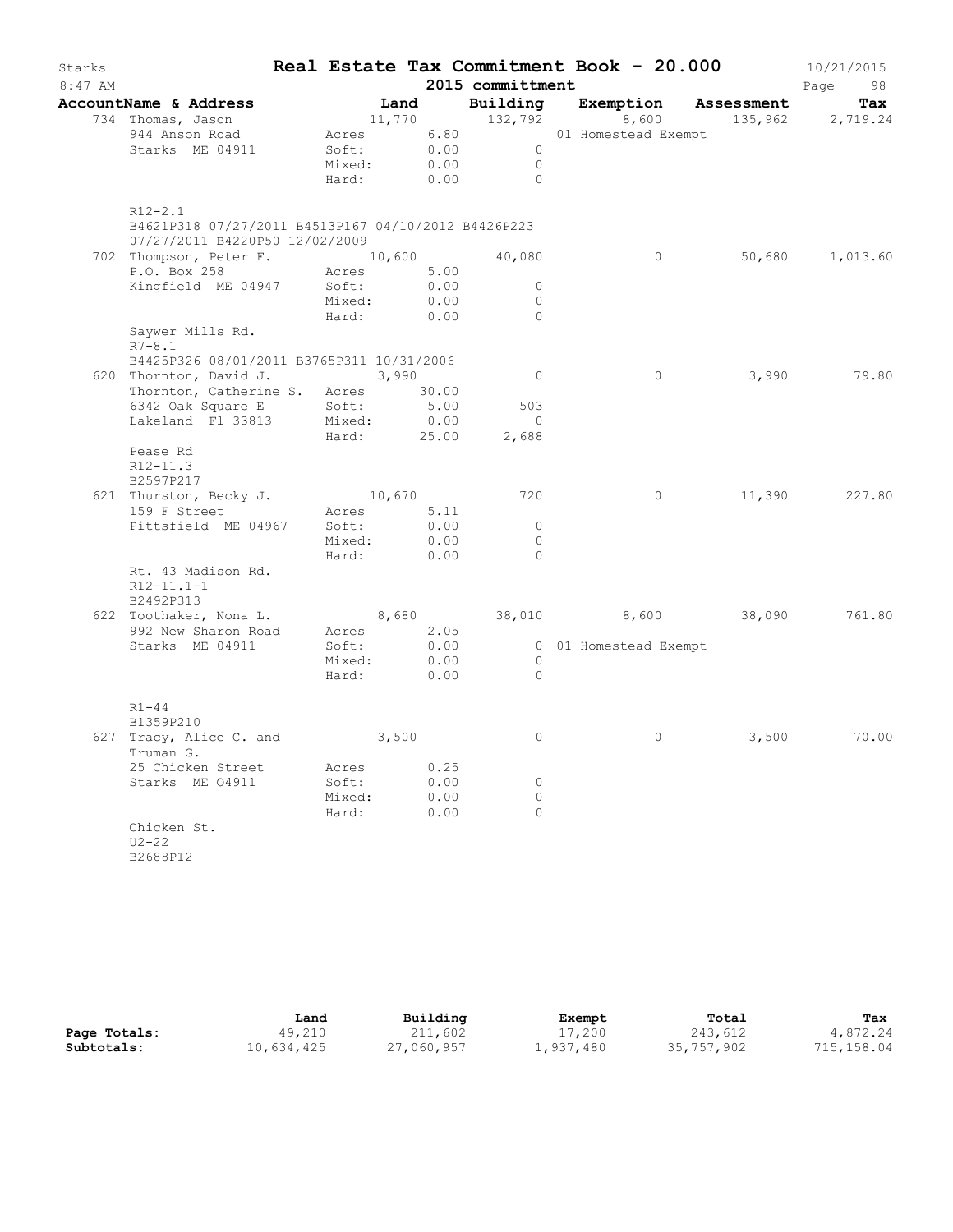| Starks<br>$8:47$ AM |                                      |                 |                     | 2015 committment    |                       | Real Estate Tax Commitment Book - 20.000 | 10/21/2015<br>Page<br>99 |
|---------------------|--------------------------------------|-----------------|---------------------|---------------------|-----------------------|------------------------------------------|--------------------------|
|                     | AccountName & Address                |                 | Land                | Building            |                       | Exemption Assessment                     | Tax                      |
|                     | 628 Tracy, Alice C. and<br>Truman G. |                 | 8,980               |                     | 21,120                | 8,600 21,500 430.00                      |                          |
|                     | 25 Chicken Street                    | Acres           | 2.50                |                     |                       |                                          |                          |
|                     | Starks ME 04911                      | Soft:           | 0.00                |                     | 0 01 Homestead Exempt |                                          |                          |
|                     |                                      | Mixed:          | 0.00                | $\circ$<br>$\Omega$ |                       |                                          |                          |
|                     | Chicken Street                       | Hard:           | 0.00                |                     |                       |                                          |                          |
|                     | $U2 - 21, U2 - 23$<br>B2688P15       |                 |                     |                     |                       |                                          |                          |
|                     | 393 Tracy, Howard S.                 |                 | 22,350              | $\circ$             | $\circ$               | 22,350                                   | 447.00                   |
|                     | P.O. Box 181                         | Acres           | 38.40               |                     |                       |                                          |                          |
|                     | New Sharon ME 04955                  | Soft:           | 0.00                | $\circ$             |                       |                                          |                          |
|                     |                                      | Mixed:          | 0.00                | $\circ$             |                       |                                          |                          |
|                     |                                      | Hard:           | 0.00                | $\Omega$            |                       |                                          |                          |
|                     | Branns Mills Rd<br>$R1 - 25, 26, 27$ |                 |                     |                     |                       |                                          |                          |
|                     | B4746P319 01/02/2014 B1834P58        |                 |                     |                     |                       |                                          |                          |
|                     | 631 Tutt, Dawn                       |                 |                     | 17,100 47,400       | $\circ$               | 64,500                                   | 1,290.00                 |
|                     | 34 Spring St.                        | Acres           | 15.00               |                     |                       |                                          |                          |
|                     | Apt. 1                               | Soft:           | 0.00                | $\overline{0}$      |                       |                                          |                          |
|                     | Saco ME 04072                        | Mixed:<br>Hard: | 0.00<br>0.00        | $\circ$<br>$\Omega$ |                       |                                          |                          |
|                     | Anson Rd                             |                 |                     |                     |                       |                                          |                          |
|                     | $R10-2.1$<br>B2654P231               |                 |                     |                     |                       |                                          |                          |
|                     | 632 Tweedie, Gene D. &<br>Pamela R.  |                 |                     |                     |                       | $13,850$ $45,480$ $13,760$ $45,570$      | 911.40                   |
|                     | 713 Mayhew Road                      |                 | Acres 10.00         |                     | 02 Veteran            |                                          |                          |
|                     | Starks ME 04911                      | Soft:           | 0.00                |                     | 0 01 Homestead Exempt |                                          |                          |
|                     |                                      | Mixed:          | 0.00                | $\circ$             |                       |                                          |                          |
|                     |                                      | Hard:           | 0.00                | $\Omega$            |                       |                                          |                          |
|                     | $R6 - 2.6$<br>B1364P48               |                 |                     |                     |                       |                                          |                          |
|                     | 585 United in Christ                 |                 | 5,445               | $\circ$             | $\circ$               | 5,445                                    | 108.90                   |
|                     | Presbyterian Church                  |                 |                     |                     |                       |                                          |                          |
|                     | 7 Locke Hill Road                    | Acres           | 41.00               |                     |                       |                                          |                          |
|                     | Starks ME 04911                      | Soft:           | 10.00               | 1,006               |                       |                                          |                          |
|                     |                                      | Mixed:          | 31.00               | 3,173               |                       |                                          |                          |
|                     |                                      | Hard:           | 0.00                | $\Omega$            |                       |                                          |                          |
|                     |                                      |                 |                     |                     |                       |                                          |                          |
|                     | $R7-8$<br>586 United in Christ       |                 | 16,220              | $\circ$             | $\circ$               | 16,220                                   | 324.40                   |
|                     | Presbyterian Church                  |                 |                     |                     |                       |                                          |                          |
|                     | Mission at the Eastward Acres        |                 | 59.00               |                     |                       |                                          |                          |
|                     | PO Box 294                           | Soft:           | 20.00               | 2,012               |                       |                                          |                          |
|                     | Anson ME 04911                       | Mixed:          | 10.00               | 1,023               |                       |                                          |                          |
|                     |                                      | Hard:           | 25.00               | 2,688               |                       |                                          |                          |
|                     | $R3 - 10$                            |                 |                     |                     |                       |                                          |                          |
|                     | 635 Urquhart, Pearl J.               |                 | 6,200               | 21,000              | $\circ$               | 27,200                                   | 544.00                   |
|                     | 20 Bean St                           | Acres           | 0.60                |                     |                       |                                          |                          |
|                     | Madison ME 04950                     | Soft:           | 0.00                | 0                   |                       |                                          |                          |
|                     |                                      | Mixed:          | 0.00                | 0                   |                       |                                          |                          |
|                     |                                      | Hard:           | 0.00                | $\Omega$            |                       |                                          |                          |
|                     | $R8 - 2$<br>B988P80                  |                 |                     |                     |                       |                                          |                          |
|                     |                                      |                 |                     |                     |                       |                                          |                          |
| Page Totals:        |                                      | Land<br>90, 145 | Building<br>135,000 |                     | Exempt<br>22,360      | Total<br>202,785                         | Tax<br>4,055.70          |

**Subtotals:** 10,724,570 27,195,957 1,959,840 35,960,687 719,213.74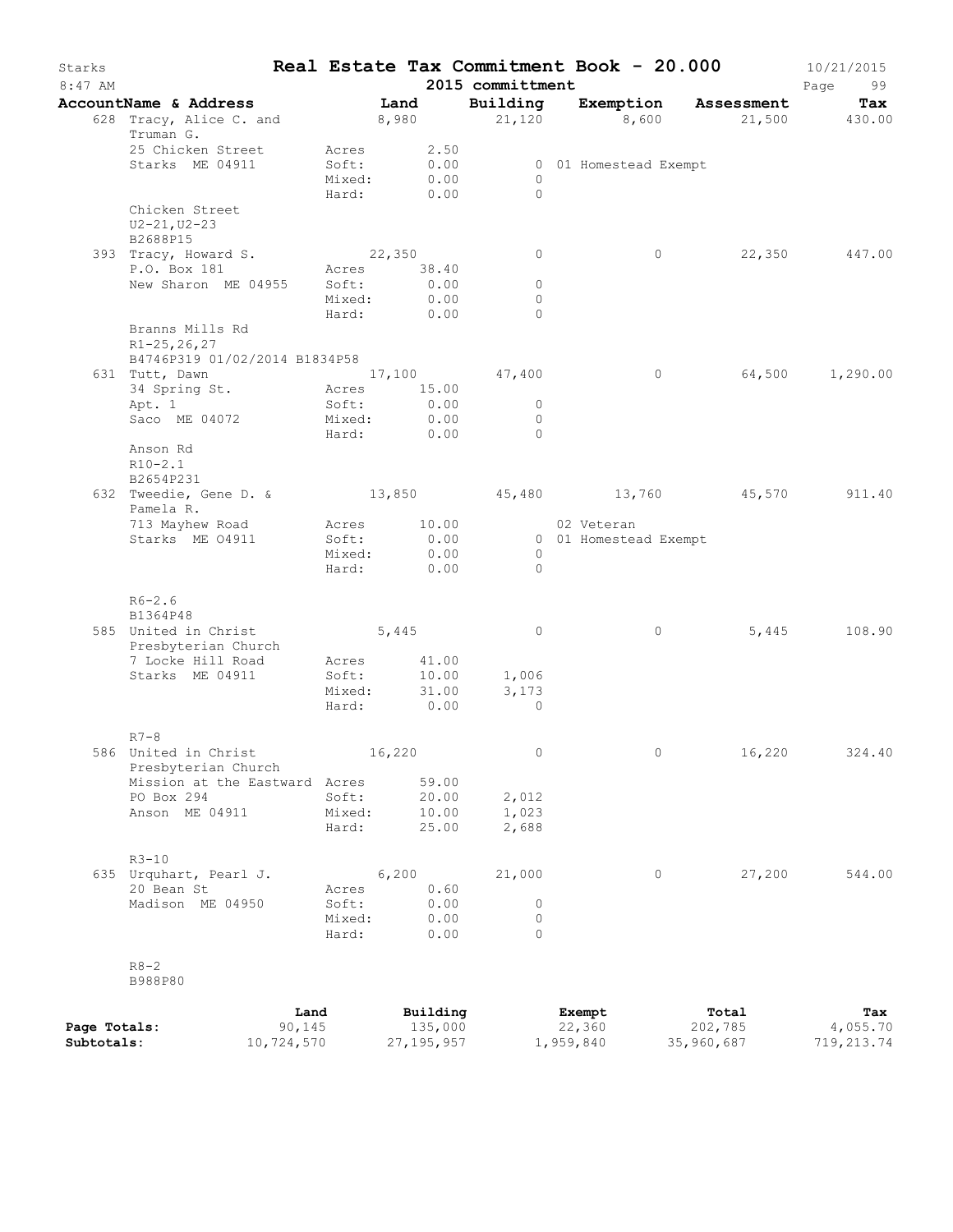| Starks<br>$8:47$ AM |                                                        |                 |                    | 2015 committment             | Real Estate Tax Commitment Book - 20.000 |        | 10/21/2015<br>Page<br>100 |
|---------------------|--------------------------------------------------------|-----------------|--------------------|------------------------------|------------------------------------------|--------|---------------------------|
|                     | AccountName & Address                                  |                 | Land               | Building                     | Exemption Assessment                     |        | Tax                       |
|                     | 636 Van Tol, Gary<br>3633 13th Street North Acres 0.63 |                 | 6,350              |                              | $14,520$ 8,600 $12,270$ 245.40           |        |                           |
|                     | St. Petersburg FL<br>33704                             |                 |                    |                              | Soft: 0.00 001 Homestead Exempt          |        |                           |
|                     |                                                        | Mixed:          | 0.00<br>Hard: 0.00 | $\circ$<br>$\Omega$          |                                          |        |                           |
|                     | $U2-11$                                                |                 |                    |                              |                                          |        |                           |
|                     | B1462P118<br>638 Vessella, David A                     |                 | 13,850 47,850      |                              | $\circ$                                  |        | 61,700 1,234.00           |
|                     | Plante, Mabel E.                                       |                 | Acres 10.00        |                              |                                          |        |                           |
|                     | 168 Thunder Trail                                      | Soft:           | 0.00               | $\circ$                      |                                          |        |                           |
|                     | Cranston RI 02921                                      | Mixed:          | 0.00               | $\Omega$                     |                                          |        |                           |
|                     |                                                        | Hard:           | 0.00               | $\Omega$                     |                                          |        |                           |
|                     | 2096 Industry Road<br>$R2 - 24.4$                      |                 |                    |                              |                                          |        |                           |
|                     | B4471P249 12/07/2011 B1023P209                         |                 |                    |                              |                                          |        |                           |
|                     | 282 Viant, Jules                                       |                 | 20,950             | 600                          | $\circ$                                  | 21,550 | 431.00                    |
|                     | Viant, Karen                                           | Acres           | 40.00              |                              |                                          |        |                           |
|                     | 118 Wilden Drive                                       | Soft:           | 0.00               | $\overline{0}$               |                                          |        |                           |
|                     | Easton PA 18045                                        | Mixed:          | 18.00              | 1,842                        |                                          |        |                           |
|                     |                                                        | Hard:           | 6.00               | 645                          |                                          |        |                           |
|                     | $R1 - 29.1$                                            |                 |                    |                              |                                          |        |                           |
|                     | B4820P29 08/20/2014 B4147P184 06/11/2009 B1118P4       |                 |                    |                              |                                          |        |                           |
|                     | 639 Vincent, Edward B.                                 |                 | 8,170              | $\circ$                      | $\circ$                                  | 8,170  | 163.40                    |
|                     | Brackett-Vincent Acres 2.80                            |                 |                    |                              |                                          |        |                           |
|                     | Cynthia                                                |                 |                    |                              |                                          |        |                           |
|                     | 423 Beans Corner Rd.                                   | Soft:           | 0.00               | $\circ$                      |                                          |        |                           |
|                     | New Sharon Me 04955                                    | Mixed:          | 0.00               | 0                            |                                          |        |                           |
|                     |                                                        | Hard:           | 0.00               | $\Omega$                     |                                          |        |                           |
|                     | New Sharon Town Line                                   |                 |                    |                              |                                          |        |                           |
|                     | $R1-4$                                                 |                 |                    |                              |                                          |        |                           |
|                     | B2672P327                                              |                 |                    |                              |                                          |        |                           |
|                     | 253 Vining, Melissa M                                  |                 | 11,580             |                              | 77,810 8,600 80,790                      |        | 1,615.80                  |
|                     | 93 Olde Ferry Road                                     |                 | Acres 6.50         |                              |                                          |        |                           |
|                     | Starks ME 04911                                        | Soft:<br>Mixed: | 0.00<br>0.00       |                              | 0 01 Homestead Exempt                    |        |                           |
|                     |                                                        | Hard:           | 0.00               | $\overline{0}$<br>$\bigcirc$ |                                          |        |                           |
|                     | Olde Ferry Road                                        |                 |                    |                              |                                          |        |                           |
|                     | R12-10.5, R12-10.6                                     |                 |                    |                              |                                          |        |                           |
|                     | B3864P205 05/18/2007                                   |                 |                    |                              |                                          |        |                           |
|                     | 750 Vischer, Gary                                      |                 | 13,850             | 41,930                       | 8,600                                    | 47,180 | 943.60                    |
|                     | Vischer, Barbara K.                                    | Acres           | 10.00              |                              | 01 Homestead Exempt                      |        |                           |
|                     | 1222 Anson Road                                        | Soft:           | 0.00               | $\circ$                      |                                          |        |                           |
|                     | Starks ME 04911                                        | Mixed:          | 0.00               | 0                            |                                          |        |                           |
|                     |                                                        | Hard:           | 0.00               | $\circ$                      |                                          |        |                           |
|                     |                                                        |                 |                    |                              |                                          |        |                           |
|                     | R12 17.1                                               |                 |                    |                              |                                          |        |                           |
|                     | 656 Vogel Jr., Frederick B. 22,250                     |                 |                    | 0                            | 0                                        | 22,250 | 445.00                    |
|                     | 253 Mayhew Road                                        | Acres           | 38.00              |                              |                                          |        |                           |
|                     | Starks ME 04911                                        | Soft:           | 0.00               | 0                            |                                          |        |                           |
|                     |                                                        | Mixed:<br>Hard: | 0.00<br>0.00       | 0<br>$\circ$                 |                                          |        |                           |
|                     |                                                        |                 |                    |                              |                                          |        |                           |
|                     | $R7 - 21$                                              |                 |                    |                              |                                          |        |                           |
|                     |                                                        |                 |                    |                              |                                          |        |                           |

B4236P74 01/28/2010 B4049P163 09/02/2008 B1114P203

|              | Land       | Building   | Exempt    | Total        | Tax        |
|--------------|------------|------------|-----------|--------------|------------|
| Page Totals: | 97,000     | 182,710    | 25,800    | 253,910      | 5,078.20   |
| Subtotals:   | 10,821,570 | 27,378,667 | 1,985,640 | 36, 214, 597 | 724,291.94 |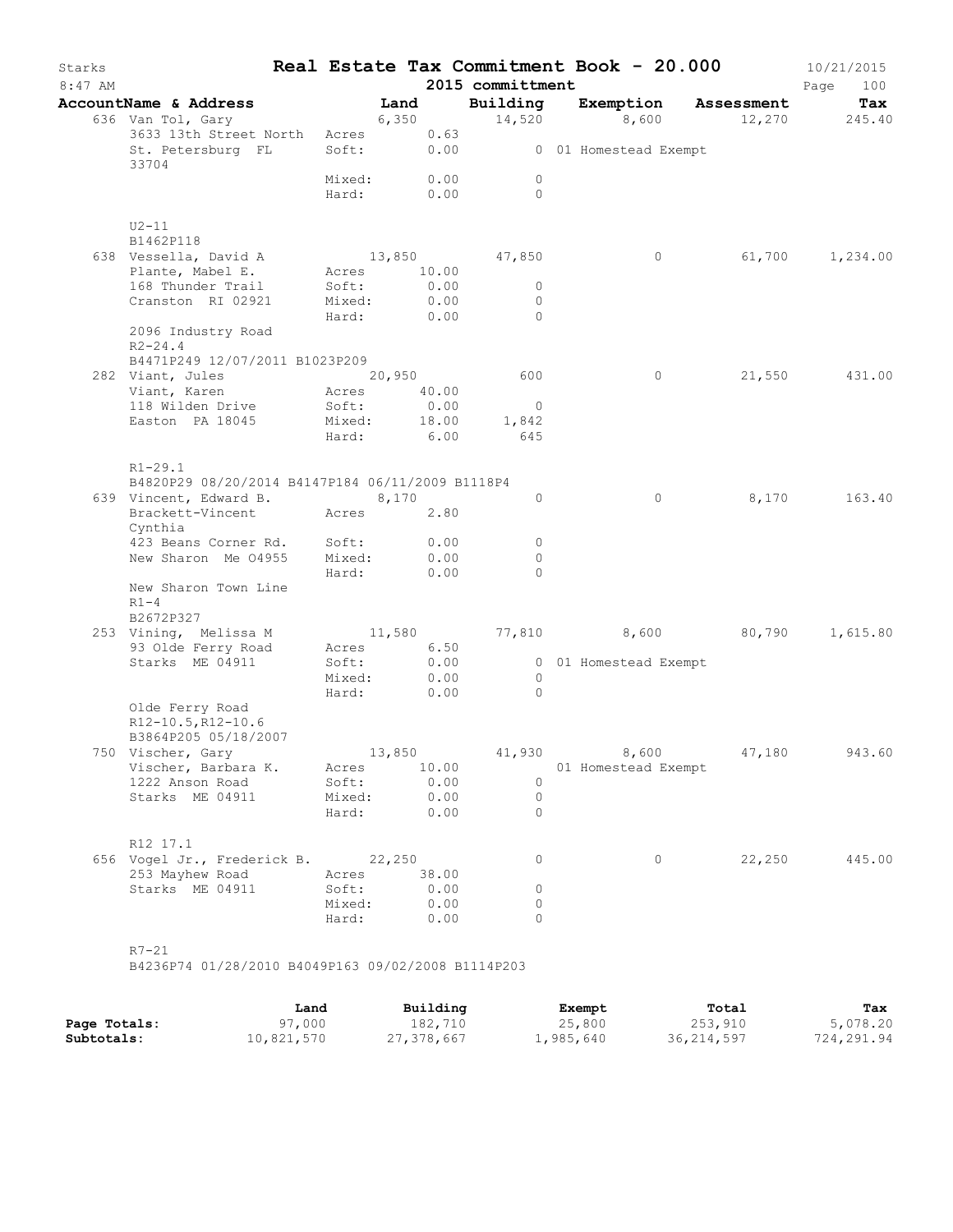| Starks<br>$8:47$ AM |                                                             |             |        |                               | 2015 committment    | Real Estate Tax Commitment Book - 20.000                                  |         | 10/21/2015<br>Page<br>101 |
|---------------------|-------------------------------------------------------------|-------------|--------|-------------------------------|---------------------|---------------------------------------------------------------------------|---------|---------------------------|
|                     | AccountName & Address                                       |             | Land   |                               |                     | <b>Building Exemption Assessment Tax</b><br>86,290 8,600 112,940 2,258.80 |         |                           |
|                     | 640 Vogel, Jr.Frederick B 35,250 86,290 8,600               |             |        |                               |                     |                                                                           |         |                           |
|                     | 253 Mayhew Road                                             |             |        |                               |                     | Acres 86.00 01 Homestead Exempt                                           |         |                           |
|                     | Starks Me 04911                                             |             |        | Soft: 0.00<br>Mixed: 0.00     | $\overline{0}$      |                                                                           |         |                           |
|                     |                                                             |             |        |                               | $\overline{0}$      |                                                                           |         |                           |
|                     |                                                             |             |        | Hard: 0.00                    | $\bigcirc$          |                                                                           |         |                           |
|                     | $R7 - 22$                                                   |             |        |                               |                     |                                                                           |         |                           |
|                     | B2822P130                                                   |             |        |                               |                     |                                                                           |         |                           |
|                     | 641 Vogel, Jr. Frederick B 14,150                           |             |        |                               | $\circ$             | $\circ$                                                                   |         | 14,150 283.00             |
|                     | 253 Mayhew Road                                             | Acres 12.00 |        |                               |                     |                                                                           |         |                           |
|                     | Starks Me 04911                                             | Soft:       |        | 0.00                          | $\circ$             |                                                                           |         |                           |
|                     |                                                             | Mixed:      |        | 0.00<br>Hard: 0.00            | $\circ$<br>$\Omega$ |                                                                           |         |                           |
|                     | $R7 - 23$                                                   |             |        |                               |                     |                                                                           |         |                           |
|                     | B2822P130                                                   |             |        |                               |                     |                                                                           |         |                           |
|                     | 410 Vomorde, Carson C.                                      |             |        |                               |                     | $21,850$ $55,840$ $8,600$ $69,090$ $1,381.80$                             |         |                           |
|                     | 442<br>Anson Road                                           |             |        | Acres 11.00                   |                     |                                                                           |         |                           |
|                     | Starks ME 04911                                             |             |        | $Soft: 0.00$<br>$Mixed: 0.00$ |                     | 0 01 Homestead Exempt                                                     |         |                           |
|                     |                                                             | Mixed:      |        | 0.00                          | $\overline{0}$      |                                                                           |         |                           |
|                     |                                                             |             |        | Hard: 0.00                    | $\overline{0}$      |                                                                           |         |                           |
|                     | Rt.43 Anson Rd<br>$R11 - 4.2$                               |             |        |                               |                     |                                                                           |         |                           |
|                     | B4847P215 11/04/2014 B1576P78                               |             |        |                               |                     |                                                                           |         |                           |
|                     | 189 Wade, Jacob C. 26,250 62,040 8,600 79,690 1,593.80      |             |        |                               |                     |                                                                           |         |                           |
|                     | 51 Thompson Bridge Road Acres 50.00                         |             |        |                               |                     |                                                                           |         |                           |
|                     | Starks ME 04911                                             | Soft:       |        | 0.00                          |                     | 0 01 Homestead Exempt                                                     |         |                           |
|                     |                                                             | Mixed:      |        | 0.00                          | $\overline{0}$      |                                                                           |         |                           |
|                     |                                                             | Hard:       |        | 0.00                          | $\bigcirc$          |                                                                           |         |                           |
|                     | Chin Rd.<br>$R3 - 42$                                       |             |        |                               |                     |                                                                           |         |                           |
|                     | B4586P235 10/05/2012 B2010P164                              |             |        |                               |                     |                                                                           |         |                           |
|                     | 643 Wallace Family Land 15,800 53,616 8,600 60,816<br>Trust |             |        |                               |                     |                                                                           |         | 1,216.32                  |
|                     | 53 Jacob Lane                                               |             |        | Acres 13.00                   |                     |                                                                           |         |                           |
|                     | Starks ME 04911                                             | Soft:       |        | 0.00                          |                     | 0 01 Homestead Exempt                                                     |         |                           |
|                     |                                                             | Mixed:      |        | 0.00                          | $\overline{0}$      |                                                                           |         |                           |
|                     |                                                             | Hard:       |        | 0.00                          | $\bigcirc$          |                                                                           |         |                           |
|                     | Locke Hill Road                                             |             |        |                               |                     |                                                                           |         |                           |
|                     | $R3-4.3A$                                                   |             |        |                               |                     |                                                                           |         |                           |
|                     | B4699P116 08/16/2013 B2725P113                              |             |        |                               |                     |                                                                           |         |                           |
|                     | 642 Wallace, Joseph C.                                      |             |        | $\circ$                       | 6,000               | $\circ$                                                                   | 6,000   | 120.00                    |
|                     | Wallace, Bernadette                                         |             |        |                               |                     |                                                                           |         |                           |
|                     | 53 Jacob Lane                                               |             |        |                               |                     |                                                                           |         |                           |
|                     | Starks ME 04911                                             |             |        |                               |                     |                                                                           |         |                           |
|                     | Lockhill Road                                               |             |        |                               |                     |                                                                           |         |                           |
|                     | $R3 - 4.30N$                                                |             |        |                               |                     |                                                                           |         |                           |
|                     | 645 Ward, Robert                                            |             | 20,750 |                               | 0                   | 0                                                                         | 20,750  | 415.00                    |
|                     | 61 Heald St                                                 | Acres       |        | 32.00                         |                     |                                                                           |         |                           |
|                     | Madison ME 04950                                            | Soft:       |        | 0.00                          | 0                   |                                                                           |         |                           |
|                     |                                                             | Mixed:      |        | 0.00                          | $\circ$             |                                                                           |         |                           |
|                     |                                                             | Hard:       |        | 0.00                          | $\Omega$            |                                                                           |         |                           |
|                     | Mt. Hungar Road                                             |             |        |                               |                     |                                                                           |         |                           |
|                     | $R5-11$                                                     |             |        |                               |                     |                                                                           |         |                           |
|                     | B2248P115                                                   |             |        |                               |                     |                                                                           |         |                           |
|                     |                                                             |             |        |                               |                     |                                                                           |         |                           |
|                     |                                                             | Land        |        | Building                      |                     | Exempt                                                                    | Total   | Tax                       |
| Page Totals:        |                                                             | 134,050     |        | 263,786                       |                     | 34,400                                                                    | 363,436 | 7,268.72                  |

**Subtotals:** 10,955,620 27,642,453 2,020,040 36,578,033 731,560.66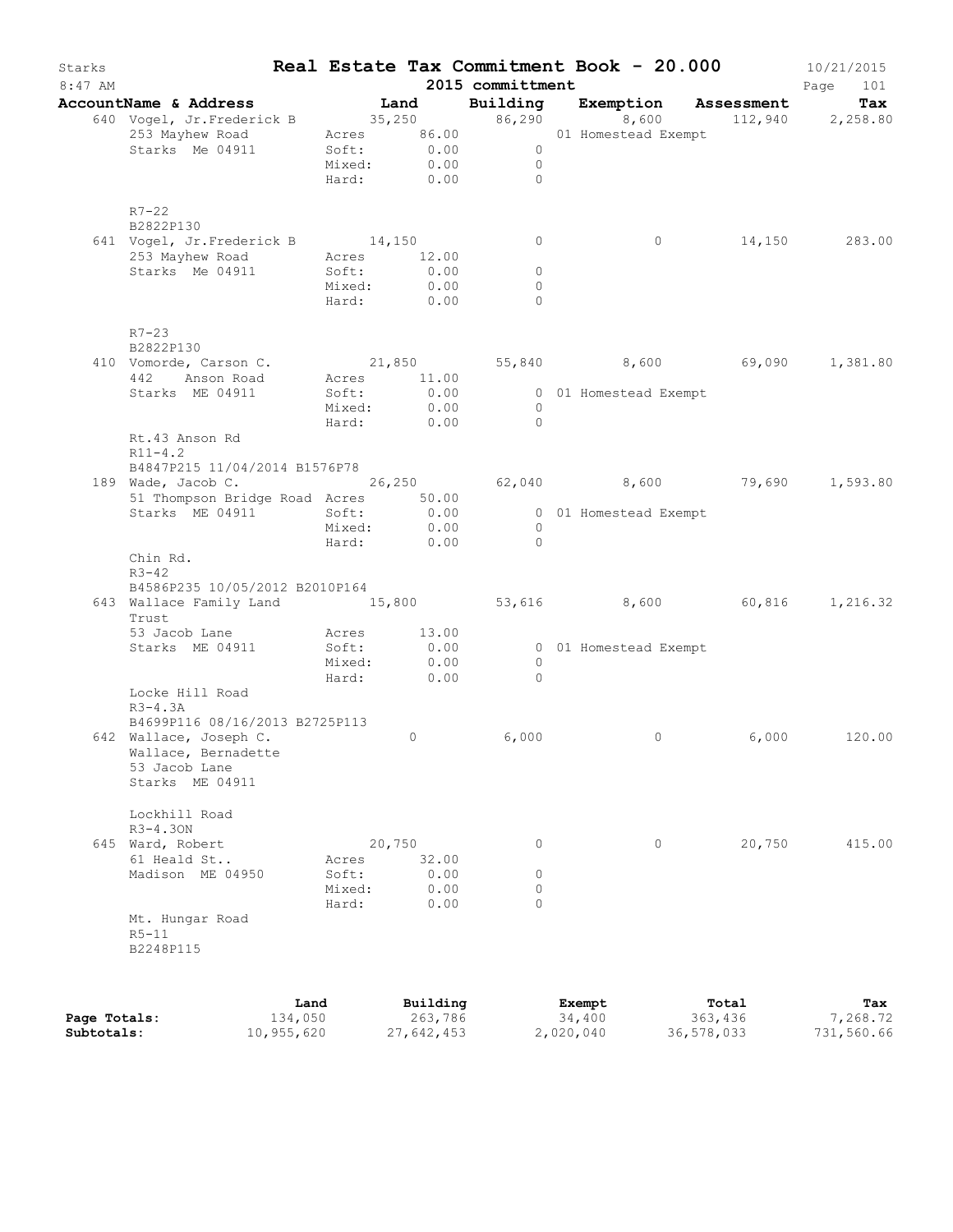| Starks<br>$8:47$ AM |                                                                            |             |                  | 2015 committment | Real Estate Tax Commitment Book - 20.000 |                 | 10/21/2015<br>Page<br>102 |
|---------------------|----------------------------------------------------------------------------|-------------|------------------|------------------|------------------------------------------|-----------------|---------------------------|
|                     | AccountName & Address                                                      | Land        |                  | Building         | Exemption Assessment                     |                 | Tax                       |
|                     |                                                                            | 33,250      |                  | $\circ$          |                                          | 0 33,250 665.00 |                           |
|                     | 646 Ward, Robert<br>61 Heald St                                            | Acres 82.00 |                  |                  |                                          |                 |                           |
|                     | Madison ME 04950 Soft: 0.00<br>Mixed: 0.00                                 |             |                  | $\circ$          |                                          |                 |                           |
|                     |                                                                            |             |                  | $\circ$          |                                          |                 |                           |
|                     |                                                                            | Hard: 0.00  |                  | $\bigcap$        |                                          |                 |                           |
|                     | Mt. Hungar Road                                                            |             |                  |                  |                                          |                 |                           |
|                     | $R5 - 15$<br>B2248P116                                                     |             |                  |                  |                                          |                 |                           |
|                     | 647 Waters, Leona                                                          | 25,000      |                  |                  | 58,488  8,600  74,888  1,497.76          |                 |                           |
|                     | 1218 New Sharon Road Acres 45.00                                           |             |                  |                  |                                          |                 |                           |
|                     | Starks ME 04911                                                            | Soft:       |                  |                  | 0 01 Homestead Exempt                    |                 |                           |
|                     |                                                                            | Mixed:      | $0.00$<br>$0.00$ | $\overline{0}$   |                                          |                 |                           |
|                     |                                                                            | Hard: 0.00  |                  | $\overline{0}$   |                                          |                 |                           |
|                     | $R1 - 29.4$                                                                |             |                  |                  |                                          |                 |                           |
|                     | B3755P136 10/06/2006 B1524P236                                             |             |                  |                  |                                          |                 |                           |
|                     | 352 Webber, Archie L. 8,300                                                |             |                  | $\Omega$         | $\circ$                                  |                 | 8,300 166.00              |
|                     | P.O. Box 215 Acres 3.00                                                    |             |                  |                  |                                          |                 |                           |
|                     | Anson ME 04911                                                             | Soft:       | 0.00             | $\circ$          |                                          |                 |                           |
|                     |                                                                            | Mixed:      | 0.00             | $\circ$          |                                          |                 |                           |
|                     |                                                                            | Hard: 0.00  |                  | $\Omega$         |                                          |                 |                           |
|                     | $R8 - 38$                                                                  |             |                  |                  |                                          |                 |                           |
|                     | B4395P30 05/16/2011 B4242P225 09/28/2009                                   |             |                  |                  |                                          |                 |                           |
|                     | 247 Webster, Robert D. 22,000                                              |             |                  | 86,900           | $\circ$                                  |                 | 108,900 2,178.00          |
|                     | Webster, Eunice M. Acres 33.00                                             |             |                  |                  |                                          |                 |                           |
|                     | 12027 NW 147th Place Soft:<br>Alachua FL 33409 Mixed:                      |             | $0.00$<br>$0.00$ | $\circ$          |                                          |                 |                           |
|                     |                                                                            |             |                  | $\circ$          |                                          |                 |                           |
|                     |                                                                            | Hard: 0.00  |                  | $\bigcap$        |                                          |                 |                           |
|                     | R7-19                                                                      |             |                  |                  |                                          |                 |                           |
|                     | B4873P165 01/26/2015 B3818P303 03/05/2007 B3703P15<br>06/28/2006 B1473P294 |             |                  |                  |                                          |                 |                           |
|                     | 653 Welcome, Jeffrey W. & 11,620 64,872 8,600 67,892 1,357.84              |             |                  |                  |                                          |                 |                           |
|                     | Linda G.                                                                   |             |                  |                  |                                          |                 |                           |
|                     | 254 Chicken Street Acres 6.57                                              |             |                  |                  |                                          |                 |                           |
|                     | Starks ME 04911 Soft: 0.00 00 01 Homestead Exempt                          |             |                  |                  |                                          |                 |                           |
|                     |                                                                            | Mixed:      | $0.00$<br>0.00   | $\circ$          |                                          |                 |                           |
|                     |                                                                            | Hard:       |                  | $\bigcirc$       |                                          |                 |                           |
|                     | $R3 - 24.1$                                                                |             |                  |                  |                                          |                 |                           |
|                     | B2443P137                                                                  |             |                  |                  |                                          |                 |                           |
|                     | 467 Whipple, Charles Bruce                                                 | 13,330      |                  | 52,920           | 0                                        | 66,250          | 1,325.00                  |
|                     | Whipple, Cara                                                              | Acres       | 9.20             |                  |                                          |                 |                           |
|                     | 733 Farmington Falls<br>Road                                               | Soft:       | 0.00             | $\Omega$         |                                          |                 |                           |
|                     | New Sharon ME 04955                                                        | Mixed:      | 0.00             | $\circ$          |                                          |                 |                           |
|                     |                                                                            | Hard:       | 0.00             | $\Omega$         |                                          |                 |                           |
|                     | $R8 - 38 - 15A$                                                            |             |                  |                  |                                          |                 |                           |
|                     | B4407P92 06/17/2011 B4270P151 05/19/2010 B3680P46                          |             |                  |                  |                                          |                 |                           |
|                     | 05/19/2006 B3233P281                                                       |             |                  |                  |                                          |                 |                           |

|              | Land       | Building   | Exempt    | Total      | Tax        |
|--------------|------------|------------|-----------|------------|------------|
| Page Totals: | 113,500    | 263,180    | 17,200    | 359,480    | 7,189.60   |
| Subtotals:   | 11,069,120 | 27,905,633 | 2,037,240 | 36,937,513 | 738,750.26 |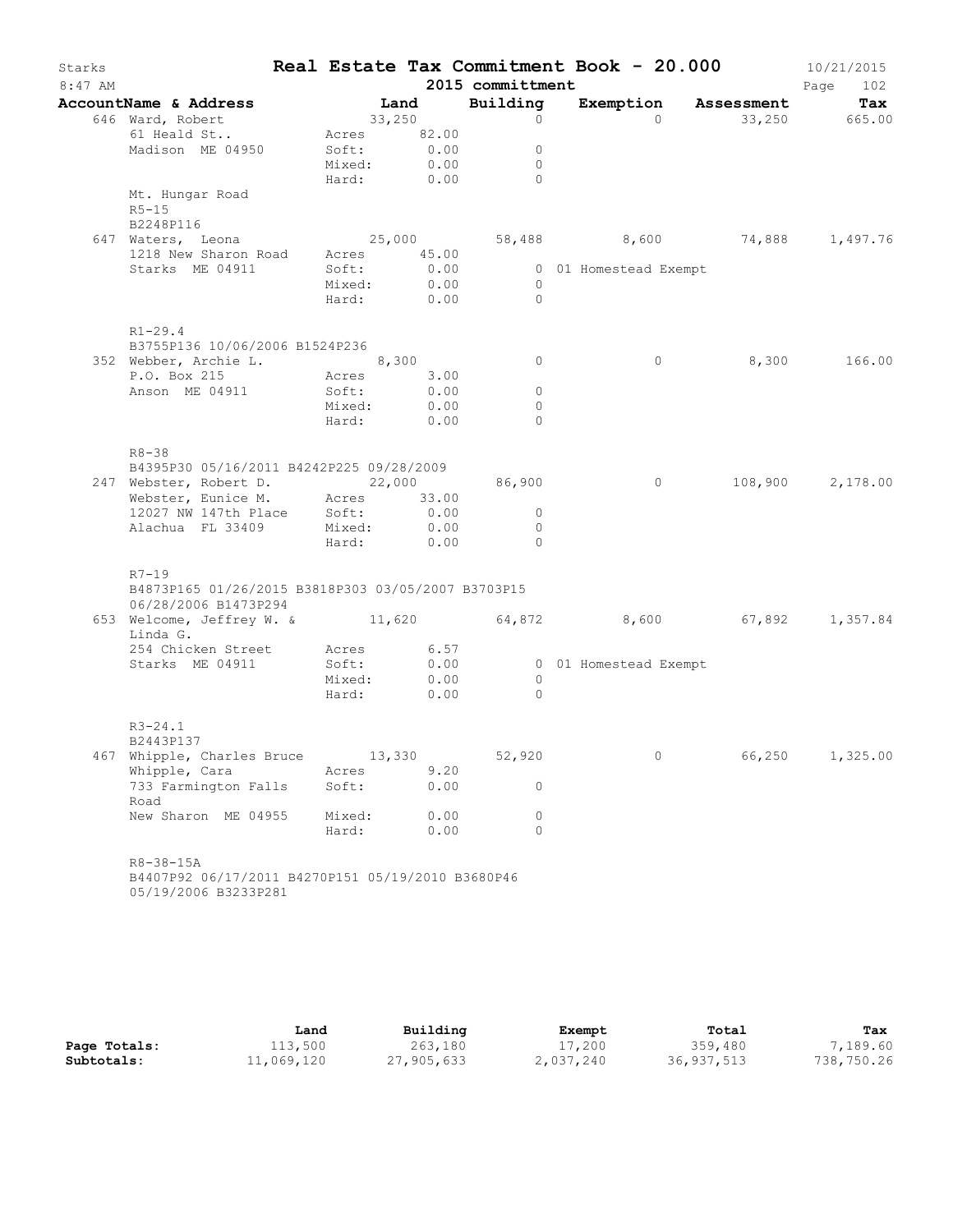| Starks<br>$8:47$ AM |                                                                                                                   |                 |                 | 2015 committment   | Real Estate Tax Commitment Book - 20.000 |            | 10/21/2015<br>Page<br>103 |
|---------------------|-------------------------------------------------------------------------------------------------------------------|-----------------|-----------------|--------------------|------------------------------------------|------------|---------------------------|
|                     | AccountName & Address                                                                                             |                 | Land            | Building           | Exemption                                | Assessment | Tax                       |
|                     | 658 Whipple, Charles Bruce<br>Estate of Valerie<br>Whipple<br>733 Farmington Falls<br>Road<br>New Sharon ME 04955 |                 | $\Omega$        | 6,000              | $\Omega$                                 | 6,000      | 120.00                    |
|                     | R8-120N2                                                                                                          |                 |                 |                    |                                          |            |                           |
|                     | B885P912                                                                                                          |                 |                 |                    |                                          |            |                           |
|                     | 659 Whipple, Charles Bruce                                                                                        |                 |                 | 25,592 28,440      | $\circ$                                  | 54,032     | 1,080.64                  |
|                     | Whipple, Valerie M<br>Estate                                                                                      | Acres 5.45      |                 |                    |                                          |            |                           |
|                     | 733 Farmington Falls<br>Rd.                                                                                       | Soft:           | 0.00            | $\circ$            |                                          |            |                           |
|                     | New Sharon ME 04955                                                                                               | Mixed:          | 0.00            | $\circ$            |                                          |            |                           |
|                     | New Sharon Rd<br>$R8 - 12$<br>B898P80                                                                             | Hard:           | 0.00            | $\circ$            |                                          |            |                           |
|                     | 660 White, Stephen                                                                                                |                 | 22,500          | 3,000              | 0                                        | 25,500     | 510.00                    |
|                     | White, Michael                                                                                                    | Acres           | 35.00           |                    |                                          |            |                           |
|                     | 4 White Ave.                                                                                                      | Soft:           | 0.00            | $\circ$            |                                          |            |                           |
|                     | Jay ME 04239                                                                                                      | Mixed:<br>Hard: | 0.00<br>0.00    | $\circ$<br>$\circ$ |                                          |            |                           |
|                     | $R7-20$                                                                                                           |                 |                 |                    |                                          |            |                           |
|                     | B3700P323 06/16/2006 B1170P232                                                                                    |                 |                 |                    |                                          |            |                           |
|                     | 661 Whitford, Henry W<br>Whitford Patricia A                                                                      | Acres           | 13,850<br>10.00 | 24,960             | $\circ$                                  | 38,810     | 776.20                    |
|                     | 114 Maple Lane                                                                                                    | Soft:           | 0.00            | $\circ$            |                                          |            |                           |
|                     | Fort Myers FL 33908                                                                                               | Mixed:          | 0.00            | $\circ$            |                                          |            |                           |
|                     |                                                                                                                   | Hard:           | 0.00            | $\Omega$           |                                          |            |                           |
|                     | $R2 - 39.1$                                                                                                       |                 |                 |                    |                                          |            |                           |
|                     | B2042P319 09/16/1994<br>177 Whitmore, Christy Ann                                                                 |                 | 38,250          |                    | 31,320 8,600 60,970                      |            | 1,219.40                  |
|                     | Whitmore, Samuel A.                                                                                               | Acres           | 98.00           |                    |                                          |            |                           |
|                     | PO Box 597                                                                                                        | Soft:           | 0.00            |                    | 0 01 Homestead Exempt                    |            |                           |
|                     | Anson ME 04911                                                                                                    | Mixed:          | 0.00            | $\circ$            |                                          |            |                           |
|                     | Faulker Hill Rd                                                                                                   | Hard:           | 0.00            | $\circ$            |                                          |            |                           |
|                     | $R8 - 36$                                                                                                         |                 |                 |                    |                                          |            |                           |
|                     | B4341P75 11/15/2010 B2616P167                                                                                     |                 |                 |                    | $\circ$                                  | 20,580     |                           |
|                     | 580 Whitmore, Robert<br>216 Pinkham Brook Rd.                                                                     | 13,980<br>Acres | 10.20           | 6,600              |                                          |            | 411.60                    |
|                     | Durham ME 04222                                                                                                   | Soft:           | 0.00            | 0                  |                                          |            |                           |
|                     |                                                                                                                   | Mixed:          | 0.00            | $\circ$            |                                          |            |                           |
|                     |                                                                                                                   | Hard:           | 0.00            | $\bigcap$          |                                          |            |                           |
|                     | Mayhew Road                                                                                                       |                 |                 |                    |                                          |            |                           |
|                     | $R7 - 10.2$                                                                                                       |                 |                 |                    |                                          |            |                           |
|                     | B4365P74 01/28/2011 B2501P82                                                                                      |                 |                 |                    |                                          |            |                           |

|              | Land         | Building   | Exempt    | Total        | Tax        |
|--------------|--------------|------------|-----------|--------------|------------|
| Page Totals: | 114,172      | 100,320    | 8,600     | 205,892      | 4,117.84   |
| Subtotals:   | 11, 183, 292 | 28,005,953 | 2,045,840 | 37, 143, 405 | 742,868.10 |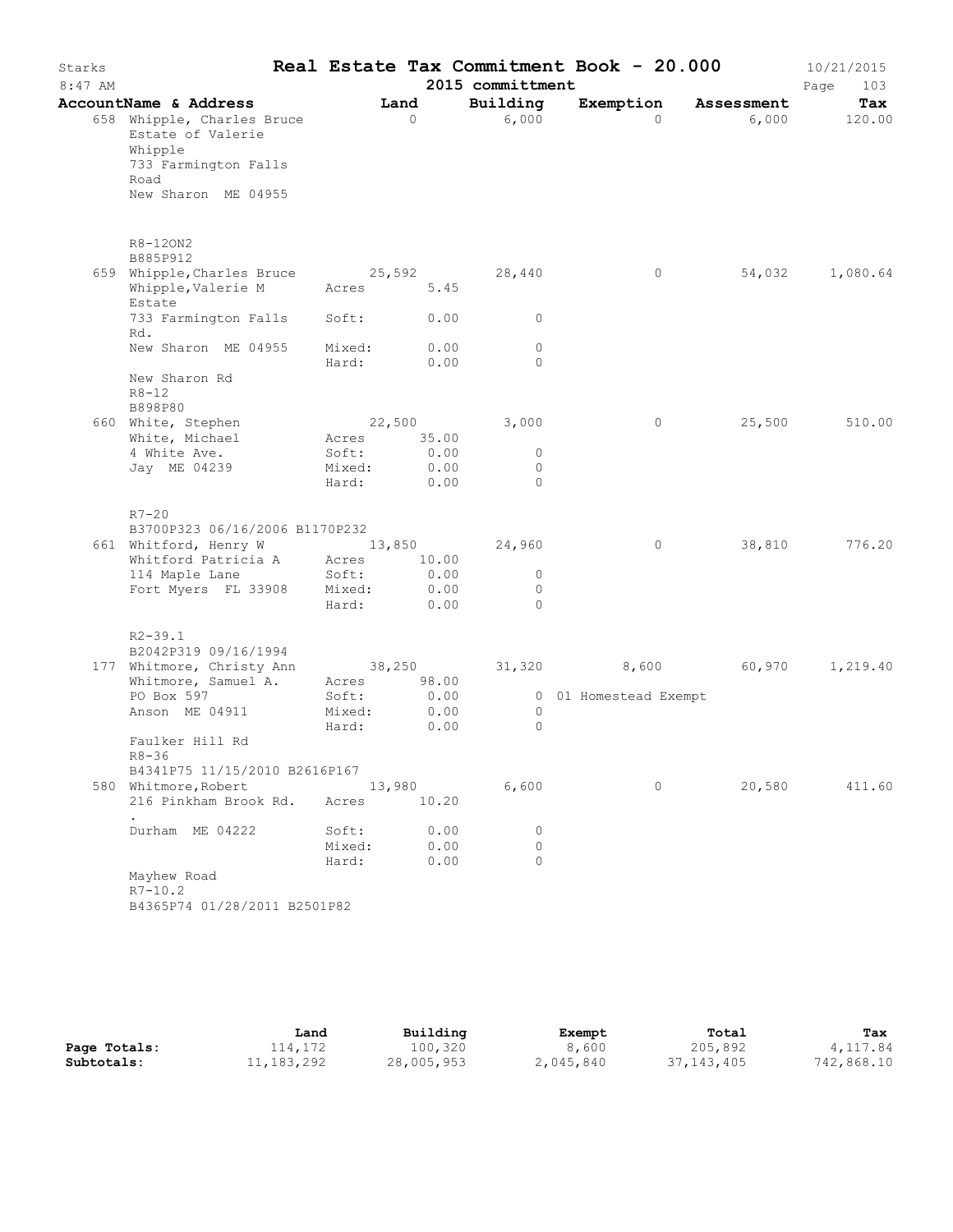| Starks<br>$8:47$ AM |                                           |        |            | 2015 committment | Real Estate Tax Commitment Book - 20.000 |            | 10/21/2015<br>Page<br>104 |
|---------------------|-------------------------------------------|--------|------------|------------------|------------------------------------------|------------|---------------------------|
|                     | AccountName & Address                     |        | Land       | Building         | Exemption                                | Assessment | Tax                       |
|                     | 662 Whittemore, Nicholas                  | 13,500 |            | $\circ$          | $\Omega$                                 |            | 13,500 270.00             |
|                     | General Delivery Box 96 Acres 11.00       |        |            |                  |                                          |            |                           |
|                     | Farmington Falls ME<br>04940              |        | Soft: 0.00 | $\circ$          |                                          |            |                           |
|                     |                                           | Mixed: | 0.00       | $\circ$          |                                          |            |                           |
|                     |                                           |        | Hard: 0.00 | $\Omega$         |                                          |            |                           |
|                     | $R1 - 46$<br>B1084P10                     |        |            |                  |                                          |            |                           |
|                     | 664 Willis, Neil E, & Susan 19,750 26,040 |        |            |                  | 8,600 37,190                             |            | 743.80                    |
|                     | D.                                        |        |            |                  |                                          |            |                           |
|                     | 30 Anson Road                             | Acres  | 24.00      |                  |                                          |            |                           |
|                     | Starks ME 04911                           | Soft:  | 0.00       |                  | 0 01 Homestead Exempt                    |            |                           |
|                     |                                           | Mixed: | 0.00       | $\circ$          |                                          |            |                           |
|                     |                                           | Hard:  | 0.00       | $\circ$          |                                          |            |                           |
|                     | $U2 - 30$<br>B2055P123                    |        |            |                  |                                          |            |                           |
|                     | 667 Winder, James And 11,550              |        |            | 0                | 0                                        | 11,550     | 231.00                    |
|                     | Constance                                 |        |            |                  |                                          |            |                           |
|                     | 49 Church St.                             | Acres  | 8.00       |                  |                                          |            |                           |
|                     | Old Orchard Beach ME<br>04064             | Soft:  | 0.00       | $\circ$          |                                          |            |                           |
|                     |                                           | Mixed: | 0.00       | $\circ$          |                                          |            |                           |
|                     |                                           | Hard:  | 0.00       | $\Omega$         |                                          |            |                           |
|                     | Mayhew Road<br>$R5-6$                     |        |            |                  |                                          |            |                           |
|                     | B2522P246                                 |        |            |                  |                                          |            |                           |
|                     | 668 Winder, James W. 15,310 16,920        |        |            |                  | $\circ$                                  | 32,230     | 644.60                    |
|                     | Winder, Constance E.                      | Acres  | 12.25      |                  |                                          |            |                           |
|                     | 49 Church St                              | Soft:  | 0.00       | 0                |                                          |            |                           |
|                     | Old Orchard Beach ME<br>04064             | Mixed: | 0.00       | $\circ$          |                                          |            |                           |
|                     |                                           |        | Hard: 0.00 | $\circ$          |                                          |            |                           |
|                     | Mayhew Road                               |        |            |                  |                                          |            |                           |
|                     | $R5 - 6.2$                                |        |            |                  |                                          |            |                           |
|                     | B2174P132                                 |        |            |                  |                                          |            |                           |
|                     | 669 Wing, Ronald                          |        | 22,750     | 0                | 0                                        | 22,750     | 455.00                    |
|                     | Elizabeth Wing                            | Acres  | 40.00      |                  |                                          |            |                           |
|                     | 525 W. Mills Rd                           | Soft:  | 0.00       | $\circ$          |                                          |            |                           |
|                     | Industry ME 04938                         | Mixed: | 0.00       | $\circ$          |                                          |            |                           |
|                     |                                           | Hard:  | 0.00       | $\circ$          |                                          |            |                           |
|                     | $R1 - 49$                                 |        |            |                  |                                          |            |                           |
|                     | B2762P67 B797P790                         |        |            |                  |                                          |            |                           |
|                     | 670 Wing, Ronald D. &<br>Elizabeth M.     |        | 30,000     | 0                | 0                                        | 30,000     | 600.00                    |
|                     | 525 W.Mills Rd.                           | Acres  | 69.00      |                  |                                          |            |                           |
|                     | Industry ME 04938                         | Soft:  | 0.00       | 0                |                                          |            |                           |
|                     |                                           | Mixed: | 0.00       | $\circ$          |                                          |            |                           |
|                     |                                           | Hard:  | 0.00       | $\circ$          |                                          |            |                           |
|                     | $R1 - 36$                                 |        |            |                  |                                          |            |                           |
|                     |                                           |        |            |                  |                                          |            |                           |

B2762P67 B1378P9

|              | Land       | Building   | Exempt    | Total      | Tax        |
|--------------|------------|------------|-----------|------------|------------|
| Page Totals: | 112,860    | 42,960     | 8,600     | 147,220    | 2,944.40   |
| Subtotals:   | 11,296,152 | 28,048,913 | 2,054,440 | 37,290,625 | 745,812.50 |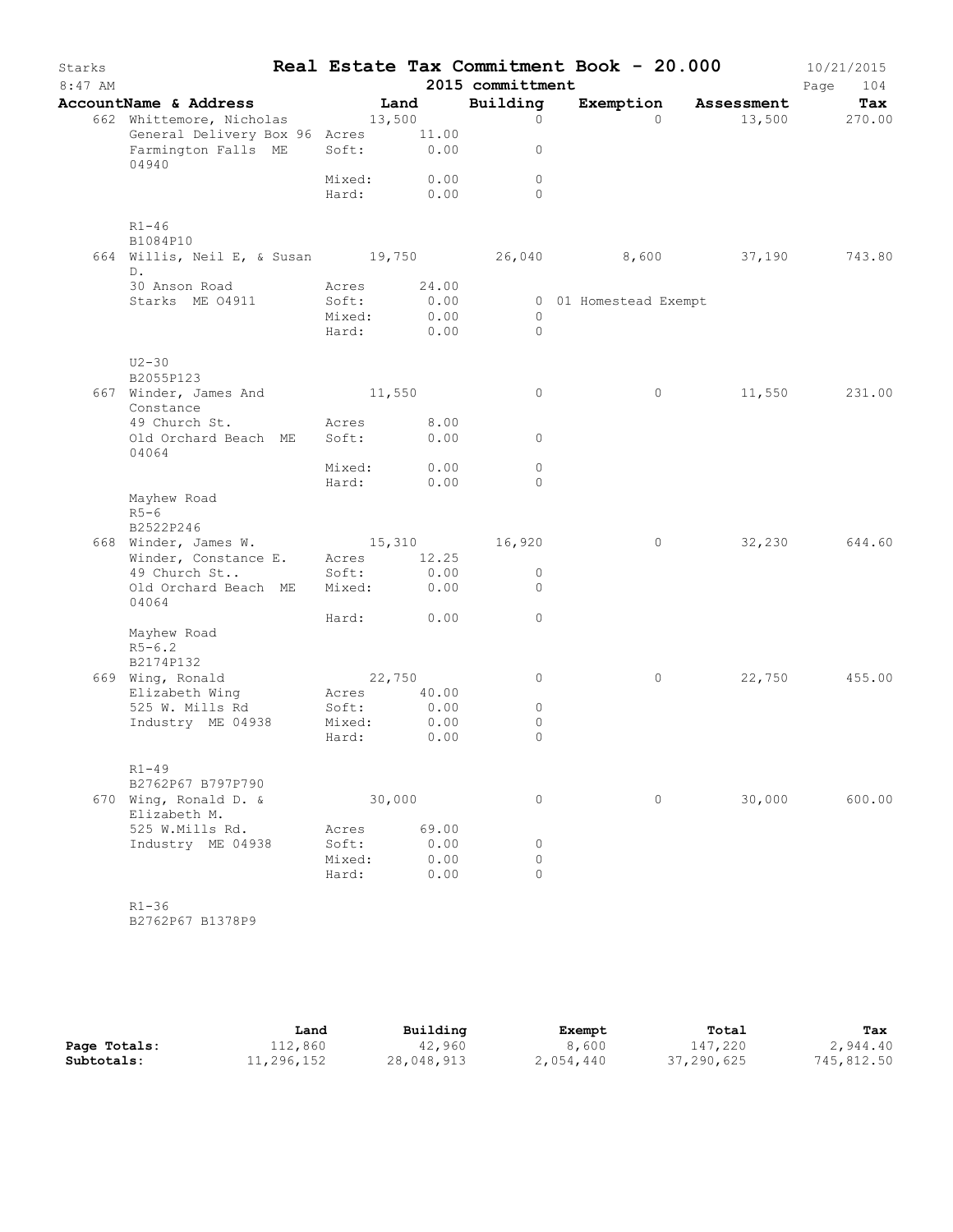| Starks<br>$8:47$ AM |                                                                                                              |                 |                 |        |                     | 2015 committment | Real Estate Tax Commitment Book - 20.000     |                  | 10/21/2015<br>Page<br>105 |
|---------------------|--------------------------------------------------------------------------------------------------------------|-----------------|-----------------|--------|---------------------|------------------|----------------------------------------------|------------------|---------------------------|
|                     | AccountName & Address                                                                                        |                 |                 |        | Land                | Building         | Exemption                                    | Assessment       | Tax                       |
|                     | 671 Winslow, Barbara T.                                                                                      |                 | 34,750          |        |                     | $\circ$          | $\Omega$                                     | 34,750           | 695.00                    |
|                     | 466 Smithfield Rd.                                                                                           |                 | Acres 88.00     |        |                     |                  |                                              |                  |                           |
|                     | Norridgewock ME 04957 Soft:                                                                                  |                 |                 |        | 0.00                | $\circ$          |                                              |                  |                           |
|                     |                                                                                                              |                 | Mixed:          |        | 0.00                | $\Omega$         |                                              |                  |                           |
|                     |                                                                                                              |                 | Hard:           |        | 0.00                | $\Omega$         |                                              |                  |                           |
|                     | $R5 - 24$                                                                                                    |                 |                 |        |                     |                  |                                              |                  |                           |
|                     | B4699P144 08/19/2013 B3913P153 09/28/2007 B845P468<br>672 Winslow, Peter V. and 13,010 12,480<br>Michelle A. |                 |                 |        |                     |                  | $\circ$                                      | 25,490           | 509.80                    |
|                     | 258 Farmington Falls Acres 8.70<br>Road                                                                      |                 |                 |        |                     |                  |                                              |                  |                           |
|                     | New Sharon ME 04955                                                                                          |                 | Soft:           |        | 0.00                | $\circ$          |                                              |                  |                           |
|                     |                                                                                                              |                 | Mixed:          |        | 0.00                | $\circ$          |                                              |                  |                           |
|                     |                                                                                                              |                 | Hard:           |        | 0.00                | $\Omega$         |                                              |                  |                           |
|                     | River Rd<br>$R8 - 22$                                                                                        |                 |                 |        |                     |                  |                                              |                  |                           |
|                     | B2727P141                                                                                                    |                 |                 |        |                     |                  |                                              |                  |                           |
|                     | 674 Woodward, Dana G.                                                                                        |                 |                 |        |                     |                  | $9,950$ $53,520$ $8,600$ $54,870$ $1,097.40$ |                  |                           |
|                     | 8145 Dinsmore St. Acres                                                                                      |                 |                 |        | 4.00                |                  |                                              |                  |                           |
|                     | Brooksville FL 34613                                                                                         |                 | Soft:           |        | 0.00                |                  | 0 01 Homestead Exempt                        |                  |                           |
|                     |                                                                                                              |                 | Mixed:          |        | 0.00                | $\circ$          |                                              |                  |                           |
|                     |                                                                                                              |                 | Hard:           |        | 0.00                | $\Omega$         |                                              |                  |                           |
|                     | $R12-5$                                                                                                      |                 |                 |        |                     |                  |                                              |                  |                           |
|                     | B1652P143                                                                                                    |                 |                 |        |                     |                  |                                              |                  |                           |
|                     | 677 Worthley, Melinda                                                                                        |                 | 7,460           |        |                     | $\circ$          | $\circ$                                      | 7,460            | 149.20                    |
|                     | 87 Emery Road                                                                                                |                 | Acres 1.70      |        |                     |                  |                                              |                  |                           |
|                     | Starks ME 04911                                                                                              |                 | Soft:           |        | 0.00                | $\circ$          |                                              |                  |                           |
|                     |                                                                                                              |                 | Mixed:          |        | 0.00                | $\circ$          |                                              |                  |                           |
|                     |                                                                                                              |                 | Hard:           |        | 0.00                | $\bigcap$        |                                              |                  |                           |
|                     | emery road<br>$R4-9$<br>B2727P323                                                                            |                 |                 |        |                     |                  |                                              |                  |                           |
|                     |                                                                                                              |                 |                 |        |                     |                  |                                              |                  | 739.54                    |
|                     | 676 Worthley, Melinda<br>87 Emery Road                                                                       |                 | Acres           |        | 7.50                |                  | $12,230$ $33,347$ $8,600$ $36,977$           |                  |                           |
|                     | Starks ME 04911                                                                                              |                 | Soft:           |        | 0.00                |                  |                                              |                  |                           |
|                     |                                                                                                              |                 | Mixed:          |        | 0.00                | $\circ$          | 0 01 Homestead Exempt                        |                  |                           |
|                     |                                                                                                              |                 | Hard:           |        | 0.00                | $\Omega$         |                                              |                  |                           |
|                     | emery road                                                                                                   |                 |                 |        |                     |                  |                                              |                  |                           |
|                     | R3-32A                                                                                                       |                 |                 |        |                     |                  |                                              |                  |                           |
|                     | B4139P135 04/17/2009 B2727P323                                                                               |                 |                 |        |                     |                  |                                              |                  |                           |
|                     | 663 Wright, Albert                                                                                           |                 | 13,980          |        |                     | 10,200           | $\overline{0}$                               | 24,180           | 483.60                    |
|                     | Wright, Maureen                                                                                              |                 | Acres           |        | 10.20               |                  |                                              |                  |                           |
|                     | 484 Cedar Swamp Road                                                                                         |                 | Soft:           |        | 0.00                | 0                |                                              |                  |                           |
|                     | Jackson NJ 08527                                                                                             |                 | Mixed:          |        | 0.00                | $\circ$          |                                              |                  |                           |
|                     |                                                                                                              |                 | Hard:           |        | 0.00                | $\Omega$         |                                              |                  |                           |
|                     | $R8 - 10.7$                                                                                                  |                 |                 |        |                     |                  |                                              |                  |                           |
|                     | B3469P199 04/12/2005 B1056P158                                                                               |                 |                 |        |                     |                  |                                              |                  |                           |
|                     | 678 Wurpel, Patricia A                                                                                       |                 |                 | 24,420 |                     | 55,920           | 8,600                                        | 71,740           | 1,434.80                  |
|                     | Wurpel Richard E                                                                                             |                 | Acres           |        | 117.00              |                  |                                              |                  |                           |
|                     | 2348 Industry Road                                                                                           |                 | Soft:           |        | 26.00               |                  | 2,616 01 Homestead Exempt                    |                  |                           |
|                     | Starks ME 04911                                                                                              |                 | Mixed:<br>Hard: |        | 52.00<br>36.00      | 5,322<br>3,870   |                                              |                  |                           |
|                     | $R2 - 29$                                                                                                    |                 |                 |        |                     |                  |                                              |                  |                           |
|                     | B849P84                                                                                                      |                 |                 |        |                     |                  |                                              |                  |                           |
| Page Totals:        |                                                                                                              | Land<br>115,800 |                 |        | Building<br>165,467 |                  | Exempt<br>25,800                             | Total<br>255,467 | Tax<br>5,109.34           |
| Subtotals:          | 11, 411, 952                                                                                                 |                 |                 |        | 28, 214, 380        |                  | 2,080,240                                    | 37,546,092       | 750, 921.84               |